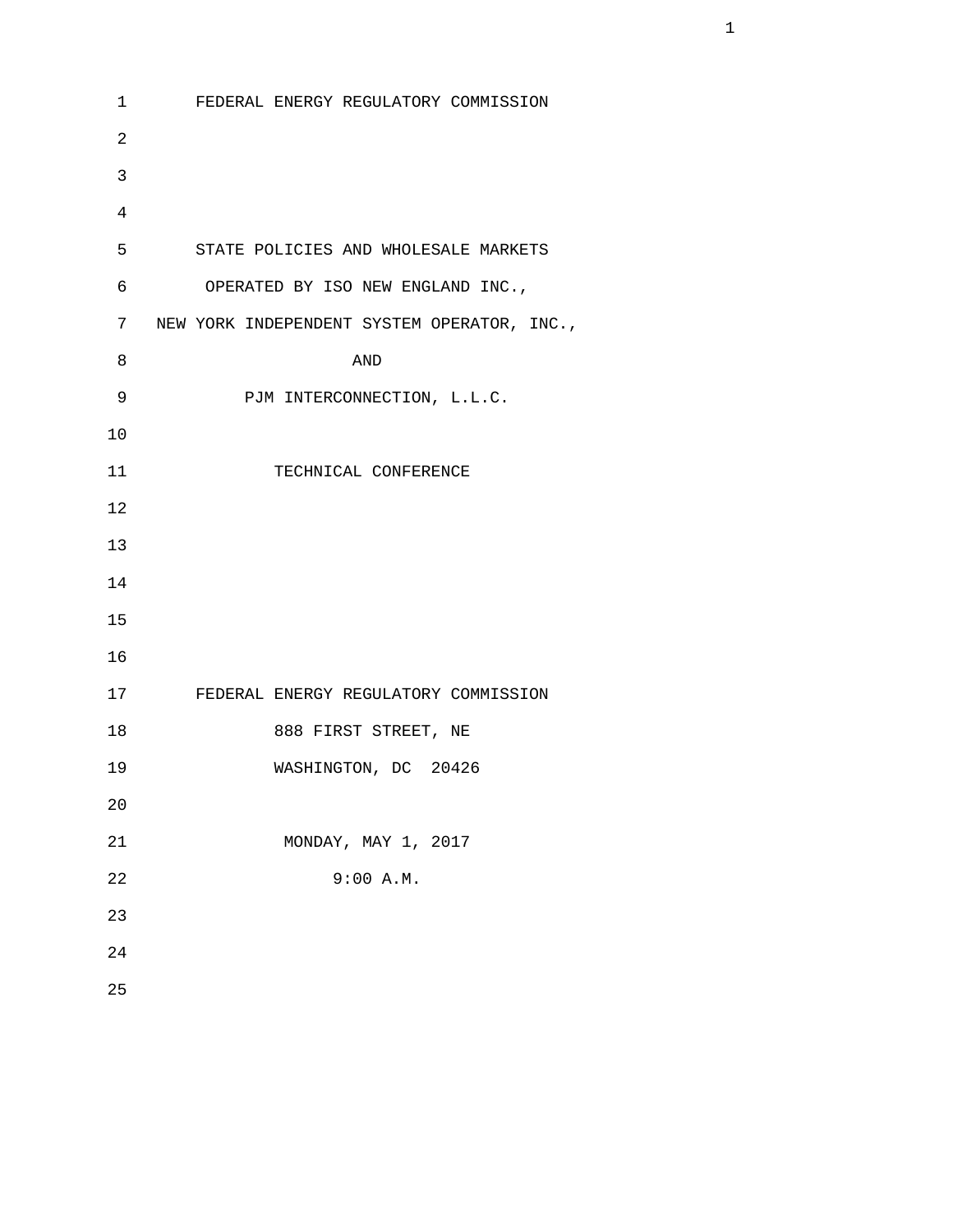## 1 APPEARANCES

| $\overline{a}$ | FERC COMMISSIONERS                 |
|----------------|------------------------------------|
| 3              | CHERYL A. LAFLEUR, ACTING CHAIRMAN |
| 4              | COLETTE D. HONORABLE, COMMISSIONER |
| 5              |                                    |
| 6              | FERC STAFF                         |
| 7              | ARNIE QUINN                        |
| 8              | DAVID MORENOFF                     |
| 9              | JAMIE SIMLER                       |
| 10             | AMR IBRAHIM                        |
| 11             | SARAH CRAWFORD                     |
| 12             | HELEN DYSON                        |
| 13             | DAVID MEAD                         |
| 14             | KENT CARTER                        |
| 15             | KRIS FITZPATRICK                   |
| 16             | SCOTIANA COLLINS                   |
| 17             | KURT LONGO                         |
| 18             | TRISTAN COHEN                      |
| 19             | EMMA NICHOLSON                     |
| 20             | MICHAEL P. LEE                     |
| 21             | GRETCHEN KERSHAW                   |
| 22             | MICHAEL CACKOSKI                   |
| 23             | JIGNASA GADANI                     |
| 24             | MARIA FARINELLA                    |
| 25             | ANNA COCHRANE                      |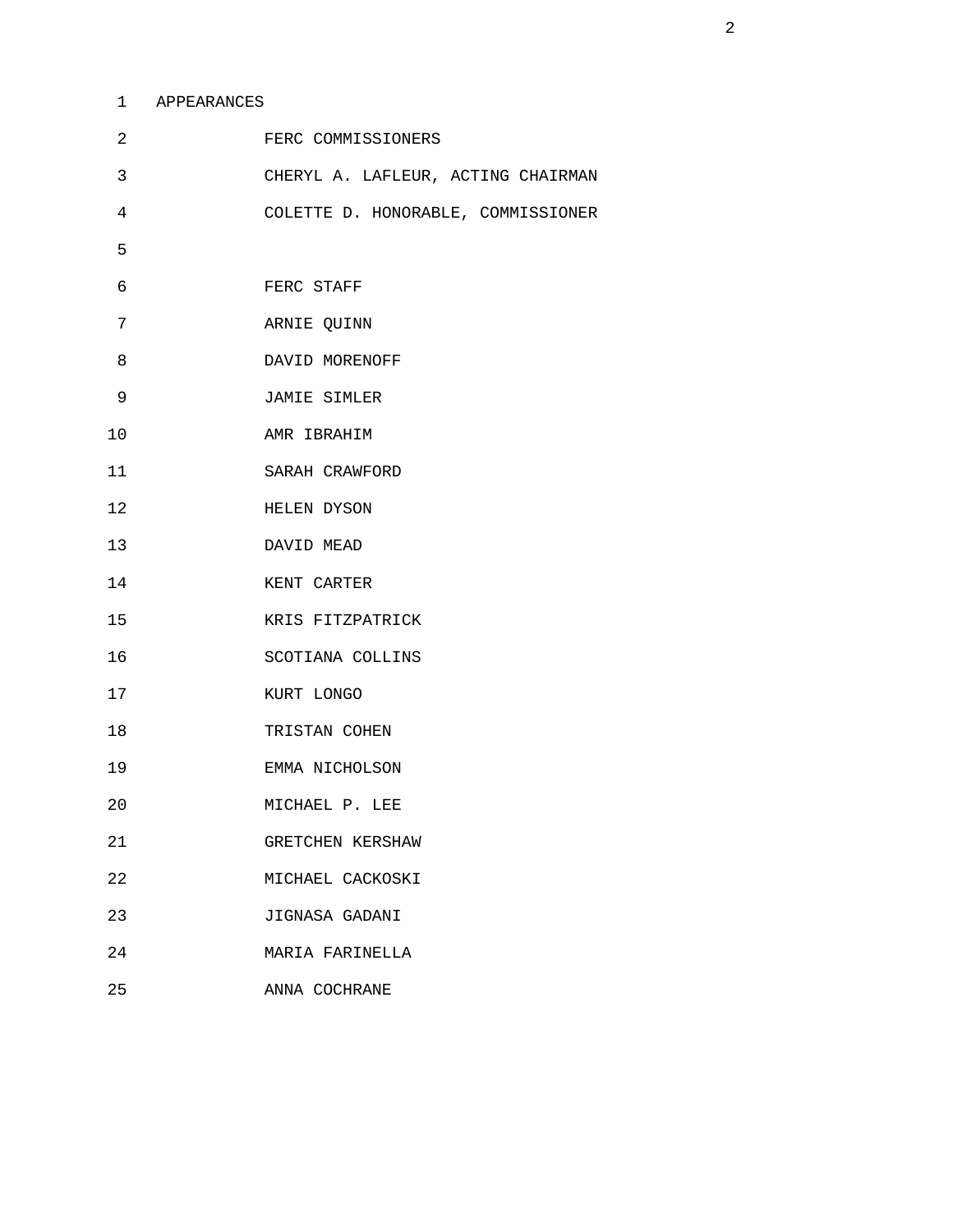1 APPEARANCES -- (CONTINUED) 2 CHRISTY WALSH 3 LESLIE KERR 4 VALERIE TEETER 5 JENNIFER SHIPLEY 6 MICHAEL P. MCLAUGHLIN 7 TATYANA KRAMSKAYA 8 CAMERON SCHILLING 9 GABRIEL AGUILERA 10 ANGELO MASTROGIACOMO 11 12 PARTICIPANTS 13 SESSION 1 14 PANEL 1 15 JEFFREY BENTZ, Director of Analysis, New England States 16 Committee on Electricity 17 SARAH HOFMANN, Board Member, Vermont Public Service Board, 18 speaking on behalf of the National Council on Electricity 19 Policy 20 ROBERT KLEE, Commissioner, Connecticut Department of Energy 21 and Environmental Protection 22 ANGELA M. O'CONNOR, CHAIRMAN, Department of Public Utilities 23 of Massachusetts. 24 ROBERT SCOTT, Commissioner, New Hampshire Public Utilities 25 Commission.

 $\sim$  3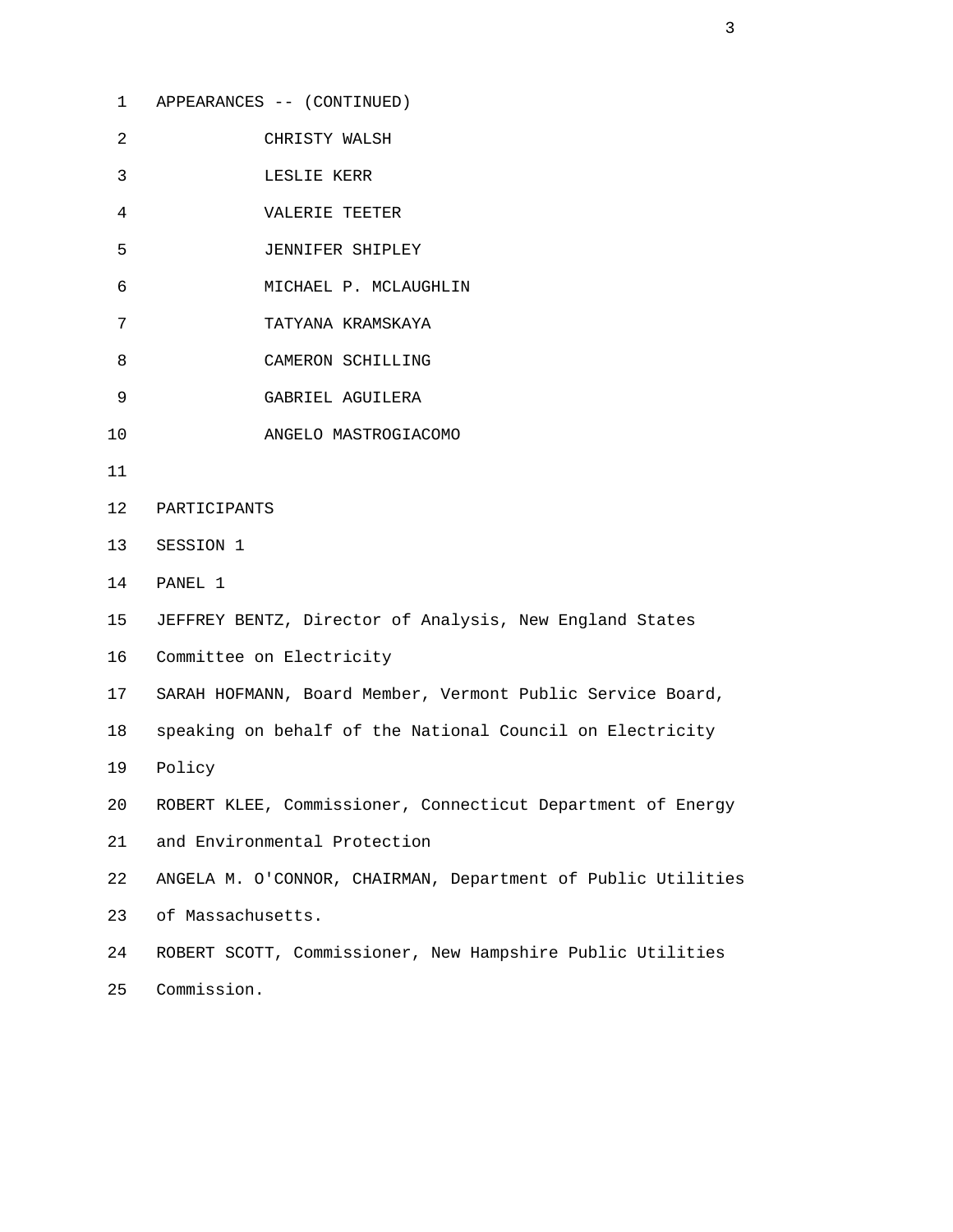| PANET. |  |
|--------|--|
|        |  |

| 2  | MATTHEW WHITE, Chief Economist, ISO New England, Inc.       |
|----|-------------------------------------------------------------|
| 3  | DAVID B. PATTON, President, Potomac Economics               |
| 4  | BRIAN FORSHAW, Principal, Energy Market Advisors LLC,       |
| 5  | speaking on behalf of Connecticut Municipal Electric Energy |
| 6  | Cooperative, New Hampshire Electric Cooperative and Vermont |
| 7  | Public Power Supply Authority                               |
| 8  | PETER FULLER, Vice President of Market and Regulatory       |
| 9  | Affairs, NRG Energy, Inc.                                   |
| 10 | SETH KAPLAN, Senior Manager of Regional Government          |
| 11 | Affairs, EDP Renewables, also speaking on behalf of RENEW   |
| 12 | Northeast                                                   |
| 13 | THOMAS W. KASLOW, Chairman, New England Power Pool          |
| 14 | ALEKSANDAR MITRESKI, Senior Director, Regulatory Affairs,   |
| 15 | Brookfield Renewable                                        |
| 16 | BILL MURRAY, Senior Policy Director, Dominion Resources     |
| 17 | SESSION 11                                                  |
| 18 | PANEL 1                                                     |
| 19 | SUSANNE DESROCHES, Deputy Director of Policy,               |
| 20 | Infrastructure, City of New York                            |
| 21 | JANET JOSEPH, Vice President for Innovation and Strategy,   |
| 22 | New York State Energy Research and Development Authority    |
| 23 | SCOTT WEINER, Deputy of Markets and Innovations, New York   |
| 24 | State Department of Public Services                         |
| 25 |                                                             |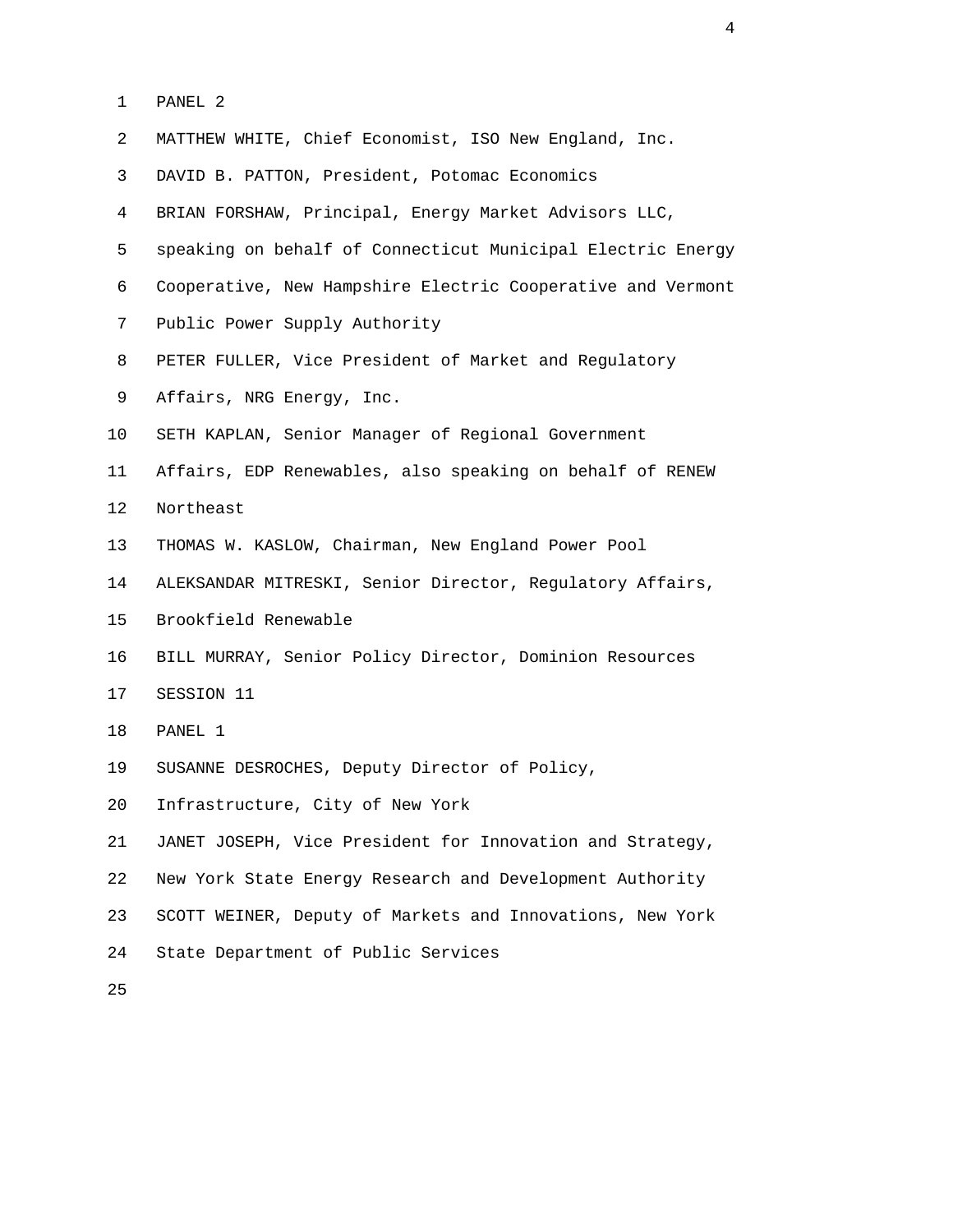- 1 PANEL 2
- 2 BRADLEY C. JONES, President and Chief Executive Officer, New
- 3 York Independent System Operator, Inc.
- 4 DAVID B. PATTON, President, Potomac Economics
- 5 KATHLEEN BARRON, Senior Vice President of Competitive Market
- 6 Policy, Exelon Corporation
- 7 JAMES HOLODAK, Vice President of Regulatory Strategy and
- 8 Integrated Analytics, National Grid
- 9 MARK KRESOWIK, Regional
- 10 Director of Beyond Coal Campaign, Sierra Club
- 11 JOHN REESE, Senior Vice President, Eastern Generation
- 12 JOHN E. SHELK, President and Chief Executive Officer,
- 13 Electric Power Supply Association
- 14 SESSION III
- 15 PANEL 1
- 16 H. ROBERT ERWIN, JR., General Counsel, Maryland Public
- 17 Service Commission
- 18 RICHARD MROZ, President, New Jersey Board of Public
- 19 Utilities
- 20 ANDREW PLACE, Vice Chairman, Pennsylvania Public Utility
- 21 Commission
- 22 BRIEN SHEAHAN, Chairman and Chief Executive Officer,
- 23 Illinois Commerce Commission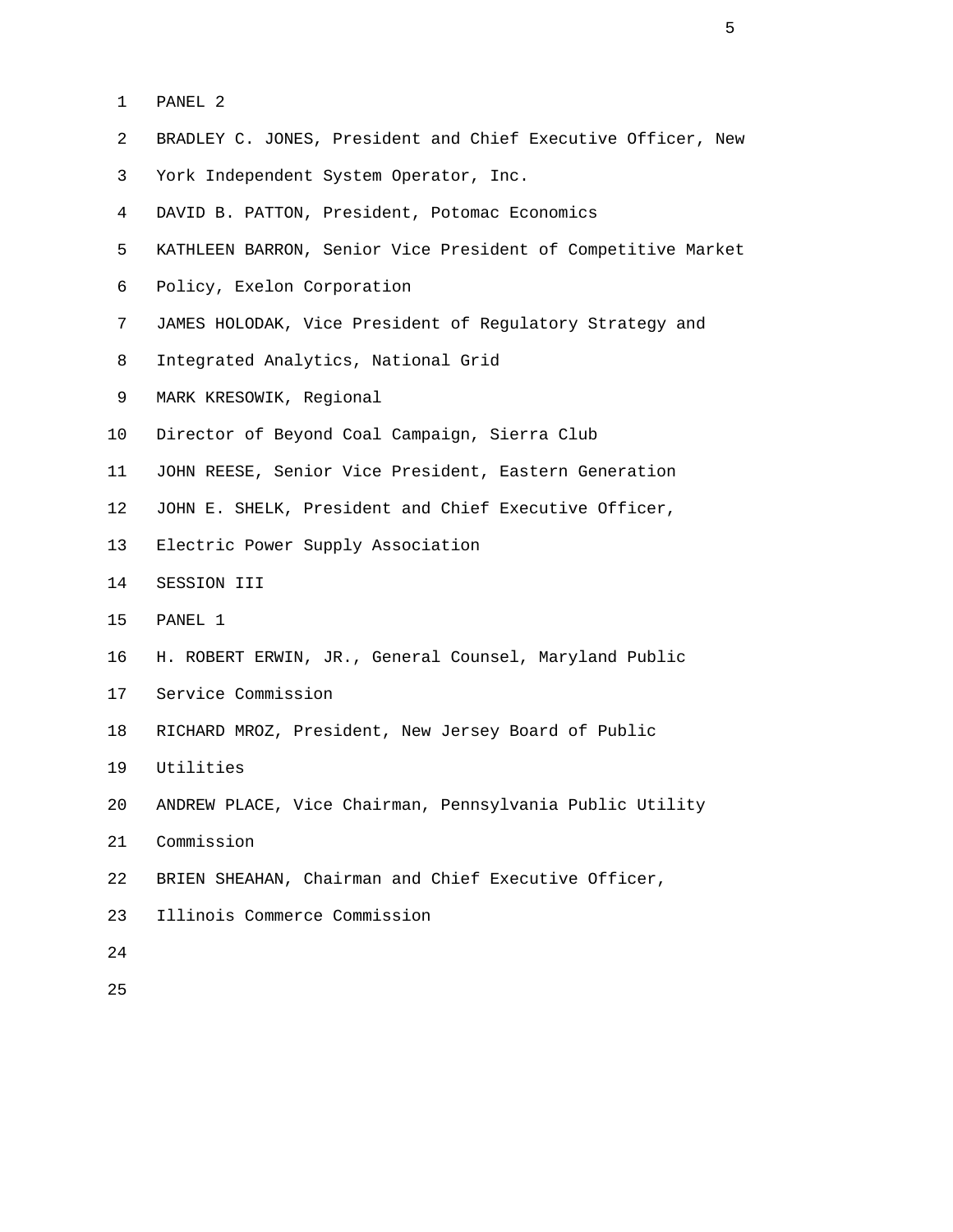|  | ∶ ∧ ה<br>٦Т<br>г.<br>\I\P.II | z. |
|--|------------------------------|----|
|  |                              |    |

- 2 ANDREW OTT, President and Chief Executive Officer, PJM
- 3 Interconnection, L.L.C.
- 4 JOSEPH BOWRING, President, Monitoring Analytics, LLC
- 5 PAUL BAILEY, President and Chief Executive Officer, American
- 6 Coalition for Clean Coal Electricity
- 7 JENNIFER CHEN, Attorney, Sustainable FERC Project, Natural
- 8 Resources Defense Council
- 9 MICHAEL COCCO, Senior Director of RTO and Regulatory
- 10 Affairs, Old Dominion Electric Cooperative, also speaking on
- 11 behalf of National Rural Electric Cooperative Association
- 12 LATHROP CRAIG, Vice President of ISO Operations, PSEG Energy
- 13 Resources & Trade LLC.
- 14 ROBERT FLEXON, President and Chief Executive Officer,
- 15 Dynegy, Inc.
- 16 GREGORY POULOS, Executive Director, Consumer Advocates of
- 17 the PMJ States, speaking on behalf of PJM Joint Consumer
- 18 Advocates
- 19 RAJA SUNDARARAJAN, Vice President of Regulatory Services,
- 20 American Electric Power Company
- 21
- 22
- 23
- 24
- 25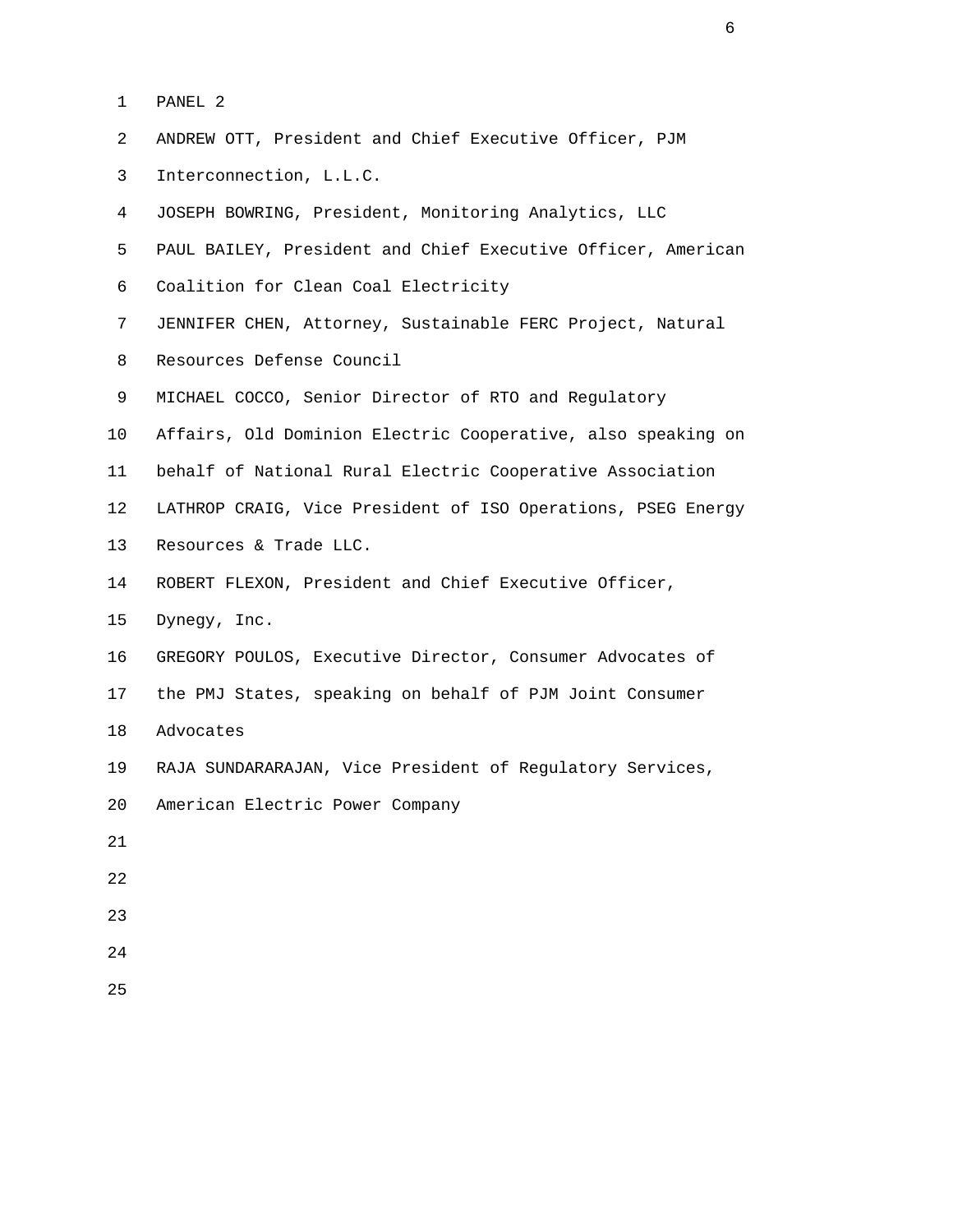2 (9:00 a.m.)

 3 MR. QUINN: I would like to welcome everyone to 4 this two day technical conference. We are gratified by the 5 interest -- the level of interest that all of you have 6 shown. Today is an opportunity for us to hear from 7 panelists that have been pre-selected.

 8 Actions that purposely interfere or attempt to 9 interfere with the commencement or conducting of the 10 Conference or inhibit the audience's ability to observe or 11 listen to the Conference, including attempts by audience 12 members to address the Commission while the Conference is in 13 progress are not permitted.

 14 Any person engaging in such behavior will be 15 asked to leave the building. Anyone who refuses to leave 16 voluntarily will be escorted from the building. Alright so 17 to start off I'll go through a couple logistical 18 housekeeping items.

 19 Please no food or drinks other than bottled water 20 in the Commission meeting room. There are bathrooms and 21 water fountains behind the elevator banks on each end of the 22 building. Please turn off your mobile devices or put them 23 in the airplane mode while in the Commission meeting room to 24 avoid interference with the audio visual and the sound 25 equipment.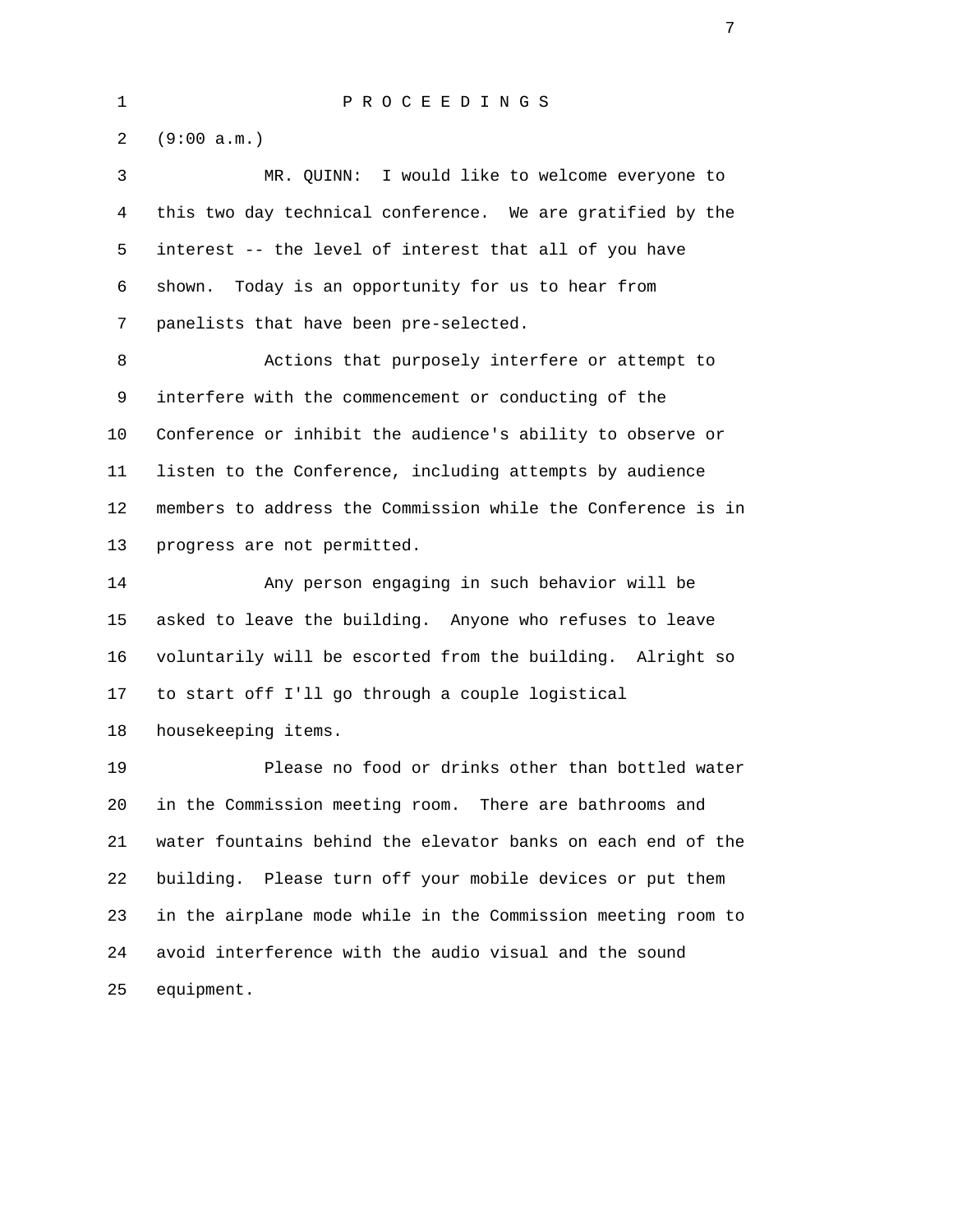1 If needed we have arranged for spillover space in 2 Hearing Rooms 1, 2 and 4 as well as Room 3M2AB on the third 3 floor. The Hearing Rooms are past the elevators to the 4 right as you exit this room. I imagine you all don't need 5 to hear that but bags are to be put in Hearing Rooms 1 and  $6\qquad 2.$ 

> 7 We will break for lunch on the first day today at 8 approximately 12:20 until 1:30, on the second day from 9 approximately 12 P.M. until 1 P.M.

 10 For panelists -- if you would like to be 11 recognized to speak please put up your name card. Be sure 12 to turn on your microphone and speak directly into it so 13 that the audience and those listening to the webcast can 14 hear you.

 15 This Technical Conference is being transcribed so 16 please say your name when you start to speak. When you are 17 not speaking please turn your microphone off to minimize 18 background noise. Panel discussions will not include 19 opening remarks, but will consist of a discussion based on 20 the questions posed by Commission staff in the Notice.

 21 And finally depending on which direction the 22 conversation progresses, we will not necessarily cover every 23 single question in the Notice however we have members of 24 staff who will help us monitor the time so we make sure that 25 we can cover as much as possible in each one of the panel

en de la construction de la construction de la construction de la construction de la construction de la constr<br>En 1980, le construction de la construction de la construction de la construction de la construction de la con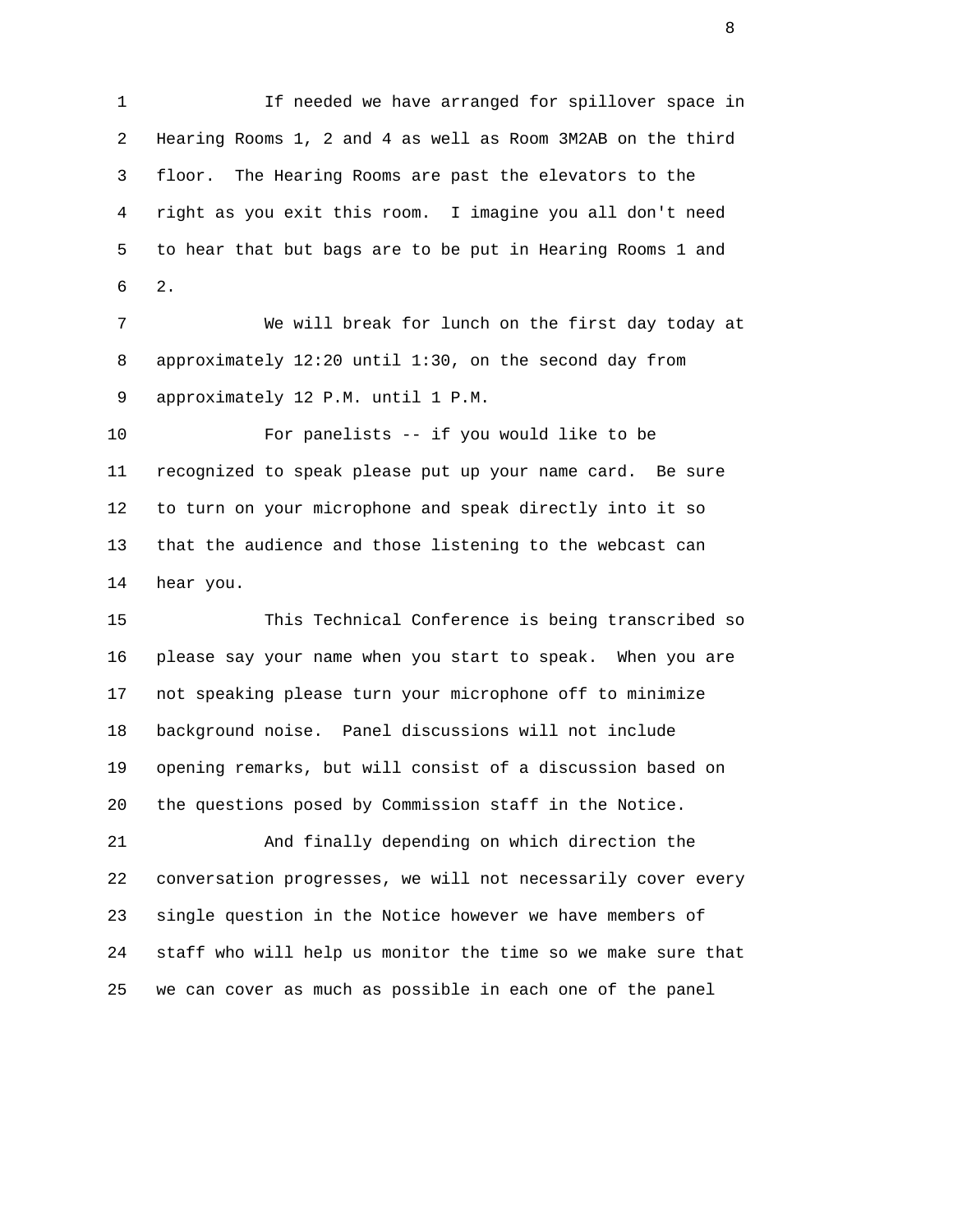1 sessions.

 2 With that out of the way I'll turn over to acting 3 Chairman LaFleur.

 4 CHAIRMAN LA FLEUR: Good morning everyone and 5 welcome. I very much appreciate folks traveling here early 6 on a Monday morning to be part of this Conference. As Arnie 7 said we appreciate the vast interest in the Conference. I 8 hope it is not just because the movie theatre has been dark 9 for a while but you actually want to see the movie that you 10 came to see. Thank you for bearing with us as we attempt to 11 make our facilities accommodate all of you. 12 And I want to thank staff for the tremendous 13 amount of work, both substantive and logistical they have 14 done just to get us to 9 A.M. May 1 so thank you. 15 I believe the issue that we are going to be 16 discussing today and tomorrow, the interplay between our 17 competitive wholesale markets and state policy choices on 18 the selection of resources is the most critical issue we are 19 confronting right now. 20 And the interest in this Conference suggests many 21 people agree. It is no secret that I am a strong supporter 22 of the wholesale competitive markets which I believe have 23 done an excellent job of meeting the objectives for which

24 they were designed.

25 Procuring and dispatching resources to keep the

 $\sim$  9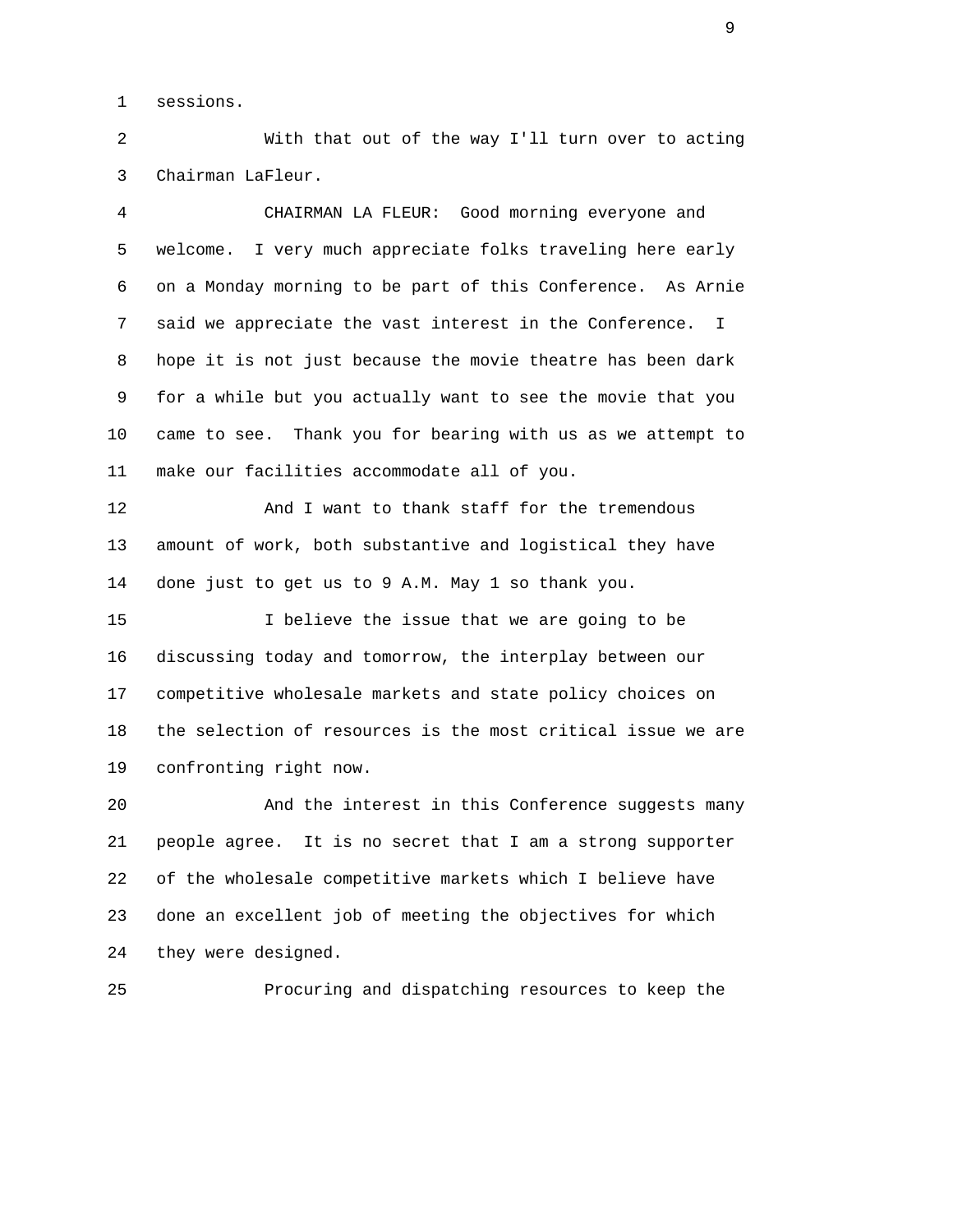1 lights on at least cost to customers. The markets, 2 particularly the centralized capacity markets in the three 3 regions we are talking about today and tomorrow are designed 4 to signal new entry and exit through a transparent price 5 signal rather than through integrated resource planning used 6 in the vertically integrated model.

 7 As we all know in recent years, recent months and 8 recent week's states that restructured their retail 9 electricity service have taken steps to attract and retain 10 resources outside the construct of the competitive markets. 11 These actions are driven by various state policies and seem 12 to indicate dissatisfaction with the resource choices that 13 the competitive markets are making for the region.

 14 On the one hand I am concerned that out of market 15 actions can undercut the operation of the market for 16 non-subsidized resources and the price signals that are 17 needed for entry and exit when needed.

 18 On the other hand having been a veteran of the 19 prophecies that led to these markets, I am very well aware 20 that the wholesale markets in the eastern states are the 21 product of state restructuring and state's choices and they 22 only can exist and continue through the buying of the 23 states, therefore there's a real task.

 24 I have said very many times there are three basic 25 ways this could go -- a design market solution, a litigated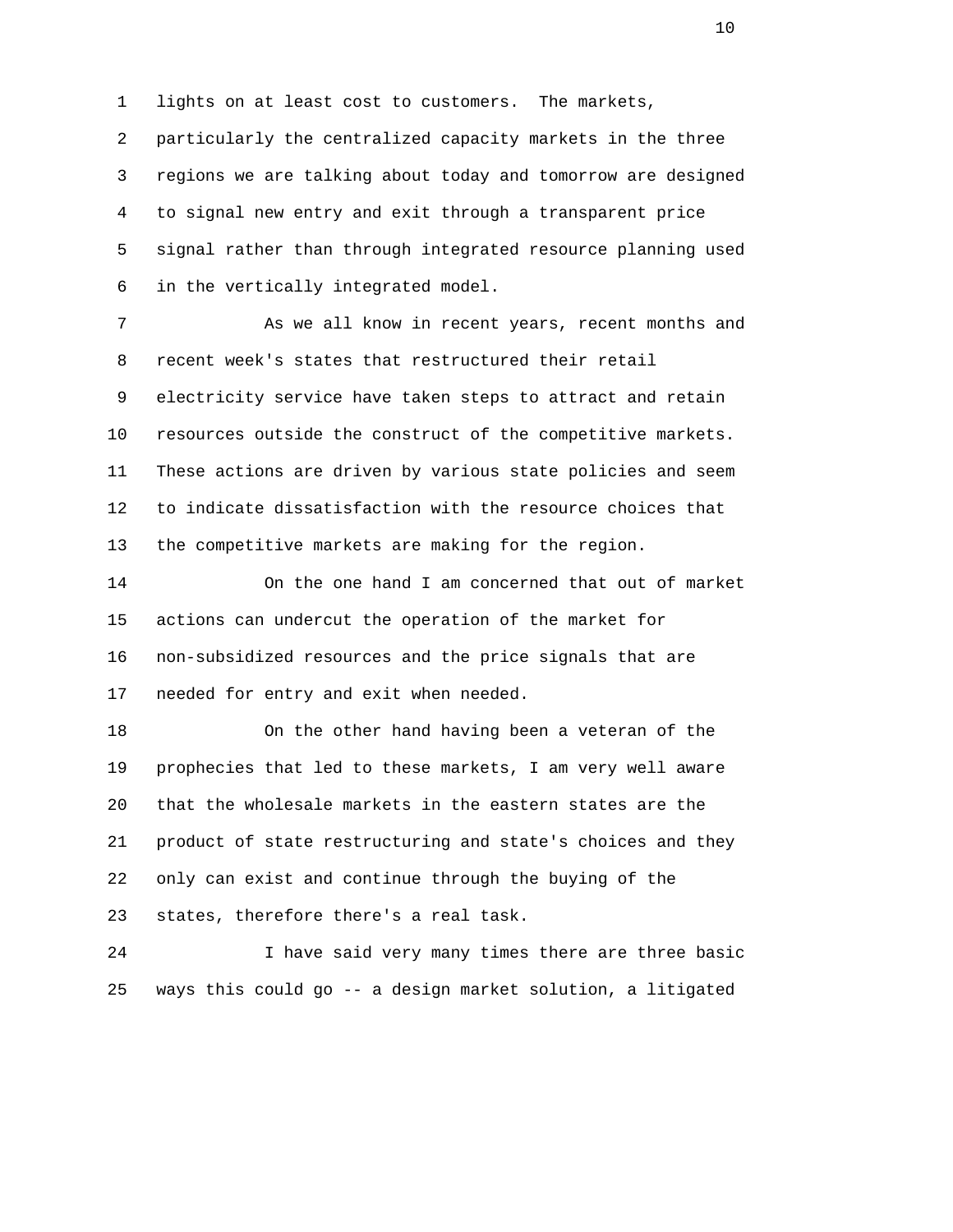1 outcome or a planned change in the regulatory construct of 2 how we handle resource advocacy.

 3 The fourth outcome, an unplanned change in the 4 regulatory construct, or unfounded piece meal regulation is 5 one that I think we should avoid because I think it would be 6 a bad outcome for customers and market participants in terms 7 of cost, reliability and regulatory certainty.

 8 By the way I read all of the testimony and 9 several people made the point which is correct that these 10 three doors are not mutually exclusive. Once we restore our 11 quorum this Commission will almost certainly have to decide 12 litigated complaints that are already pending before us, 13 even a grievance may be working on market solutions to file 14 with us.

 15 Design solutions may themselves suggest changes 16 in the regulatory compact and different regions almost 17 surely will take different paths and different timing. But 18 I do think the three different paths, re-design of the 19 market, litigation or a change in how we do resource 20 advocacy lead to very different places and present different 21 trade-offs and issues that we have to confront.

 22 My goal for the next two days is to really 23 explore where the different outcomes lead so that we can all 24 make an informed and deliberate decision about what's next. 25 While we can't decide anything immediately because we lack a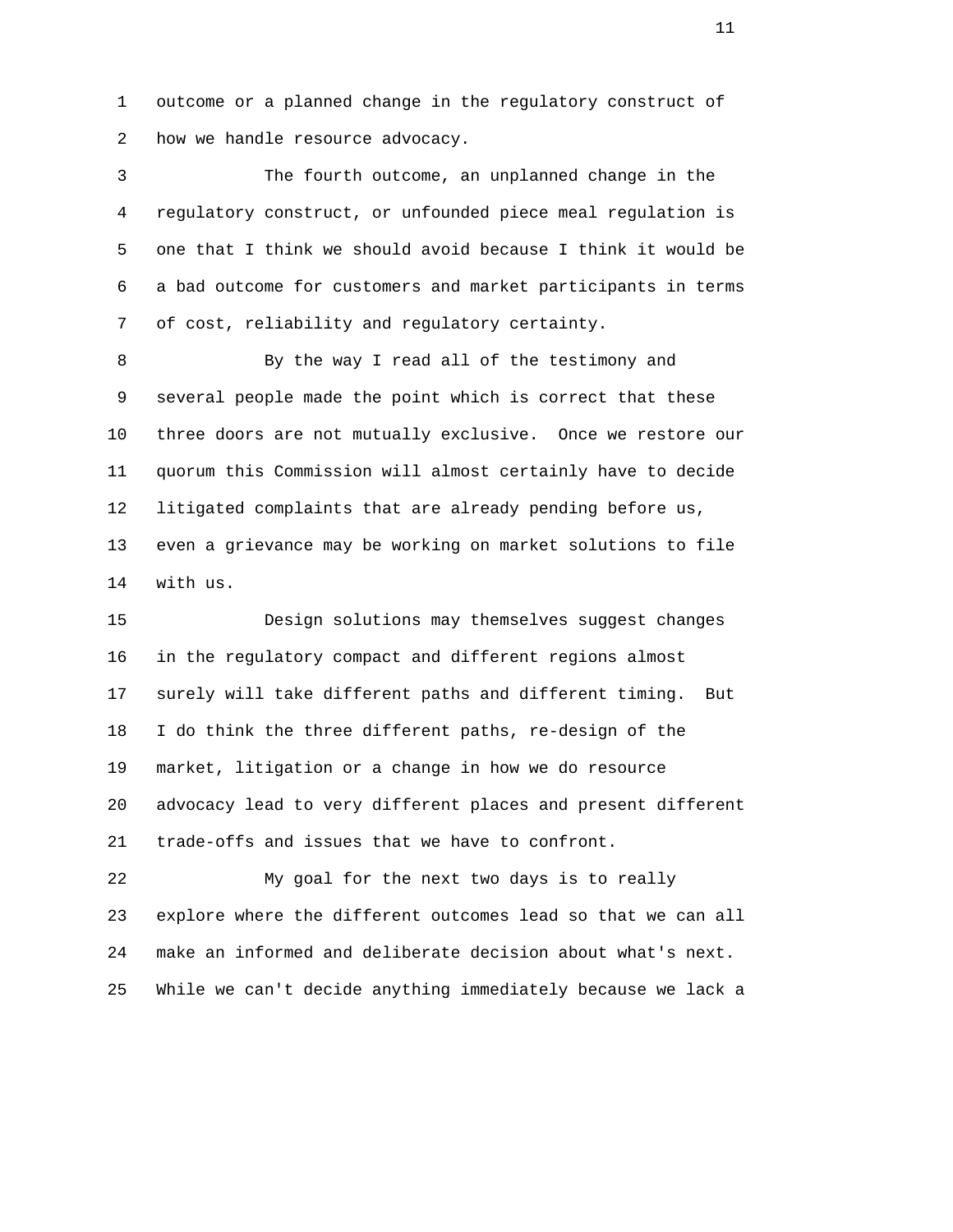1 quorum, we must shape options and recommendations for FERC 2 2.0 based on the record we develop today and tomorrow.

 3 As I said I read all the pre-filed testimony and 4 took notes, including from the panelists who were speaking 5 and I know that Colette and the team and the senior staff 6 did as well so there is no need for anyone to repeat their 7 testimony or recite the positions that you have taken for 8 some time.

 9 Our goal is to have a facilitated dialogue that 10 pushes more deeply on the issues. A few of the questions 11 that I would like answered -- for those of you who said, and 12 there were many, that state decisions to procure new 13 resources out of the markets, substantial new resources are 14 not a problem and the markets should just step aside and let 15 the chips fall.

 16 My question is do you expect the markets will 17 have to attract new unsubsidized resources in the future 18 based on market price signals or do you see all resources 19 from now on being chosen out of the markets by the states 20 beyond the resource we already have in the markets? 21 And does that include resources to replace 22 resources that are in the markets now that might now be able 23 to survive a hybrid structure? For those of you -- and 24 there were also many who urged FERC to man up, step in, 25 assert our jurisdiction, tighten the minimum offer pricing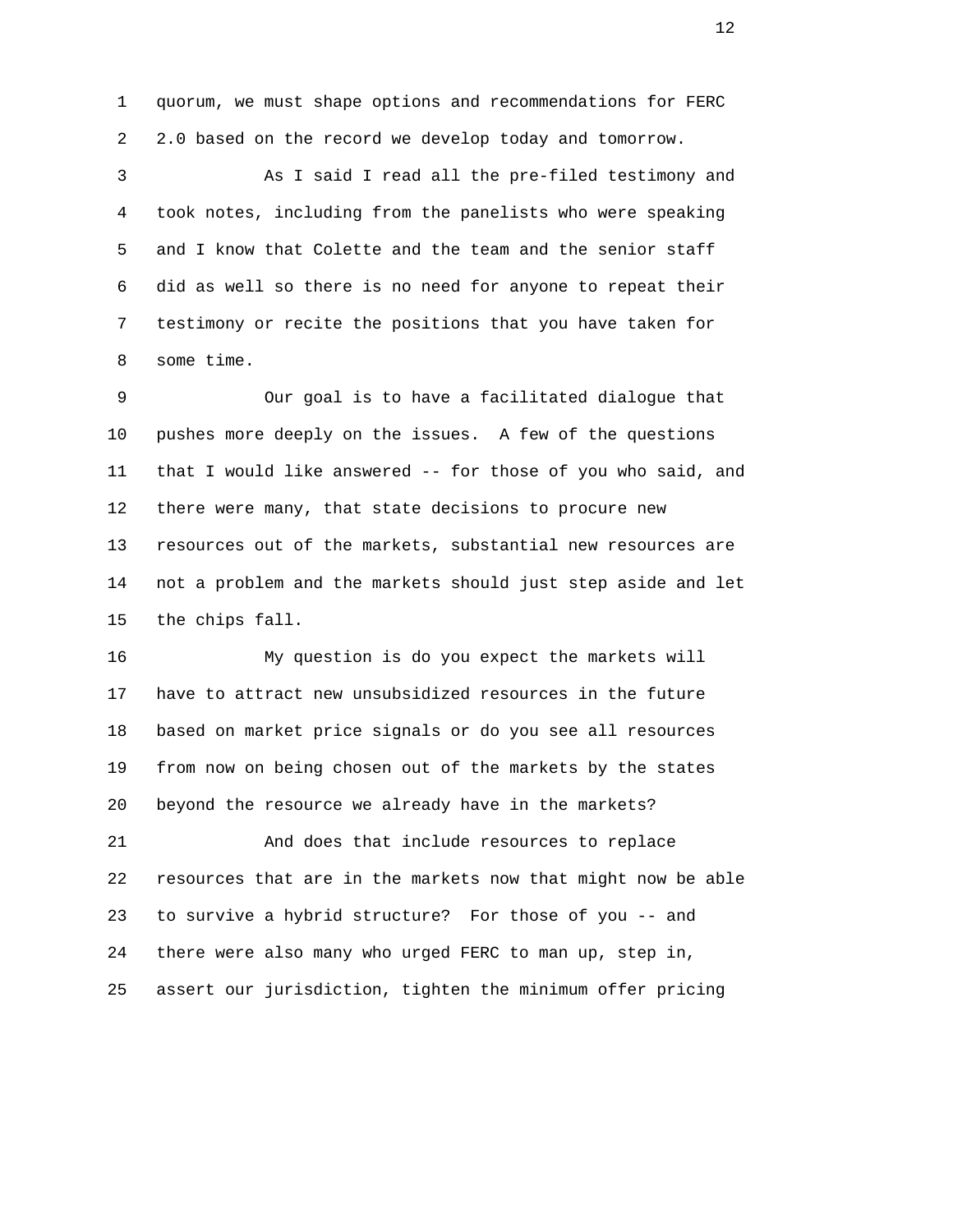1 rules to correct the state's subsidies -- do you have a plan 2 for what happens after that?

 3 Are you ready to negotiate a new market solution 4 or do you expect the states to not procure resources or pay 5 subsidies required by legislation? And for the State 6 Representatives beginning with my homies here -- I know you 7 have the most difficult job of all because it is hard for 8 you to state your positions because of your positions but 9 your views are actually the most important we are going to 10 hear which is why you have the floor to yourself in each of 11 today's panels.

 12 Do you anticipate relying on the capacity markets 13 to attract investment in the future or do you see all future 14 resources being chosen by the states to meet state goals? 15 We can best design a solution and modify the existing 16 resource adequacy construct if we have some sense of where 17 you think you are headed, not just in the short run but 18 going forward.

 19 As I was reading all the testimony over the 20 weekend, one piece of testimony really hit me in my gut and 21 that was a long quote by Sue Tierney from testimony that she 22 submitted in our September, 2013 Capacity Market Technical 23 Conference that could just have well been written last week. 24 And it has been almost four years since that 25 Conference. That really made me realize that we have not to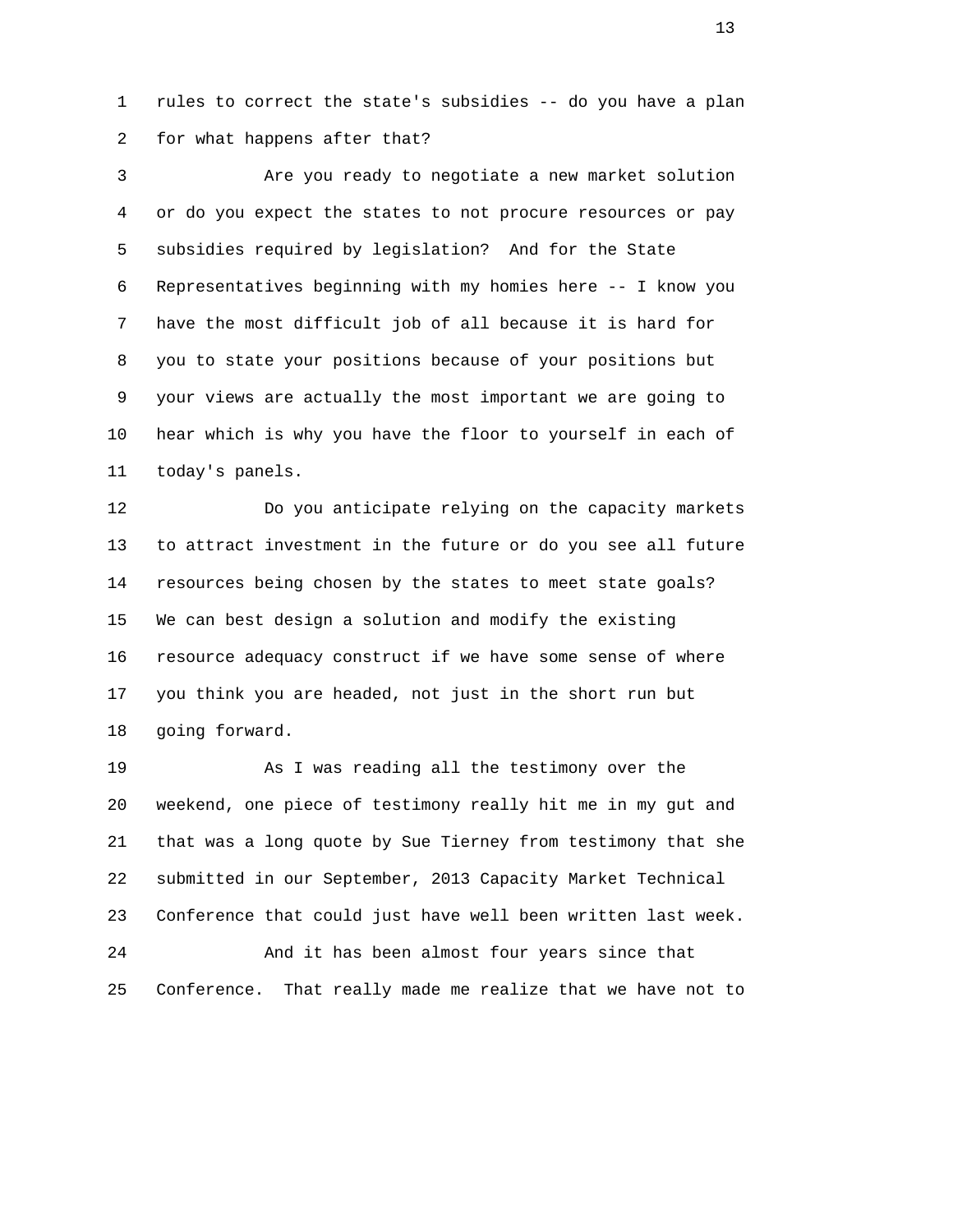1 be dramatic, I think we have a moment in time here and now 2 to confront this issue and try to put ourselves on a path to 3 resolution.

 4 I don't want our successors to be sitting in this 5 room in 2021 having the exact same conversation or picking 6 up the pieces of a mess that we failed to avert. And 7 speaking of things that hit me in my gut I am very happy to 8 have my wonderful colleague sitting beside me and very sad 9 we won't have as many future opportunities together as I had 10 wished, Collette.

 11 COMMISSIONER HONORABLE: Thank you Cheryl. Good 12 morning everyone. Cheryl and I held hands and said we would 13 not have any sappy moments this morning and let me just 14 address the elephant in the room. The surest thing about 15 coming to this wonderful work is that one day you must leave 16 it and it has been short in many ways but in some ways I 17 feel like we have done so much together.

 18 And don't worry it isn't goodbye. While alas, 19 parting is such sweet sorrow this isn't goodbye. It's just 20 I'll see you around. My daughter loves this area so I am 21 not going anywhere anytime soon. Where I am going and when 22 I am going remains to be seen so I won't be taking any 23 questions about that today.

 24 In fact, I hope all of the questions and 25 attention today will be focused on the reason why we have so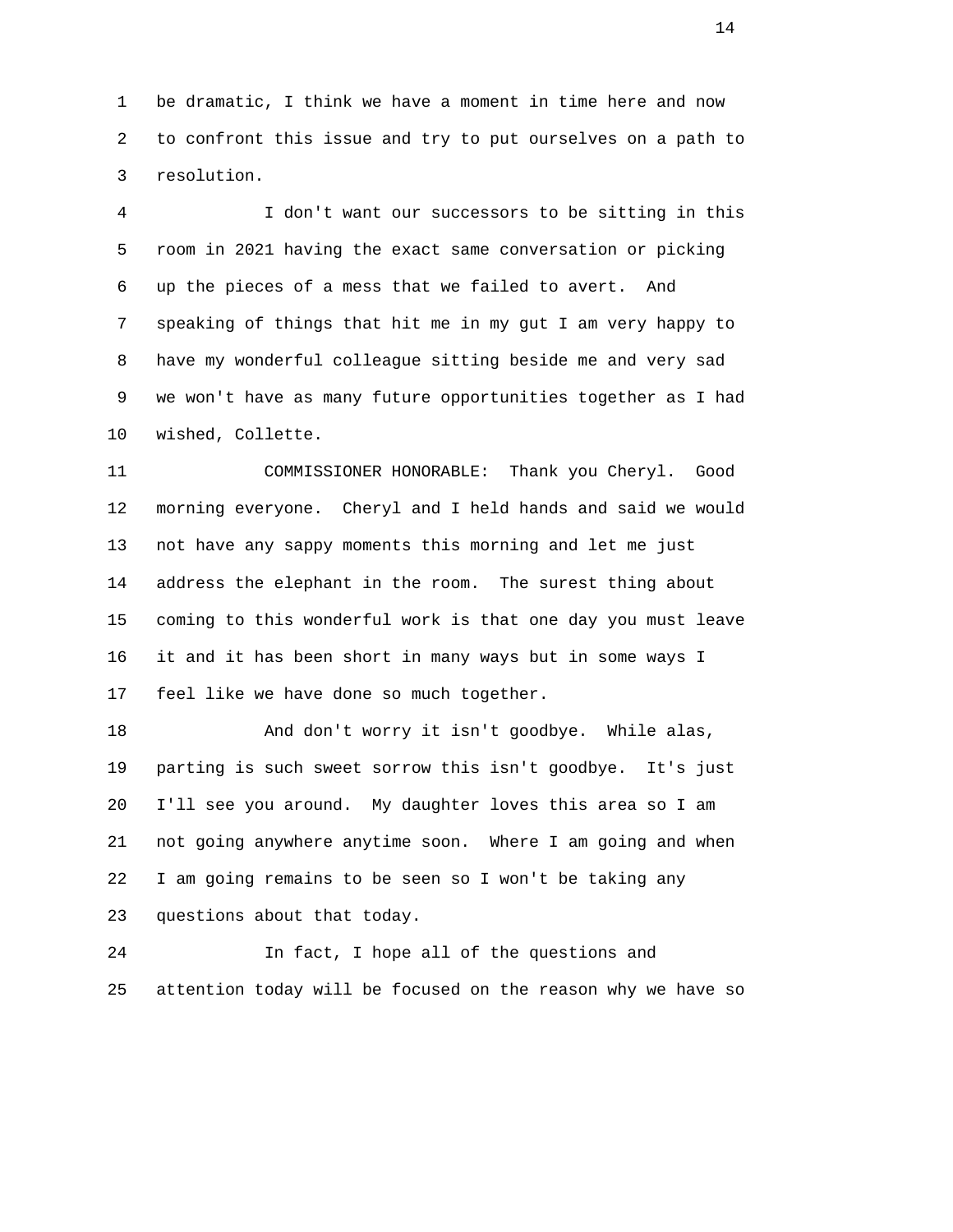1 many of you in this room and so many others -- maybe it is a 2 record, at least during my tenure here in what, four 3 overflow rooms. It's phenomenal this is the best party that 4 we could have today.

 5 Focus on this intersection of the operation of 6 wholesale markets and the development of state policy -- 7 this is important work that we really must be focused on 8 today. But know that I loved this work and I still do each 9 and every day and I hope that you have seen that through our 10 meetings and engagement and I look forward to our continued 11 work together. So let's get to work.

12 **I** want to thank all of you for being here. 13 Clearly there is tremendous interest in this topic and I too 14 want to begin by thanking our staff. FERC senior staff you 15 see leading the way and Arnie who ably commanded the 16 presence in this room maybe better than we have and also to 17 Jamie and David and so many others, I want to especially 18 thank the FERC staff.

 19 Some of them you see sitting here. Dozens of 20 others with whom I have met with my team over the last 21 couple of months as we have discussed these issues -- I want 22 to thank them for all of their work, especially in this 23 unprecedented time without a quorum.

 24 And Cheryl mentioned that maybe some are 25 suggesting that we man up and maybe we are "womaning" up in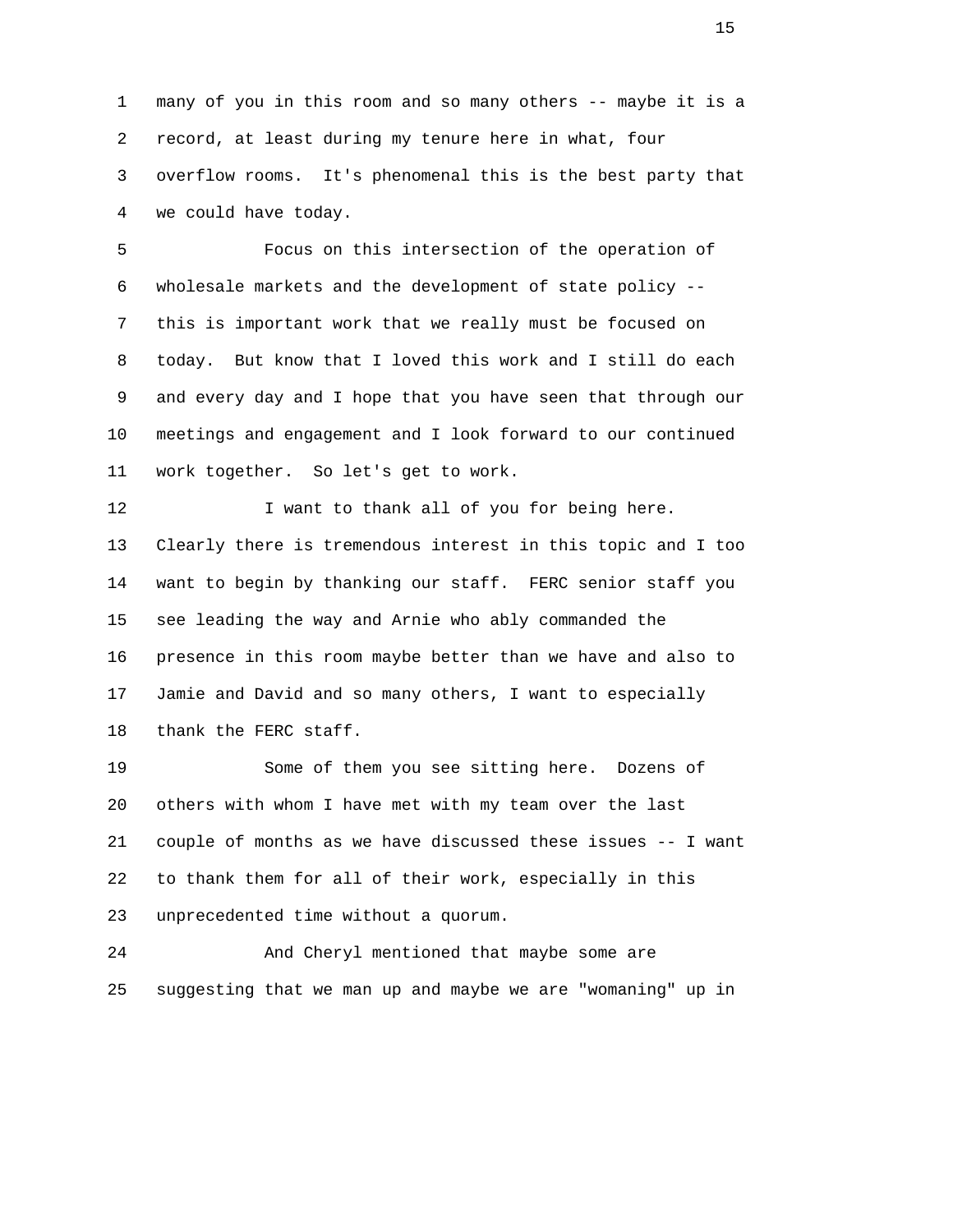1 this moment. I hope that what you see is that we are 2 working hard here and we have heard you. Some of you are 3 wondering, in fact I received a question internally this 4 morning -- why now? Why are we having a Tech Conference now 5 without a quorum?

 6 We have met with a number of you over the course 7 I would say years about the challenges as they are 8 developing and tensions as they are growing, particularly 9 after the issuance of the now three, the trilogy of the U.S. 10 Supreme Court cases and a number of our decisions here at 11 FERC, a number of actions taking place in regions.

 12 I really don't think we could have a better time 13 to tee up this discussion and I want to thank all of the 14 stakeholders who have invested time and effort away from the 15 Commission but also those of you who have for time and time 16 again come into apprise us of not only your progress but of 17 your concerns as well.

 18 I believe that the conversations taking place at 19 the regional level are really vital idea incubators and the 20 beautiful thing about the ways in which we work regionally 21 is that we truly appreciate the diversity of experience, of 22 expertise of thought and about your creativity and 23 innovation in helping us find the best pathway forward.

 24 So today's Conference in my mind is not meant to 25 supplant or replace those regional conversations but rather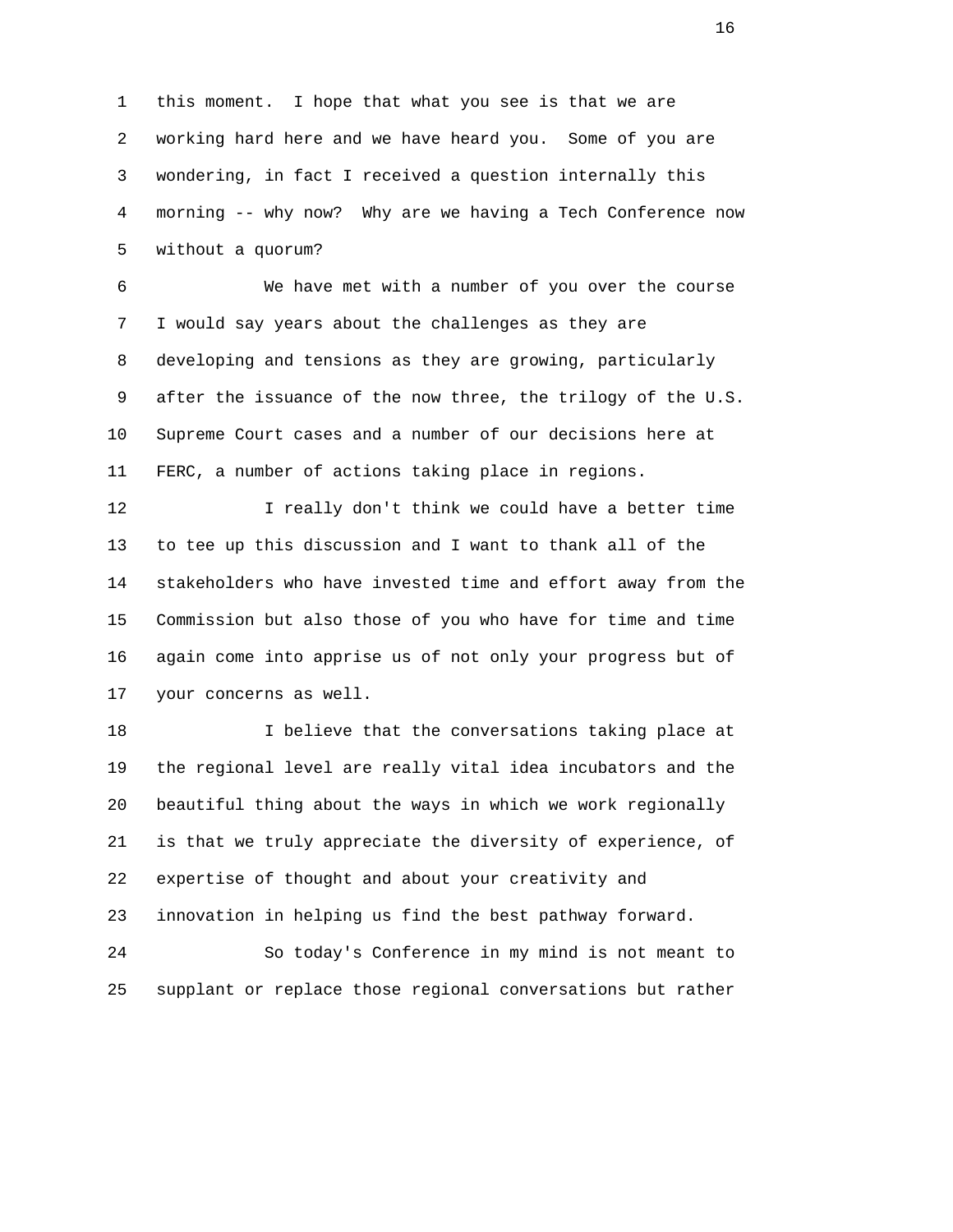1 designed to support them by bringing the Commission's 2 presence into a broader discussion.

 3 Pardon my comments a little longer than I would 4 ordinarily give -- Cheryl and I haven't had time to do this 5 in a few months now so we have a little pent up -- a few 6 thoughts we would like to share.

 7 So while today my role is one to enjoy really the 8 luxury of sitting at what we call the kitty table to take in 9 what we are hearing today. I am excited to be able to do 10 that and not worry about the clock and who is moving around 11 but to really listen to each of you.

 12 Thank you for saying yes and being willing to 13 come and share your expertise with us as we take on these 14 challenging issues. I want to touch on what I'm looking to 15 get out of this Conference. I am hoping that over the 16 course of the next two days we will hear from you, not the 17 other way around -- you have done that enough by now.

 18 I am looking forward to hearing about in great 19 detail your stakeholder discussions, what you perceive the 20 challenges to be as well as any thoughts about potential 21 solutions -- even if untested, even in their infancy. At 22 the conclusion of this effort I am hopeful that we will be 23 able to see at least a glimmer of light at the end of the 24 table.

25 I have heard Cheryl say we won't have smoke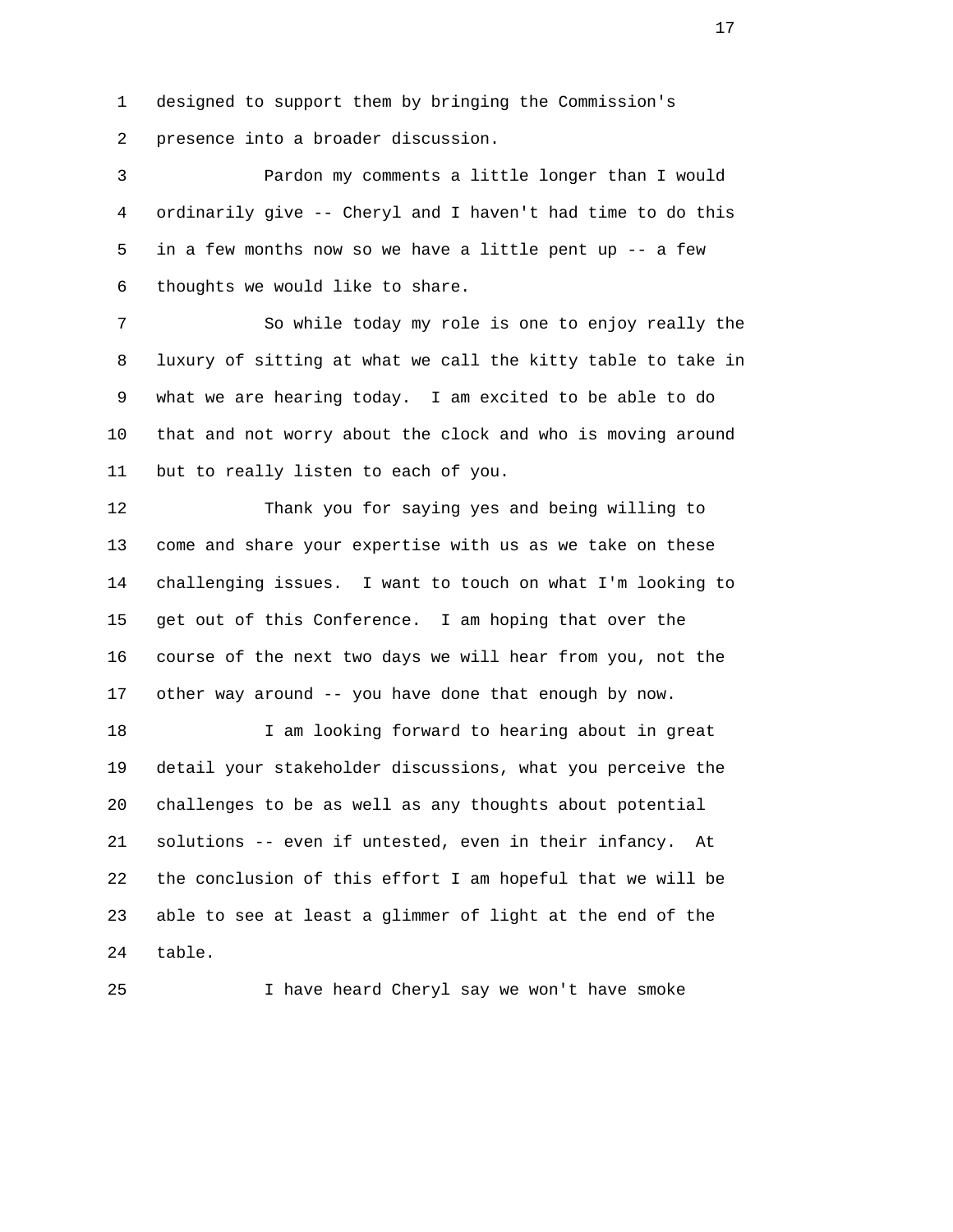1 coming from the room we can dust off our hands and say we 2 are done. Let's be realistic. But what I am hopeful about 3 is that we will hear ideas from you about potential pathways 4 going forward or at least identify the foundations upon 5 which we can build upon collaboratively.

 6 I too, am not expecting to have fully vetted 7 solutions but rather I believe our collective purpose here 8 over the next couple of days should be to develop a sound 9 record upon which the Commission can act at some future date 10 when we get our new colleagues here to provide better 11 guidance to stakeholders not only in the three regions, but 12 more broadly across our national footprint.

 13 So this Conference and subsequent comments will 14 help build the record that we can consider when we develop, 15 when we attain a quorum and as these issues develop before 16 us properly here at the Commission.

 17 Importantly and I must say this in deference to 18 my state colleagues, as a former state regulator I certainly 19 and especially want to hear how we can better cooperate and 20 collaborate with our state colleagues.

 21 And there can be a tension that arises amongst 22 our federal and state roles but I believe if we are 23 disciplined and we have the ability to harness this 24 opportunity we can use that tension to work through and 25 arrive at solutions that work well for all of us. And my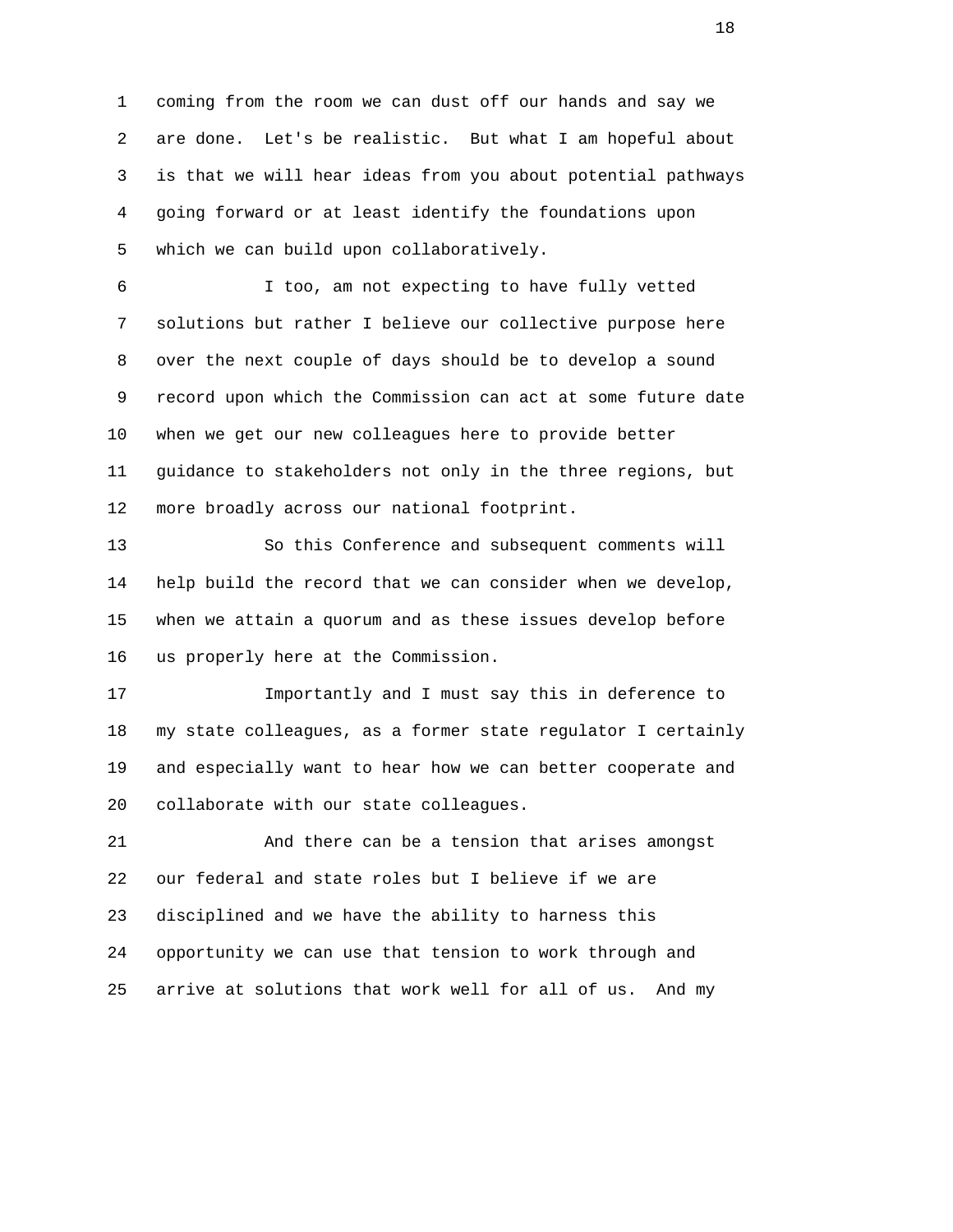1 hope is that we can collaboratively work through these 2 challenging times and provide opportunities that ensure that 3 markets operate as intended, support state policy objectives 4 and best serve consumers.

 5 I too, recognize that there may not be a one size 6 fits all approach and I particularly appreciate -- yes I too 7 have read the pre-filed comments. Thank you for doing that 8 in advance and thank you for sharing, even if you are 9 testing the waters, some of the ways in which you are 10 working to accommodate state actions and particularly I am 11 interested in what's happening with ISO New England.

12 I want to hear about how you have walked this 13 path over quite a bit of time to arrive at where you are and 14 also from the New York ISO and maybe some of the things that 15 you are working on in creative ways to find solutions going 16 forward.

 17 FERC has also consistently embraced solutions 18 that embrace the uniqueness of each market and so although 19 we are bringing three regions together today my expectation 20 is that a solution for ISO New England may in fact differ 21 for one for New York ISO or PJM.

 22 And I believe again that the pre-filed comments 23 beautifully bear out your courageousness and innovation 24 going forward. I am also looking for ideas that can support 25 markets comprehensively over a broader time horizon and that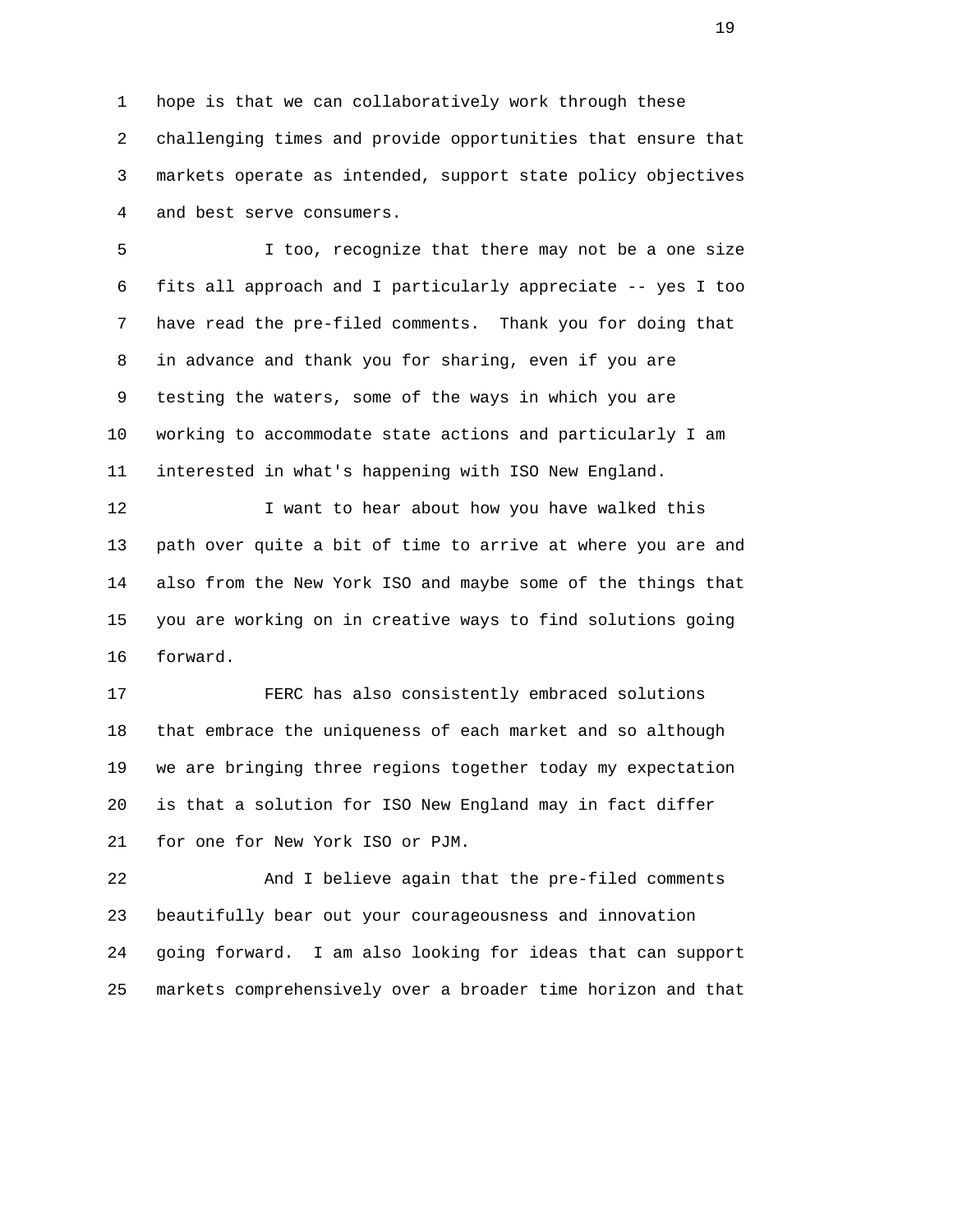1 are not just stop gaps or efforts to plus holes. Market 2 participants indeed depend upon stable market rules when 3 making investment decisions and I worry that any solution 4 that is short lived will only serve to introduce more 5 uncertainty that will unnecessarily and inevitably dampen 6 participation.

7 And I believe we all by virtue of our mere 8 presence today truly do embrace robust markets and I am 9 hopeful that we can really rally around that concept at its 10 core.

 11 As I mentioned in the statement I released 12 contemporaneously with the issuance of the Notice announcing 13 this Tech Conference, all options in my mind are on the 14 table. This is in fact a new day. We aren't going back to 15 a time when states weren't so active, particularly in the 16 region we are here today to focus upon.

 17 And I think that we can learn from these 18 challenges and these times going forward in a way that works 19 best for all market participants. So in closing I have a 20 page left. What are some of the issues on my mind? 21 First, states have a responsibility to enact 22 policies that are in their citizen's interest. Let's be

 23 real about that and that's what we expect the states to do. 24 I believe that the Commission should take a cooperative 25 approach and only take action when necessary to ensure just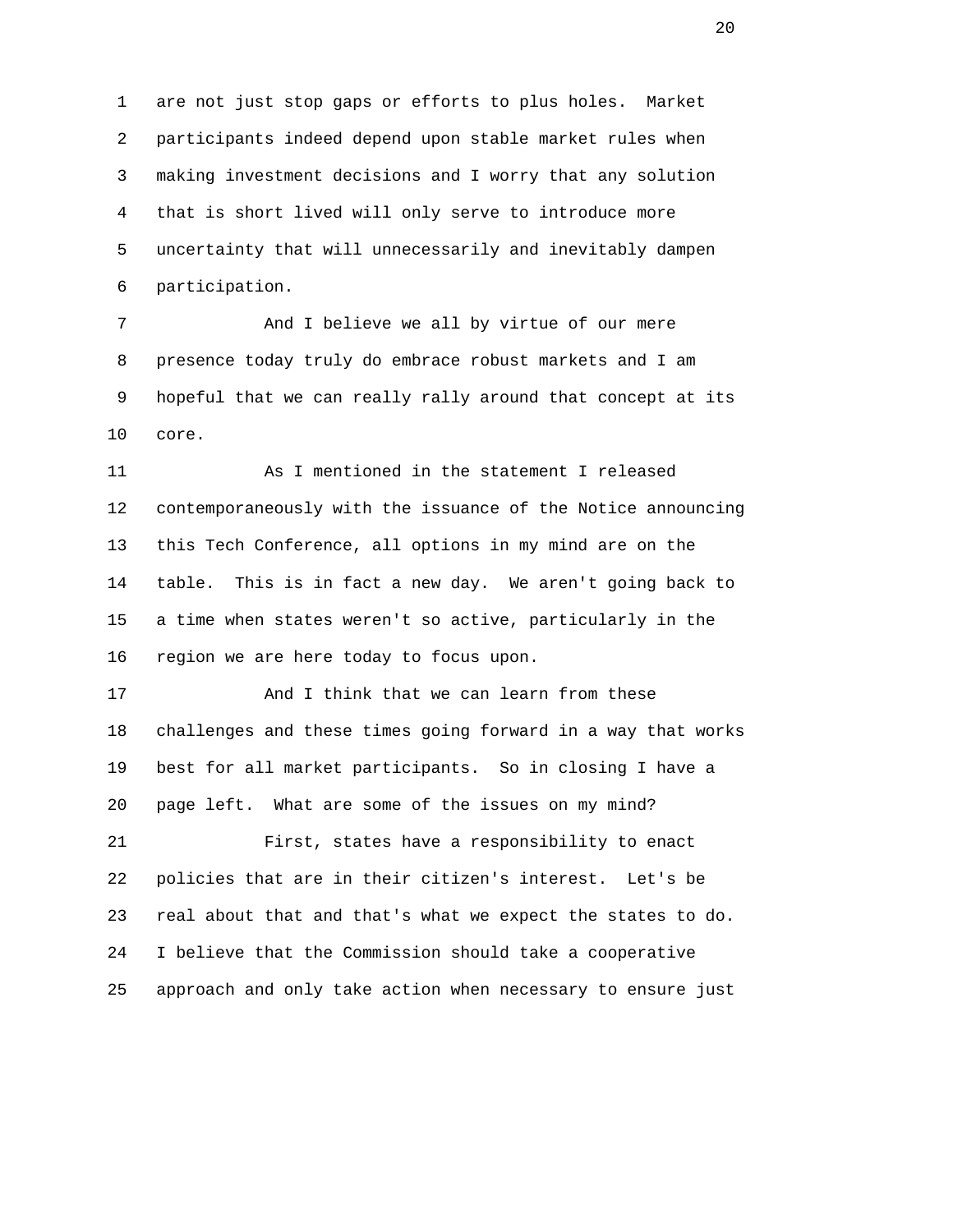1 and reasonable rates.

 2 Many of the comments focus on how far wholesale 3 markets can bend without breaking to incorporate state 4 policy goals. And I think that this notion is captured in 5 the achieved versus accommodate on that process. Again I 6 want to hear more about that. 7 I recognize that finding the right balance is 8 difficult and one that must include investment, policy and 9 consumer perspectives. And I want to briefly touch on 10 several issues that cross the three regions. 11 First, MOPR -- we know it has certainly been a 12 challenge and I appreciate the perspectives that were shared 13 in the Pre-Tech Conference comments about the pathway that 14 you see going forward. I took to heart certainly those 15 comments from Dr. Patton and others that speak to your 16 thoughts about how MOPR should be employed by the Commission 17 going forward. 18 It is certainly a blunt tool and its application 19 varies considerably across the three markets being discussed 20 at this Conference. And I know over the course of my tenure 21 a number of you have come in either supporting the ways in 22 which we have used it and employed it and others of you that

 23 have said it absolutely has to change. So I hope to hear 24 more of that discussion today.

25 And in my opinion it is often the point of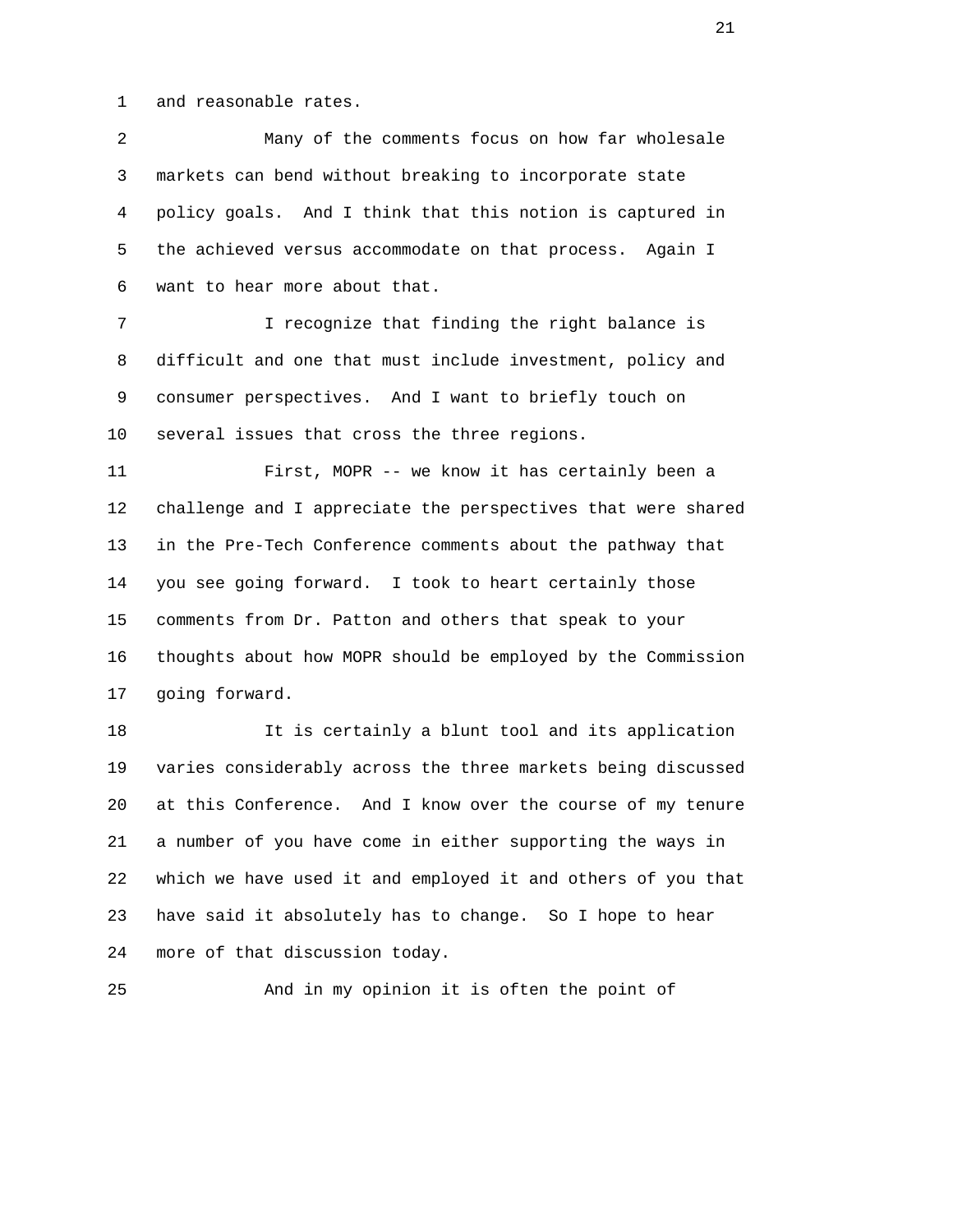1 friction between state policies and wholesale markets that 2 we regulate but I also believe MOPR is naturally a part of 3 this conversation and I hope that we can talk more about how 4 this tool and other mitigation tools may be employed going 5 forward.

 6 Another cross cutting issue in my mind is the 7 future of wholesale energy and capacity markets. As several 8 of you have commented we are quickly advancing to a reality 9 where marginal costs for many resources in the energy market 10 are negligible and this can have profound impacts on 11 revenues collected from energy markets and place additional 12 pressure on capacity and ancillary services.

13 I believe we are already seeing this play out in 14 California and I would like to better appreciate how the 15 ideas discussed at this Conference work in connection with 16 this broader trend.

 17 Similarly, wholesale markets identify cost 18 efficient resources without attributing resource attributes, 19 whether it is to integrate renewables to foreign 20 environmental considerations that are indeed the focus of 21 various policies. And I too have a few questions.

 22 Should wholesale markets approach cost efficiency 23 differently in order to best serve consumers? Another 24 question that I have -- should state policies be reflected 25 in efficiency decisions -- some of your comments have

22 and 22 and 22 and 22 and 22 and 22 and 22 and 22 and 22 and 22 and 22 and 22 and 22 and 22 and 22 and 22 and 22 and 22 and 22 and 22 and 22 and 22 and 22 and 22 and 22 and 22 and 22 and 22 and 22 and 22 and 22 and 22 an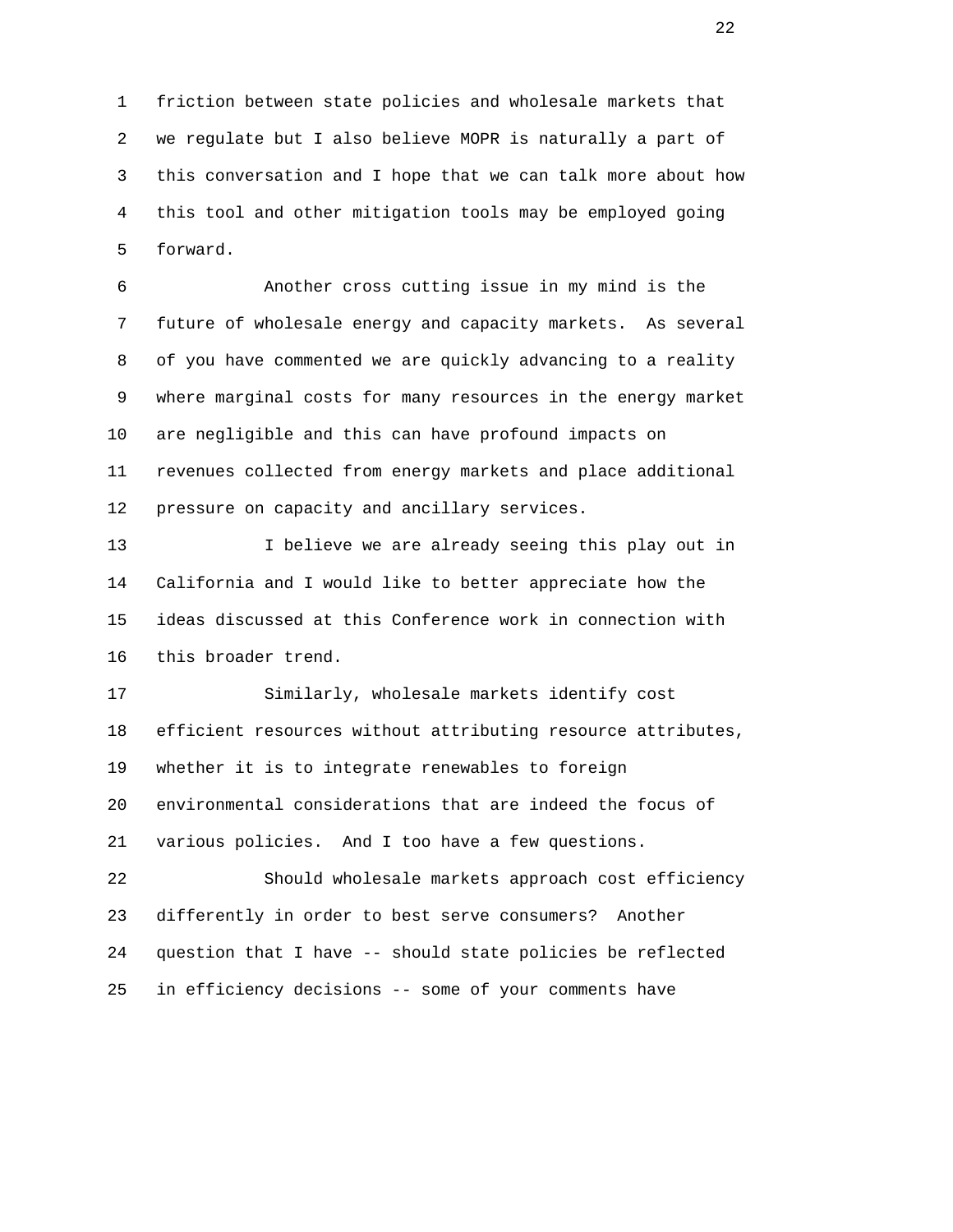1 touched upon that.

 2 Some of you believe that there may be a middle 3 approach to addressing that and so I would like to hear from 4 you. And if so, what broader reform should we consider to 5 reflect or potentially price these resource attributes? 6 These are tough questions I acknowledge.

 7 I want to close by thanking my personal staff in 8 particularly Will Sauer who has been my point person for 9 helping me with this Tech Conference but my entire team. I 10 often say and Cheryl has heard me say I have the very best 11 team. She'll say something different I will imagine.

12 But I really feel well supported by them and I 13 wanted to take this opportunity to close in thanking them 14 and thanking all of you. I look forward to the discussion.

 15 MR. QUINN: Alright thank you Commissioners. You 16 have done a nice job of setting us up for the day and for 17 the next two days. So today's discussions will involve 18 three sessions one for each one of the eastern RTO's or 19 ISO's.

 20 There will be two panels for each session. The 21 first panel will be a panel of State Representatives and the 22 focus will be on getting the state's perspective. The 23 second panel will be of industry stakeholders and the focus 24 there will be yet the stakeholder perspective on the broad 25 side of discussions that we are having.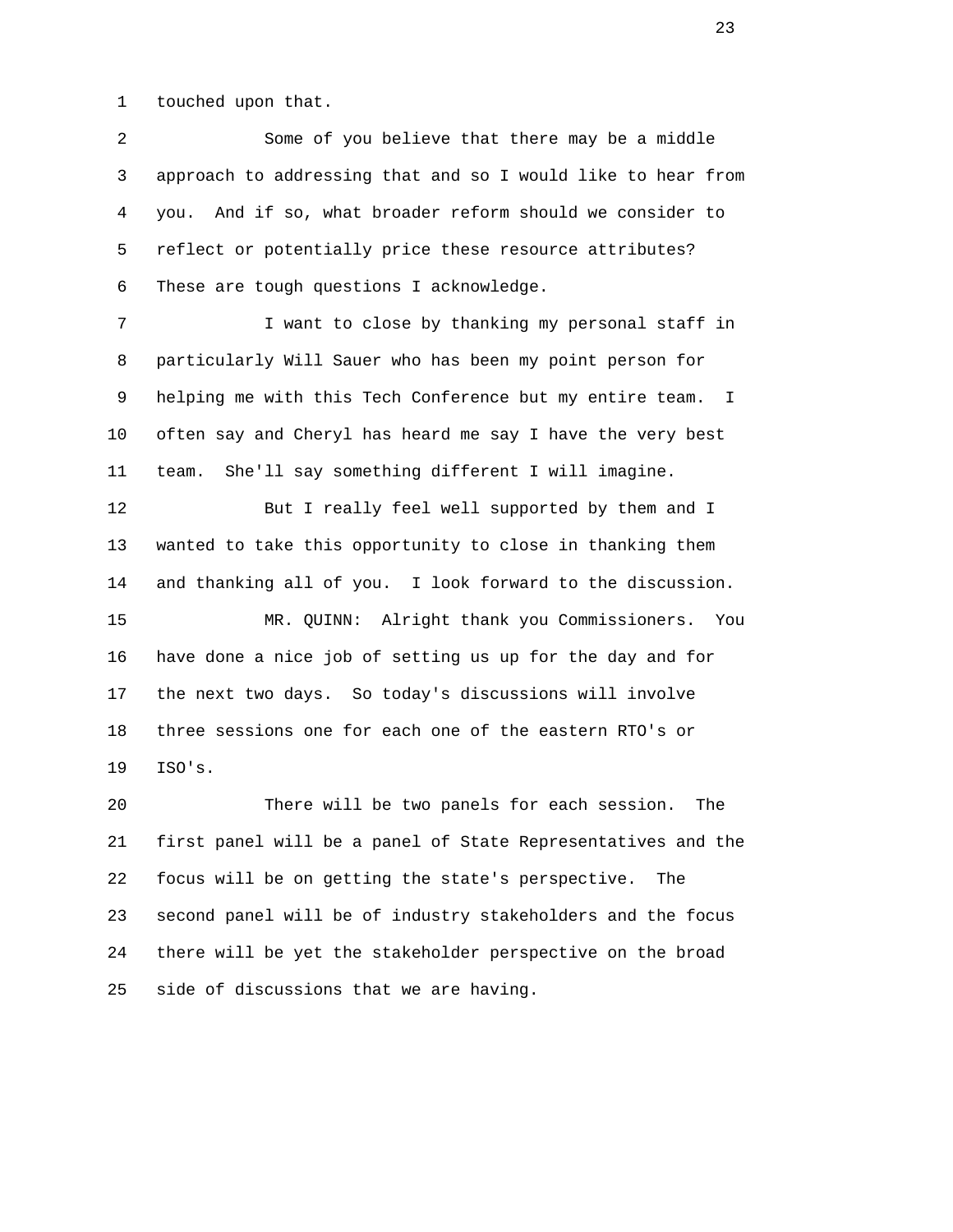1 At the very highest level Day 1 will be about 2 framing, identifying issues. Day 2 will be about completing 3 the picture, rounding out the sense of what our possible 4 alternatives are and the implications of those alternatives.  $5<sub>5</sub>$  6 There is clearly some potential for overlap 7 between the discussions we will have today and the 8 conversations that we will have tomorrow. Staff is going to 9 try to keep the conversations moving to avoid that overlap 10 but it is probably inevitable to some degree. 11 So to start our first panel I would like to start 12 by welcoming our panelists, thanking you for your time and 13 the pre-Conference statements. We have Jeffrey Bentz, the 14 Director of Analysis for the New England States Committee on 15 Electricity. 16 We have Sarah Hofmann, Board Member for the 17 Vermont Public Service Board and speaking on behalf of the 18 National Council on Electric Policy. 19 We have Commissioner Robert Klee, a Commissioner 20 for the Department of Energy and Environmental Protection in 21 Connecticut. 22 We have Chairman Angela O'Connor from the 23 Massachusetts Department of Public Utilities and we have 24 Robert Scott, a Commissioner at the New Hampshire Public 25 Utilities Commission.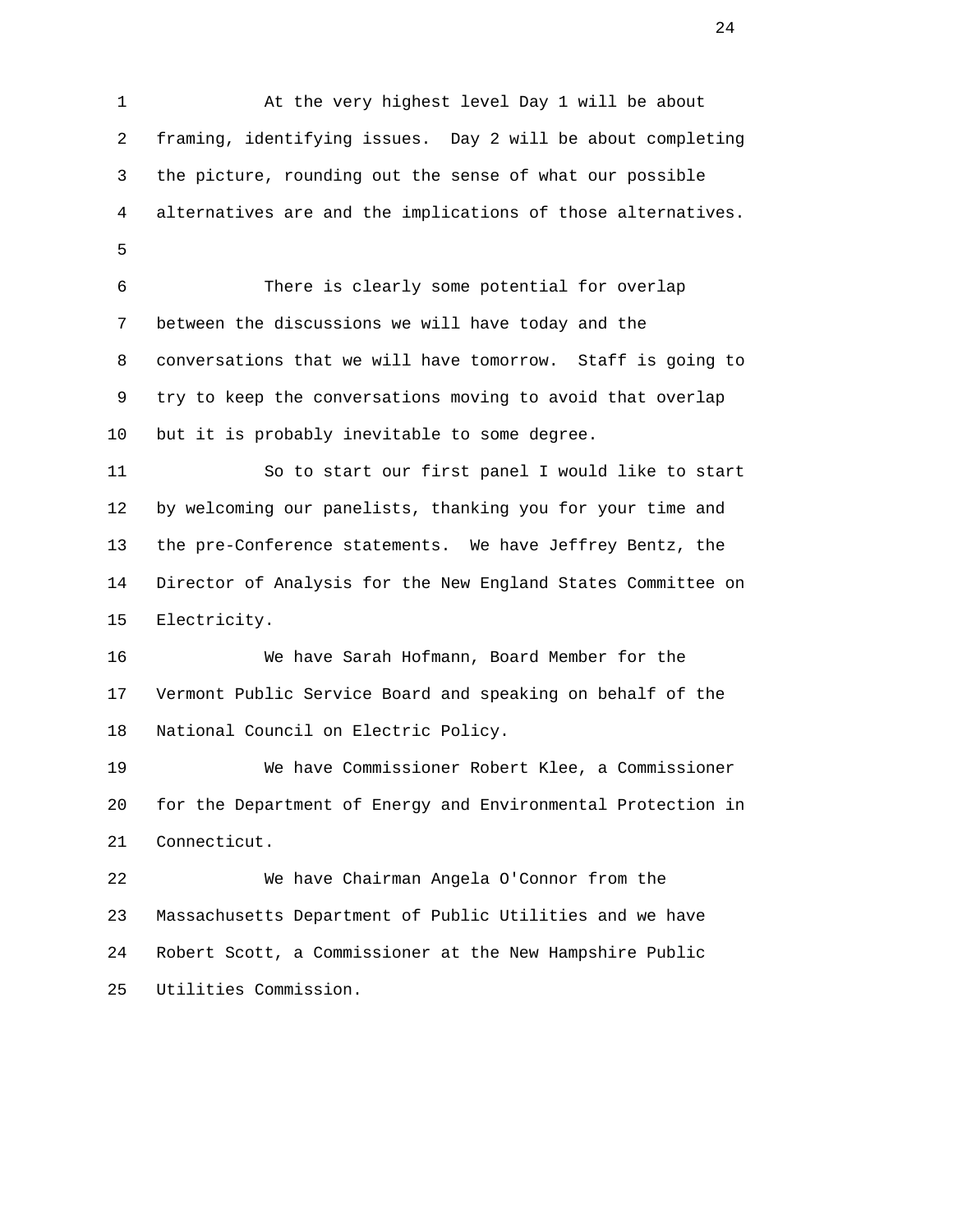1 So on this first panel we would again like to get 2 your perspective on the policies that you are pursuing, the 3 kind of goals that you have and we would also like to better 4 understand what role you think the wholesale markets are 5 playing broadly but also in pursuit of the goals and 6 objectives that you have identified for the policies that 7 your state has decided to use to support and encourage 8 either specific resources, particular resource types, or 9 particular resource attributes.

 10 So I think we will start with I think a question 11 that both the acting Chairman and Commissioner Honorable 12 identified. A number of the pre-Conference statements 13 suggested that new resources -- all new resources could 14 potentially come into the market as a result of state 15 programs to encourage or support specific resource types or 16 specific resources.

 17 And that maybe the only role for the capacity 18 markets at least is to organize exit of the resources that 19 are no longer needed. So I think first we would like to get 20 a sense from you whether you agree with that perspective but 21 more broadly I think we would like to get a sense from you 22 what role you would like the wholesale markets to play again 23 broadly but also in pursuit of the policies that you have.

 24 We can go down the line or we can take volunteers 25 first.

<u>25 and 25</u>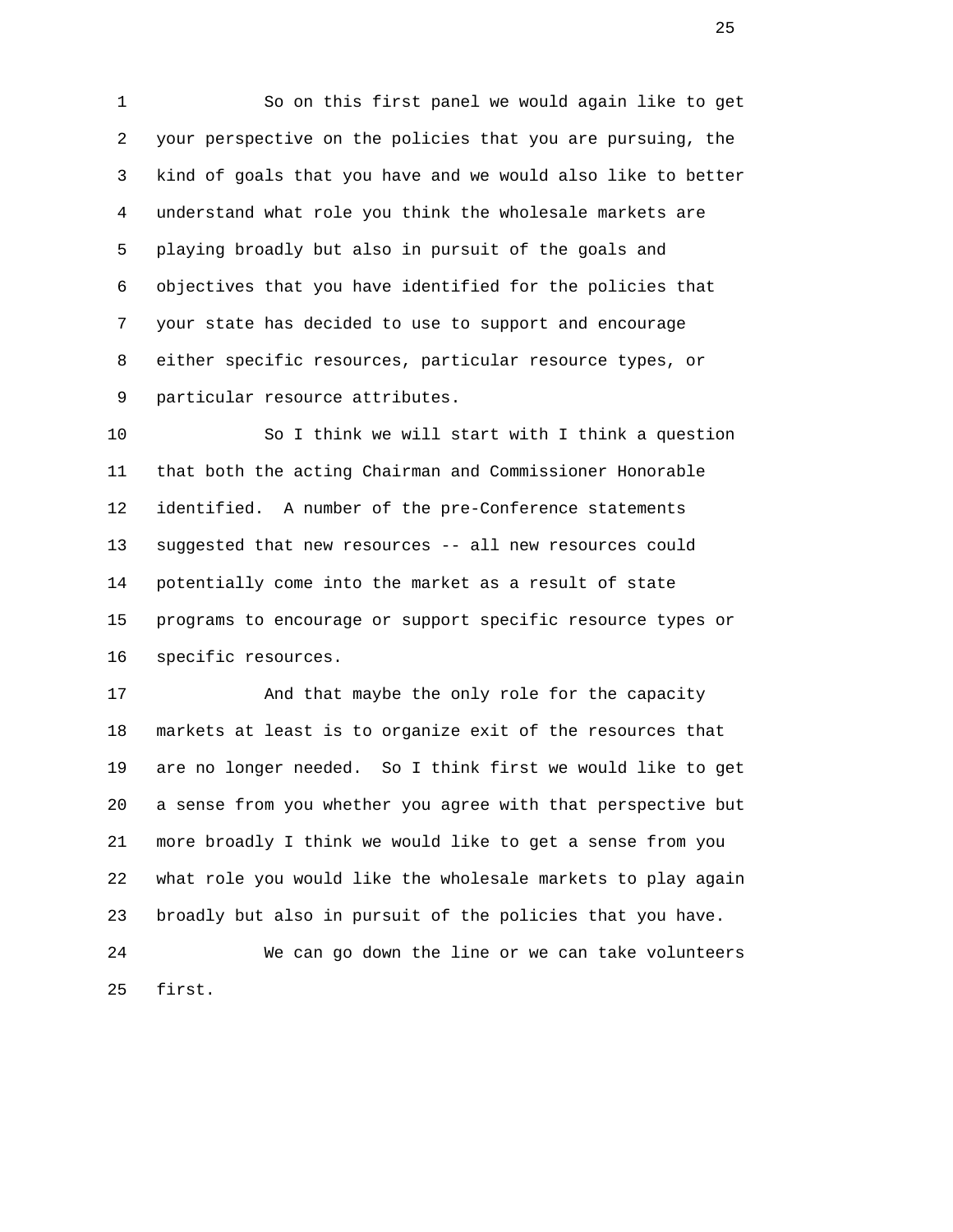1 MR. BENTZ: Well I think I can start maybe on the 2 first part of the question. I think the second part as it 3 relates to state policies obviously we have Chairs and 4 Commissioners here that are going to be able to speak better 5 to those individual state policies than NESCOE can 6 collectively.

 7 The question about is entry into the markets only 8 going to come from state procurements -- I can say that 9 states collectively haven't had much discussion about that. 10 I don't know that I would personally buy into that 11 perspective.

 12 Certainly in New England we have some very well 13 some very low growth, we have seen it over the last few 14 years but we are facing a lot of retirements coming up in 15 the next 10 years so you know what we have seen in the last 16 3 or 4 FCA's is some big retirements that have opened up the 17 ability for new entry to come in.

 18 And at least in my last 5 years with the state 19 prior to that I was on the generator side -- the one thing 20 that I know for sure is when you start looking at RFP's for 21 out of market contracts, they take a long time. They are 22 very transparent, the process is just long -- the approval 23 process is long and as we saw in the 3 state RFP there was 24 all this expectation that there was going to be these large 25 megawatts that are going to come down at the end of the day.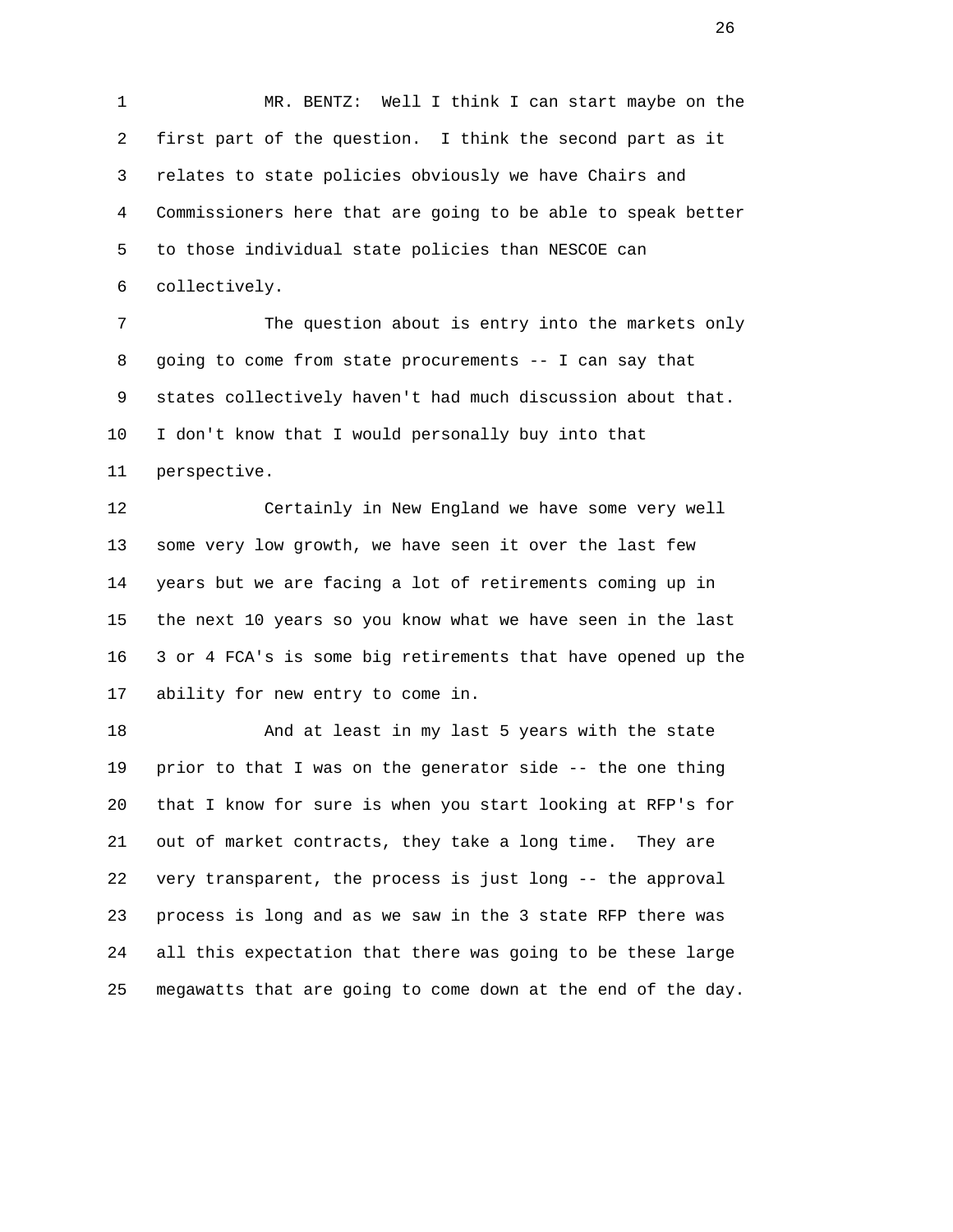1 Yes there's some procurement but it is not as 2 large as people had thought originally when the RFP hit the 3 street. So I think that you know will all the entry come 4 from state procurements? I don't think that is true. I 5 just think there will be some retirements to continue to 6 have the markets run as they are.

 7 Will there be quite a bit that comes from state 8 procurements? Well we have some RFP's out there. Again 9 they are to solicit not to purchase and time will tell 10 whether we actually do purchase from those RFP's. Thank 11 you.

 12 MS. HOFMANN: Thank you very much, Sarah Hofmann 13 I'm on the Public Service Board in Vermont and I am actually 14 speaking for the National Council on Electricity Policy, as 15 has already been noted. It also means that I am actually 16 speaking for a national group so anything I say is going to 17 be wrong for some members of our group.

 18 But I actually don't see that all entry is going 19 to be from state procurements. You know when you look at it 20 on the broad spectrum of the entire United States, some 21 aren't even in wholesale markets but for those of our 22 members who are I think that there is going to be a 23 percentage that comes from the state procurement side but 24 there still is going to be a role for other wholesale 25 purchases because I think we all would generally agree that

<u>27 дене</u> в 27 денември 27 денември 27 денември 27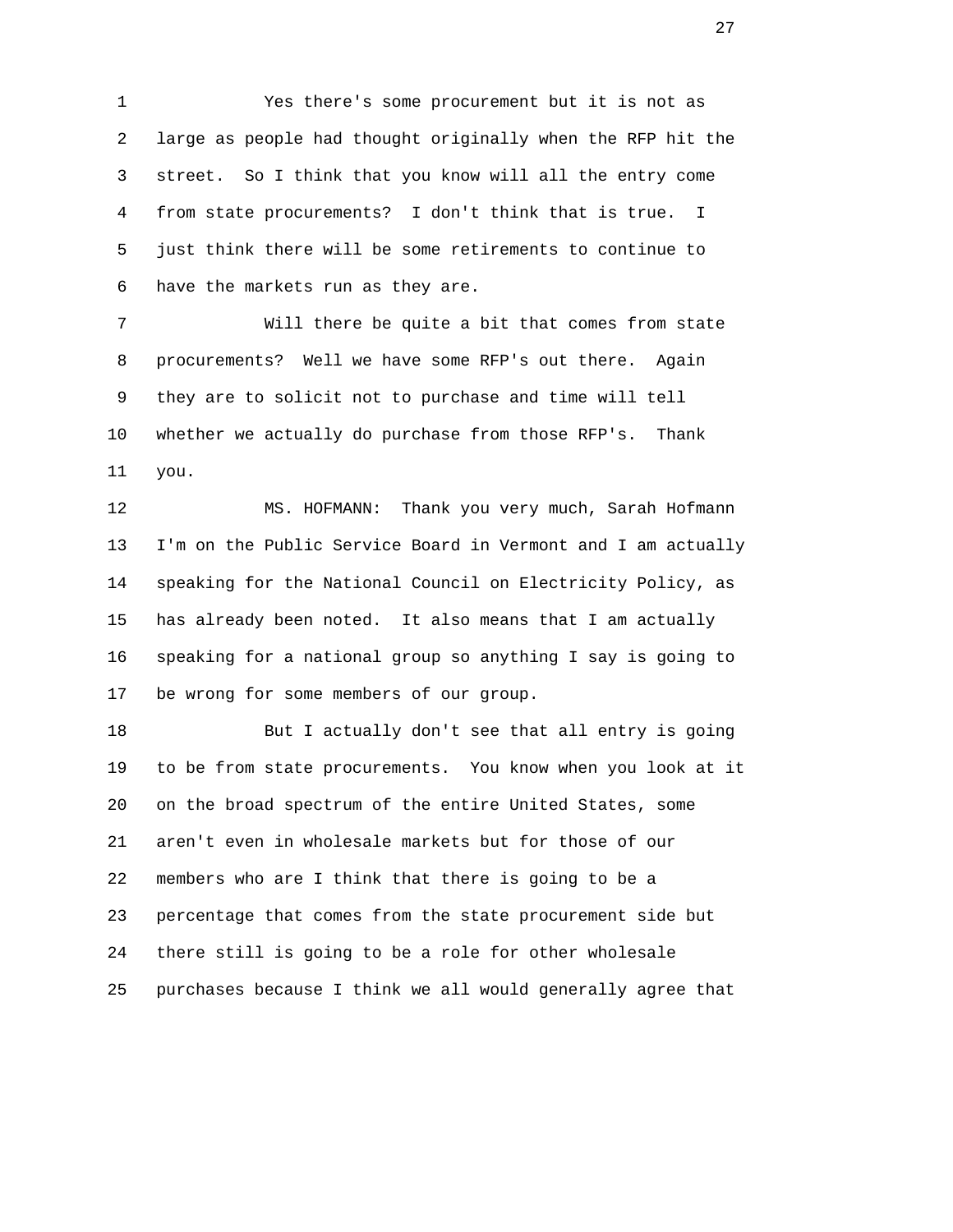1 states have benefitted from the wholesale market -- or 2 consumers have benefitted from the wholesale market. 3 So I can't see it going all the way that way but 4 time will tell and we do have very diverse groups and states 5 and regions that are not one size fits all. 6 MR. QUINN: Thank you, Commissioner Klee? 7 MR. KLEE: Hi good morning, Rob Klee, 8 Commissioner of Connecticut's Department of Energy and 9 Environmental Protection. And on this panel well first of 10 all this is my first time at FERC so thank you for having 11 me.

 12 And I probably am the one most suited to dive 13 into the policy side because that is our agency. We are a 14 merged energy and environment agency and because of that we 15 think about our energy choices with the environment in mind. 16 And that has led us and our legislature and our governor to 17 put in place significant sort of state statutory goals and 18 obligations that require delivery of clean, renewable power 19 for both our climate change goals and 80% by 2050 reduction 20 that's on the books in Connecticut.

 21 We have our RPS goals -- currently 20% by 2020 22 but our legislature has 3 or 4 new options in front of them 23 to increase that percentage. And we have our existing -- we 24 are also the EPA in Connecticut so we have our existing 25 ozone and criteria air pollution standards.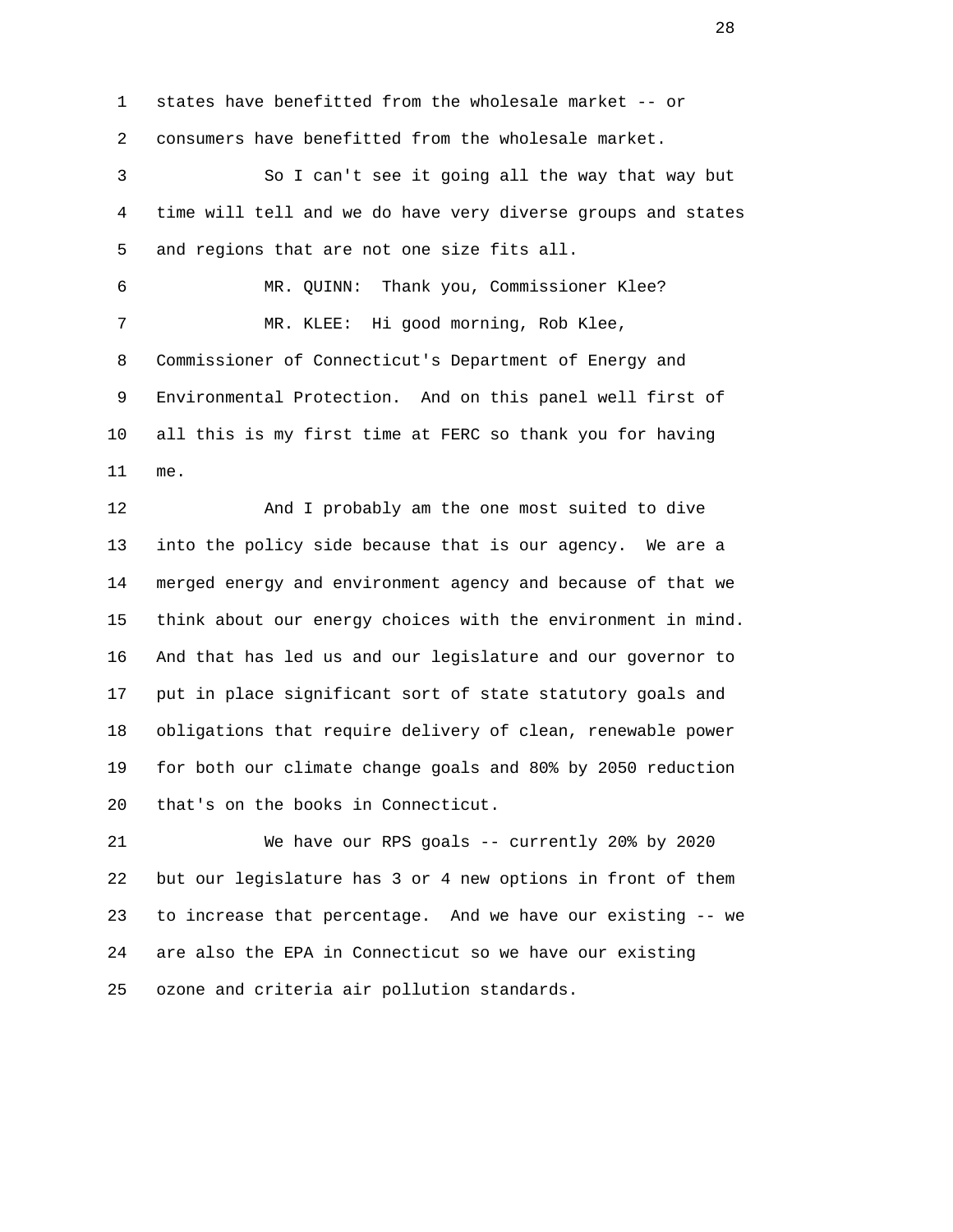1 All of that has led us to use this new outside of 2 the market tool of procurements to bring those resources 3 because the market wasn't delivering them. The market was 4 only delivering one resource -- natural gas.

 5 And because of that particularly in New England 6 where it gets cold in the winter we were having reliability 7 problems. So I am actually a fan of the role that states 8 can play in bringing diversity of resources and reliability 9 of resource into play when the market isn't delivering them.

 10 That said we still are a fan of markets. We 11 believe in markets. We believe that they bring with them 12 that ability to drive down prices and get low cost options 13 and that's why we are here. We think that these two things 14 can co-exist in a way that's effective and efficient.

 15 It is bringing to the states those things that 16 their state legislatures and their governors are demanding 17 of them but in a way that is efficient and effective. So we 18 think that there will be a mix of opportunity here but right 19 now seeing what's coming from the markets we believe that 20 there is an important role for the states to play in 21 delivering the resources that we are statutorily obligated 22 to ensure are there, thank you.

 23 MS. O'CONNOR: Hi, Chairman LaFleur and 24 Commissioner Honorable and Staff thank you for the 25 opportunity to be here today. This isn't my first time but

29 and 20 and 20 and 20 and 20 and 20 and 20 and 20 and 20 and 20 and 20 and 20 and 20 and 20 and 20 and 20 an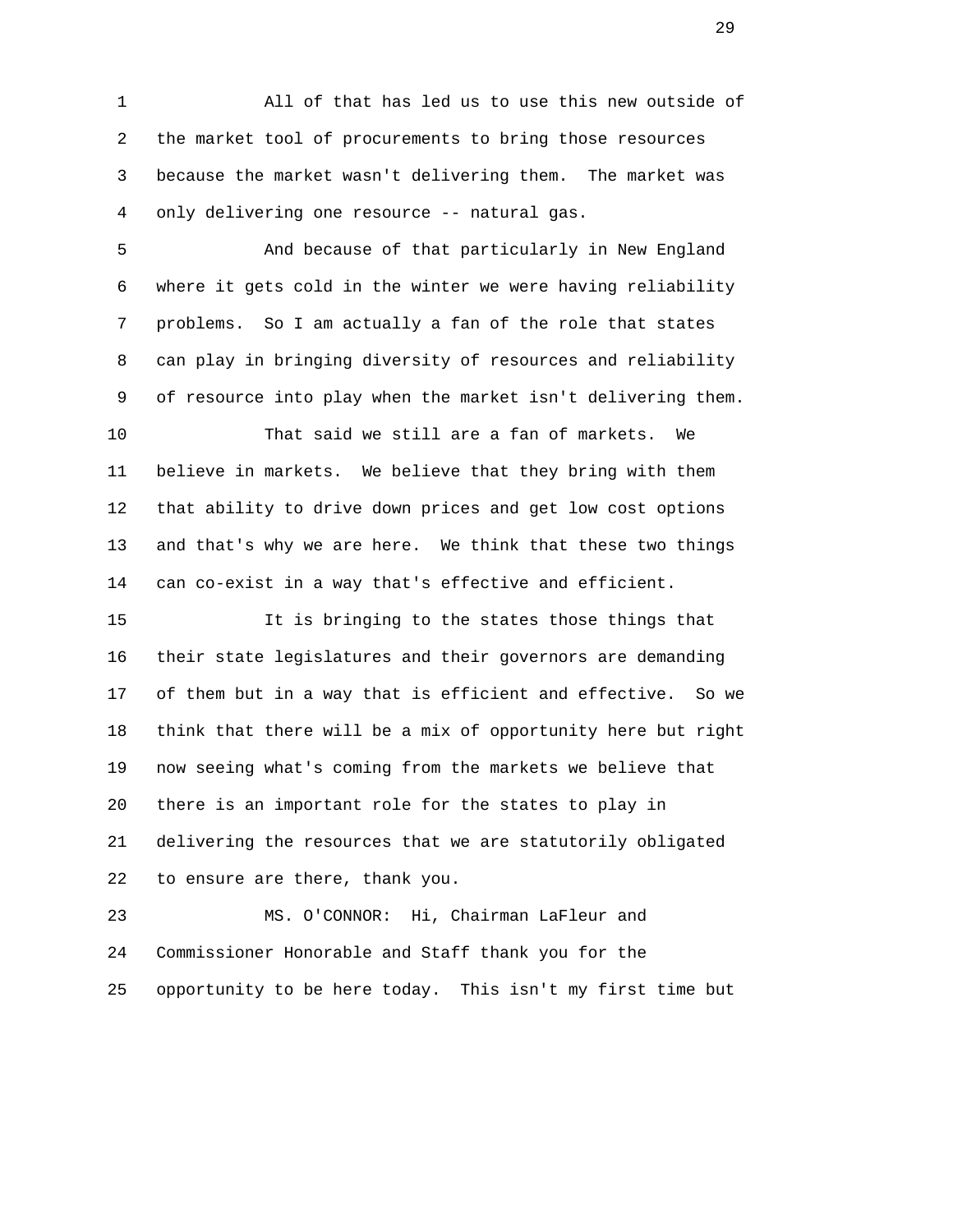1 it is kind of interesting because I'm on a different side of 2 the table right now.

 3 And I guess Massachusetts has demonstrated its 4 commitment to markets from the very beginning. We were all 5 in on competition, one of the first states to do that and I 6 am here to tell you that the administration in Massachusetts 7 is still very much committed to that.

 8 But now let me talk about the 800 pound gorilla 9 in the room which is our procurements which were set -- and 10 I think that my pre-filed comments really lay out the 11 details pretty well in what the legislature has required us 12 to do which we will do.

 13 Also our GWSA and all the same sorts of things 14 that Connecticut and some of the other New England states 15 are dealing with. But let me turn quickly to the -- 16 particularly the large scale hydro which gets into the 17 accommodate aspect that Commissioner Honorable mentioned.

 18 You know that large scale hydro is coming. We 19 will procure that, the dates are set. We are expecting -- 20 we will be seeing those contracts as required by statute but 21 I guess I would say that New England has done a phenomenal 22 job of finding ways to figure out how to accommodate 23 wholesale markets and how to work through difficult details. 24 And I think we are yet again and I am sorry to

25 say this, perhaps the canary in the coal mine because there

 $30<sup>2</sup>$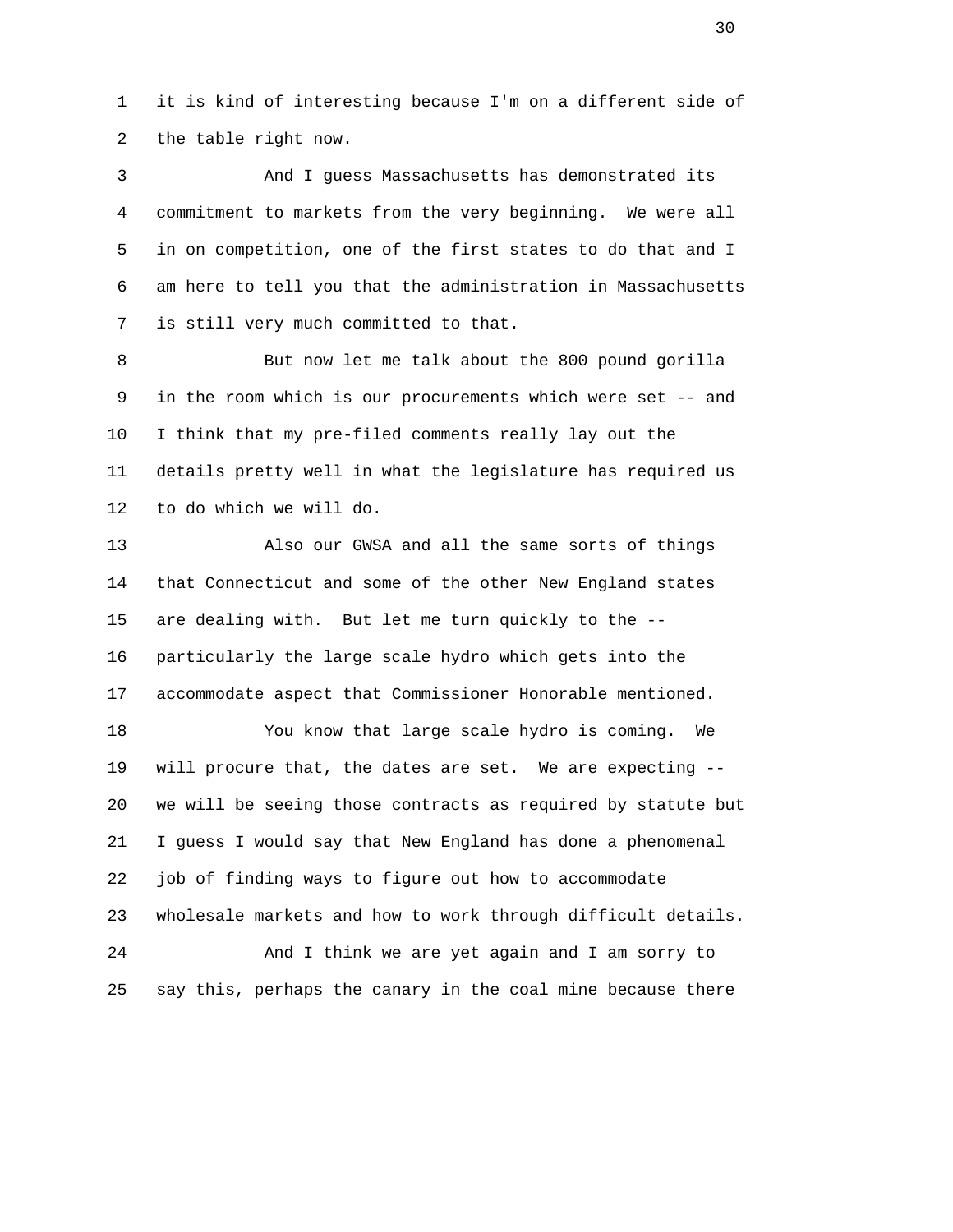1 still is a commitment to those markets. While we just 2 recently saw what ISO New England has proposed and it would 3 be relating directly to the purchase of the large scale 4 hydro I suspect.

 5 The devil is in the details but we are exciting 6 about rolling up our sleeves with our fellow states in 7 figuring out if that's something that we can do that will 8 still allow the markets to function as they should and they 9 have provided tremendous benefit.

10 10 I go back in my energy experience to the very 11 first electricity contracts and so back with power options 12 and north of 100 million dollars of benefit. Sorry Exxon I 13 know that's painful. But so they have provided that 14 benefit. I still have in Massachusetts right now before our 15 siting division there are two power plants that are in that 16 siting process so yes, the capacity markets both units have 17 cleared in the capacity market.

 18 So the capacity markets continue to deliver the 19 types of units that are needed to maintain reliability. But 20 we are at a crossroads and what the legislature requires us 21 to do we have to do so the challenge before us, at least in 22 New England is how do we marry that and still provide the 23 consumer benefits for wholesale markets?

 24 They were not intended, they are not going to get 25 us our large scale hydro or the off-shore wind or frankly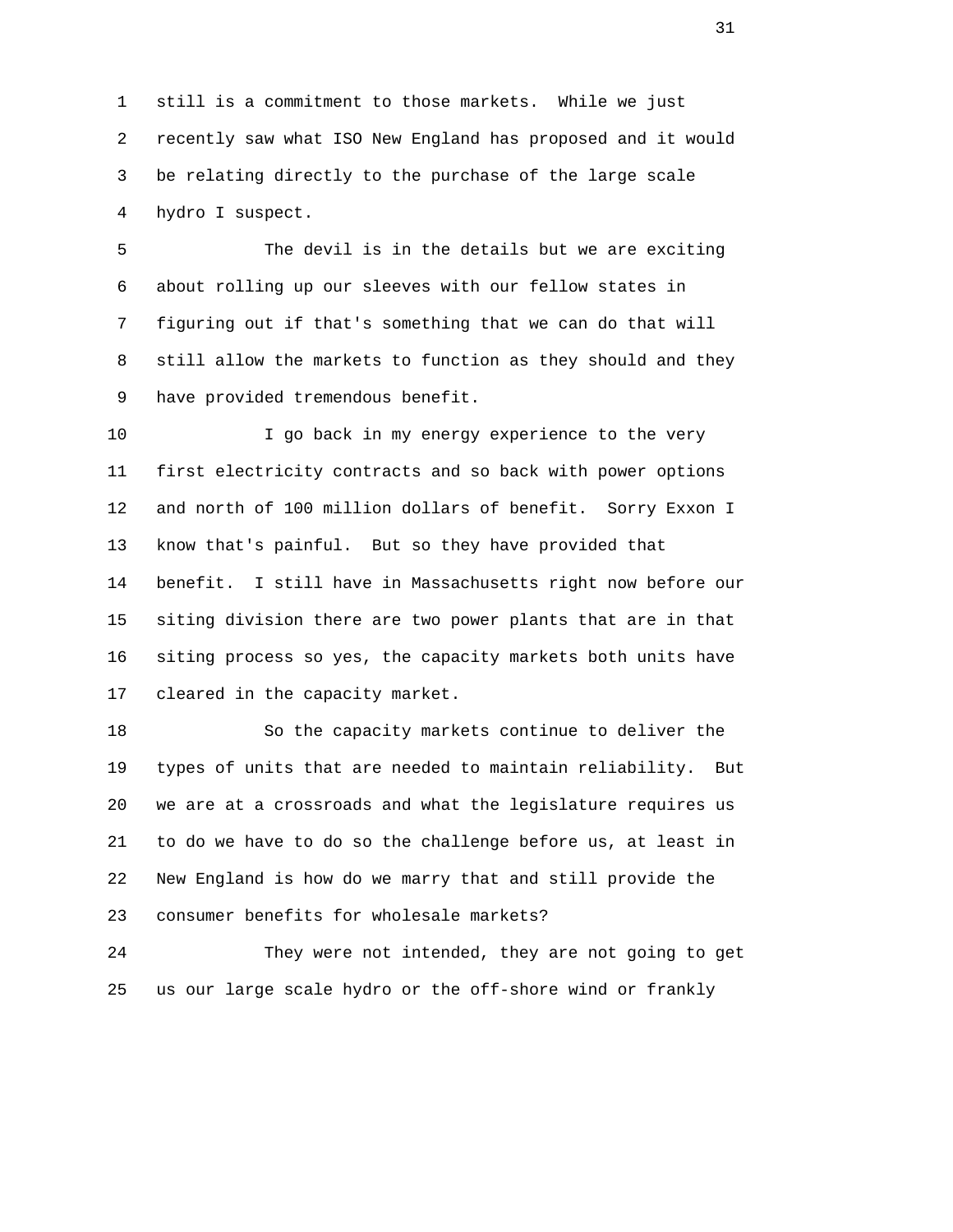1 gas pipelines. But what they have done is provide a 2 tremendous amount of detail so I think that for New England 3 and I do believe and I appreciate the Commission's 4 recognition that it isn't a one size fits all solution. 5 But New England has a history of working together 6 and I am convinced that perhaps I'm a glass half full kind 7 of a person but I am convinced that if we roll up our

 8 sleeves with the appropriate time and we are looking for the 9 support and guidance of the Commission that we can work 10 things through the process that is well established in New 11 England and look forward to working with everybody to do 12 that.

 13 And thank you very much for the opportunity to be 14 here and I am happy to try to answer any questions that were 15 not clear in my pre-filed statement.

 16 MR. SCOTT: Again Bob Scott with the New 17 Hampshire Commission and again thank you for putting this 18 together. I think this is a very timely and important topic 19 obviously. So on the question of would state procurements 20 basically allow room for other new entry I think as Mr. 21 Bentz mentioned I think the jury is still out on that 22 myself.

 23 When I look at the amount of retirements in New 24 England or at risk as you will compared to the amount of on 25 the books procurement there seems to be some room left. As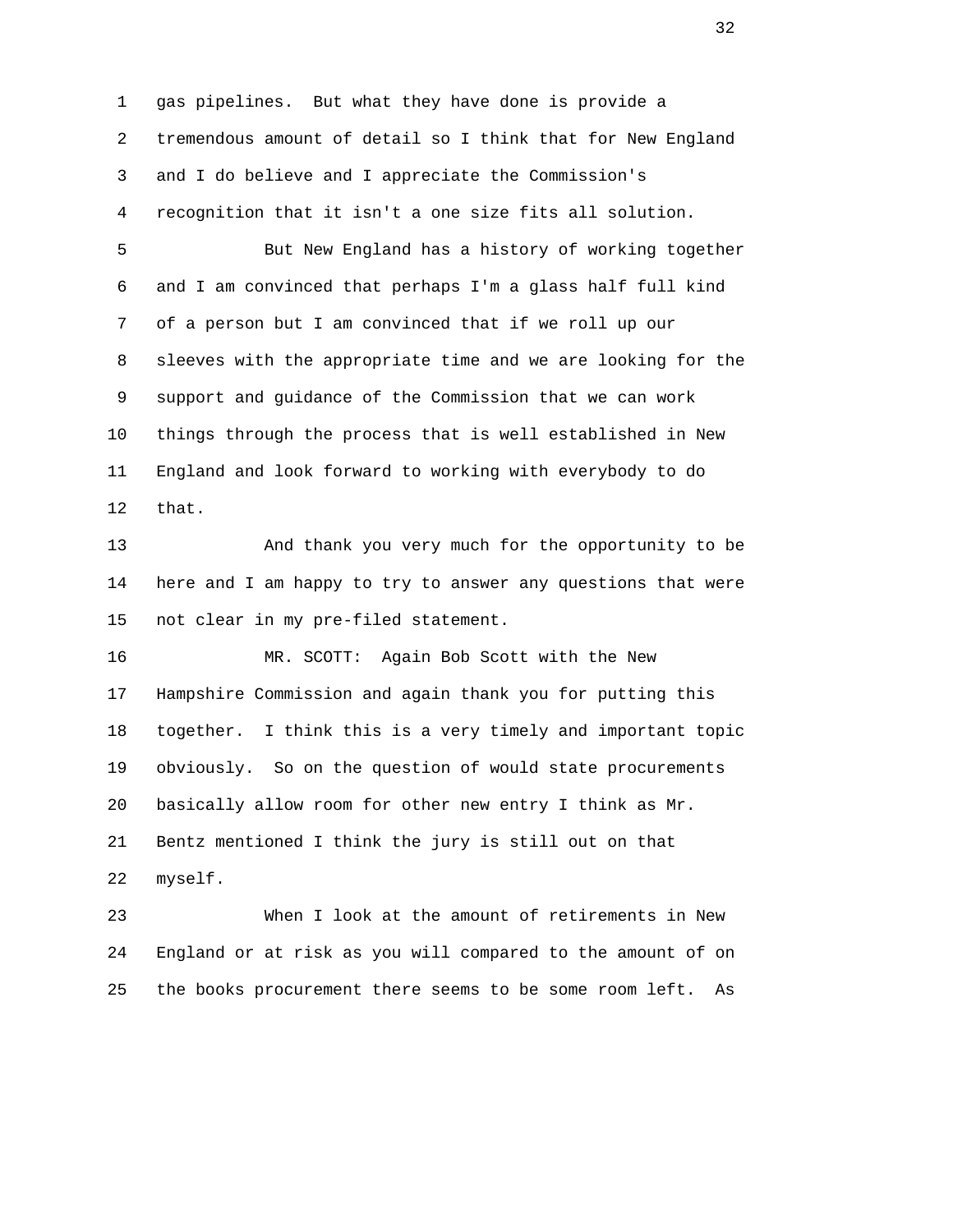1 far as the markets for New Hampshire and this will highlight 2 some of the differences among the states and I tried to 3 highlight that in my testified is what New Hampshire expects 4 out of the markets is to get the benefits of competition, to 5 get the best economic result for our rate payers.

 6 That's a little bit intention obviously with some 7 state policies and we look a little bit with trepidation at 8 our neighbors to the south of us because obviously they 9 impact the market and that's why we are here.

 10 Having said that I think that factor is in again 11 and so another reason why I think the jury is still out is 12 there is a cost to these policies and I am not suggesting 13 there is not a social benefit and a good reason for the 14 legislatures to act but I think understanding the full cost 15 to those actions are important to see what happens next.

 16 And I can't remember Commissioner Honorable or 17 Chairman LaFleur mentioned ancillary markets. I'm very 18 interested to understand the full dynamics as we move 19 forward to hopefully a long-term solution. I think the 20 ancillary markets are going to have a much larger role but 21 quantifying that and understanding that I think are 22 necessary to inform us as states on what we can feel 23 comfortable with moving forward.

 24 So the bottom line is I think the jury is still 25 out on new entry and we still hope to harness the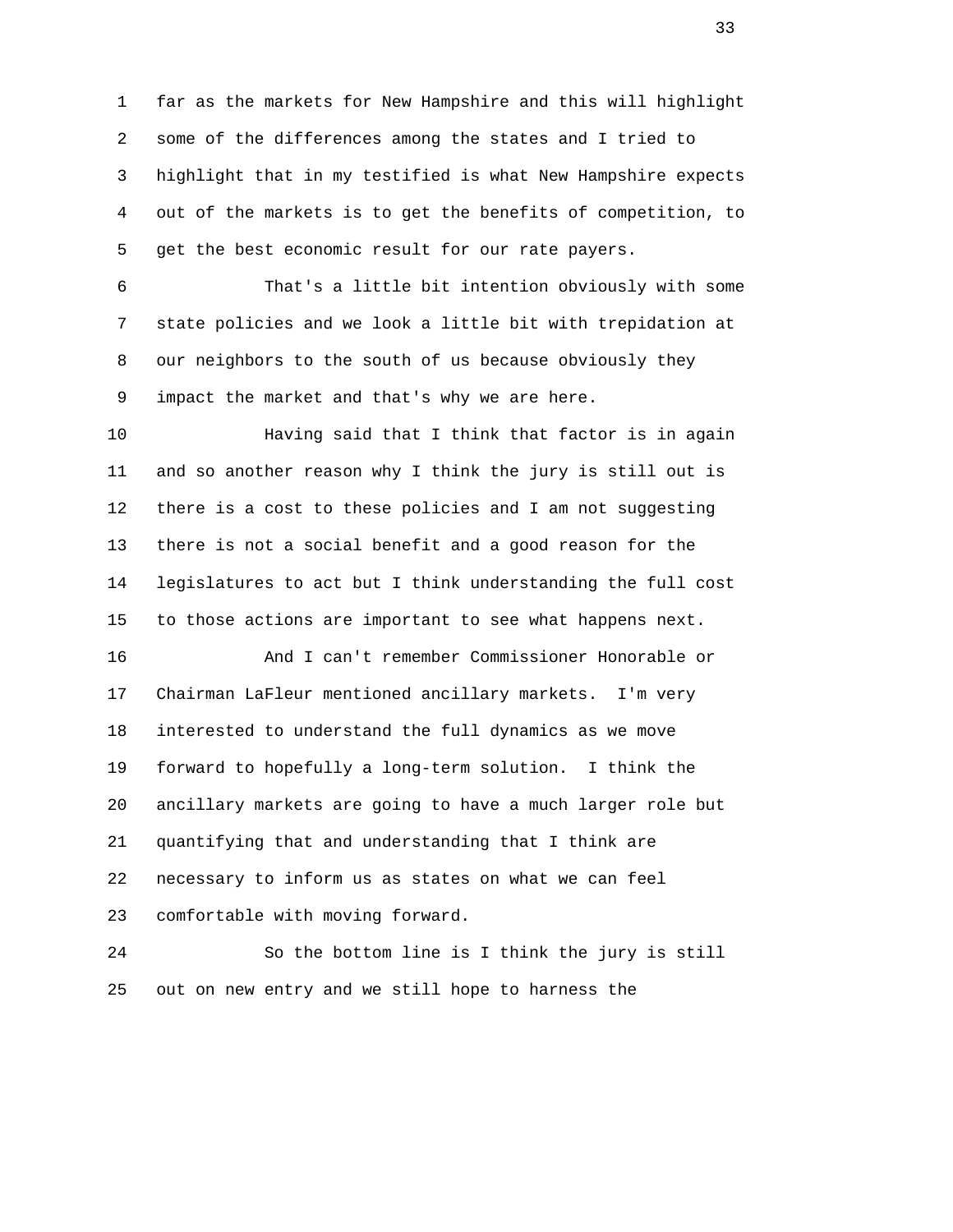1 competitive market to the extent we can.

 2 MR. MORENOFF: Thank you very much for those 3 answers to Arnie's questions. I'm picking up on a couple of 4 those responses. Chairman O'Connor you made a reference 5 that one of the roles traditionally of the capacity market 6 has been the identification of resources that are needed for 7 reliability.

 8 Commissioner Klee had made a similar observation 9 with respect to the reliability aspect. Can you talk a 10 little bit more about what you see going forward as the 11 respective roles of the states and of the RTO and therefore 12 more specifically with respect to that reliability aspect of 13 the resources that we will need for the future?

 14 MS. O'CONNOR: Clearly we do rely on the markets 15 and ISO regulated by FERC to maintain reliability so that's 16 critically important. But we have two dynamics here don't 17 we? We have got the legislature saying, "Thou shall" and, 18 "we will" and we have got over here markets that are 19 designed to maintain reliability.

 20 So I think it is on the states really -- and I 21 appreciate the comments from Commissioner Honorable and 22 Chair LaFleur that this is a tough job as a state regulator 23 so we have got to look to try to figure out how to balance 24 that and I think that's what we have tried to do in the 25 process and we are where we are which is we kind of hit a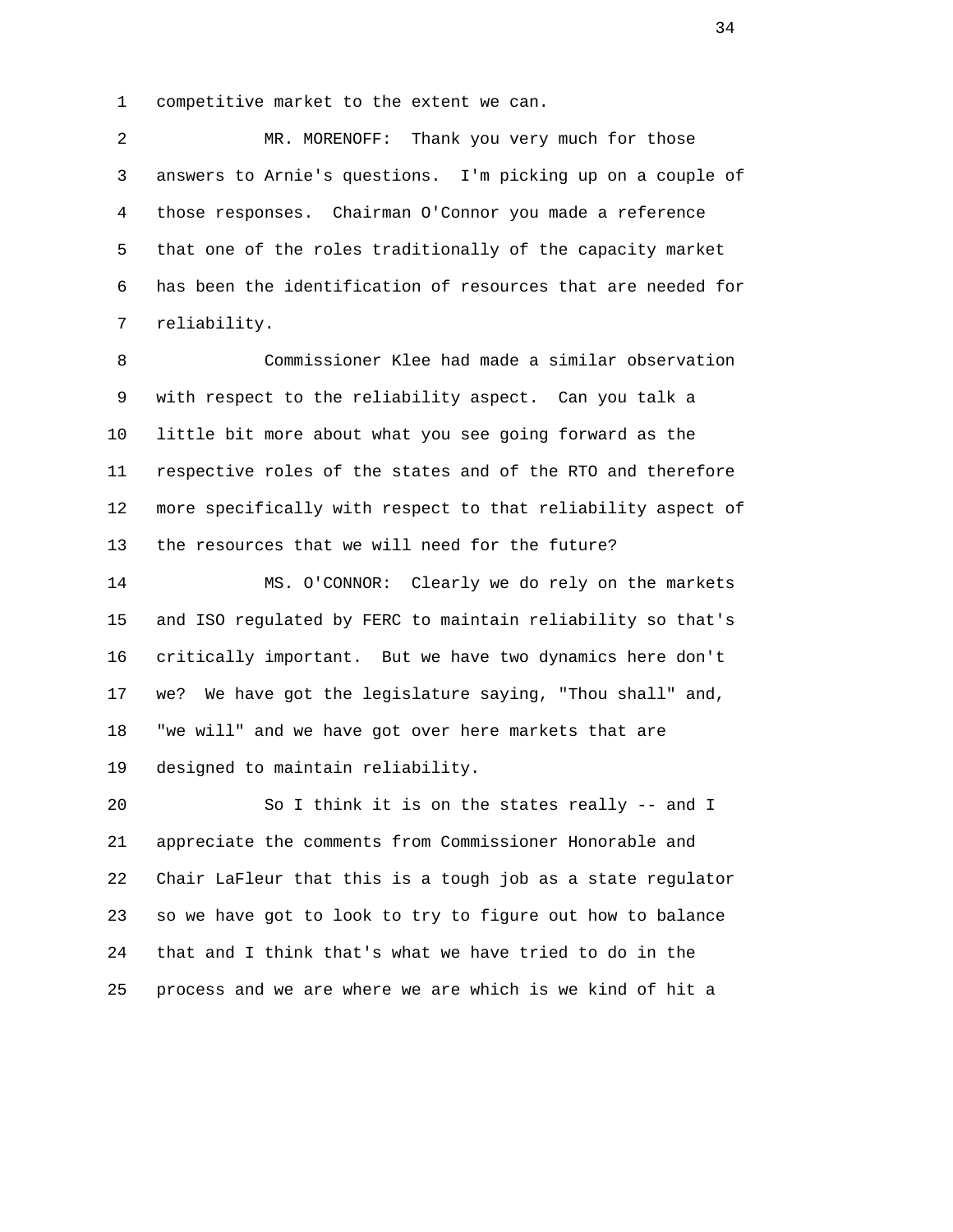1 pause button and I do think it falls into two different sort 2 of markets to accommodate, being the first as I mentioned 3 with the large hydro.

 4 But we have got to find a way to balance that and 5 again I feel there is a commitment on the part of 6 Massachusetts and the administration to continue to do that 7 and to work with the ISO and fellow states and market 8 participants to figure that out.

 9 If I had the answer I'd be on an island somewhere 10 right now.

 11 MR. KLEE: So I would only add and perhaps to 12 clarify that our feeling in Connecticut in particular is 13 that the state policies and procurements thus far and the 14 types of resources that we are seeing go into those 15 procurement processes are actually enhancing the regional 16 grid and its reliability by bringing those diverse 17 resources, particularly with our winter peak problem.

 18 When you have the ability to bring in hydro, 19 wind, other non-gas resource efficiency those are the types 20 of things we are seeing bid into our procurements and those 21 are all -- our procurement actually, our most recent was 22 designed to address the winter reliability problem because 23 we weren't getting a solution either from the markets or 24 elsewhere to bring in more gas infrastructure.

25 And the market is only delivering natural gas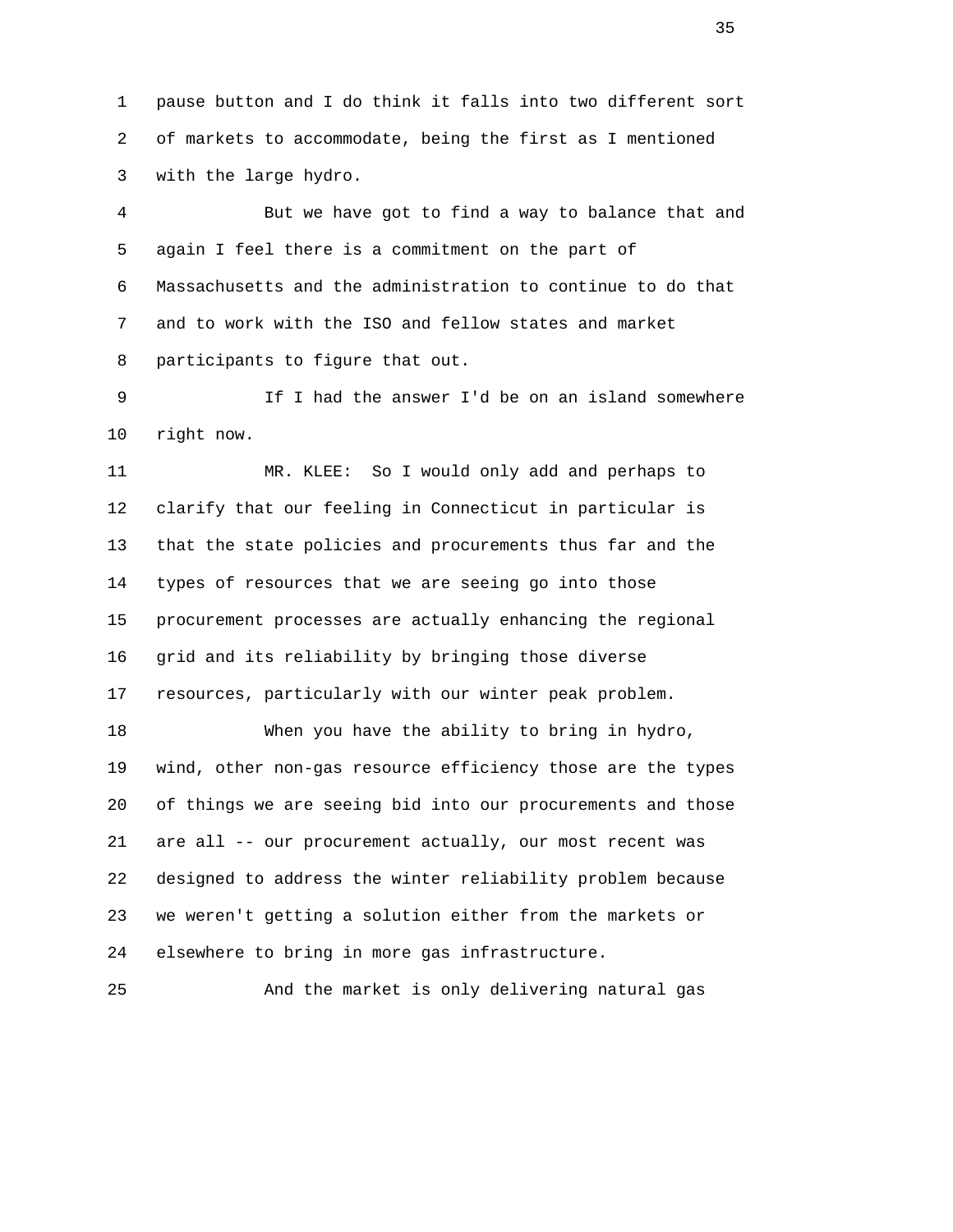1 resources. So in essence that's part of hopefully what I am 2 trying to get it is I think that where state procurements 3 are actually a value added to the region where they are 4 bringing in that diversity and enhancing reliability because 5 we definitely don't want to -- we have been lucky to have 6 mild winters over the last couple of winters.

 7 We don't want to go back to the polar vortex 8 winters and the impact that that was having throughout our 9 New England region. So I think that's again the place where 10 we need to find that right balance and how these state 11 policies and programs -- which in addition are going to be 12 increasing load growth.

 13 So quite a bit of what we are doing in our 14 Governor's Council on Climate Change in Connecticut is 15 looking at the future and how we are going to reach that 80% 16 by 2050 goal and that's electrification.

 17 Electrification of our transportation center, 18 electrification of our building heating sectors -- that's a 19 whole lot of growth that's coming in not to distance future. 20 So how are we going to work collaboratively both in the 21 state procurements and in the regional market to achieve 22 that growth and have that reliable resource there for what 23 we are only seeing as a growth in electric demand? 24 MR. QUINN: I'll follow-up a little bit on kind

25 of a line you drew a little bit and a line that David tried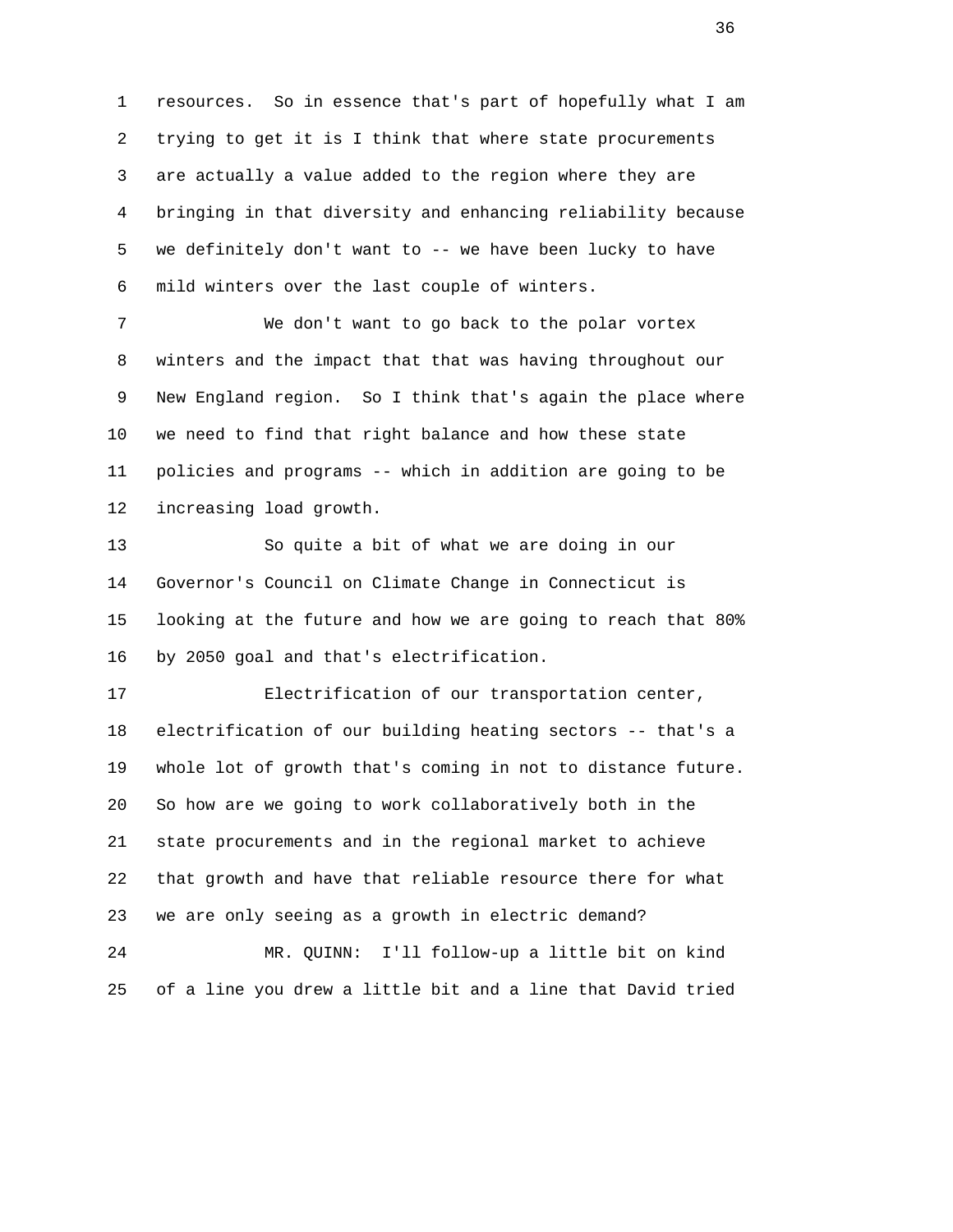1 to draw. In some of the pre-Conference statements talked 2 about when state action and I will interpret this in air 3 quotes and not offend anyone by saying legitimate.

 4 The legitimate state policy phrase was used a lot 5 in the pre-Conference comments and I appreciate that it is a 6 very loaded term. But in trying to distinguish between the 7 things that we should expect the states to do and the things 8 that we should expect the wholesale markets to do, one of 9 the principals that a couple of the comments laid out was if 10 the wholesale markets are designed to go do something like 11 resource adequacy or you know, acquire flexibility or 12 acquire that winter reliability, maybe they are not doing it 13 as well as the state would like.

 14 But if they are already designed to do that we 15 should let the wholesale markets do those things and state 16 policy should address those things that the markets aren't 17 designed to do like environmental policies.

18 And that was a fairly broad or a very stark 19 distinction that some of the comments made. I wondered 20 whether you all think that that's a reasonable principal 21 that we could use as we think about what role the wholesale 22 markets have versus what role the states have.

 23 Do you let the markets do what the markets are 24 designed to do and states shouldn't interfere there and then 25 where the markets aren't doing something that's a place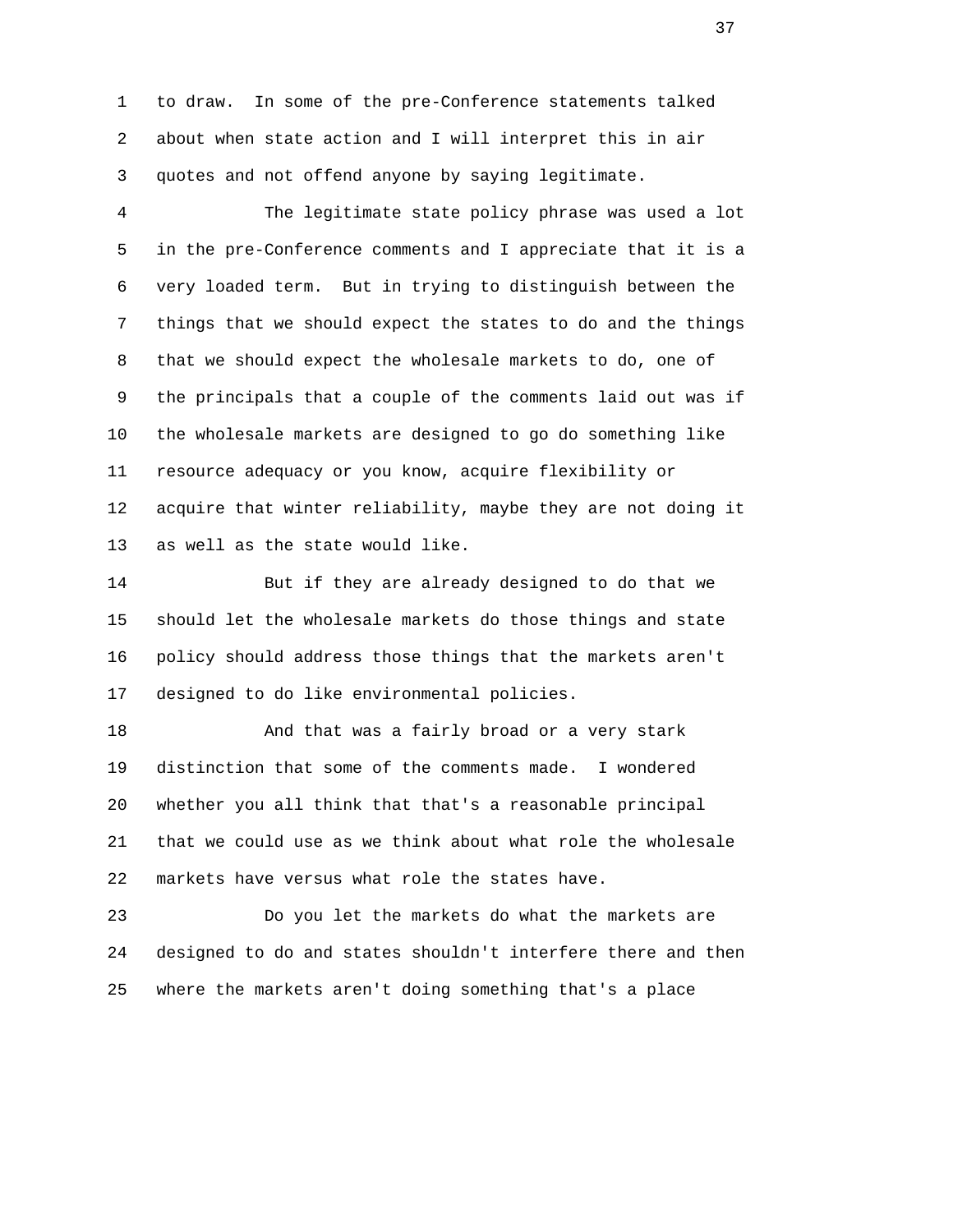1 where the Commission should try to accommodate and defer as 2 much as possible.

 3 MS. HOFMANN: Sarah Hofmann. I think one of the 4 problems may be in terms of that distinction that you are 5 trying to make is that we have -- we cannot tell what our 6 legislators do. And so they are going to have policies and 7 it doesn't matter what anybody here or any place else says, 8 they will have policies that set the stage for what the 9 state wants and that's what legislators are for.

 10 So I'm not sure how that division is going to 11 actually work in terms of, kind of drawing a line because 12 there is no way to -- I mean when you think about, I'll go 13 back to Remady even though I'm speaking nationally I'll use 14 it as an example.

 15 I mean most of our policies are very 16 environmentally forward looking in terms of what we want -- 17 greenhouse gases, renewables, you know all those kinds of 18 things that we are trying to address. But at some point it 19 does carry over to what kind of resources are procured and 20 I'm not sure how we can differentiate along the lines you 21 are talking about.

 22 MR. SCOTT: Thank you. I think ultimately I 23 agree with that proposition the way you phrased it. I think 24 as a practical matter as just mentioned and I am one of the 25 offenders. I have 424 legislators in my state right so the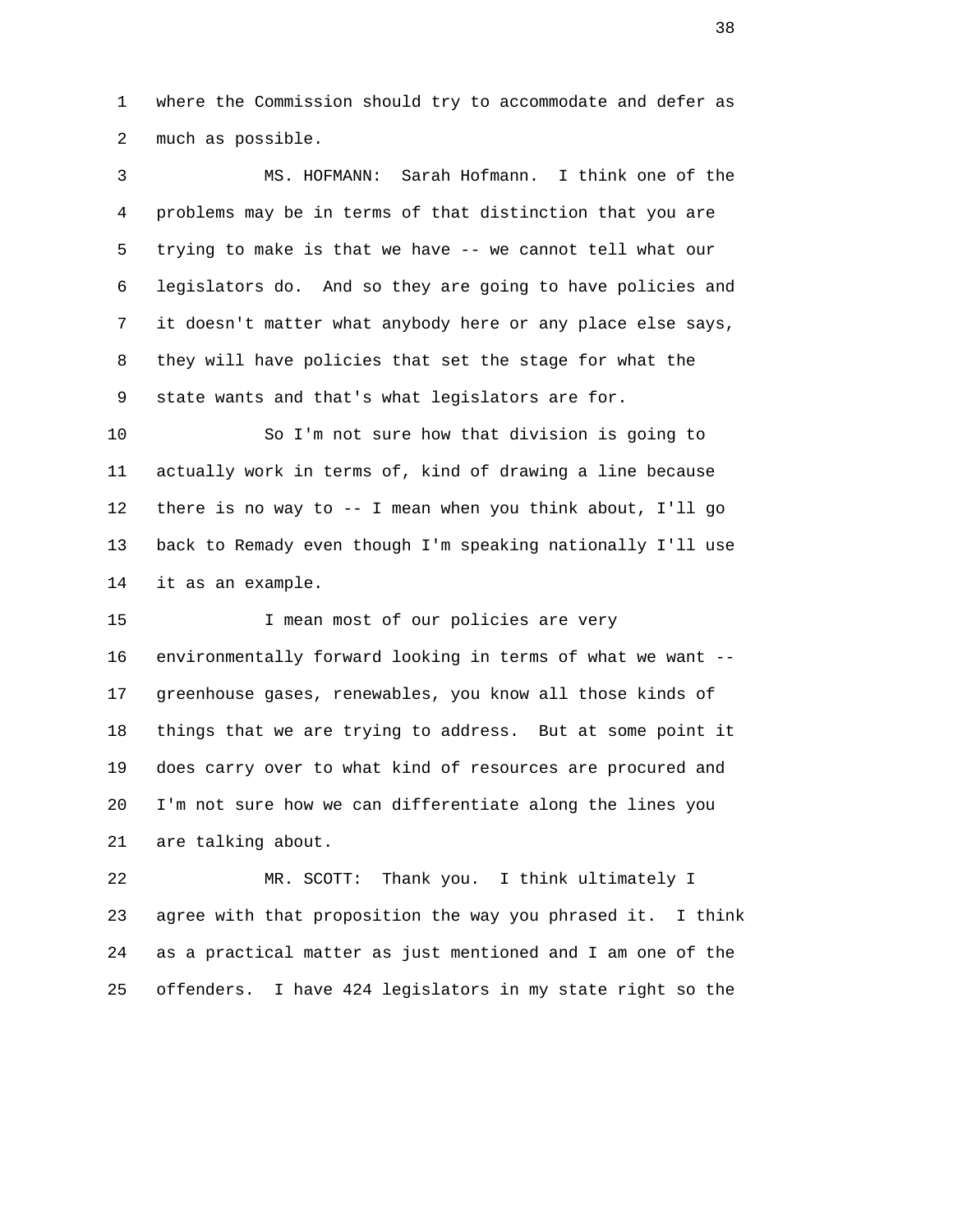1 good news is that they are all engaged in energy policy.

 2 The bad news is they are all engaged in energy 3 policy. So things can change pretty dynamically but I do 4 think you know you resource adequacy, liability is -- should 5 be in that purview on the wholesale market.

 6 A good example New Hampshire is a net exporter of 7 energy right so if we are going to try to manage those 8 issues at the state level we are really providing energy to 9 some of our outlying states so how does that work?

 10 We have six different states so you would end up 11 with a patchwork of things so I think as pragmatically 12 because we are not able to control our legislators I think 13 pragmatically it would need to be a hybrid approach.

 14 So some states may want to weigh in from their 15 legislatures and say okay we want a subsidy for nuclear 16 power for instance, not my state. But that may be something 17 they would want to do but I still think ultimately we need 18 the backstop at that level to make sure that for all of New 19 England we have these needs met.

 20 MR. KLEE: Thanks Jeff. Just quickly and Bob we 21 often don't always see exactly the same way as the folks up 22 there in New Hampshire do down in Connecticut. One thing I 23 would caution is that the resource mix was always something 24 that was -- and the resource mix being determined by the 25 state was always part of our deregulation.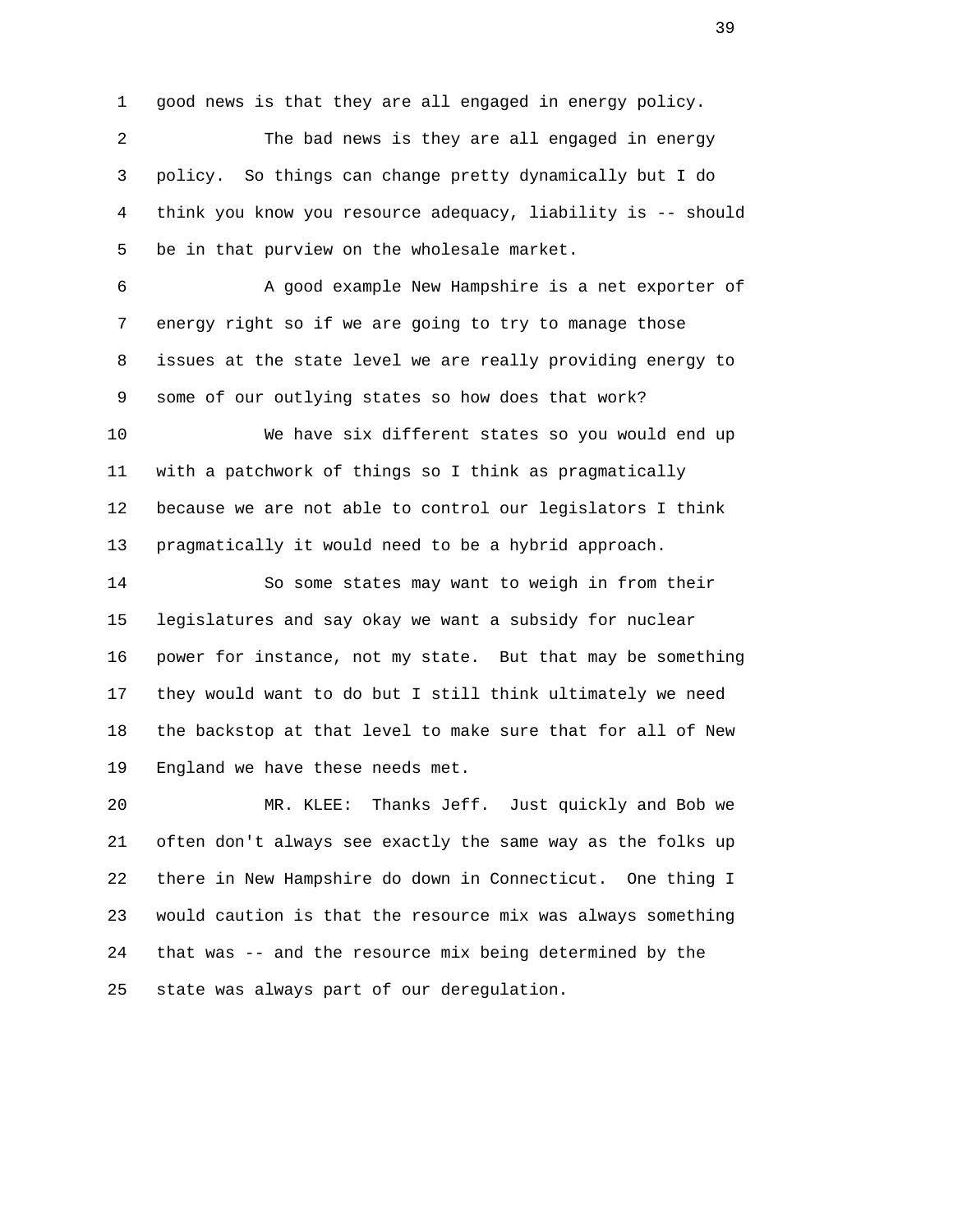1 I mean we enacted our RPS at the same time as we 2 deregulated so we still sort of believe in Connecticut that 3 we retain you know that ultimate sort of choice of what 4 types of resources we are seeing coming through RPS and 5 through other policies.

 6 So I just want to sort of Connecticut would 7 probably be less on the side of giving up that authority 8 than New Hampshire would be.

 9 MR. BENTZ: Jeff Bentz from NESCOE. I think if 10 you try to keep them separate sooner or later there is going 11 to be a collision. We have all noted the tension and the 12 conflict between state policies and markets and I think it 13 is one thing that the process has brought out we have heard 14 a lot from however many meetings we had, 7 to 9 meetings 15 that everybody is concerned about this tension and this 16 conflict and presentation. I would call it a train wreck. 17 And I think that if you let them both go down a 18 single path sooner or later the markets will unwind

 19 themselves, I think that's pretty clear. States aren't 20 interested in having markets just for the sake of having 21 markets that oversupply that would happen if the markets 22 took care of reliability and state procurements took care of 23 the state requirements you would end up with too much of an 24 overbuild.

25 So I think maybe that's not in the next 3 to 5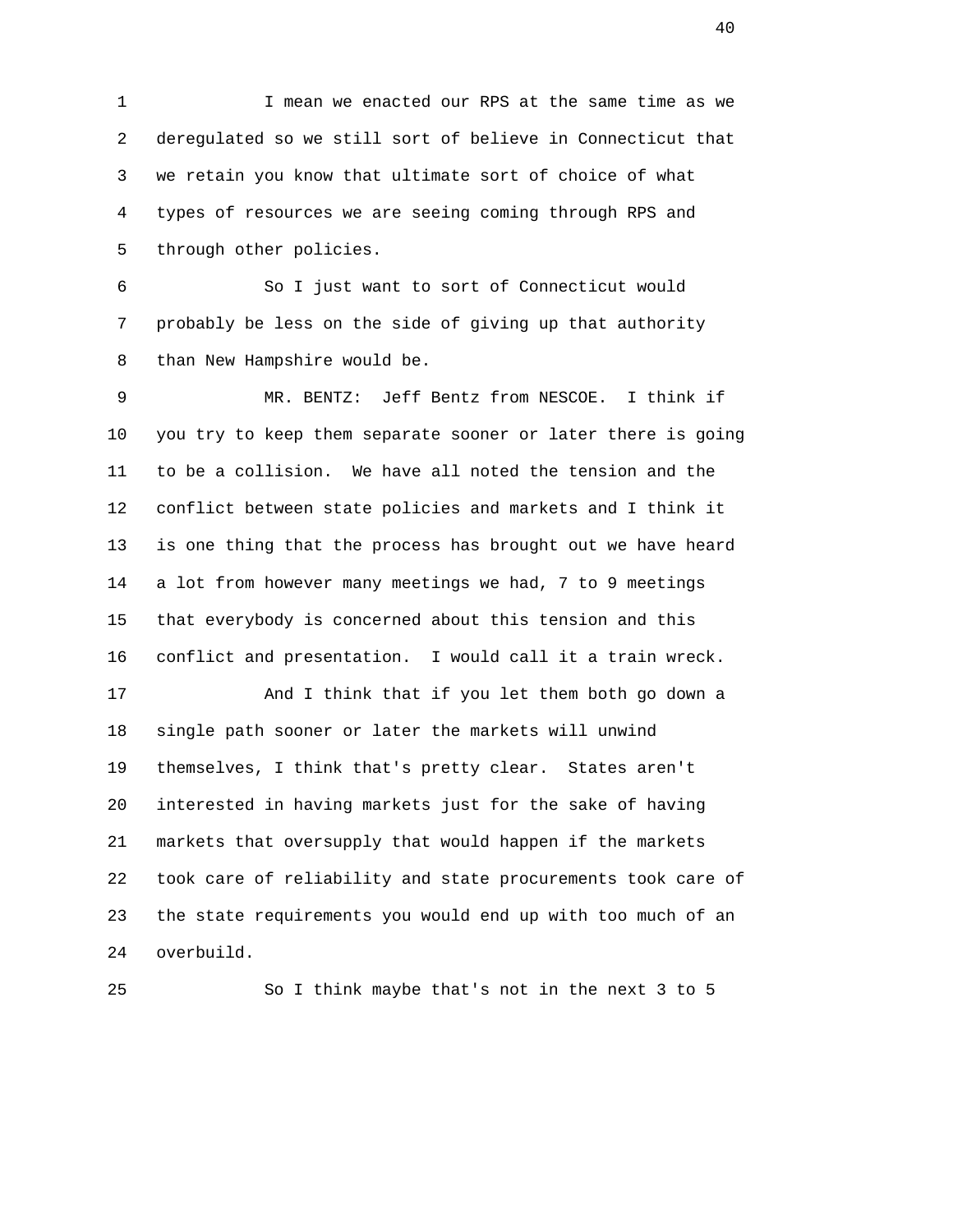1 years but down the road clearly we can see that train wreck 2 coming and probably the end of markets as we would know them 3 today.

 4 MR. QUINN: Thank you that's really helpful. So 5 I think what we are hearing a little is that there is a 6 desire to keep the markets, have them do the job that they 7 have traditionally done -- a recognition that the states 8 have policies that they would like to pursue.

 9 I think that the first set of comments I heard a 10 little bit of the potential for -- especially given the 11 interconnected nature of the markets and the fact that a 12 particular state action is kind of necessarily exported a 13 bit to the rest of the states in the region that it shares 14 an RPO with that there is that possibility for -- if not 15 conflict between state policies and the market outcomes 16 other states experience it will at least export or 17 implications for other states.

 18 So do you have a view on how if there are 19 conflicts, or if states are being affected -- one state is 20 being affected by another state in its RTO who's role it is 21 to mediate those conflicts, especially as they are 22 promulgated through the wholesale markets. Is that a role 23 for the Commission? 24 If it is not a role just for the Commission how

25 do the states and the Commission share that role?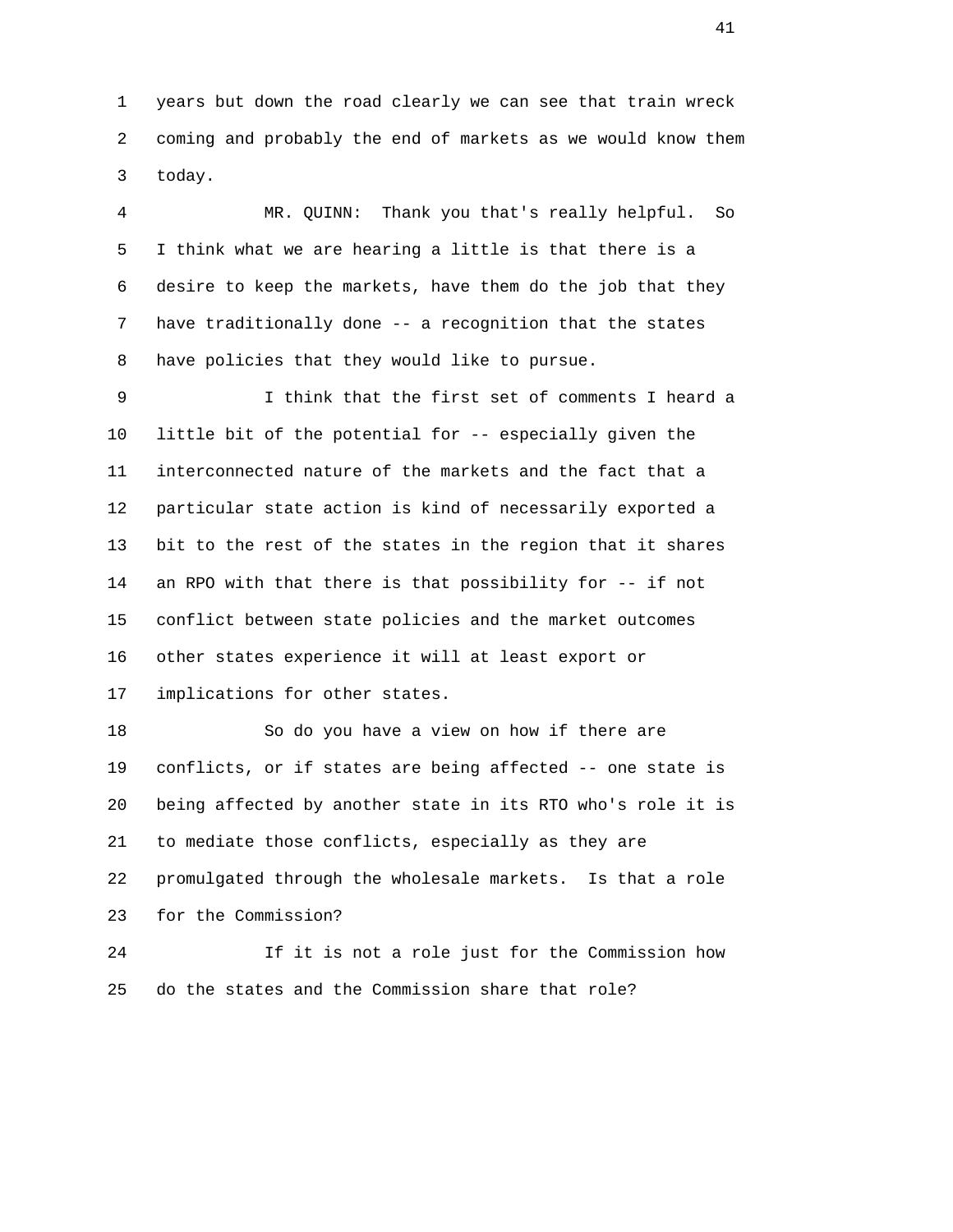1 MS. O'CONNOR: Angela O'Connor from Mass. DPU. 2 It cuts both ways doesn't it? I mean I look at the 3 investments from and again a lot of that is in my pre-filed 4 testimony. We have -- Massachusetts doubled down some years 5 ago on energy efficiency when load was like this, it is now 6 like this.

 7 We were 49.5% of the load we are now 46.5% of the 8 load. Those investments behind the meter will continue. I 9 have the mother of all rate cases in front of me with all 10 sorts of interesting tasty little tidbits of behind the 11 meter things that include electrification, it includes 12 storage, it includes all sorts of things.

 13 So the world is changing. It is not the same as 14 it was. I was you know, first in when I remember 15 restructuring of those original contracts but the world has 16 changed. And we have a legislature and I appreciate both 17 Bob and Sarah talking about the inability to control them. 18 That could not be more true than it is in Massachusetts but 19 you know we have made a serious and significant financial 20 investment. So we do support those markets but we still 21 have to make these you know -- we have to do what we have to 22 do so if that is in conflict -- and there is going to be 23 significant cost to the things that we are doing, we have 24 done it before and we are going to continue to make those 25 investments.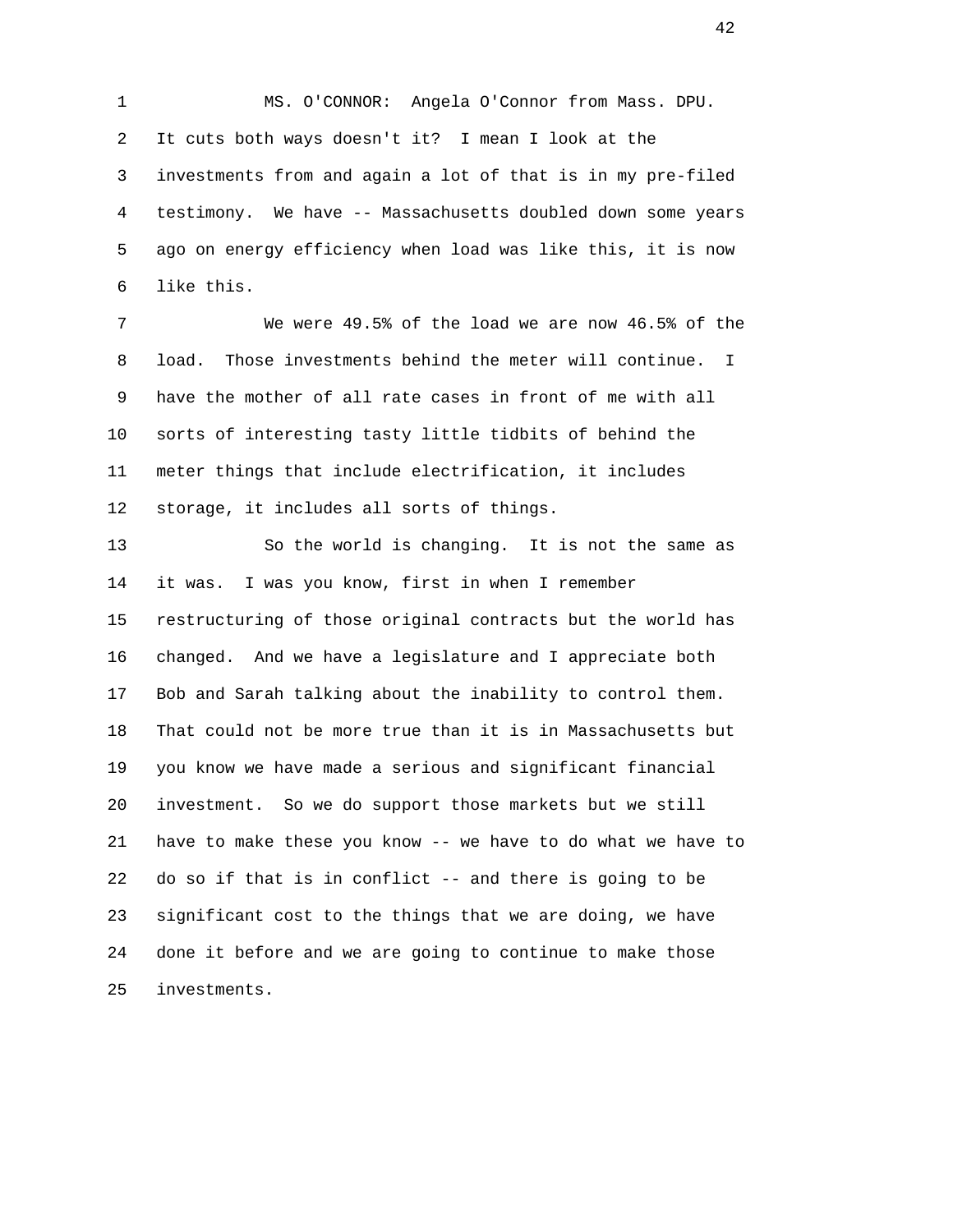1 But that presents its own sort of a challenge 2 within that market structure so are we -- you know the 3 Commission has the responsibility of representing rate 4 payers here so we have to do -- we have to make these 5 procurements and do this at the least cost to rate payers 6 which is a tremendous benefit that the markets provided 7 with an economic dispatch marble et cetera.

 8 But they weren't designed to do this so I think 9 what we all have to do together is to find a way that we can 10 marry them both. I apologize for the redundancy in that 11 comment but I don't know another way to describe it.

 12 MR. KLEE: Hi Rob Klee from Connecticut. I think 13 to follow-up on Angie's comment to this specific question of 14 when two states are -- their policies or directions are 15 potentially in conflict. I think we have demonstrated in 16 New England that the first thing that we should do is for 17 the states to get together and work together and try to work 18 it out and try to resolve conflicts amongst the states 19 before asking or going to another entity.

 20 And we have been successful at that in our 21 regional greenhouse gas initiative, RGGI process, through 22 IMAPP, through our multi-state procurement RFP's. We can it 23 down in a room as co-sovereigns and figure it out which is a 24 good thing to do and I think that could help actually avoid 25 intervention by the ISO's or FERC to resolve or mitigate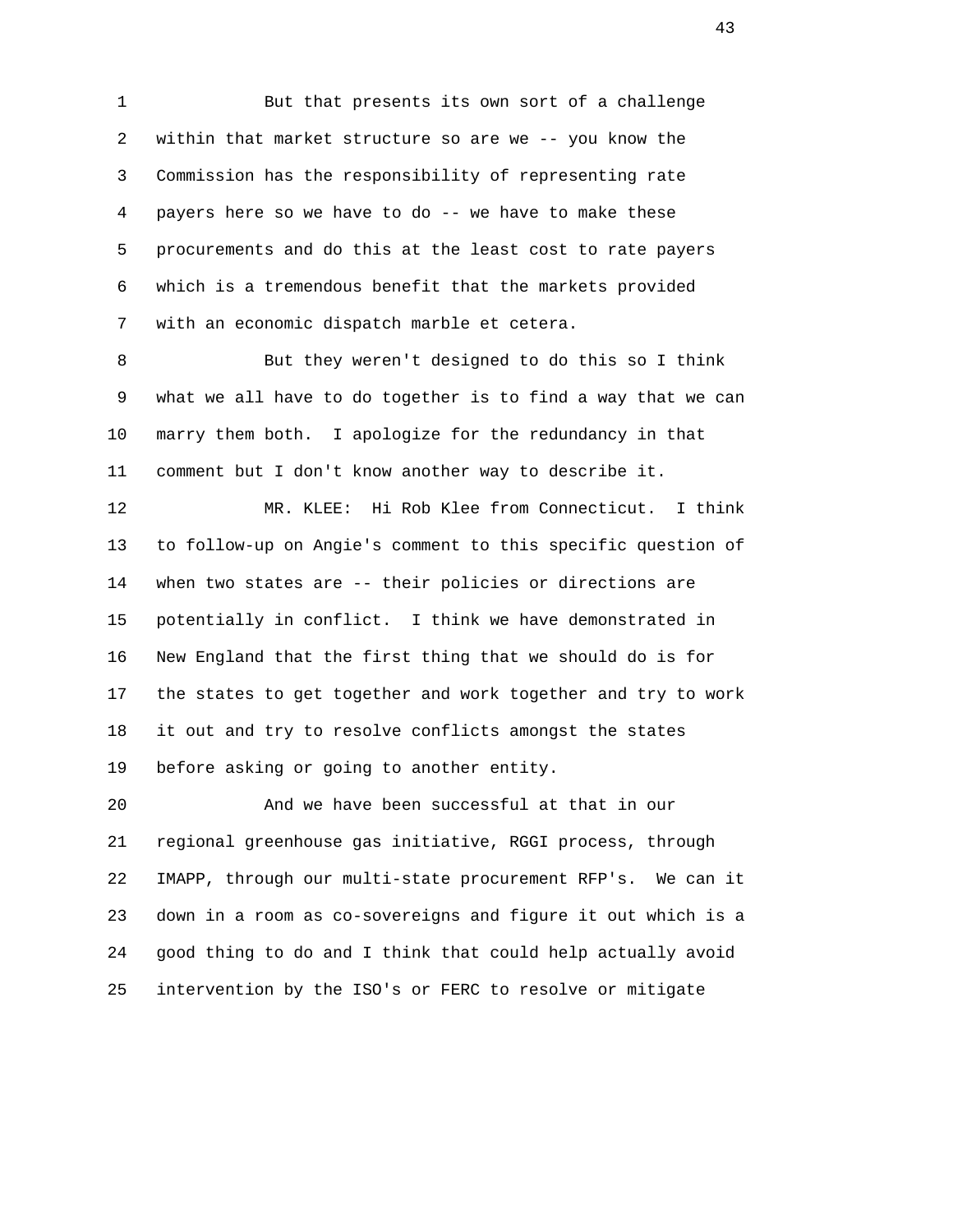1 those conflicts.

 2 Because I think that we have principles to when 3 we approach those conflicts and I think those are important 4 to have to make sure that everyone is honored and respected 5 in the different positions and different places each of us 6 are coming from as states.

 7 And then be very aware of if and when there is 8 potential for costs that might be shifting regionally to 9 address that and to be open about it and then allow those to 10 be allocated appropriately and we believe the states can 11 figure those things out pretty well on their own.

 12 So I just wanted to sort of say that we have had 13 some success and I think we are going to keep working at it 14 through the other sort of processes we have been working on 15 as well.

 16 MR. SCOTT: Thank you and I think here's where 17 Rob and I do agree. Again RGGE was not an easy thing but 18 the states are doing it. A couple concerns obviously my 19 opinion is I question whether really a lot of this in the 20 different IMAPP proposals revolves around carbon and carbon 21 policies.

 22 I question whether frankly FERC has -- that's in 23 their jurisdiction frankly but even within that I think that 24 the prospect of not following Rob's advice, not allowing the 25 states to figure this out is you are going to end up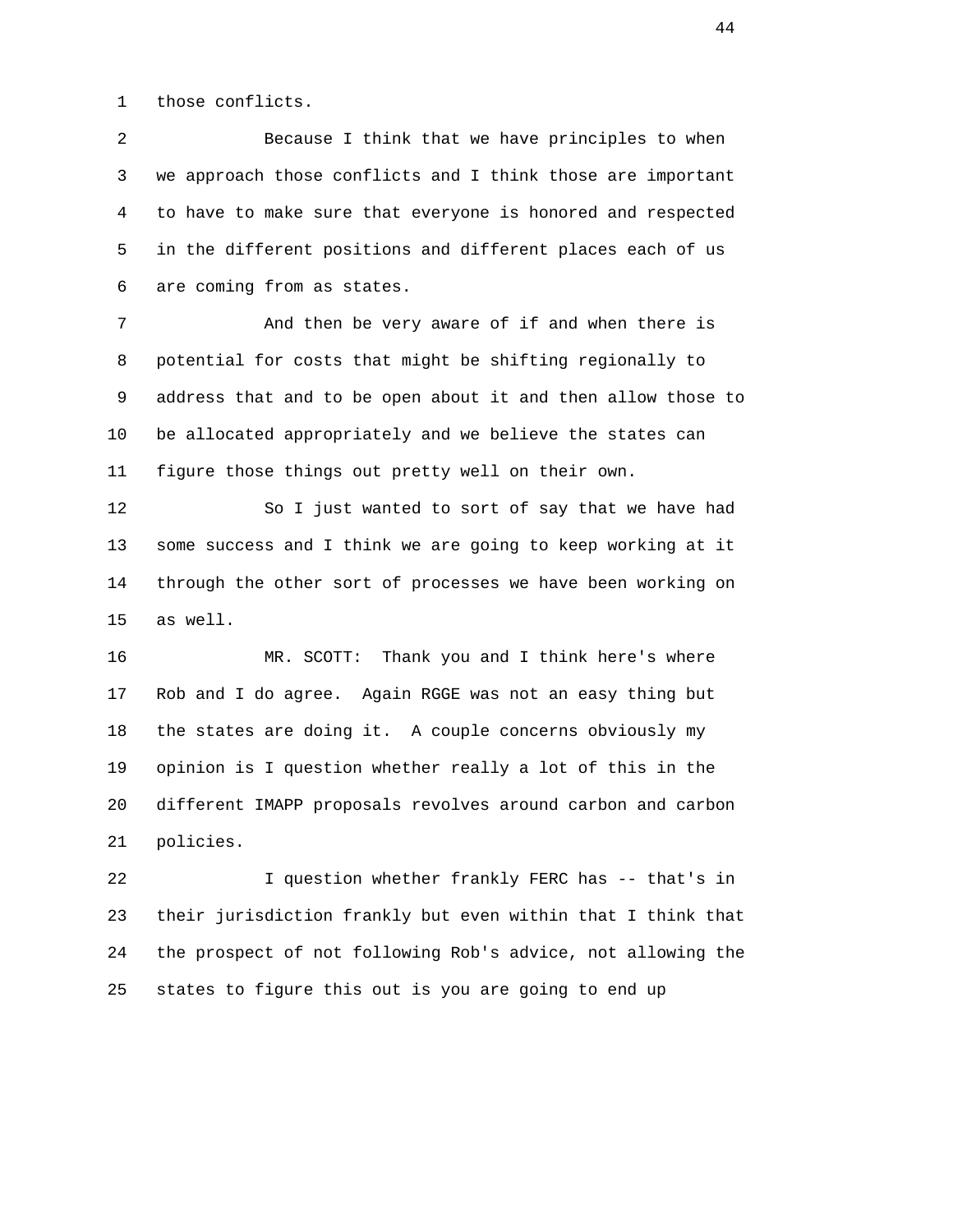1 inevitably in a situation where the optics are the federal 2 government is forcing a solution on states and there's a 3 couple -- many problems with that.

 4 But one is state policies are dynamic. We just 5 talked about legislators so what we have today could change 6 tomorrow. Trying to lock that into a federal policy really 7 doesn't work and the other thing we haven't really talked 8 about here but it is one of the elephants in the room is 9 siting.

 10 So if you are in a world where you need to site 11 projects but there is this discontent in states because they 12 feel something has been forced on them that takes an already 13 almost impossible situation you know again, we have a lot of 14 engaged people and makes it even harder to get what we all 15 collectively may want to do.

 16 So I would argue there are a lot of pitfalls to 17 that approach even if it were legal and I will leave it at 18 that.

 19 MS. HOFMANN: On behalf of the National Council 20 of Electricity Policy I just wanted to echo some of what the 21 Commissioners here have said in terms of on a national level 22 too. There's a lot of collaboration between the states to 23 resolve their differences and I think they have been 24 successful not just in New England but in other parts of the 25 country from talking to other people on the Executive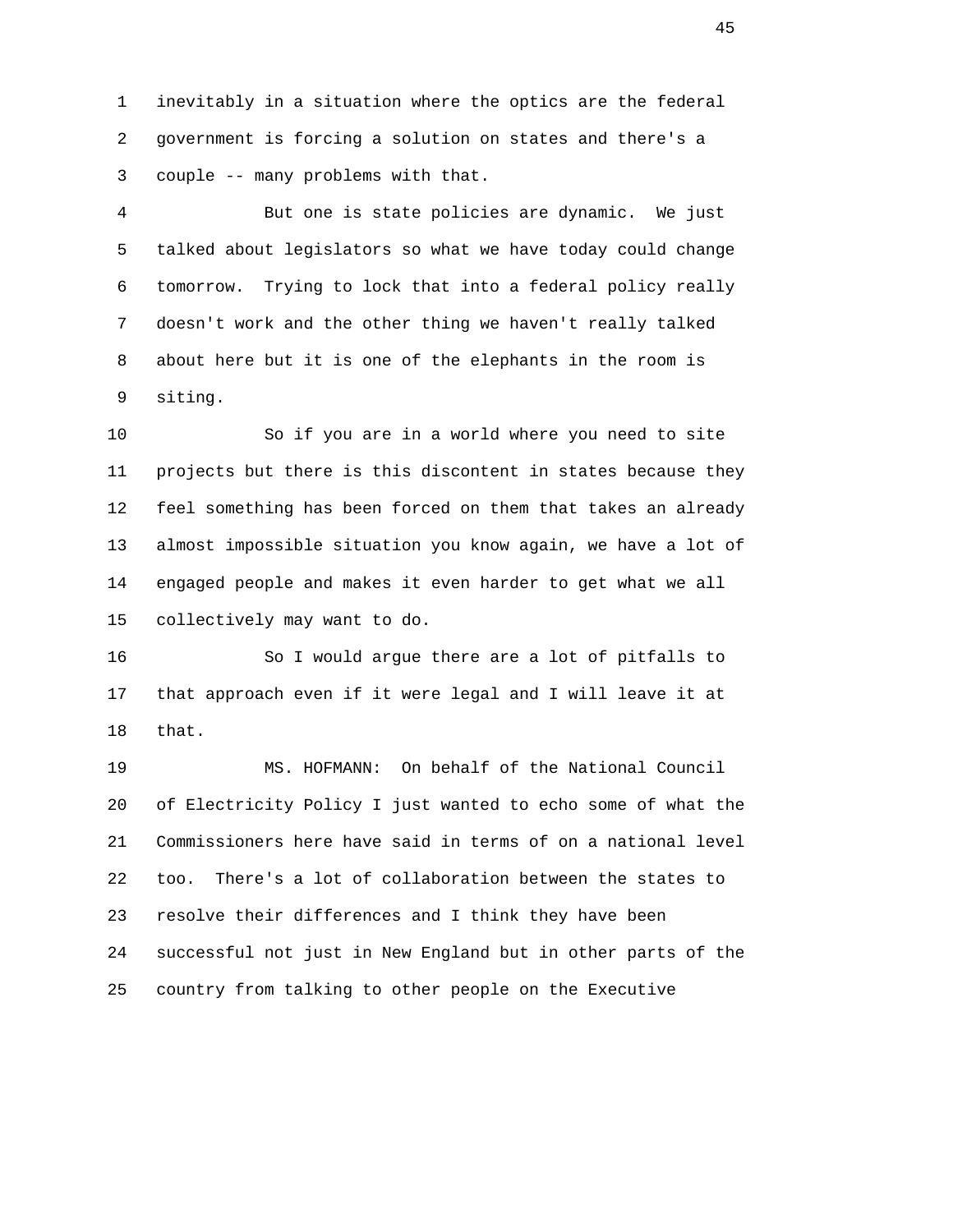1 Council for NCEP.

 2 So I just wanted to echo that in terms of on a 3 broader scale.

 4 MS. SIMLER: Quick question Commissioner Scott I 5 would like to follow-up on something I think I heard you say 6 about the state policies being dynamic and the potential for 7 failure if there was federal policy that locked in state 8 policies at a certain time.

 9 So I'm wondering if instead of as you know 10 locking in policies we instead look to principles of what we 11 want to accomplish, you know, kind of state level narrowing 12 up to the federal level.

 13 And in someone's filed testimony there was 14 comments about minimizing artificial surpluses and 15 minimizing excess costs borne by customers and Chair 16 O'Connor I think I heard you mention at least the minimizing 17 the excess costs to customers.

 18 So I'm wondering if we could hear a little bit 19 about the potential for the common policy objectives that 20 may help marry up what's going on at the state level with 21 federal and Commissioner Scott if you would like to start. 22 MR. SCOTT: I think that is the crux of the 23 issue. We are six different states with six different 24 policies and again I'll pick on carbon because that really

25 is the crux of the discussion. We have RGGI and that's a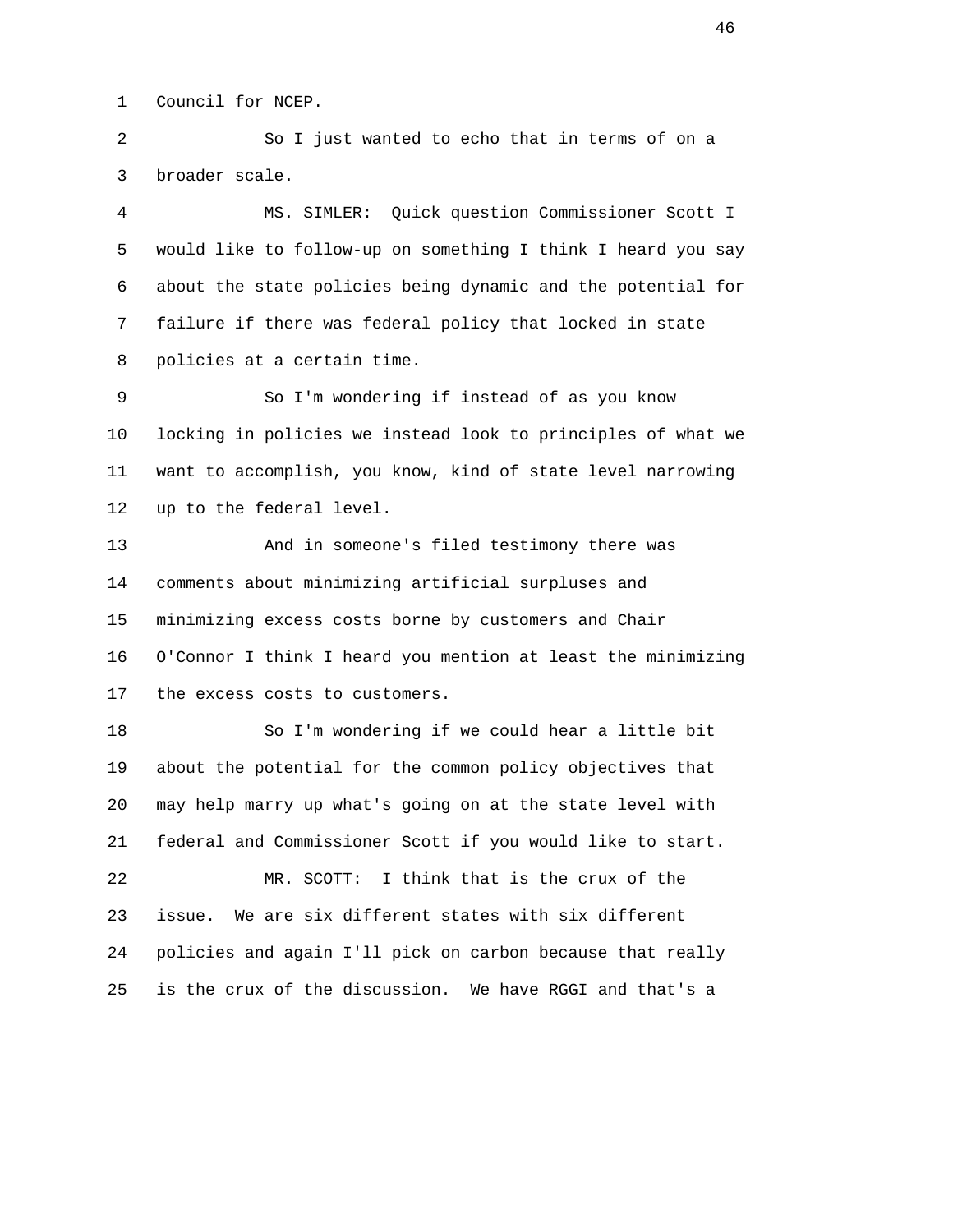1 state policy and that's something we are implementing,

 2 that's something that periodically we review and we are in 3 that process right now and so far the last time we did the 4 review we strengthened it looking at that again.

 5 I think it ends there though. The problem is for 6 instance especially for my state, my legislature hasn't gone 7 beyond that. We have minimal portfolio standards, the 8 Commission just enacted last year an energy efficiency 9 resource standard so we are in different places but we don't 10 have the Massachusetts and Connecticut Global Warming 11 Solutions Acts.

 12 We don't have the Fuel Diversity Act that 13 Massachusetts just had so we are at very different places. 14 So I agree that we need to marry those so that would argue 15 to me whether people like it or not you take the least 16 common denominator and that's the group policy but that's 17 really RGGI and we are already doing that so it is not a 18 perhaps fulfilling answer but I think that's where we are.

 19 MS. O'CONNOR: I'm not sure there is an easy 20 answer to that question because again there is as Bob said 21 and Bob and Rob are the experts on RGGI, that's not what my 22 office does. But we have done that and there are a number 23 of other things that are happening behind the meter.

 24 But we have the procurements so part of our job 25 will be and it will be as I keep saying the devil in the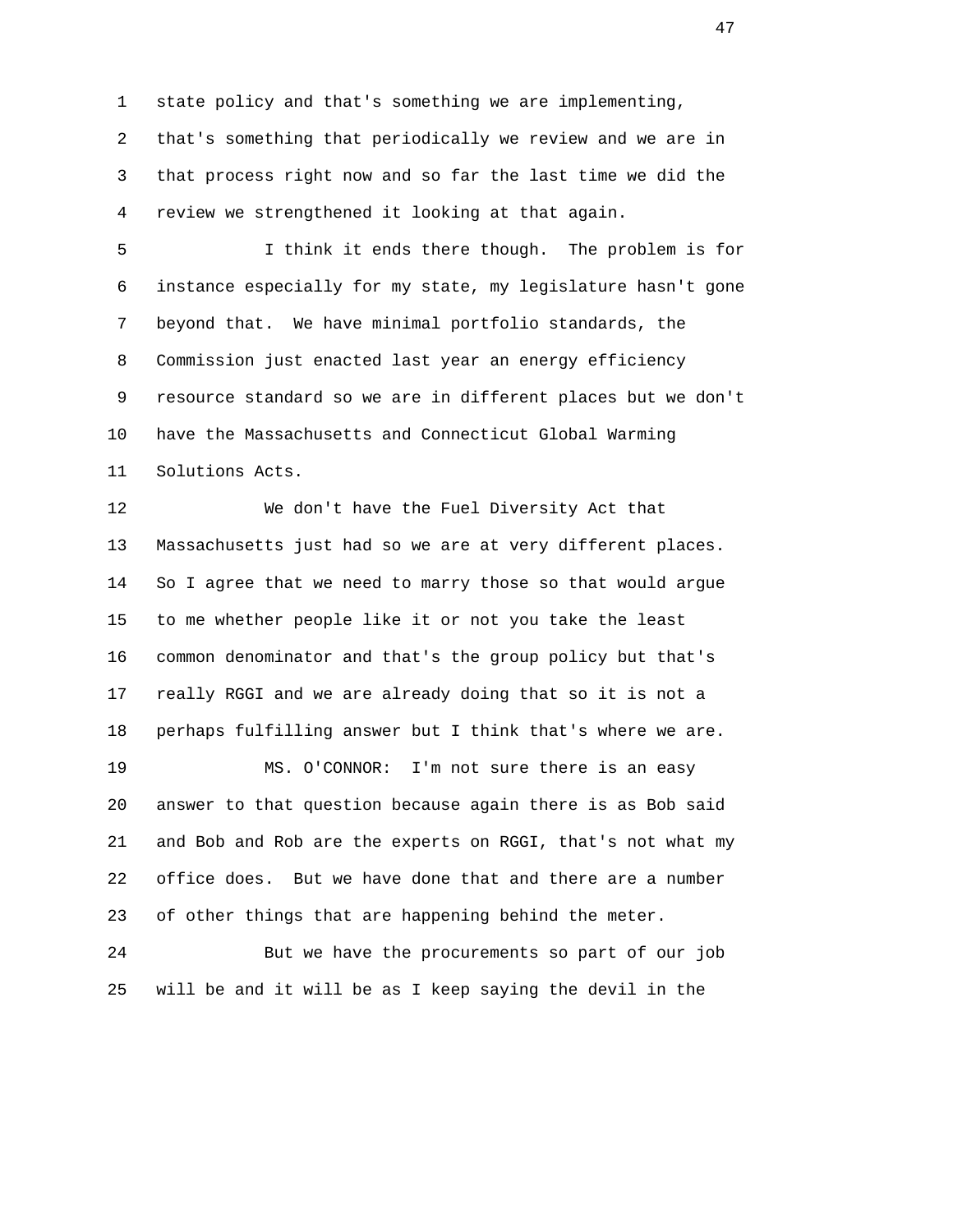1 details, we see what those contracts look like and the 2 procurements. The nice thing is that when you have a party 3 and everybody wants to come so I think there's a great deal 4 of interest in what Massachusetts is doing whether it is the 5 large scale hydro or it's off-shore wind.

 6 But when we look at that part of our job is to 7 look out for rate payers and to do that as economically as 8 we possibly can recognizing that those are not insignificant 9 purchases.

 10 But then the flip side of that is -- and it goes 11 to the minimum offer price rule because it becomes punitive. 12 You know we have to do this by law in Massachusetts so if it 13 triggers the minimum offer price rule then that's going to 14 be an extraordinary expense to the rate payers of 15 Massachusetts now isn't it.

 16 If it's a firm -- again the devil is in the 17 details with a contract but in the particulars of large 18 scale hydro it should be a capacity resource. If it is firm 19 and that's the way the decisions are made around the 20 contracting it should be a capacity resource and it should 21 count towards that and our rate payers should not have to 22 pay for it twice.

 23 But how do we do that? And I think that what 24 again the devil will be in the details but we will see what 25 ISO has come forward with. It is just in the very early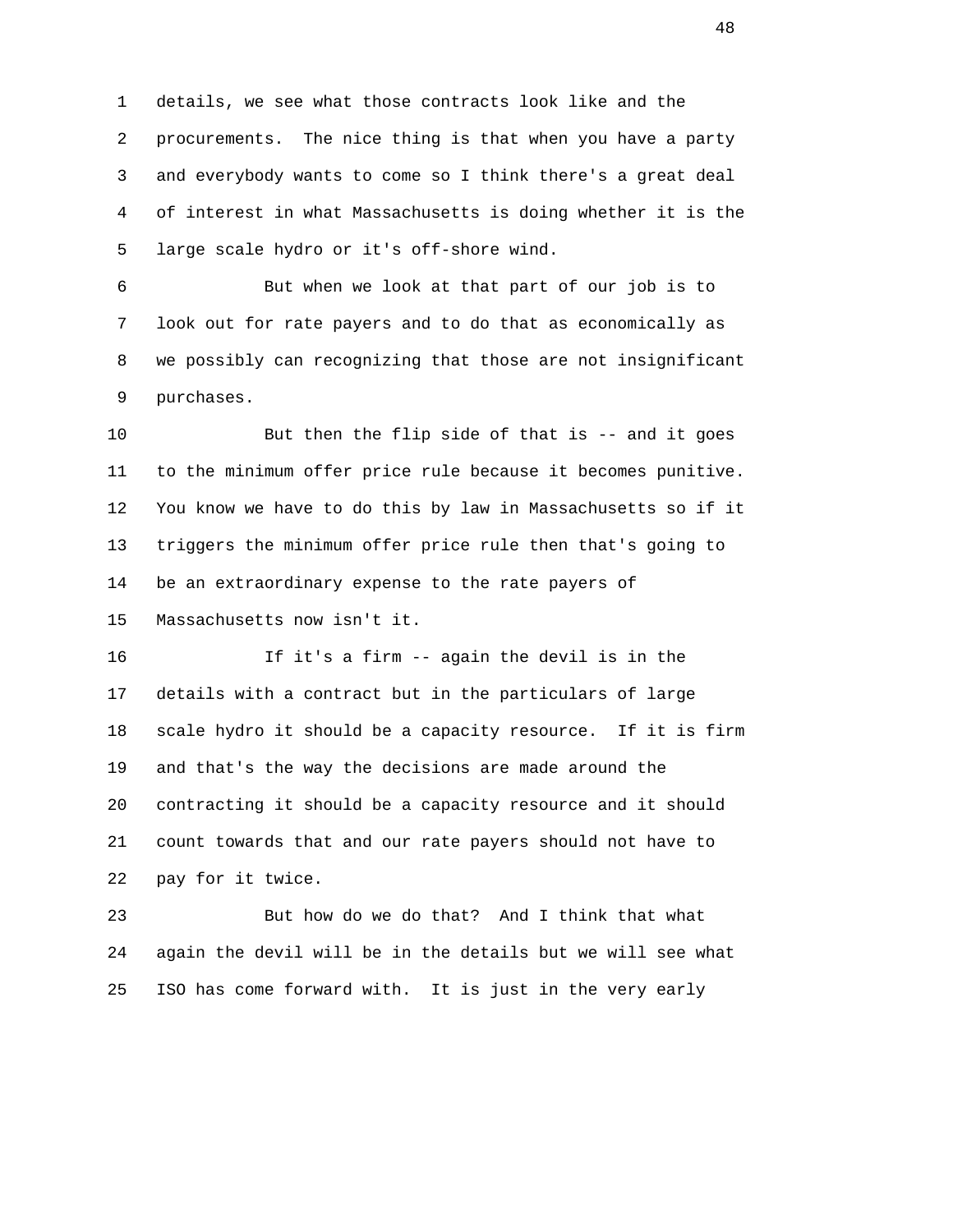1 stages of discussion but I go back to Lycap the musical and 2 sat here and talked to the Commissioners at that time about 3 you know give us some more time we are going to figure this 4 out.

 5 And was it perfect? No. But did we figure it 6 out? Yes we did for that time. But we are at a crossroads 7 and the world has shifted yet again in New England. So I 8 guess my suggestion is -- is that as a region we need the 9 time to sit down with state regulators, to sit with ISO and 10 to sit with the other market participants and figure out how 11 we can do this.

 12 MS. SIMLER: Anyone else like to comment? 13 MR. MORENOFF: I have a two part question picking 14 up on statements that some of you have made. First picking 15 up on a statement from Commissioner Scott who said that 16 resource adequacy should be in the purview of the wholesale 17 markets.

 18 I was hoping just to go down the line and see do 19 each of you agree with that statement.

 20 Second, to the extent that there is a -- as Sarah 21 Hofmann had noted, likely to be some percentage that comes 22 from the wholesale market and some percentage that comes 23 from state procurement. To what extent does the larger 24 degree of the -- as the percentage of state procurement 25 becomes larger, how does that affect the role of resource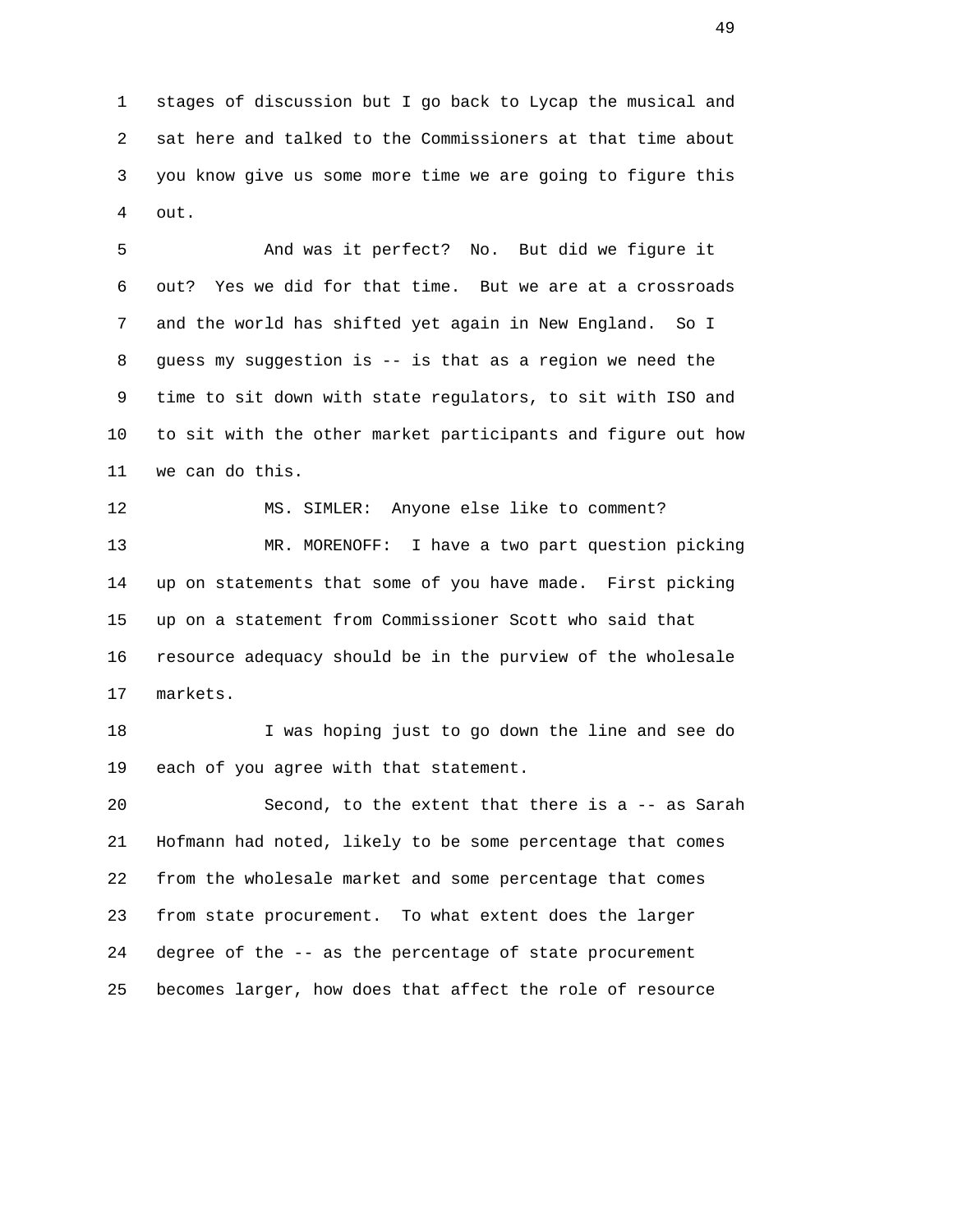1 adequacy in the wholesale market?

| ⊥.             | adequacy in the wholesale market?                            |
|----------------|--------------------------------------------------------------|
| $\overline{a}$ | But the first part is just down the line                     |
| 3              | commenting on Commissioner Scott's statement.                |
| $\overline{4}$ | MS. O'CONNOR: I do think resource adequacy                   |
| 5              | should -- of the state at least in Massachusetts we are not  |
| 6              | looking to take that back thank you very much. But it does   |
| 7              | present that challenging dynamic so I do still think that it |
| 8              | does belong there and I'm sorry for the second part of your  |
| 9              | question, my flight was delayed last night I'm tired.        |
| 10             | MR. MORENOFF: I think you may have picked up on              |
| 11             | also the second part of the question would be does the       |
| 12             | larger degree -- as the percentage of resources coming from  |
| 13             | state procurement increases how does that affect the world   |
| 14             | -- the wholesale markets with respect to resource adequacy?  |
| 15             | MS. O'CONNOR: You are channeling your inner Jeff             |
| 16             | Bentz. So we have the legislative mandates -- again that's   |
| 17             | all laid out in my pre-filed testimony. I mean ultimately    |
| 18             | the hope will be once we get past that that if we are able   |
| 19             | to create a market mechanism so instead of the legislature   |
| 20             | saying, "Thou shall," hold on you know if we want to procure |
| 21             | this is there a way whether it is demand bids and I'll turn  |
| 22             | it over to Jeff to talk in maybe more detail about some of   |
| 23             | these other conversations.                                   |
| 24             | Because if we are able to use that, ultimately               |

25 that would be the best thing. I mean forgive me for wanting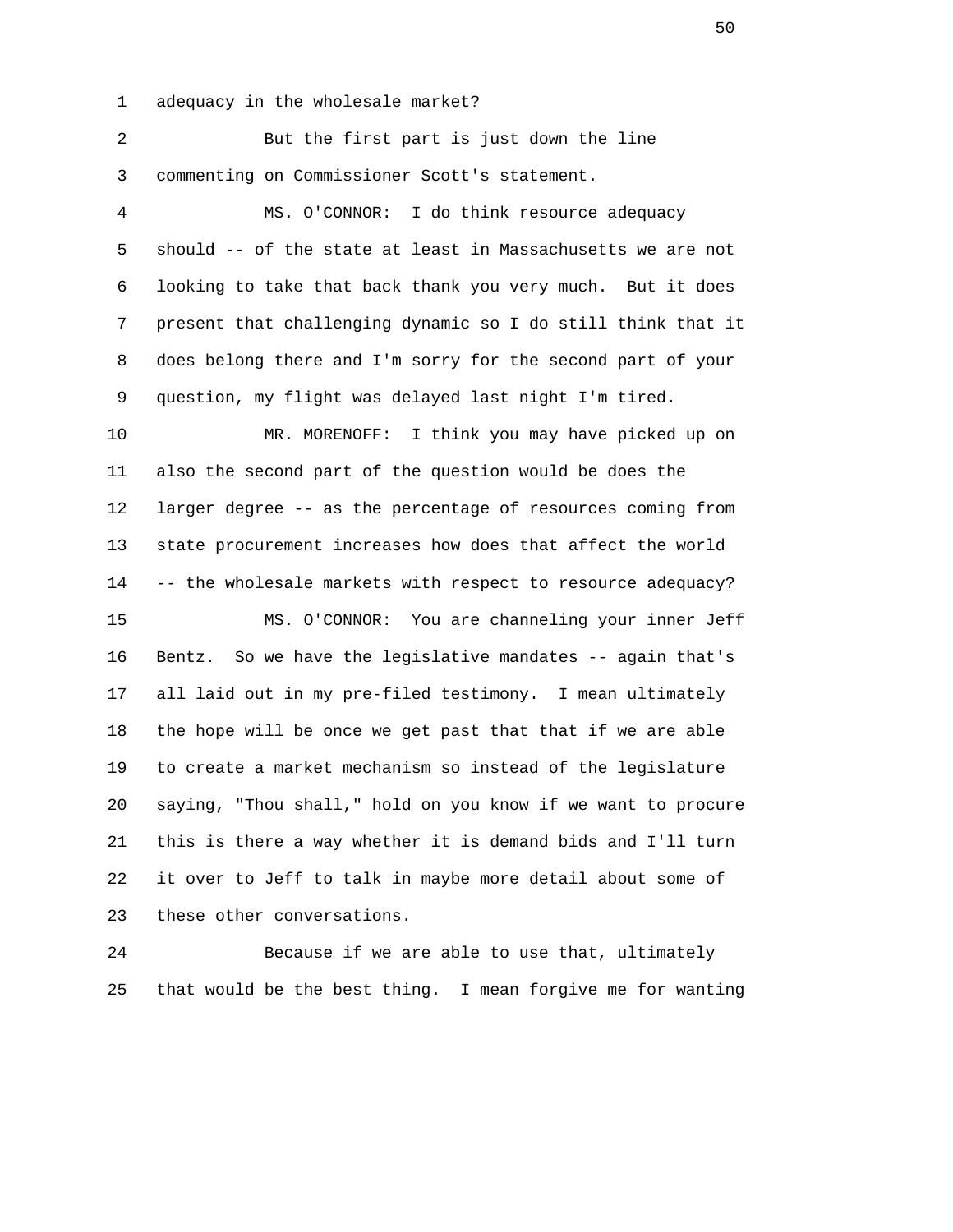1 my cake and eat it too because we have to do these 2 procurements but if we are able further down the road that 3 within the markets of New England that we are able to have a 4 mechanism that allows competition.

 5 You know, here's what we need and then allows 6 folks to bid for it. I mean the best possible result is 7 that you have multiple entities pursuing what it is that we 8 need. That would be the best case scenario and hopefully 9 again there is no -- you can't control the legislature but 10 if we can demonstrate to the legislature that we have worked 11 and then you know going forward there is this mechanism and 12 maybe stop the world of RFP's and these types of 13 procurements and find another way to do it within the 14 market would be ideal.

 15 MR. KLEE: So that actually made a whole lot of 16 sense to me which is a little scary. Just in full 17 disclosure I'm probably the least in the leads amongst the 18 group here but that did make sense particularly on the need 19 to sort of evolve over time to that future state while 20 recognizing our current state and our current legislative 21 mandates that you have in Massachusetts, we have here in 22 Connecticut as well and the fundamental roles of the ISO.

 23 And the things that ISO does well and delivers in 24 the safe, reliable you know complex system that is managed 25 and is delivering you know, power each and every day. I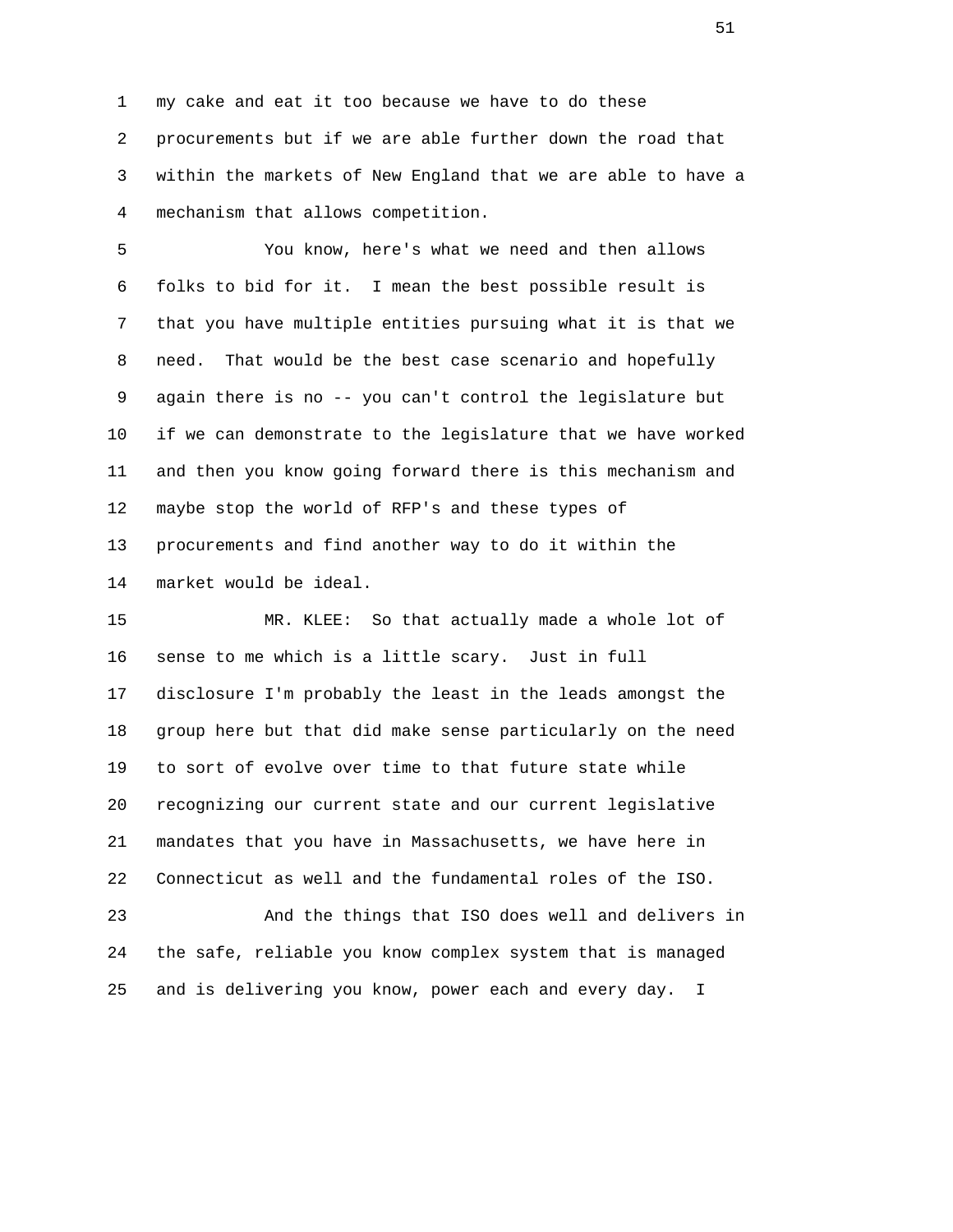1 mean those are all the things we want to and I think 2 actually Miss Simler it goes back to your sort of question. 3 The sort of fundamental principles upon which we 4 all can agree that the things that we want to have delivered 5 by our grid, delivered by ISO and respected in terms of what 6 the rate payers are not double-paying or over-paying for 7 resources and what not.

 8 So I think that keeping those fundamental 9 principles, having those out in the forefront and then 10 having the system evolve to recognize what has come forth 11 from our independent legislatures that have been directing 12 us to do certain things and then I do like the idea of that 13 opportunity in the future where we can point to to say hey 14 if you want those sorts of resources here's the mechanism 15 that will be able to deliver them to you in ways that you 16 are comfortable with in terms of cost to rate payers and 17 getting the most efficient and the most effective in terms 18 of our other and effectuating our state policy goals and our 19 significant ones, particularly around climate.

 20 MS. HOFMANN: Sarah Hofmann, National Council on 21 Electricity Policy. I think that as a general principle 22 resource adequacy is in the purview of the wholesale markets 23 but obviously things are changing and that's why we are 24 having this conversation.

25 I want to thank FERC for actually deciding that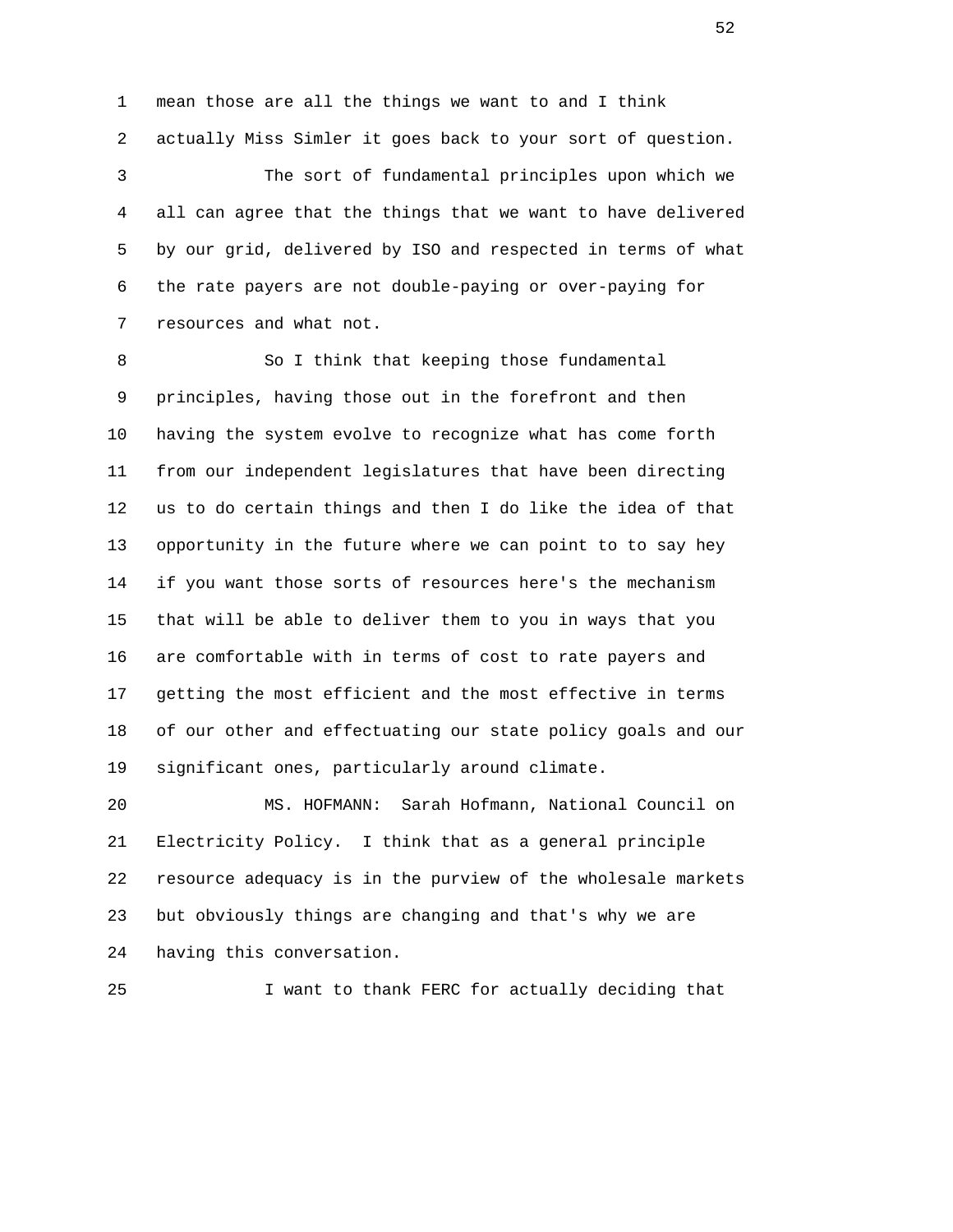1 you need to have this collaborative discussion and that is 2 happening at ISO New England in a big way. It's happening 3 at other ISO's and RTO's as well and that is really you just 4 kind of named the whole crux of the problem.

 5 How are we going to integrate this as state 6 procurements get bigger without making the market useless or 7 not really doing its function? Because I do think it has 8 this function and has benefitted rate payers greatly so our 9 challenge is how do you marry the two?

 10 MR. BENTZ: Jeff Bentz from NESCOE and since we 11 speak collectively for the states what they said that keeps 12 me out of trouble at home too. I will say those as far as 13 involvement all six New England states have been very 14 involved in the IMAPP process -- that's what this process 15 was about when it started.

 16 NESCOE was very clear what we wanted to see out 17 of the IMAPP process was a possible mechanism that we could 18 all employ to better integrate policies and markets. 19 Because as I have explained it to the IMAPP group you know 20 the states have different pasts and create a CES and create 21 RPS, this path and that path but the one path that we have 22 never had because of the MOPR was a really competitive

23 market path.

 24 And I do want to give credit on behalf of NESCOE 25 to all the participants in the IMAPP process. They brought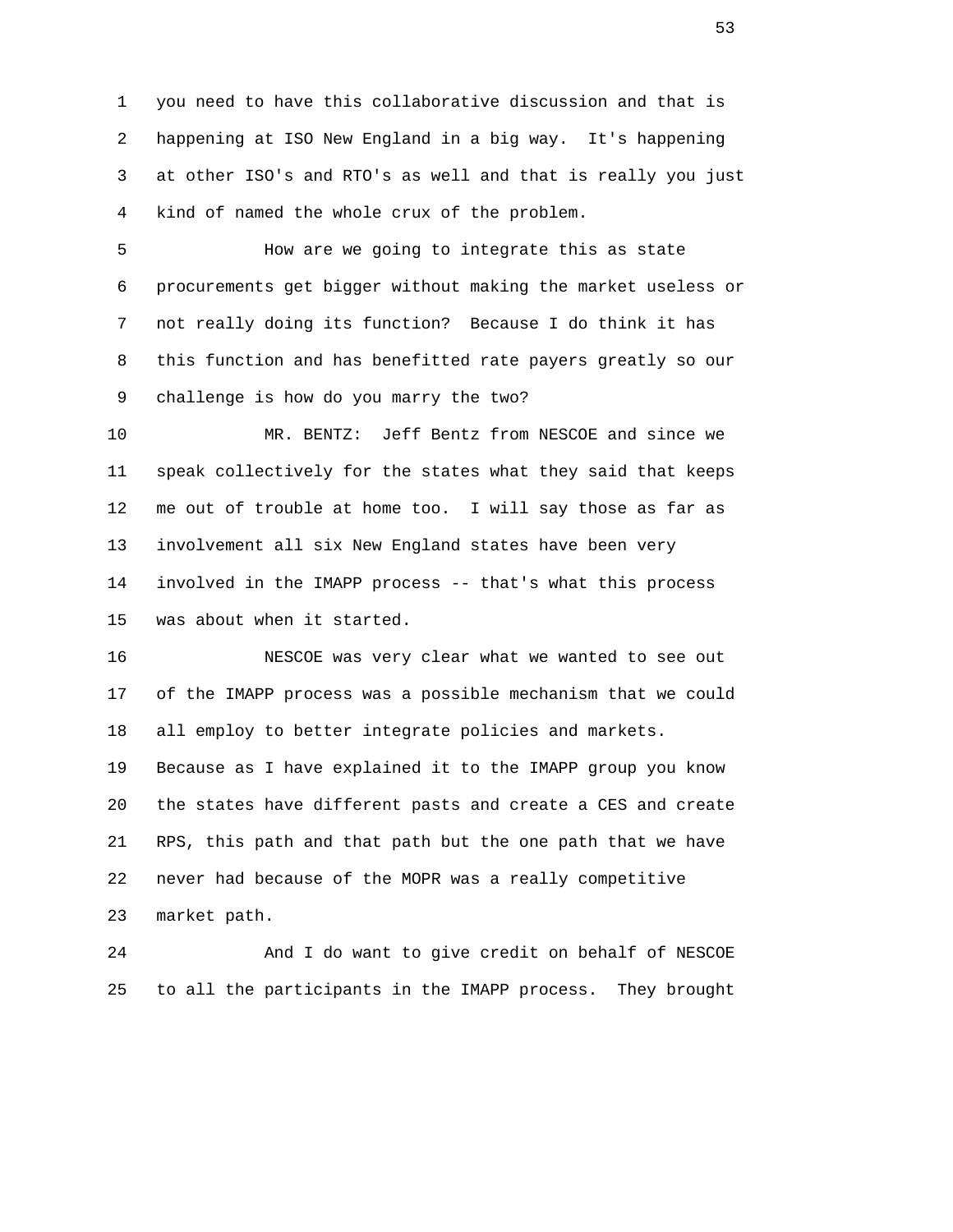1 together a lot of good proposals. They have given us a lot 2 of stuff to think about. We now have the ISO New England 3 proposal so I can't really answer your first question other 4 than to say that all the states have been -- state 5 representatives have been at all the IMAPP meetings we have 6 had plenty of collective discussions among the states. 7 But there is conflict and to go back to your 8 earlier question that started this you know should the FERC 9 get involved in trying to settle those conflicts I can tell 10 you as NESCOE that's what we do and good luck. 11 But I do appreciate all the Commissioner's 12 comments. We have a good history of working together 13 resolving those conflicts and I think from a FERC standpoint 14 writing rules to settle those conflicts would be very

15 difficult.

 16 We have a saying in New England is whack a mole 17 sometimes you fix one thing and you know three more pop up 18 and I think if the FERC were to try to get involved in 19 settling state conflicts you could see that come up.

 20 MR. QUINN: At this point I'll ask the 21 Commissioners whether they have got any questions for our 22 panelists.

 23 COMMISSIONER LA FLEUR: This has been a great 24 panel. I'm just trying to unpack what you said and kind of 25 go around the merry go round here. So the first thing we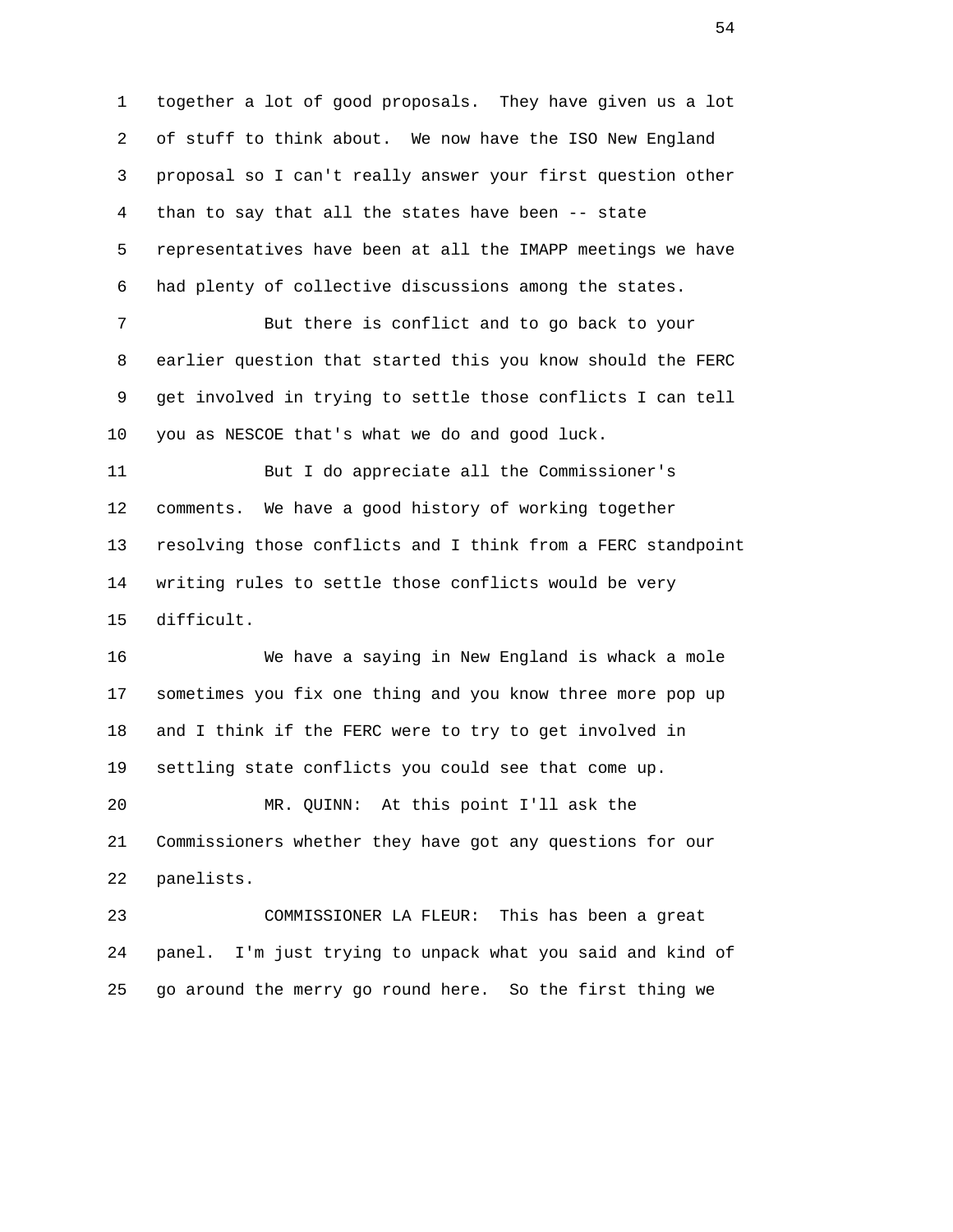1 heard was that people in general still want the centralized 2 market to play some role in bringing in resources for 3 liability and sustaining existing resources for reliability 4 I presume since that's part of what keeps the lights on.

 5 In fact it is most of what keeps the lights on 6 right now but that will change over time. So no one said no 7 we are going to take over buying all the resources at the 8 state level, we don't want the market to call for any so on 9 the one hand that felt good for the first five minutes but 10 then it made me realize well then we have to figure out how 11 to sustain a just and reasonable price in that market for 12 the existing resources that were built into the market and 13 are there now and for new resources that might be needed 14 that are not going to be procured by the state because they 15 are not the favored technology.

 16 So that brought me around -- there was a very 17 strong theme in the comments and I am just going to be real 18 blunt and call it out which was a kind of lack of trust of 19 FERC solutions. Because one thing the economists would say 20 is okay figure out what the states one, define it. When you 21 define it you can price it. But it came through loud and 22 clear, don't do that please.

 23 Whatever you do, don't figure out what our state 24 laws add up to and price it in the market, we don't want a 25 FERC plan that was pretty clear. So where does that -- that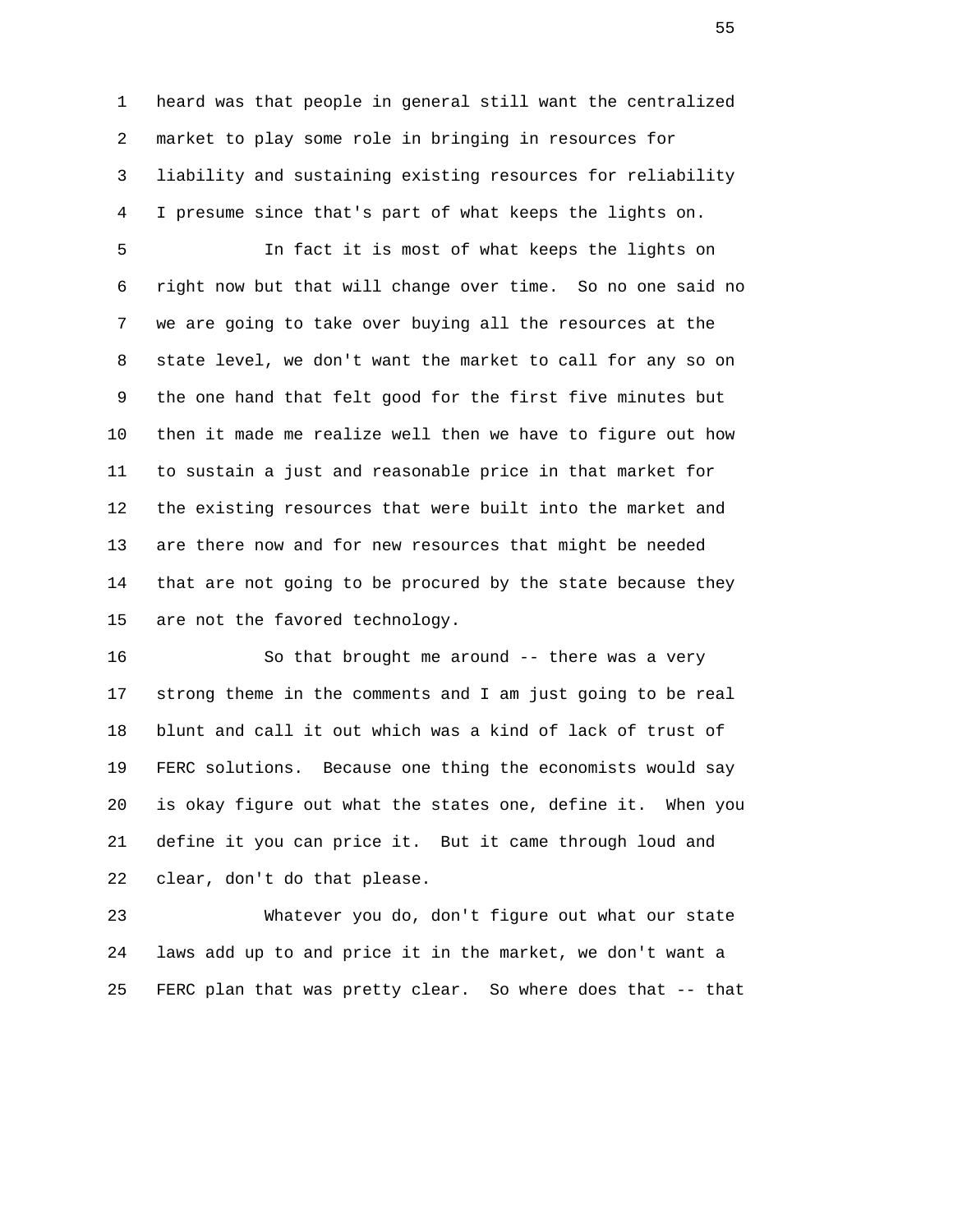1 kind of crosses the achieve off the table at least if you 2 take it all the way.

 3 So that leads us around to if we have to protect 4 a just and reasonable price and you don't want us to 5 redesign the market for what you want, then we probably have 6 to do what you don't want and somehow do a double price 7 curve for the unsubsidized resources, or a minimum offer 8 price rule or something to protect that price, that you 9 still want us to protect because you don't want to buy 10 those other resources.

 11 So we are kind of going around the curve and I 12 know you don't want that, that also came through loud and 13 clear so now we are back to the beginning. So the ISO New 14 England solution to me is a phase step toward the market 15 getting out of resource adequacy because all of the new 16 resources come in unless there is a cap to what the states 17 want.

 18 But if Massachusetts want's 80% clean I mean 19 that's a pretty big cap, that's a small market. So is that 20 the solution to kind of weed us off this where every year 21 you would buy a little more and the market would price a 22 little less and more things would retire or do you see a 23 long-term non-state market in which case we have to figure 24 out a price for it no matter how hard it is.

25 And this is the kind of -- my mind has been going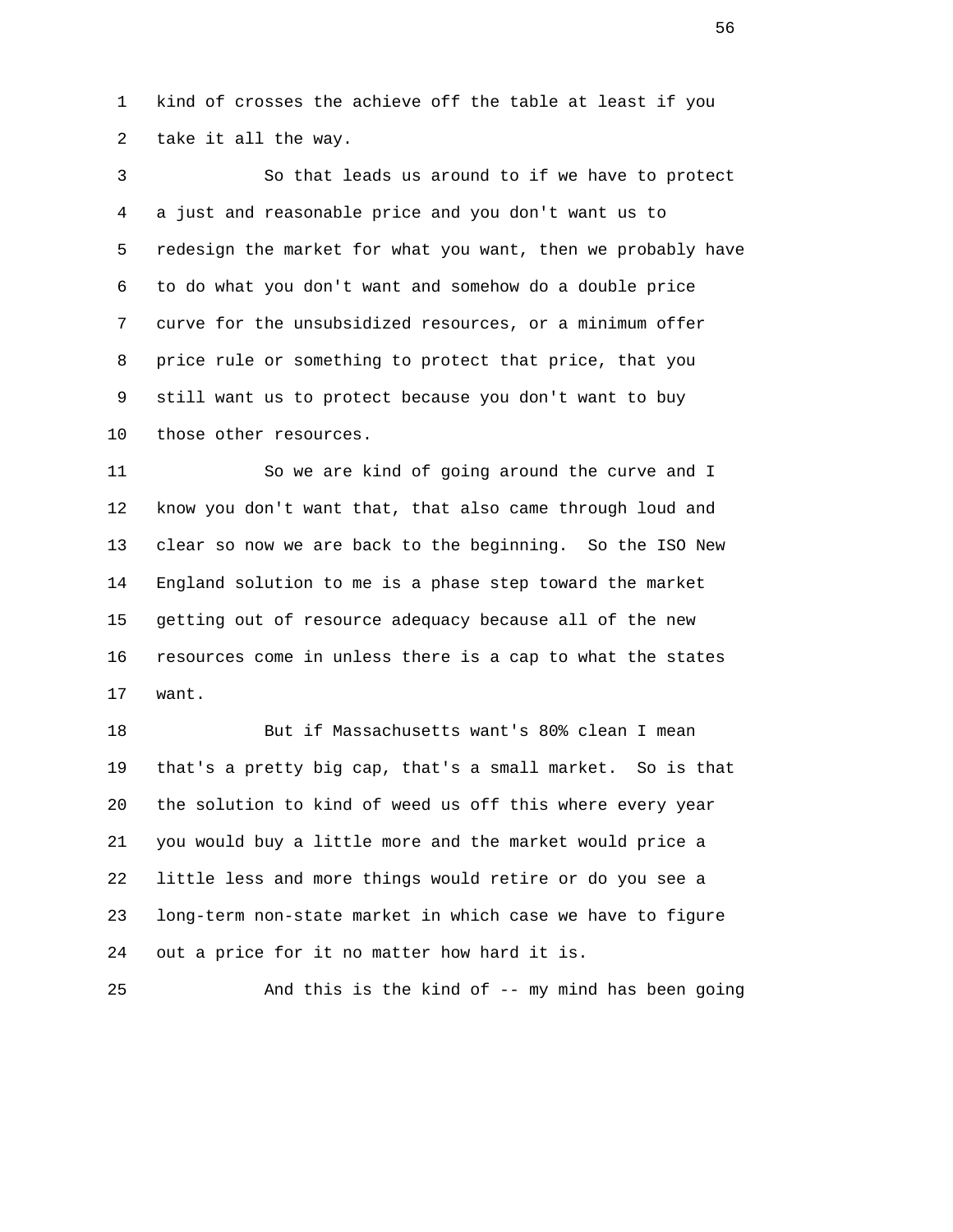1 in this curve for a long time so help me.

 2 MR. BENTZ: It's great to be me. So thank you 3 Chair LaFleur. I did hear you say you know accomplish isn't 4 a goal and I want to push back a little bit and say no, I 5 hope you are not hearing that.

 6 I know that I have heard collectively from the 7 states that some of the "accomplished" proposals that have 8 been put out at IMAPP are something that we want to continue 9 to look into. NESCOE is doing a mechanism study.

 10 We are actually going to look at some of those 11 proposals in that study. And I can state from some of our 12 collective discussions you know there is a lot of value in 13 having ISO run markets just you know, qualifying capacity, 14 the transmission constraints, they have the people to do it, 15 the engineer to do it.

 16 So that's one of the things that the states are 17 looking at so I do want to push back that I think there are 18 some proposals out there.

 19 COMMISSIONER LA FLEUR: So it's just carbon 20 pricing you don't want. Other things are still okay? 21 MR. BENTZ: I think the states have been pretty 22 clear on the carbon pricing proposals. I think that it is 23 more than just -- I'm going to use your words, so it is not 24 my words, the trust issue. I think that is a big one. I 25 think that came through loud and clear in our April 7th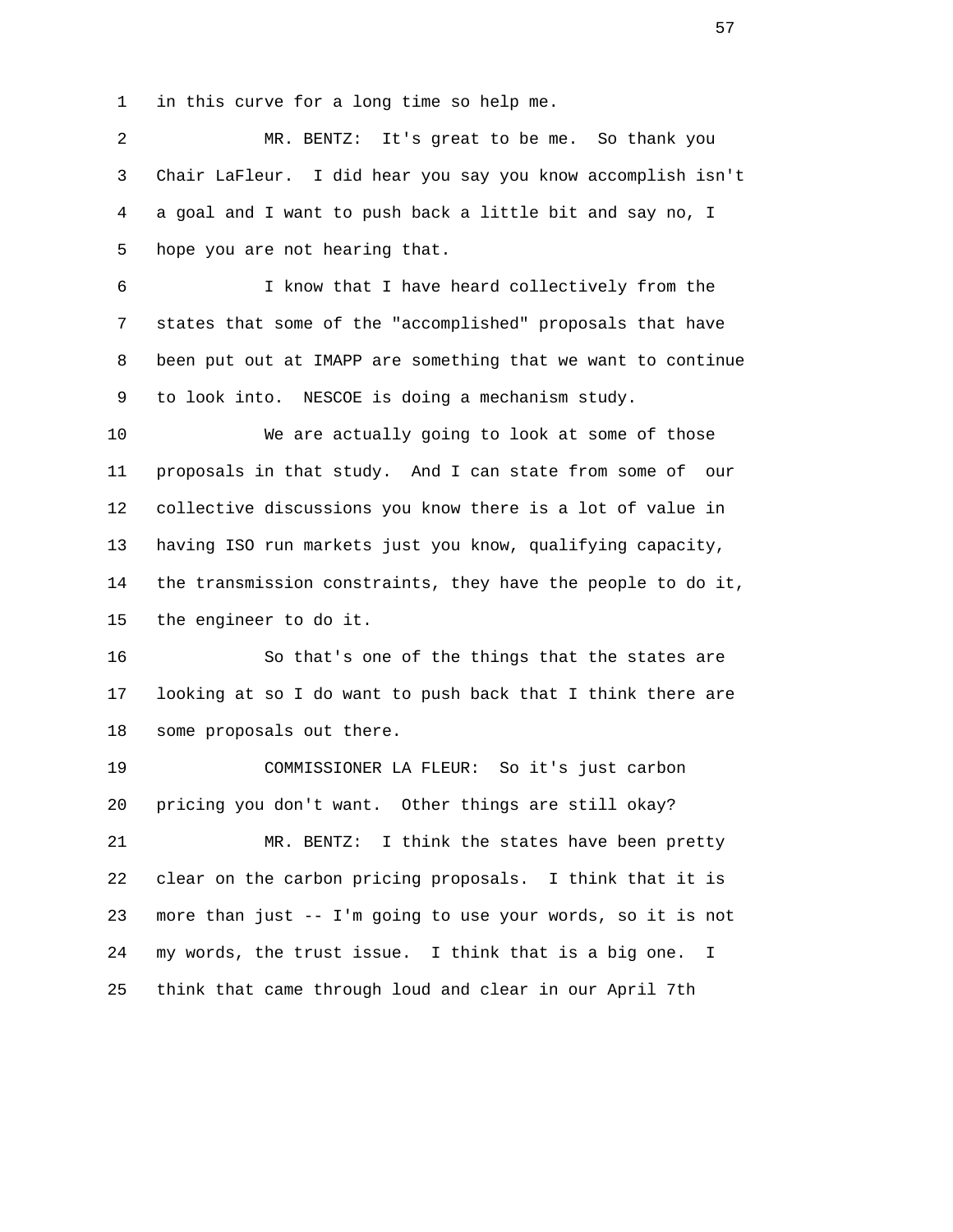1 memo. But I also think there were six or seven other 2 reasons in there, cost clearly being one of them.

 3 Certainly what we have seen in New England 4 through the IMAPP discussions and also through the NESCOE 5 study that we just published, New England has a pretty flat 6 supply curve and so pricing carbon in New England probably 7 is not going to give you the carbon benefits that it might 8 in other regions.

 9 So I don't want to say that carbon is just bad 10 everywhere, but in New England given our current supply 11 curve I don't know that we will get much carbon benefits so 12 from a consumer perspective if I look at the number of clean 13 energy megawatts that are produced today and I take the time 14 to say a \$10.00 per megawatt carbon price, that's a half a 15 billion dollars.

 16 And I'm not sure the supply stack is going to 17 change. At least no one has been able to prove that to us 18 through the IMAPP process. So I want to say that as far as 19 carbon goes, it's not just trust there were quite a few 20 other reasons.

 21 COMMISSIONER LA FLEUR: But do you think there is 22 a way to define what the states want and price it? I mean 23 if it is not carbon and I do understand that -- I mean or do 24 the states want by the very definition the ability to choose 25 which means even if we could somehow put an attribute on it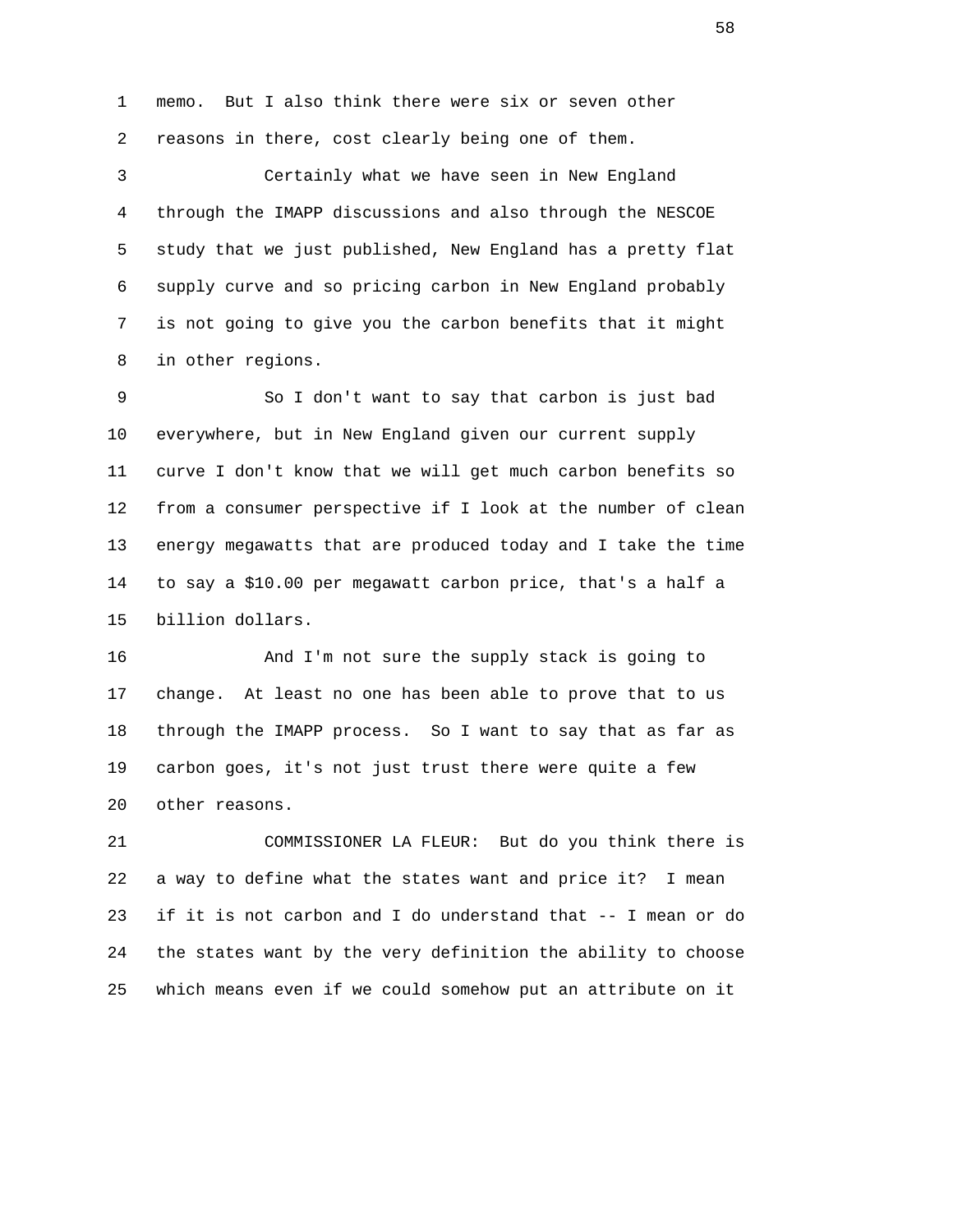1 and ask Gordon Van Wiley to run an auction to price it, it 2 wouldn't come out with the specific thing you want.

 3 Because if it is the specific thing then I think 4 we are at accommodate because the market might not -- I mean 5 I think it would take a genius to back design the market to 6 come up with this much off-shore wind and this much that, 7 and this much that. Definitely -- so should we be trying 8 for that attribute or is it -- should we just be trying to 9 protect the price of everything else and let you run with 10 your market?

 11 MR. BENTZ: Jeff Bentz from NESCOE. Excellent 12 question one that has been asked really early in the IMAPP 13 process. One that if you look at our April 7th memo we have 14 basically said to NEPOOL we get that question, we have to 15 answer it. That ball is in our court. We understand it is 16 very important because you can't get economists to go design 17 something without a good goal.

 18 So that is in the state's court. We are 19 continuing to meet on that issue. One thing that we have 20 talked about both openly at IMAPP and collectively at our 21 state meetings is you know maybe we don't get 100% of the 22 way there. Maybe we can only achieve 70% of what we want 23 because as the Commissioners have said the legislature is 24 always going to do what it is going to do and maybe there is 25 some 30% that stays out of the market, outside the market.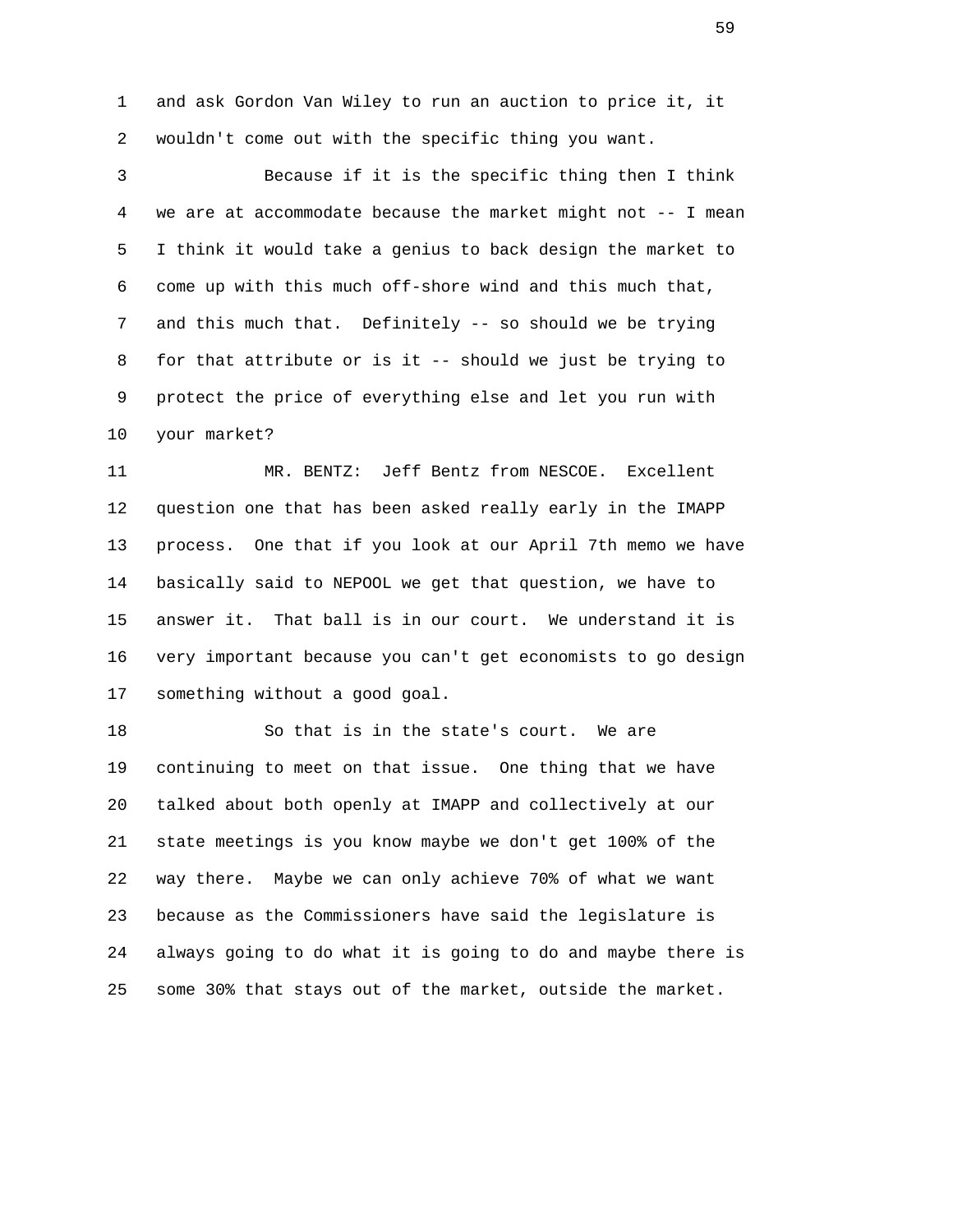1 But is that a success if you get 70%? I kind of 2 think so personally. So it is a goal that we haven't 3 dropped at the state level yet.

 4 COMMISSIONER LA FLEUR: Okay I have to ask this 5 question even though I think I know what the answer is going 6 to be. I just want to ask a question about RGGI. Do you 7 know we have folks on the hill who have been watching the 8 IMAPP process saying, "Why don't they use RGGI?" RGGI was 9 designed to do this. RGGI is to get clean energy. It 10 already exists it's controlled by the states not FERC. I 11 think there are ways you could you know, design it to allow 12 for different state policies if you wanted to you know and 13 let things separate if you had just a couple of states that 14 want to do it a different way.

 15 But yet every time -- I mean on the face of it it 16 looks like it was designed to do what the states are trying 17 to do which is meet those stair step carbon goals. So is 18 that -- are we just barking up the wrong tree or does RGGI 19 have a role in getting us to do part of the job or none of 20 the job or if not what is it for?

 21 MR. SCOTT: Sure, thanks for that question and 22 you may remember this Chair LaFleur is at the very beginning 23 of this process for NEPOOL my recollection is that's what a 24 lot of the participants said well just obviously there is a 25 mechanism -- you have RGGI, just make RGGI a lot more

 $\sim$  60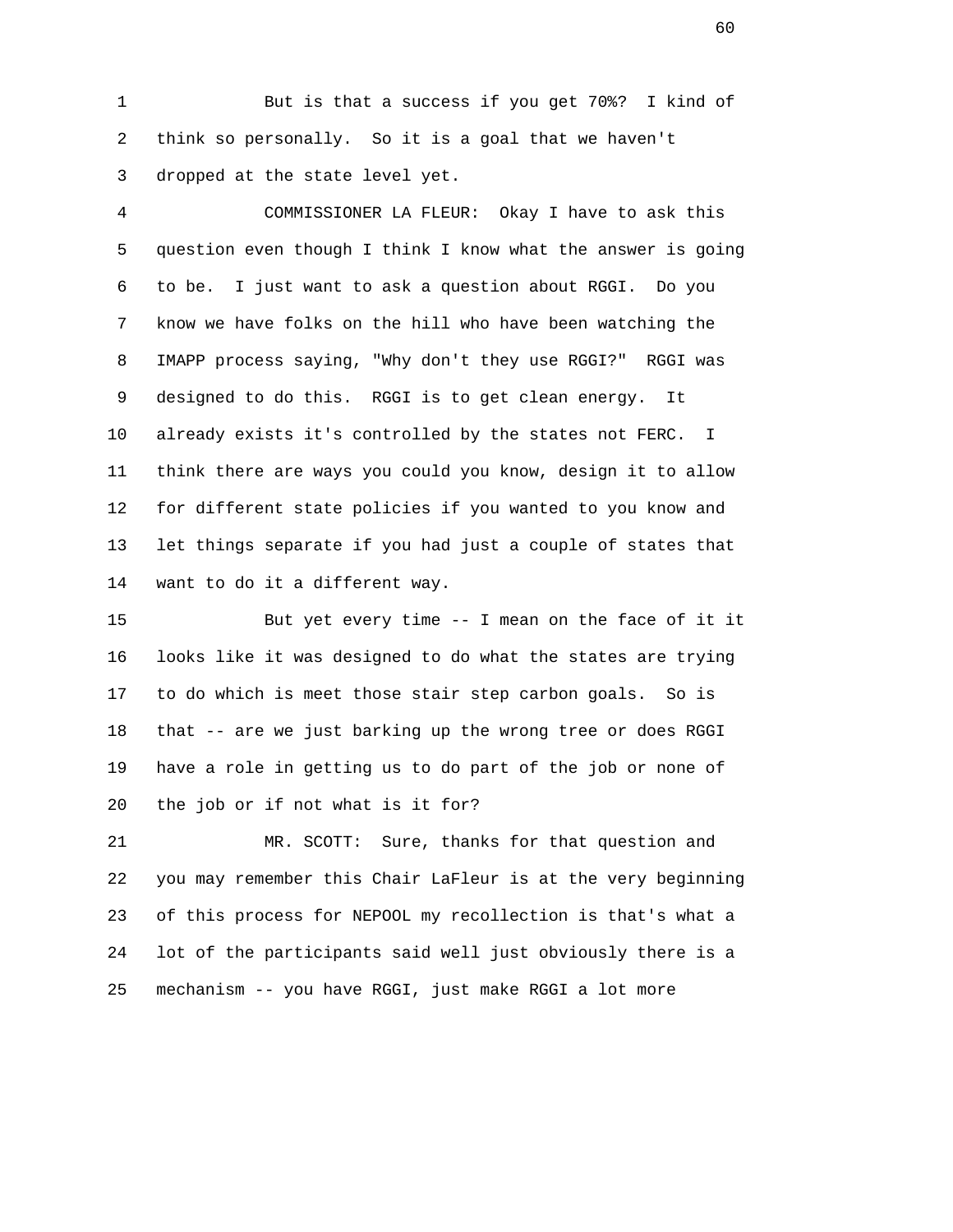1 stringent and that will be your answer.

 2 In a vacuum I don't disagree with any of that 3 because the reality is as you know is RGGI is 9 states, each 4 state gets a vote and it is not just a vote it is -- we all 5 have to unanimously agree.

 6 And what's needed for RGGI -- the allowance price 7 for RGGI to do what the market is now and that's just what 8 Connecticut policies are fully engaged in is at this point 9 is not practical for all of the states to do.

 10 So we are negotiating behind the scenes how far 11 we go on RGGI. One thing I think I can say is nobody is 12 anticipating going that far right now with RGGI. So that as 13 a case in point of going back to the carbon matter what a 14 lot of people are suggesting to us is okay states -- you are 15 saying it is a non-starter to do that and RGGI for whatever 16 word you want to use practical -- political, whatever.

 17 And the suggestion that then instead we will do 18 it for the federal market -- if you think about what that 19 just said the states agreed we can't do this at this 20 juncture but yet we will try to do it at the federal market, 21 how does that work?

 22 So that's the conundrum if you will, RGGI is the 23 right answer I agree.

 24 COMMISSIONER LA FLEUR: Whether it was RGGI or 25 something else. If want you wanted was the most carbon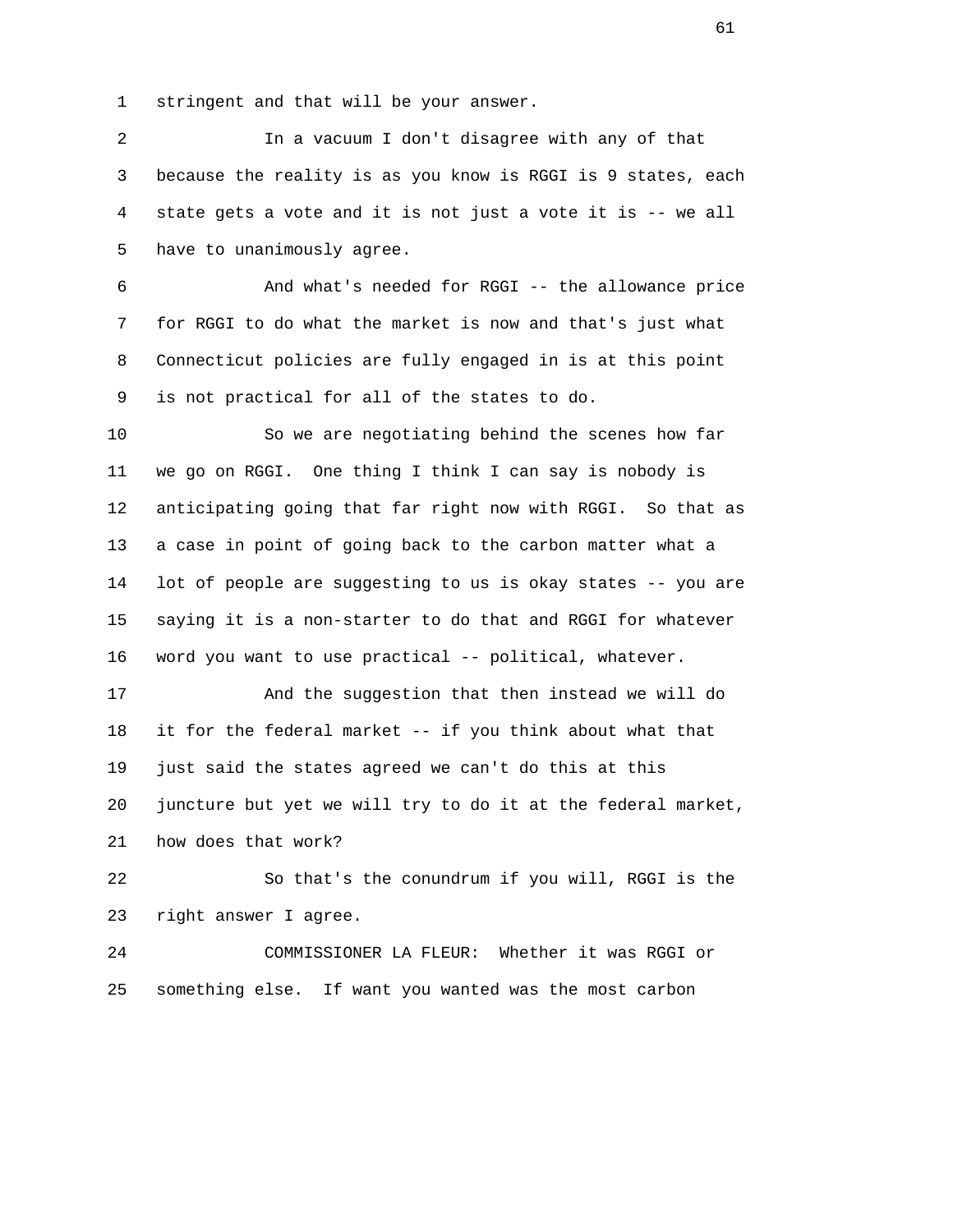1 improvement -- the cheapest, some structure would get you 2 there. So if what you really want -- if the problem is whoa 3 it has to be a really high price to bring off-shore wind or 4 whatever it is we want, then that means you want to select 5 the specific resource.

 6 I mean I just want to understand what you want 7 because if we -- the worst thing I want is to come up with 8 some God forbid, may I say brilliant solution, but it is not 9 what you want because it doesn't produce.

 10 So if you really want to choose that's different 11 than wanting clean. It's -- they might be clean things but 12 you want to choose specific, at least some states it sounds 13 like.

 14 MR. SCOTT: And to finish my statement what I 15 want is not to pay for Massachusetts and Connecticut's 16 policies bluntly. So that shows you the dynamic there.

 17 MR. KLEE: And I think Bob, I will agree with you 18 there actually, which is a surprise. But because one of the 19 things we have learned through RGGI and one of the things 20 that my Governor and other Governors are laser focused on 21 with RGGI is the fact that it is a 9 state collaborative 22 with a process that has to bring all of us together in 23 consensus.

 24 And one of the main goals of all the members 25 right now is to keep the band together and to keep RGGI

 $\sim$  62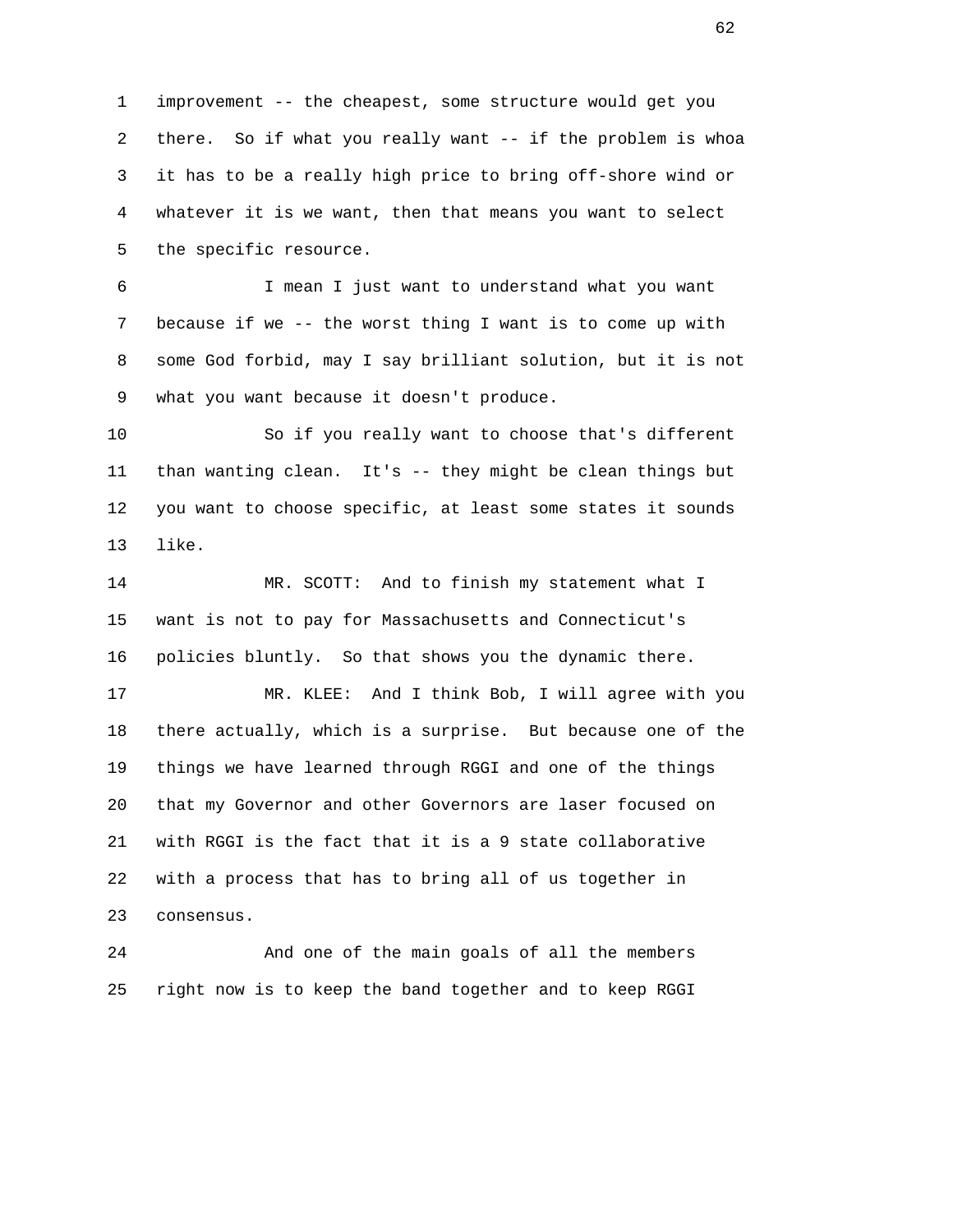1 together and to do that in a way that respects the varying 2 places where all of our states are coming from.

 3 And that has a parallel in New England. We are 4 in different places in southern New England with our 5 legislative enactments that are pushing hard and sometimes 6 on individual resources but not always.

 7 I mean our procurements have for the most part 8 been open to all Class 1 resources. We compete different 9 resources against each other, that's the way the Connecticut 10 way is a different way than Massachusetts. But again we 11 need something that respects those different approaches and 12 each state's sovereign right to have those approaches.

 13 The last thing on RGGI obviously is that it is 9 14 states in three different ISO's and not all of those states 15 are the entirety of their ISO like we are in New England, 16 another concern that some may have about RGGI as a solution. 17 COMMISSIONER HONORABLE: I'll make a quick 18 comment and then I will ask Commissioner Scott I want to 19 follow-up on something that you mentioned earlier. I 20 appreciate this panel because you have teed up nicely the 21 larger tensions that we are facing.

 22 And I know you. I've come from where you are now 23 and I understand you and I also sympathize with you. You 24 are trying to thread a needle that you found in a haystack 25 and it is a sewing needle and you have got to thread it with

 $\sim$  63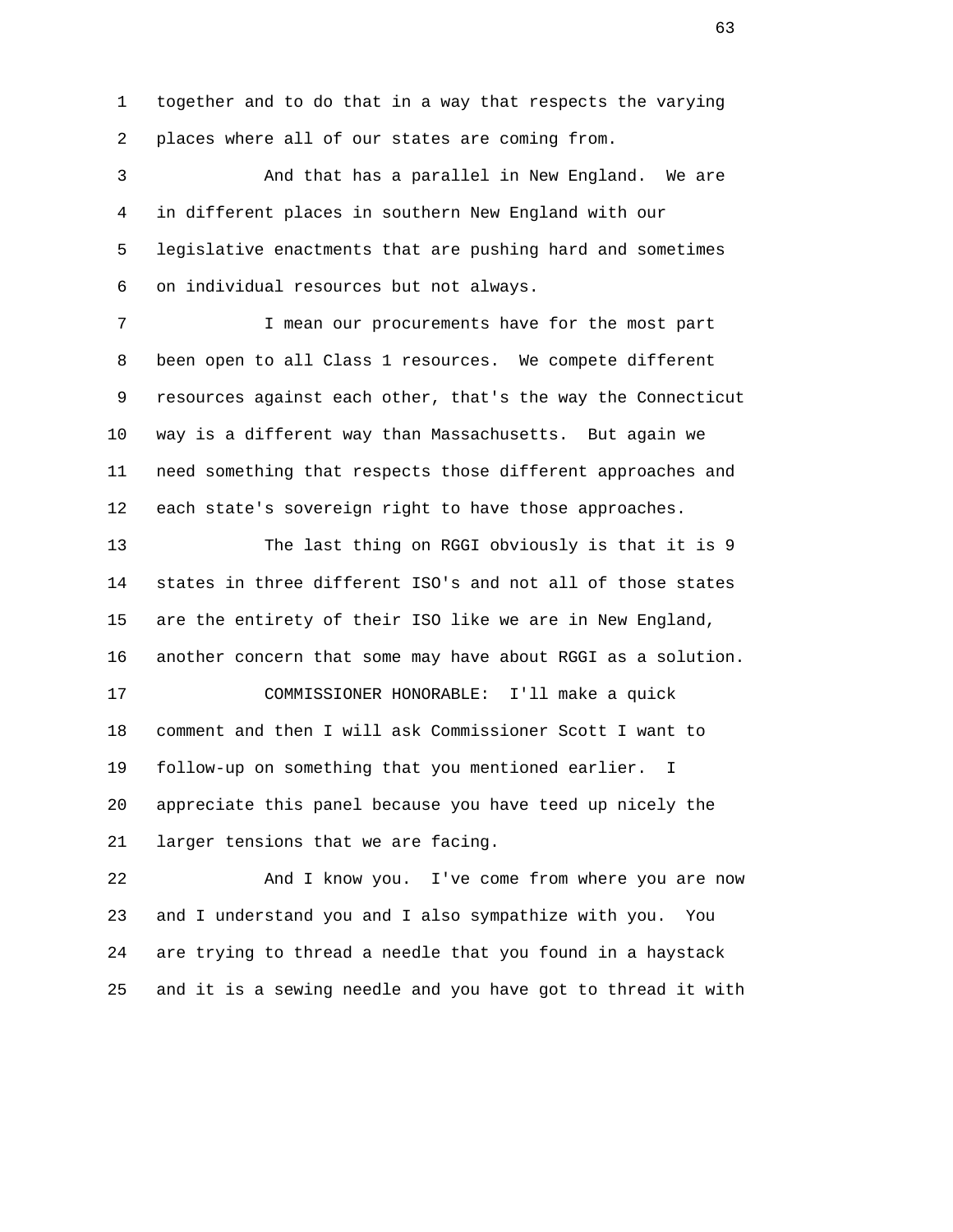1 wool yarn and you are sitting precisely between very active 2 legislatures and I hope that you shared this message with 3 them.

 4 We couldn't possibly control them nor do we want 5 to. And then we sit in this unique place of trying to 6 protect markets which have been not perfectly operating as 7 intended and not -- and we too can't be controlled by 8 individual legislatures.

 9 But I think that we all have demonstrated really 10 quite passionately and eloquently our willingness to invest 11 in this and be hopeful as Angela said about where we are 12 headed for the future and how we do that in a way that 13 appreciates your respective states goals.

 14 You are very active and we will hear from New 15 York and others about their activity. It's a beautiful 16 thing, it's a challenging thing. And we have also managed 17 to touch on in less than an hour what's at the heart of 18 this, its trust.

 19 And you guys have teed up to your faith journey 20 with one another but I am hopeful that we can continue and I 21 have often said so much of our work depends upon our ability 22 to trust one another and work well together. You all have 23 demonstrated that with your RGGI effort though Rob has 24 eloquently stated it doesn't represent the entirety of the 25 three regions.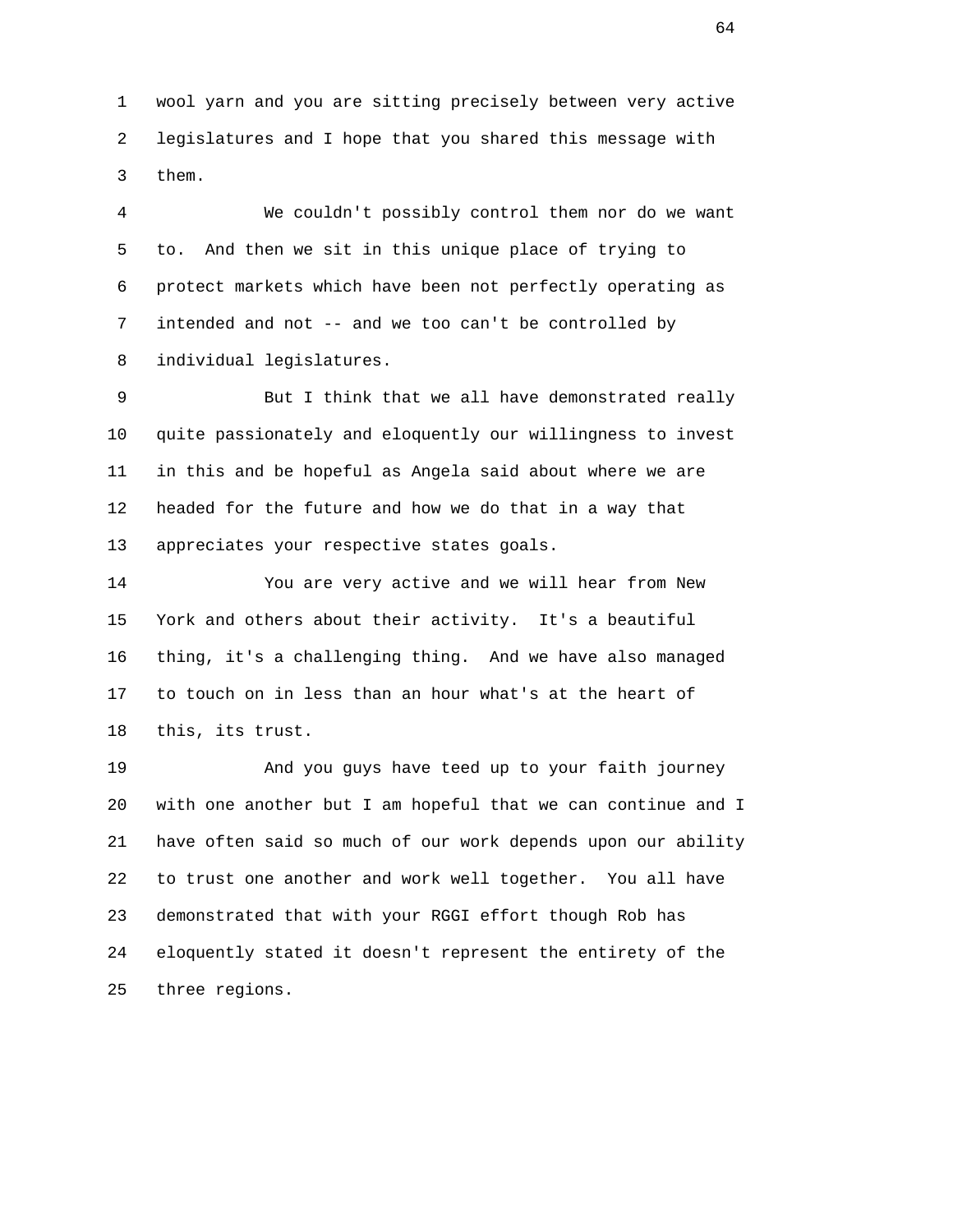1 And I look forward to our work together, even in 2 my time but more broadly the Commission's work with you to 3 help you achieve your goals while attempting to accommodate 4 them in markets.

 5 So let me get to my question I know we want to 6 stay on time. Bob and I should say Commissioner Scott for 7 the record, you mentioned earlier but you touched on it 8 briefly and I wanted to ask you to elaborate on it just for 9 clarify in our record -- a trepidation you have about 10 activity to the south of where you are.

 11 I wanted to ask you to touch on that a bit and 12 what are the market concerns you might have about that. 13 It's a loaded last one isn't it?

 14 MR. SCOTT: Well I love my neighbors to the south 15 let me go on record for that. Really it goes back to the 16 off-hand quip I made the concern we have -- I'll speak for 17 New Hampshire. Right now there are a lot of concerns about 18 rates and it is not such that the rates are so high in New 19 Hampshire and New England absolutely but it is really 20 compared to other regions right.

 21 So our industry spends a lot of time concerned 22 about that and there is a lot of concerns about are they 23 going to leave the region, that type of thing. So that's 24 the context of a lot of this so -- and again good for them 25 and they are very laudable goals that the states to the

 $\sim$  65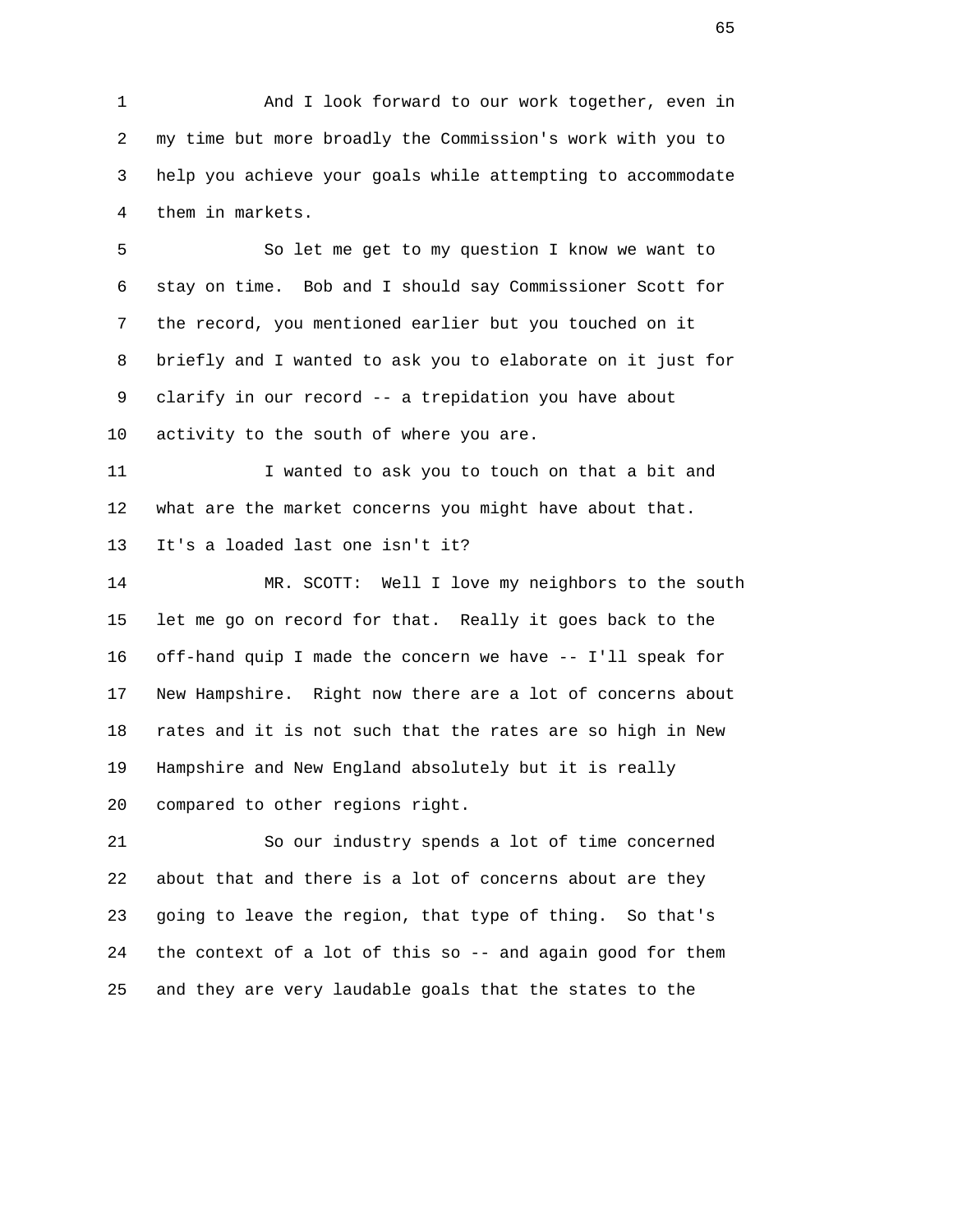1 south of us have passed as I mentioned.

 2 The concern is what's the economic impact to a 3 state that the legislature didn't take those actions right? 4 So one of the reasons why I'm here and IMAPPED and I 5 participate in NESCOE regarding IMAPP is we do recognize -- 6 I do recognize that whether we have a policy or not their 7 state policies and they drive most of the load in New 8 England, they distort the market right.

 9 So those distortions have some impact to the rate 10 payers of my state. So that's the variance that I am 11 interested in dealing with. How can we mitigate that? So I 12 am less interested though -- again my legislature tomorrow 13 could do the same thing who knows but we are not there at 14 the moment. So that's my interest if that makes sense is 15 there is an impact, how do we mitigate that and how do we 16 maintain the benefits of a competitive market which I know 17 FERC shares also.

 18 COMMISSIONER HONORABLE: And I certainly wanted 19 to open it up and that's my only question but if anyone else 20 has any thoughts to share, yes Angie?

 21 MS. O'CONNOR: But you also benefit from some of 22 the things that we do with flattening that load curve so it 23 does cut both ways.

 24 MR. KLEE: And our improvements to winter 25 reliability as well so.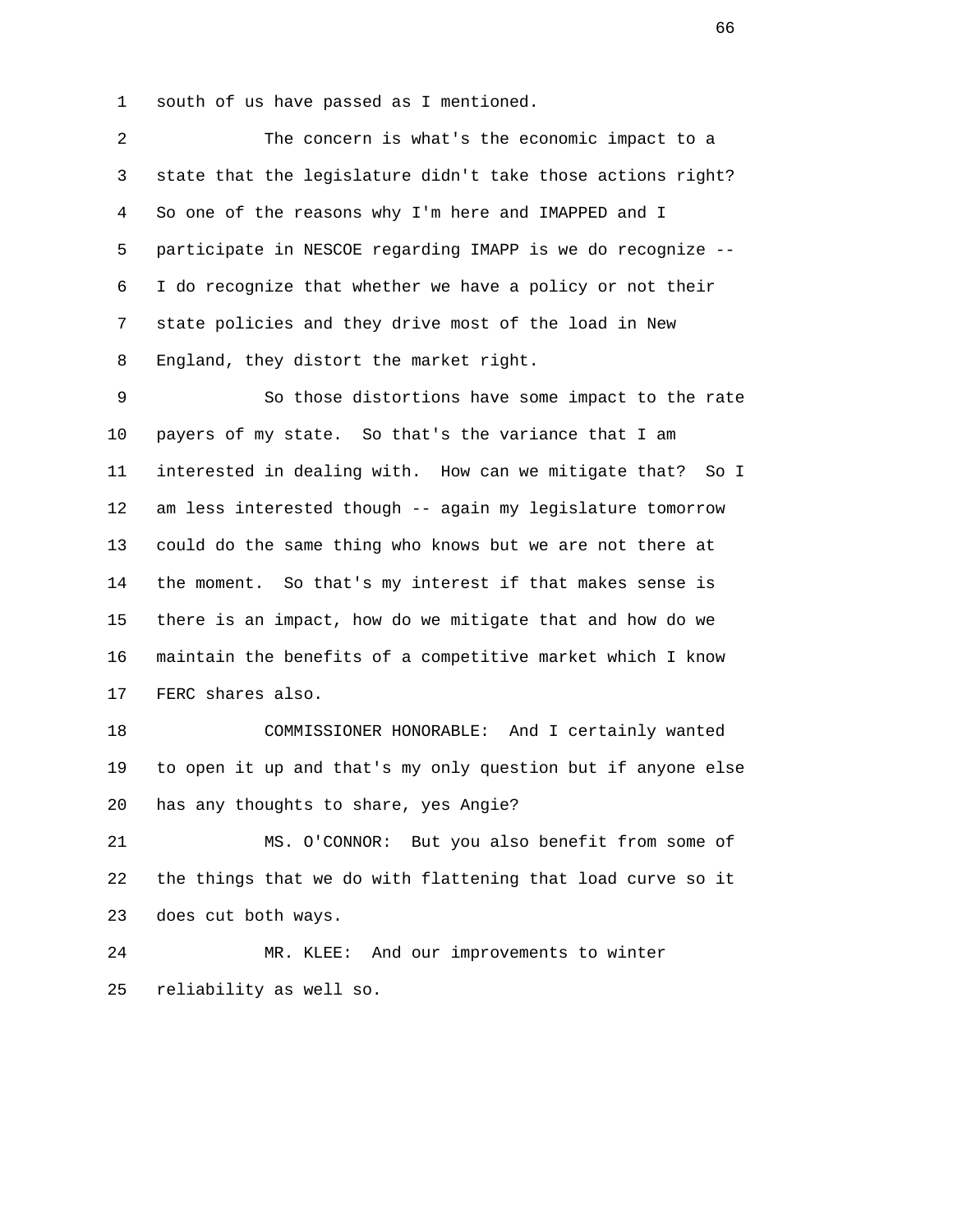1 MS. O'CONNOR: But I also wanted to add that one 2 of the things we did as a region, now I'm speaking as not as 3 the National Council of Electricity Policy, is we did make 4 principles up, what we were interested in and what our final 5 outcome would be.

 6 And it was one of the principles was not have 7 states pay for other state's public policies and we have 8 been very respectful of that throughout the process.

 9 MR. BENTZ: And I'll just add at least -- Jeff 10 Bentz from NESCOE -- when the MOPR came out I think I was 11 here for the capacity market technical conference and a lot 12 of talk about renewables.

 13 You know we see that the six states did see that 14 as a way to accommodate if you will policies in the markets 15 and we wrote that to be very narrowed and very tailored to 16 help protect the markets and then you know as the policies 17 continued to grow I guess we can debate and question whether 18 that exemption needs to grow a little bit, at least maybe by 19 definition because the definitions change, maybe the 20 megawatts don't need to change, but we did come together and 21 view that as a way to help accommodate certain state's 22 priorities without harming the market.

 23 And I'm sure a lot of debate about whether it 24 harms the market or not but it has been in place for three 25 years, we have had three really good options, we have had

 $\sim$  67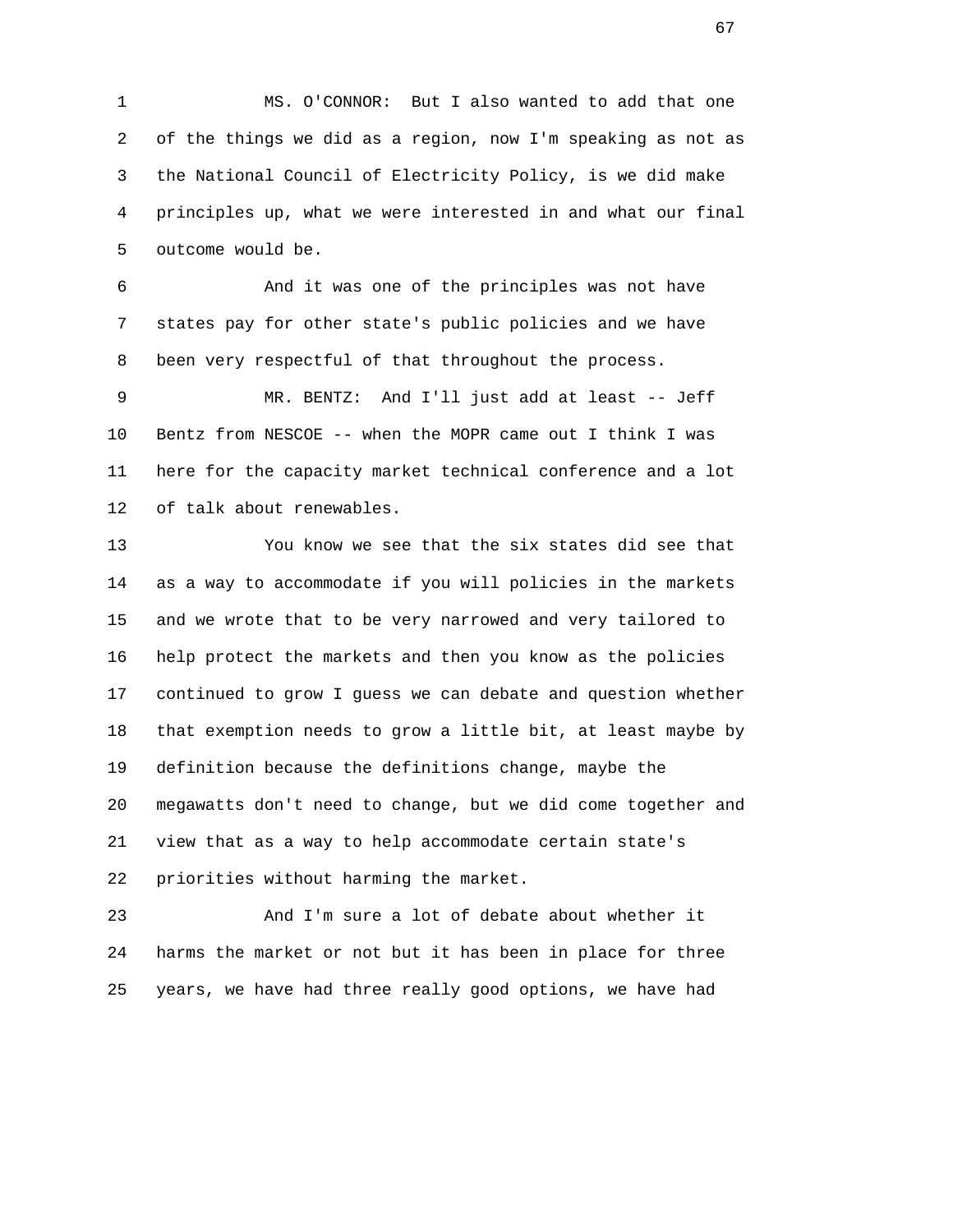1 new entry clearing all three options the first two being gas 2 turbines. I think the last one only being energy efficiency 3 but we have seen new clear where that renewable exemption in 4 place.

 5 COMMISSIONER HONORABLE: Thank you all and Sarah 6 your comments really harken back to something Jaime asked 7 about and that will be a takeaway for me to really think 8 about how you develop those principles and how they could 9 really aid a regional effort, thank you all.

 10 MR. QUINN: Thank you for your frank comments. 11 We are going to move you off of the hot seat and move you to 12 the warm seats and ask our second panel to come up, thank 13 you.

14 (Pause.)

 15 MR. QUINN: Alright we are going to get this 16 panel going. We'd like to try to keep as much on time as 17 possible. So reluctant sitters your last panelist is -- 18 alright thank you. I want to thank our panelists again and 19 I'll briefly introduce them.

 20 We have Matthew White who is the Chief Economist 21 at New England. We have David Patton who is the President 22 of the Potomac Economics.

 23 We have Brian Forshaw who is the Principal at 24 Energy Market LLC speaking on behalf of the Connecticut 25 Municipal Electric Energy Cooperative, the New Hampshire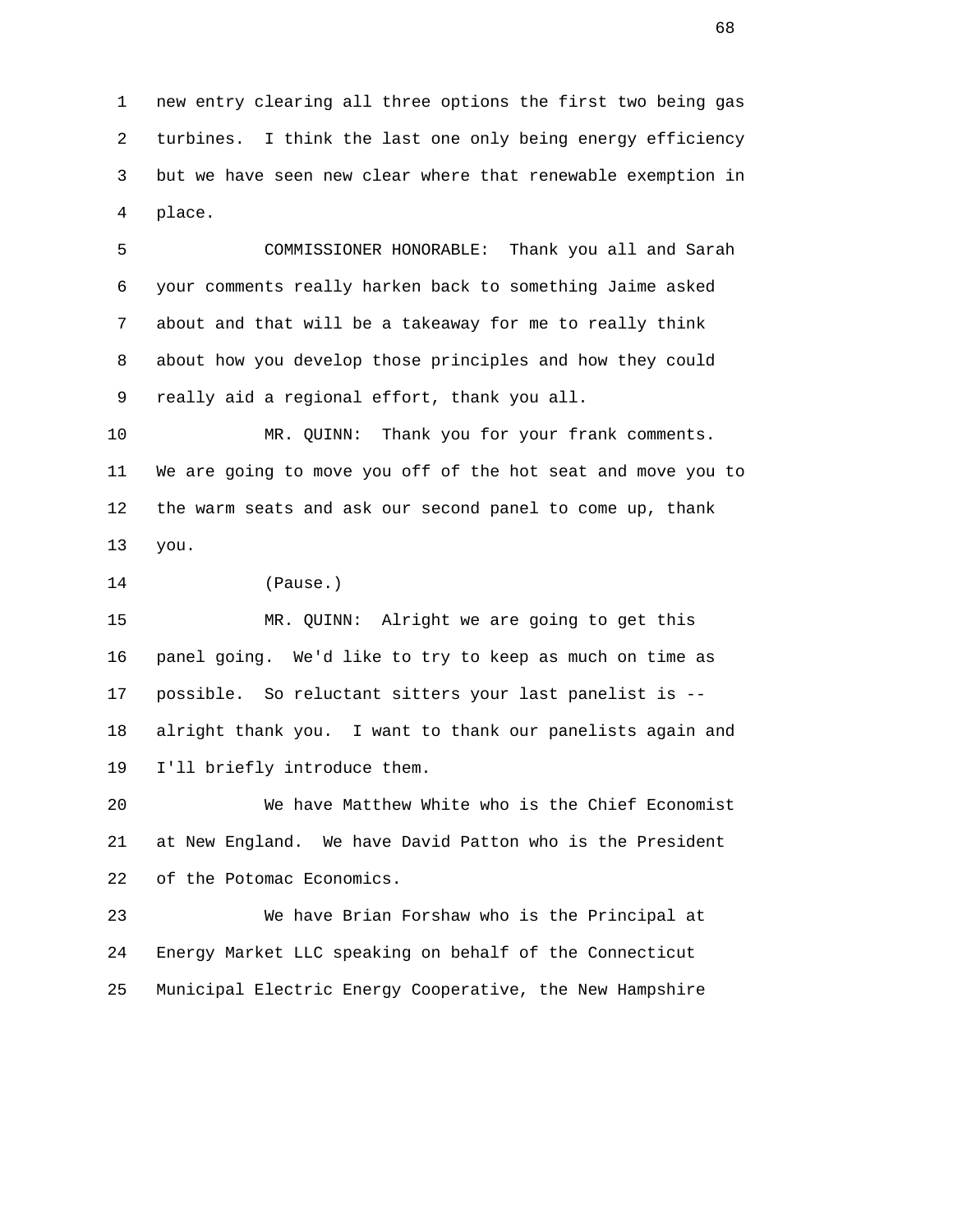1 Electric Cooperative and Vermont Public Power Supply 2 Authority.

 3 We have Peter Fuller who is the Vice President of 4 Market and Regulatory Affairs at NRG. We have Seth Kaplan 5 who is the Senior Manager of Regional Government Affairs for 6 EDP Renewables also speaking on behalf of RENEW Northeast. 7 Tom Kaslow, speaking on behalf of NEPOOL. We 8 have Aleksandar Mitreski, Senior Director of Regulatory 9 Affairs at Brookfield Renewables and finally we have Bill 10 Murray who is a Senior Policy Director at Dominion 11 Resources. 12 Again thank you all for joining us today. Thank

 13 you for your pre-Conference statements. We have a whole 14 stakeholder panel to cover a little of the same ground we 15 covered with the states, particularly I would like to 16 explore the role of the wholesale markets generally in light 17 of state policies but also in pursuit of those state 18 policies but also for this panel I would like to explore a 19 little bit more the implication of those policies on the 20 wholesale markets and the decision-making that the market 21 participants are attempting to do.

 22 We spent some time at the last panel talking 23 about the relative role of the state in addressing resource 24 adequacy and procuring the resources, especially new 25 resources versus the market's role in getting those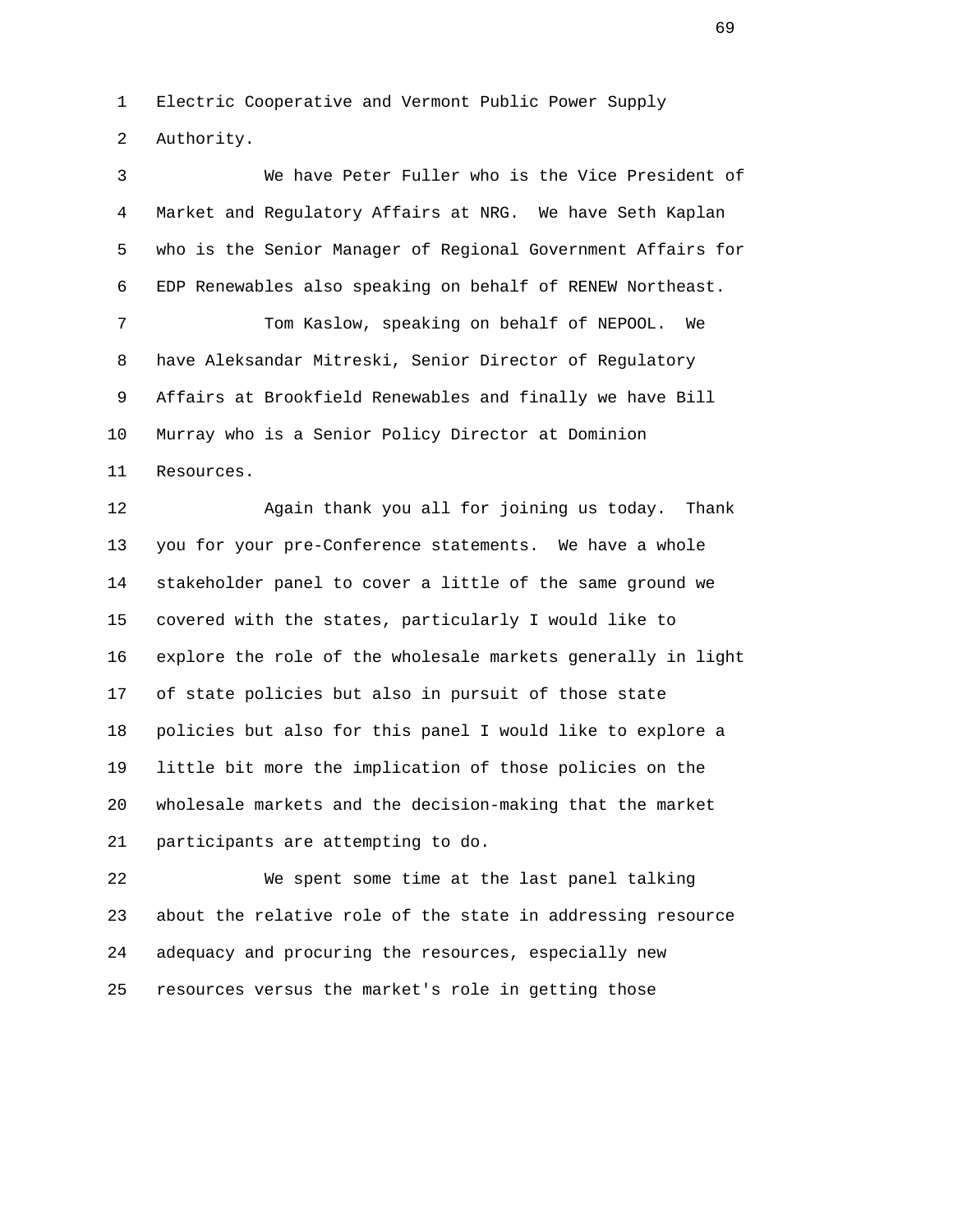1 resources.

 2 I think what I heard was a state's desire to 3 continue to have the wholesale market be the place where 4 resource adequacy occurs. But at the very end of that panel 5 we had the discussion a little bit about maybe what the 6 tipping point is regarding when the amount of procurement 7 coming through the states starts to make the remaining role 8 of resource adequacy for the market more difficult.

 9 And so I think I would like to start there on 10 this panel and ask all of you what you think the relative 11 role of the states in the market is in addressing resource 12 adequacy and particularly if you see a diminished role for 13 the RTO and as you are giving us an answer to that -- 14 particularly focus on how important it is to have that role 15 defined whether it is the state or the market.

 16 How is that important to the decisions you make 17 and how well the market functions?

 18 MR. MURRAY: Bill Murray with Dominion and I will 19 lead off to the extent you think of gas as a rough proxy for 20 the market and I think that's a fair approximation. If you 21 look at the New England market from the time markets were 22 restructured in various states to now I think it would be 23 hard to say that gas has become less central a resource.

 24 If anything the region has become substantially 25 more dependent on gas and I think it makes sense to step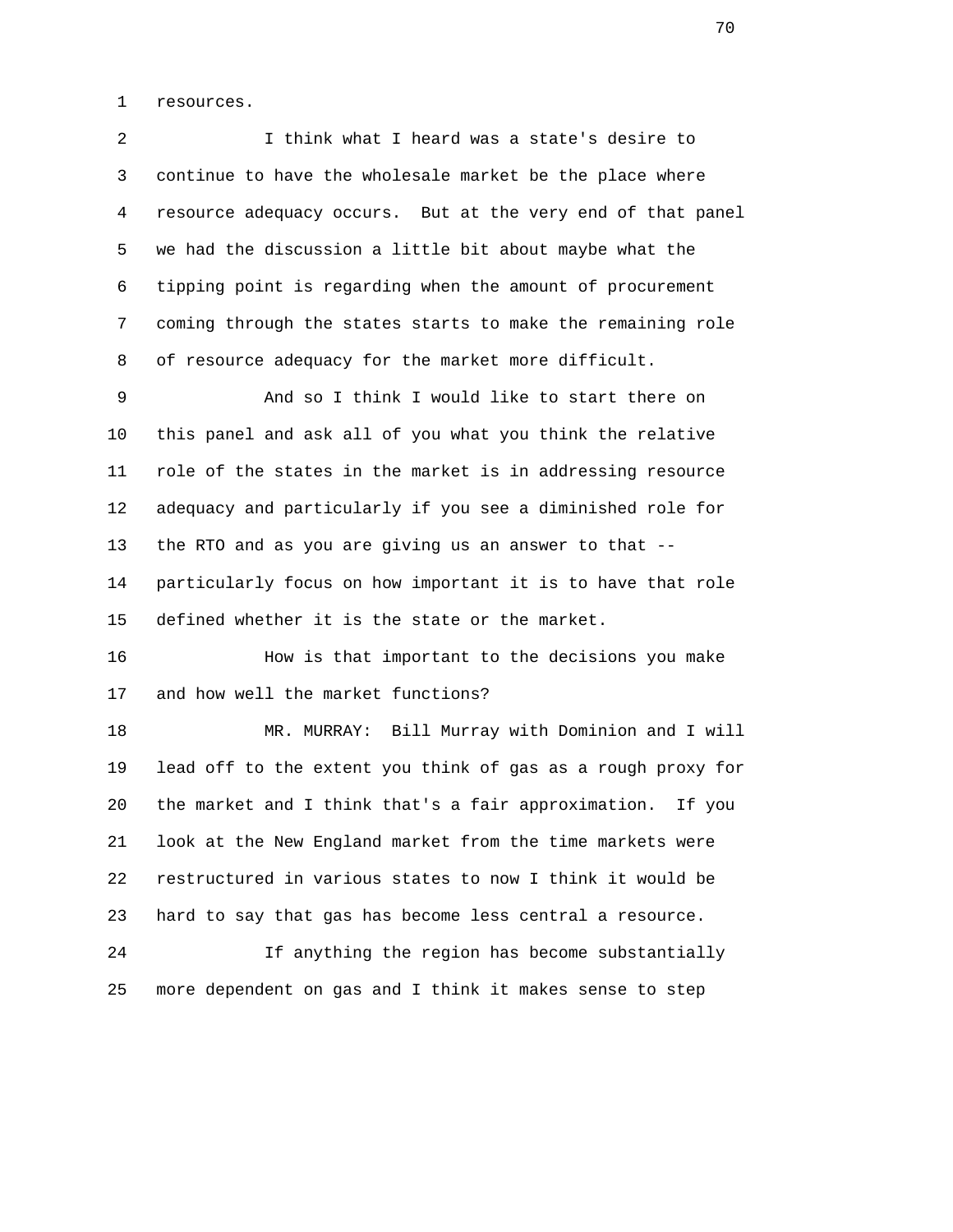1 back and look at the world as we saw it in energy when 2 markets were restructured. We assumed the existence of base 3 load coal -- that's not a good assumption anymore.

 4 We assumed a nuclear renaissance which has proven 5 to be a debatable assumption. I would say even the most 6 ardent proponent of solar energy in the room probably is 7 surprised by the degree of the deployment of large scale 8 solar energy and some of it is rooftop solar energy and not 9 -- if anybody here saw the shale gas revolution coming 10 somebody earlier referenced why you are not on your private 11 island and why you are here today with us in D.C.

 12 So the world has changed substantially. What I 13 don't think has changed is that gas is sort of at the margin 14 and if anything it is only going to become significantly 15 more gas dependent without necessarily the corresponding 16 increases in natural gas infrastructure.

 17 At Dominion we actually like natural gas for a 18 major, major natural gas mid-stream developer but we don't 19 think it is smart to rely only on one resource so we think 20 appropriately and when a major natural gas midstream 21 developer tells you it is not smart to rely on any one 22 resource, you know that that may have some salience so we 23 think that states appropriately are stepping in to look at 24 not just resource adequacy but resource diversity and other 25 attributes besides just energy and that is carbon and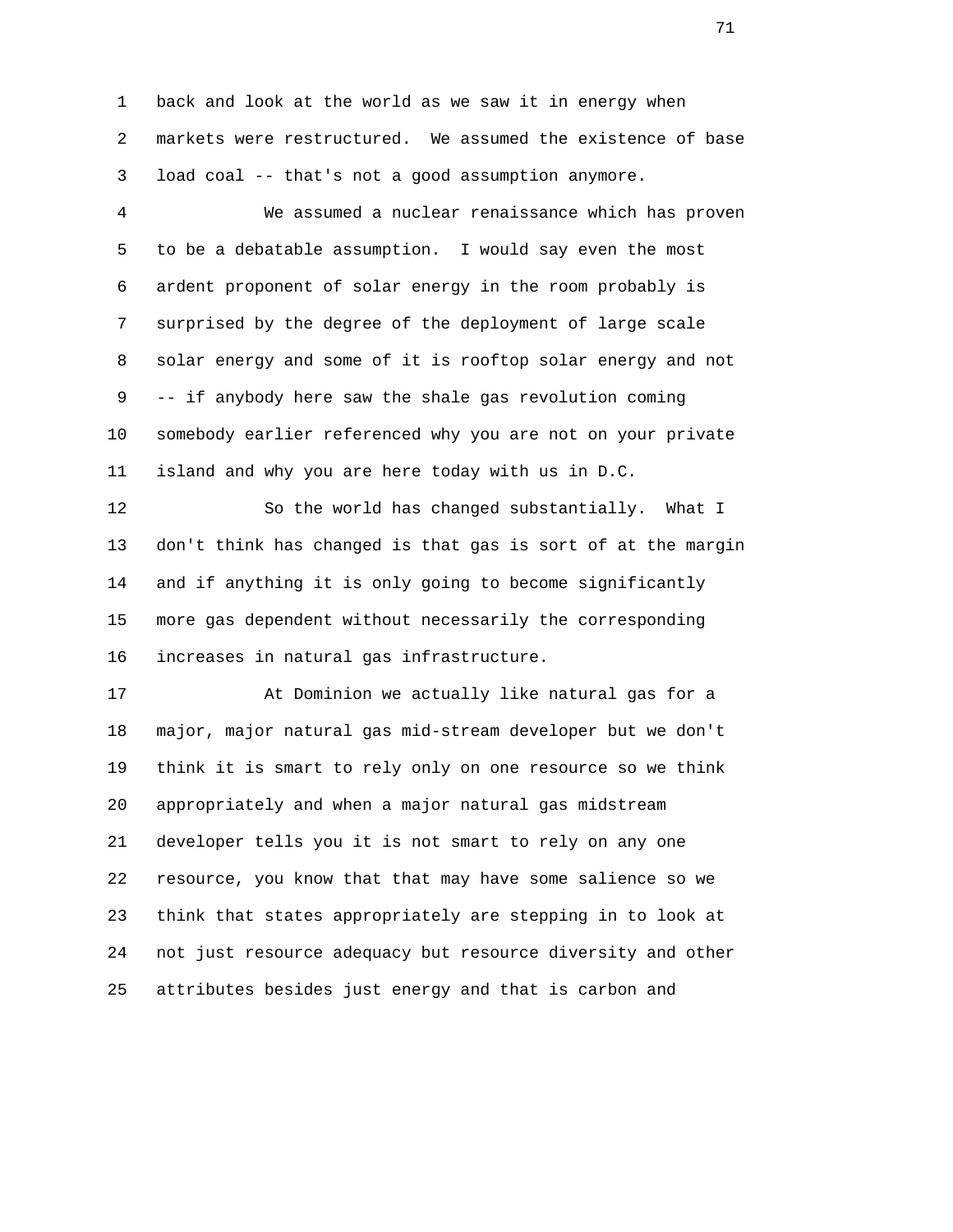1 renewables and those are not one and the same.

 2 I think because RPS's tend to get set up at a 3 time when no one was thinking about a national conversation 4 on carbon constraints, those are imperfectly designed in 5 various state RPS's and now what you see are states stepping 6 up with separate or companion climate policies so we have to 7 sort of think of not just the energy markets but also carbon 8 and renewables.

 9 But I certainly don't see us at any sort of 10 tipping point if anything quite the contrary.

 11 MR. MITRESKI: Thank you good morning everyone. 12 Commissioner LaFleur, Commissioner Honorable and Arnie thank 13 you everyone for organizing this wonderful Conference. I 14 think everyone is looking forward to discussing this very 15 prevalent topic right now and looking forward to hearing 16 some opposite interesting ideas and views from different 17 perspectives so thank you for that.

 18 From Brookfield Renewables perspective we are one 19 of the largest renewable companies in North America, about 20 1100 megawatts of generation of which 88% is hydro so I just 21 wanted to kind of put that as a perspective, but we are very 22 much a big supporter of the wholesale market itself.

 23 A very, very small subset of our resources 24 receive out of market revenues, so we rely on the revenues 25 and the health and the sanctity of the wholesale markets.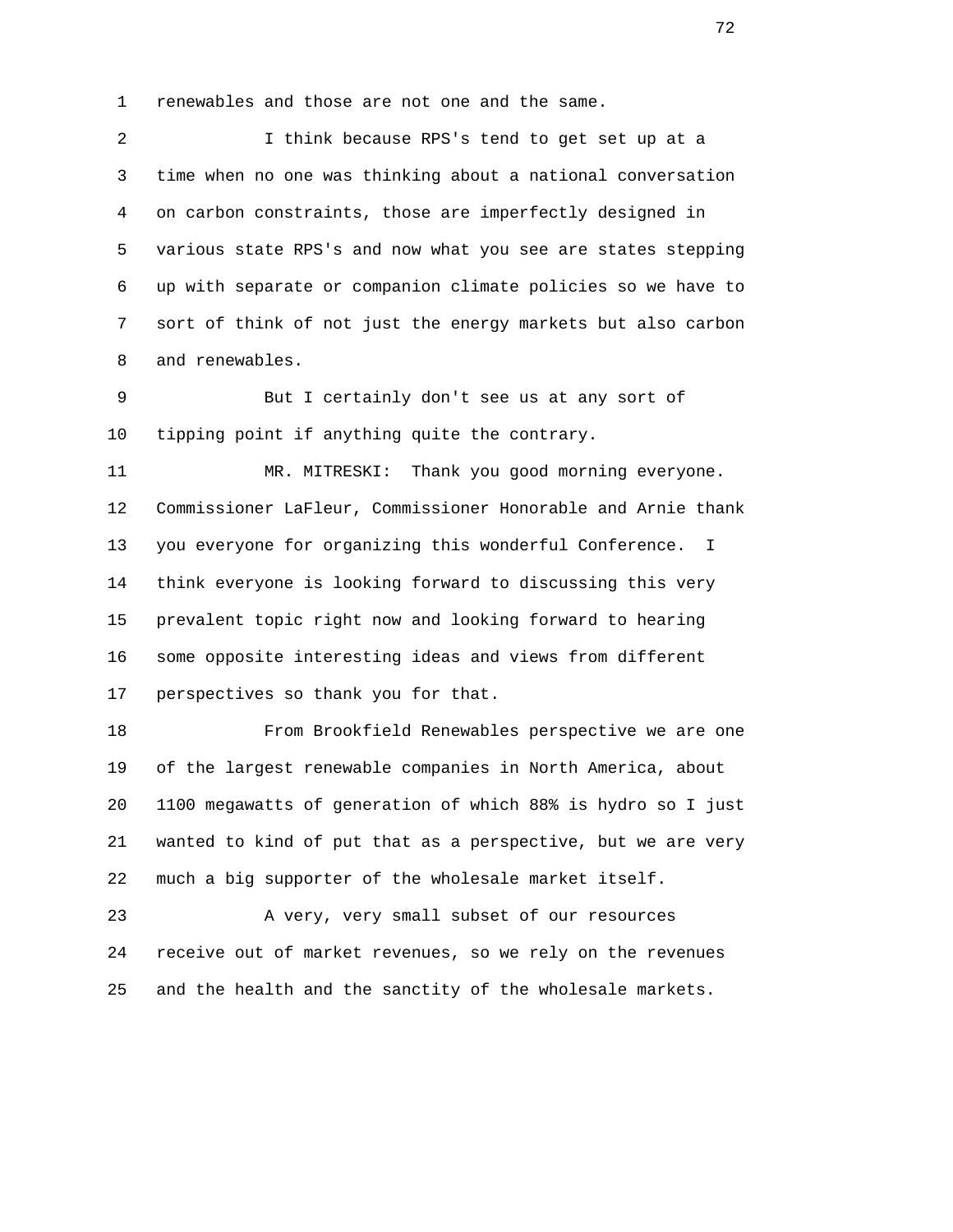1 With that said we also sustain support of public policy 2 initiatives and goals and believe that the states have the 3 rights to pursue those goals. We are very much in support 4 of those.

 5 I do think that it will be short-sighted if these 6 two elements are not integrated. I think the markets and 7 public policies have been operating sort of in a vacuum on a 8 standalone basis but it is coming to a point now when we are 9 reaching sort of the landmark years of 2020, 2025 and so on 10 where sizable procurements will happen.

 11 And I think what is very important to keep in 12 mind is consumer cost and making sure the consumers do not 13 pay twice. Maybe I will just illustrate this as an example 14 -- if I own a bakery in the neighborhood and let's say that 15 baker is also hydro in Maine and a bakery moves next door 16 and it's perhaps a wind facility -- I don't think it's the 17 right place or location to implement that type of a 18 facility.

 19 Likewise where I am going with that example is 20 that the markets, the wholesale markets, do an excellent job 21 of sending the price signals where and when certain 22 resources need to come in. And I think integrating those 23 will ensure that that wind facility that is needed to meet 24 public policy maybe put in a better position on the system 25 and not interfere with the hydro or other renewable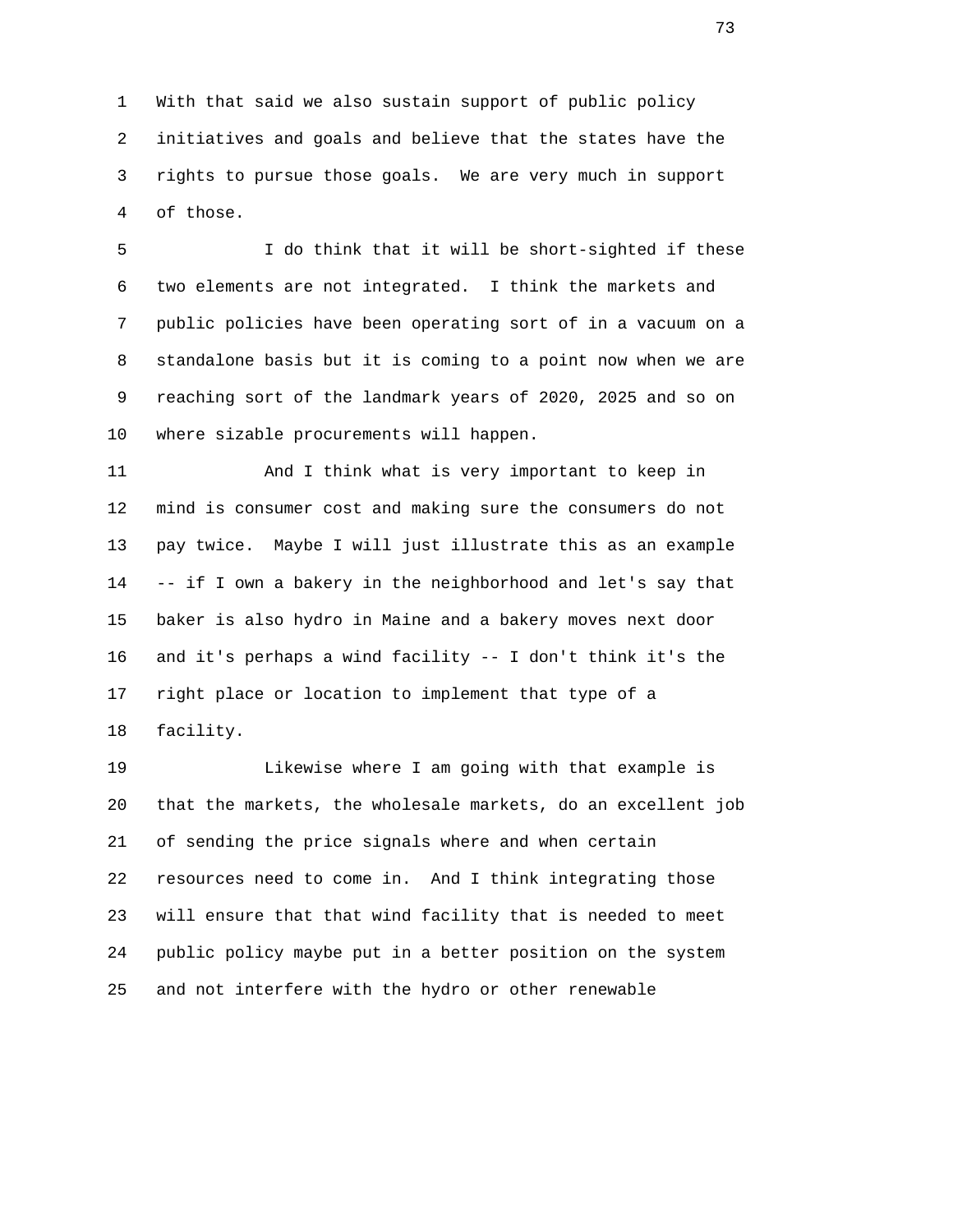1 policies because that will be counter intuitive.

 2 So from our perspective I think the time is right 3 to integrate public policy wholesale markets.

 4 MR. KASLOW: Thanks, Tom Kaslow I'm here as the 5 Chairman of the New England Power Pool and I also wanted to 6 thank the Commissioners and staff for inviting NEPOOL here 7 to make a few comments.

 8 I also want to thank the prior panel for the 9 multiple compliments on the NEPOOL integration of markets 10 and public policy initiative. Certainly that's something 11 that our region and NEPOOL has tried to be at the forefront 12 of these discussions.

 13 We recognized a lot of the issues that the 14 Commission has identified and we started a process almost a 15 year ago so about a year into our process. I think with 16 respect to the specific question our focus has really been 17 on how do we avoid the tipping point right?

 18 If there are solutions that can accommodate or 19 achieve state policy through the markets then perhaps the 20 tipping point isn't the question as much as how we address 21 avoiding it. And we represent 450 members. We have a lot 22 of different perspectives.

 23 We have some of them on this panel. There are 24 about 17 proposals that have been made within our processes 25 -- I'm sure you will hear about all of them in the comments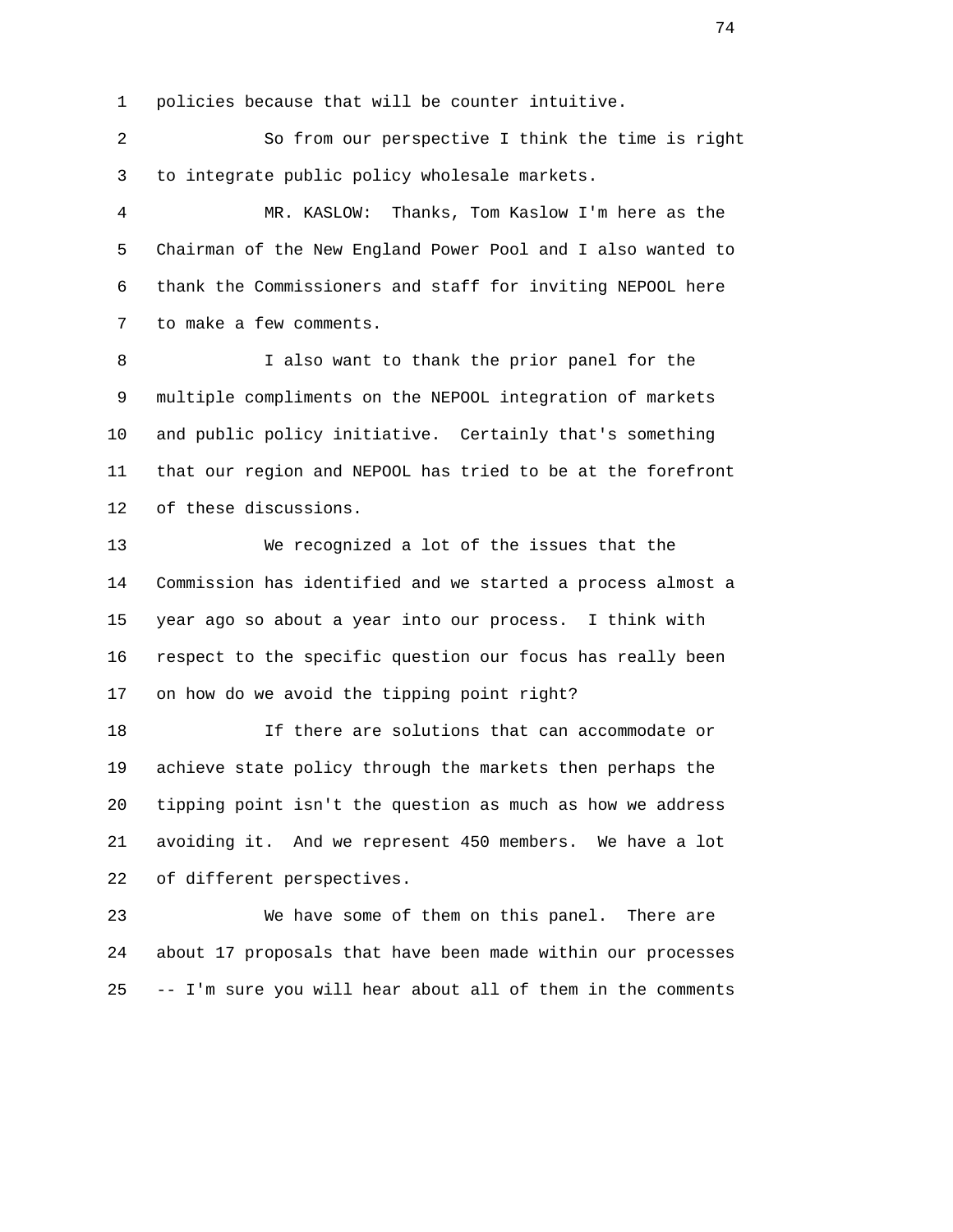1 following the Technical Conference. But I think the real 2 key takeaway from a NEPOOL perspective is we are working on 3 this as a region. We do have a lot of proposals. We have 4 the active engagement of the states. We have the active 5 engagement of your staff and I think from our perspective we 6 would like the opportunity to find a way to avoid that 7 tipping point, thank you.

 8 MR. KAPLAN: Good morning Seth Kaplan, EDP 9 Renewables and RENEW Northeast. And I would just pick up on 10 some of the historical perspectives that Bill started with. 11 You know at the time that these markets -- and also I think 12 the reason to think about the history is to distinguish 13 between markets in the abstract and the exact markets that 14 we have gotten used to and that we have all built in the 15 past.

 16 The energy markets as we know them were 17 constructed with gas turbines in mind. Initially simply 18 turbines and then moving more toward combined cycle. And 19 the market design was shaped by the technology. We are 20 increasingly moving in the case of my company was built all 21 around the world -- we built a lot of in North America 22 resources that have no fuel price, that have large capital 23 cost and that the way you build them is by taking advantage 24 of the customer value that flows from having certainty what 25 the production cost will be 10, 20, 30 years in the future.

na matsay na katalog as na katalog as na katalog as na katalog as na katalog as na katalog as na katalog as na<br>Tagairta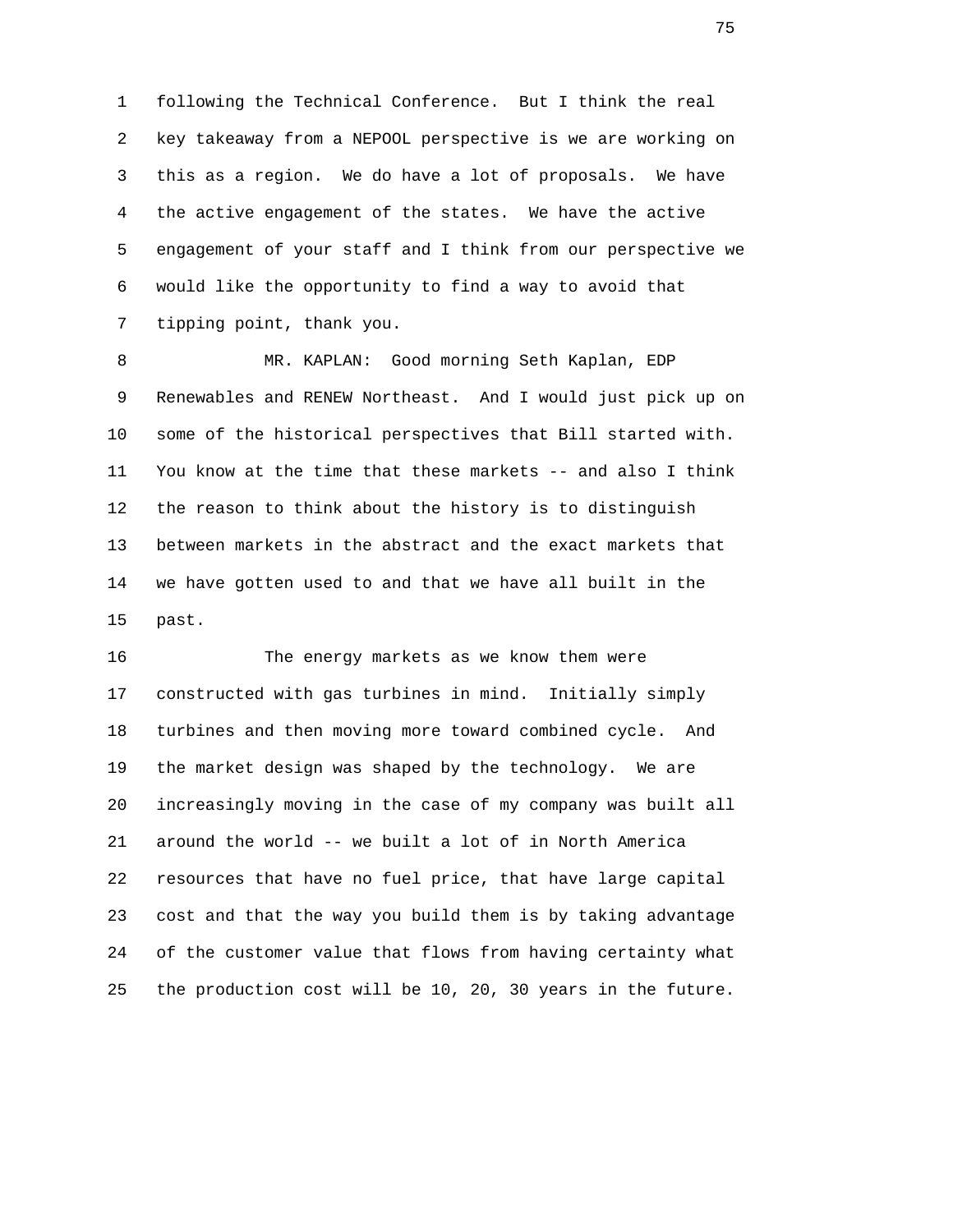1 You know the markets quite simply were not 2 designed with these kinds of resources in mind so it is not 3 surprising that the square peg doesn't fit into the round 4 hole. You know and it is very legitimate for the states to 5 want to get the environmental and the economic value of 6 these resources. So therefore the task at hand 7 is to you know, as we have all been saying re-design the 8 markets and you know get out a drill and reshape the hole in 9 order to be able to accommodate the resources that are on 10 the table in front of us.

11 I would take note of the fact that this 12 Commission has other tools. You know as somebody who has 13 been working to try to build Aleksandar, who seems to have 14 characterized this bakery across the street as someone who 15 has been trying to build wind in Maine since before the Red 16 Sox won the World Series for the first time.

17 I would note that you know we have projects that 18 had contracts with the state of Connecticut that were ready 19 to go and the only thing I can tell you from my unique 20 perspective on this that foiled that was transmission.

 21 And the fact that you know that the ISO New 22 England transmission planning process and the cost 23 allocation process and a variety of things with over on the 24 transmission side of this Commission's jurisdiction has 25 frustrated the implementation of those state goals is a very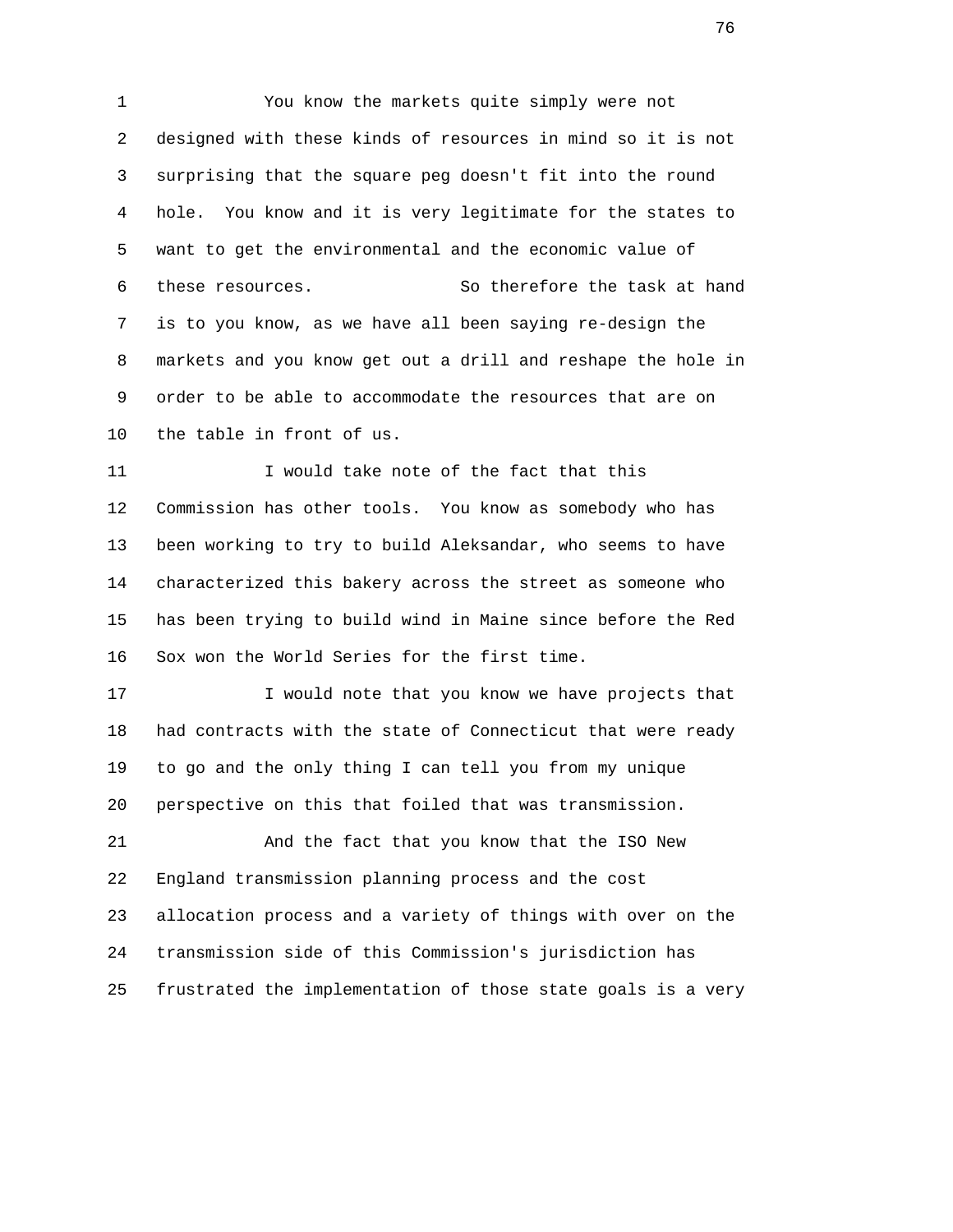1 real thing.

 2 And that we must understand the need for the 3 Commission to use all of its tools to both assist the states 4 in reaching its goals in the least cost way and to move the 5 markets forward in an efficient way. You know at the end of 6 the day it is about cooperative federalism. It is about 7 comedy. It is about designing to accommodate the state 8 policies to deal with the reality that as the courts have 9 said inevitably state policy is going to affect wholesale 10 prices.

 11 The states don't have the right to set wholesale 12 prices but the states have the inherent ability through 13 their actions to affect them and to figure out how to set 14 that balance and to design the wholesale markets in a way 15 that accommodates those state policies and that recognizes 16 that reality that the states are going to affect them.

 17 Now it won't be easy and we need to have some 18 faith that as we have set up a good market design there will 19 be more storage, there will be more technologies that can 20 respond to the market signals.

 21 MR. FULLER: Good morning Pete Fuller with NRG. 22 First of all Chairman LaFleur, Commissioner Honorable thank 23 you very much and thank you to the staff for putting on this 24 very timely and very important effort.

25 I actually want to pick up with a point that Seth

ли в село в село во село во село во село во село во село во село во село во село во село во село во село во се<br>Во село во село во село во село во село во село во село во село во село во село во село во село во село во сел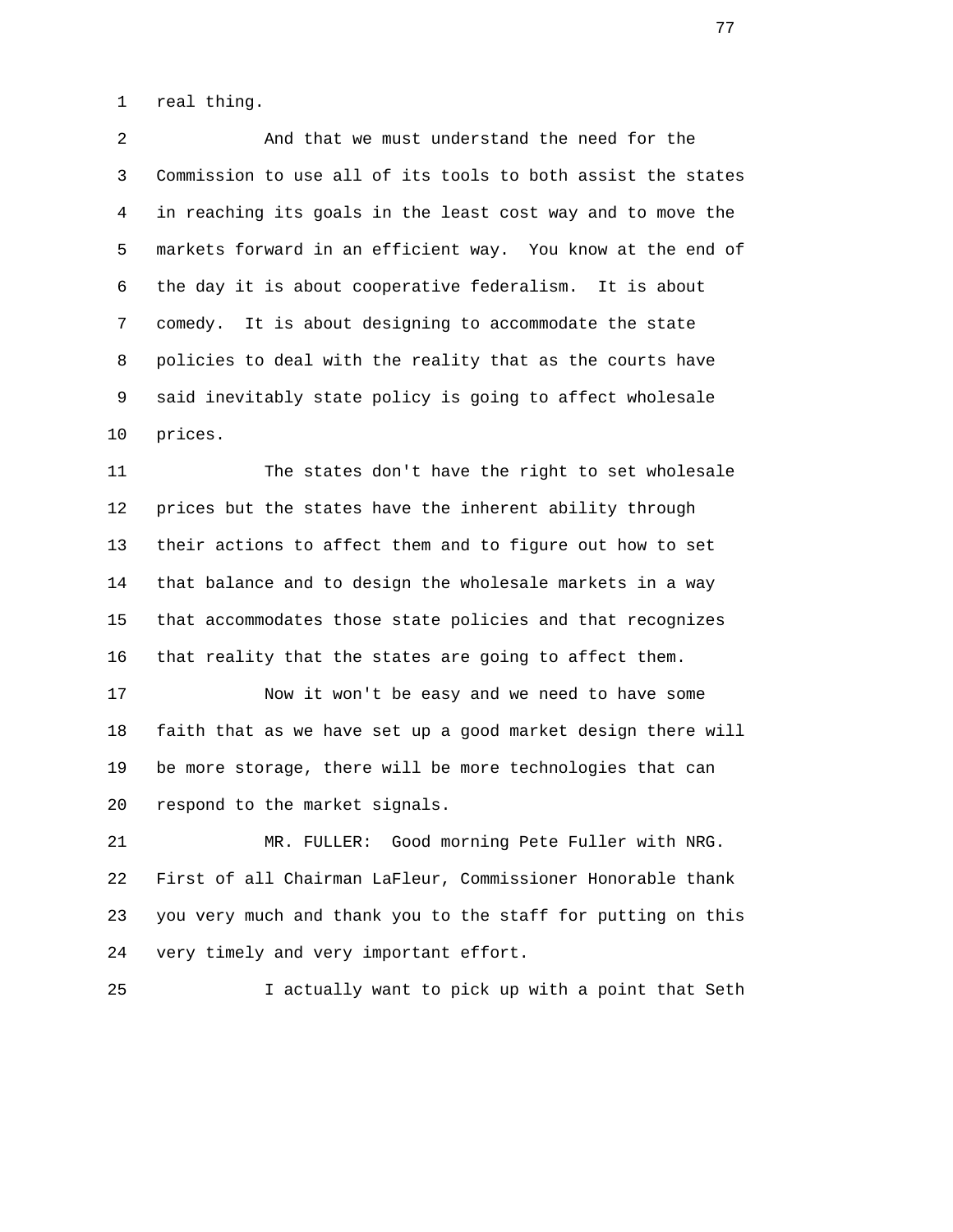1 raised and I think it's important to keep in mind this is 2 sort of the third "A" in our AAA series here of accommodate, 3 achieve and adapt.

 4 We need to be thinking about that world where the 5 grid is primarily powered by renewables by intermittence, by 6 variable resources -- however you think of it. We need to 7 be thinking about that as a different paradigm than the 8 fossil fuel input heat raid world that we have dealt with 9 for the past century or so.

 10 We need to think about what new products are 11 going to be necessary, how does that work in a market 12 construct and I don't start with that because it's what we 13 need to do first but we need to be doing it because we can't 14 leave that. We can't wait for that.

 15 What we have in front of us right now is perhaps 16 the states -- not in these terms, but the states actually 17 recognize something sooner than many of us in the markets 18 did which is the markets aren't giving us what we want.

 19 We want cleaner energy. We want other kinds of 20 energy. We want other kinds of resources and when that 21 wasn't happening through the markets the states took actions 22 through tools that they have at their disposal through 23 legislation or regulation and said, "No, let's get what we 24 want."

25 And that creates the tension and the challenges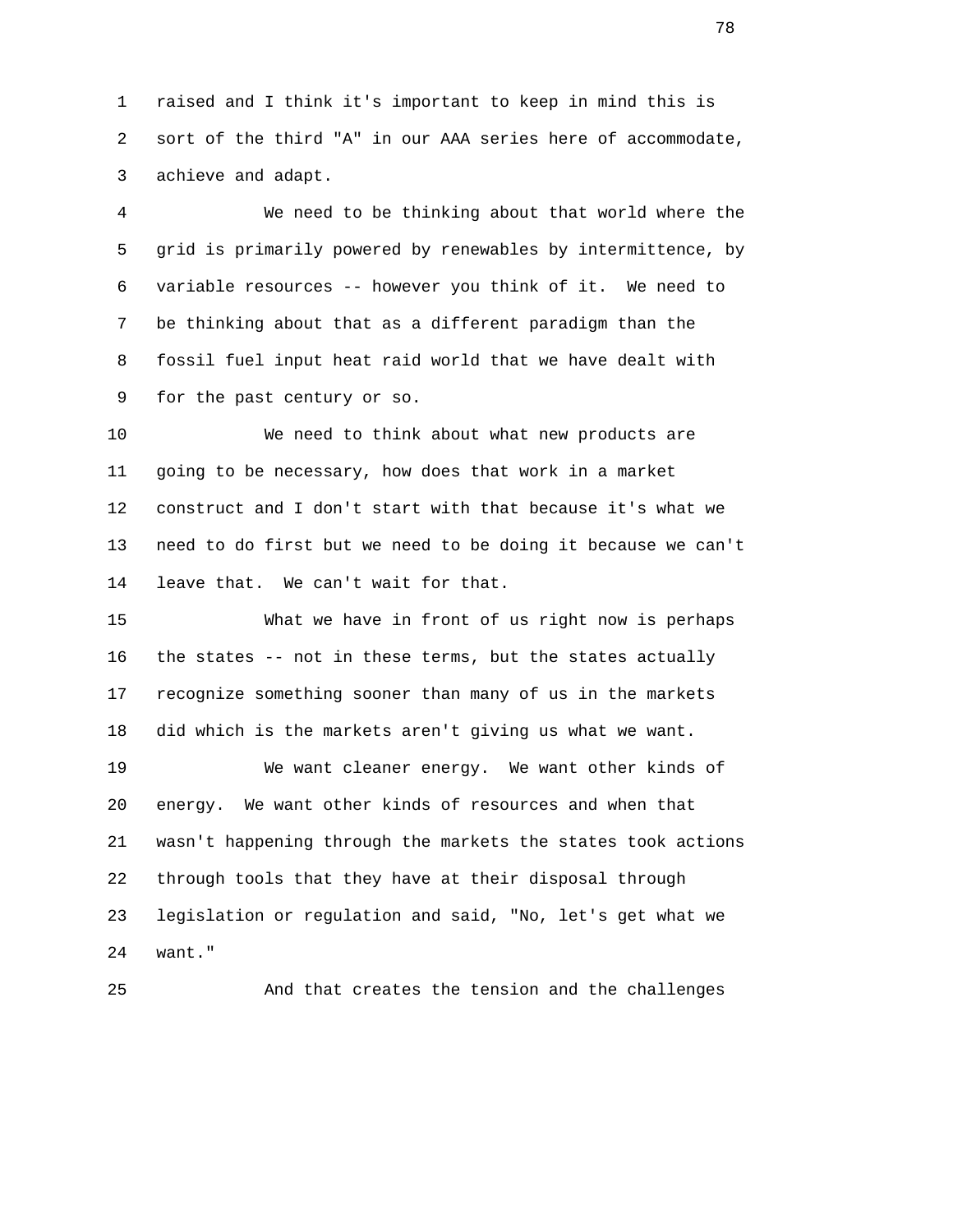1 which we have in front of us now. I think what we -- in 2 order to really plot a good path through the accommodate 3 stage and the achieve stage I think we need to get in mind 4 how this is going to work when you have got wind and solar 5 and storage and controllable demand as your primary means of 6 energy production and delivery.

 7 So stepping back from that where we are today in 8 terms of the role of markets -- we believe that the markets 9 are fundamental and can be adapted, can be modified to get 10 the states what they want, to get consumers and the nation 11 what we all need in terms of reliable and affordable energy 12 and address and get ahead of the climate and other 13 environmental goals that we all have.

 14 So as NRG we are fully committed to moving down 15 the market oriented path and we think it can be done. In 16 the near term, the states have begun to act and Chairman 17 O'Connor and others referenced the substantial moves in New 18 England that are underway. Those are going to happen as far 19 as I know. I can't see any way to stop them from happening. 20 So we need to accommodate them in the markets, 21 recognize the double payment problem, the double purchase 22 problem, figure out a way to allow those resources to 23 actually have their role in the markets while not 24 undermining the markets for those of us who have invested 25 strictly on the basis of market revenues.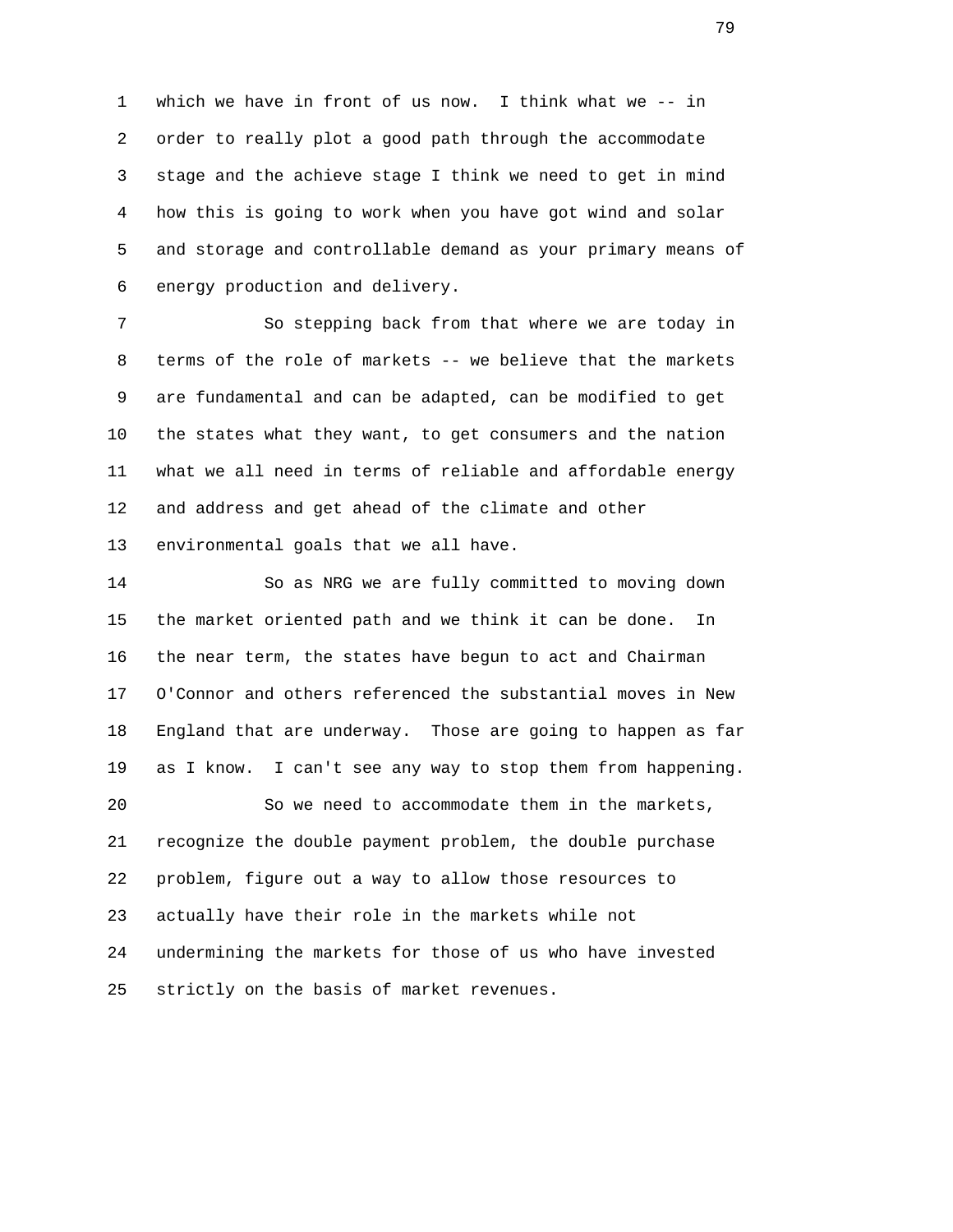1 So we have our two-tier pricing mechanism. ISO 2 has proposed its substitution auction, both good ideas that 3 merit further consideration. I don't think we are at the 4 tipping point yet but if we don't move fairly quickly on 5 this accommodate side and move a little farther into how do 6 we build some of those objectives into markets and further 7 how do we ensure that markets can actually support the kind 8 of renewable based future.

 9 If we don't do all of those things then we could 10 very well tip over and I think that would put us in perhaps 11 I think that was option 4 from Chair LaFleur which I agree 12 would be about the worst of all possible worlds. I think we 13 need to commit to markets and move down this AAA path that 14 we have laid out or something along those lines.

 15 MR. FORSHAW: Good morning and thank you for the 16 opportunity to be here. I'm here today speaking on behalf 17 of the group of municipal electrical utilities from 18 Connecticut, Vermont and New Hampshire. I also have a 19 feeling I'm probably going to be a little bit of an outlier 20 in some of my comments.

 21 First of all starting with resource adequacy -- I 22 think it's important to note that really we no longer have a 23 uniform or a single resource adequacy standard in New 24 England now. We have a variable resource adequacy standard 25 that says will procure a certain quantity of resources at a

en de la construction de la construction de la construction de la construction de la construction de la constr<br>De la construction de la construction de la construction de la construction de la construction de la construct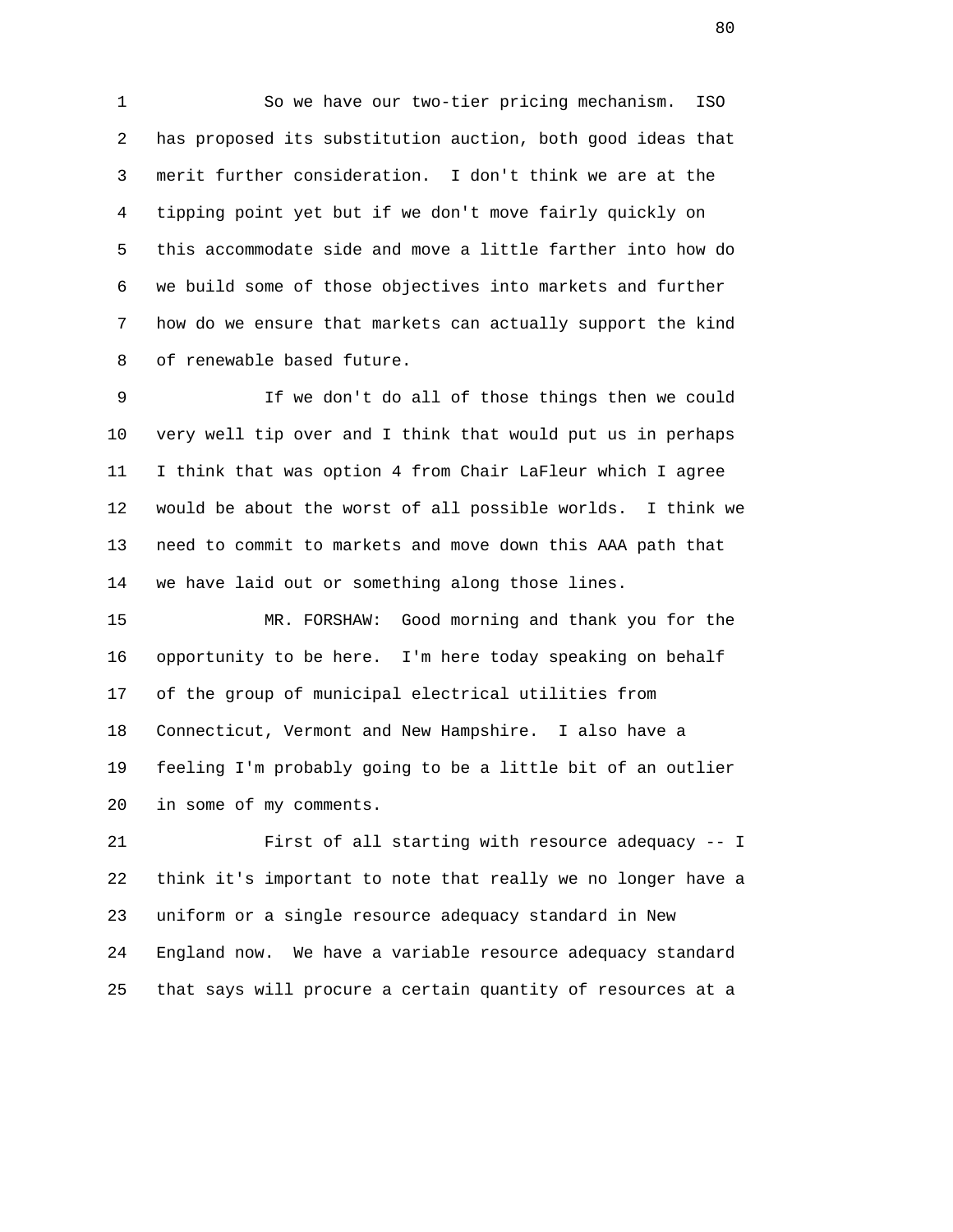1 given price and those can vary over time.

 2 Many folks believe that actually when we talk 3 about a capacity market we are really you know talking more 4 about an option based administrative pricing construct that 5 determines how much we pay for resources to come on to the 6 New England system, how much do we pay for resources that 7 you know we want to keep operating within the New England 8 system.

 9 It's not really a free you know open entry, open 10 exit type structure. We spend many, many, many meetings and 11 as a consultant I like that but coming up with a bunch of 12 administrative assumptions on you know what's the cost of 13 resources, what are the projected non-capacity market 14 revenues going to be.

 15 What are the forecasted economic conditions going 16 to be? How are suppliers going to behave? What are the 17 projected loads? How are resources going to perform? You 18 know, what kind of exposure will the region have to 19 reliability events and we construct demand curves and 20 evaluate supply offers based on you know, all of those sets 21 of assumptions.

 22 I think the concern that we have is we are in a 23 mode right now and many have mentioned it where we have 24 these non-electric market policy requirements that have been 25 set out by the states, some of them are environmental, some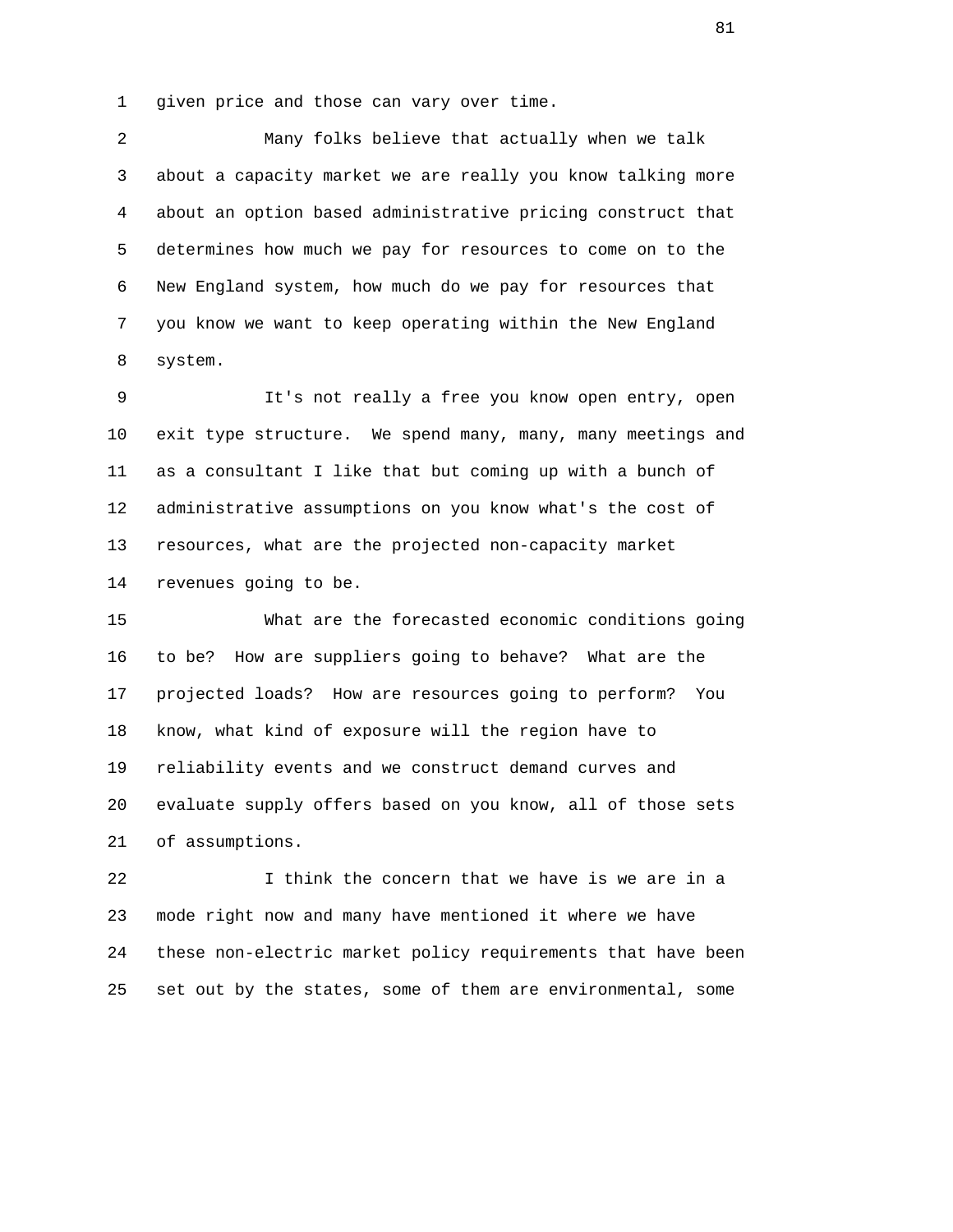1 of them quite frankly are economic development.

 2 Some of them are in response to you know, extreme 3 weather events we have had in the past and people looking 4 for added resiliency to the system on a local level. All of 5 those are out there. We have a construct where states have 6 obligations to pursue those. Customers want to pursue 7 those.

 8 In terms of the ISO resource adequacy -- they are 9 independently going to looking at meeting those requirements 10 you know through the resource adequacy construct. That will 11 put us in a position today where we are going to have sort 12 of two buckets of resources.

13 A whole set of resources that are procured for 14 these non-market objectives and at the same time we are 15 going to have a bunch of resources procured to meet all of 16 the ISO wholesale market resource adequacy objectives and 17 that's where you get the redundancy.

 18 I think in the last panel towards the end, 19 probably the most salient discussion was how do we integrate 20 those, allow states who might enter into bilateral contracts 21 with people to say okay I'm willing to develop a project and 22 we are on behalf of customers or customers directly are 23 willing to pay for that, irrespective of what the market 24 revenues might be.

25 And let those come in so that we don't have too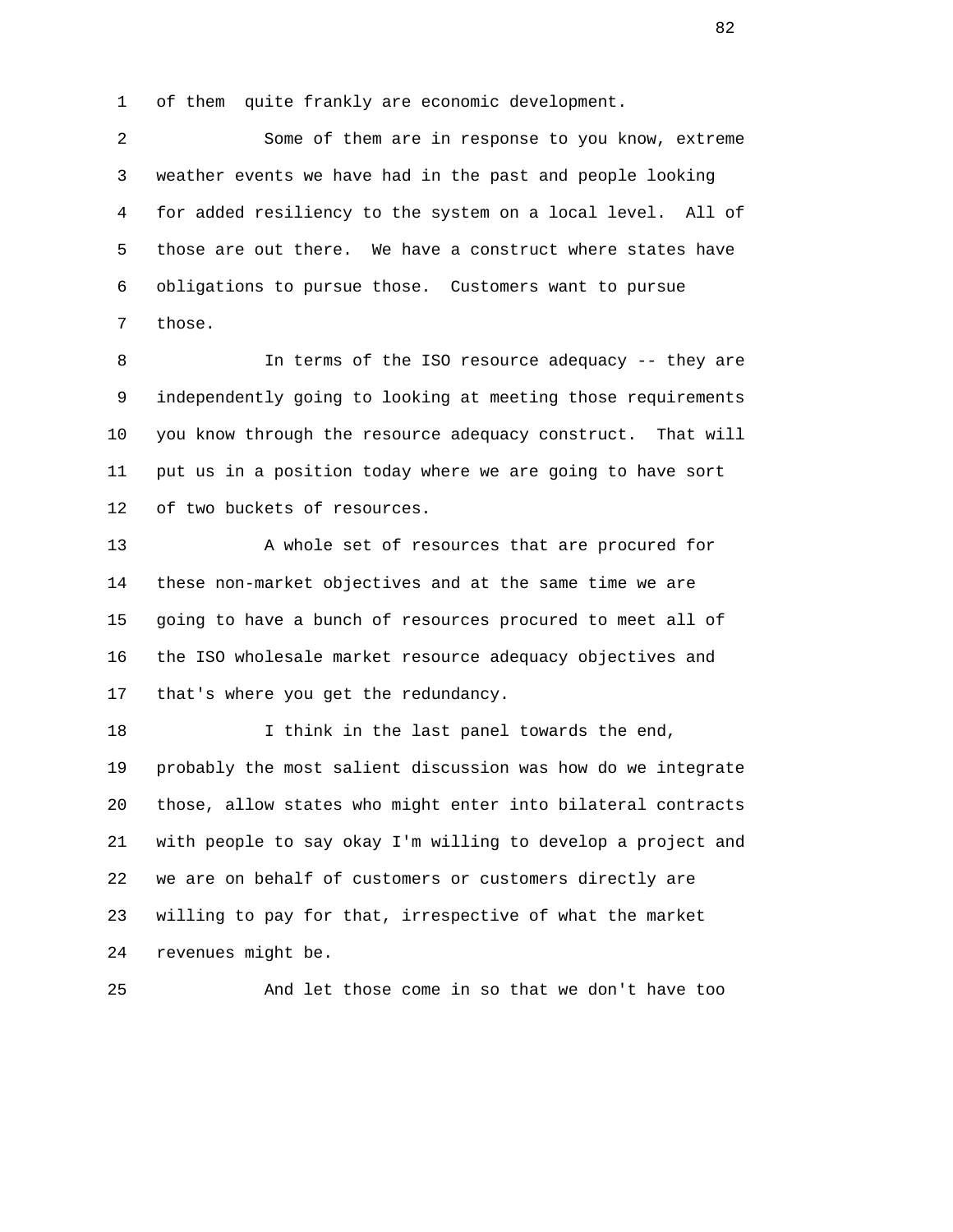1 much capacity in the region. I think the key point is there 2 needs to be a critical mass and we all need to recognize 3 that in terms of whatever residual needs are met through the 4 wholesale market construct if you will and that's really the 5 point I think we all need to focus on to come around and 6 come together on, thanks.

 7 MR. PATTON: Great question. I think the 8 question was through the roles who maintain resource 9 adequacy it is unambiguously FERC's role and the market's 10 role in facilitating and states have a role. I think this 11 is really a key question to delve into.

 12 The states have a role. What makes these markets 13 unique is -- and we throw the word administrative around all 14 the time which frankly bothers me because what makes these 15 markets unique is the consumers don't participate directly 16 in the market. So somebody has to figure out what they are 17 demanding.

 18 And one thing that they are demanding is 19 reliability so we procure a lot of things to provide the 20 kind of reliability that consumers are demanding so we 21 procure operating reserves beyond energy. Operating 22 reserves, we procure capacity -- so it's somebody's job to 23 figure out what consumers want and I think the states have a 24 role in defining what that is.

25 I would love at some point for somebody to take a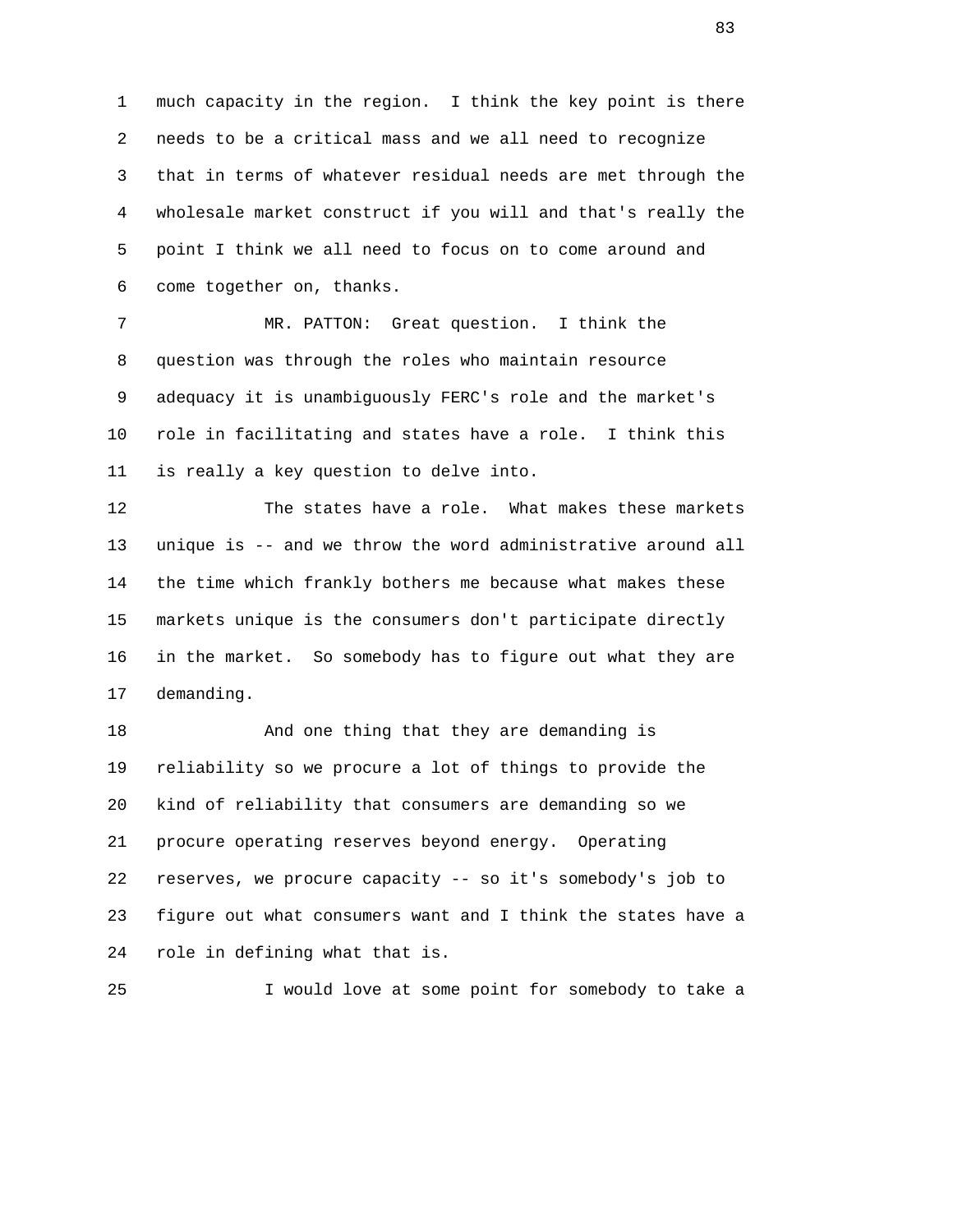1 step back and look at this one day in 10 year standard but 2 there are lots of other requirements. And I think to the 3 extent that the states have a role in establishing the 4 planning standards, that's a key role and I don't want to 5 discount that, but then when you ask yourself then once the 6 requirements are determined whose job is it to satisfy those 7 requirements? It is the market's job to meet those 8 requirements.

 9 And I would challenge you or caution you not to 10 think about this too simplistically because you know lots of 11 times we think about well a state wants to bring in 1,000 12 megawatts of whatever -- hydro in New England for example so 13 that may displace some resources.

 14 And it's easy to think about that in a pool wide 15 context but there is far more going on in these markets than 16 simply what is the aggregate amount of megawatts that we 17 have to procure. There are transmission security needs in 18 local areas, there are second contingency requirements in 19 local areas that require us to buy capacity in those areas. 20 Some of that capacity has to be controllable at a certain 21 level. If they are not gas turbines we are really in 22 trouble in some of these areas.

 23 We can't just you know stick a wind turbine in 24 there and imagine that is going to provide the same service. 25 So the nice thing is that the markets give us a mechanism to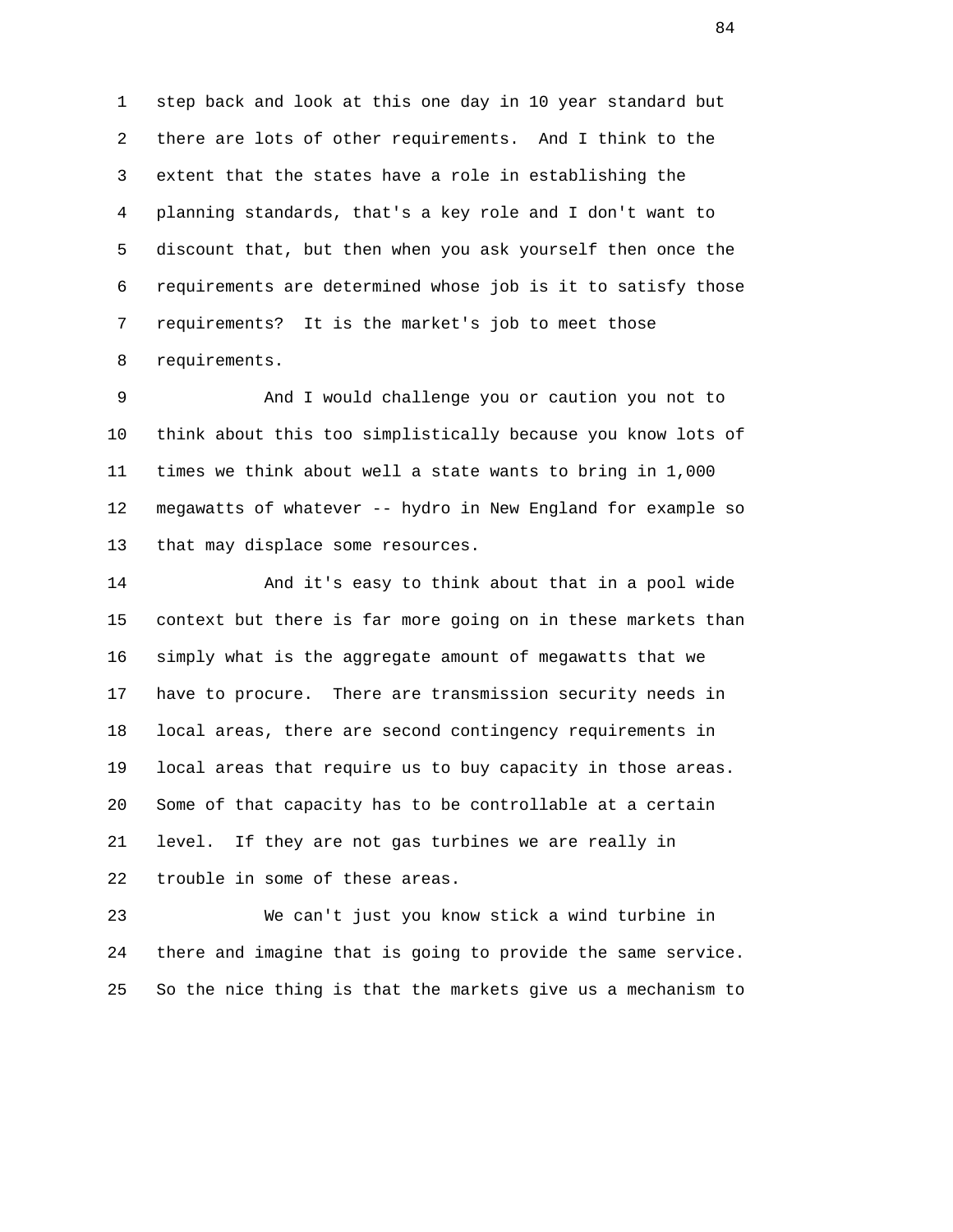1 price all of those requirements so we have local

 2 requirements in a lot of these markets that serve a very 3 important role.

 4 A lot of times people will think well the market 5 can operate as a residual but there is no such thing as a 6 residual market. The market is the market. You can sort of 7 pretend it's a residual but it is setting the marginal price 8 for every megawatt that's bought and sold which is why the 9 MOPR is so devastating for the resources that it is applied 10 to.

 11 So if you think of it in that context and you say 12 well you know we have de-regulated the wholesale markets how 13 can we -- what is our whole theory on why the prices that 14 consumers are going to pay are just and reasonable -- it's 15 all premised on the markets functioning.

 16 The worst possible outcome you can imagine for a 17 capacity market is we need new resources, we set a price 18 that looks like it would recover more than the cost of new 19 entry for new units and investors don't respond so the price 20 keeps going up and we are watching billions of dollars flow 21 out the door.

 22 It would be hard to imagine who could look at 23 that scenario and think that what we are seeing is just and 24 reasonable. Well what stops that? It's the willingness of 25 investors to put money into these markets to either build

en de la construction de la construction de la construction de la construction de la construction de la constr<br>De la construction de la construction de la construction de la construction de la construction de la construct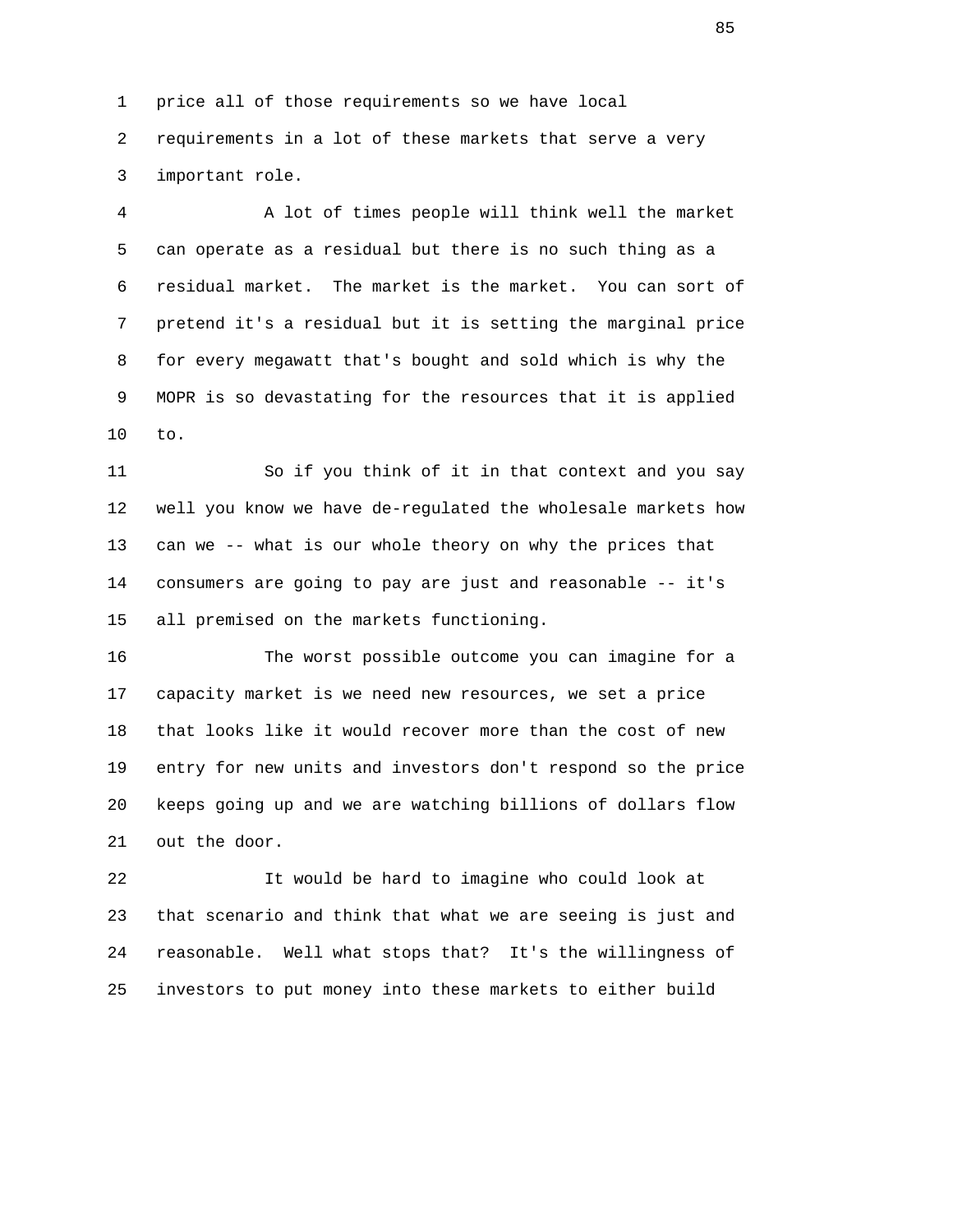1 assets. I like that we are focusing so much on retirement 2 because a lot of times it takes a lot of money to keep an 3 old 40-50 year old unit in the market.

 4 And their willingness to put money in the market 5 is directly dependent on how credible the market is because 6 none of these investments pay off in one year. They are all 7 paying off over many years. So if they see things down the 8 road that could you know undermine the market and the 9 revenue streams that they may expect from the market, then 10 their willingness to invest is going to be fundamentally 11 undermined and that hurts everybody.

 12 That hurts the states, that hurts consumers, that 13 hurts the investors so this isn't an us versus them we have 14 got to find a way to keep these markets working because we 15 have no backstop. We can't -- I don't know what it means -- 16 I know what it means in the Midwest to say well let the 17 states just take it over because they are still vertically 18 integrated.

 19 I don't know what it means in the Northeast if we 20 don't have a market that's functional. So I think at the 21 end of the day we have to -- but I also recognize the 22 importance or the truth that legislatures pass laws and 23 there's no choice but to implement the laws that they have 24 passed.

25 So I think at the end of the day we have to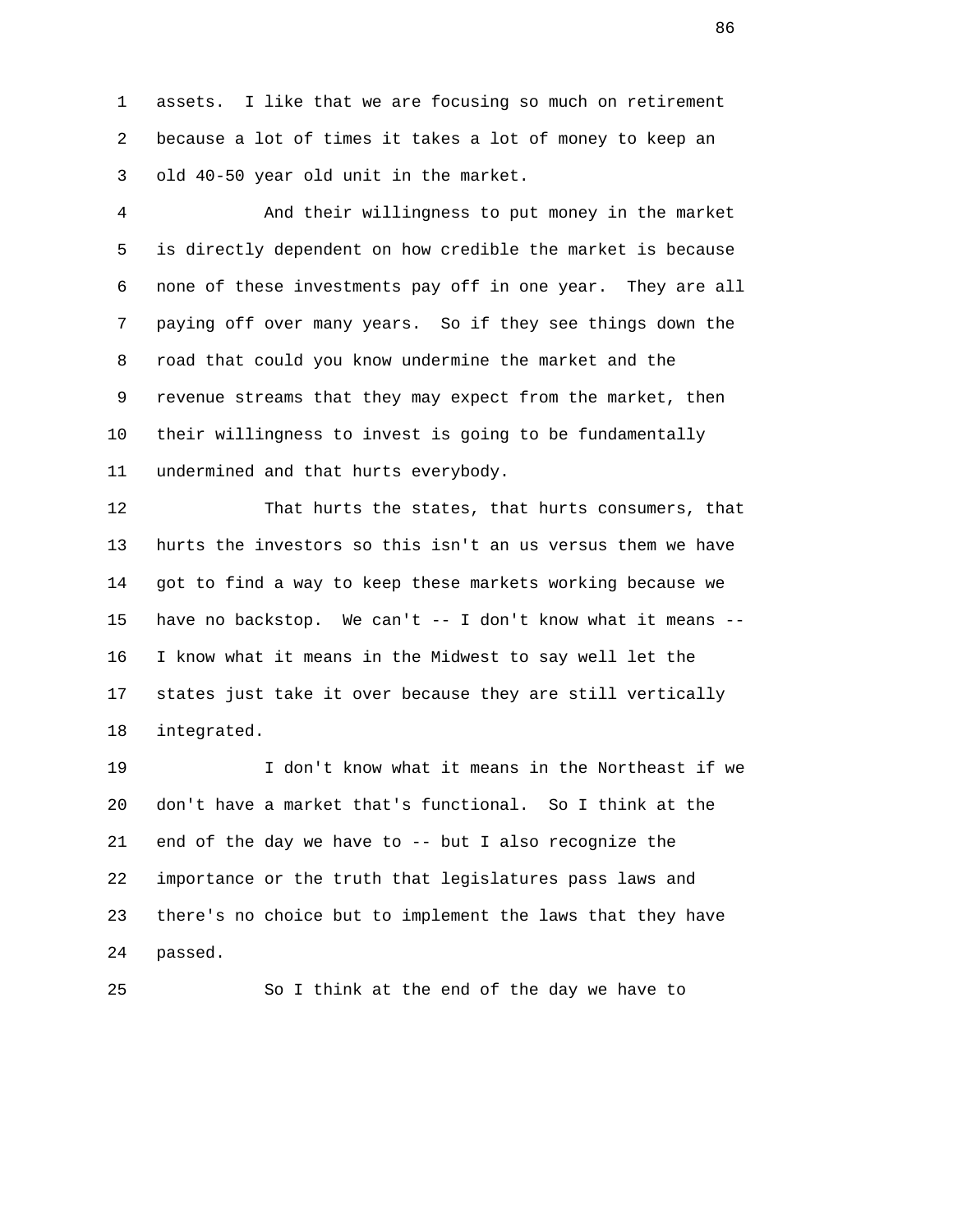1 really put our eye on what it is that would undermine the 2 market, you know where the rubber meets the road. And I 3 tried to articulate that in the comments and I worked with 4 ISO New England on their proposal to really focus on the 5 core of the issue which is artificial surplus.

 6 If you can avoid artificial surplus then there's 7 an awful lot that you can allow the states to do that would 8 not fundamentally undermine the market. But I don't think 9 -- back to your question, I don't think anyone can move away 10 from the answer to this question with any other answer but 11 that it's FERC's responsibility to ensure that these markets 12 work to maintain resource adequacy and frankly the other 13 planning requirements that I mentioned.

 14 MR. WHITE: Good morning Commissioners and 15 Commission staff. It's an honor to be here no pun intended. 16 Dr. Quinn you asked originally about responsibility and 17 accountability for resource adequacy.

 18 The ISO believes that ensuring resource adequacy 19 requires a single entity to be accountable to those 20 standards. Those are complicated standards and you fulfill 21 them by having someone whose feet you can hold to the fire 22 to know they are fulfilled.

 23 In New England's restructured electric system 24 going back 20 years that responsibility was vested with the 25 ISO and of course indirectly as David noted with our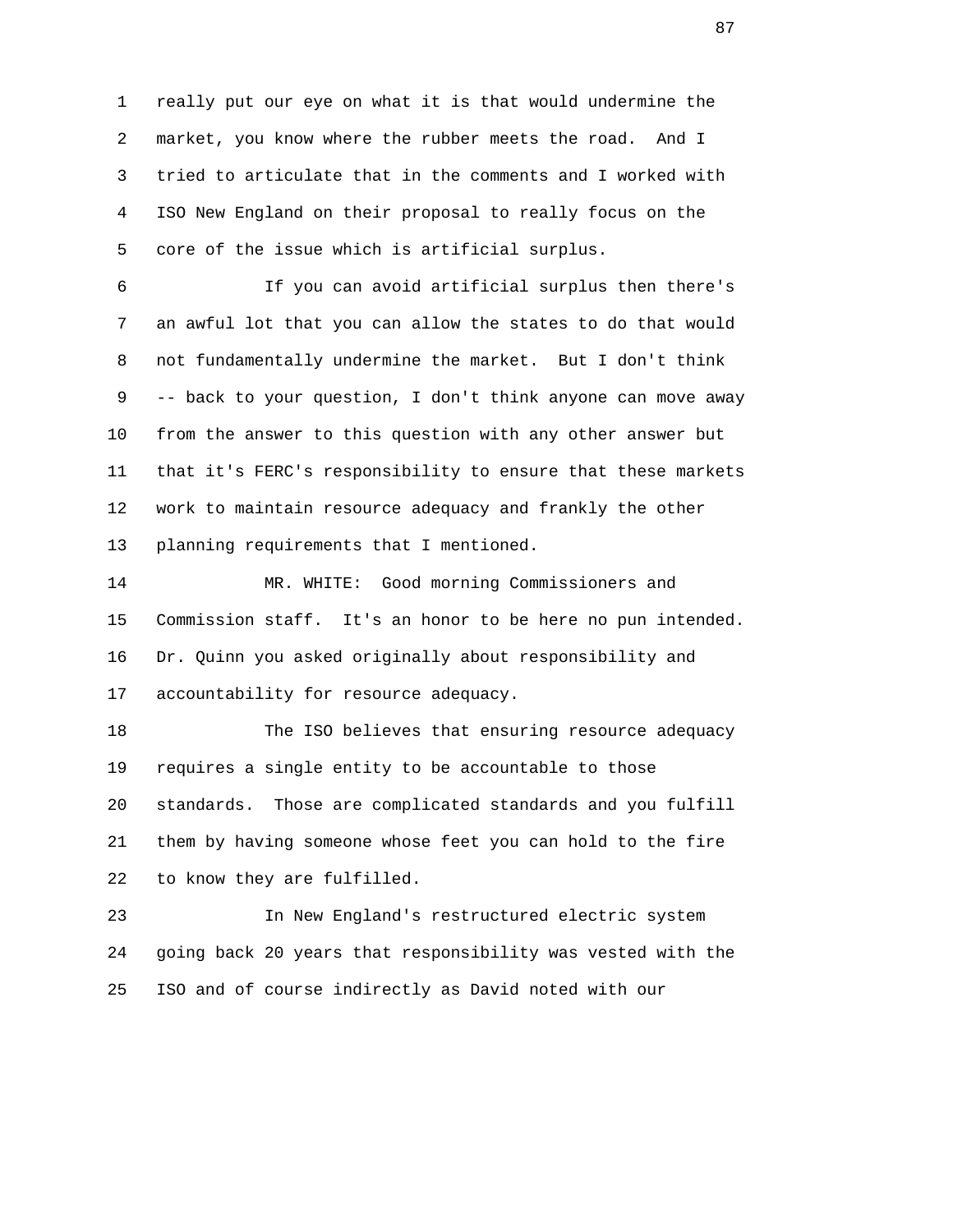1 regulators with FERC.

 2 Other alternatives are possible. It is certainly 3 possible as Chairman LaFleur has noted -- I believe it was 4 the third door that states could if they choose to do so 5 take on that mantel and might call it -- since we live with 6 it, an albatross rather than just a mantel, particularly 7 through their actions they could take with the state 8 regulated utilities.

 9 But echoing the comments that you heard on the 10 prior panel this morning the states have not indicated to us 11 any interest in taking on that accountability in New England 12 at least to day.

 13 To be clear the states have tremendous influence 14 over what gets built in New England through their siting 15 authority, through their environmental permitting authority, 16 through their obligations to carry out their legislative 17 mandates. We don't see that changing that's been true for 18 many, many years.

 19 But ultimately we do not see -- we see that 20 really as something that we have to accommodate because we 21 do not foresee the ISO as facing a diminished role and 22 remaining ultimately the entity that is accountable to those 23 standards for resource adequacy.

 24 MR. QUINN: So the last two David and Matt I 25 heard very unequivocally say that it is the market's role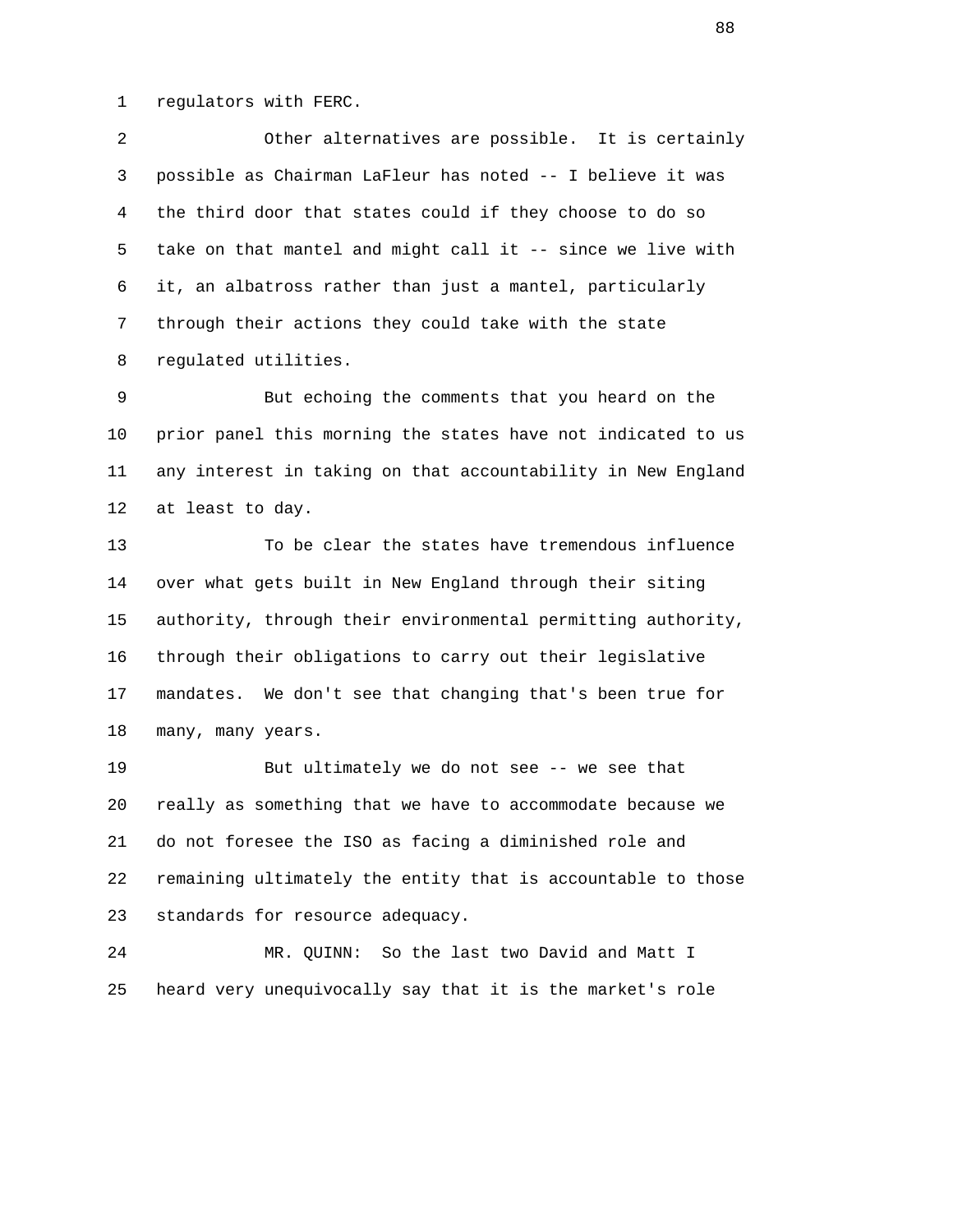1 and ISO New England's and FERC's role to do resource 2 adequacy ultimately. I liked the use of the word 3 accountability ultimately ISO New England and FERC are 4 accountable for resource adequacy in New England. Is there 5 anyone on the panel who disagrees with that fairly stark 6 statement? I should ask it the other way so I could 7 actually get comments.

 8 So if no one disagrees that there is -- that 9 ultimately it is -- Brian?

 10 MR. FORSHAW: Just yes I agree that the ISO plays 11 a central role. I guess I would argue that sort of defines 12 the minimum level of resources that might be needed going 13 forward to meet the reliability objectives.

 14 And Matt I like your characterization that at the 15 end of the day the ISO you know really is going to stand to 16 being the accountable entity so thanks.

 17 MR. MURRAY: I'll simply add that the way I heard 18 both statements with the caveat that you stole a response 19 both for implementing the regulatory powers of the state 20 legislature -- I worked at the Governor's Office when my 21 home state of Virginia had legislation to join RTO and I 22 could assure you had anybody represented to any Governor of 23 Virginia who has ever occupied that office that you are 24 surrendering state sovereignty when you join the RTO and you 25 are giving up your ability to act in any number of areas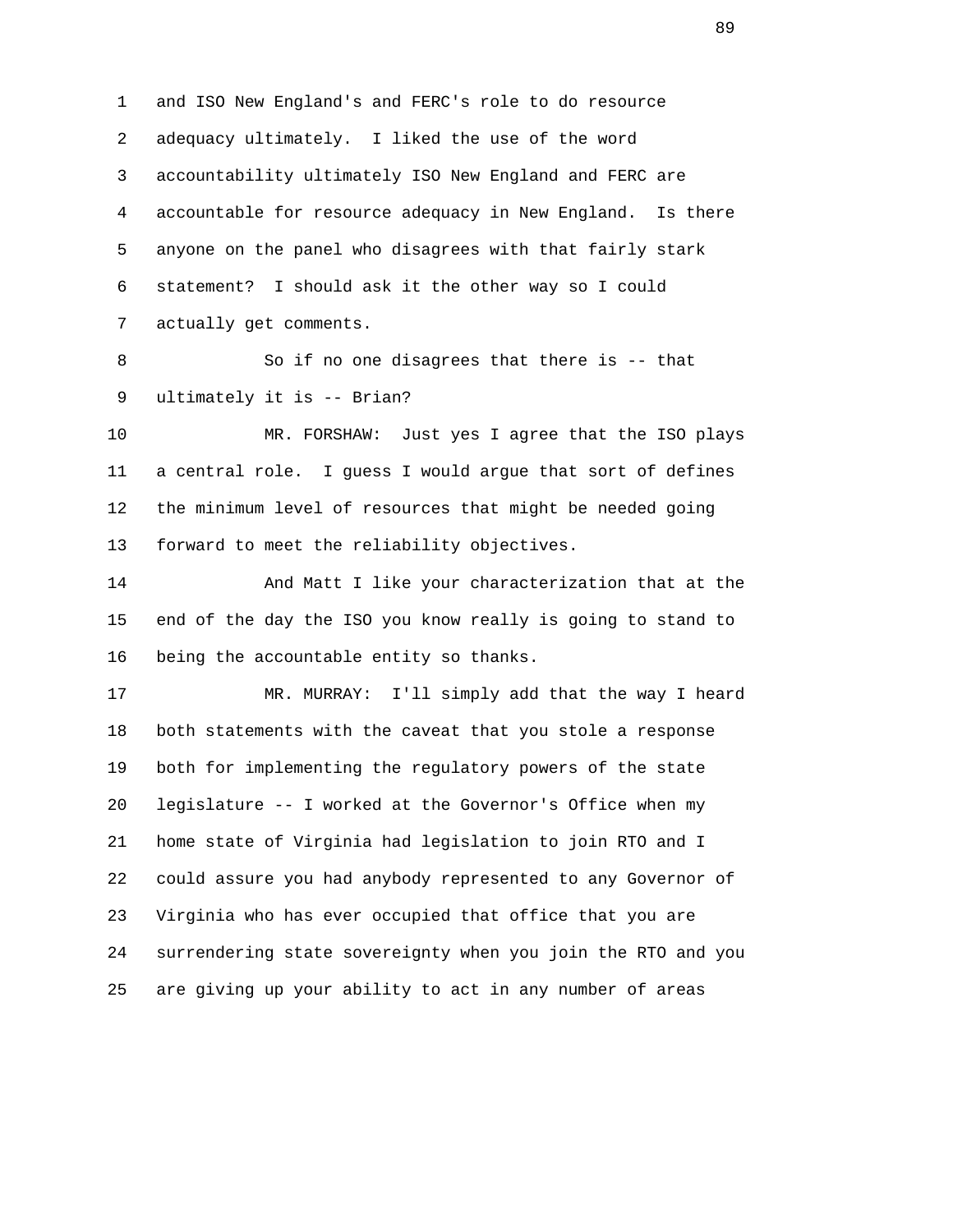1 whether it is climate, whether it is renewables, whether it 2 is general environmental policy siting I would have a hard 3 time seeing any Governor of Virginia I have known in our 4 modern history signing such legislation.

 5 So it's always with the understanding that states 6 remain the one sort of unit of government in our federal 7 system that have plenty of regulatory powers and you don't 8 ask where's the state legislature in numerated power you 9 asks what stops the state legislature from doing it because 10 it is assumed that general regulatory powers, that's the 11 important caveat I would add.

 12 MR. FULLER: Thanks Arnie. To take the bait on 13 that one I think the -- I absolutely agree that you know 14 it's the ISO's, it's the RTO's, it's FERC that are 15 responsible for and accountable for the resource adequacy 16 and reliability generally.

 17 And I think that we keep hearing that loud and 18 clear from the states and I think it is evident in the 19 design. The challenge we have just to continue to pile on, 20 the challenges notwithstanding that you know as Bill 21 discussed you know the states have certain authorities, have 22 certain interests and those are beginning to increasingly 23 impede or step into effect that reliability issue.

 24 So when you know, when states are doing things 25 for other purposes I want clean energy -- okay that's fine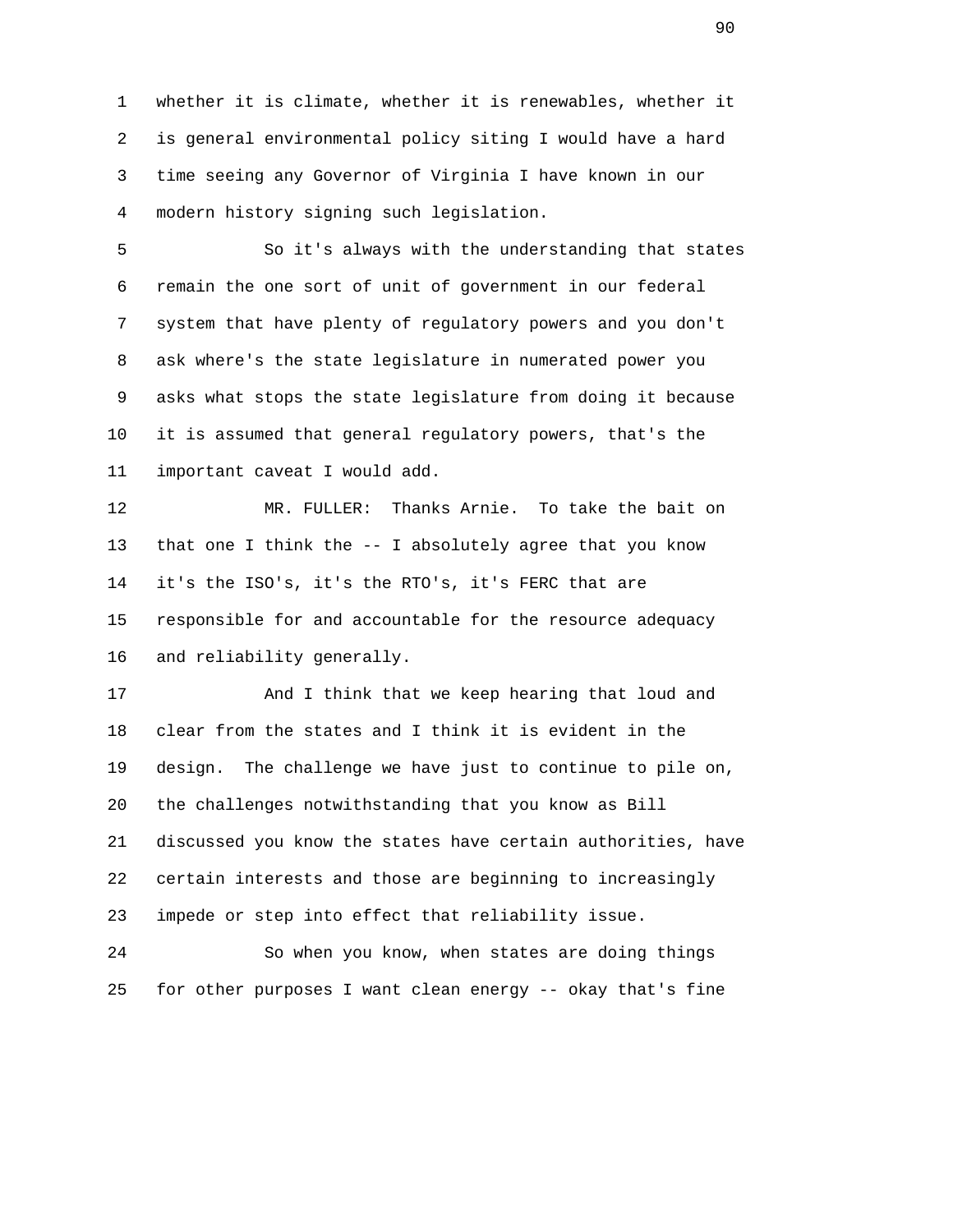1 you can get clean energy but that has effects on price, it 2 has effects on reliability. How do we wall that off? How 3 do we accommodate, how do we make that work?

 4 So absolutely agree that the responsibility is 5 here but the bigger challenge now is to say in the face of 6 actions that are going on beyond that can we build the 7 markets that actually stop the states from feeling that 8 their needs aren't being served?

 9 And in the meantime how can we accommodate that 10 so that the markets remain vibrant and sustainable?

 11 MR. KAPLAN: And to continue on in the direction 12 that we are going you know the ISO and any you know 13 federally designated agency that is implementing this 14 responsibility of course needs to be aware of you know the 15 realities around it.

 16 I analogized in my written comments to Order 1000 17 that understanding the implications of state policy, 18 ignoring state policy in the design of markets in the 19 administration of the transmission planning process is a 20 ticket to higher costs.

 21 You know you pay now or you pay later. You know 22 to indulge further in clich you know failing to plan is 23 planning to fail and it's planning to fail at higher cost. 24 If the way in which that very accurately described 25 responsibility that we all agree as Matt said, if we ignore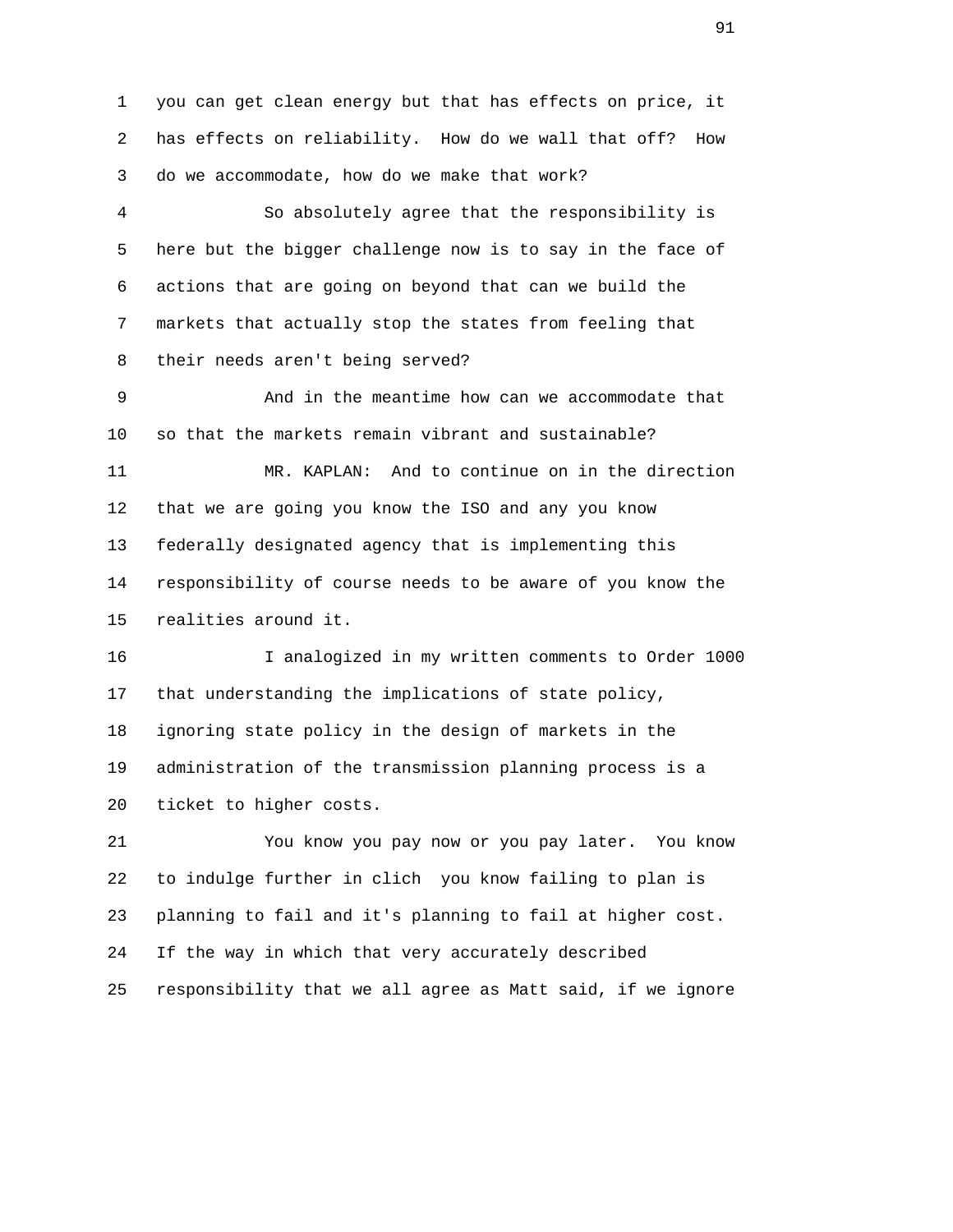1 these realities in discharging that responsibility by the 2 ISO of maintaining adequacy -- if we ignore the realities of 3 the state policies then we will increase cost.

 4 And it is incumbent upon the ISO in discharging 5 that responsibility to pay mind to those policies both in 6 terms of market design and in the way that it does 7 transmission planning and cost allocation.

8 MR. QUINN: Aleksander?

 9 MR. MITRESKI: Alex Mitreski, Brookfield 10 Renewables. Just to kind of add on what Seth was discussing 11 earlier and I think it was a theme throughout all of the 12 comments that I read is that the ISO's do an excellent job 13 in meeting two objectives which is least cost economic 14 dispatch and meeting reliability.

 15 And I think when listening to the panel with the 16 state representatives it was -- I have been picking up two 17 themes. One is frustration and trust. So frustration that 18 the market is not delivering the needs of the states and it 19 was said that the ISO's need to design the markets with that 20 in mind I think that the ISO's do not have the mandate right 21 now and that's why they are only focusing on those two 22 objectives, which is least cost and reliability.

 23 So we saw there in New England SK 11 there was a 24 need the basis was cleared there was a need, it was cleared 25 on this cost basis to maintain reliability. So I think this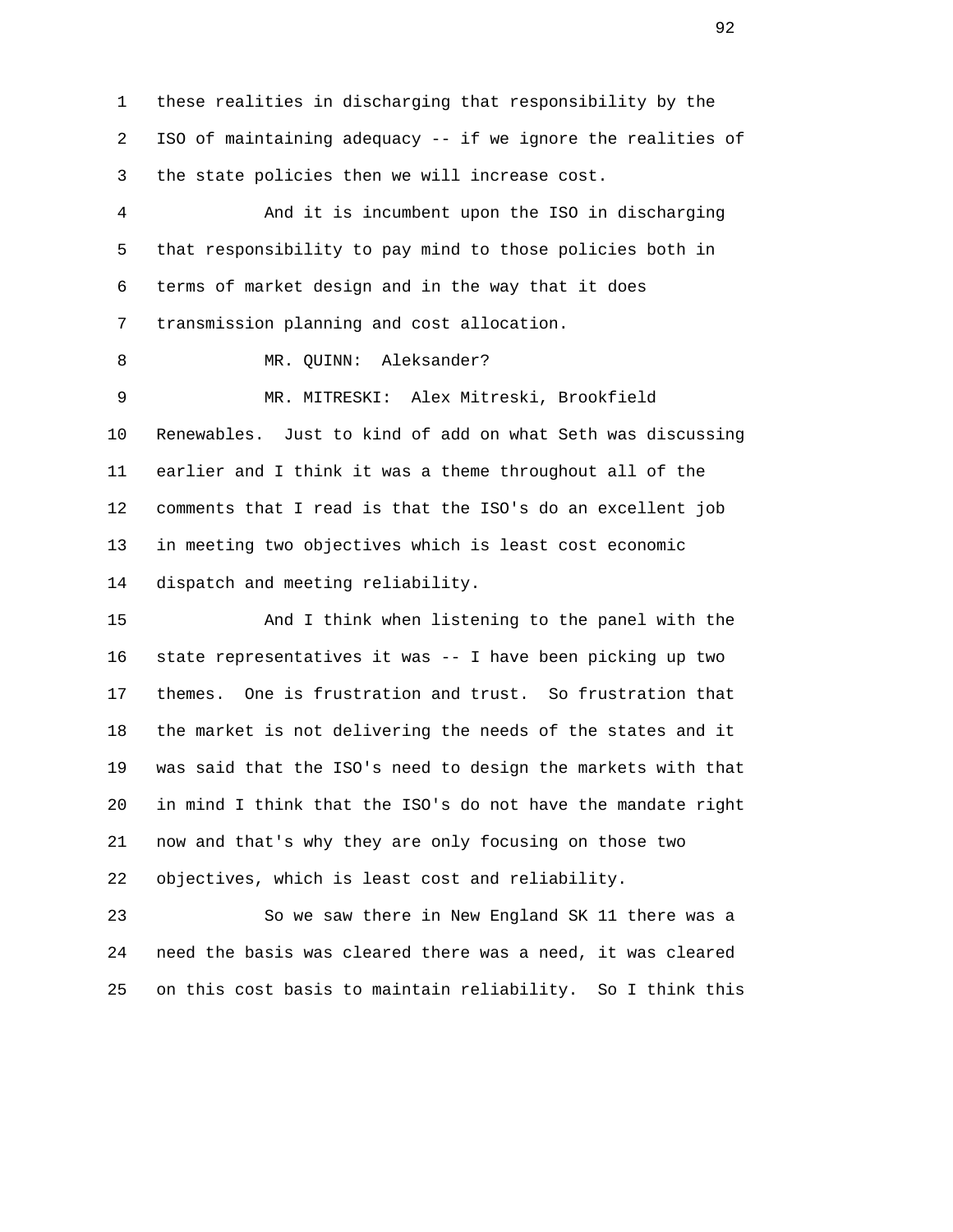1 is why we are here is that that third need, third constraint 2 in the ISO's model is not there.

 3 And how do we get there? The ISO's do factor in 4 some of these state's policies so that they optimize the 5 solution to that. I think the ISO's have the ability, have 6 the tools, have certainly the expertise to design the market 7 but I think it takes a little bit of a trust and partnership 8 with the states to have an input in what and how that design 9 is implemented so that public policies are met through the 10 markets.

11 MR. QUINN: Tom?

 12 MR. KASLOW: Thanks I only wanted to really 13 comment on one thing from an equal perspective. We are 14 certainly interested in the information the Commission has 15 as guidance on these issues but at this point I am not sure 16 we are asking for a mandate on the ISO. ISO New England has 17 been engaged in the NEPOOL IMAPP process as have regional 18 stakeholders and the states and discussions are still 19 ongoing.

 20 MR. QUINN: And maybe that's where I will 21 follow-up. In the comments the pre-Conference statements 22 they are expected within New England there was a certain 23 theme of rounds -- accommodate versus achieve type solutions 24 and to some extent some of the comments suggested that it 25 was really a two- step process.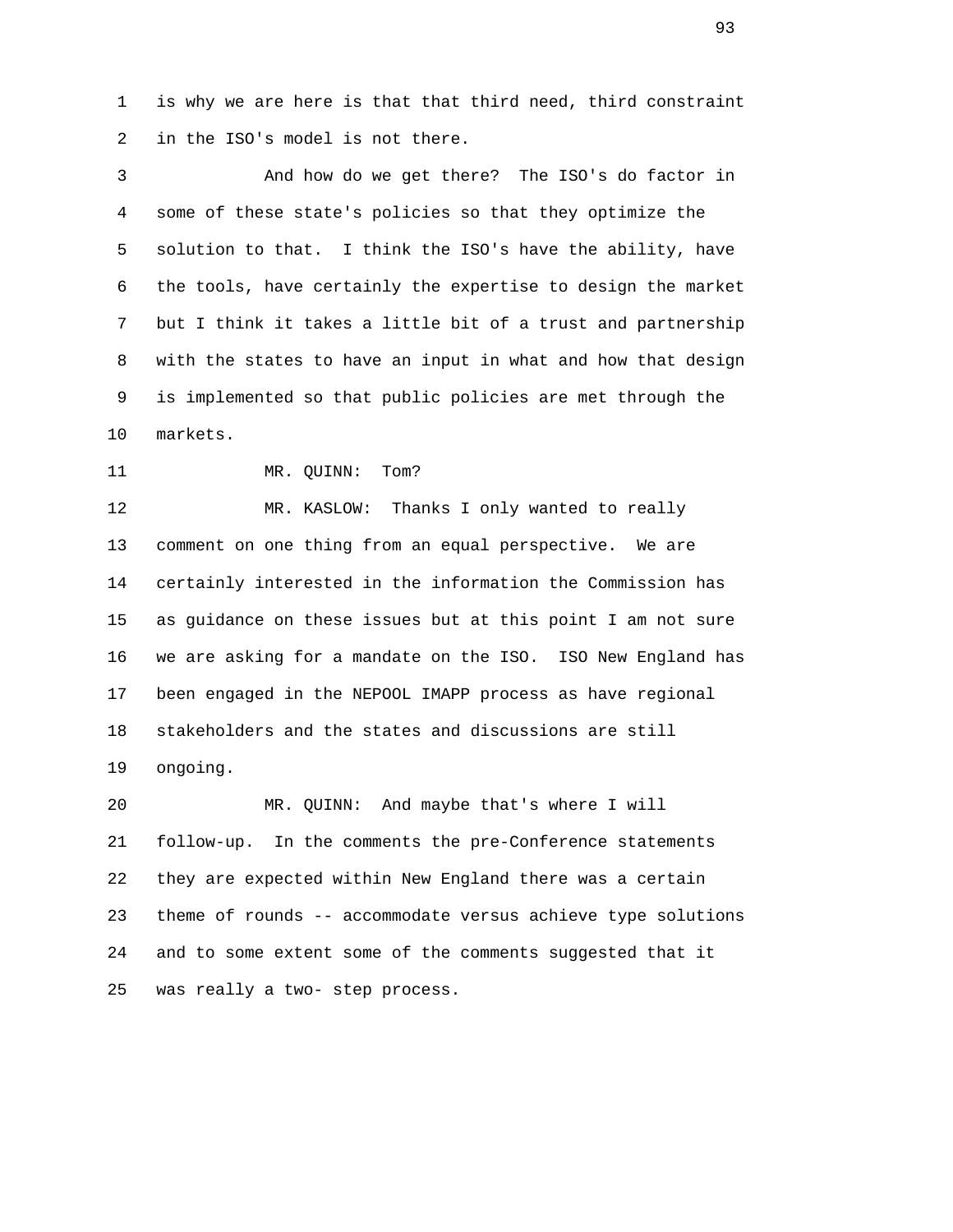1 The first step would be to accommodate. The 2 second step would be to achieve and I think I have heard a 3 little bit of that in the comments on the first set of 4 questions. I wonder if the questions are -- it feels like 5 Jeopardy where you are going to answer before I ask.

 6 Is the sense that you could stop at accommodate 7 or is there a sense -- do you think that you have to start 8 with accommodate but then get to achieve? Get that mandate 9 to incorporate -- if it's the latter what happens in 10 between? Is it just that we magically discover the achieve 11 ability?

 12 And how urgent is all of this? Is it urgent to 13 get from accommodate to achieve or again is accommodate a 14 fine landing spot so I didn't pay attention to who went 15 first.

 16 MR. KASLOW: Thanks I'm going to speak generally 17 so maybe it's best that I go first. First of all when 18 NEPOOL set up the IMAPP process it didn't have a specific 19 solution in mind. In fact that was its purpose was to try 20 to increase education of the regional stakeholders and 21 explore ideas on how to address the challenges.

 22 We have 17 different proposals and in the course 23 of discussions there are many issues, there's a lot of 24 complexities and I think things naturally broke down in the 25 proposals between accommodate and achieve.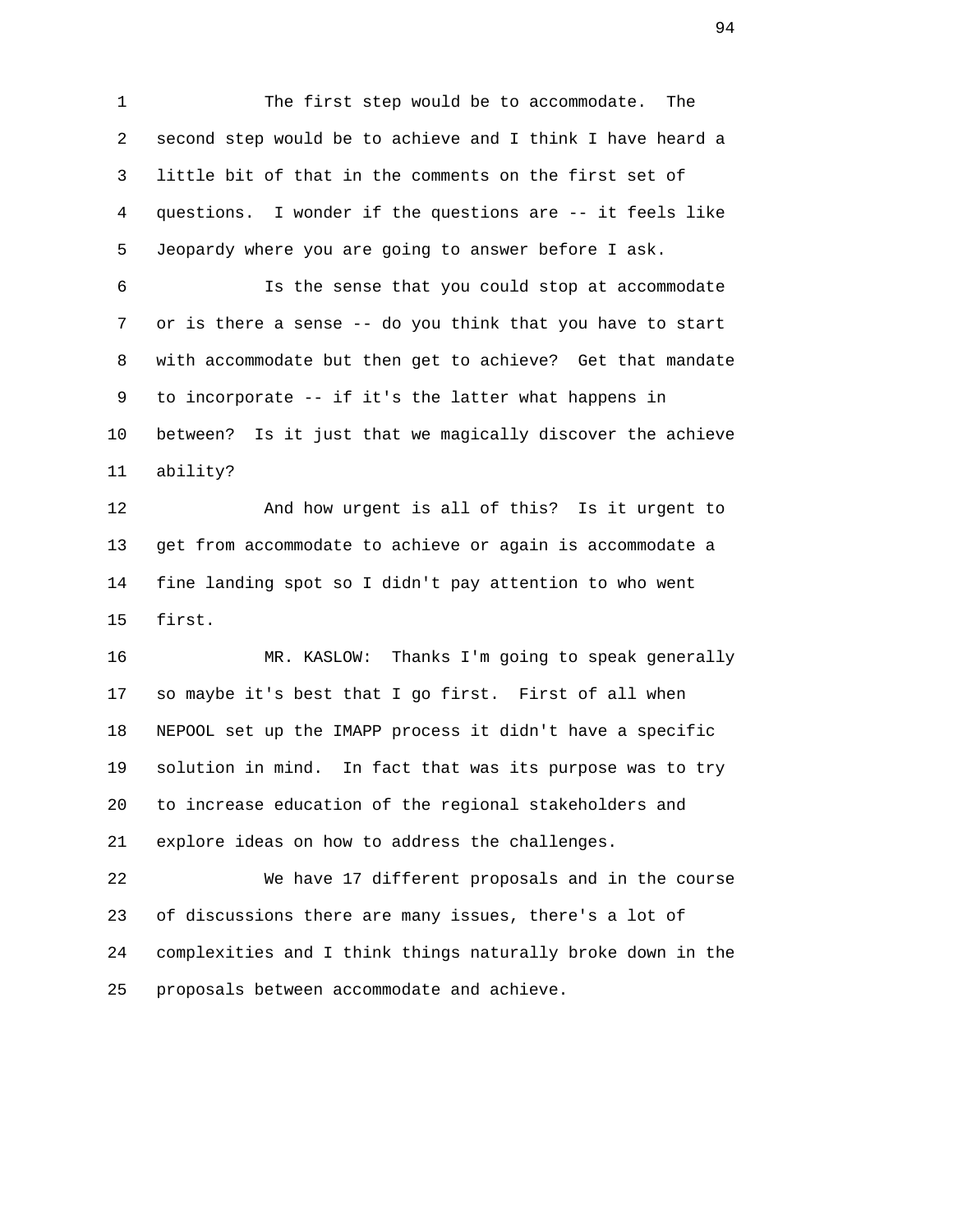1 And at least from a NEPOOL perspective at this 2 point there is no desire to say one versus the other or that 3 one was necessarily pursued before the other. I think as a 4 practical matter the proposals were made and as you will 5 hear from ISO New England there's a specific accommodate 6 proposal that they are going to be bringing through the 7 Committee process.

 8 Our participant's agreement sets forth our 9 stakeholder rules. It does give ISO New England the ability 10 to bring a proposal to the process as it gives all other 11 stakeholders an opportunity to bring a competing proposal. 12 But there is a target in mind that ISO New England has of 13 having something in place for a February, 2018 forward 14 capacity auction.

 15 So we are going to be taking -- we are going to 16 be considering the accommodate approach. At least ISO New 17 England and perhaps others for the longer term but we are 18 still determining the pace and direction of the longer term 19 solution. So I would emphasize again at this point we are 20 hoping that there isn't a specific mandate but we are

21 interested in guidance.

22 MR. QUINN: Brian?

 23 MR. FORSHAW: First of all I think we are clearly 24 in the accommodate camp. I think when we started thinking 25 about and looking at how do we achieve a lot of the other

 $\sim$  95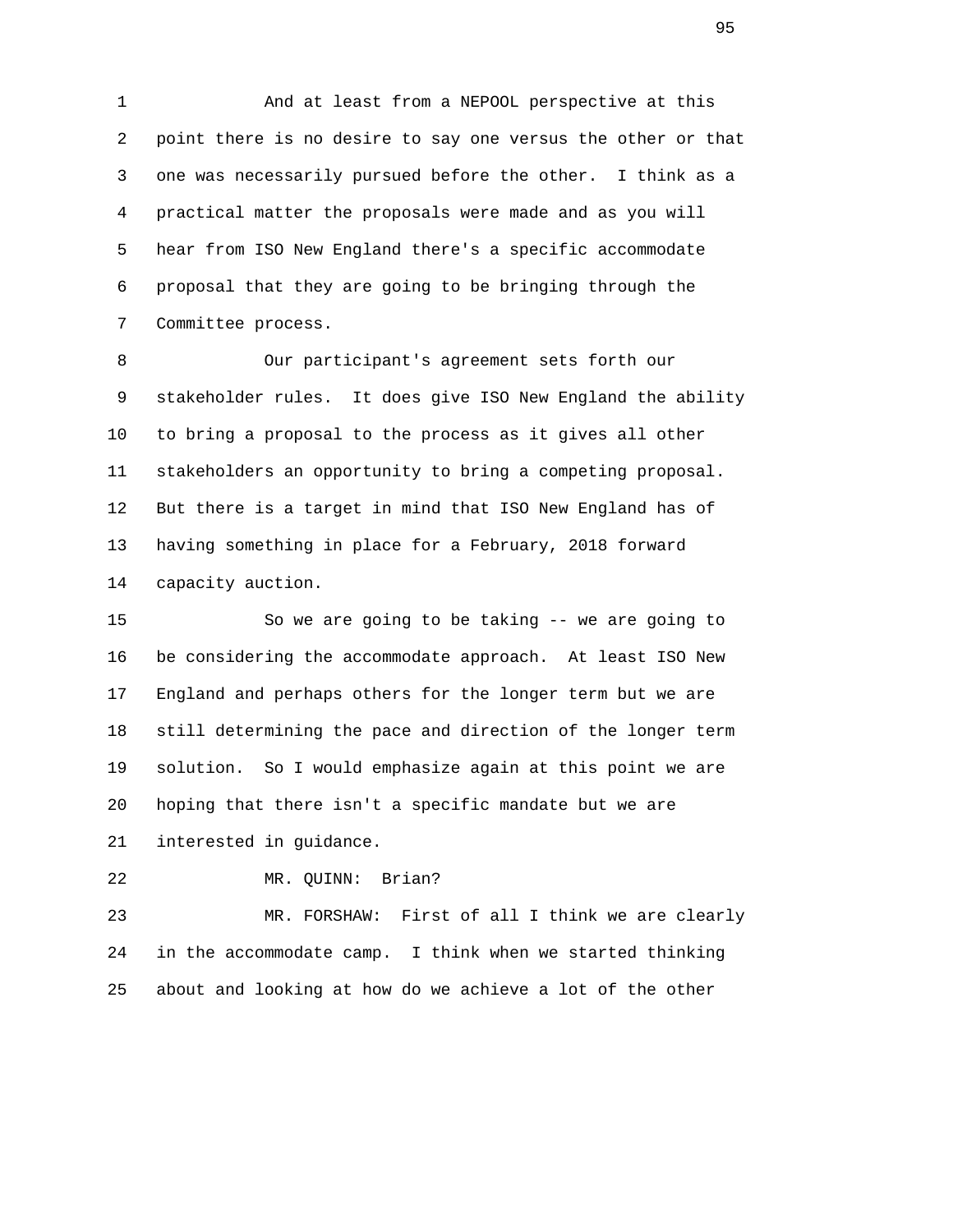1 objectives that are out there. You know, our capacity 2 market construct is incredibly complex.

 3 It's -- from a consumer standpoint it's difficult 4 to understand. When you see in option results where you 5 know June 1st of 2017 capacity costs are going to triple. 6 The following year they are going to go up to four times 7 what they are today. Then they are going to drop back down 8 and only triple.

 9 And then a year after that it's 2.4 times what 10 they are. So you know that's again looking at it from the 11 perspective of the people on the ground, people at the end 12 of the pipeline who are going to have to pay the bills 13 there's difficulty understanding it.

 14 When we look at achievement the question becomes 15 what are the objectives? What are you going to design -- 16 whatever the market construct is going to be to achieve?

 17 Each of the New England states and the regulatory 18 jurisdictions in the states have their own distinct set of 19 policy objectives, their own distinct set of policy 20 requirements. Each of those has potential implications on 21 wholesale market outcomes.

 22 Some states put a greater emphasis on 23 environmental stewardship you know we heard it in the last 24 panel. Others look more to fuel security, fuel diversity or 25 a number of other things.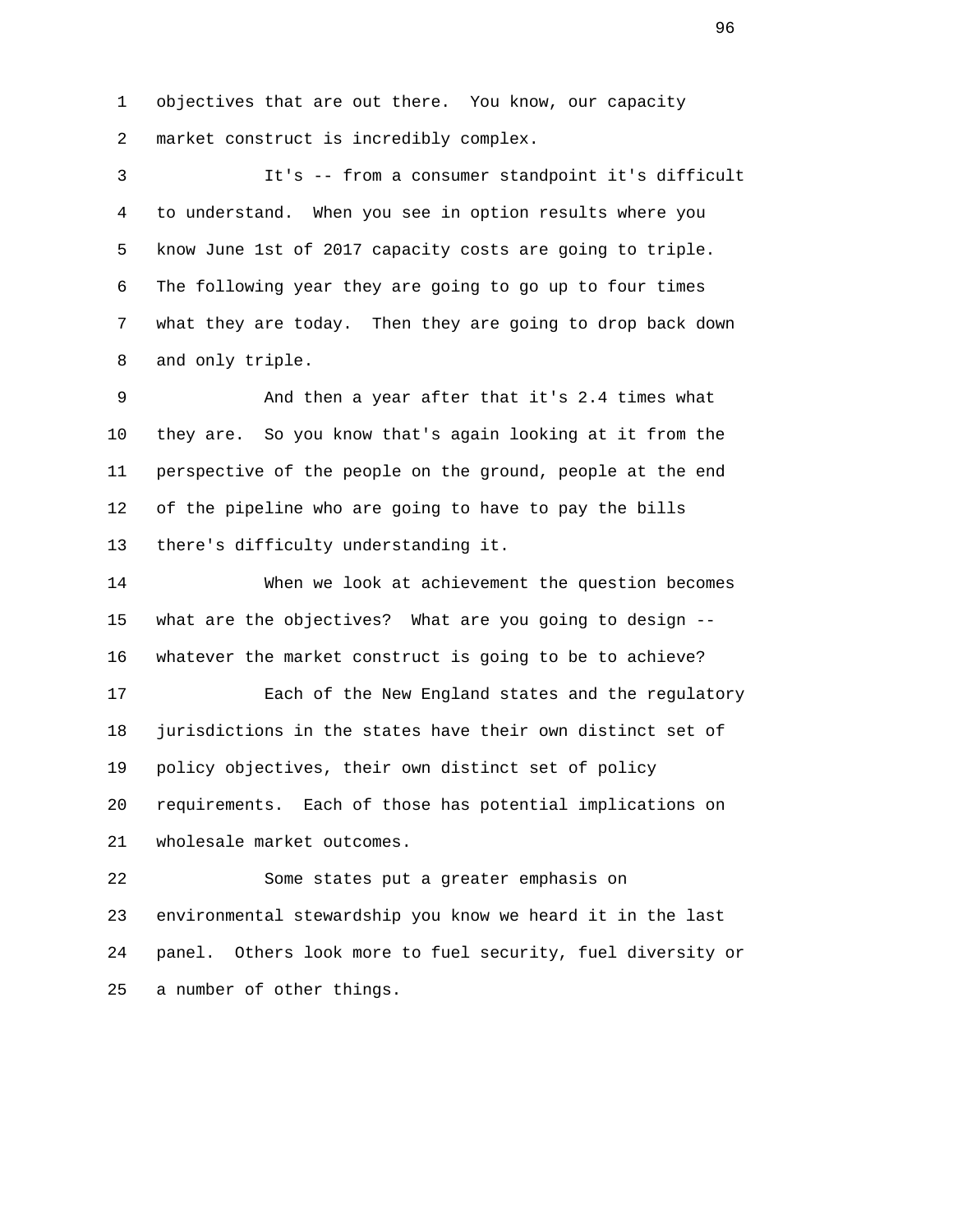1 In addition there's a concern of one state having 2 to subsidize the different policy objectives of another 3 state. So when you put all of that together even having 4 smart people like David Patton and Matt White trying to 5 design something unless you can first get all the parties to 6 agree on what's the common set of objectives are going to 7 be.

 8 And then secondly, consolidate all of those 9 competing objectives into a single objective function that 10 they can design around, that's going to be very difficult to 11 do. And so that's the concern about you know going too far 12 in terms of the longer term and really what brought us to 13 let's get down to the accommodate, let's try and avoid the 14 train wreck now and you know get some experience working 15 through that.

 16 Maybe something will come up where we can do 17 something better in the future. I mean you know we have had 18 our markets in place since you know the early 2000's and 19 maybe there have been 6 or 8 months where we haven't had a 20 major market re-design initiative during that time, thanks.

21 MR. QUINN: Pete?

 22 MR. FULLER: Thank you Pete Fuller with NRG. I 23 think the -- it's a good question, it's the right question 24 and I'd say that the accommodate piece is urgent and I 25 appreciate ISO's commitment to move for the FCA-13 time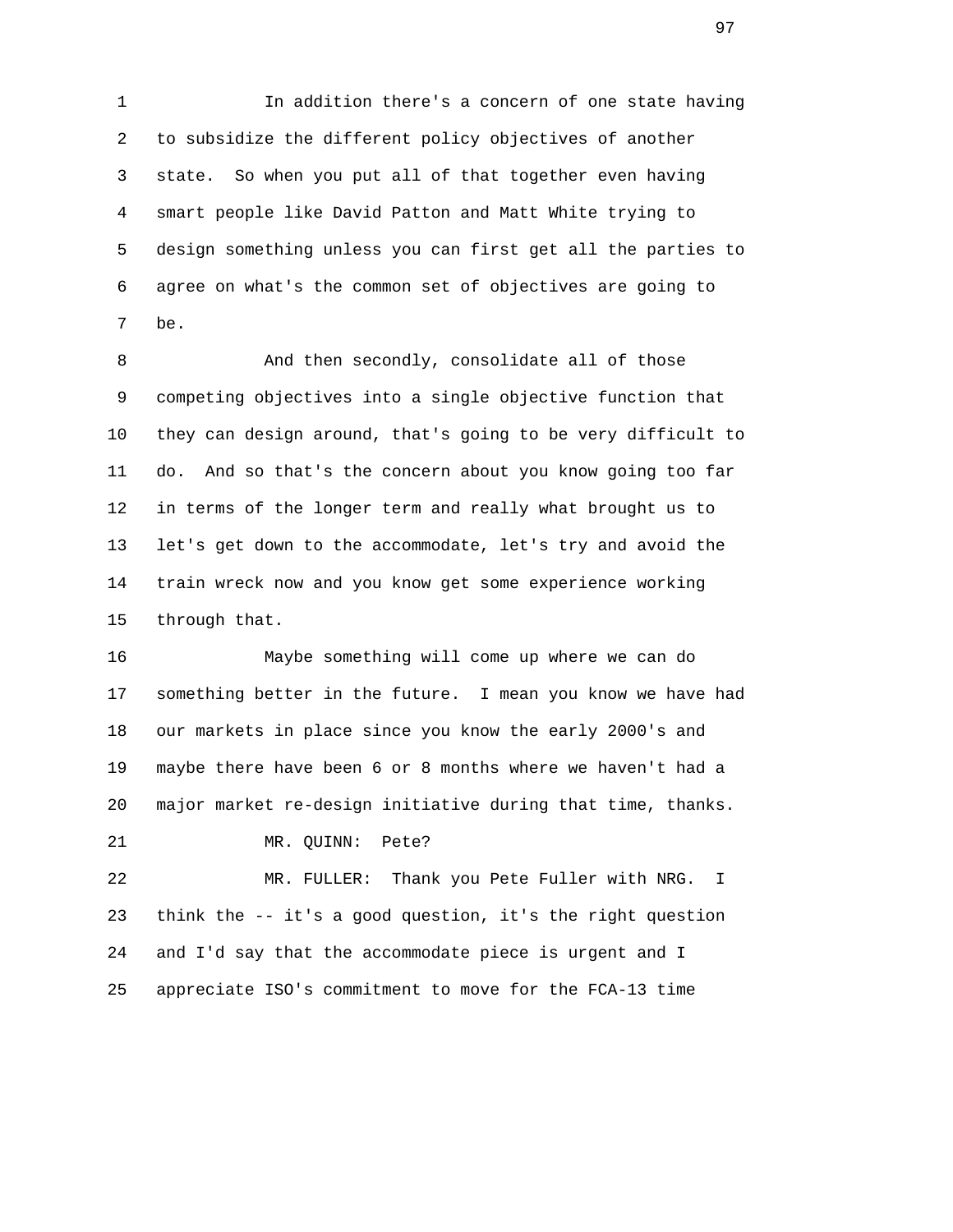1 period so I think that's on a good track.

 2 I would say it's a necessary but not sufficient 3 step. If we go that far to accommodate whether it is 4 through a substitution auction or some other mechanism I 5 think we continue to have the situation that I think the 6 state legislatures and other policy makers have looked at 7 and -- yes but the market is not doing what I want so I need 8 to act.

 9 What I hope we can do and I grant it is not a 10 trivial problem at all, it's a massive one but I think we 11 can make actually pretty good effort at it is to figure out 12 that objective folks that Brian referred to. Figure out 13 what the region needs even if it is not precisely the 14 prescription that any one state would lay out but that 15 actually addresses the clean energy and the reliability and 16 affordability goals and build something that moves us in 17 that direction.

18 And the hope would be that you know, the next 19 term of the legislature they can look at that and say well 20 you know what that's doing what we really want or its close 21 enough, it gets us where we are going. We don't need to act 22 separately. So I think the achieve part is it is a now 23 problem in terms of working on it, but I think it comes just 24 after the accommodate in terms of implementation.

25 I would say we need to get there if we are going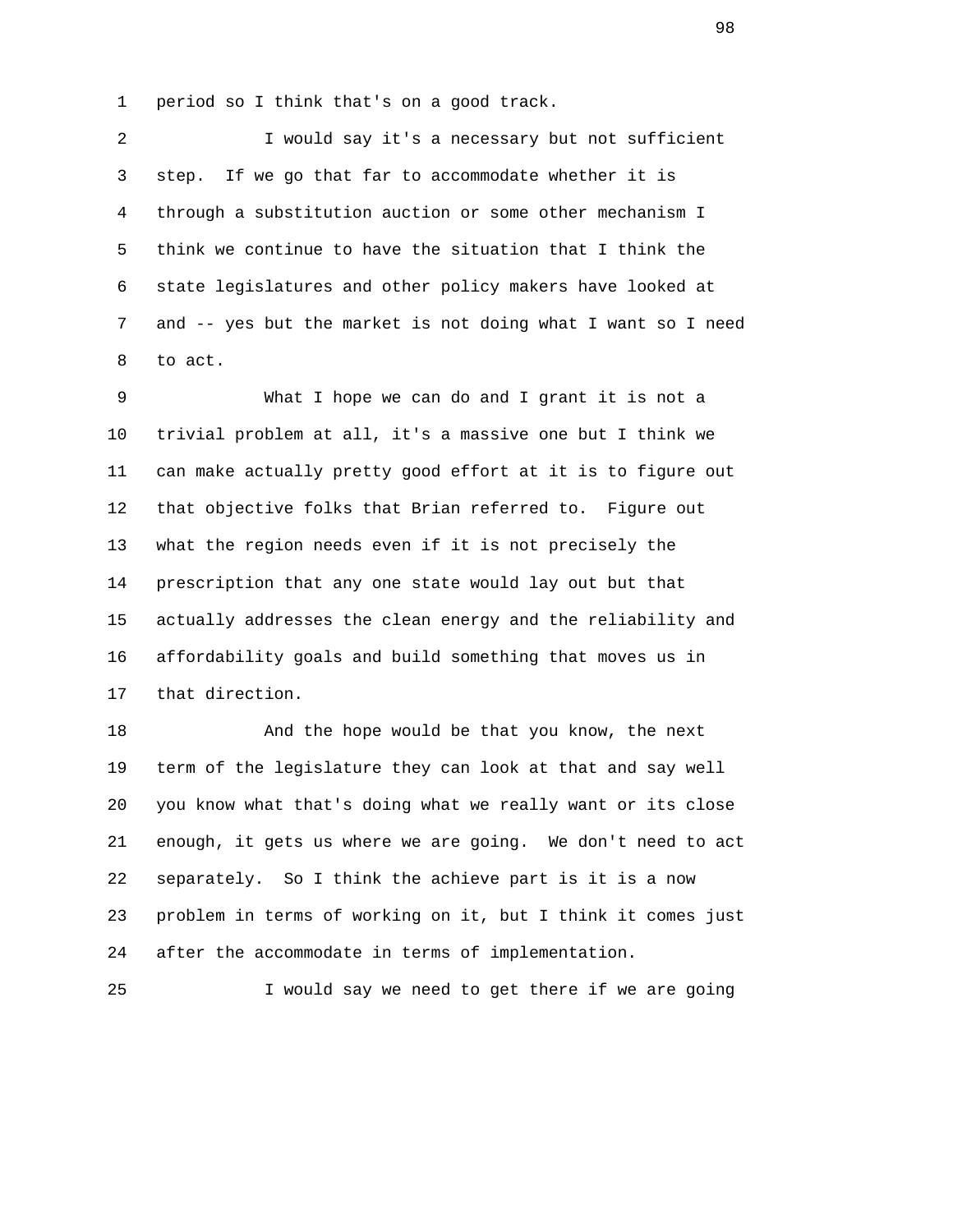1 to get out of the cycle and to Chairman LaFleur's comments 2 and to Sue Tierney's comments not be back here talking about 3 it in 4 or 5 years. So I think we have to get to achieve. 4 MR. QUINN: So I think we'll do David, Matt and 5 then Bill, Seth and then we will go to the Commissioners of 6 FERC for questions.

 7 MR. PATTON: Okay so I think it's hard to imagine 8 that achieve is a good idea going beyond accommodate. But I 9 think a lot of it centers around the objective and we can't 10 ignore what it is the objective is. So if the objective is 11 a technology neutral public policy objective like reducing 12 carbon emissions then that certainly is achievable through 13 markets.

 14 We monitor the RGGI market in the Northeast and 15 it works great. There's no question in my mind that you 16 could use the RGGI to accomplish any carbon goal you could 17 articulate and then the wholesale electricity markets would 18 actually help you.

 19 There's also no question that it would be very 20 expensive in the short run but in the long run I think 21 subsidies end up being more expensive than allowing the 22 market to achieve an objective like that.

 23 On the other hand if your objective is technology 24 specific or unit specific even that's just not something 25 that I can imagine achieving in the market. Having the RTO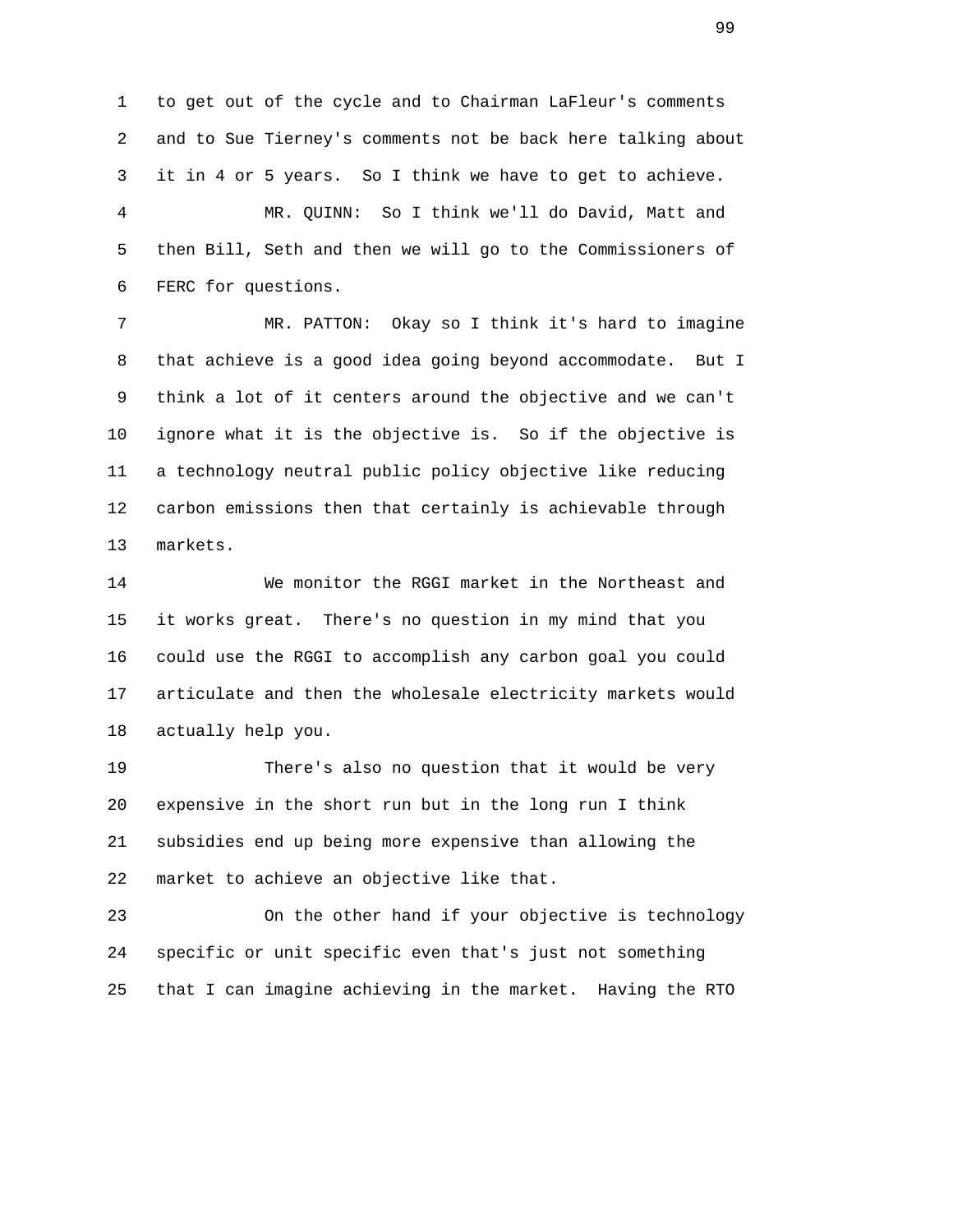1 run an auction that's designed to achieve something that 2 specific is not that dissimilar from a state running an RFP. 3 I'm not sure what the advantage of doing it is 4 other than it gives you a mechanism to spread the costs to 5 more people which seem like a disadvantage in my mind. So I 6 think accommodate is the essential piece because it allows 7 you to navigate the point where the markets are going to 8 struggle and to try to protect the market in light of what 9 the states want to achieve. 10 But I don't know how you go any further beyond 11 that. The proposal that we have worked on with New England 12 I think actually is a sound long-term proposal. 13 MR. QUINN: Matt? 14 MR. WHITE: First I want to thank David for his 15 last comment which was not agreed upon in advance so I 16 certainly owe you a beer for it. I actually would second a 17 number of the comments raised by both Brian Forshaw and 18 David just now. 19 We agree that accommodating the current 20 activities of the state is a pressing issue for New England. 21 I think that has been an increasingly prevalent view that I 22 take away from our broader integrating markets and public 23 policy process that Tom and NEPOOL have shepherded. 24 We have developed a fairly detailed proposal that 25 we believe is worth betting and working through with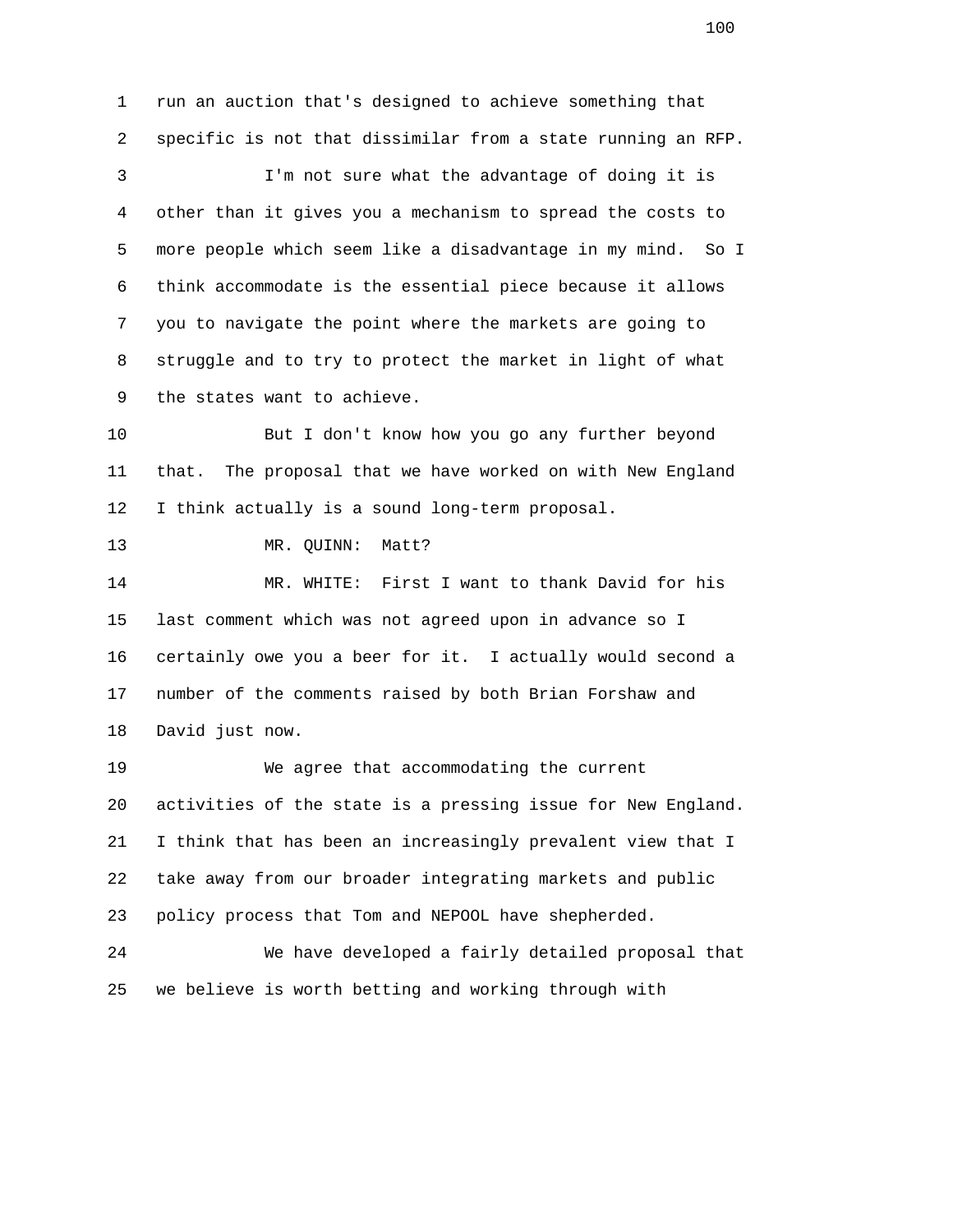1 stakeholders of the coming year and can help lead to a 2 productive solution at a problem in concern with the ideas 3 that stakeholders are brought forward.

 4 And that is really timely and essential because 5 of the procurement timing highlighted by Commissioner 6 O'Connor's comments in the prior panel. That said you asked 7 in your question and as I wrote down, get a mandate to 8 achieve and so forth and I kind of stopped at the word 9 mandate because being on the business end of 9 complex 10 NOPR's and orders under the prior Chairman the word mandate 11 just makes me shudder at this point.

 12 It is a challenge to make progress and keep up 13 with the volume of issues that are pressing price formation 14 issues as it stands today. That said, I think to your 15 question about the achieve objectives -- I think there are 16 differences of opinion among regional stakeholders.

 17 I think it raises -- where that will go is 18 unclear and it certainly would warrant greater vetting 19 before anyone draws firm conclusions about the regional 20 position on that. At a root cause I think part of it is 21 that it raises significant issues that go beyond the issues 22 posed by just the accommodate solution.

 23 One of them was hinted at by Alex Mitreski 24 earlier in this panel where he commented on the scope of the 25 ISO's authority. We were created essentially -- I counted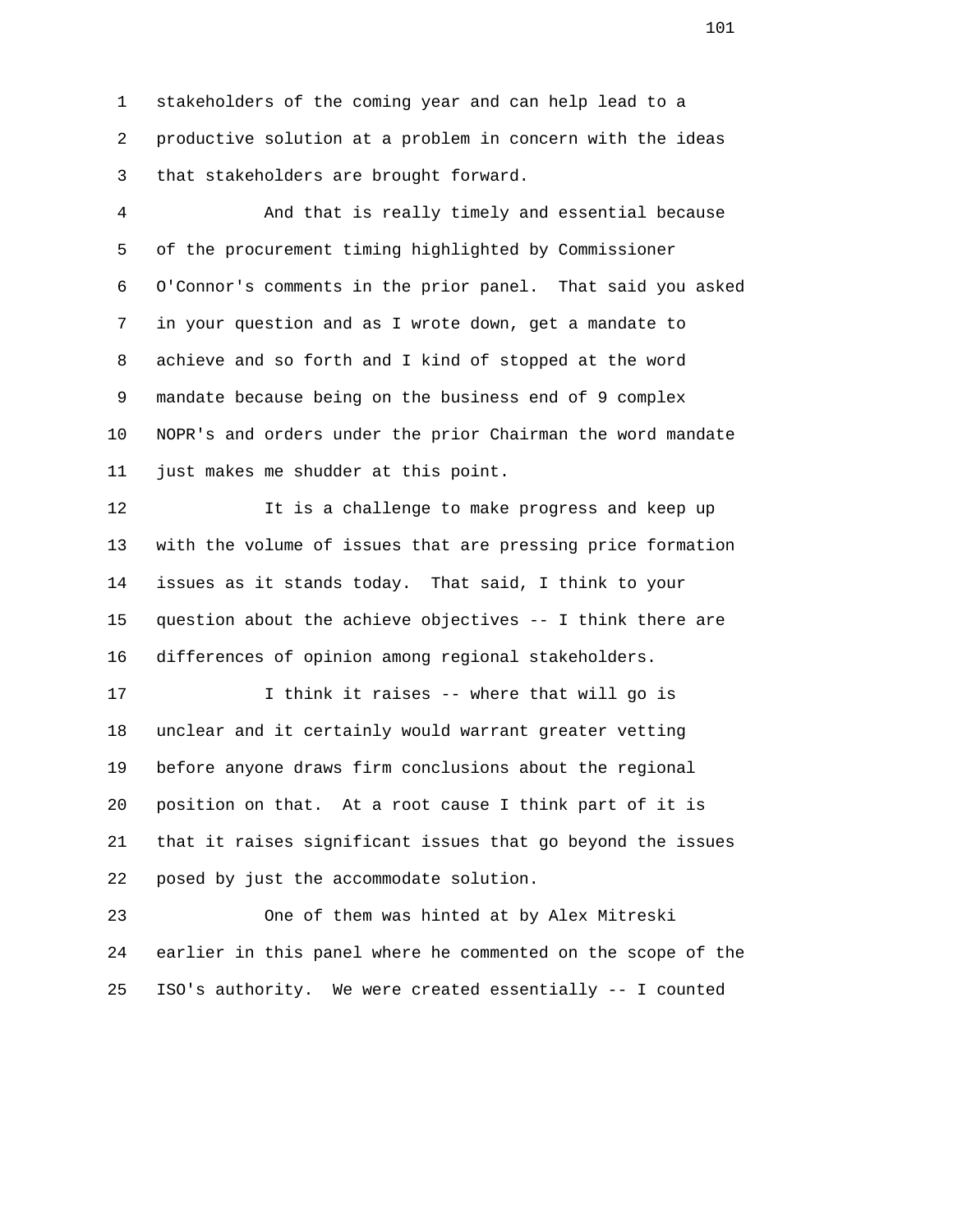1 one thing which is keep the lights on cost effectively you 2 can call that two if you like.

 3 But what's notably not in there is and meets 4 certain environmental objectives. And if we were going to 5 be asked to do that in the future there is an immediate 6 question about maybe that's not a little step. That is 7 changing in fact the scope of what the ISO's are asked to 8 do.

 9 There is nothing about that in our corporate 10 mission statement and arguably this of course tees up the 11 broader jurisdictional questions of the Commission's scope 12 of authority. Then there is the question of what are we 13 actually seeking to achieve?

 14 As David and many others have highlighted and I 15 believe that perhaps it was Jeff Bentz earlier in this 16 morning's panel that said that economists require specific 17 objectives before they can go design a good market for 18 anything. I couldn't agree more.

 19 There are no truly specific objectives on the 20 table for that. That process has not gone far enough and 21 perhaps more importantly not all states may necessarily 22 agree on the specific objectives they might want to achieve 23 and so that must be reconciled taking us back to the 24 challenging issues you posed this morning about how does one 25 reconcile differences than what the states want the ISO to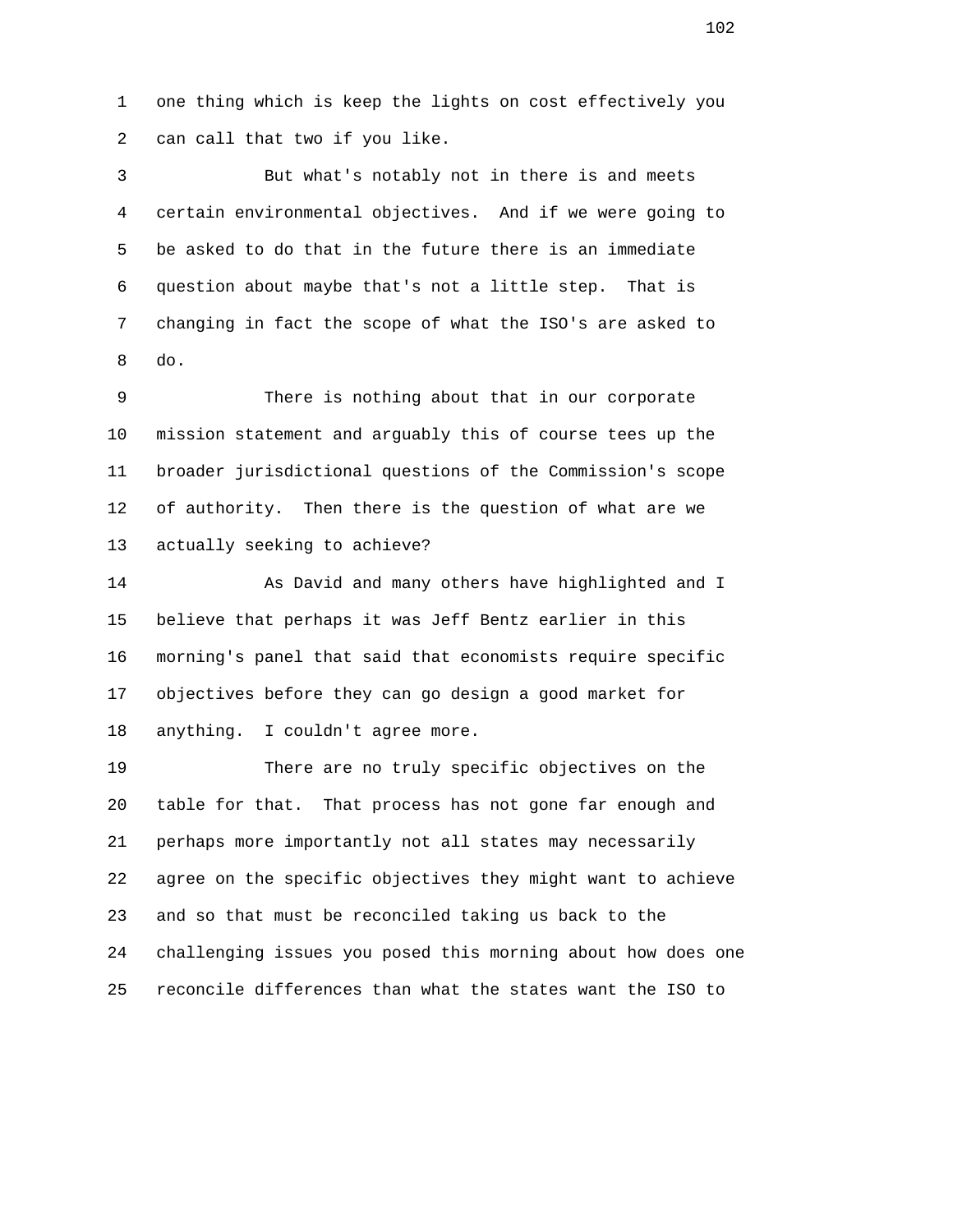1 do -- there's only one ISO.

 2 And last but not least we actually have written a 3 fair bit on many of the issues stakeholders have brought up. 4 I would highlight for people interested in a January 25th 5 paper that my colleagues and I developed.

 6 To give you the bottom line so you don't have to 7 read about 25 pages of it many of the ideas under achieve 8 with the possible exception of something -- I know it was 9 just an expansion of RGGI and has been restricted from the 10 state's domain are likely to be extremely complex, very 11 resource intensive at a very high level.

 12 They involve new products or new options and 13 anything that involves creating new products and new options 14 involves not only new market rules and stakeholder process, 15 but software systems, financial assurance, accountability, 16 performance standards. And once you are in this you are in 17 a long multi-year process that could be very resource 18 intensive so it is not something for which the path at this 19 point is entirely clear.

 20 MR. QUINN: Thank you. My feelings are hurt by 21 the way about the price formation comment.

 22 MR. MURRAY: I'll just close by saying my own 23 view and I think well I'm certain that many of you, we don't 24 view it as a market failure when a state acts. The state 25 acts because they are a sovereign entity with broad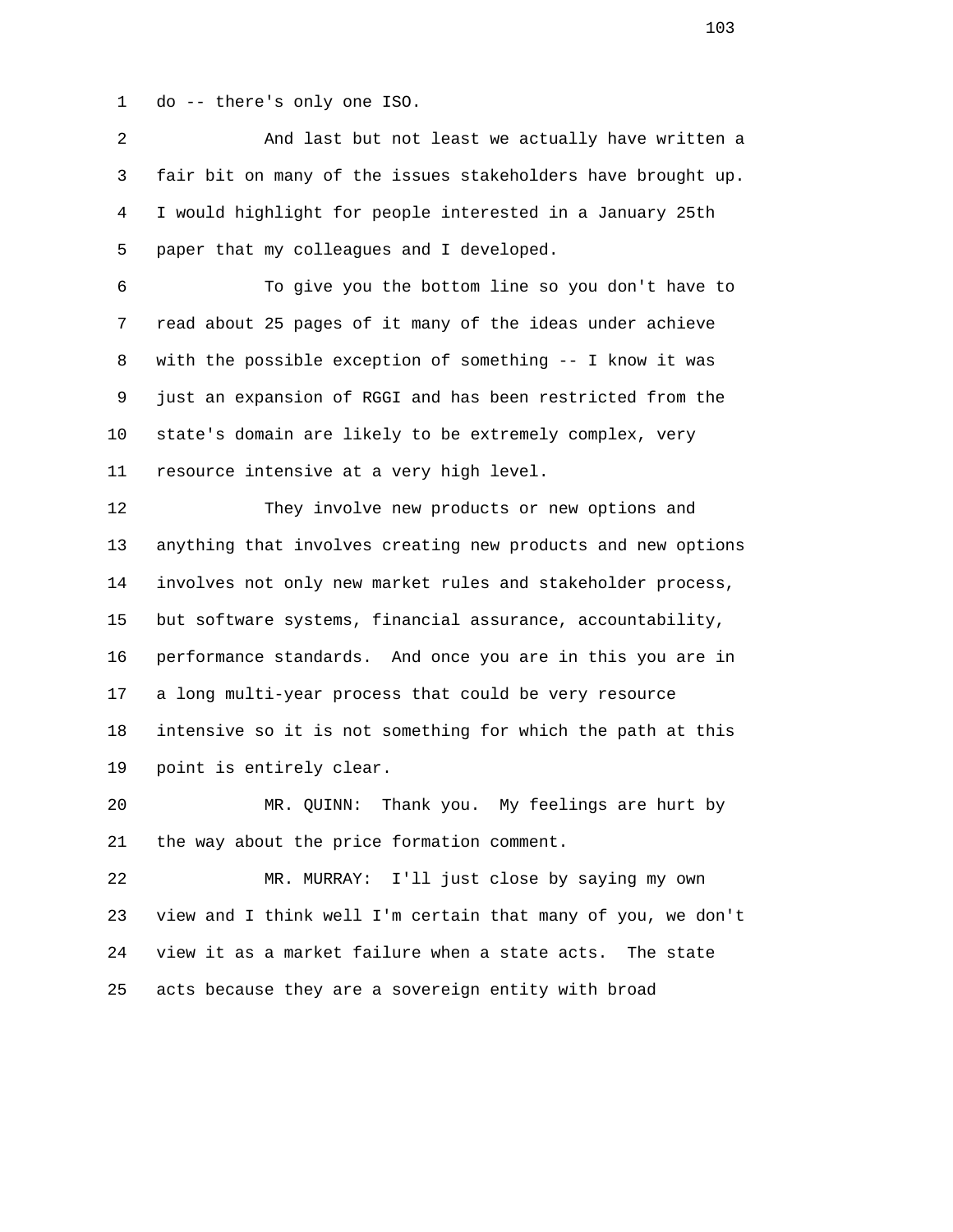1 regulatory power and what makes sense for a state is 2 something that the elected official of that state are often 3 in the best position to judge.

 4 I will observe that we have been here for a 5 couple of hours now and no one said the word Congress 6 because we are in a policy and political era where we really 7 don't expect a lot of policy making at the national 8 legislative level.

 9 So in the absence of federal legislative action 10 and it's neither a bad nor a good thing, it's simply an 11 observation. Of course you are going to see the states 12 being more active, that shouldn't be surprising at all.

 13 In the discussion this morning we have had 14 reference to RGGI which is 9 states and the difficulty of 15 getting consensus among 9 states. We have heard New England 16 is the unit of analysis, we have heard southern New England 17 is the unit of analysis. At the end of the day we are the 18 locusts of what policy making is and we are going to see the 19 most frequent policy makers at the state level.

 20 It's the whole U.S. federal system has always 21 been designed -- it's not a judgment of regulators, it's not 22 a market failure it is simply the prerogative of the state 23 legislature it's nothing more than that.

24 MR. QUINN: Thanks Seth?

25 MR. KAPLAN: Yeah and to put a little bit of a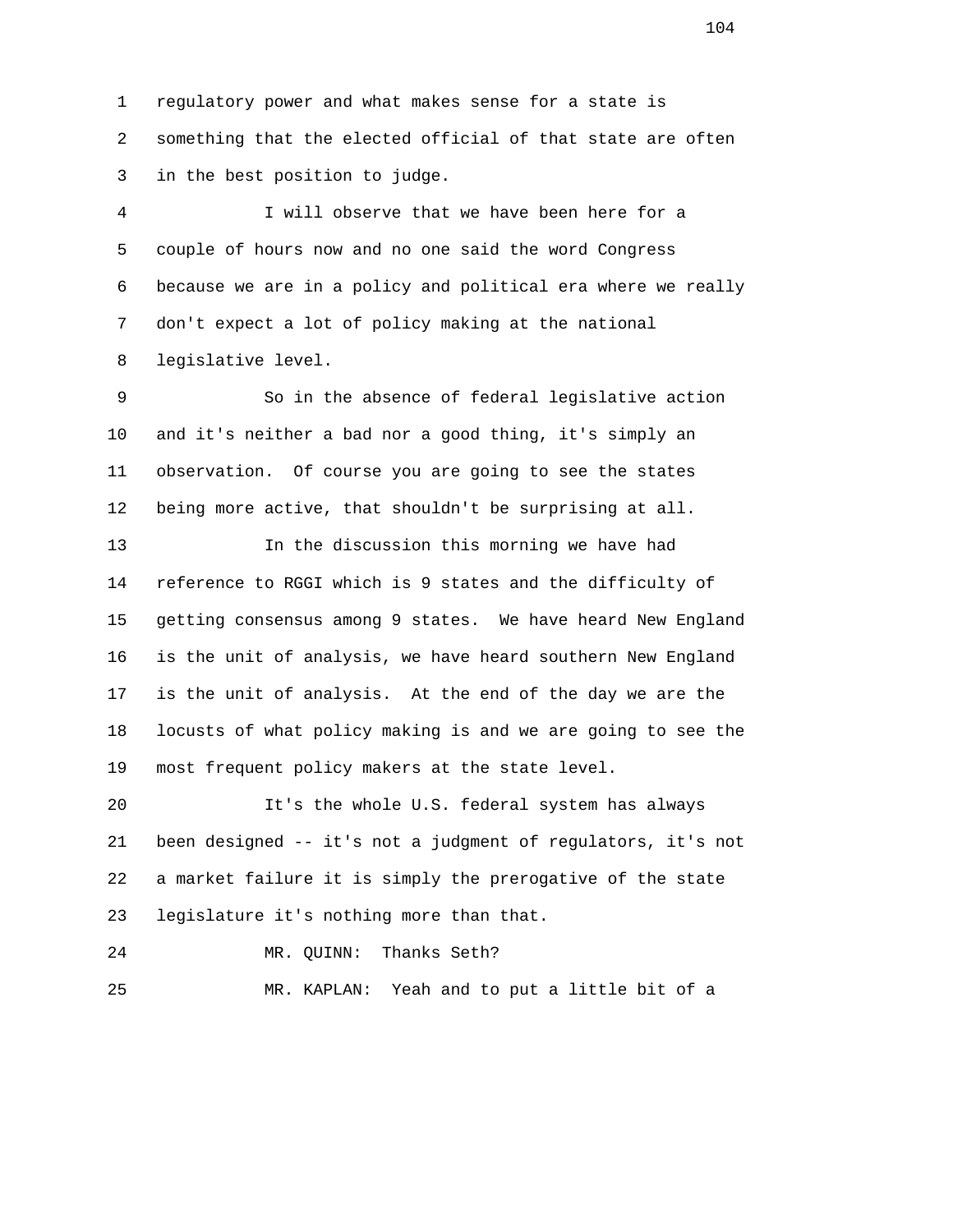1 sort of a legal and Constitutional gloss on sort of the 2 message that achieve is much harder. You know I think that 3 just a basic principle of comedy and cooperative federalism 4 is that the federal exertion of authority over the states is 5 minimized you know, if only just in order to kind of keep 6 the wheels turning.

 7 You know the fed's act when needed and just 8 simply the achieve kind of goals where the FERC and the 9 delegated authority through the ISO imposes a system that is 10 intended to achieve state goals as opposed to accommodate by 11 its nature will require more exertion of federal authority, 12 more friction.

 13 And the good principles of cooperative federalism 14 is to try the thing that is lower friction first before the 15 thing that induces more friction. One thing that is just in 16 terms of the reality of what's going on here -- as Chairman 17 O'Connor noted Massachusetts is on the eve of doing another 18 procurement for I would note both Tier 1 renewables and 19 hydro is what the legislation calls for, both are eligible. 20 And those -- you know that procurement is 21 laudable and it is wonderful that it is moving forward and

 22 that reflects a longer term goal. A desire by Massachusetts 23 as the states have to enter into get their customers the 24 benefit of those longer term obligations of power that is 25 not -- the price is not sensitive to fuel prices.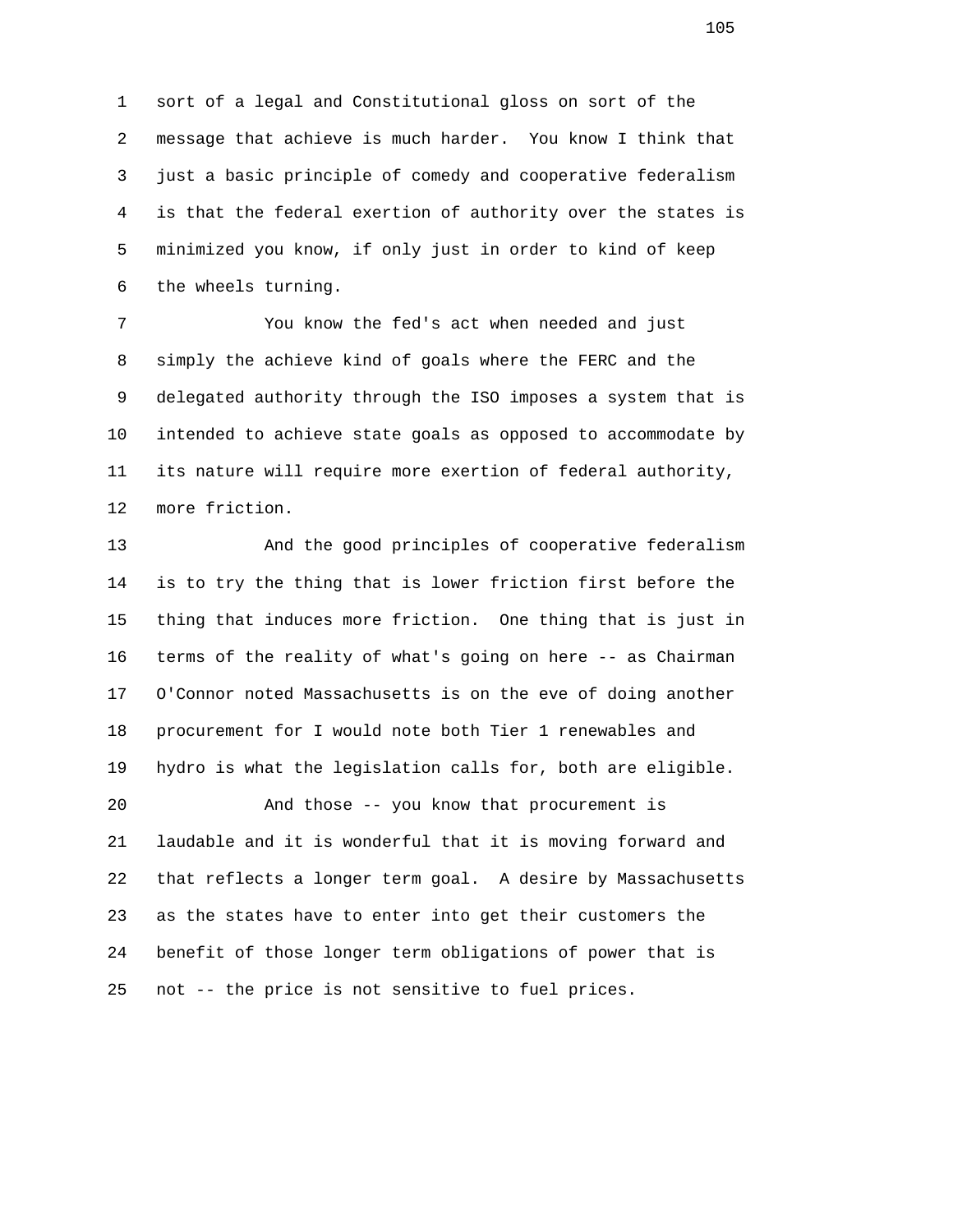1 Just looking at where we have vacuums we do not 2 have a federal mechanism that gets customers that value, 3 that commodity. Now in the long-term could such a mechanism 4 be created? Certainly -- you know there is nothing that 5 says that all federally regulated markets need to be real 6 time or day ahead or one year or three years or five years 7 of fifteen years.

 8 One could imagine the mechanism where a federal 9 market got customers the value of that longer term resource 10 but that will be a heavier lift to circle back where I 11 started -- and I think that's sort of an overall theme here. 12 Let's do what we can that induces less friction 13 that is accommodate before we start really going down that 14 path of trying to fill in that -- to meet that need that the 15 states have identified for customers to get their value 16 through a federal mechanism.

17 MR. QUINN: Thank you, Commissioners?

 18 CHAIRMAN LA FLEUR: Well since most of you have 19 expressed a fair amount of optimism of coming up with some 20 sort of regional solution I hate to pile another kind of 21 fuel on the fire but I feel like it's my last chance to see 22 you and it's not ex parte so what's going around my head is 23 like what works for new resources and who picks new 24 resources and what works for existing resources and what's 25 going on.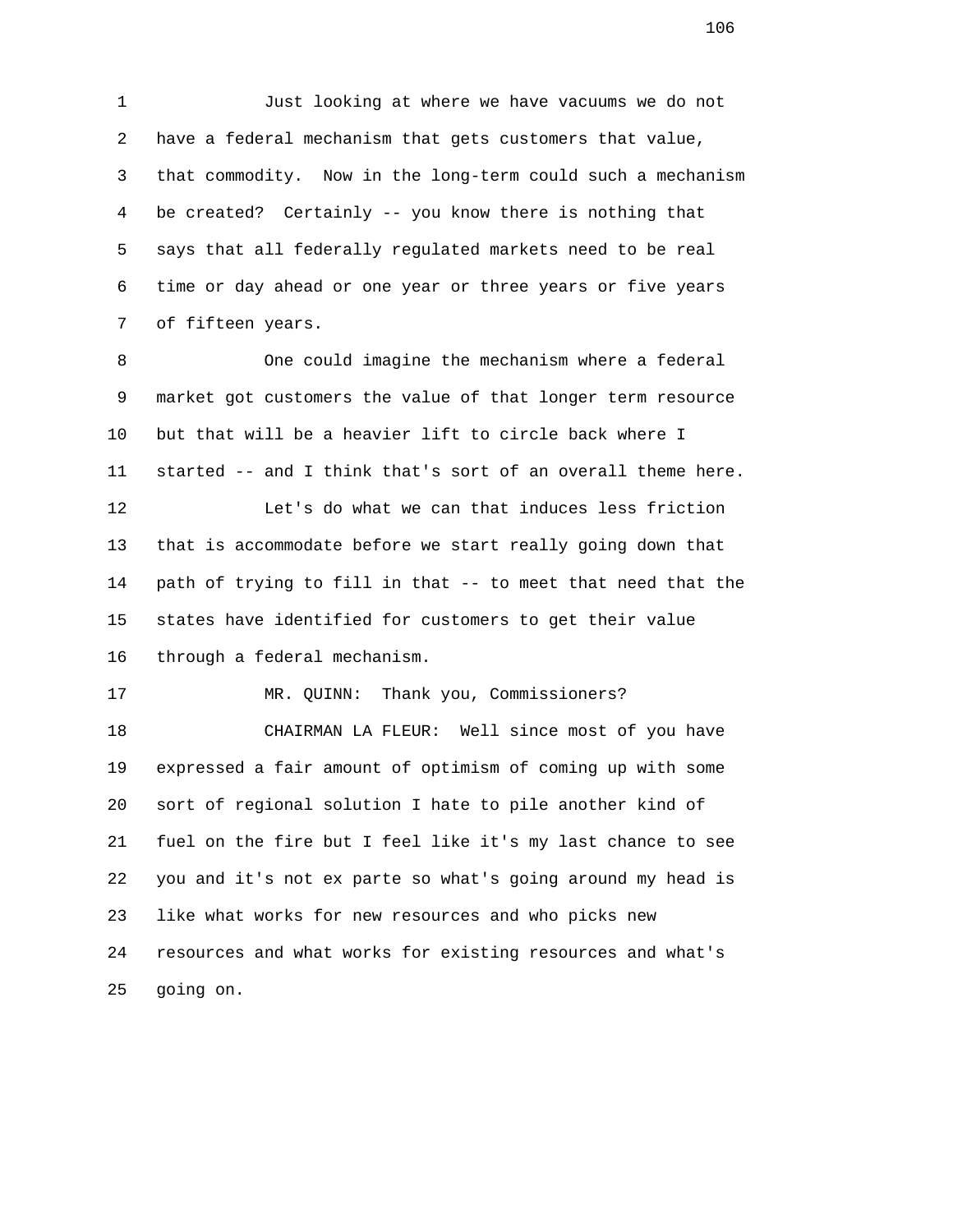1 And most of the policies we have seen so far pass 2 legislatively in New England are procurement policies, some 3 of them very specific and the ISO New England, CASPAR 4 proposal is geared to that. Let new things come in and how 5 you wean other things off.

 6 The conversation in the other RTO's that were 7 about to start is a lot of it about out of market payments 8 for existing policies which is something I understand the 9 Connecticut legislature is actively talking about.

 10 Mr. Murray said in his pre-filed comments he 11 doesn't think paying what Connecticut is talking about is an 12 out of market solution and it would not affect the market. 13 If what happens in the other two regions in New York and 14 Illinois happens here what will happen is that if that get 15 passed within a couple of days we will get a complaint at 16 FERC and it doesn't seem like what you are talking about is 17 about shoring up existing resources.

 18 Yet the more new resources get piled on the more 19 they might need that. So I would like to ask anyone else 20 while we have this opportunity to comment on support for 21 Nuclear New England, where you see that fitting in to this 22 picture.

 23 Because it does seem that we see a lot of 24 different kinds of state policies and not all of them fit 25 into the procurement plan that ISO New England talked about.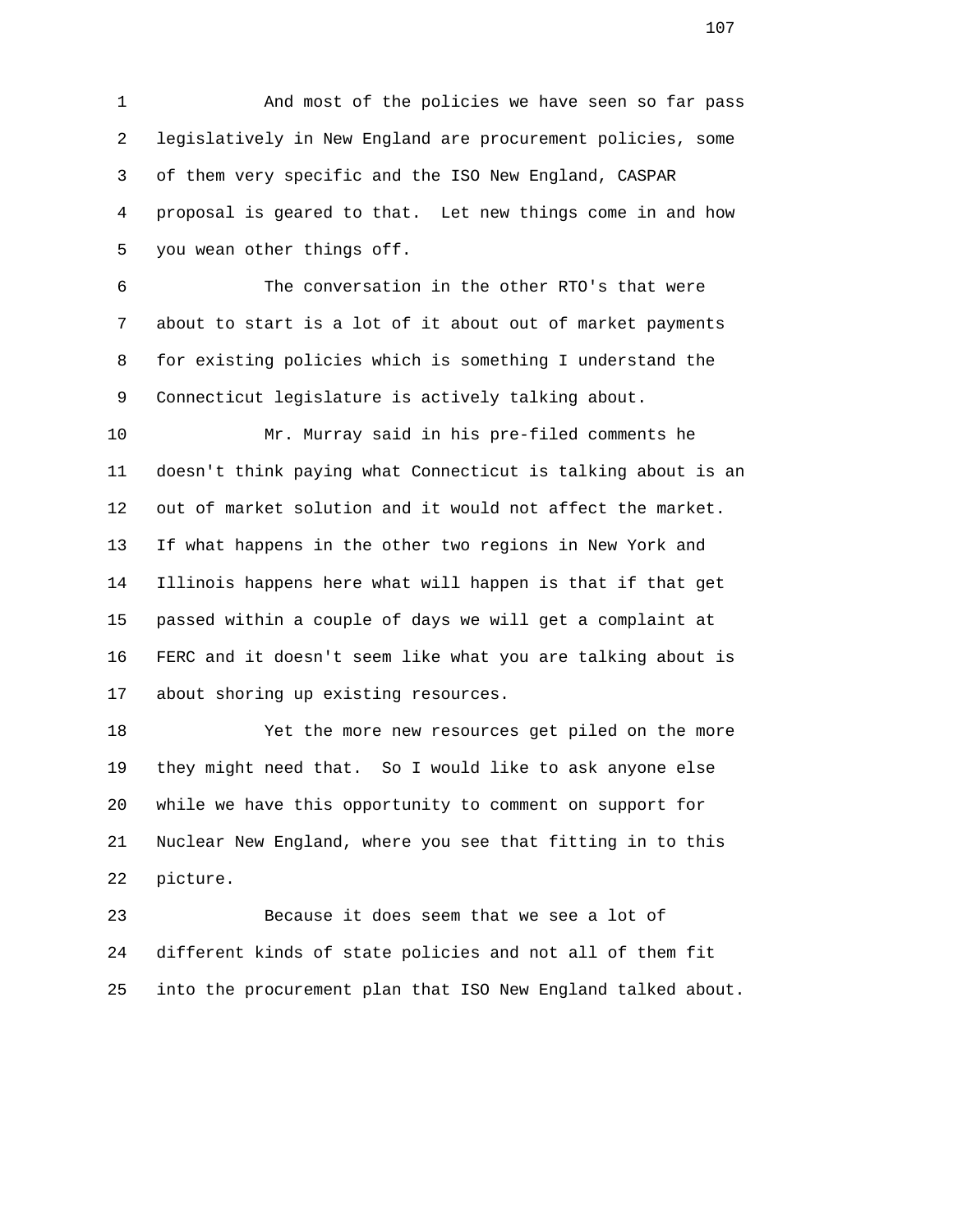1 So if anyone has anything to add I would appreciate it. 2 MR. FORSHAW: I'll try and kick it off. Thank 3 you Madam Chair. I think the structure that we have tried 4 to articulate in my statement that we put forward in the 5 IMAPP process was a bilateral residual type of construct. 6 Really what we are focusing on there is simply if 7 a load customer or states on behalf of customers in general 8 come up with a contract and that's enough to support the 9 resource without getting any capacity market payments that 10 comes in there. The challenge in that structure which you 11 mentioned with the earlier panel is making sure there's a 12 critical mass in the residual market so that pricing is 13 sufficient to allow existing resources to remain, continue

 14 operating any other resources that aren't procured subject 15 to a bilateral contract.

 16 You know the prices are high enough that those 17 can come in. That's not a trivial challenge either but at a 18 high level you know we see that as that first step -- the 19 bilateral market. It doesn't necessarily have to 20 differentiate between new resources, existing resources or 21 anything else.

 22 CHAIRMAN LA FLEUR: I appreciate the clarity of 23 your pre-filing comments. I mean I do understand that when 24 the New England states de-regulated, they didn't de-regulate 25 the muni's and that has been an issue. I understand that.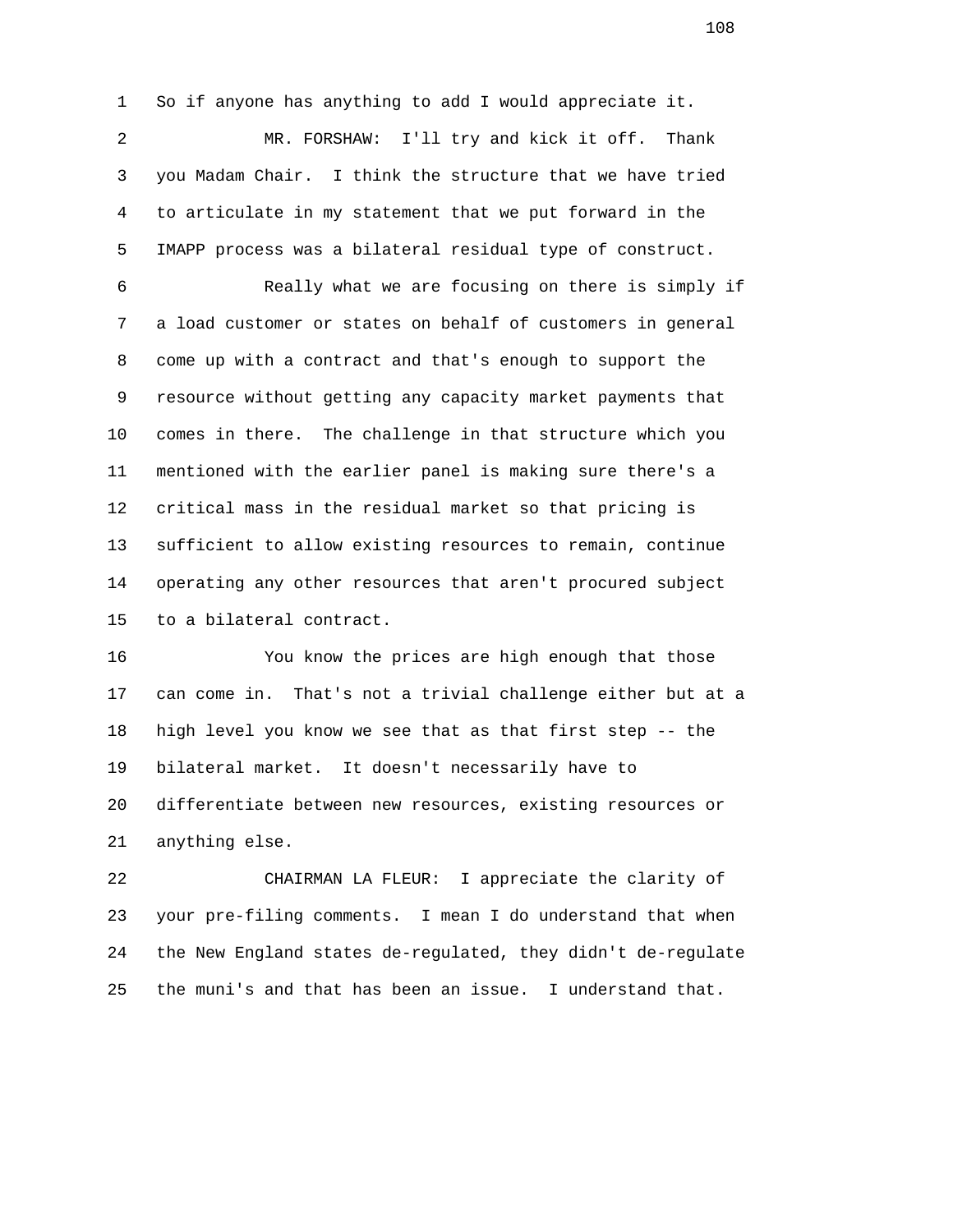1 But it sounded like your comment said turn New 2 England into ISO and I didn't hear the states raising their 3 hand to do that. You know I mean there are regions that run 4 with state authority for resource adequacy and the capacity 5 market is residual but that is a different construct. 6 That's just I mean I know where you are coming from, okay 7 thank you I'll shut up and let other people talk.

 8 MR. QUINN: Alright. I have Bill, Aleksandar, 9 Pete and then David.

 10 MR. MURRAY: Without repeating what's in the 11 pre-filed testimony one comment I will make since the 12 Chair's question was posed about New York, Illinois, 13 Connecticut I must apologize I don't work in New York or 14 Illinois so I am going to speak just in a very global level. 15 Globally what the three states have in common is

 16 they are attempting to recognize around the clock carbon 17 free resource in a way -- in various forms in a way that is 18 analogous to what they have long done in renewable portfolio 19 standards since the early stages of the market.

 20 Recognize with nuclear you have got fewer units 21 with a lot more megawatt hours. You also have the ability 22 to run around the clock. You have got a market for energy 23 and what the states are doing is recognizing the carbon 24 attributes at a time when states -- those three states all 25 share a philosophy towards moving towards a lower carbon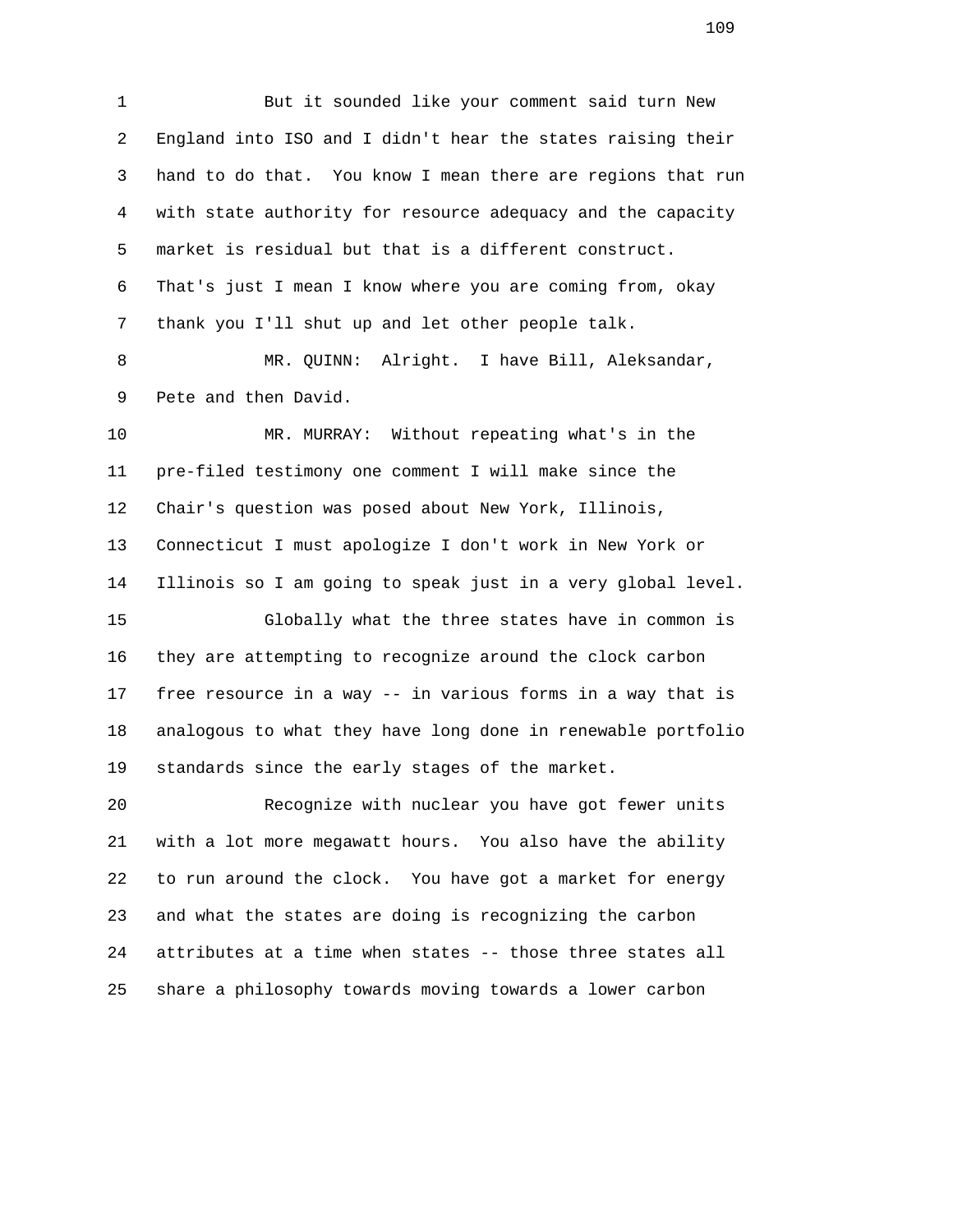1 public policy, a lower carbon economy.

| 2              | And that in our view is entirely complimentary to                        |
|----------------|--------------------------------------------------------------------------|
| 3              | the activities of the market. I will say more broadly                    |
| $\overline{4}$ | working back to what I had just said about sort of the                   |
| 5              | absence of federal action the -- you know we were involved               |
| 6              | in a nuclear unit closing in Wisconsin.                                  |
| 7              | That was a well-running nuclear unit that closed                         |
| 8              | for purely economic reasons. I don't think that was a                    |
| 9              | public policy success and I would not necessarily just                   |
| 10             | speaking only from me point to that as a market success.<br>$\mathbf{I}$ |
| 11             | think that that is something that you could even go so far               |
| 12             | as to say it was a market failure.                                       |
| 13             | There is probably broad recognition at the                               |
| 14             | federal level that this is a problem. There is not equally               |
| 15             | broad federal action and the absence of federal action                   |
| 16             | states quite appropriately using the tools that they have                |
| 17             | and exercising those tools albeit in three different forms.              |
| 18             | I would share what is in common among the three                          |
| 19             | states is that they are recognizing the carbon attributes of             |
| 20             | nuclear units.                                                           |
| 21             |                                                                          |
| 22             | CHAIRMAN LA FLEUR: Do you draw a                                         |
| 23             | distinction from the state as recognizing carbon and some of             |
| 24             | the discretion of resiliency and so forth which is fairly                |
| 25             | heavy overlap with what the ISO is pricing?                              |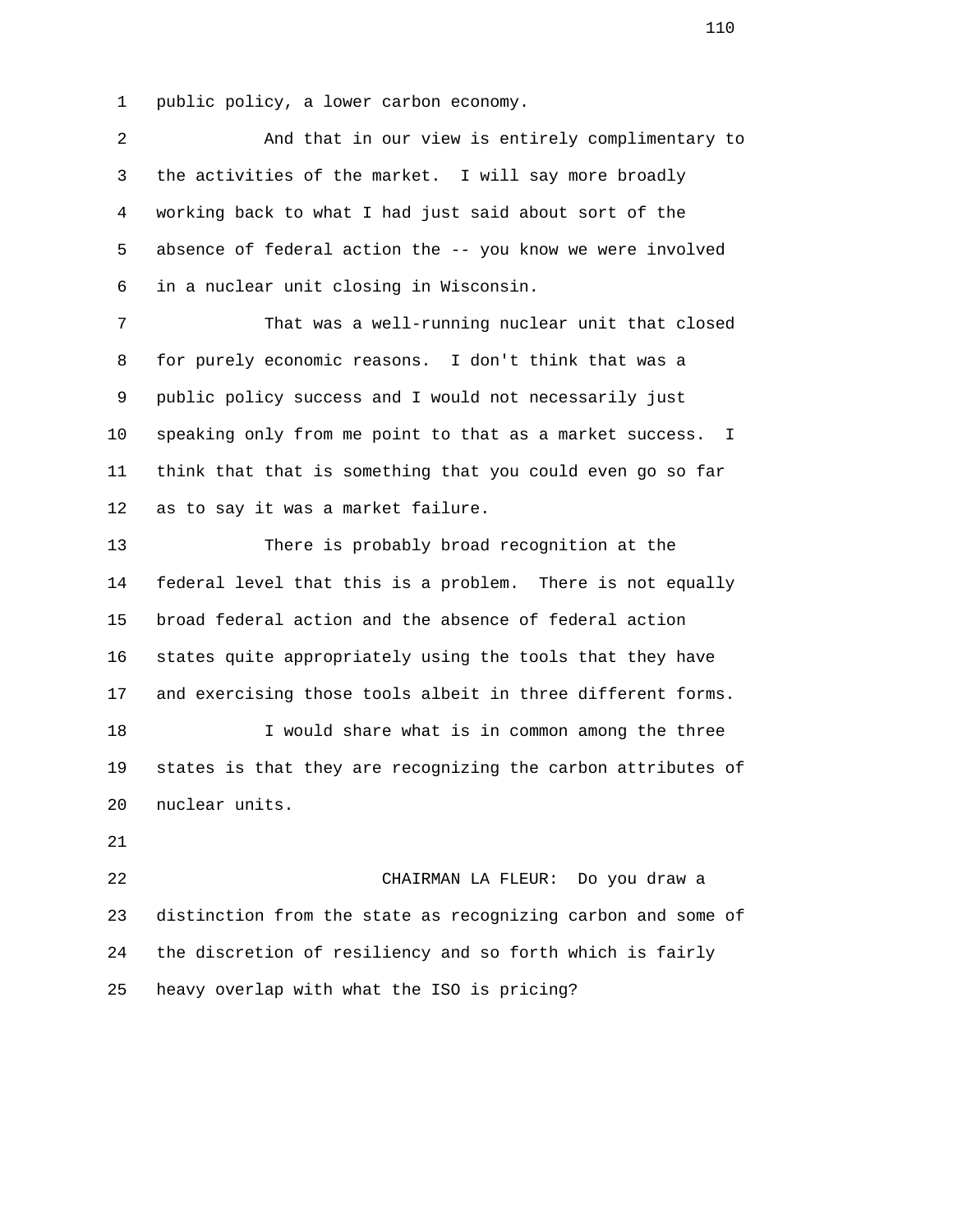1 MR. MURRAY: It states in choosing to recognize 2 carbon -- nuclear is unusual and that it is an around the 3 clock or base load resource I think as an industry we have 4 got to start using more common -- we have to let base loaded 5 dispatchable go and say on off switch and around the clock. 6 Nuclear has both of those attributes but I don't 7 think -- they are distinct attributes and there is not 8 another resource that has both of those attributes that is 9 in place now. Notably states are bringing in hydro which 10 has some of those same types of resources. 11 They have hydro and they are bringing in more 12 hydro. 13 MR. QUINN: Aleksandar? 14 MR. MITRESKI: Speaking of hydro -- I think it's 15 an excellent question Commissioner because it's the -- I've 16 heard the panel discuss about achieve and accomplish and 17 accommodate but if we don't come up with a comprehensive 18 solution what's happening in the CASPAR solution as you have 19 pointed out there is a lot geared toward new resources 20 coming in to meet state policies. 21 But those new resources will have some constricts 22 and some of them may be inadvertent and I think that the 23 state's policies do not intend to be counter-intuitive such

25 I started initially the comment if you place one big connect

24 as they effect the existing non-emitting research. So what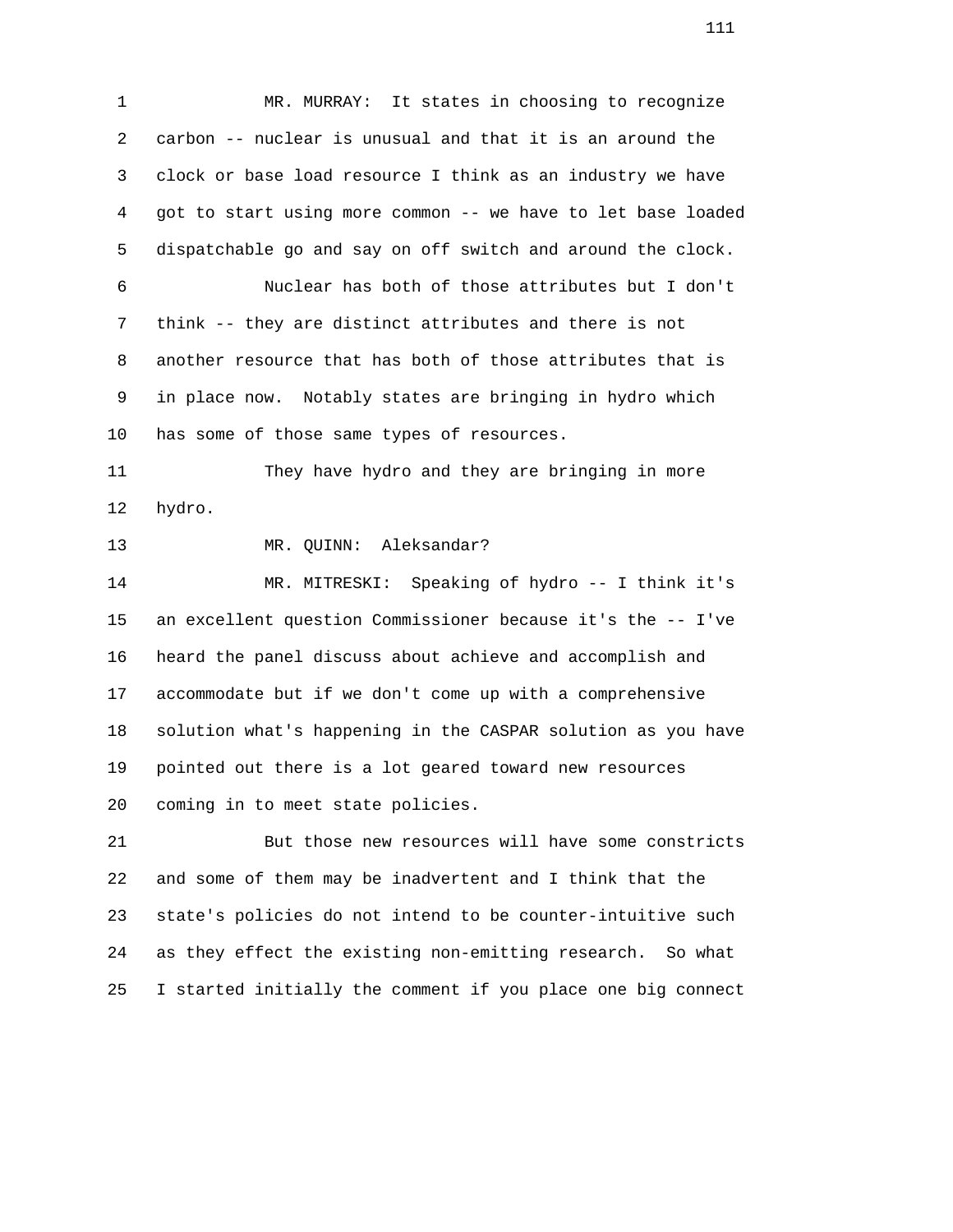1 to another although they are providing the same product one 2 will certainly have the effect on another in terms of 3 revenue.

 4 And speaking from a hydro resource and I think 5 there's companies from various technologies here in the room 6 but if I ask anybody that has a resource that is 100 years 7 old and still performing, producing energy I think we would 8 have very few people who could raise their hands.

 9 So my point is these hydro resources go every 30 10 to 40 years through a FERC licensing renewal process, 11 continual investment of capital to be performing over this 12 long-term period. So having a comprehensive solution that 13 maybe as Jeff pointed out -- maybe it won't meet 100% of the 14 state policies, maybe come up with a solution that will meet 15 90% of those state policies -- maybe in this situation you 16 could make sure that the existing non-emitting resources 17 such as nuclear, such as hydro, such as wind was also coming 18 to a tail end with some of the PPA's.

 19 It will continue to be compensated, continue to 20 meet some of these state policy goals and I think that's 21 where if we overlook that we will come up in a situation. I 22 just want to go through one more point where we had an FCA 23 tent in New England where 1,000 megawatts of new capacity 24 cleared because that's what the market was sending the 25 signal.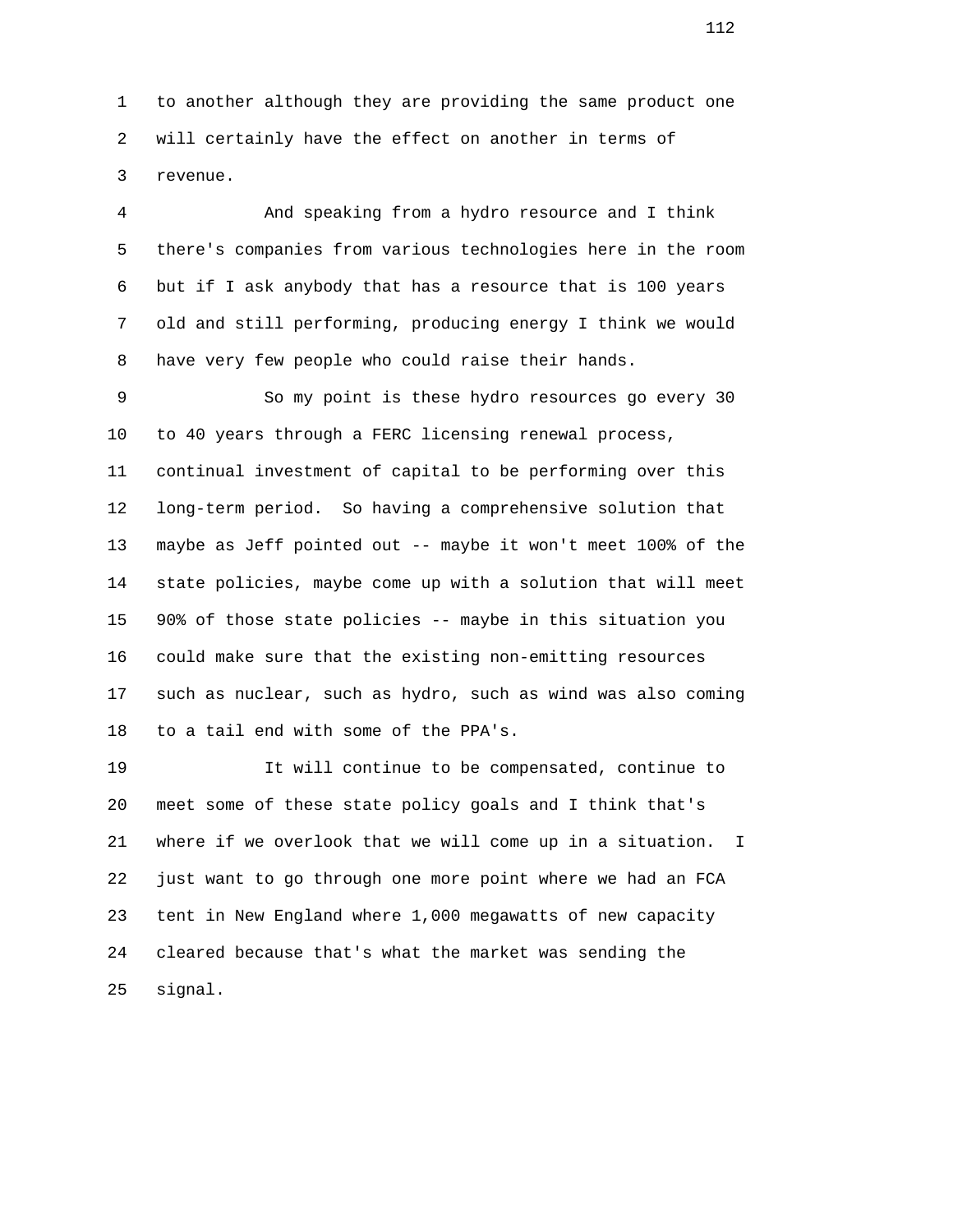1 However, with the procurements now they may come 2 in as hydro. So you can say was the 1,000 megawatts 3 necessary -- I think that's why going back to the ISO having 4 that comprehensive view of those public policies that can 5 ensure the public policies are met.

6 MR. QUINN: Pete?

 7 MR. FULLER: Thanks and Chairman LaFleur what I 8 heard in your question really was the distinction between 9 new resources, procurement of new and payments to existing. 10 And I think this is one of the conundrums that I am 11 struggling with and have struggled with through IMAPP and 12 other processes.

 13 I believe the states and their representatives 14 are very sincere in their desire for markets and recognize 15 the tremendous value that has been delivered through 16 markets. But I think one of the principals that we have to 17 keep in mind in markets is for lack of a better term and I'm 18 not an economist -- equal pay for equal work.

 19 And so we need to come up with ways to define 20 what it is we want in ways that are technology neutral, fuel 21 neutral and let the market find the lowest cost outcome. 22 And I would argue that whether it is New York or Illinois or 23 the Connecticut pending discussions and frankly a lot of 24 what Massachusetts is doing in its RFP's is not about that. 25 It is very specific. It is very directed. Some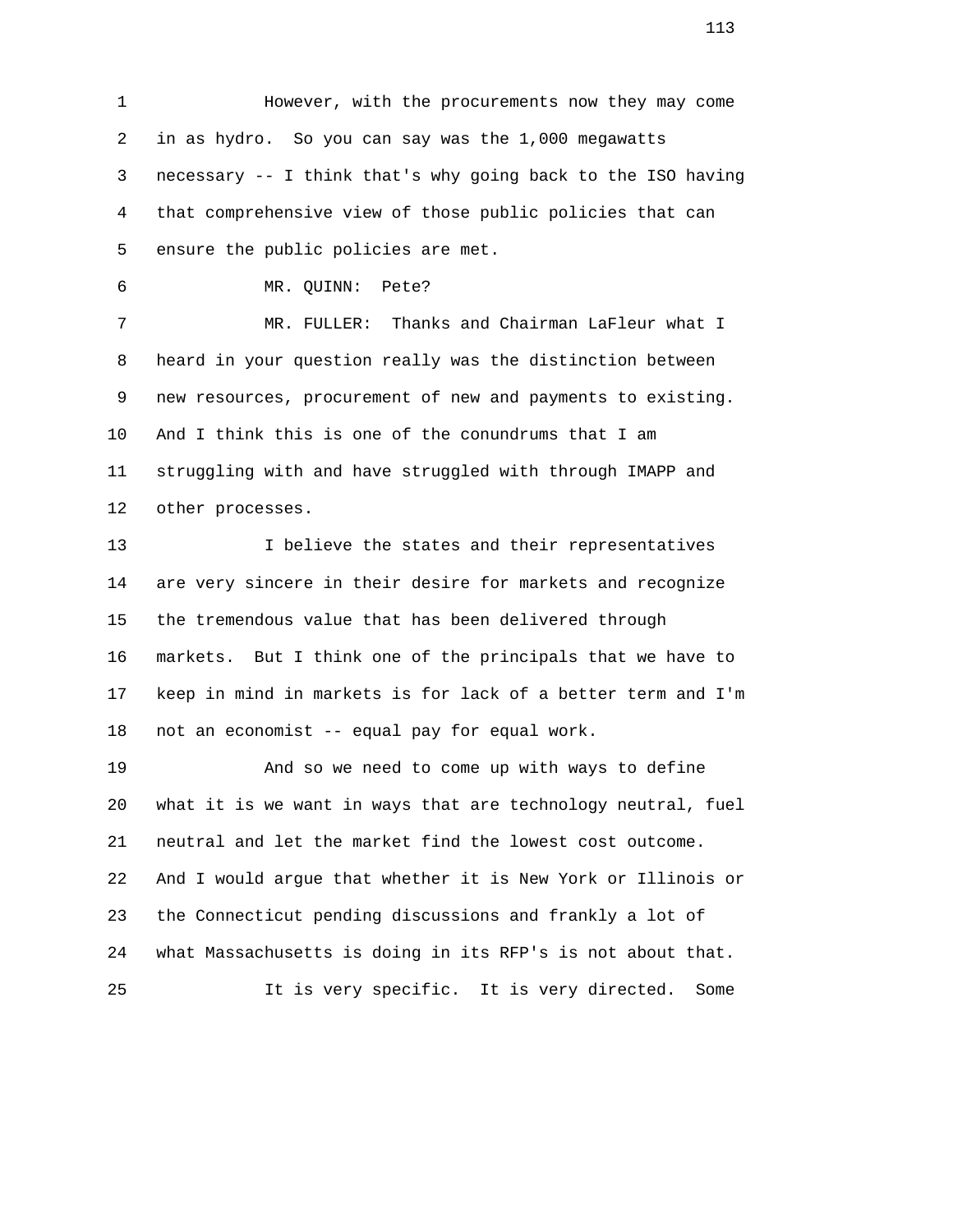1 cases the definitions are a little more tortured and 2 circuitous but they all kind of get you to the same place. 3 We know exactly what we want as the solution and I think 4 that to me is where the red flag should go up for the 5 Commission and say if you really do something that's 6 tech-neutral, fuel neutral we can work with it. 7 If you start tipping the scale that's really

 8 going to be a problem -- so I think recognizing that equal 9 pay for equal work is an important principle to keep in 10 mind.

 11 CHAIRMAN LA FLEUR: Well it seems a lot of this 12 is revolving around carbon because every state in New 13 England has a carbon goal. RGGI prices carbon but we heard 14 about that. We have a clear paper from NESCOE, whatever you 15 do don't price carbon.

 16 Now Connecticut wants to come along and price 17 carbon. We have got a little discontinuity about where we 18 are I think.

 19 COMMISSIONER HONORABLE: And if I could jump in 20 here to say one question that I have is could we even agree 21 upon the subjective we heard from the economists. If we 22 need to improve our market design we need to start with some 23 metric -- what is the objective?

 24 Can we even agree upon that if we are going to 25 first tackle accommodating say policy before we even get to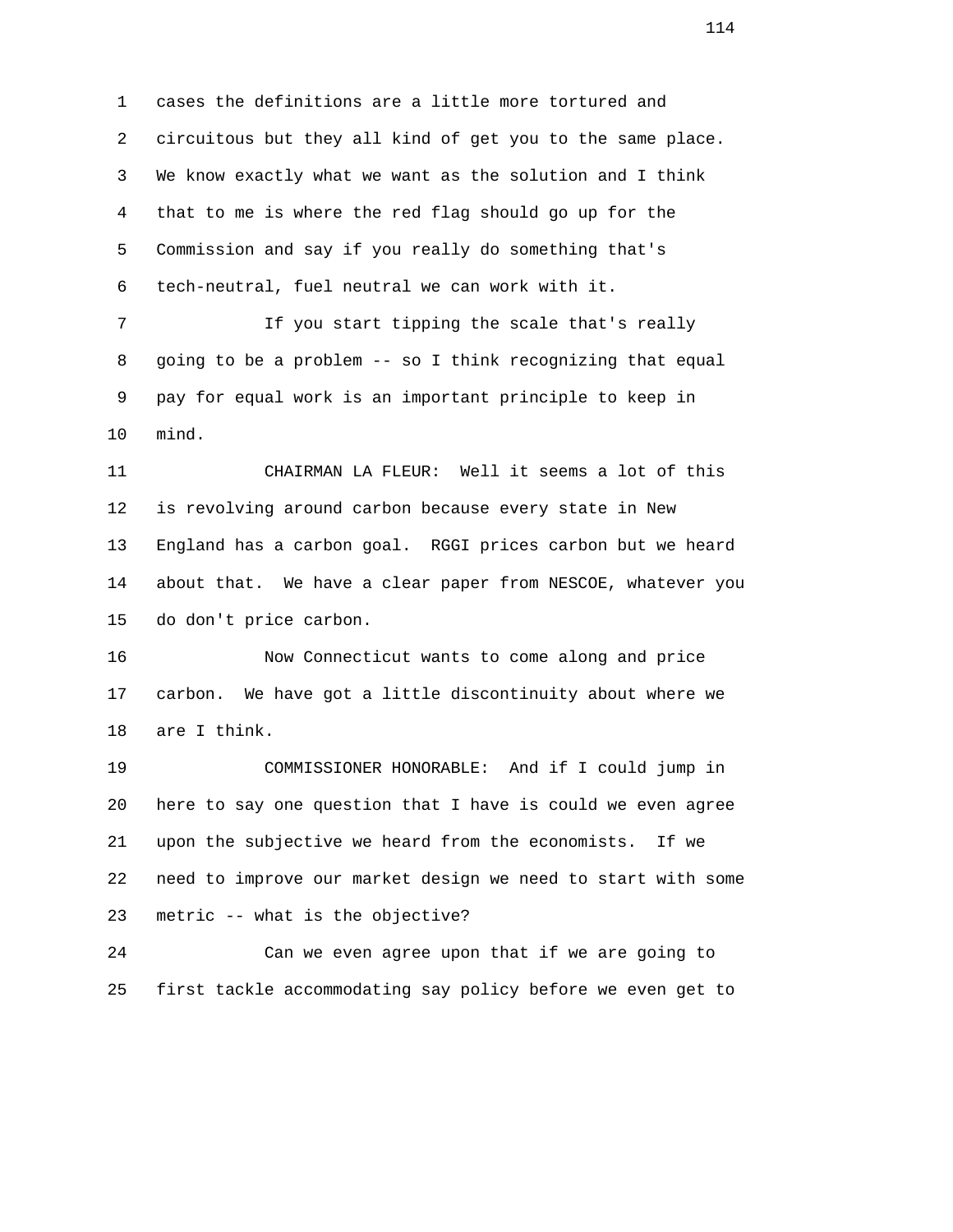1 the topic of achieving which I thought I heard David Patton 2 saying let's start with accommodating then we can talk about 3 achieving.

 4 So I want to jump in on that conversation and ask 5 you, can we even agree upon that first objective? 6 MR. FULLER: If I could Commissioner -- you know 7 we presented this idea in the IMAPP process a few months ago 8 and at the time did not represent it as the answer. But I 9 think it gives an interesting way to sort of get into this 10 discussion and to start to get your heads around it. 11 In New England all of the six states have RPS 12 goals -- so clean energy goals. And those are legislative 13 and they are on the books and so as a starting point to 14 begin to think about this could we look at the achieve 15 element in terms of clean energy market or clean attribute 16 market to say they have all got their trajectories out there 17 about how much clean energy they want, could that form the 18 basis of a purchase requirement that is centrally procured? 19 COMMISSIONER HONORABLE: Do you agree with, I 20 think our panelists on the earlier panel said, maybe it was

 22 denominator so I want to push you a little bit on that, what 23 do you think about that as a beginning point?

21 Bob Scott said starting maybe with the least common

 24 MR. FULLER: If you are thinking that is the 25 least common denominator, yeah that's why we put it forward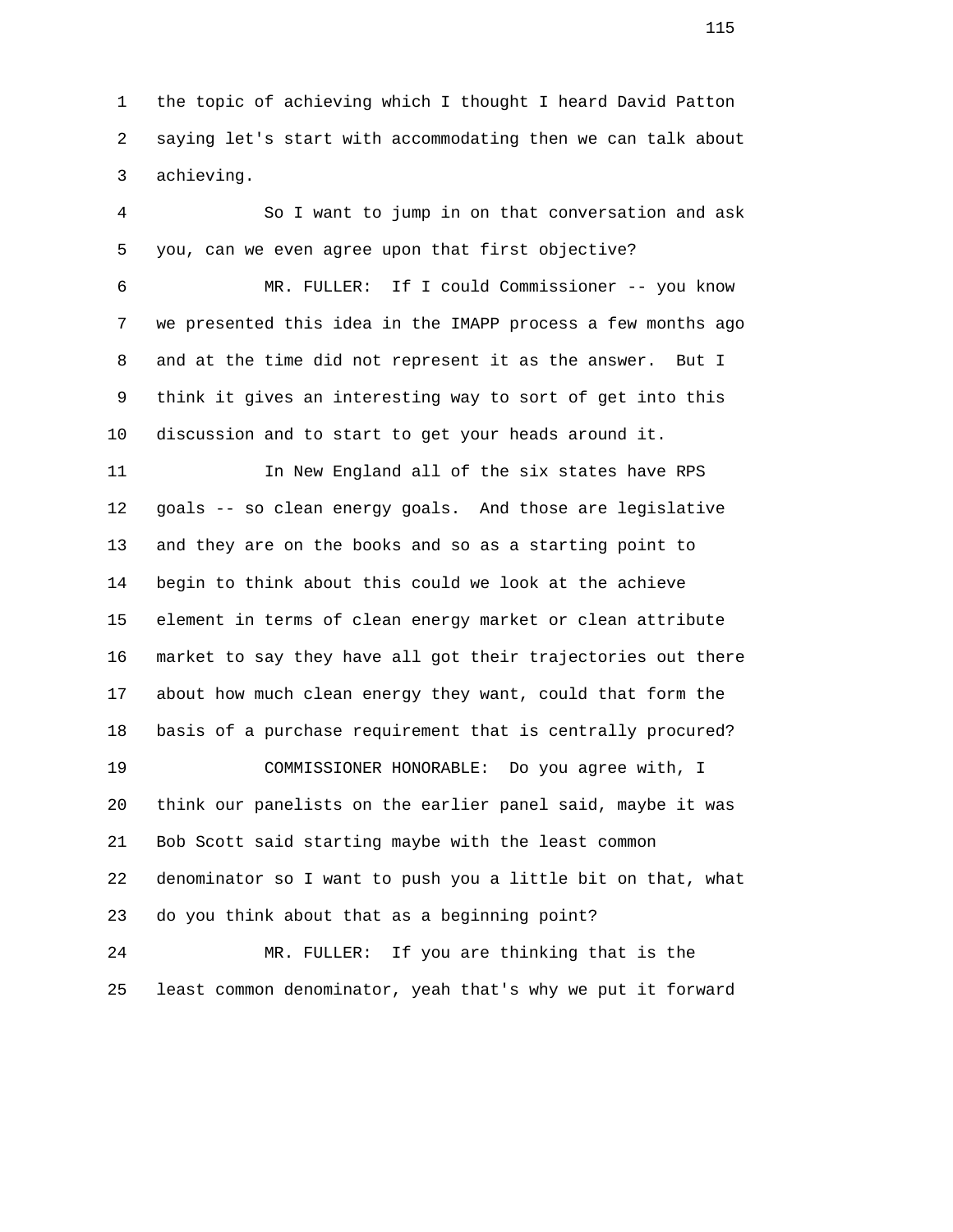1 to make it a little more tangible that in fact there may 2 actually be some alignment even if it isn't everything in 3 the full requirements, there is at least the basis to begin 4 working on something to create a structure, create a 5 mechanism and again glass half full -- if people see that 6 that can be effective and can actually bring the kind of 7 investment that the Massachusetts legislation is trying to 8 do and others are thinking about.

 9 Can we get some momentum going and build on that? 10 MR. QUINN: David do you want to take a shot at 11 both questions and then we will --

 12 MR. PATTON: Sure. You know I'm not quite as 13 optimistic at bringing some form of consensus around the 14 objective. I think it's interesting because the objective 15 and the rationale are two different things. So the 16 rationale for the nuke action is zero carbon.

 17 But as we have shown in our reports it's 18 generally cheaper to achieve carbon reduction by building 19 really efficient combined cycle units and retiring in 20 certain locations and retiring high emitting units which is 21 obviously not at all consistent with what the policies that 22 we are pursuing.

 23 So I think we have in working in various regions, 24 we haven't seen a coalescence around you know a single set 25 of objectives and certainly when you get to renewables it's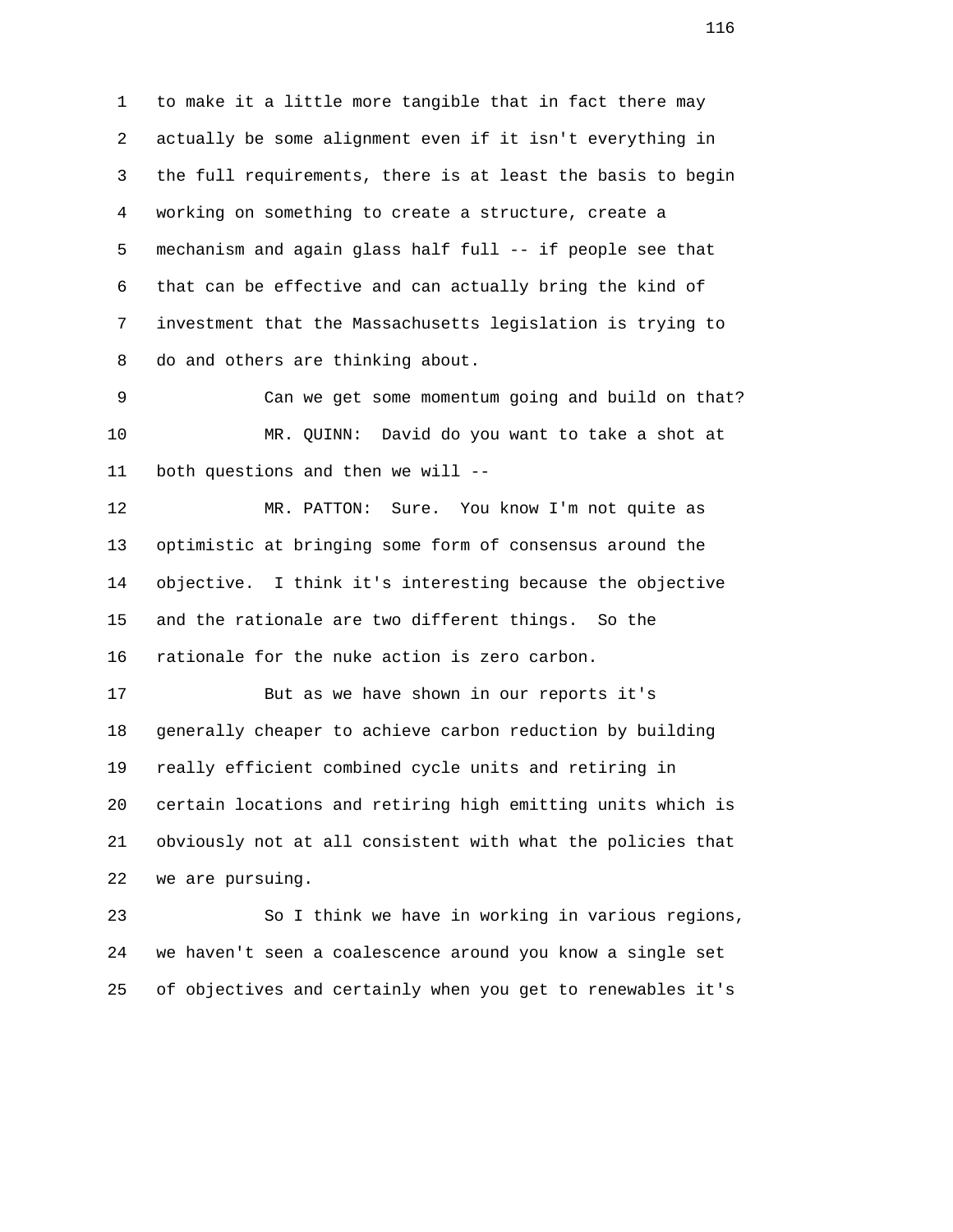1 hard to equate that with carbon because carbon price can't 2 be high enough to make a lot of the renewables economic.

 3 To your question on the uneconomic retention -- I 4 saw you rubbing your head and it looked very familiar to me. 5 I find myself doing that a lot, thinking about these issues. 6 And what makes it a little easier is we always try to start 7 with the principle which is why I put that in our comments 8 about any solution you come up with should have a set of 9 principles.

 10 And if the first principle is that the threat to 11 the market is related to artificial supply then you can sort 12 of put everything into that context and say okay how big of 13 a threat are renewables? How big of a threat is the hydro? 14 How big of a threat is the nuclear intervention?

 15 Renewables actually ends up being a much smaller 16 threat than you would think and we put a table in our 17 comments showing how much -- how many megawatts we think are 18 going to be generated through various initiatives over time. 19 And the reason is that most of the renewables get very small 20 capacity value so their actual supply in the capacity market 21 is pretty small with the exception of the hydro and 22 off-shore wind is actually quite a bit bigger than on-shore 23 wind.

 24 But the nuclear ends up being a bigger threat in 25 some regards and smaller in other. Bigger with respect to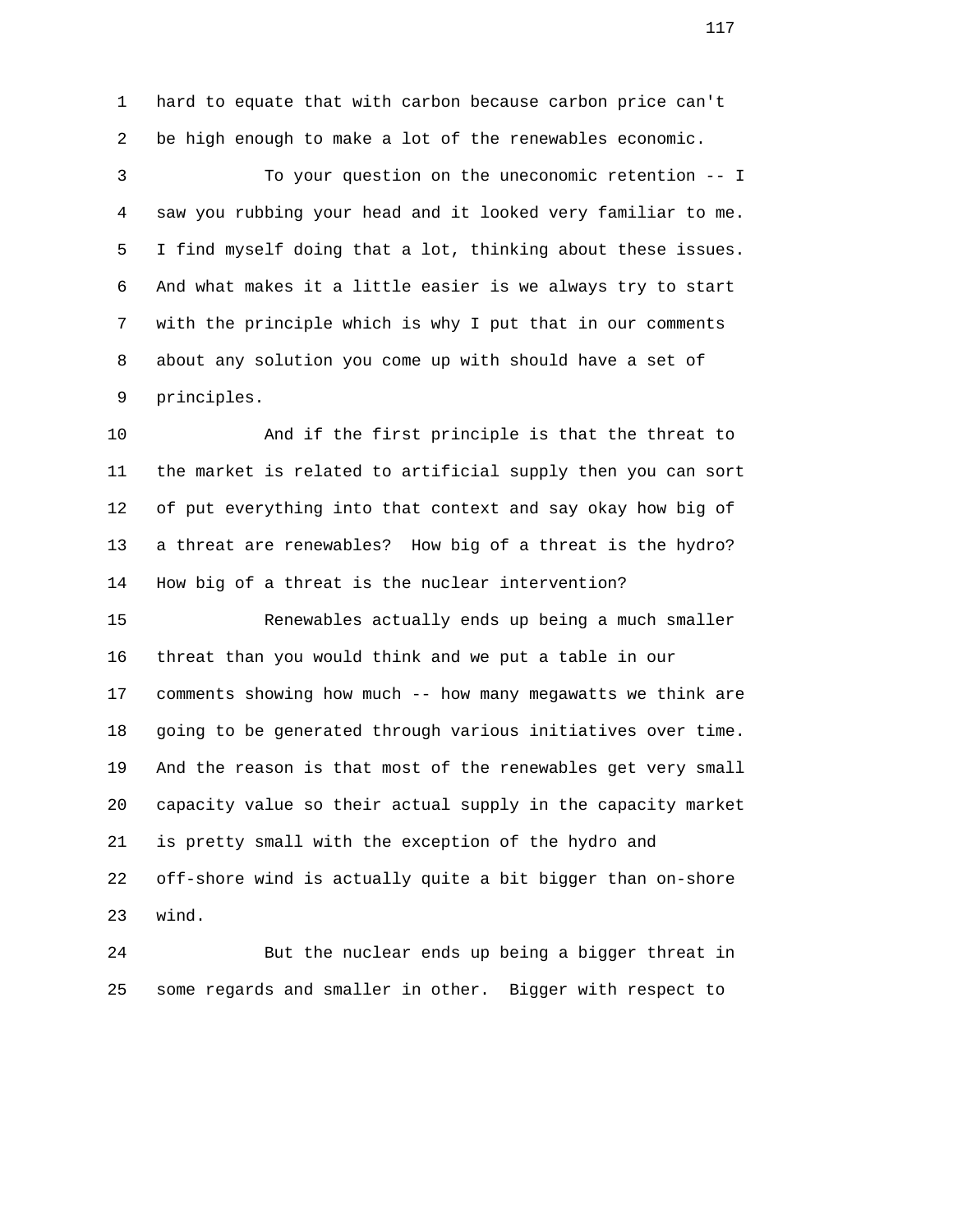1 the size of the units we are talking about. There's nothing 2 on the horizon on the renewable side that comes even close 3 to the size of some of these nuclear units.

 4 On the other hand they are far closer to being 5 economic than some of the renewables. But in thinking about 6 it in that context I think you can look at solutions like 7 the CASPAR solution and it could actually be applied in an 8 uneconomic retention sort of context.

 9 But then the last thing I would say is at the 10 beginning of our comments we talk about and I can't think of 11 another word other than legitimate and I think somebody 12 mentioned that distinction of legitimate policy and policy 13 that is targeted at objectives the RTO's have handled.

 14 When you start looking at uneconomic retention 15 it's the nuclear -- I think there are some arguments about 16 it being carbon related but there are other uneconomic 17 retention that I think is much harder to put into context 18 and so if you are going to go down the road of figuring out 19 how to address the uneconomic retention it is still 20 important to make that distinction and not just accommodate 21 everything.

 22 MR. QUINN: Thanks. So I think to Commissioner 23 Honorable's question I have got Bill, Seth, Tom and Brian. 24 MR. MURRAY: In this phrase you talk about the 25 three states and on Connecticut a little bit. We've been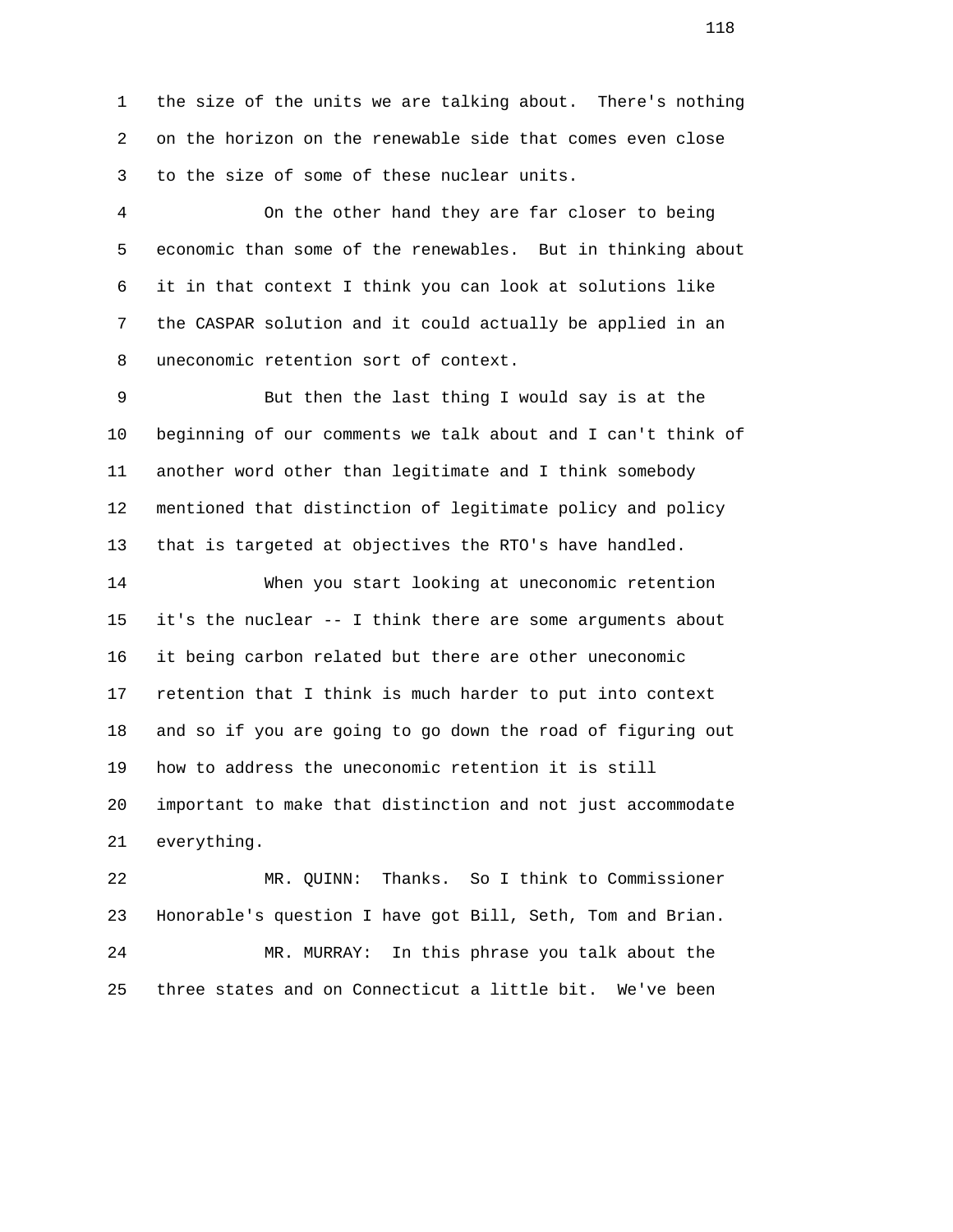1 talking about those unique attributes of each state and one 2 unique attribute of Connecticut is they have the highest 3 power prices paid by retail customers in the lower 48. 4 So there's an opportunity -- now it varies a

 5 little month to month, the records the Commission keeps but 6 just like in other states we operate in generally 7 residential rates and Virginia would be very competitive 8 with industrial rates in Connecticut.

 9 So there's an opportunity in looking at 10 Connecticut policy makers and looking at policy options 11 available to them. As I understand the conversation around 12 Senate Bill 106 which is I think the legislation that has 13 been referenced. There are discussions there is an 14 opportunity to recognize the carbon attributes of two very 15 large nuclear units that Connecticut has.

 16 And one reason Connecticut is acting in this area 17 is Connecticut has got two big nuclear units which are a 18 little over half of the generation of the state. A state 19 without nuclear units may feel less pressed to act in that 20 regard.

 21 So as I understand the policy conversation in 22 Connecticut and this is a bill that's passed Committee but 23 certainly has not passed the General Assembly yet. The 24 question is can we have our cake and eat it too. That's 25 been used a couple of times here.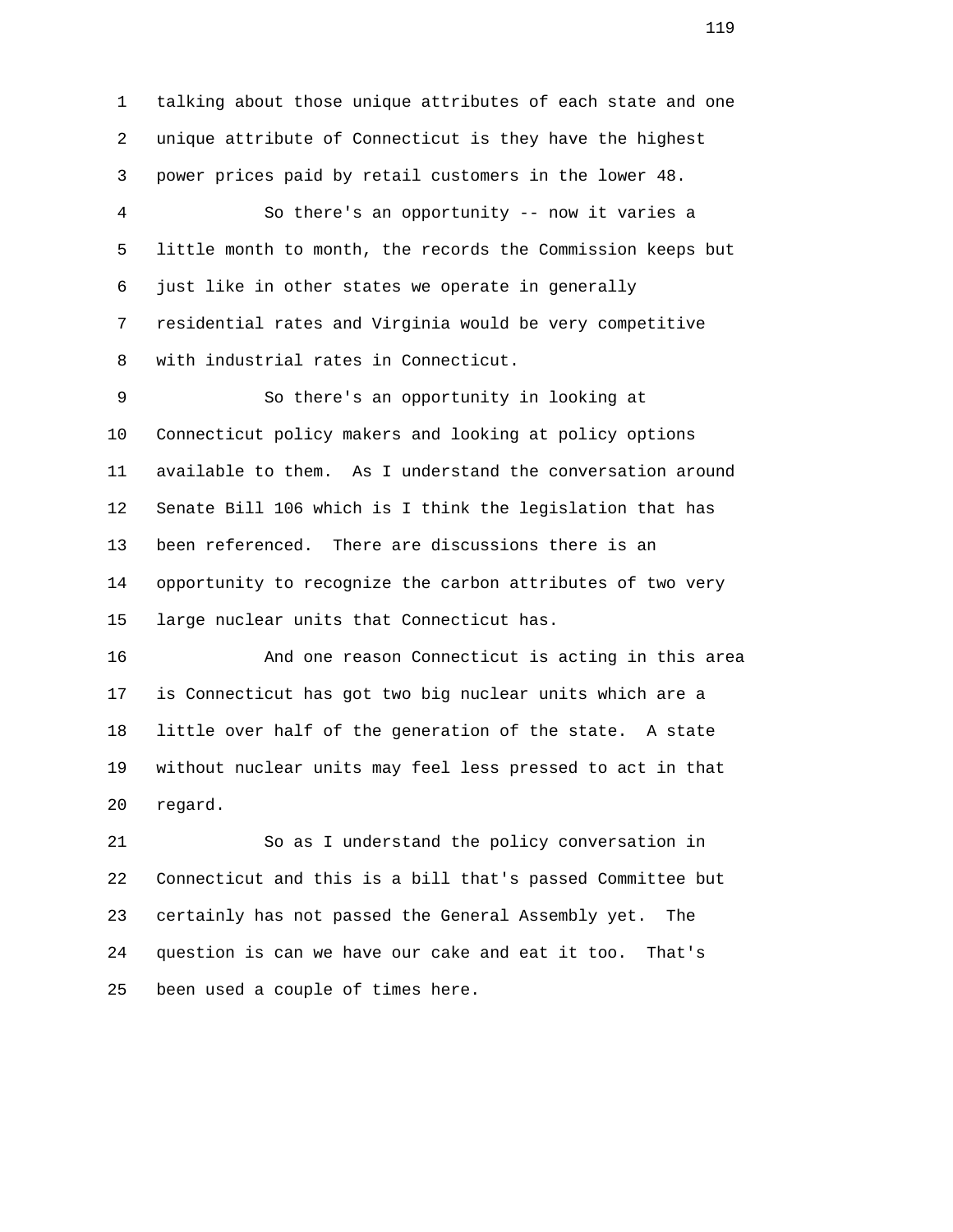1 Can we recognize carbon attributes as the Chair 2 acknowledged at the same time provide some long term price 3 certainty for customers recognizing as it was just said that 4 nuclear is as a resource more competitive with where gas is 5 right now and some other types of resources and recognizing 6 that any of us who feel we can predict natural gas markets 7 forever and ever again should probably be on that private 8 island that many of us have been talking about.

 9 So is there a spot to have our cake in 10 Connecticut and eat it too in the sense of long-term price 11 certainty, potentially a savings to customer by cutting out 12 some of the intermediary parties that are typically involved 13 -- the middle man if you will, and at the same time achieve 14 carbon goals.

 15 And as I understand the conversation on the 16 legislation -- that's the goal of the legislation.

 17 CHAIRMAN LA FLEUR: I think it would be 18 interesting to have a conversation which we don't have time 19 for of how much of your cost increases are driven by the 20 wholesale energy market versus other things. And I think 21 this is another thing -- it's going to go through retail 22 rates I assume I mean it's a state decision I guess.

 23 MR. MURRAY: Well I would simply observe that the 24 very significant downturn in wholesale power prices in New 25 England has not been fully reflected in retail bills paid by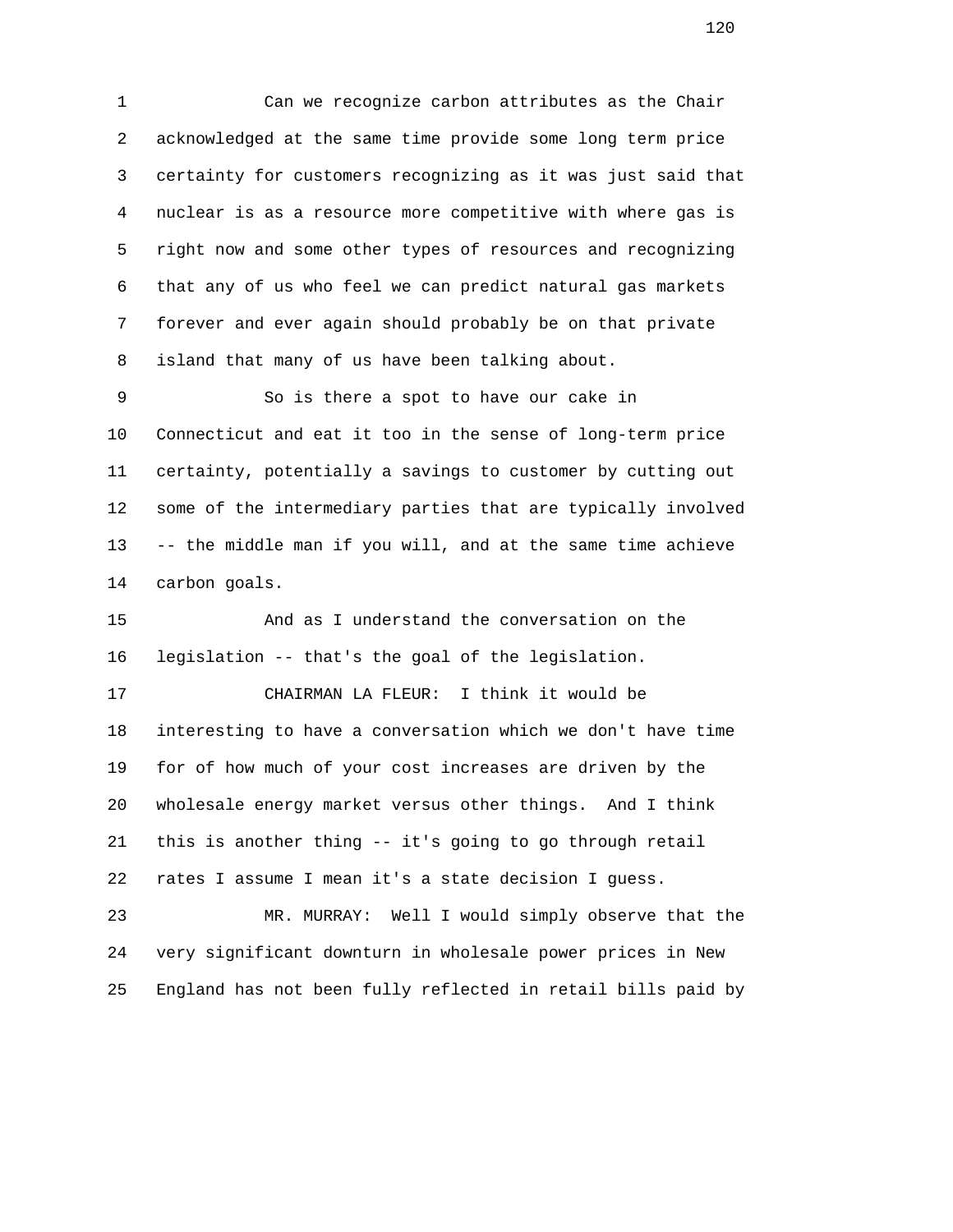1 customers in Connecticut.

2 MR. QUINN: Seth?

 3 MR. KAPLAN: One very simple thought is that yet 4 another reason to focus on accommodate rather than achieve 5 is for this reason of identifying objectives. That you know 6 you need to refine the objective needed much more sharply if 7 you are actually shaping an achievement mechanism as opposed 8 to accommodate.

 9 I would simply suggest in terms of the 10 conversation that's been going on here about the question of 11 an open process that is intended to inspire new generation 12 as opposed to subsidizing existing generation.

 13 That one principle that one might look at is that 14 a state in attempting to achieve a legitimate goal like 15 greater price stability -- not dictating what the price is 16 but trying to achieve some stability and customer protection 17 against the rising and falling fuel prices.

 18 That in achieving that legitimate perspective 19 that a state might be required to employ more of a market 20 mechanism and whether that is through a competitive RFP that 21 is truly open and competitive to all comers or more of an 22 option or something like that.

 23 But as opposed to -- as people were saying as 24 more focused on a targeted existing resource. And you know 25 just simply saying and trying to walk that line and saying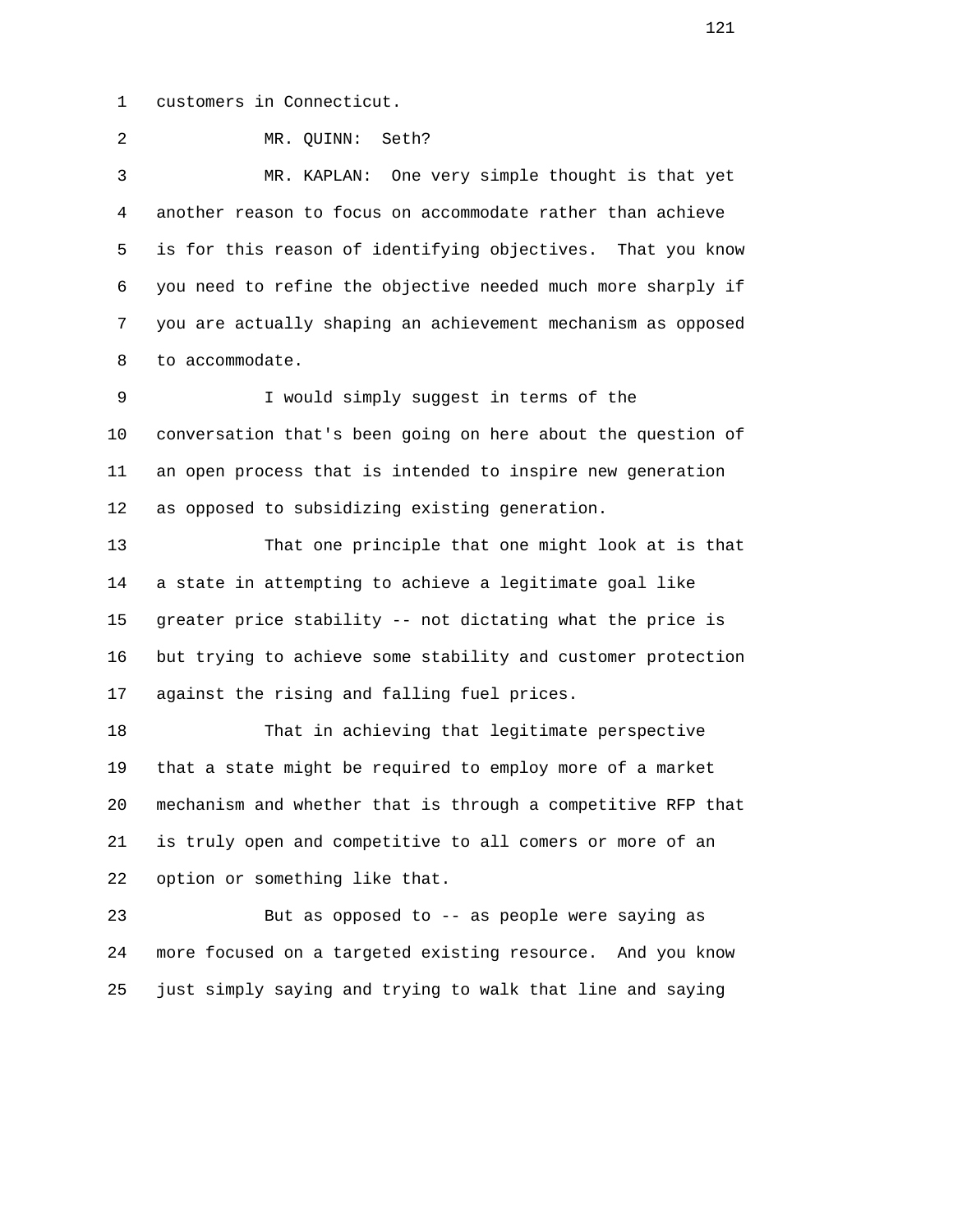1 okay the state has this legitimate desire to maintain 2 greater stability for the customers that live within its 3 borders, let's figure out a way to accommodate that in a 4 mechanism that you know that recognizes that they are doing 5 that in a method that is most respectful of maintaining 6 markets.

 7 COMMISSIONER HONORABLE: I wanted to make two 8 points before I conclude. One is that I think our mere 9 presence here today should reflect that we absolutely want 10 to be accommodating but we all have mandates too.

 11 So I think it was Mr. Murray that said the C work 12 Congress. We are getting ours from Congress and we can have 13 another subject -- conversation on another day about what 14 Congress says and the roles of state and federal government.

 15 For our part we certainly want to accommodate 16 states but it is going to take cooperation on both of our 17 parts. It's not just the feds doing something to the states 18 or increasing rates on retail consumers. This is the hard 19 part and so I'm really -- well maybe Dr. Patton isn't as 20 hopeful as I am.

 21 I'm hopeful that with all of the experts that we 22 have here we are going to find a glimmer of the start of 23 cooperation where we are both operating in reality that our 24 work is reflecting and impacting the other, so I appreciate 25 your comments today.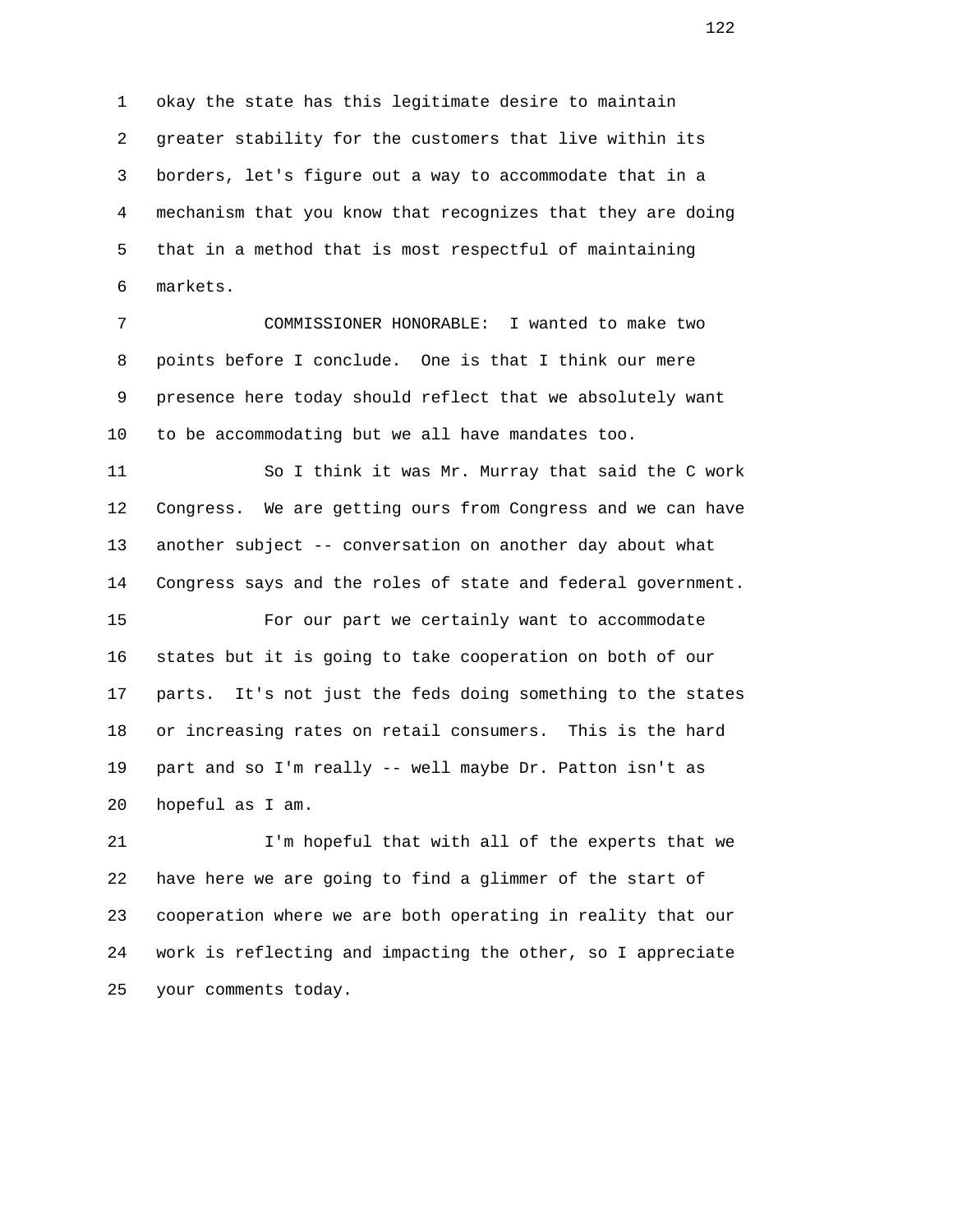1 MR. QUINN: Tom?

 2 MR. KASLOW: Thanks actually a good follow-up. 3 Certainly from the New England region there has been a lot 4 of cooperative dialogue with respect to your question about 5 what's the outlook on progress of achieving some type of 6 proposal to accommodate state resources.

 7 We all work better under deadlines and ISO New 8 England is introducing its proposal into our process in 9 June. They are going to have a certain schedule on that. I 10 presume if they are looking for the February option some 11 time toward the end of this year and we have the right under 12 participant's agreement to offer competing proposals but 13 they ultimately can request a vote, hopefully with a 14 consensus.

 15 And I'm sure that's what they are working toward. 16 But if not there can be competing proposals. There could 17 even be a jump ball filing which is unique to New England 18 but I think that you will have more feedback on that by the 19 end of this year thank you.

20 COMMISSIONER HONORABLE: Thank you.

21 MR. QUINN: In response to that?

 22 MR. WHITE: Yes I just wanted to confirm and 23 second Tom's characterization. He actually believes this is 24 a priority accommodating issues is a priority issue. There 25 are a number of concrete ideas on the table. We have added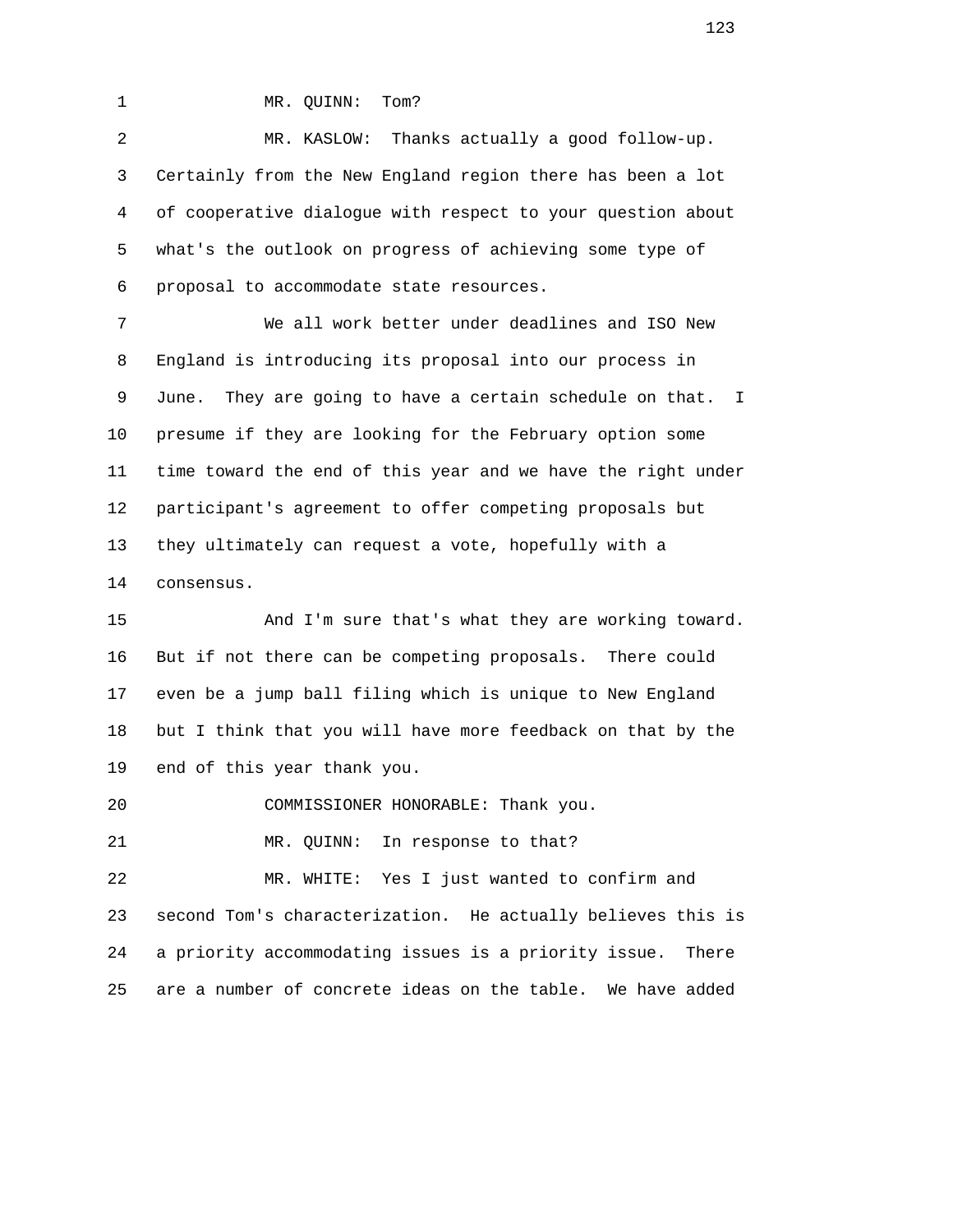1 ours and we think it is productive to engage with 2 stakeholders.

 3 We have indicated that we do think it is prudent 4 for the region to work toward being able to develop this 5 sufficient to use it in our 13th option, that's the one in 6 2019 which would require us because of the timing of when 7 resources that may elect to retire are required to meet 8 certain deadlines.

 9 Under the current tariff we would require a 10 Commission decision, hopefully a full Commission decision by 11 approximately March which would mean we would be aiming with 12 the region to work toward a filing no later than essentially 13 the first of the New Year.

 14 It will be a push for the region but we look 15 forward for the opportunity to work with everyone.

 16 MR. QUINN: Unfortunately I think we probably 17 have to kind of wrap up, just to kind of keep us moving. So 18 with that I'll say thank you to the panel, apologize to 19 those that didn't have a chance to speak and then I look 20 forward to the New York state panel, thank you.

21 PANEL 3

 22 MR. QUINN: So I appreciate the discussion so far 23 this morning with our second session focused on New York 24 ISO. We will start again with our state panel -- exactly 25 the same format and the same objective as we had for our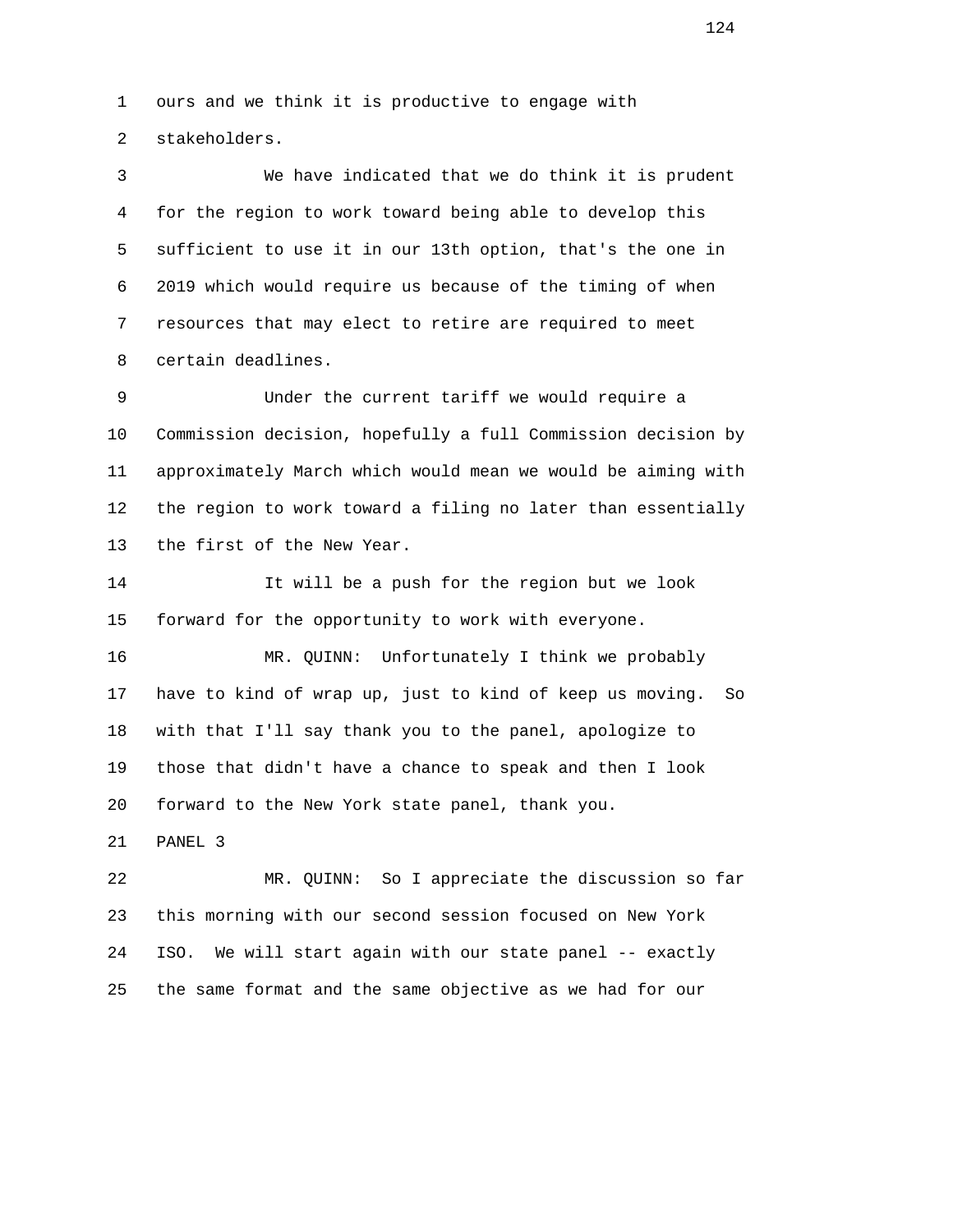1 state panel with ISO New England.

 2 So I will cut to the chase and introduce our 3 panelists and say thank you for joining us. We have Susanne 4 DesRoches, the Deputy Director of Policy, Infrastructure for 5 the City of New York.

 6 We have Janet Joseph the Vice President for 7 Innovation and Strategy at NYSERDA and we have Scott Weiner 8 the Deputy of Markets and Innovation for the New York State 9 Department of Public Service.

 10 Thank you for joining us. We look forward to 11 having you join us after lunch at the state table. So I 12 think the first couple of sessions this morning we have kind 13 of gravitated to this opening question about what role do 14 you see as representatives of either the city or the state 15 for the wholesale markets broadly but also very particularly 16 in providing resource adequacy?

 17 I think we heard one message from New England but 18 the purpose really for the first day of doing regional 19 panels, regional sessions is because we think there's 20 actually a potential there that you would give us a 21 different answer.

 22 So we would look to hear what your point of view 23 is and what role you hope for the wholesale markets and in 24 particular in achieving resource adequacy.

```
 25 MR. WEINER: Thank you I'll start. Without
```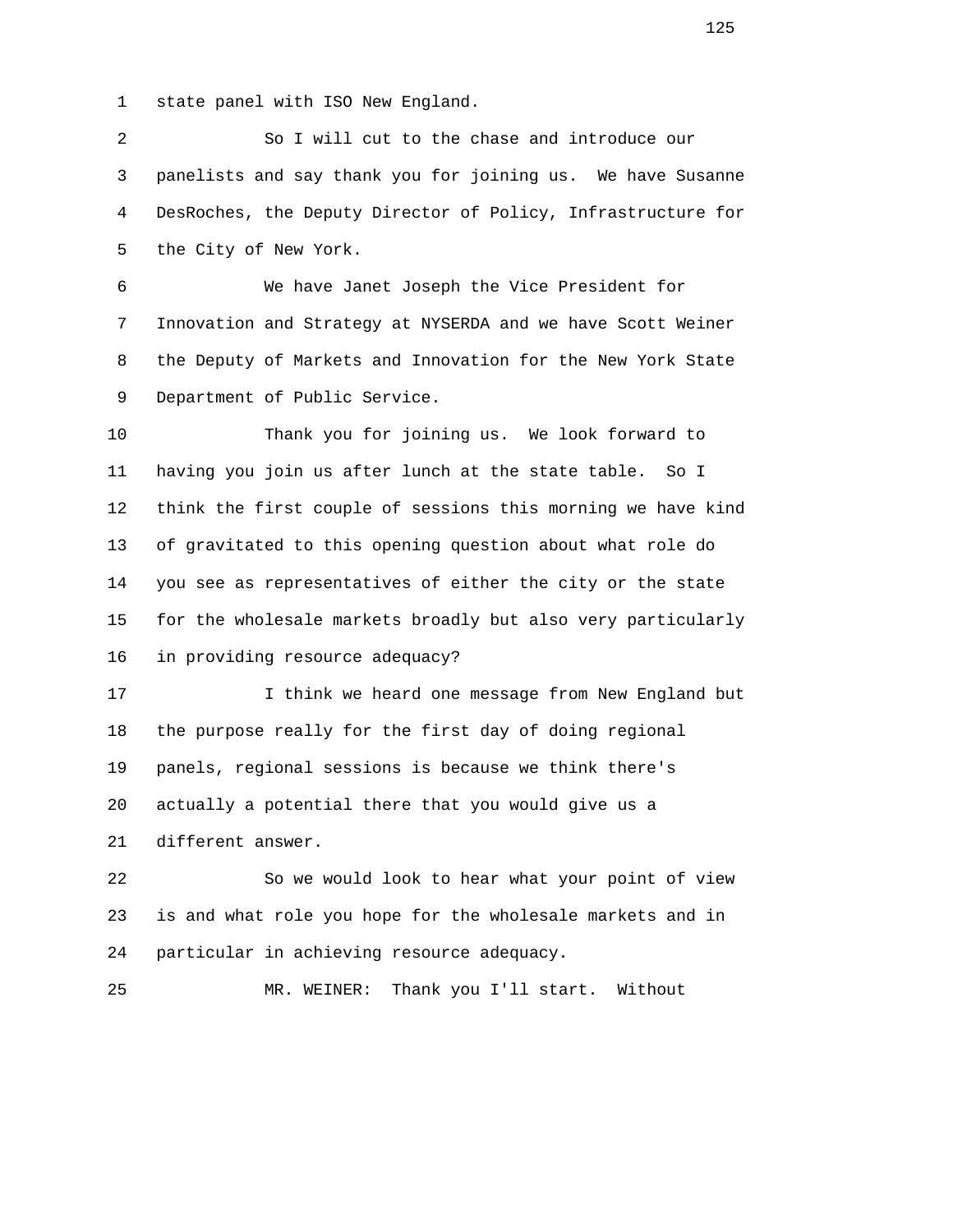1 wanting to be facetious I would say it depends. And one of 2 the takeaways of course from all of the dialogue that has 3 proceeded it this morning and the Commission -- many of you 4 were in New York City about two years ago, two and a half 5 years ago when part of this discussion took place.

 6 It takes place in many venues in many forms. And 7 what we heard this morning to me is that it depends. And I 8 want to really stress the point that how we collectively 9 decide something is a necessary pre-requisite and it can be 10 as important certainly and maybe more important than what we 11 decide.

 12 And I would like to stress that if we are going 13 to tackle that question a couple of things. Number one we 14 are at an inflection point and one of the elephants -- the 15 herd of elephants that we have in this room is to really not 16 only recognize that we are at this inflection point we are 17 not in the same set of environmental influences that affect 18 or should influence market design that have existed in the 19 past.

 20 And I think we need to embrace that and we need 21 to recognize that and set that as a foundation. I want to 22 endorse enthusiastically and wholeheartedly the point that 23 we have to come up with principles and unlike David Patton I 24 am very optimistic.

25 And I'm optimistic that we can find the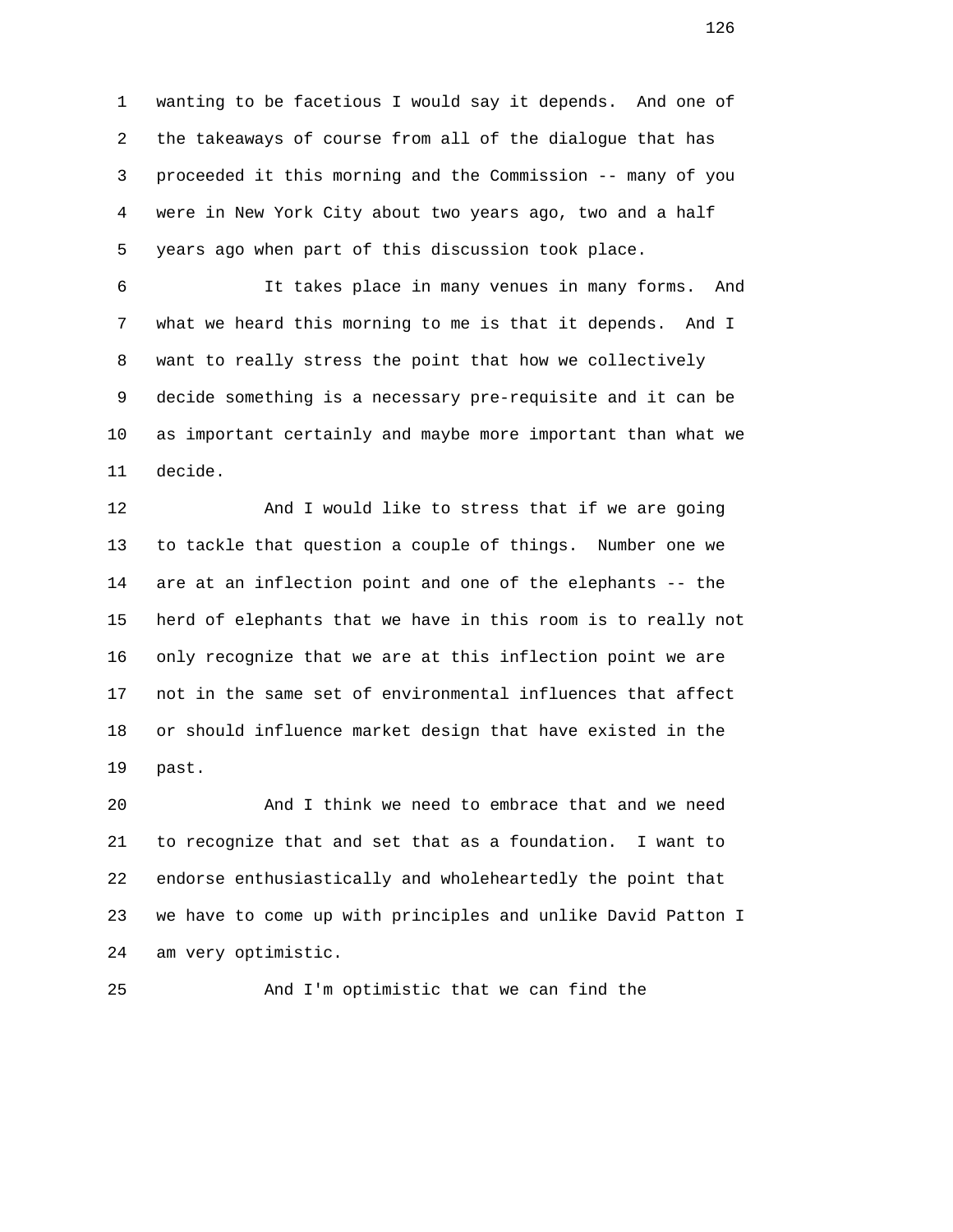1 similarity not just because we have to but because if we are 2 going to start and say let's recognize the paradigm that 3 exists today -- not that existed back in the 1990's, not 4 that has evolved through a number of very well meaning, very 5 well thought out but albeit bolted on solutions to a prior 6 structure.

 7 I'm very optimistic. We try and maintain the 8 current structure, we try to ignore the fact that there are 9 state policies, there are new technologies. New York's REV 10 is just an example of that. We are going to talk about 11 markets and sometimes the term markets has been played to 12 fairly administer wholesale markets but this room is awash 13 with not just market participants but people who operate in 14 various markets.

 15 NYSERDA -- my colleagues and I will talk about 16 it, operates a central procurement competitive mechanism for 17 us to get the environmental attributes which is at the heart 18 of our state policy. We are in the midst is a cornerstone 19 of REV, a developing a distribution level market that will 20 need to interface with the wholesale markets.

 21 So to answer the question is there a role for the 22 wholesale markets? Absolutely. Is it going to change -- 23 probably but I don't want to sit here and try and take out 24 my scalpel and say how would I surgically adjust things 25 today. If nothing else comes from this Conference I hope it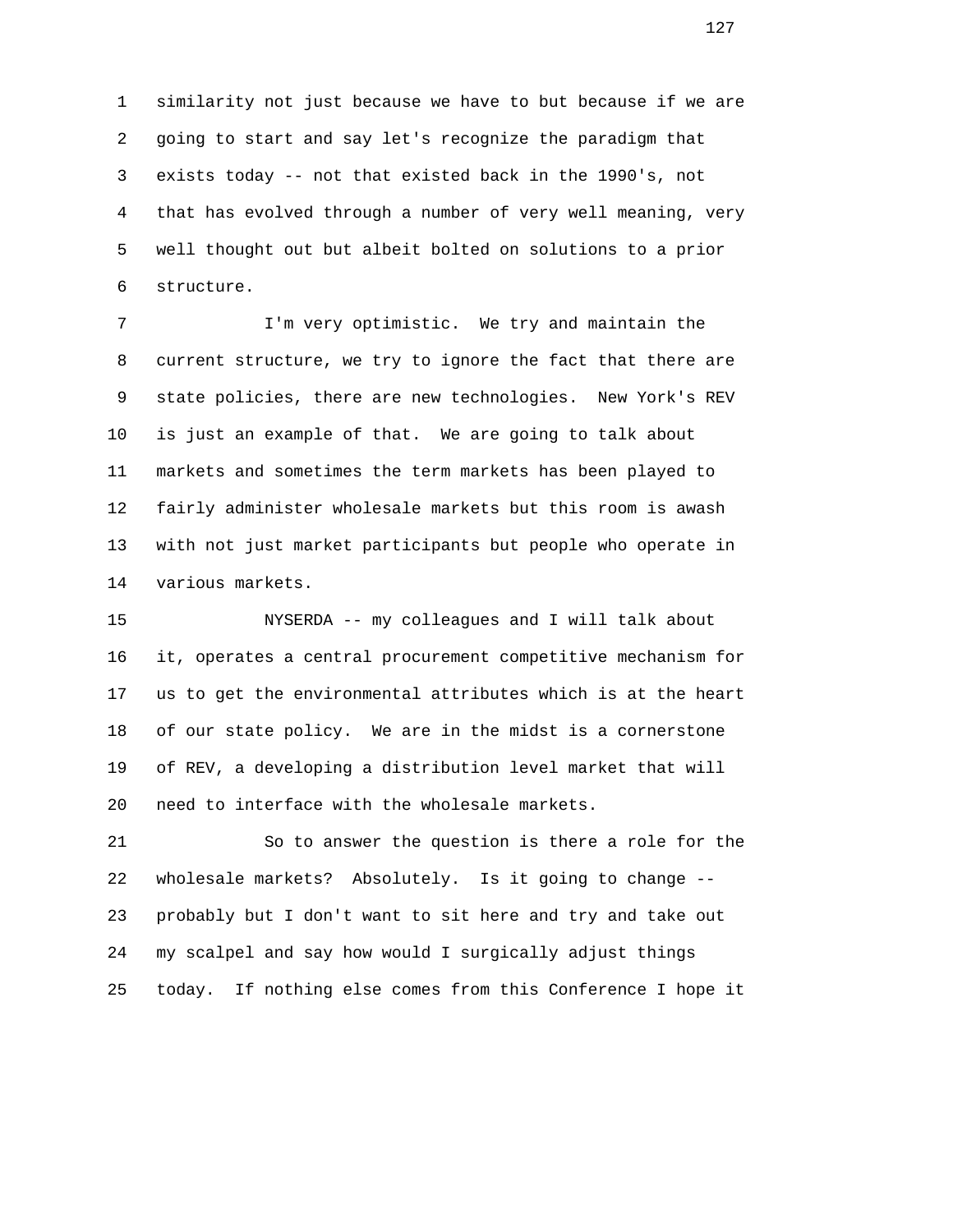1 is that there is something that we are doing on Wednesday, 2 there's something that we are doing to continue the 3 discussion that happens today.

 4 And I just want to close for the 5 moment and say that there is a lot of good work going on at 6 the regional market level. Tomorrow my team and Janet's 7 team together with Brad Jones's team will be taking a look 8 at an idea that has been developed at the NYISO.

 9 We don't know whether it is something that can be 10 supported or should be supported or should be evolved. What 11 we do know is we have to turn over the stone. We have to 12 work together to see what that -- what possible solutions 13 are.

 14 But I also think there's a role for the federal 15 agency and I put that in my remarks. I think the federal 16 agency can be a convener of those of us who work at the 17 state level within each of the three federal markets and 18 that could be a starting point because we need to find 19 commonality.

 20 We need to be able to identify those first 21 principles and sometimes that exercise feels very touchy 22 feely but I just simply don't know how we are going to get 23 an answer that is going to prevent us from being back here 24 having this exact same discussion a year or two from now 25 unless we start with both a recognition that things have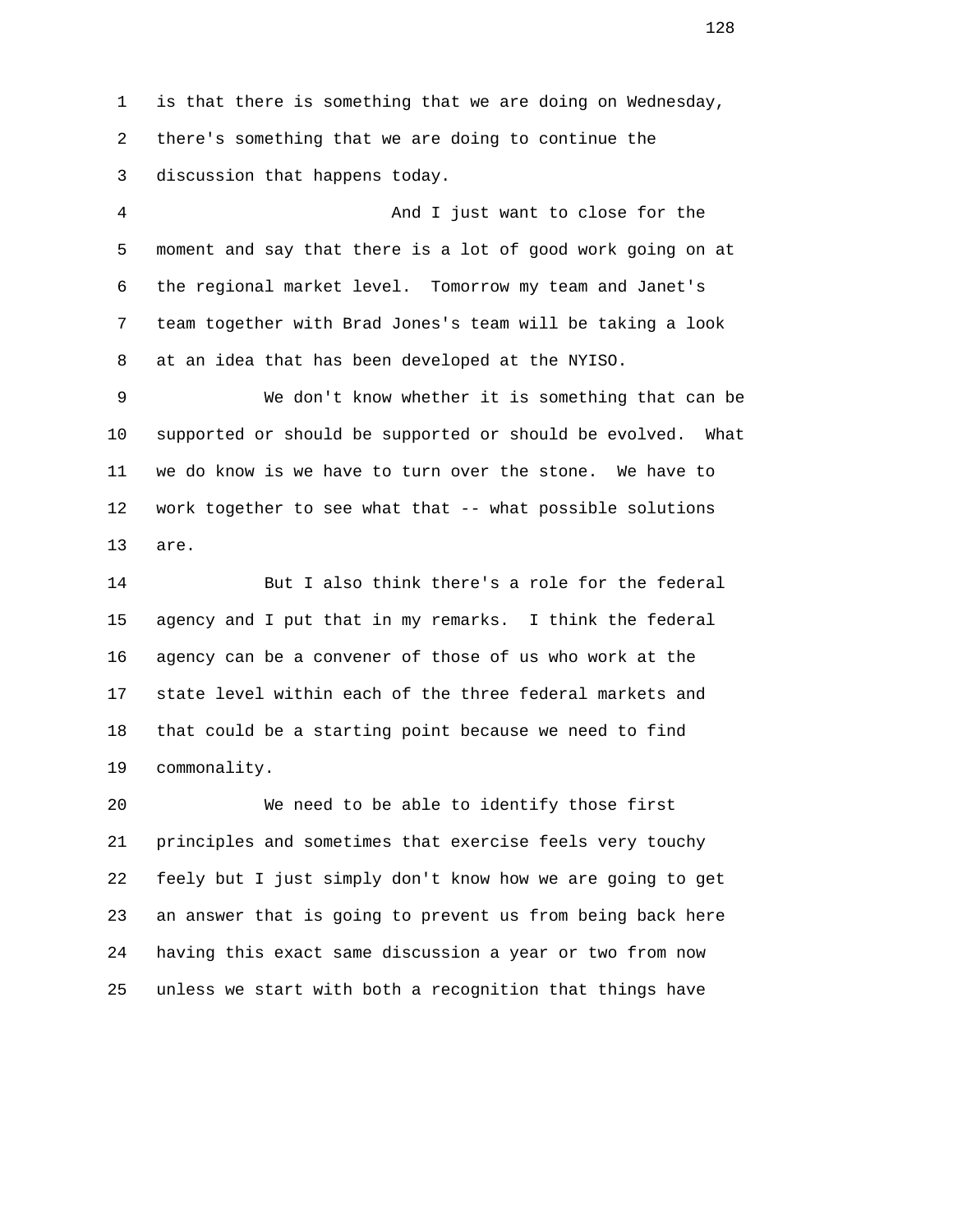1 changed and we need to develop first principles.

 2 MR. QUINN: Janet? 3 MS. JOSEPH: Alright well let me try to build 4 upon that. First of all thank you very much for inviting us 5 to participate in this session. We do believe this is a 6 very important dialogue and one that we will need to 7 continue. NYSERDA for those of you who may not be familiar 8 with the organization -- we are the clean energy 9 organization in New York state we are not the regulators. 10 That is the purview of our colleagues at the Department of 11 Public Service and we work very closely together to design 12 our policy structures and implement our programs. 13 NYSERDA is also the chair of the Energy Planning 14 Board and so we are involved in designing policy and in 15 implementing a number of the programs that are being 16 developed under the reforming the energy division framework. 17 In doing this we work with a range of energy 18 market participants from utilities to new technology 19 solution providers to researchers, clean tech companies, 20 financers, consumers as well as the market participants that 21 are in this room. 22 And it is very clear that the energy landscape is 23 changing and we have distributed energy resource technology

24 today that we only dreamed of back in the early days when we

25 were restructuring the industry.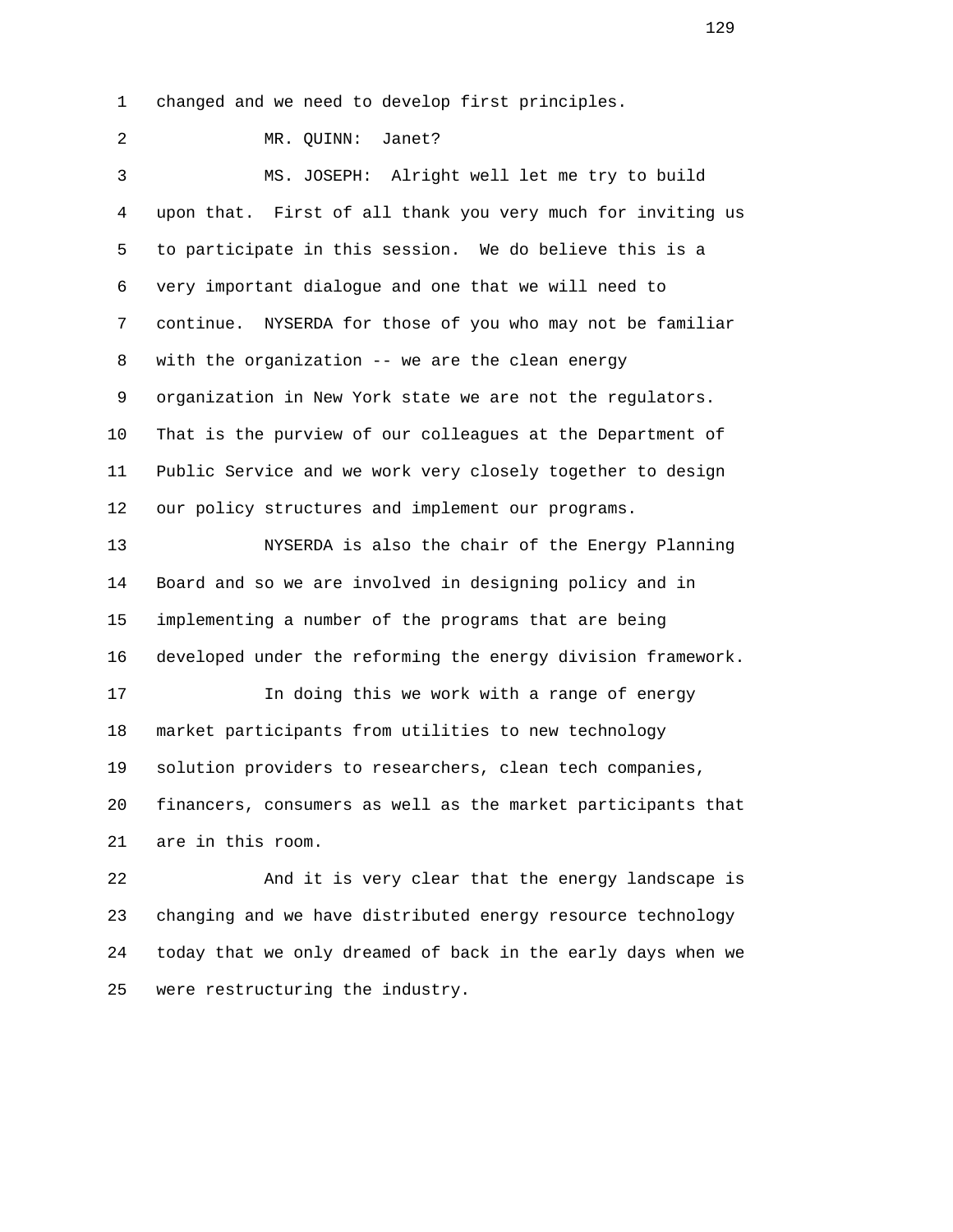1 We are seeing prices come down in distributed 2 energy resources and renewable energy. We are seeing 3 expression of customer preference changing. We are seeing 4 some customers who want more green products or more secure 5 long-term visibility into price.

 6 We are seeing new solutions for resiliency and we 7 are even seeing some new business models that we believe can 8 open up clean technology to new classes of consumers. So my 9 message here is certainly agreeing with the earlier panel. 10 The market is changing, our energy landscape is changing. 11 Our policy construct is changing and that will no doubt 12 affect the markets.

 13 Now these changes that I just went through are 14 positive generally they are positive. But from a policy 15 perspective in New York we still do not see kind of business 16 as usual evolution to be sufficient to address our energy 17 policy challenges.

 18 So when we look at energy I am going to cite Sue 19 Tierney's remarks. She talked about solving simultaneous 20 equations. We are trying to solve an equation that's going 21 to build and increasingly resilient energy system given 22 extreme weather events, given an aging infrastructure.

 23 We want a more dynamic flexible system that's 24 capital efficient. We need to develop clean transportation 25 systems so when we look at our clean transportation future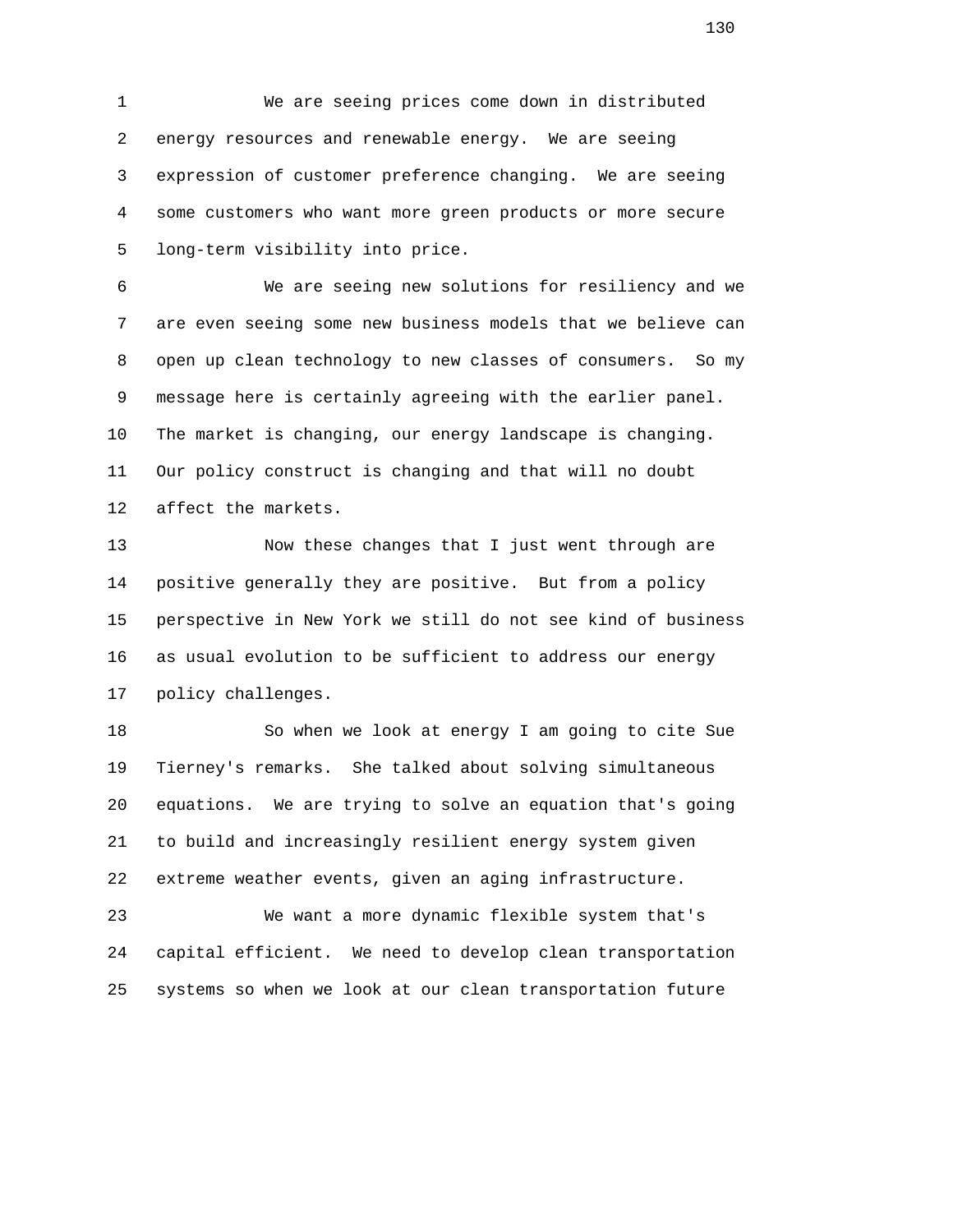1 it is linked to our electric system and we need to think 2 through all of that.

 3 And yes we need to reduce greenhouse gas 4 emissions and preserve the quality of our environment. And 5 then all of this needs to be done while maintaining 6 affordability and driving system wide savings and value to 7 customers.

 8 So there are multiple things in our policy 9 framework that we try to solve for and I think that's very 10 critical to understand from the state perspective. So the 11 economic efficiency of the wholesale power market is one 12 piece of our energy equation, we view it as a very important 13 piece of the equation in addition to these other elements 14 that we are trying to solve for.

 15 Many of you may be familiar with the policies 16 that have been established in New York State. We have a 17 goal to reduce greenhouse gas emissions by 40% by 2030.

 18 We have a goal to transform the electric 19 generation sector such that half of it by 2030 will come 20 from renewable resources and we have an energy efficiency 21 goal that's an all fuel goal to reduce energy consumption in 22 buildings by 23%.

 23 Now you know when we look to the future there is 24 no doubt uncertainty in the technology evolution and the 25 pace of the emergence of these distributed energy resource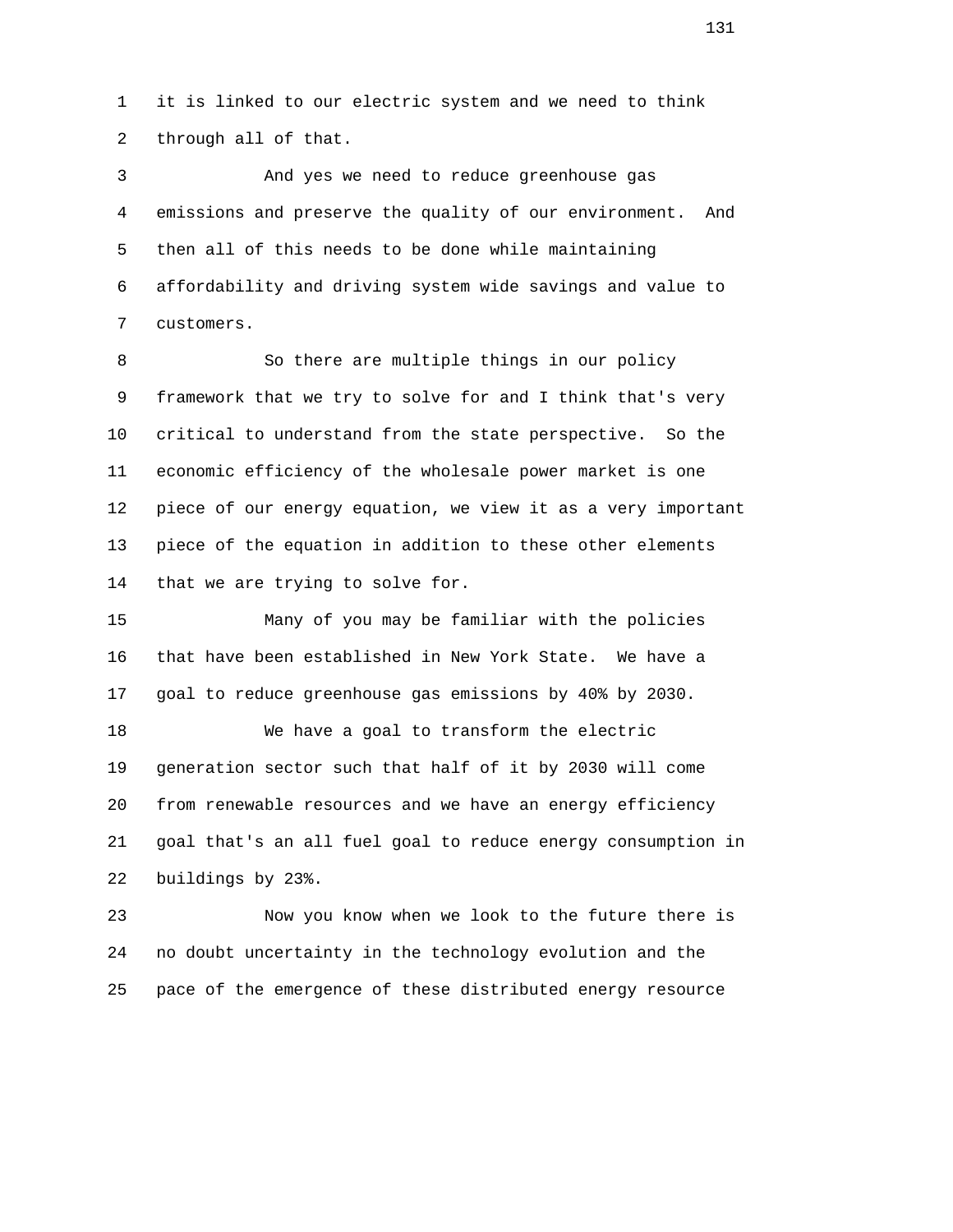1 technologies and solutions and the pace in which we develop 2 these retail markets that REV is so aggressively focused on. 3 So given that -- given that uncertainty, given 4 that none of us can predict the future we believe it is very 5 important for states to have the ability to develop the 6 policies in collaboration with the local markets with 7 customer preference in mind, with stakeholders to meet the 8 policy objectives as well as the system requirements. 9 So we do see wholesale markets as a critical part 10 of this but one part of our integrated energy policy 11 framework. And our roadmap in New York State for an 12 integrated energy policy framework is laid out in our state 13 energy plan which is statutorily required. 14 So I guess in closing I certainly concur with my 15 colleague that we look forward to collaboration with FERC 16 with our New York ISO. We believe we will have to resolve 17 how these markets and policy objectives will work into the 18 future. We do have a new emerging energy system today 19 that's different from the one that we designed back in the 20 mid '90's and we all need to be cognizant of that. 21 So I look forward to continuing the collaboration 22 and again thank you for inviting us here today. 23 MR. QUINN: Susanne? 24 MS. DES ROCHES: Thank you. And I want to thank

25 the Commission for extending the invite to a locality. So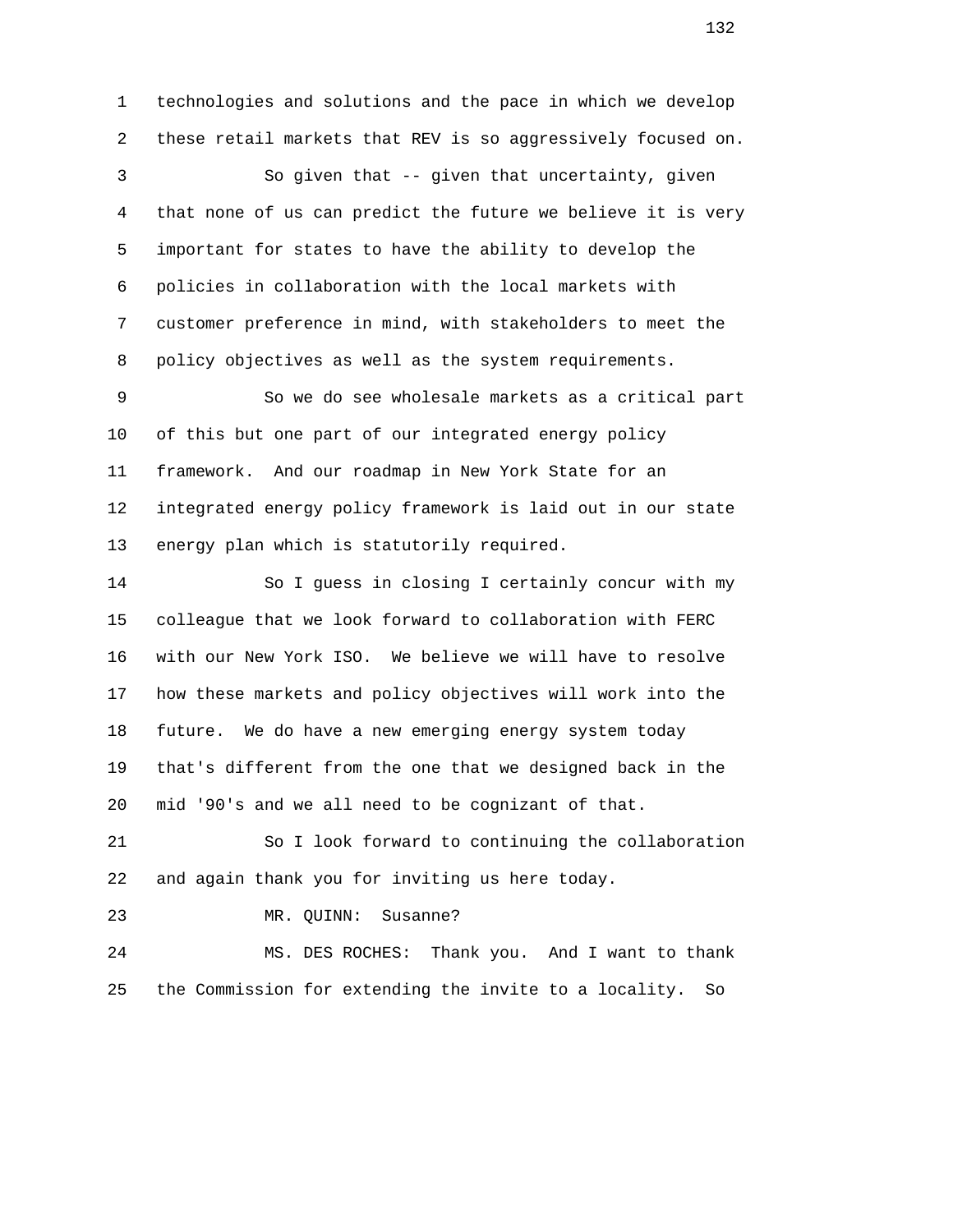1 the city of New York is happy to participate in this. So 2 one thing that I have been reflecting on as I have been 3 listening to the other panelists is really the why are we 4 here and how does it affect people and how does it affect 5 our economy?

 6 So when we govern at the local level right -- we 7 do a lot of thinking about that. How do we make people's 8 lives better and at the local level in New York we are 9 seeing the effects of a changing climate today. We are 10 getting hotter right -- so just a couple of interesting 11 notes on that.

 12 450 emergency room visits every summer as well as 13 150 hospitalizations due to heat. We see approximately 13 14 deaths a year and this is in a climate that is going to 15 continue to get hotter. We have 115 access deaths so these 16 are folks that die of natural causes but that are 17 exacerbated by heat.

 18 So when we talked earlier about urgency, this is 19 really at the local level we are dealing with issues today 20 that we expect to get worse. Energy plays a big part in the 21 solution. Sea levels are also rising. We saw a foot of sea 22 level rise since 1900. We saw the devastation of Sandy -- 23 44 lives lost in New York City -- 19 billion dollars in 24 damages and economic losses from one event.

25 The climate is changing, we are anticipating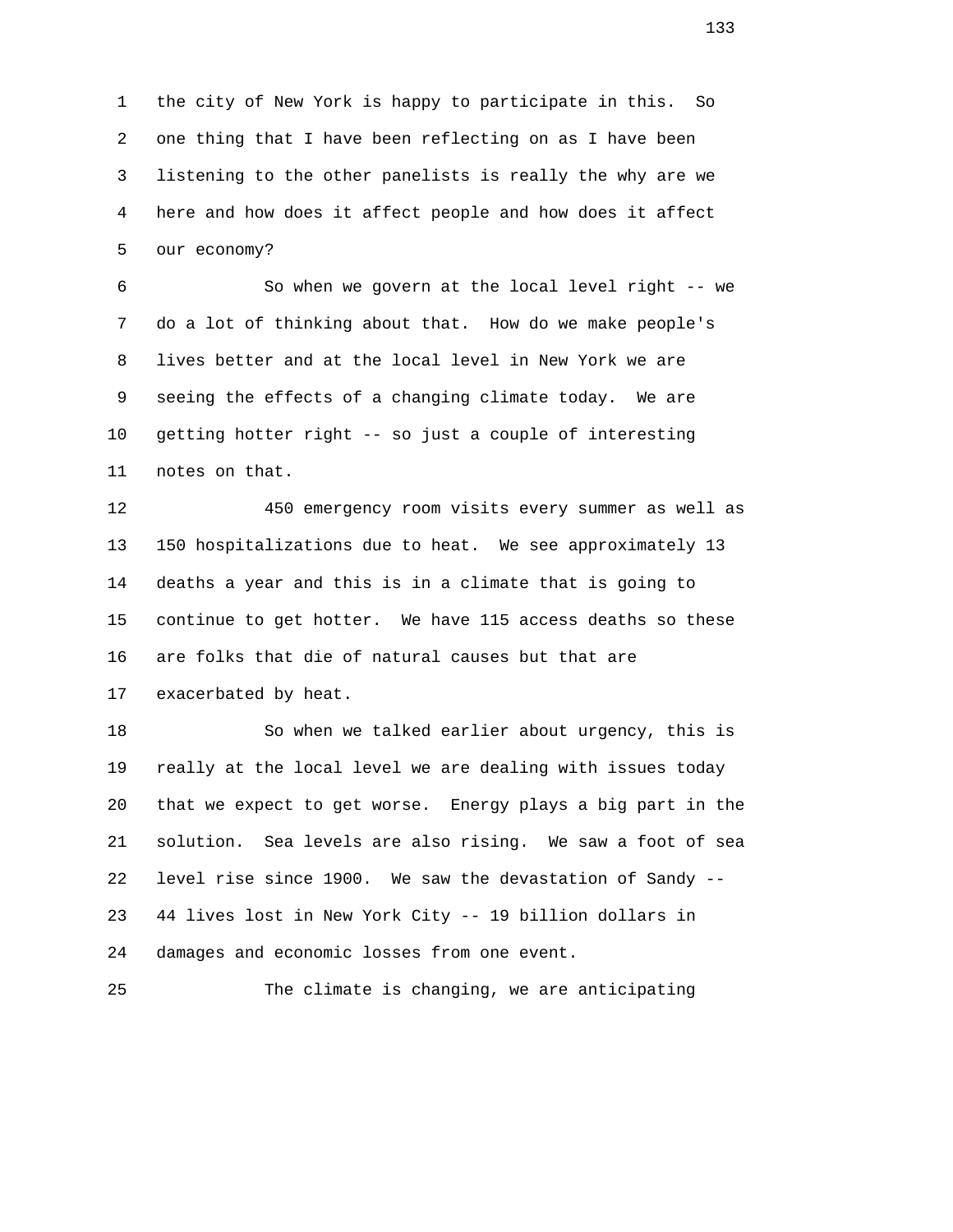1 these events to happen sooner and our electricity, our 2 source needs to adjust so that we can provide solutions to 3 what we see coming. So New York City has been our leader in 4 both mitigating greenhouse gases and adapting to a changing 5 climate.

 6 We also have a series of goals 80% reduction of 7 greenhouse gases by 2050 but I would argue that we are not 8 talking about an environmental issue, we are talking about 9 an economic issue and we are talking about our livelihoods 10 and we are talking about our future.

 11 Effects in New York City have a global reach and 12 that's a serious issue and we take that very seriously. In 13 the energy sector which plays a large role in this equation, 14 we need to use all of the tools that we have and we need to 15 innovate. And so we support wholesale markets.

 16 We also want to use our energy efficiency goals, 17 our distributed generation that will bring us clean and 18 resilient energy sources at a local level. We need large 19 scale renewables and additional transmission to get those 20 renewables to New York City.

 21 We are going to electrify as we have heard 22 earlier. We are electrifying transportation goals and we 23 need fuel diversity as well as we move closer and closer to 24 natural gas as our main fuel source we think renewables will 25 play an excellent balancing role to that fuel supply.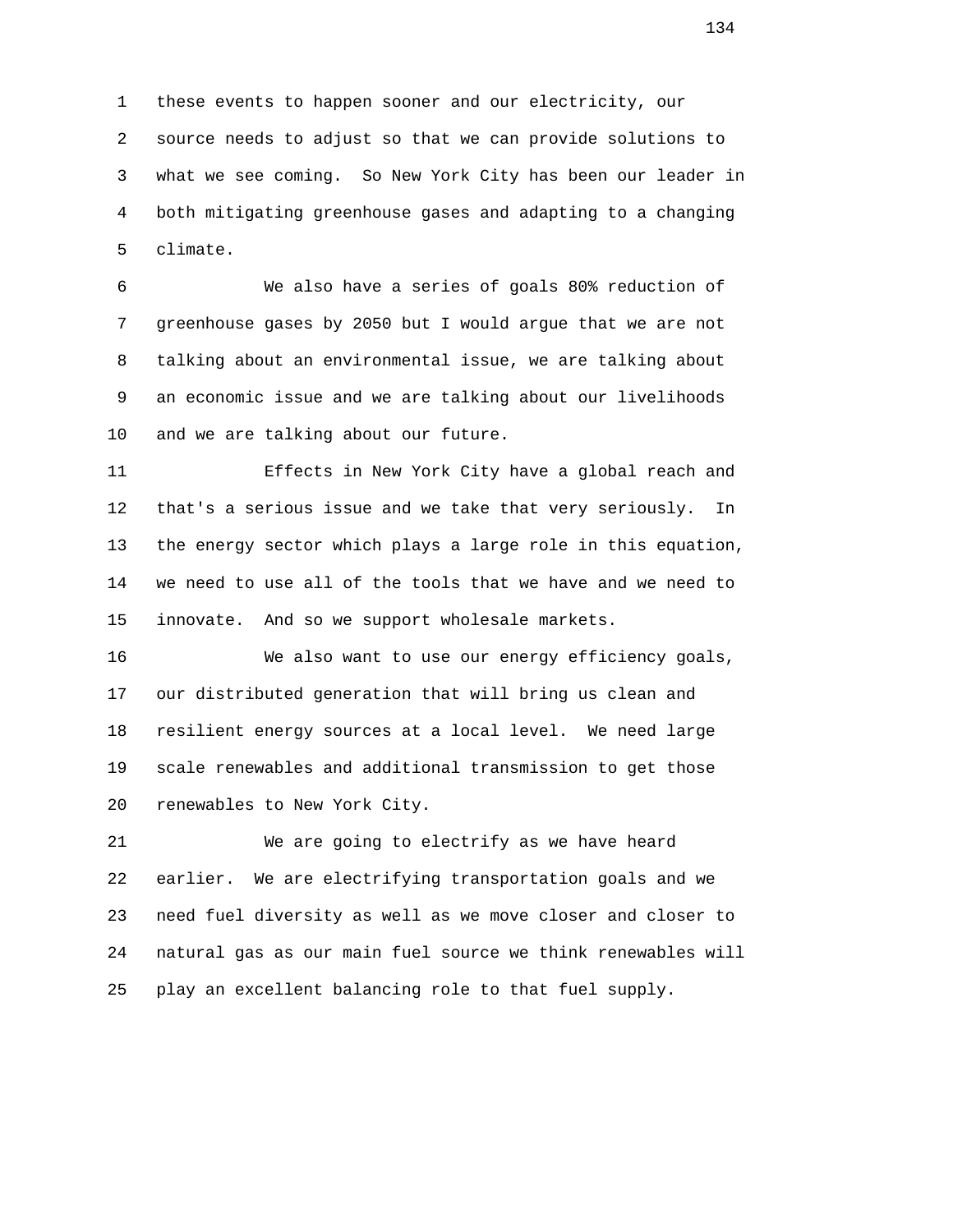1 So in New York City we have the 80% in city 2 generation as a rule. 76% of our units will be 50 years or 3 older in 5 years-time so we have a very aging fleet. And as 4 we look at how the market works we believe we are not 5 incentivizing repowering of those units.

 6 We understand that we will need fast ramping 7 technologies to balance out our renewable goals in the city 8 and so we would like to see repowering happening quickly. 9 We are also committed to 100% of New York City's power to be 10 renewable and we will work to meet those goals.

 11 So in closing I would like to just say that I 12 echo what my other panelists talked about, about a 13 collaborative process. We support the wholesale markets but 14 we see that innovation is needed and we would -- especially 15 at the local level where we are already seeing these impacts 16 happen today we need to figure out a quick path forward -- a 17 Wednesday path forward as mentioned earlier to start to 18 integrate these innovations, thank you.

 19 MR. MORENOFF: Thank you all. A couple of 20 questions following up on that -- in light of the changes 21 that you noted in the energy landscape and beginning Mr. 22 Weiner with your prepared remarks where you had noted that 23 premier prospective states that settled jurisdiction with 24 respect to a number of topics including both resource 25 adequacy and reliability.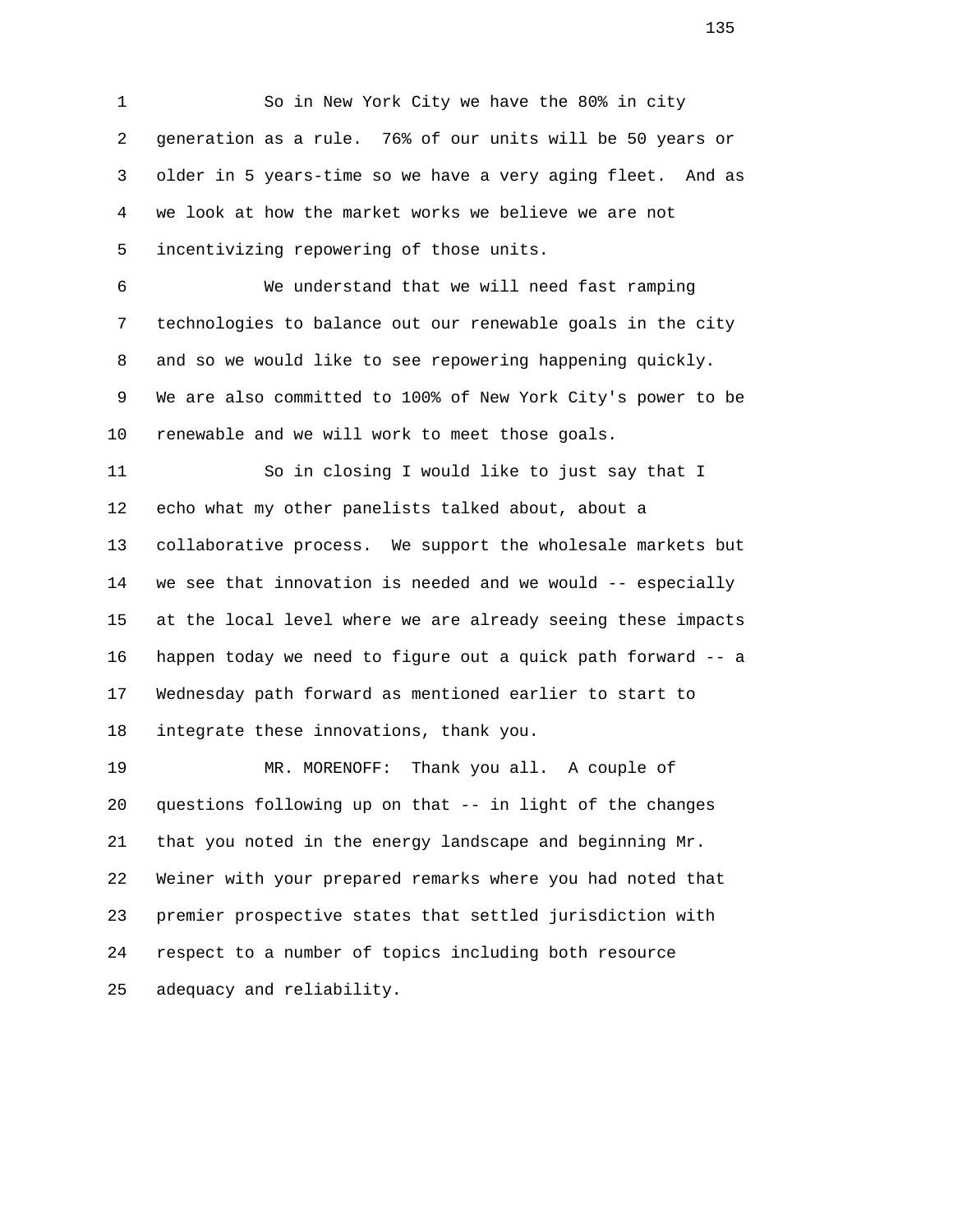1 Noting your support for the wholesale markets 2 what do you see as the substantive contribution that 3 wholesale markets make particular at capacity market and I 4 guess correspondingly what do you see as the substantive 5 role that FERC should have if it goes beyond the convener 6 role that you were describing?

 7 MR. WEINER: FERC has a clear role in terms of 8 the administration of wholesale markets. And again I want 9 to avoid conflation because we think about the federally 10 administered wholesale market sometimes we have to think or 11 I try to think about them separately and not conflated.

 12 So the energy market I think will always be 13 there. The capacity market as the Chair noted may not be. 14 There are models where it doesn't exist. And I don't want 15 anybody to read that either I individually and certainly not 16 the states advocate that.

 17 But that's our spectrum of outcomes and I think 18 as we sit down and try and identify what are our first 19 principles we will be able to see what the role plays. And 20 I think it can play a role. But possibly -- not an 21 exclusive role in dealing with entry and exist -- maybe 22 heavily burdened from one group to the other.

 23 But I will and it should come as no surprise that 24 we have a belief -- I have a belief that the current 25 operation of the markets with the buyer's side mitigation is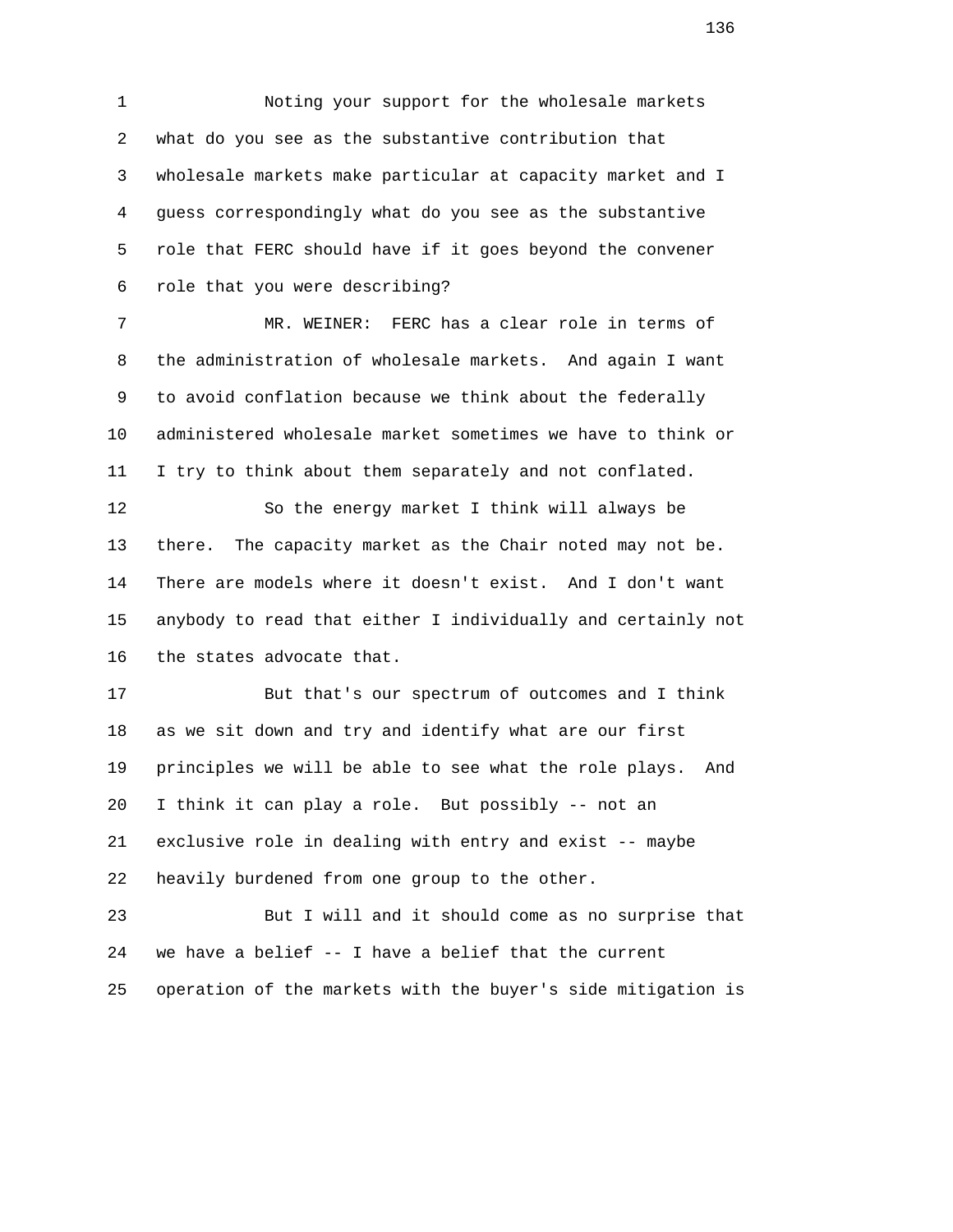1 not supplied, not just New York but throughout the region, 2 that issues of the MOPR and how that is supplied not just in 3 New York but throughout the region creates a complex 4 labyrinth that really our colleague Richard Kauffman in New 5 York talks about not just in this setting but in the entire 6 energy setting, the bolting on to old historic structures.

 7 And we have tried to start again with REV and 8 looking at REV we started the customer. And I want to take 9 exception with anybody who thinks that the state or a city 10 isn't finely attuned to customer needs. We can't do it by 11 ourselves but again this is an area of cooperation rather 12 than presumption.

 13 We try to acknowledge emerging technologies but 14 what's hard is the deployment of DER. At its heart is 15 recognizing that load can now be a resource. So we are 16 doing thing in New York -- we just adopted as you probably 17 know, the Commission did, a new methodology to value and 18 compensate DER resources which among other things is going 19 to lead to the elimination of any new enrollment and net 20 metering as a mechanism as of January 1, 2020 and it's 21 continuing today only for on-site mass market applications. 22 That was based upon a common shared principle of

 23 the importance of accurate pricing. And without wanting to 24 be facetious who could argue against accurate pricing? The 25 reason it became so important to us is not just because it's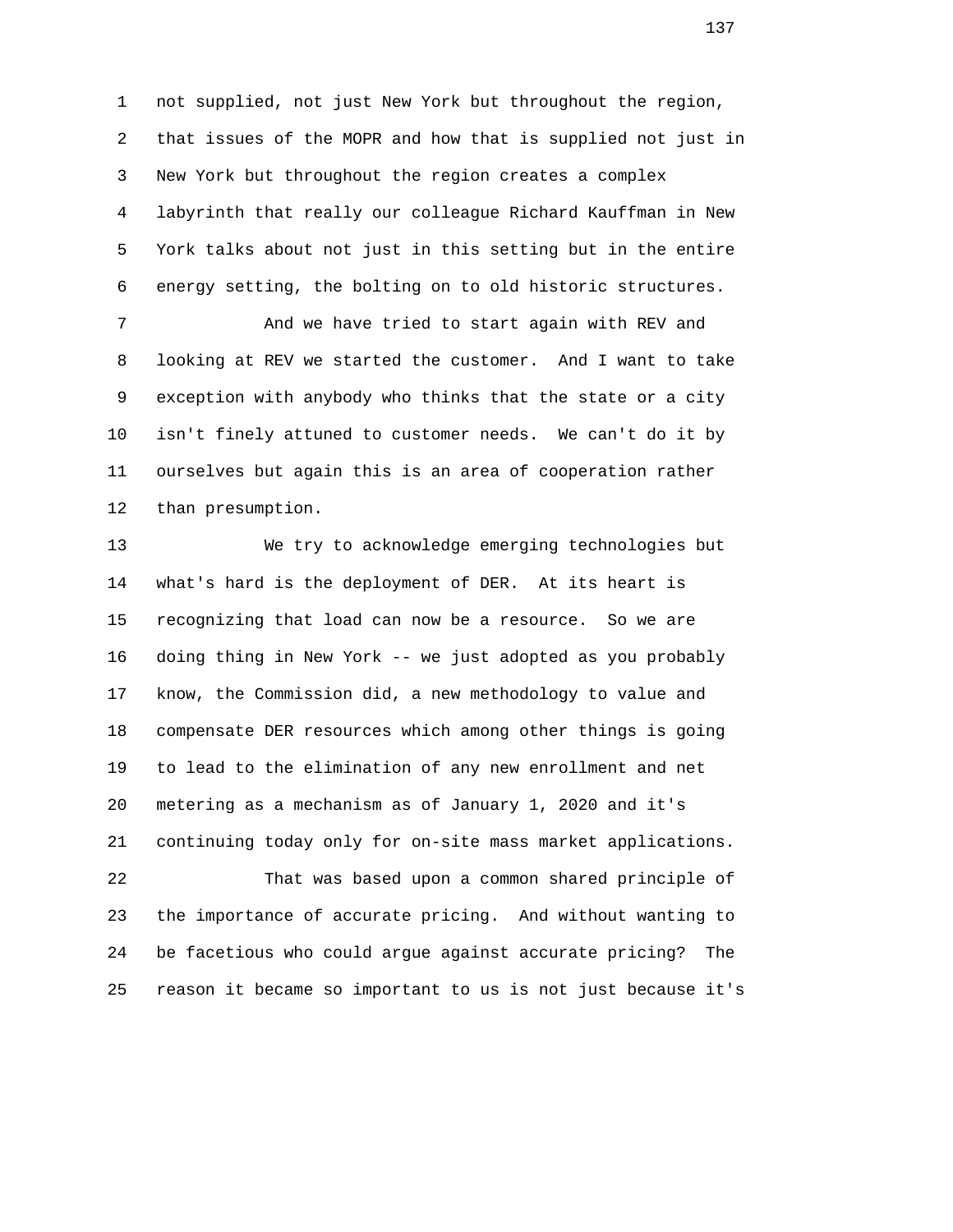1 a virtue but because by having accurate pricing that can 2 identify the different values, that different DER will bring 3 at different moments in time and at different locations.

 4 It will send price signals to people to invest in 5 it and to deploy it and to make it available as a resource. 6 Now all of that and all that surrounds that has to couple 7 with what's taking place in the wholesale market and it was 8 about a year or so ago that my colleagues -- Brad's 9 colleagues began the conversation it was put on a bit of a 10 hiatus because of other matters, but that's something else 11 that's coming up.

 12 And I want to end now just by acknowledging the 13 beginning of Brad's formal statement where he noted 14 historically the things that we have done together. And I 15 think if we step back and look at why are we succeeding 16 there and why is it so difficult in other places?

 17 Part of it is I think the changing paradigm the 18 need to recognize that but it is also because we started 19 with some first principles, we had very clear objectives. 20 This part is not rocket science but if we don't deal with 21 those fundamentals we just get into this continuous 22 conversation.

 23 MR. QUINN: See I want to make sure our 24 Commissioners have a chance to ask questions.

25 CHAIRMAN LA FLEUR: Thank you very much to all of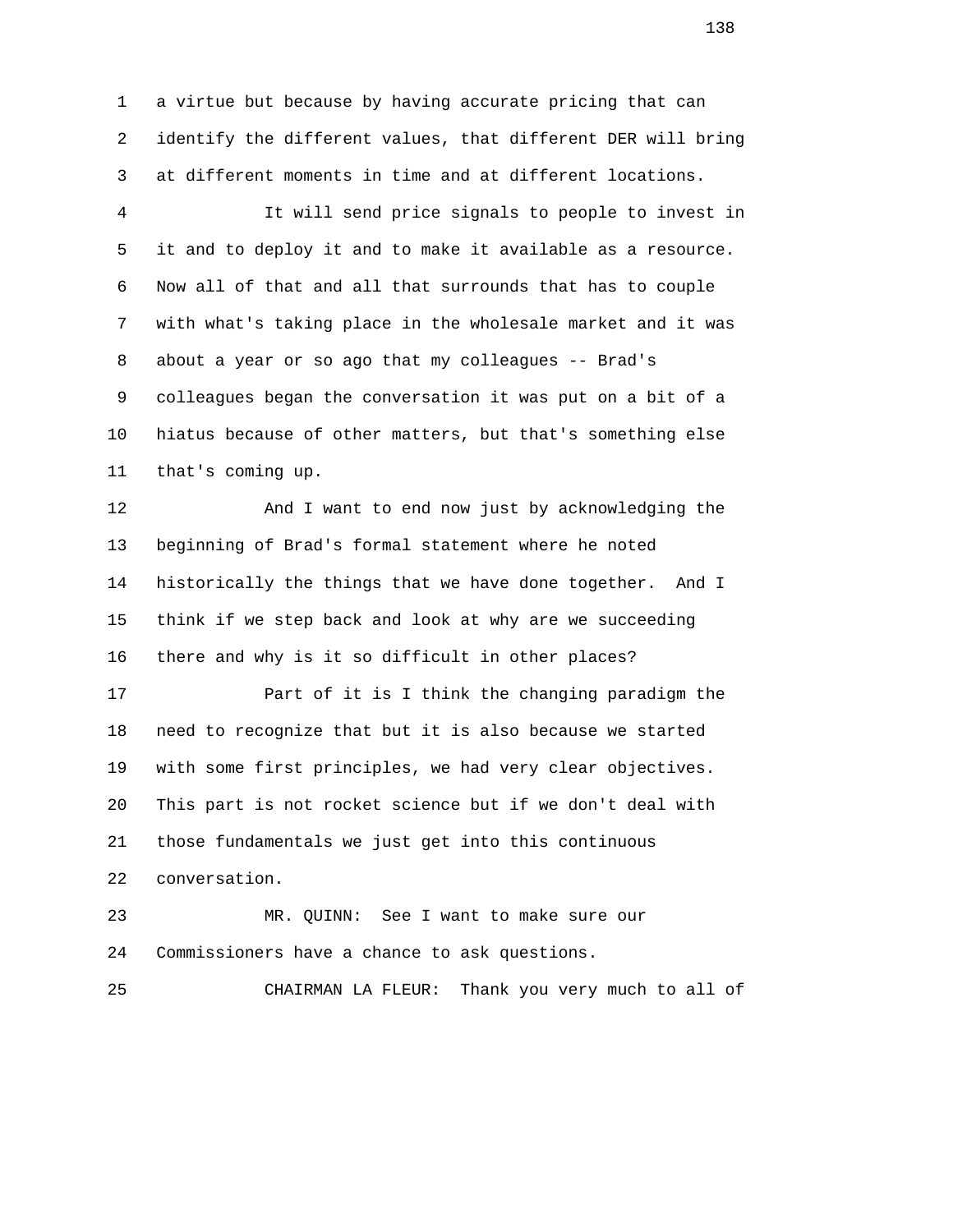1 you for being here, it would seem on the surface that a one 2 state ISO in a one state ISO dealing with reconciling state 3 policy and how markets are designed should be easier because 4 you are not dealing with multiple states with different 5 policies.

 6 In his pre-filed testimony Brad Jones suggested 7 that if the state defines the attribute or attributes it 8 wants the markets can price that which seems reasonable. Is 9 that something you want? I'm interested in what you are 10 looking for from the market. I mean are you looking for 11 help for new entry? Is it just about pricing existing 12 generators because the market is right there in your state, 13 you should be able to use it to price what you want if we 14 know what you want?

 15 MR. WEINER: Well I think it is part of knowing 16 what we want, that's part of our obligation to articulate. 17 But in fairness Commissioner I believe that the state 18 policies are fairly clear.

 19 Earlier today we have also heard some I think 20 fundamental principles from a state's perspective. A state 21 is not going to seek sovereignty and I'll acknowledge that 22 nobody is asking it to do so but there is a big difference 23 of -- I forget the phrase that was used, creative I'll call 24 it effective federalism where we come together as peers 25 there's a recognition that there are boundaries and there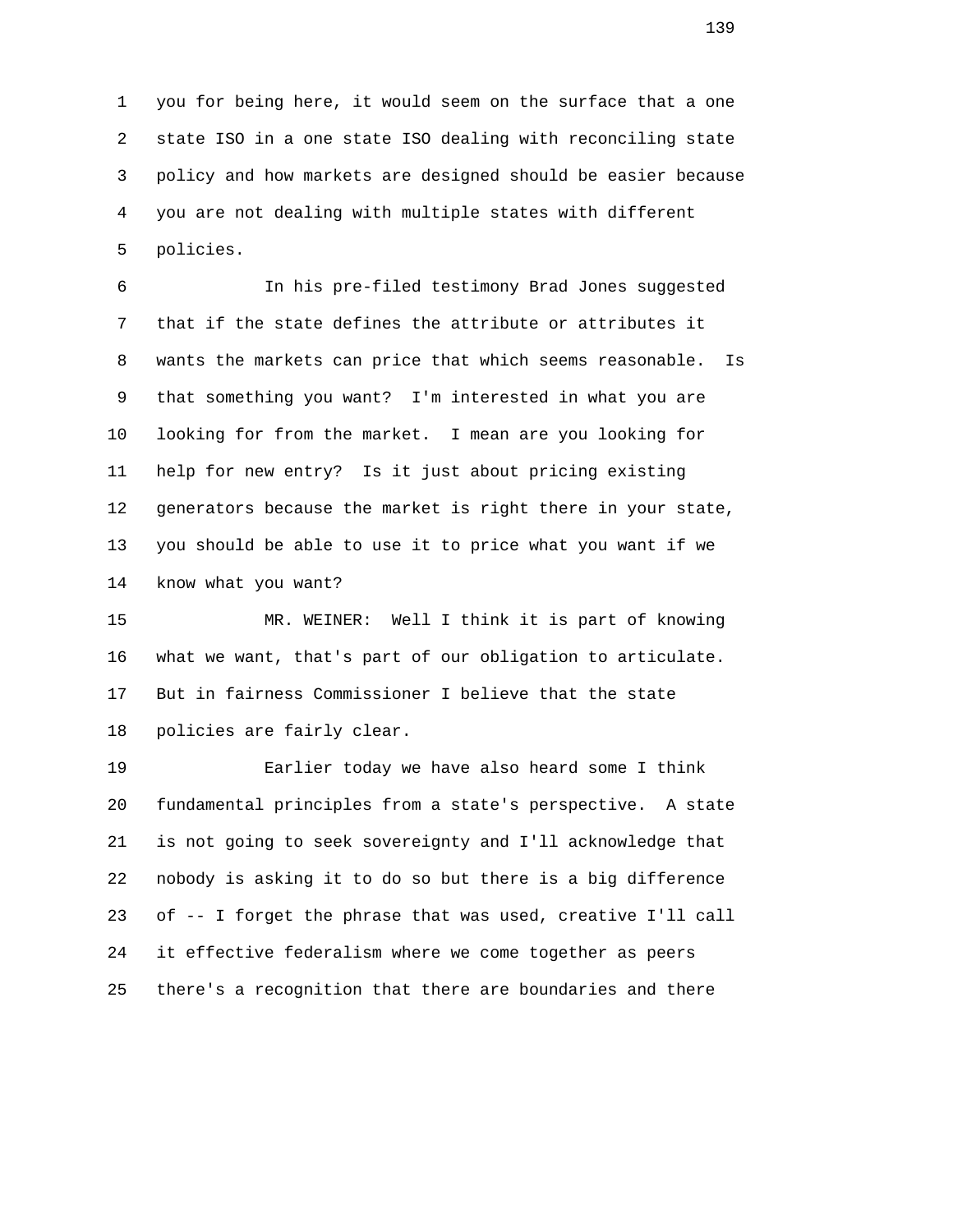1 are responsibilities.

 2 And that we work together to see how can it be 3 solved. I can think of lots of scenarios where federal 4 wholesale markets can make a very valuable contribution to a 5 state's energy policy. I don't know that that's been the 6 case today not because anybody lacks the intent but I'll go 7 back to the bolting on of tried and true tools on a 8 framework that may need to be retired itself.

 9 So I want to make it very clear there's a role, 10 we believe in markets, we believe in markets as a generic 11 concept. We believe in the federal wholesale markets. 12 Capacity gets us a little concerned but that is not a 13 surprise.

 14 We need to work together to figure it out and I 15 do believe that some months of conversation between the ISO 16 and its staff and its Board and the Commissioners and other 17 energy leadership throughout the state and its constituents 18 has brought this to a point in New York where we have that 19 opportunity and that all starts tomorrow.

 20 CHAIRMAN LA FLEUR: Thank you, when I read your 21 testimony I thought maybe we had found a new topic for FERC 22 church in the FERC collaborative but what I am trying to get 23 a sense of is the urgency you feel. Because I feel like I 24 am listening to a long discussion of new principles and you 25 have credits taking affect in your market if memory serves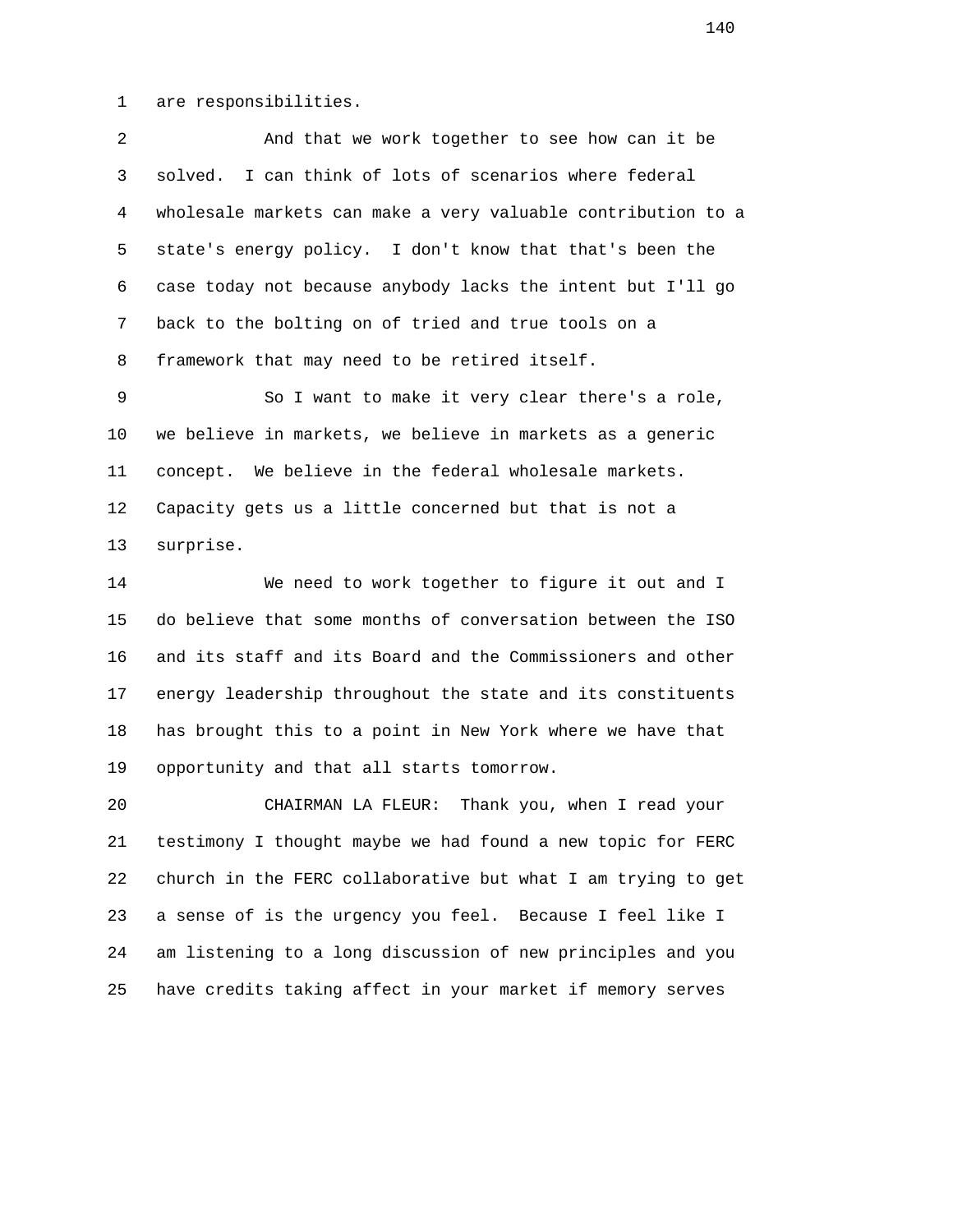1 next month -- it's May now right, so next month.

 2 And that's imbuing some people with a sense of 3 urgency to figure out how we are going to incorporate that. 4 What is your sense of urgency to figure out this issue? 5 MR. WEINER: Well number one I think from a state 6 point of view we developed a framework which is very 7 effective that can stand on its own. I know that's not a 8 view that is shared universally.

 9 But now with the feeling I think there is an 10 urgency. There's an urgency because there are other issues 11 around the corner and while the disputes continue to exist 12 as you pointed out in a purely adversarial form that we are 13 not able to have these discussions.

 14 And I will admit my filter -- as you know I was 15 an Environment and Energy Commissioner in Jersey literally a 16 generation ago. But there we had with the EPA and there we 17 were wrestling with the implementation of the Clean Air Act 18 back in 1990.

 19 And the EPA convened something that was very 20 directly called the State EPA Committee Policy, period full 21 stop. It consists of the administrator, the administrator's 22 key staff and a set of representatives from states around 23 the country.

 24 We talked to each other. It became the basis of 25 further collaboration and New York will be talking a lot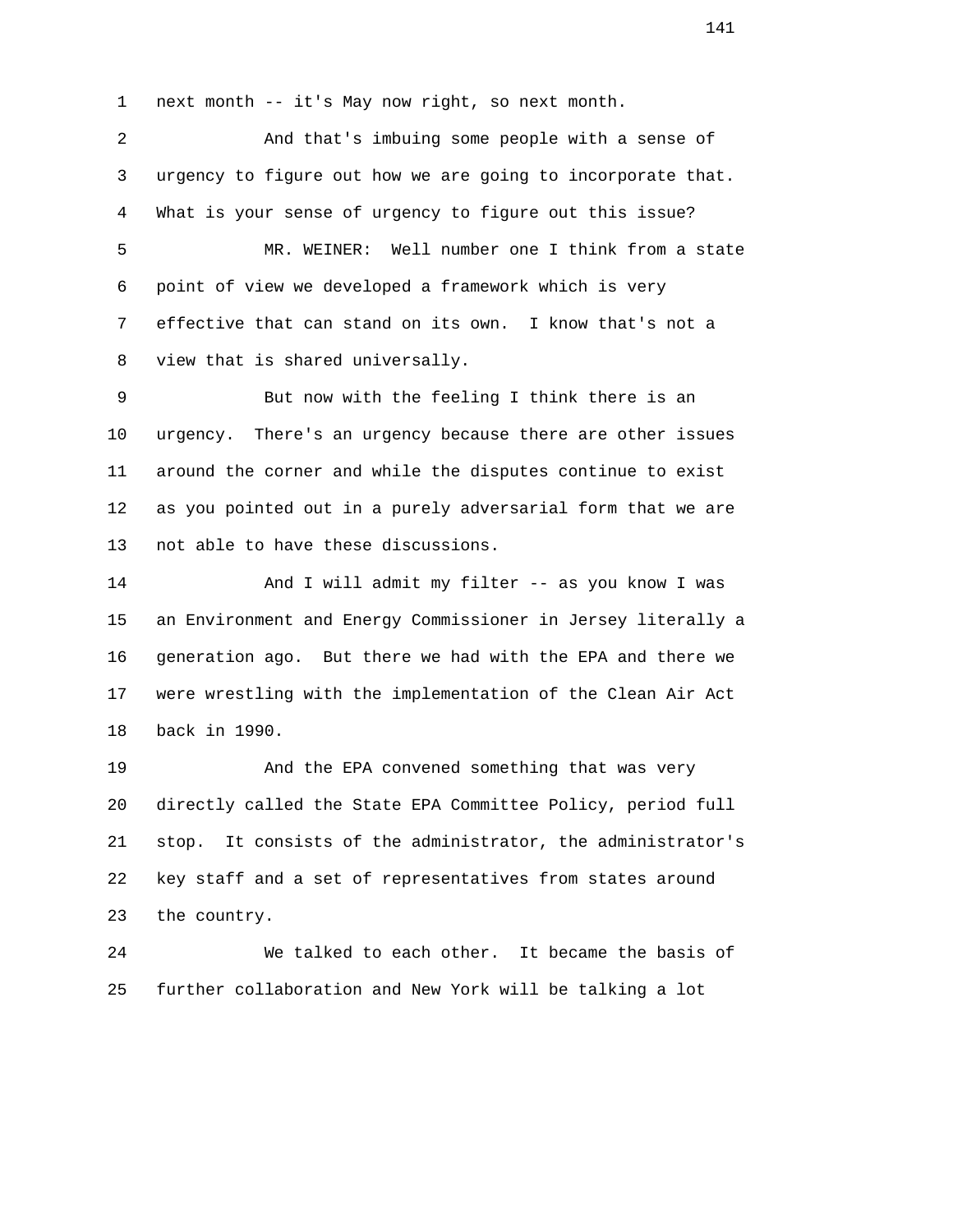1 internally. But I do think that there is a role for this 2 agency to continue these kinds of discussions.

 3 CHAIRMAN LA FLEUR: That's what today is for. 4 The opportunity to talk about things that are ex parte and 5 in court lawsuits is hard day to day, yes?

 6 MS. DES ROCHES: So going back to some of my 7 earlier comments around urgency one thing I didn't discuss 8 was the valuing of public health benefits which we currently 9 do not see. Certainly at the local level we don't see the 10 markets valuing a public health benefit.

 11 So we legislated the reduction of heavy fuel oil 12 in New York City. And since 2009 we have seen an 18% 13 decrease of PM 2.5 locally as buildings and generators but 14 this is a place where we legislated because the market was 15 not incentivizing a switch from heavy fuel oil.

 16 That has avoided on a yearly basis 100 premature 17 deaths and 250 emergency room visits and hospitalizations. 18 So from our perspective the market was not stepping in and 19 incentivizing a public health benefit.

 20 Clearly we have an issue in New York City with 21 older generation and that re-powering is not happening 22 urgently. So the state has announced that Indian Point will 23 be closing in 2021-2022 with a possible extension. We think 24 that that is potentially going to increase in city 25 generation at a point in which those units will be 76% 50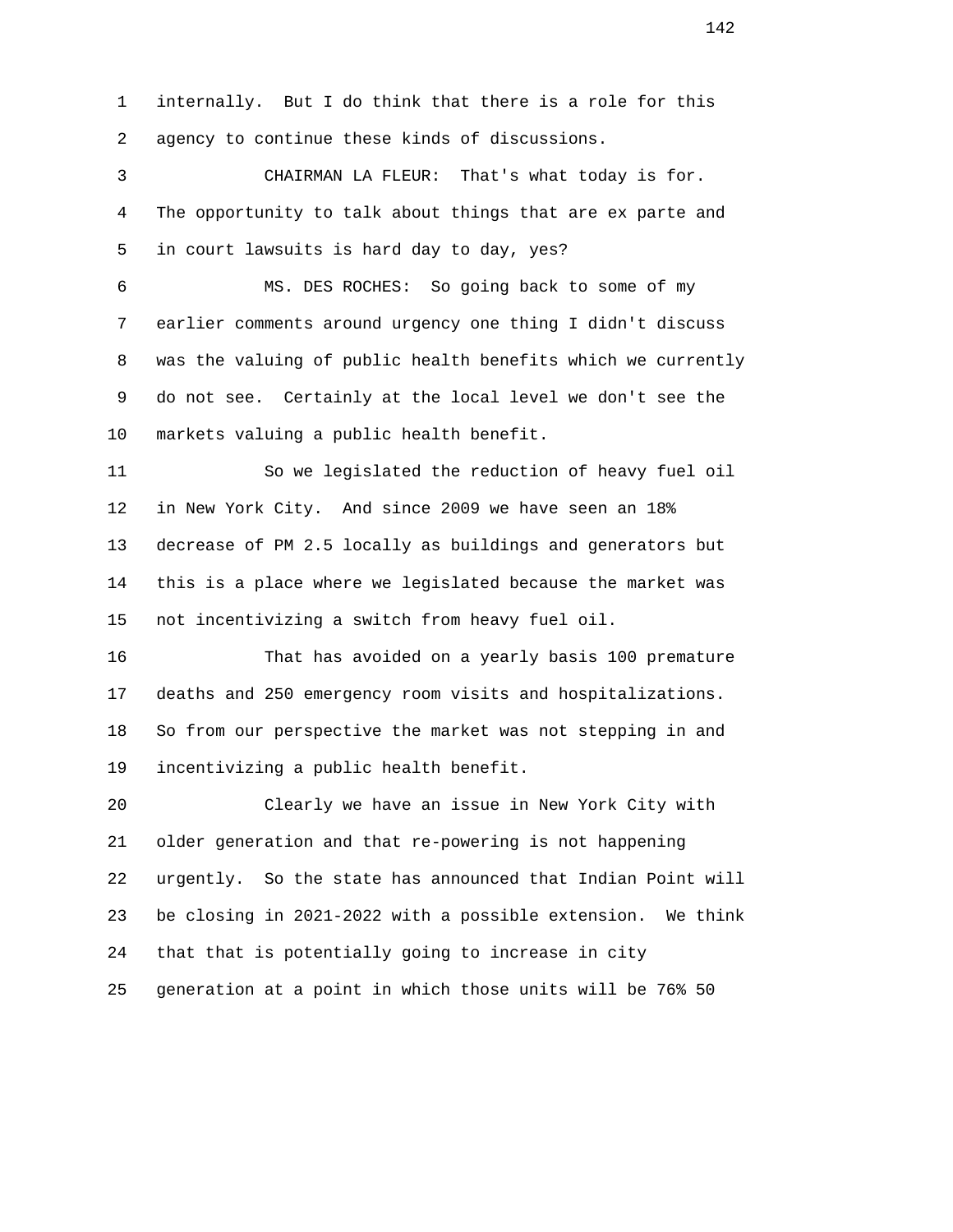1 year old and greater.

 2 There's another area where the market and we can 3 get into by your side mitigation but the market has an issue 4 that's not being resolved that we think is extremely urgent. 5 CHAIRMAN LA FLEUR: The market will do what you 6 decide it to do which is back to first principles. 7 MS. JOSEPH: One thing I'd like to add with 8 respect to this -- I'll call it the urgency timing 9 dimension. If we talk about a collaborative where an end 10 goal might be achieving the goals I think the first place we 11 have to start is to sort of assess the situation and see 12 where we have created obstacles and roadblocks where maybe 13 our policies are conflicting. 14 Address those first they are probably easier to 15 fix while we work toward you know building perhaps a more 16 harmonized system that reflects the current energy system 17 that we have in current energy policy goals. 18 So I wouldn't overlook those opportunities to fix 19 some of the problems that have emerged and I am not a market 20 design expert but things such as by your side mitigation and 21 the MOPR we shouldn't gloss over those we should see if we 22 can make progress. 23 The other thing I will put on the table from the

 24 standpoint of achieving our renewable energy goals -- 25 interconnection is a very big process. It's a very big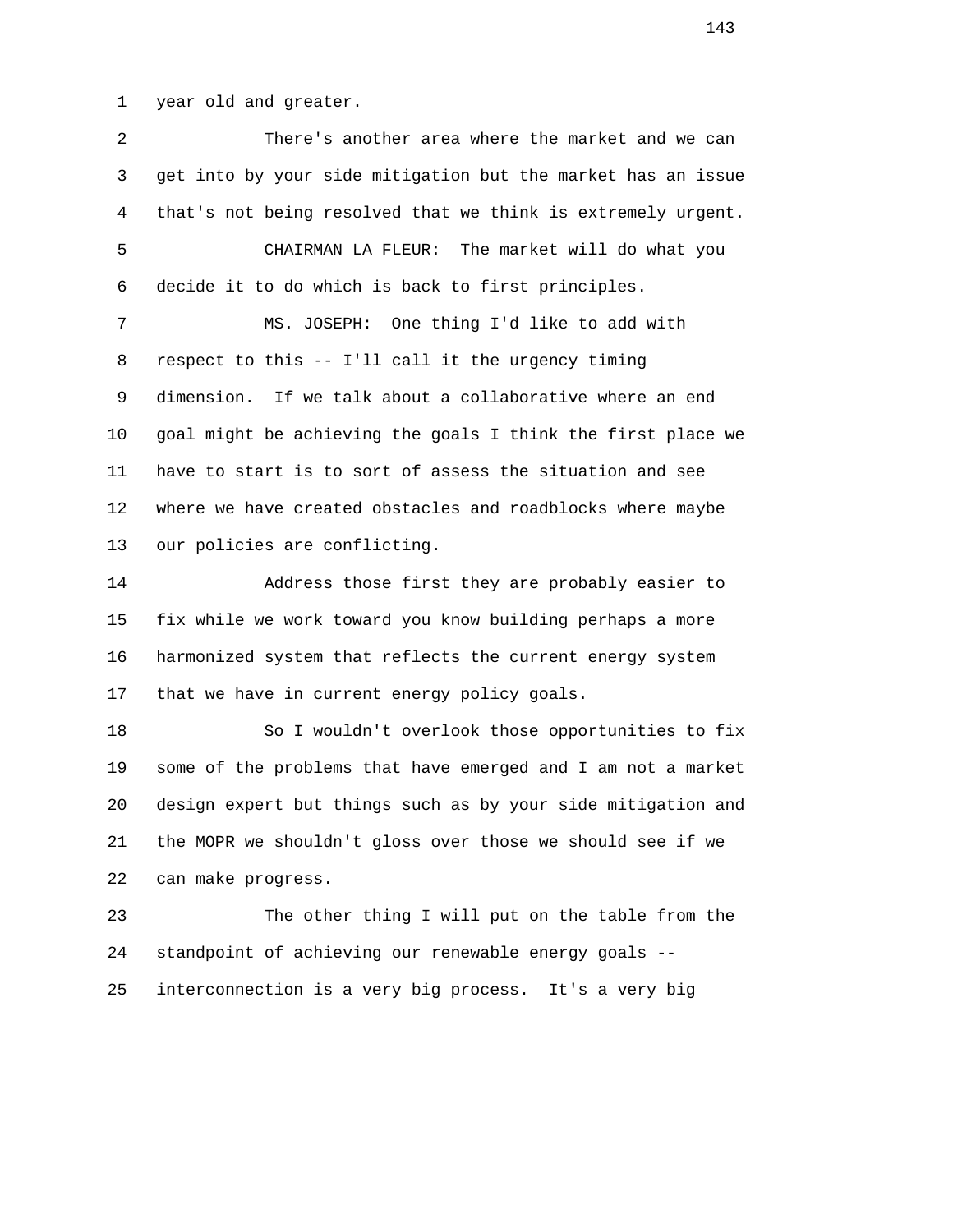1 issue and it is a challenge -- it will be a challenge as 2 well as siting in your state so there may be opportunities 3 working collaboratively with our ISO's with FERC to improve 4 the large facility interconnection procedures and 5 requirements.

 6 And that can actually help us in the near term 7 from an urgency standpoint that could really help us.

 8 COMMISSIONER HONORABLE: I want to thank you for 9 your pre-filed comments. I think taken together very nicely 10 and eloquently depict how not only busy but successful you 11 have been in New York and we certainly have continued to 12 look to you to lead. And we learn from you quite honestly 13 even though you are a single state RTO or ISO.

 14 So I want to congratulate you on your work. And 15 I also want to encourage you all, and particularly you 16 Susanne to continue to remind us about the impact of this 17 work and why we are doing this work in the first place.

 18 And I say that even as this Commission will 19 change and we will in the same way that we continue to have 20 to educate law makers and constituencies -- yes you have to 21 continue to educate us regulators as well. So it is very 22 important that you continue to put into the record that 23 important message about the impact of this work not only 24 today but tomorrow.

25 The question I have for you is something that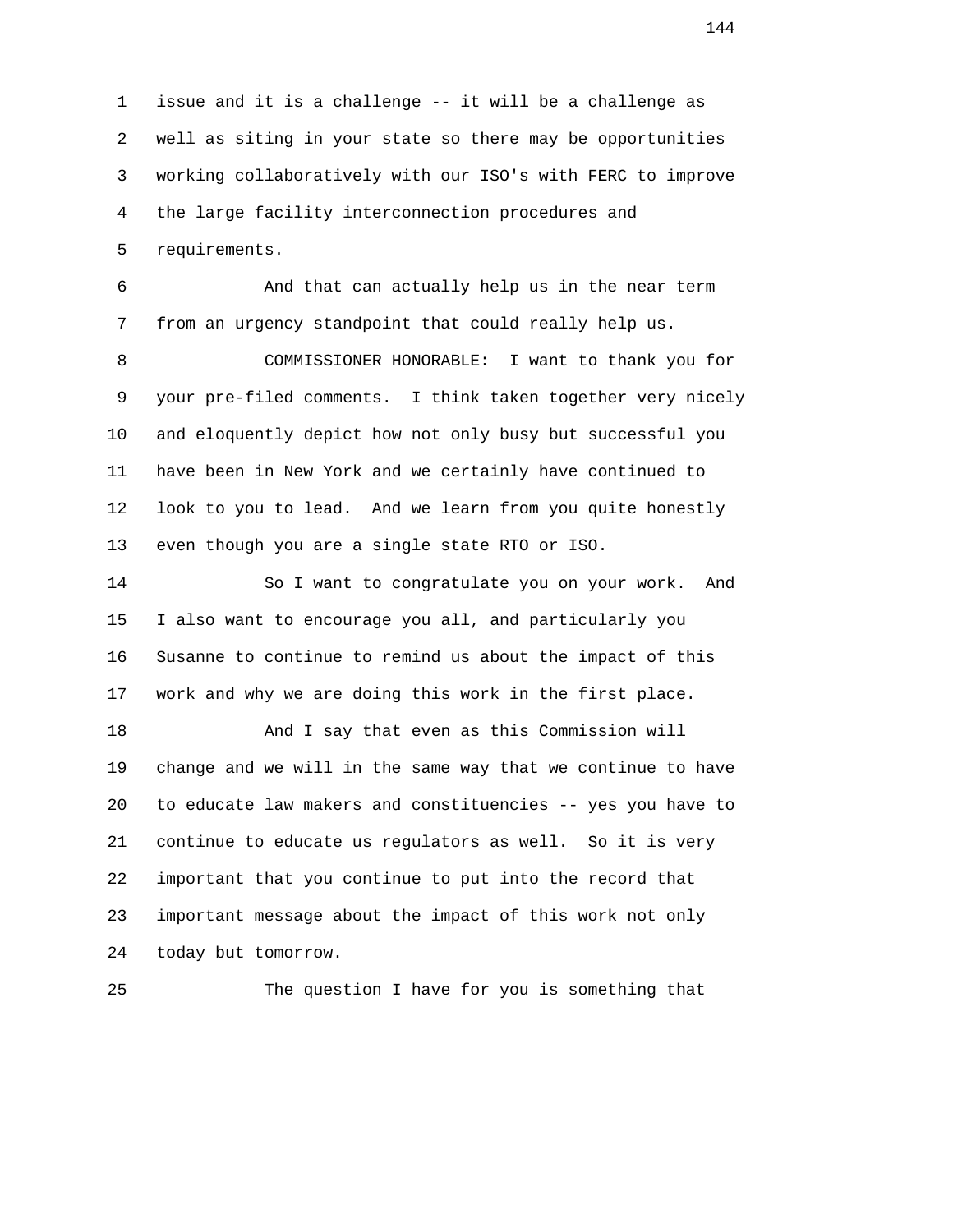1 Cheryl mentioned. I don't want to put you on the spot today 2 but I want to urge you to consider in your work with the New 3 York ISO what is the objective that you want wholesale 4 markets to achieve, both energy and capacity markets.

 5 And I think Miss Joseph you nicely made very 6 clear market -- wholesale markets are one part of New York's 7 plan for how it is attacking energy challenges, addressing 8 them and planning for the needs of your people. So the 9 answer to that question in my mind and I think Mr. Weiner 10 has really hit on it -- it's the identification of that. We 11 are singing from the same hymn book there.

 12 Amen -- I'm from the South so I say Amen all the 13 time. I also want to urge you and I want to thank you for 14 your openness to be willing to consider new and different 15 proposals. I think we will hear and we have read in the 16 comments your work with the New York ISO, although in its 17 infancy could be a potential solution for you and I 18 appreciate that you are looking for new and different ways. 19 I don't disagree with our acting Chair's four

 20 doors if you will. I have espoused them differently I think 21 in the way that I speak with people. I too would rather 22 that we arrive at a solution collaboratively and not through 23 years of protracted litigation.

 24 But I am also open to the ideas that you are 25 bringing and that's why I'm particularly encouraged by this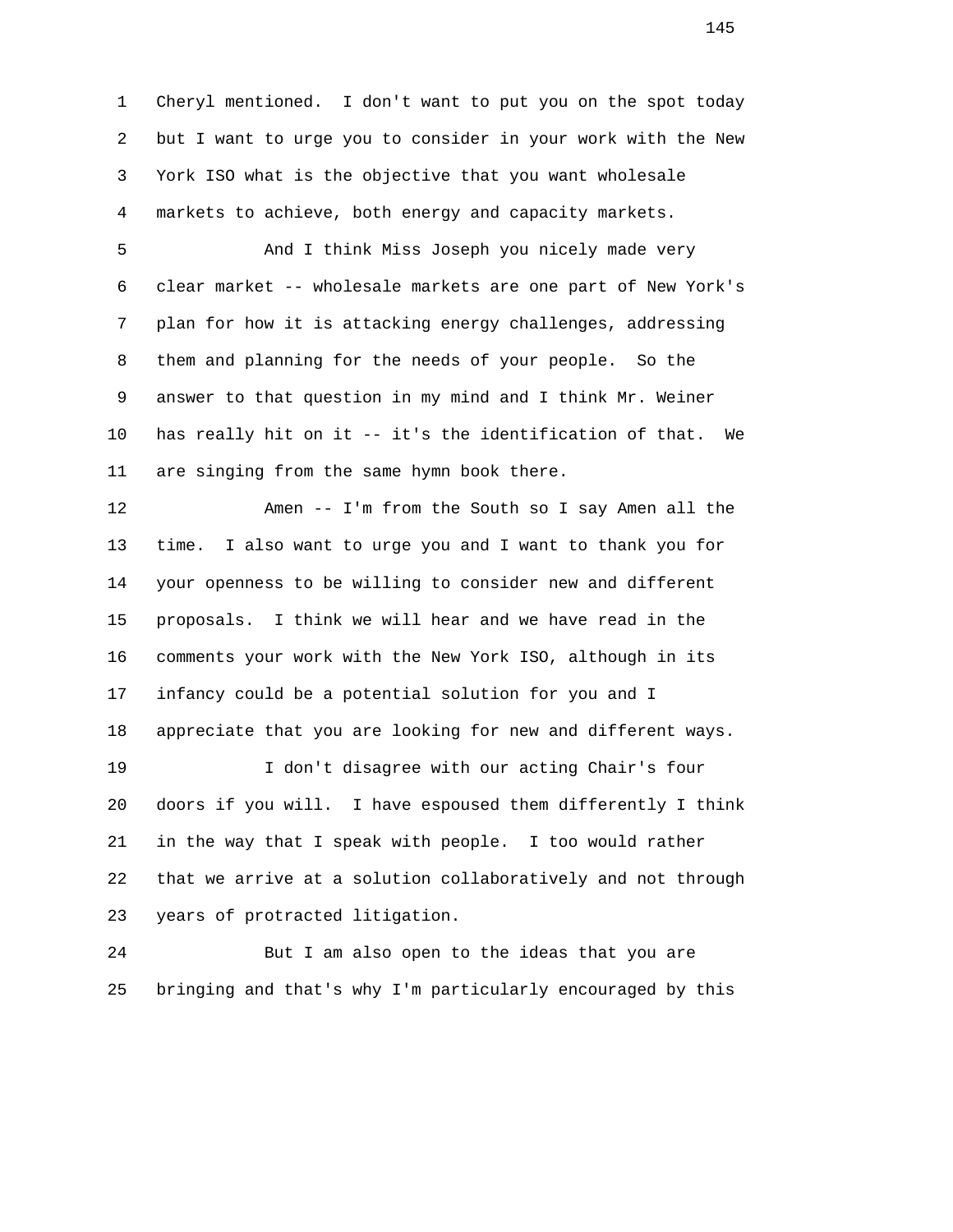1 news about this new effort along with the battle groups, 2 I'll be looking forward to and encouraging you guys along 3 the way, thank you.

 4 MR. QUINN: I'll just ask maybe a follow-up 5 question. I have heard in the comments so far a suggestion 6 that most of the new resources -- the state and the city 7 want the flexibility both to bring new resources because 8 there is a changing paradigm.

 9 Distributed resources perhaps, renewable 10 resources perhaps bring new resources on -- powered 11 resources but also potentially manage exit as well. So you 12 know I think for the earlier session we talked about maybe 13 the role the capacity market as being -- whether or not the 14 role of the capacity market was to organize exit of 15 resources and accept that state and local policies would 16 dictate where the new resources were going to come from.

17 17 I heard some of the comments here as being maybe 18 you would like to manage exit as well. And so I guess 19 ultimately and this is probably a stark question -- is there 20 really any role left over for the capacity markets at all or 21 is kind of the future that you had envisioned one where the 22 state would dictate through the various policies where all 23 new resources are going to come from, which resources would 24 retire and then the energy markets will just on a day to 25 day, hour to hour basis find the least cost dispatch?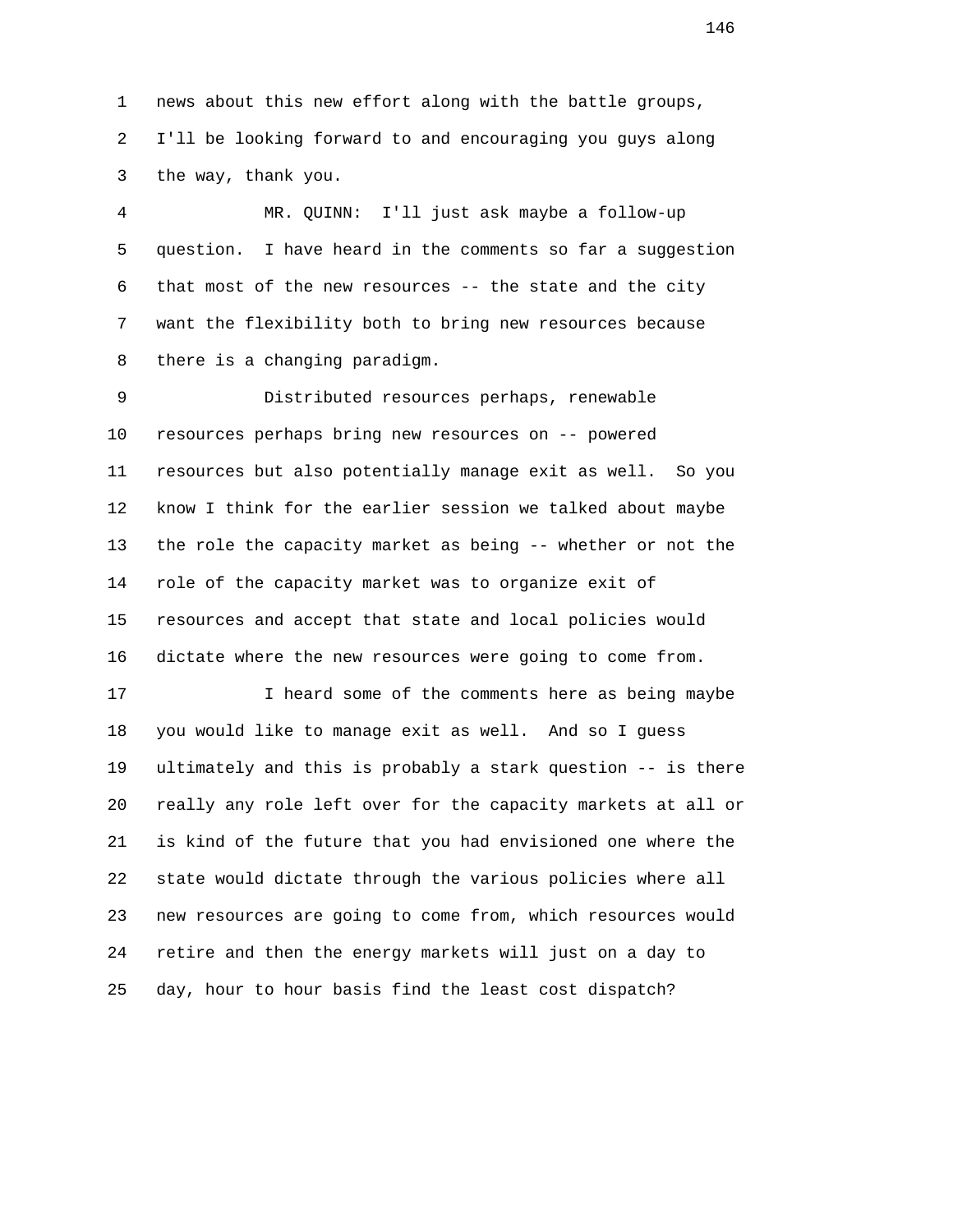1 MR. WEINER: It'll end the same way it began -- 2 it depends. And I don't mean to be as evasive as I know 3 that sounds. But I think if we start with what the 4 objective is, what are the tools that we all have at hand -- 5 how might a capacity market operate? What would the 6 underlying assumptions be?

 7 What are the problems that the administrators of 8 the wholesale capacity market have to face? What are their 9 obligations? Then we can find out whether there's room. I 10 mean right now today the state DPS and then the PSC are the 11 recipient of Petitions of incumbent sources whose attribute 12 contracts are coming to an end and they want to continue.

 13 And we are being faced with some of those 14 questions today and the question of when is the right set of 15 circumstances that the state should step in and operate a 16 maintenance tier if you will. And the CES is adopted by our 17 state Commission has that Tier 2 and we are about to start a 18 proceeding to look at what the rules of engagement will be 19 for that Tier 2.

 20 So I think not saying that this is something that 21 we want to exclusively hold on to but again there are issues 22 that are being brought to us because of what I would 23 describe as the "bolted on". We kept building additions, 24 additions, additions. Now I think it would be really 25 interesting and even critical for us to sit down together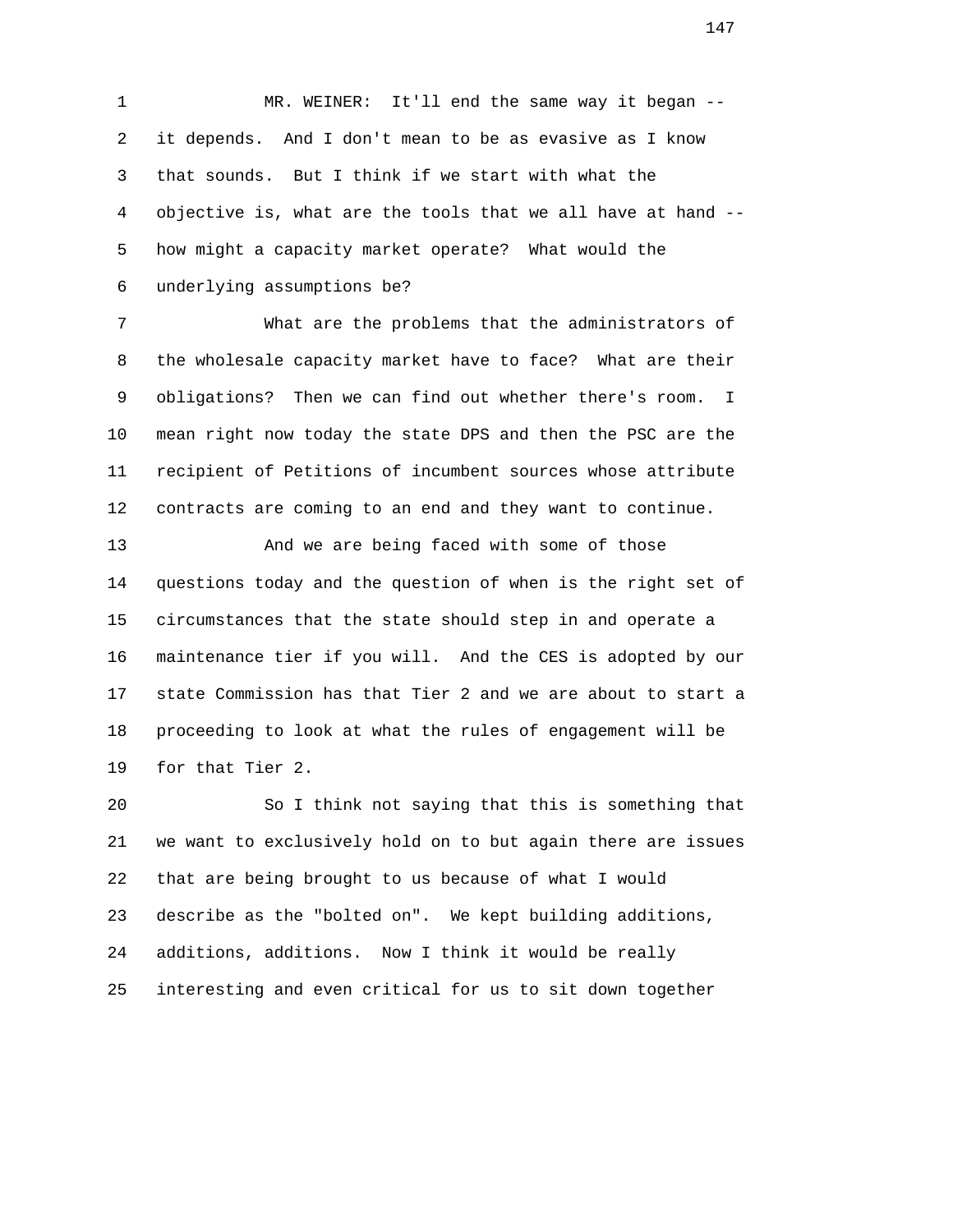1 and say what's the problem we are trying to solve? 2 What are the benefits that a centrally 3 administered wholesale capacity market could bring to 4 solving that problem and how can we do it? And I can assure 5 you that when that conversation is held in recognition of 6 state sovereignty and state responsibility and state 7 commitment, we are going to be your partner.

8 And I know that when we recognize that there are 9 obligations, there are boundaries, that the federal 10 wholesale markets if recognized at capacity market is going 11 to have to operate and we will find that way or we will 12 collectively decide maybe there's a better way.

 13 What I do know is the status quo can't be 14 maintained much longer and if that happens we get to I think 15 two points. The fourth door if you will, Commissioner 16 LaFleur and also Sue Tierney's conclusion. That's not our 17 objective. The federal wholesale markets are a tool, they 18 are a resource, they are an asset that I think are being 19 under used right now because they are being burdened by a 20 structure that doesn't reflect today's economic reality. 21 MS. DES ROCHES: So just to add on a bit to what 22 Scott said. So we also would like this to be a 23 collaborative process and a plan to change. Definitely 24 advocating from the local level that you look at what the

25 local needs are and you look at why we are using public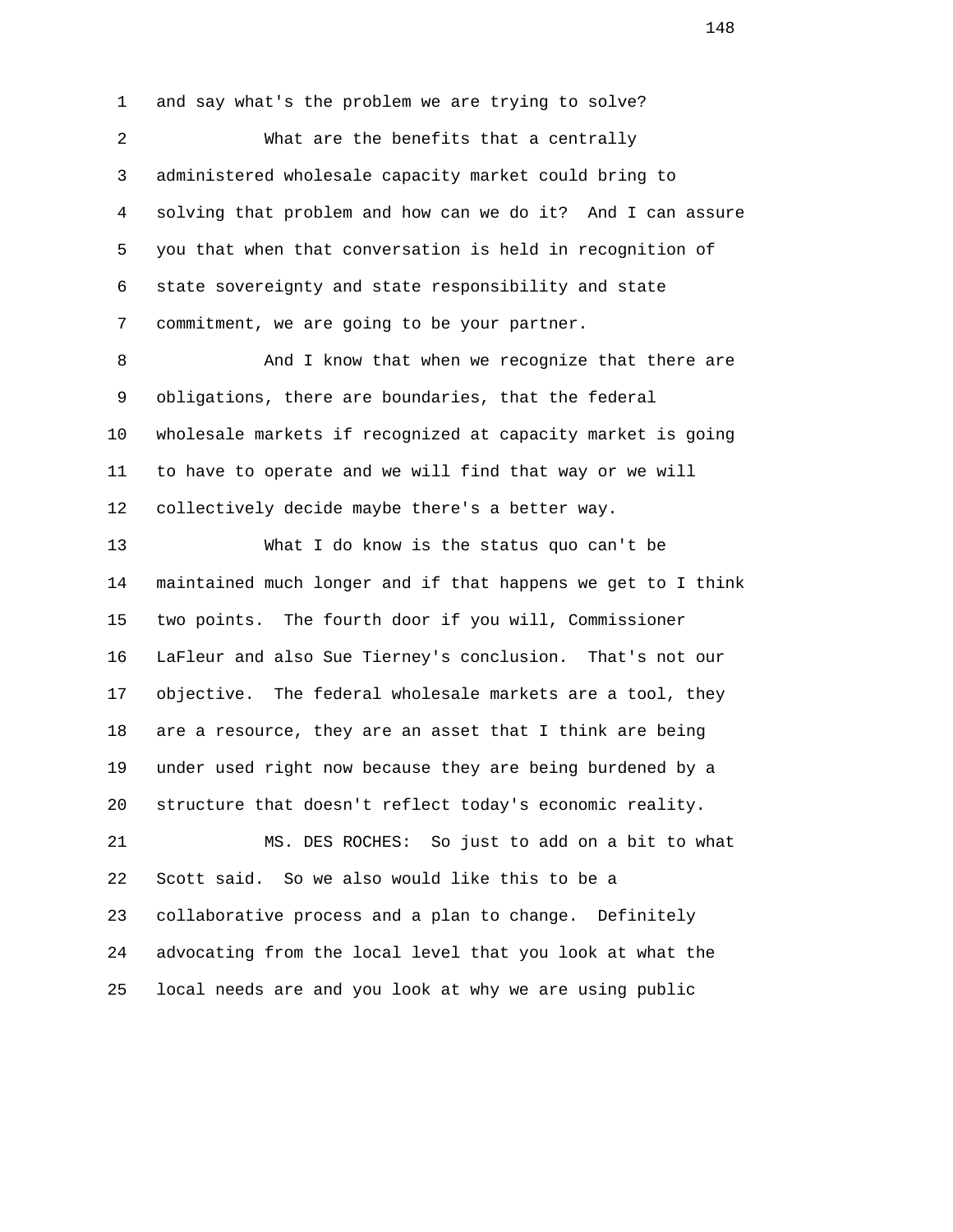1 policy in the way that we are to best serve our

2 populations.

| 3  | So that we come to the table with our                        |
|----|--------------------------------------------------------------|
| 4  | perspective, the markets come to the table with their        |
| 5  | perspective and we try to meet somewhere in the middle.      |
| 6  | Right it can't be a zero-some game we all have to meet in    |
| 7  | the middle. I think it is very important that it isn't just  |
| 8  | about how the models work and how they were constructed but  |
| 9  | that we are really talking about the tangible outcomes, yet  |
| 10 | I haven't heard a lot about affordability today but you know |
| 11 | the tangible outcomes to the folks that live in our states   |
| 12 | and our cities and how do these policies and this change     |
| 13 | that needs to happen to the market going to affect them?     |
| 14 | And if we can come to the table in a                         |
| 15 | collaborative process that has all the voices at the table   |
| 16 | we will have a better outcome.                               |
| 17 | MR. QUINN: I think we hit our hard stop of                   |
| 18 | I appreciate your comments and look forward to<br>12:37.     |
| 19 | having to bring you back on our side panel for our session   |
| 20 | after lunch. We will try to come back at 11:30 -- I'm sorry  |
| 21 | 1:30 for our second session.                                 |
| 22 | A F T E R N O O N<br>S E S S I O N                           |
| 23 | SESSION II                                                   |
| 24 | Panel 2                                                      |
| 25 | MR. QUINN: Alright we're going to get started --             |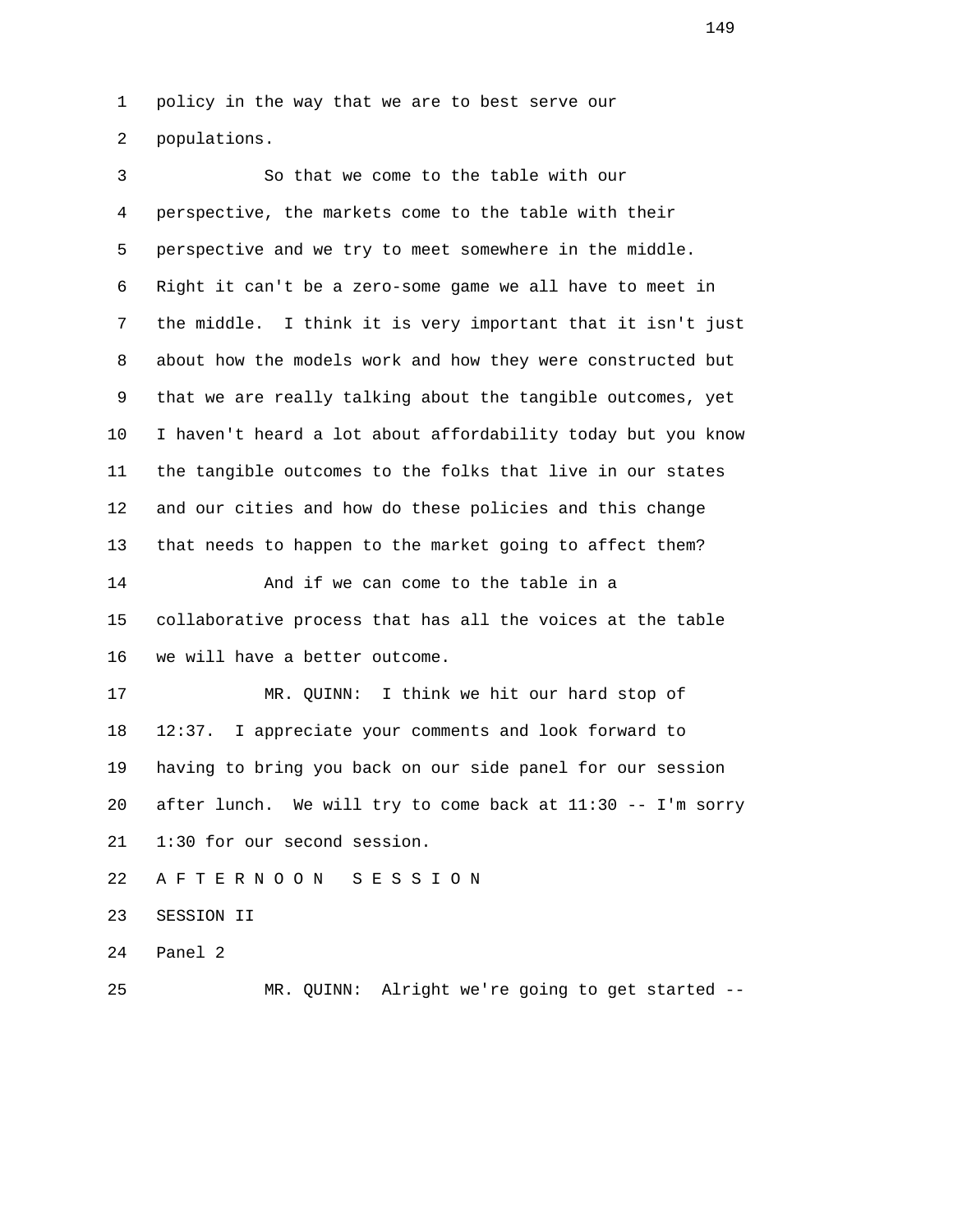1 too much power. So welcome back to the second panel of the 2 second session. We are going to follow pretty much the same 3 goals and format as we followed for the first session. I'll 4 remind the state participants and the local participants 5 that if you would like to talk during the panel please put 6 your tent card up.

 7 I'll remind our panelists that we are looking for 8 an open dialogue and we have all read your testimony so you 9 know to the extent that we can avoid opening comments in the 10 form of the answer to the first question that would be 11 great. I would like to welcome our panelists and introduce 12 them starting out with Brad Jones the President and Chief 13 Executive Officer of New York ISO.

 14 David Patton, President of Potomac Economics, 15 Kathleen Barron who is the Senior Vice President of 16 Competitive Market Policy at Exelon, we have James Holodak, 17 Vice President of Regulatory Strategy and Integrated 18 Analytics at National Grid.

 19 Next we have John Reese Senior Vice President of 20 Eastern Generation. Oh I skipped over -- I'm sorry, Mark 21 Kresowik the Regional Director of Beyond Coal Campaign, 22 Sierra Club and then finally John Shelk, the President and 23 Chief Executive Officer of the Electric Power Supply 24 Association.

25 So I think we heard in both the pre-Conference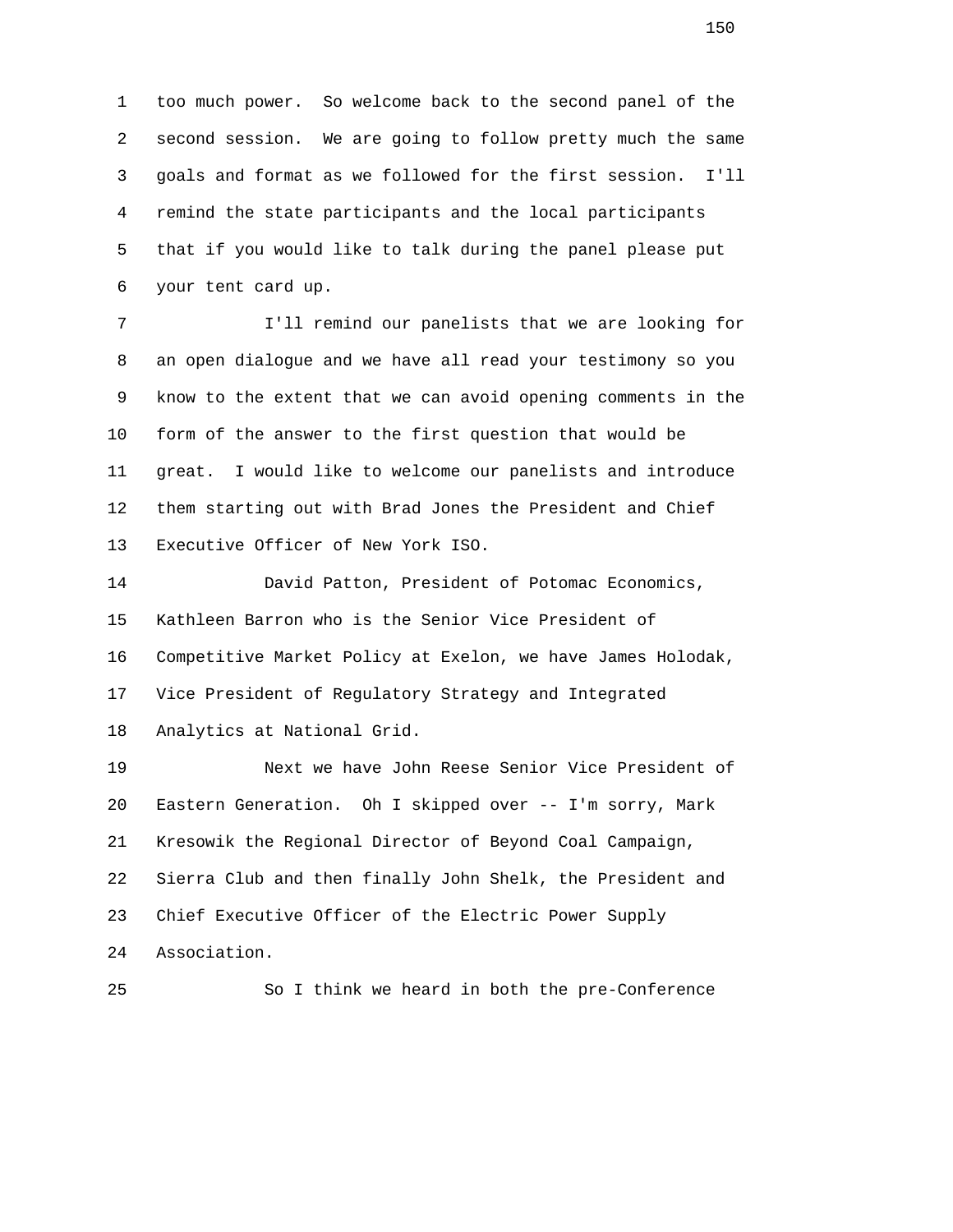1 comments and statements but also the discussion we had for 2 the first panel -- a discussion about how New York State is 3 transitioning to a new energy environment and an energy 4 environment that certainly is focused on the REV process, an 5 increased role for distributed energy resources, a renewed 6 focus -- an increased focus on clean energy.

 7 So I think what we would like to understand from 8 all of you is in the transition from where we are today to 9 where New York State believes its going. One -- do you have 10 a sense for how long that transition is going to take?

 11 And two -- how do resources and market 12 participants make decisions along that transition path in an 13 orderly way so that the existing set of resources that are 14 needed during the transition but maybe are going to need to 15 fall out at the end -- know what their time for staying in 16 their time for going is.

 17 And is there a way for the market rules that New 18 York ISO runs to help with that transition period. So maybe 19 just have folks you know if you would like to talk put your 20 tent card up and we can kind of go to the first person with 21 the coherent thought.

22 There you go John Reese.

 23 MR. REESE: I'm not necessarily coherent. So 24 it's a real dichotomy going on, on how long because we have 25 varying goals as you have heard. You know probably the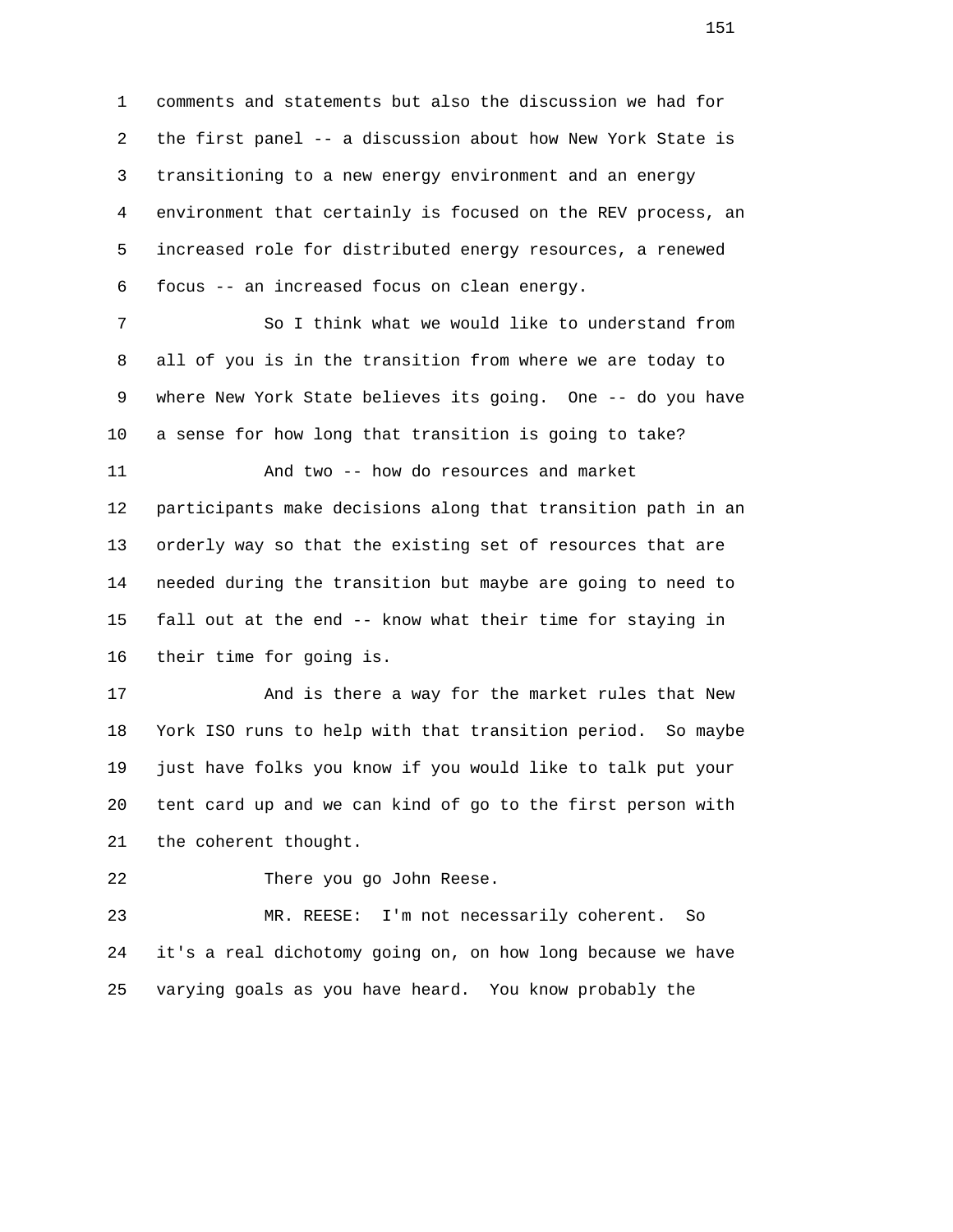1 longest term goal is 80% by 2050. We have 40% renewable 2 energy by 2030 and then we have some interim goals in 3 between.

 4 And you know look this is a long -- this is a 5 marathon that New York, my entire career in and out of 6 public service in New York has been about de-carbonization 7 since we have added environmental externalities of \$14.00 a 8 megawatt hour in 1989. This isn't anything new. We know 9 how to do this. There are systems in place.

 10 For the last 19 years the market has been able to 11 respond to New York's environmental issues and the 12 environmental goals. If this is about carbon in our view we 13 can do that. It can't be about multiple prices of carbon 14 for the market to respond. The market is very good at 15 responding to the signals you have heard from a bunch of 16 people.

 17 Those are the long-term issues and we need a 18 model that gets us to that long-term transition. What does 19 it look like in 2040? We also need to know what it looks 20 like in 2023 and 2024 and that's the challenge because we 21 are facing some additional environmental challenges that 22 aren't on the table today due to regulations affecting NOCKS 23 and peakers in New York City we are likely to see 3,000 24 megawatts in Zone J and K be at risk.

25 This is the aging infrastructure that's what I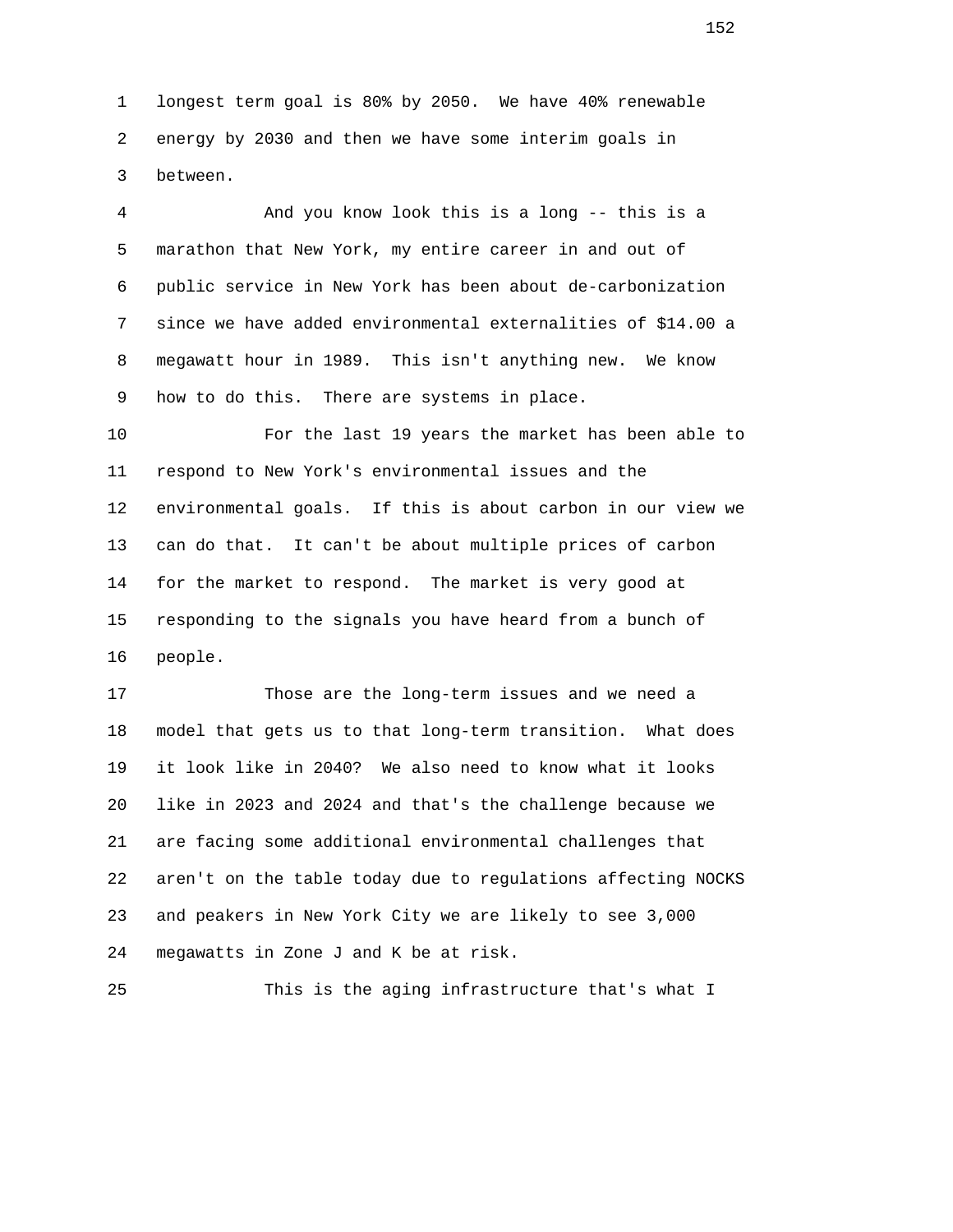1 am. So the challenge on how soon do you need to act. I 2 need a signal. Indian Point -- I need a signal. The market 3 can respond but without FERC action, without the New York 4 ISO action with a simply a regulatory action I have no way 5 for investment. I'm backed by equity investors.

 6 We need that signal unlike New England this 7 morning and PGM this afternoon I don't have a 3 year forward 8 market I have a one month market. In the month of May we 9 saw the impact of ZECS. There was no impact of ZECS in the 10 market in April.

 11 The capacity price went to a 6 year low. I can't 12 wait for 7 years or 8 years for this to work out regardless 13 of what model we end up with. We need to be sending 14 investment signals now.

 15 MR. HOLODAK: We appreciate FERC facilitating 16 these discussions and thanks for the opportunity to be able 17 to share our opinions today. The national grid operates in 18 both the ISO New York/New England markets. We are 19 absolutely supportive of the state's goals in trying to 20 reduce carbon emission allowance emission.

 21 How's that better? We absolutely support the 22 state's goals whether they be 40 by 30 or 80 by 50. What's 23 interesting though in order to achieve those goals the 24 generation sector can't do that alone. Roughly a third of 25 emissions come from transport, a third come from heating --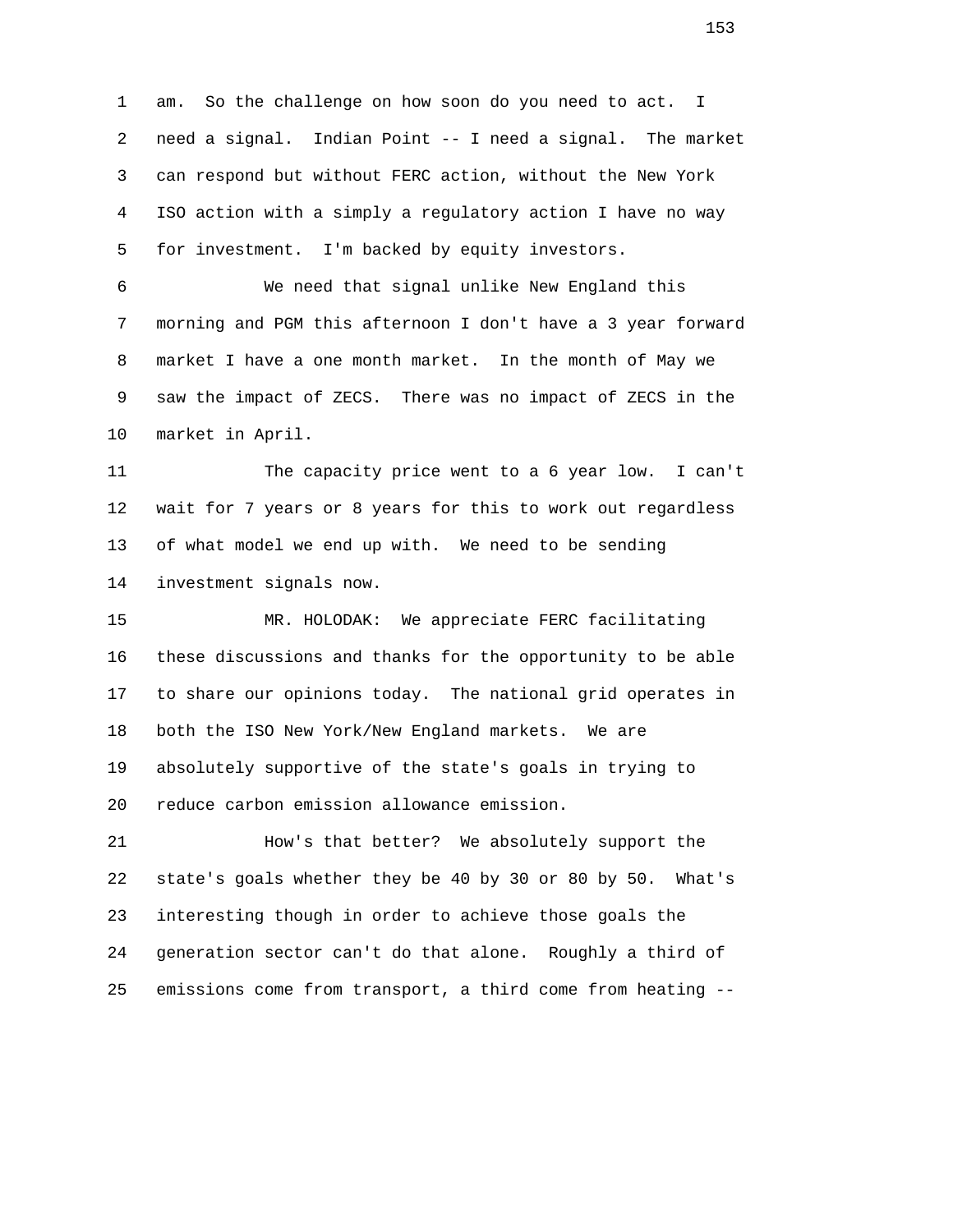1 residential, commercial heating and then the third comes 2 from the generation system.

 3 So remember for states to meet an 80 by 50 goals 4 it's got to be an all-encompassing -- it has to affect each 5 one of those aspects even if the generation sector were to 6 go 100% renewable you would still probably only get halfway 7 to where you need to be.

 8 So with that said some folks earlier today 9 indicated that they were focused on transport, on 10 electrification of heating, all of that will tend to 11 increase the load further than what we have today and I 12 don't know that more focus on energy efficiency will help 13 reduce that to keep the load flat without growing.

 14 So I think it is incumbent and we are hopeful 15 that we can come to a solution that still involves the 16 wholesale markets. I don't know that national grid is all 17 that happy about the mandated obligations put upon it 18 through contract or otherwise. So to the extent that we can 19 solve these through wholesale markets as opposed to what I 20 like to call virtual ownership having the utility being 21 mandated to enter into a contract with a renewable 22 generator.

 23 To me all that does is shift the burden of 24 financing from that developer to the utility and its 25 customers. So we have got virtual ownership of the asset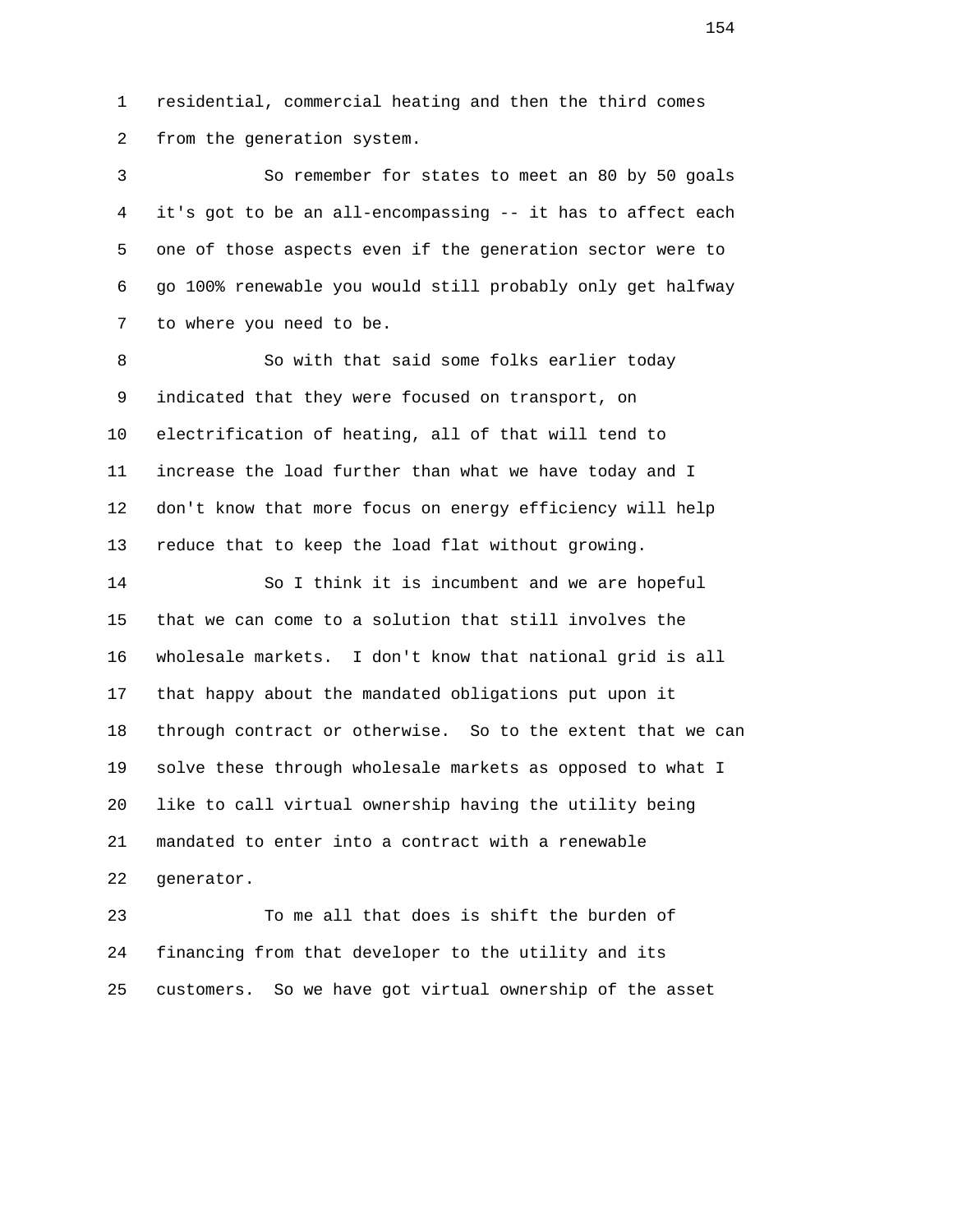1 without really having any of the benefits of it or the 2 terminal value of it.

 3 So we are hopeful that rather than working 4 through say 1 off or 5 off or 10 off mandated RFP's and 5 PPA's that we could find a way to price things into the 6 wholesale market, price those carbon attributes or 7 environmental attributes that all of the states are 8 interested in into the wholesale market and see if we can't 9 come up with a solution that way.

 10 Now you can't necessarily do that if the states 11 are honing in on one particular type of asset or another so 12 if the goal is clean energy and environmental attributes 13 then that ought to be the goal and we ought to be able to 14 price that into the market and let innovation and 15 competition bring the solutions about.

 16 To Scott Weiner's earlier point New York is 17 designing a distribution platform that can do that at the 18 distribution level, that sends the correct pricing signals 19 to entice people into the market I can't fathom why the 20 wholesale markets can't do the same thing.

21 MR. QUINN: Brad?

 22 MR. JONES: Thank you. Arnie I didn't like your 23 question so much but I did like the answer that came up from 24 Jim from our play-off of that one. Jim has talked about the 25 40 by 30 goal. Now that is a 40% reduction of carbon from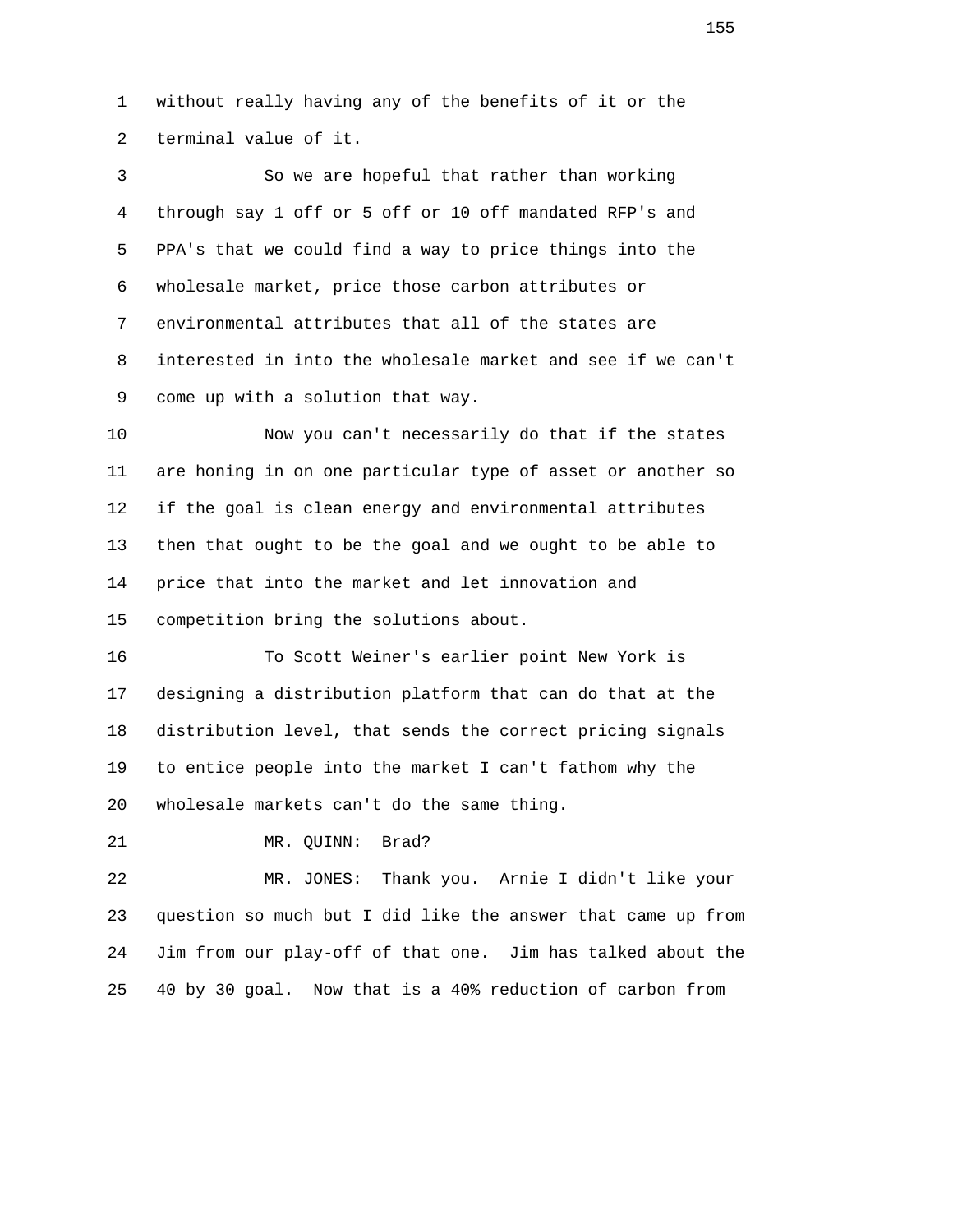1 1990 levels by 2030 economy-wide.

 2 Now he mentioned that. In the electricity sector 3 alone with state policies that have driven us toward a more 4 efficient and lower carbon grid, the NYISO markets have 5 delivered significantly on that goal already. 6 In the electricity market alone there is a 50% 7 reduction in carbon from 1990 levels. But that is not 8 enough and Jim we have to do more. The reason why the 9 transportation sector as Jim mentioned continues to show 10 increases in carbon output. So as the transportation sector 11 grows we have to get more reductions out of the electricity 12 sector. 13 That is where the State of New York has acted. 14 And the two things that they have passed under the Clean 15 Energy Standard they have acted to number one -- drive more 16 renewables into the grid, a goal of 50% of renewable 17 production in 2030. 18 And number two -- to preserve nuclear units that 19 can help maintain that clean energy balance at low carbon 20 balance. Now why did nuclear generation need support? 21 Because the wholesale markets that are operated by the NYISO 22 are at record low prices and those record low prices have 23 put these nuclear plants at economic jeopardy -- jeopardy of 24 leaving our system.

25 So the states stepped in as a bridge to the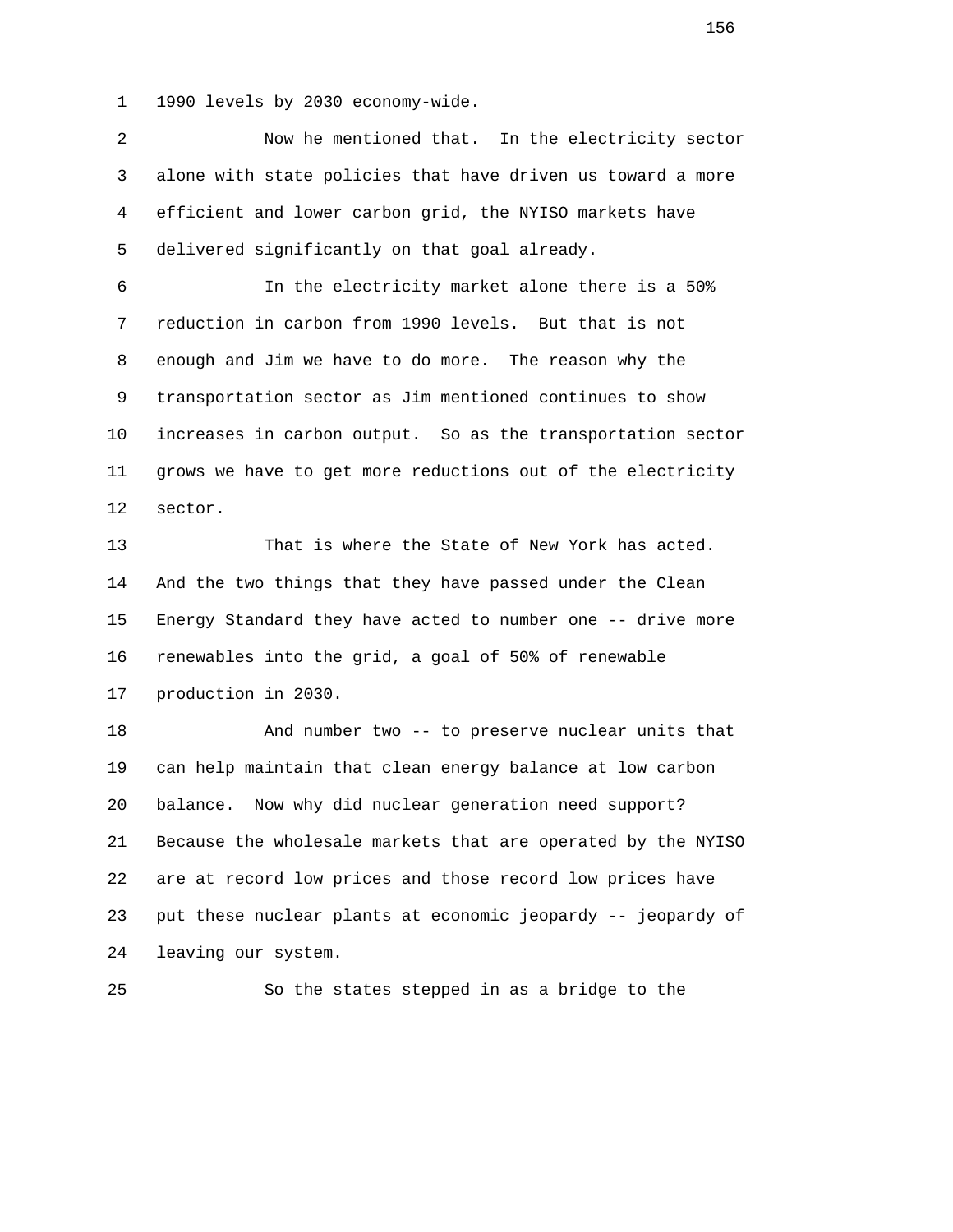1 future, an opportunity to retain those units which gets to 2 part of your question about how quickly do we react -- a 3 bridge into a future that we see for moving towards these 4 lower carbon solutions.

 5 Now the NYISO ha supported the ZEC program but we 6 have been very specific that we believe it needs to move 7 into a competitive environment -- that the wholesale markets 8 can resolve this problem.

 9 So we have been working collaboratively with the 10 state and with our market participants and I think Colette 11 you mentioned or perhaps it was you Cheryl mentioned that 12 collaborative is our new church word. We are going to 13 change it to partnership because of that.

 14 We are in a partnership with the State of New 15 York and with our market participants to try to find a 16 solution for how we can integrate the price of carbon into 17 our markets. We believe it can be done but we have to test 18 our assumptions, we have to run the sensitivity analysis, we 19 have to know that this is the right pathway for the State of 20 New York. So we are in the middle of that process. We have 21 hired Brattle group who is doing that analysis. Brattle 22 will be here tomorrow so if you have specific questions on 23 the program I would be happy for you to ask them.

 24 However, the results so far are very preliminary. 25 They are promising though. We believe that there is an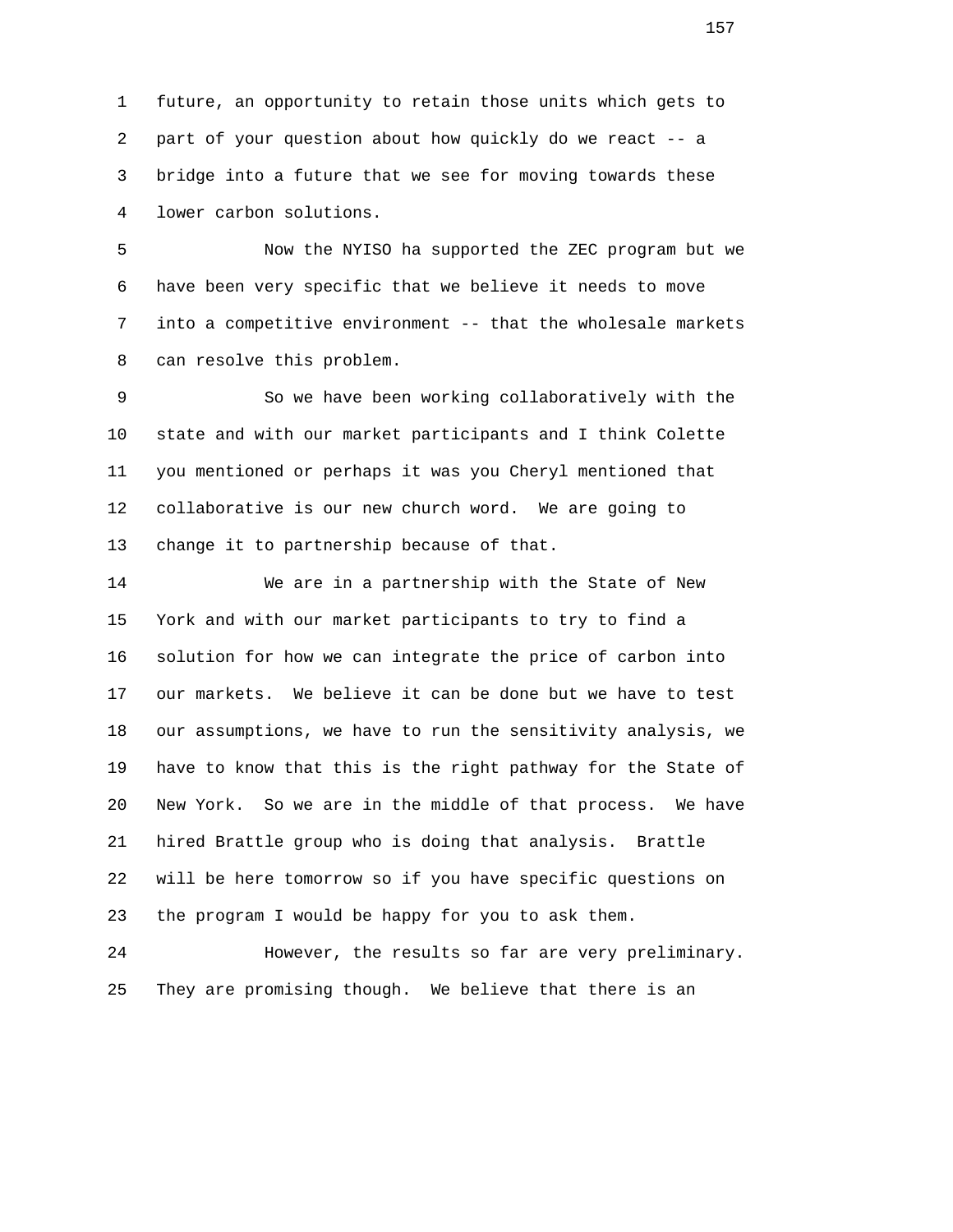1 opportunity for us to incorporate carbon directly into our 2 markets. Ultimately what we are looking for is a model 3 which will meet the full goal of reliability, low cost, low 4 carbon output and finally and also importantly a balance 5 between state and federal jurisdictions.

 6 If we can achieve all of those elements I think 7 we have a process that will work.

8 MR. QUINN: Mark?

 9 MR. KRESOWIK: I want to echo the thanks for 10 inviting me to speak here today. I think New York has sent 11 the right long-term policy signals as Johns said earlier in 12 terms of this 50% by 2030 Clean Energy Standard, 40% by 2030 13 the economy-wide carbon target and the Regional Greenhouse 14 Gas Initiative which has certainly gotten some air time here 15 today, a fantastic collaborative of the 9 states in the 16 Northeast to price and reduce carbon pollution.

 17 At the same time I think what you are 18 highlighting is a misguided policy that New York engaged in 19 to intervene in a resources decision to exit the market 20 which results and will result in consumer prices in some 21 cases being higher than they should be. But I want to maybe 22 play off Scott's earlier example where he talked about 23 operating with a scalpel.

 24 I come from a medical family and so would remind 25 the staff and the Commissioners of one of the first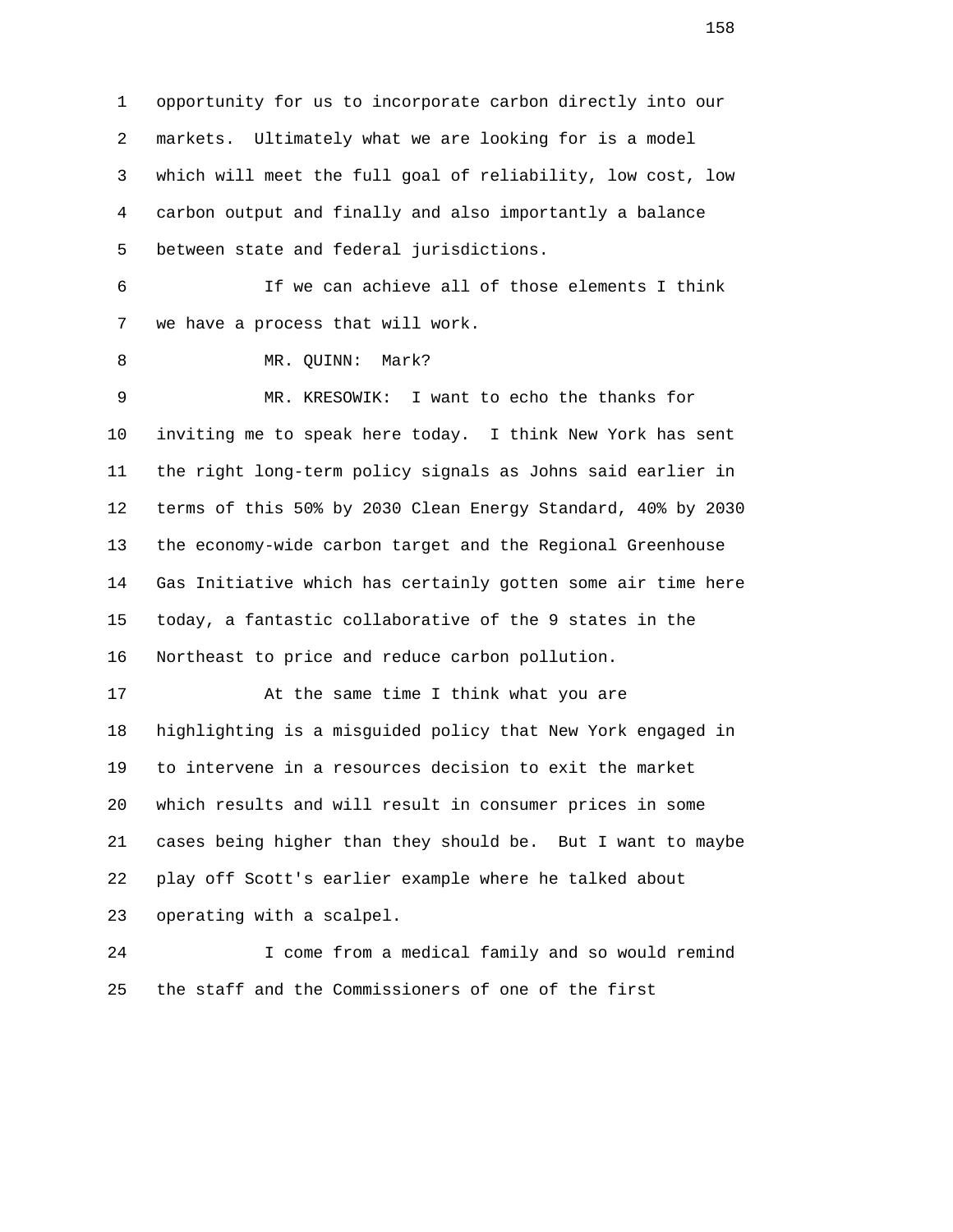1 principles of a medical practice which is, do no harm -- 2 first do no harm. And so I think that many of the ideas 3 that have been put forward in neighboring jurisdictions we 4 haven't seen yet what New York ISO specifically is going to 5 propose, but many of the proposals in ISO New England and 6 PJM would in fact do more harm than they would help. The 7 cure would be worse than the disease.

8 So I think it is very important that when we look 9 at accommodation as was discussed earlier it should start by 10 not doing more harm than good which means first limit the 11 minimum offer price rule to situations that violate federal 12 law. Don't expand the minimum offer price rule increase as 13 we have seen in ISO New England.

 14 And in fact even well intentioned ideas such as 15 carbon pricing as New York ISO is working on with the 16 Brattle group would have the unintended consequence of 17 actually undermining the region of Greenhouse Gas Initiative 18 which certainly Dr. Patton there highlighted earlier as the 19 preferential way to go about pricing carbon.

 20 So I think it is very important that whatever we 21 do -- whatever New York chooses to do in reaction to 22 generator decisions potentially to exit does not do more 23 harm than good.

 24 MR. QUINN: Thank you we are going to do David 25 and then John and then we will go to Scott the next time.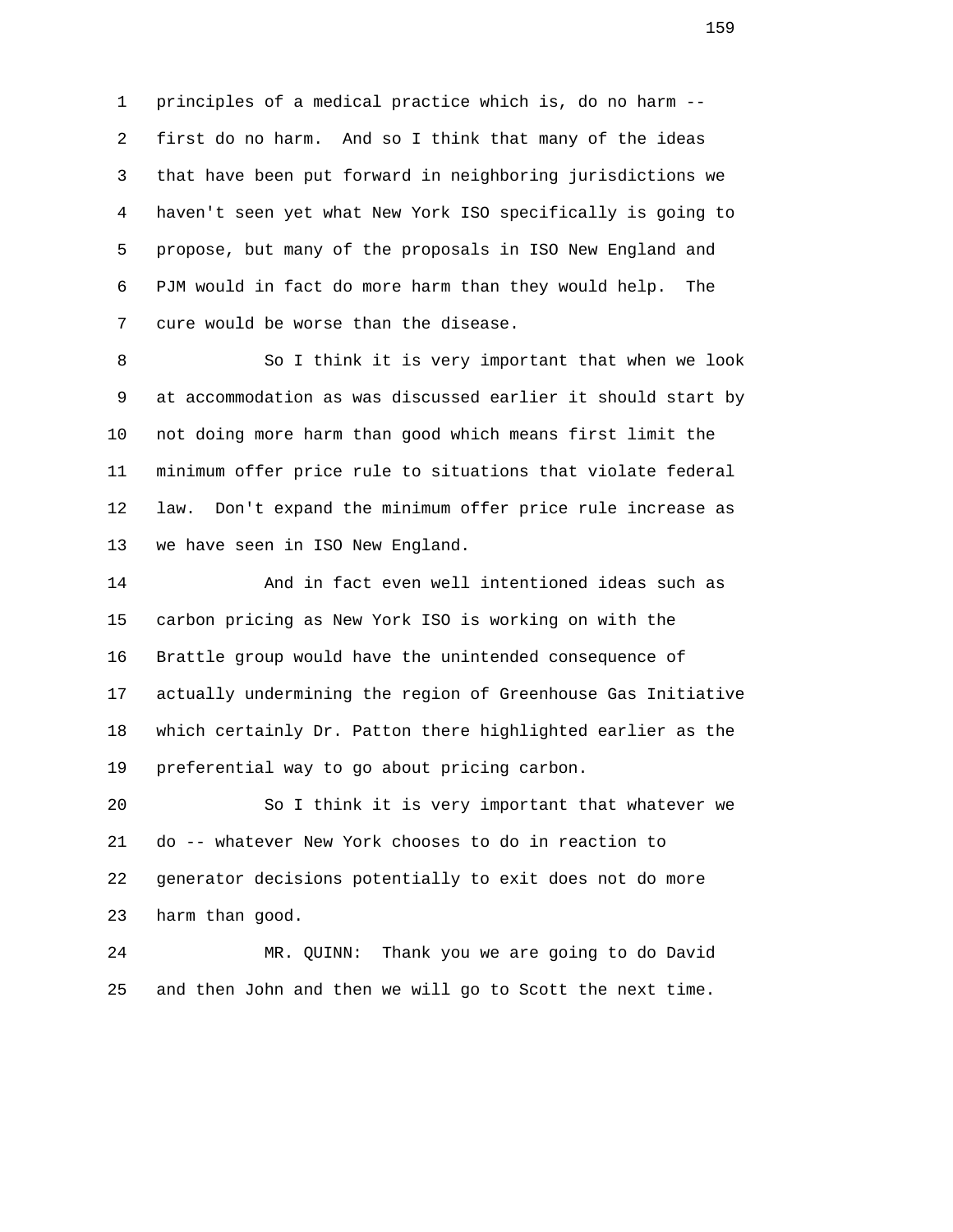1 MR. PATTON: Okay so you have heard me express 2 some opinions let me clarify one thing. I'm not pessimistic 3 in general at all potential -- only about achieving 4 consensus among everybody and what the objectives are.

 5 But I think actually they are -- I'm pretty 6 optimistic that there are solutions out there that can 7 address some of these problems if we roll up our sleeves and 8 work on it. With regard to New York there are some things 9 that are very different and some things that are not very 10 different in New York that I think we need to keep in mind.

 11 One is the market plays as key a role in New York 12 as it does in New England and elsewhere in coordinating 13 decisions by private investors which is really important in 14 New York because most of our generating assets are held by 15 companies that are private.

 16 So they are relying on the market signals on the 17 decisions they make to enter and even more importantly to 18 exit the market. Another unique aspect of the New York 19 market is that we probably -- I'd have to look but I would 20 place a lot of money on the fact that it's the oldest 21 portfolio generation in the country. It is dominated by a 22 generation of 40-50 years old.

 23 So these are all generators that are approaching 24 or actually at the retirement timeframe and have to make key 25 decisions on making investments to keep units in operation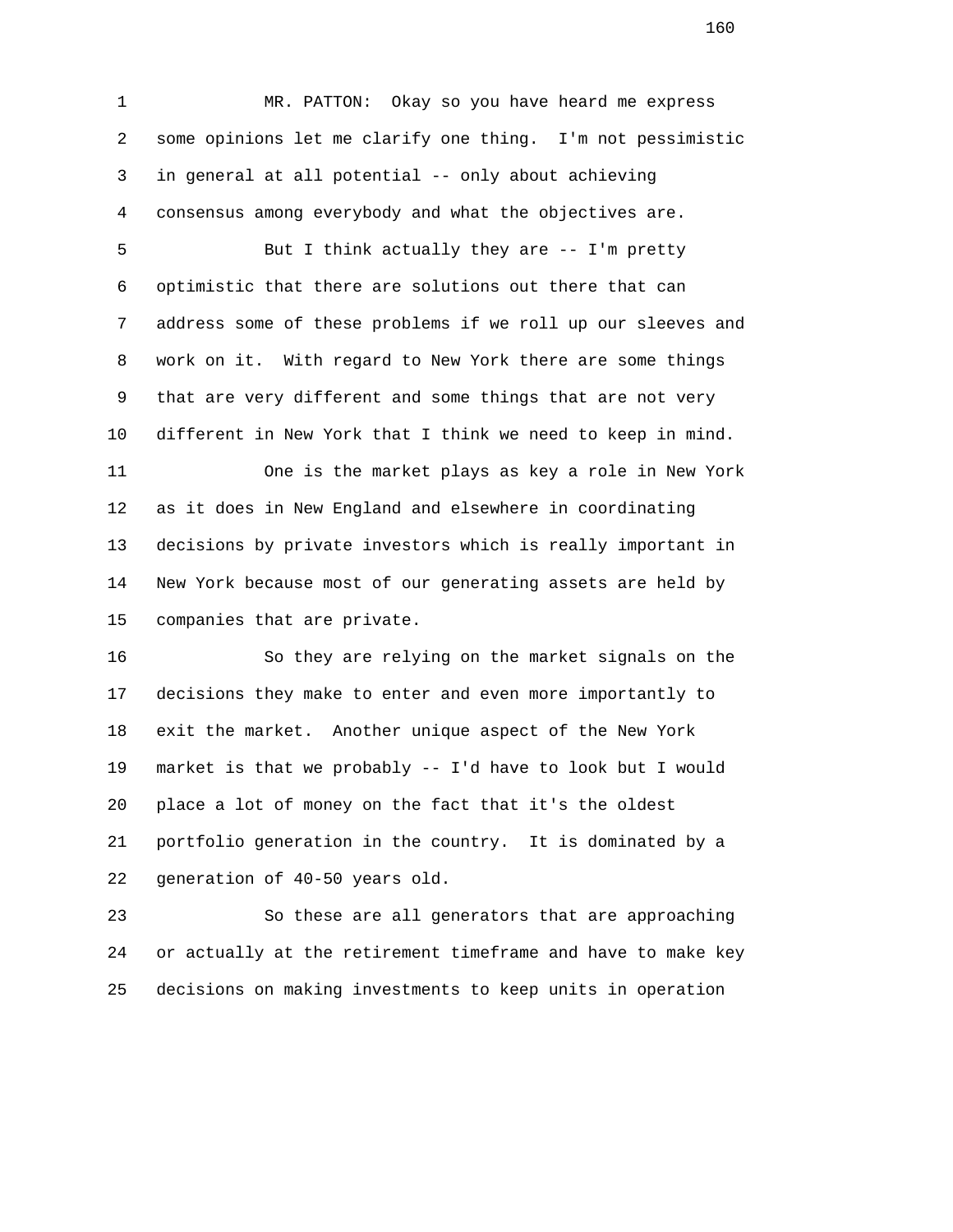1 and so when we start thinking about regulatory uncertainty 2 whether it is generated at the state level or at the federal 3 level that will undermine a private investor's ability to 4 make those decisions efficiently then it is just going to be 5 cost increasing and lead to a disorderly transition which is 6 I think not what we want.

 7 So I think a large part of what we are talking 8 about here goes back to some of the concepts that we talked 9 about in the New England context which is coordinating the 10 entry and exit decisions which is really critical in New 11 York.

 12 You heard the City of New York talk about 13 re-powering. They have an intense interest in moving away 14 from some of the old units that we currently rely on in New 15 York City. One of the aspects of New York that you have to 16 think about -- I think the CASPAR idea is very applicable to 17 New York but one of the challenges of applying something 18 like that in New York is that New York is probably the most 19 locational and complicated and has more locational concerns 20 than any market that we have seen.

 21 You can't just say okay we are going to retain a 22 nuke in western New York and we are going to retire 23 something in New York City. And even within New York City 24 there are different voltage level systems and different load 25 pockets where it matters a whole lot. You can't just build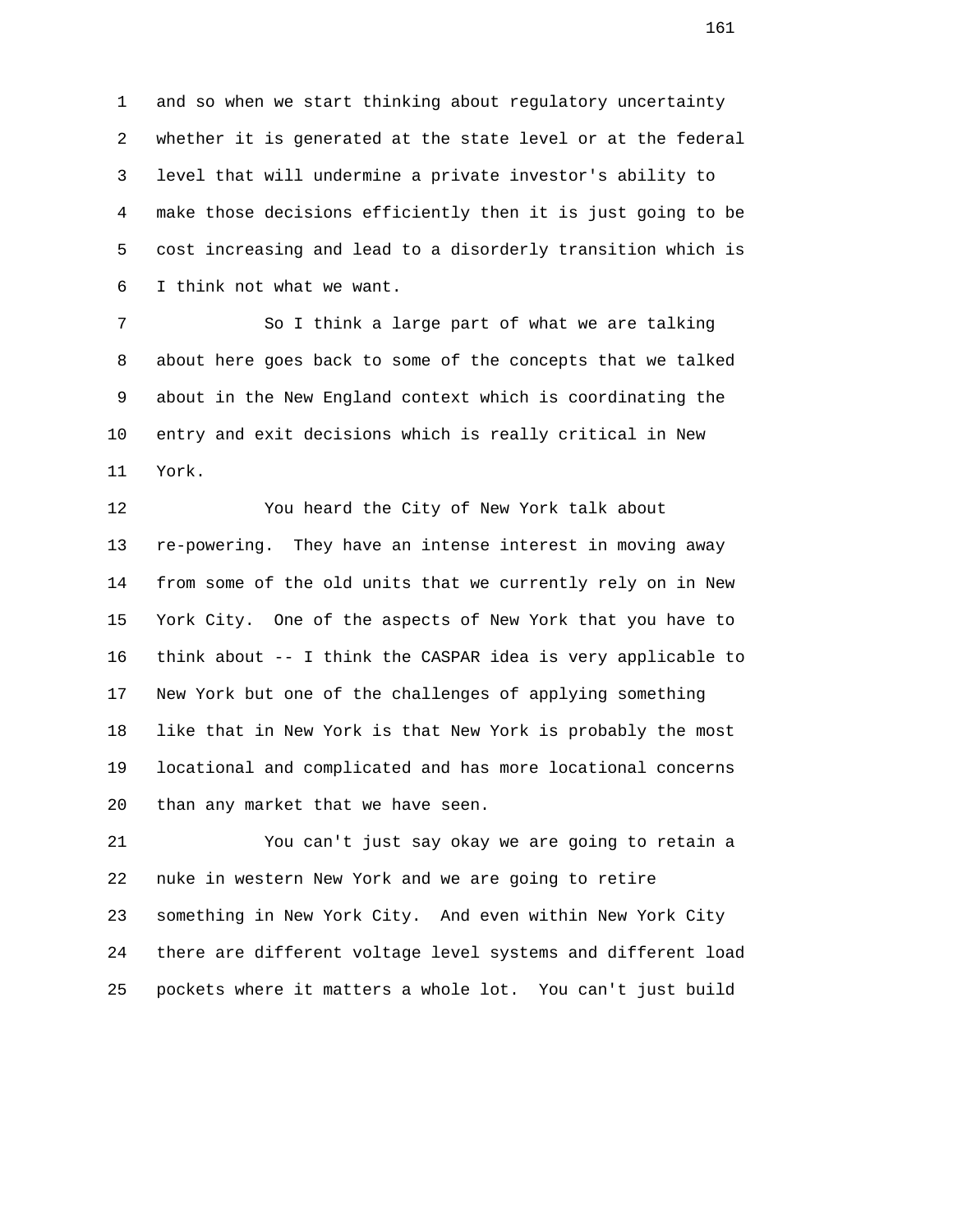1 something one place in New York City and retire something 2 elsewhere.

 3 So as we develop solutions that attempt to 4 coordinate entry and exit we have to think hard about how we 5 keep the reliability obligations of the ISO, the resource 6 advocacy obligations, the transmission security obligations 7 in mind so that we develop solutions that are actually 8 practical which may be more difficult in New York.

 9 And finally I think the carbon pricing isn't the 10 easiest thing to think about as a potential solution. I do 11 think utilizing RGGI is probably the best approach but 12 harder than doing something in one state because it requires 13 more agreement across the board.

 14 But to the extent that the goals -- the 15 objectives are really carbon reduction I think you will get 16 bigger reductions faster at a lower cost and cause some of 17 the interventions -- maybe not all of the interventions to 18 be taken care of naturally through the market.

 19 I think there still are some expressed goals that 20 the states have that carbon pricing won't get you there so I 21 think it is still incumbent on us to think about how we deal 22 with those in a way that's not disruptive to the market.

23 MR. QUINN: Thank you, John?

 24 MR. SHELK: Good afternoon and thanks for the 25 opportunity to participate in the Conference. And building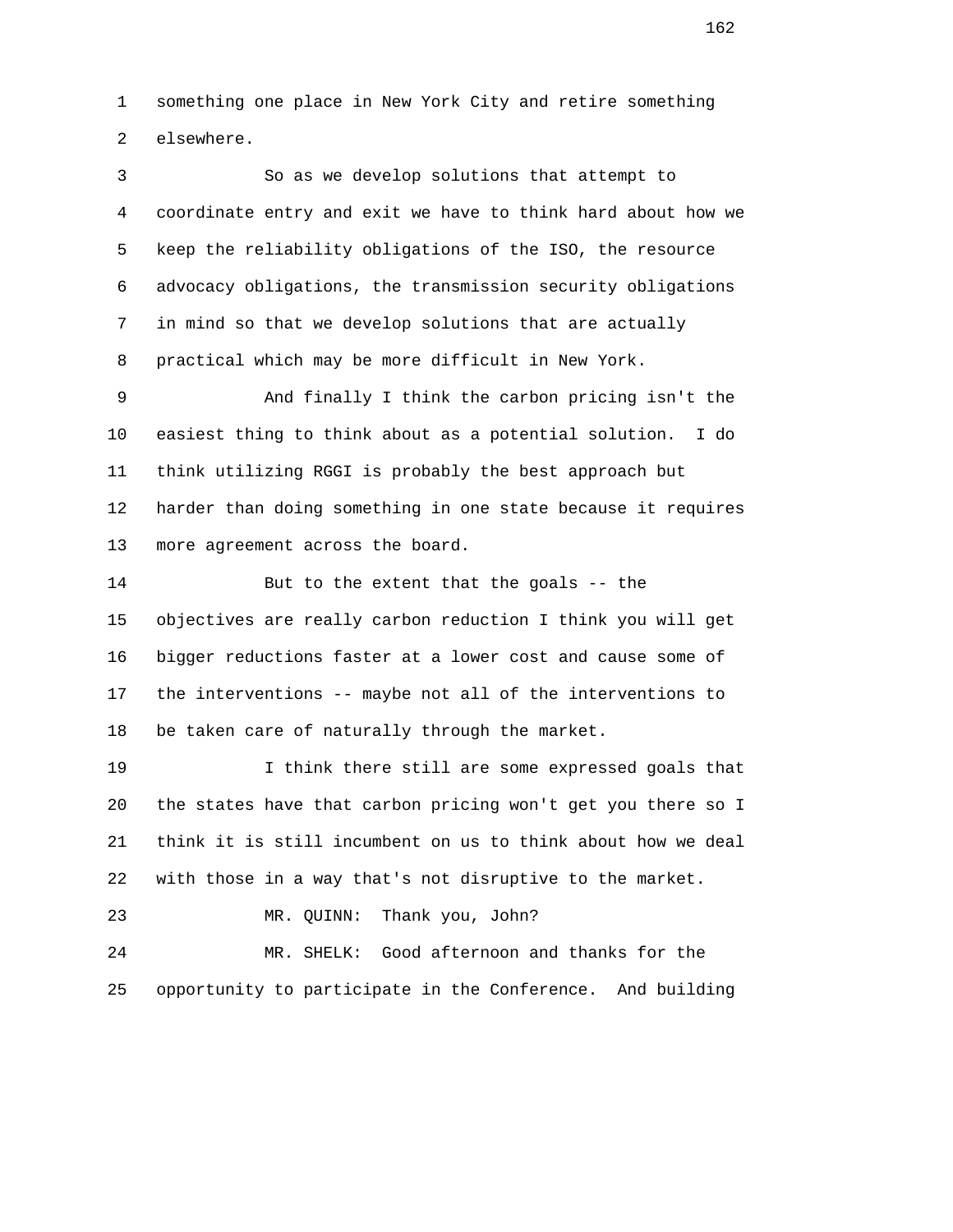1 on what Mr. Jones said the benefits that you have seen in 2 the market today that you are talking about in terms of the 3 transition that has already occurred, the reduction in 4 criteria pollutants, the reduction in carbon emissions, 5 putting in new resources and investor risk not customer risk 6 -- that's all happened under the current market structure.

 7 And certainly the State of New York like other 8 states have interest in clean energy and new technologies 9 and that's all fine and we can discuss those. But what we 10 have to keep in mind is that as Commissioner Honorable said 11 we are here today after 3 United States Supreme Court 12 decisions.

 13 And the huge decision, the most recent of the 3 14 unanimously held last year that states cannot pursue even 15 legitimate and through improper regulatory means. And the 16 court also said that this Commission is not required to 17 accommodate everything a state wants to pursue -- in fact 18 just the opposite.

 19 So the mere fact that we are here today for two 20 days with 60 witnesses at about 20 questions, indicates to 21 us that the states are in fact, in some instances, 22 encroaching on this Commission's jurisdiction and for that 23 reason we and many of EPSA's members are parties to 24 litigation in New York and Illinois.

25 So we can have this discussion but it is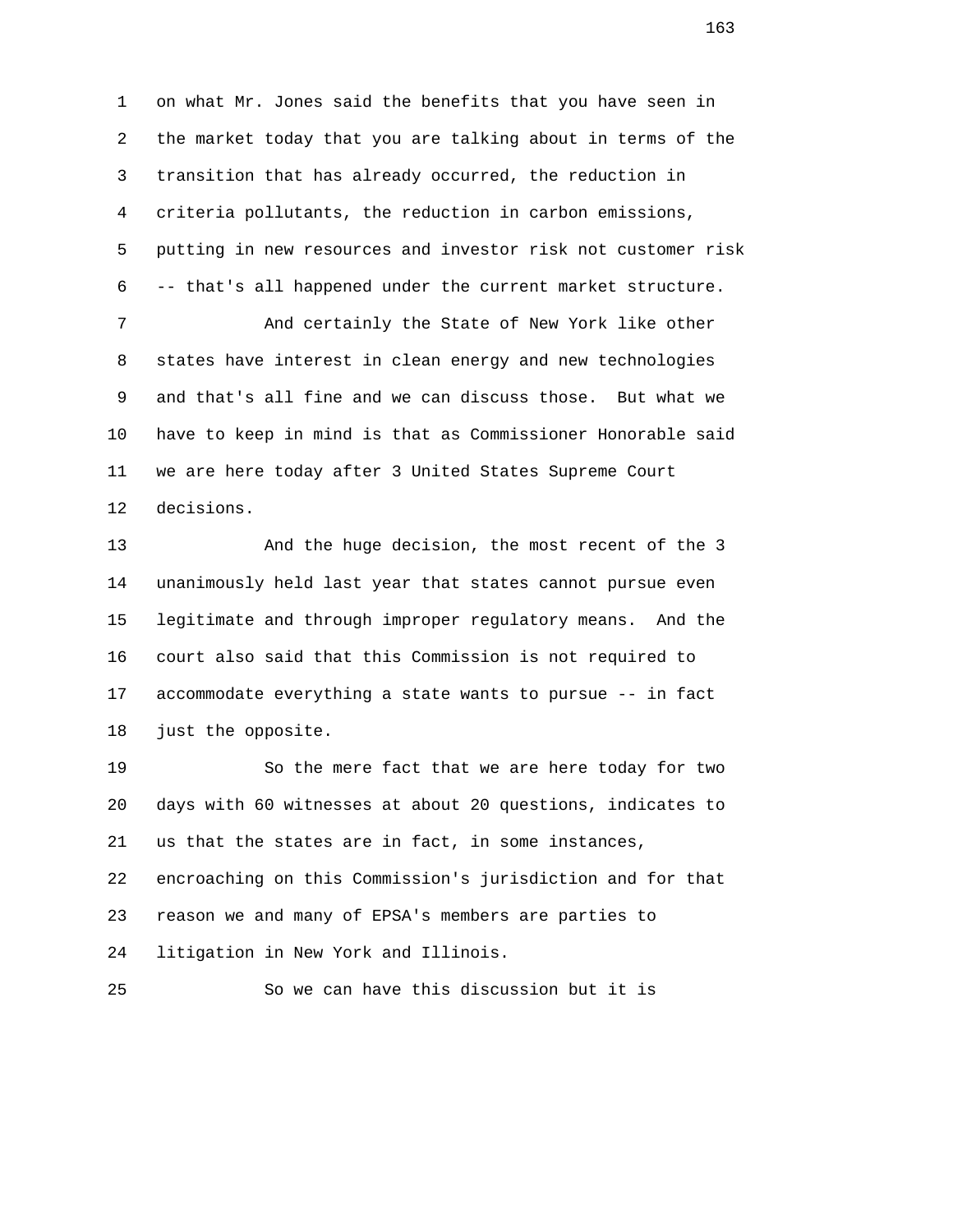1 important to keep in mind that this transition that you are 2 referring to in your original question requires all of the 3 resources that are on the grid. We don't have a nuclear 4 grid or a gas grid or a coal grid, we don't have a separate 5 grid for base load or mid peaking, it all has to work 6 together.

 7 And our concern is back to what Commissioner 8 Honorable said earlier this has to be done comprehensively 9 and it has to be done within the bounds of the law. So one 10 of the concepts that has not been talked about yet is what 11 should a state do, what should a market do if it doesn't 12 like the current status quo?

 13 And what we haven't talked about is when, if 14 ever, is unilateral action allowable -- because that's 15 what's happened to date. We are not having a coordinated, 16 comprehensive discussion through the ISO in the case of New 17 York or the others that were discussed in the next two days 18 to bring everybody together first and then discuss how on a 19 coordinated basis we would achieve the goals you have 20 identified, the transition that's reliable and affordable. 21 Instead up until now we have had unilateral 22 action which actually makes it harder not easier to do what 23 John Reese and the others have said which is have this 24 transition in an orderly fashion that recognizes that if you 25 want the benefits of markets then you have to keep the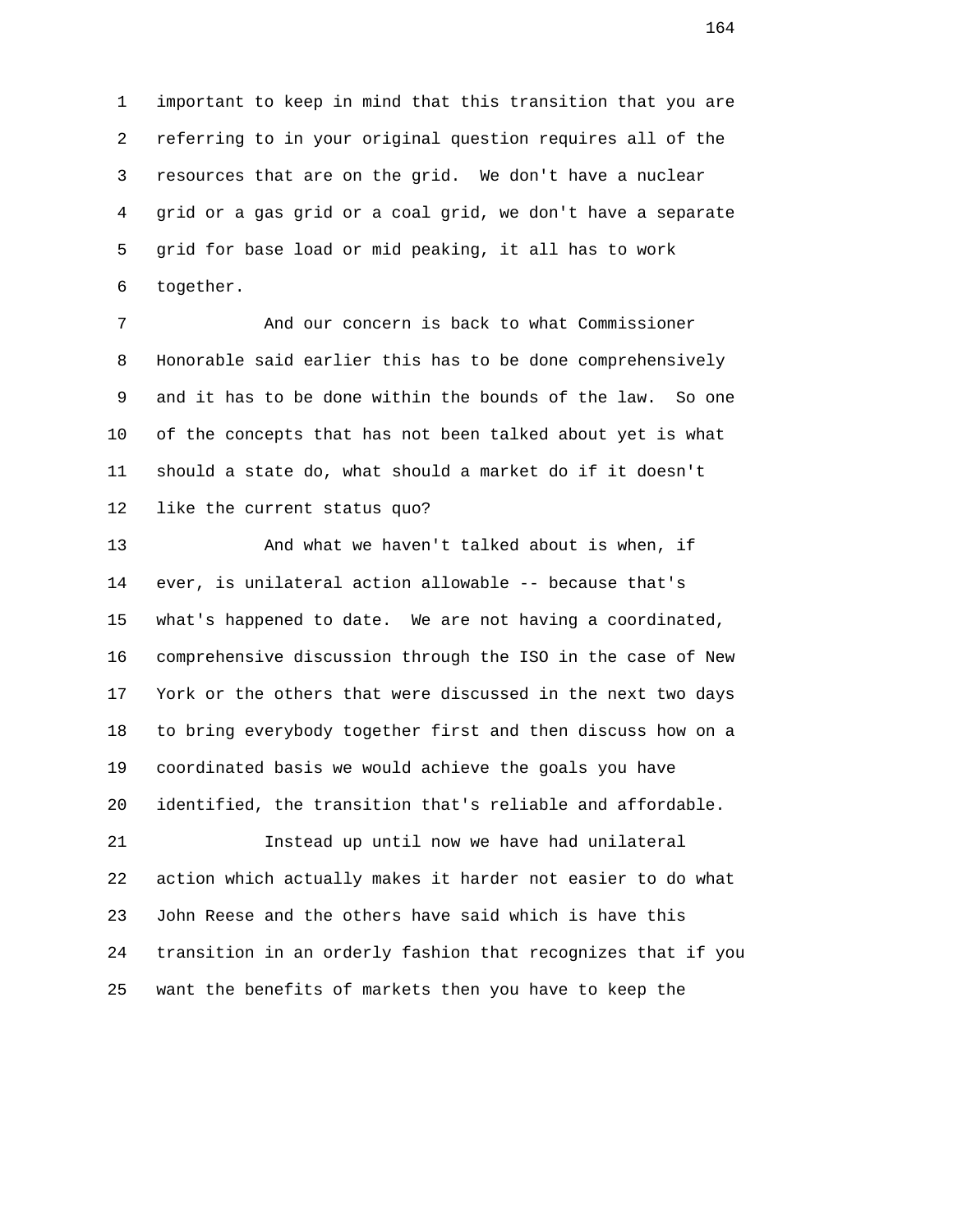1 markets in a well-functioning manner.

 2 Accommodation of every single thing that is 3 brought forward is not the law, it's not good policy and we 4 don't think that should be the focus. We should be working 5 together to achieve what we have been able to do to date 6 which is lower emissions of criteria pollutants, lower 7 greenhouse gases, bring on new technologies but do it in a 8 way that works through the market rather than work outside 9 of the market.

10 MR. QUINN: Thank you, Scott?

 11 MR. WEINER: Just a couple quick points. I want 12 to build upon Brad's comments. Number one I like the word 13 partnership I'll be very clear about that. I also just on a 14 personal level like the word harmonize better than 15 accommodate -- it just has a better ring to me. It talks 16 about coming together and I want to connect Brad and David's 17 comments.

 18 We are absolutely committed as I talked about as 19 Brad mentioned to this partnership to explore. We don't 20 know what the outcome is yet and I think there is a good 21 starting point that has been presented by the ISO to the 22 Brattle's approach and we will take a look at that.

 23 But I would venture to guess when all is said and 24 done wherever we end up it is not going to be a single 25 solution. It is going to be a piece part of the mosaic of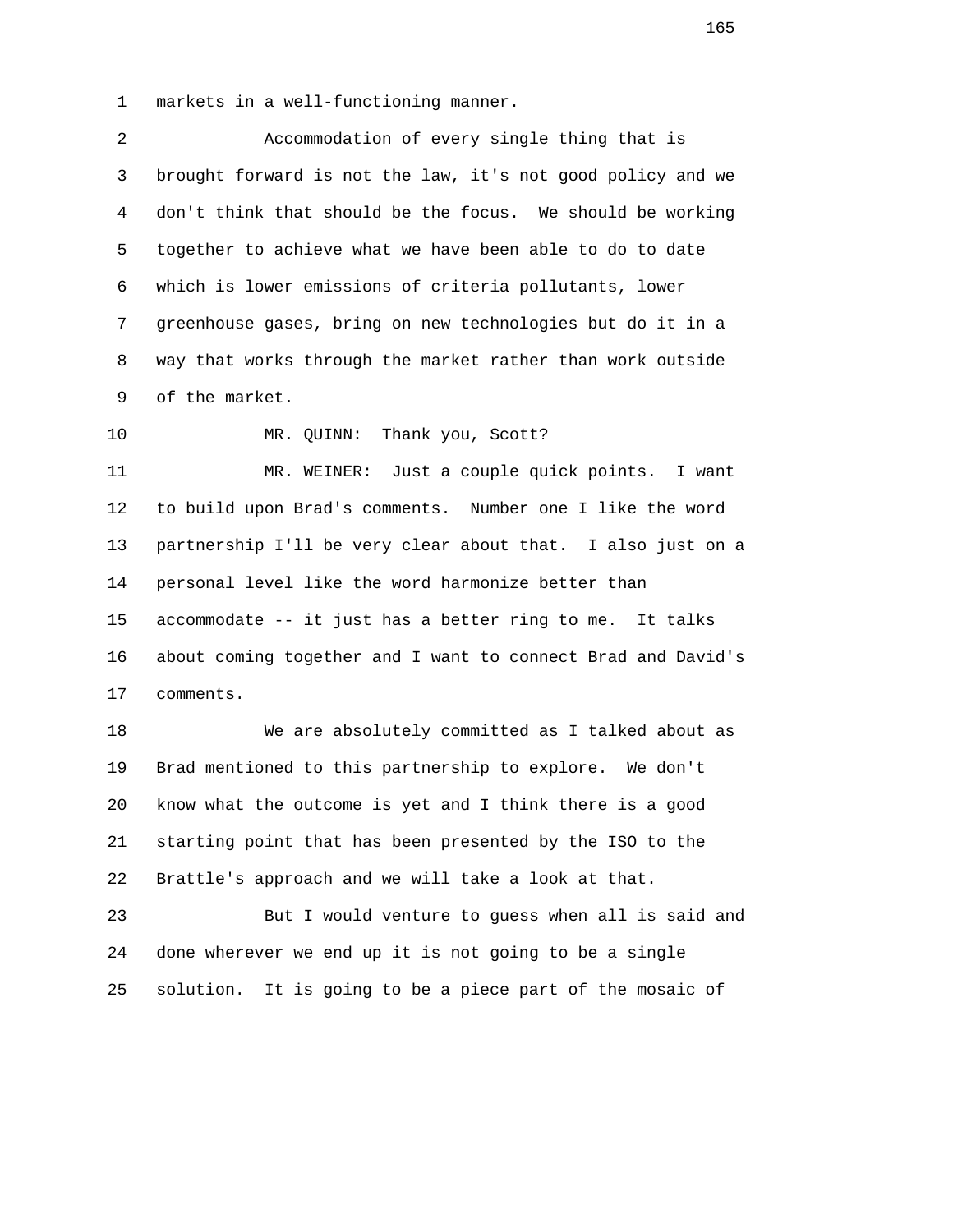1 actions and policies that harmonize with each other, RGGI 2 being one of them. 3 I can, in fact I did with many people in this

 4 room I did. I was present at the birth of RGGI but when we 5 came together we came together to lower carbon, we didn't 6 come together to create a market pricing. I'll be happy to 7 divulge that it provides very valuable information and it is 8 something which is harmonized into our policy framework,

9 that's something that will continue.

 10 So I want to also continue and say Amen to 11 partnership and Amen to harmony.

12 MR. QUINN: Kathleen?

13 MS. BARRON: Coordination, partnership,

 14 harmonization, those are all things that we should certainly 15 do and no doubt are going to result in something that will 16 get you some more harmony on this side of the table as well. 17 So no question that that's what the goal should be. The 18 question is when we don't have that, when we don't have a 19 solution at a wholesale level, what are the states to do?

 20 Are they to step back and ignore their clean 21 energy policy goals, ignore the health effects on their 22 citizens and ignore what they think is in the best interest 23 of their communities and that is what the State of New York 24 was facing with respect to the Clean Energy Standard.

25 And it is clear markets have delivered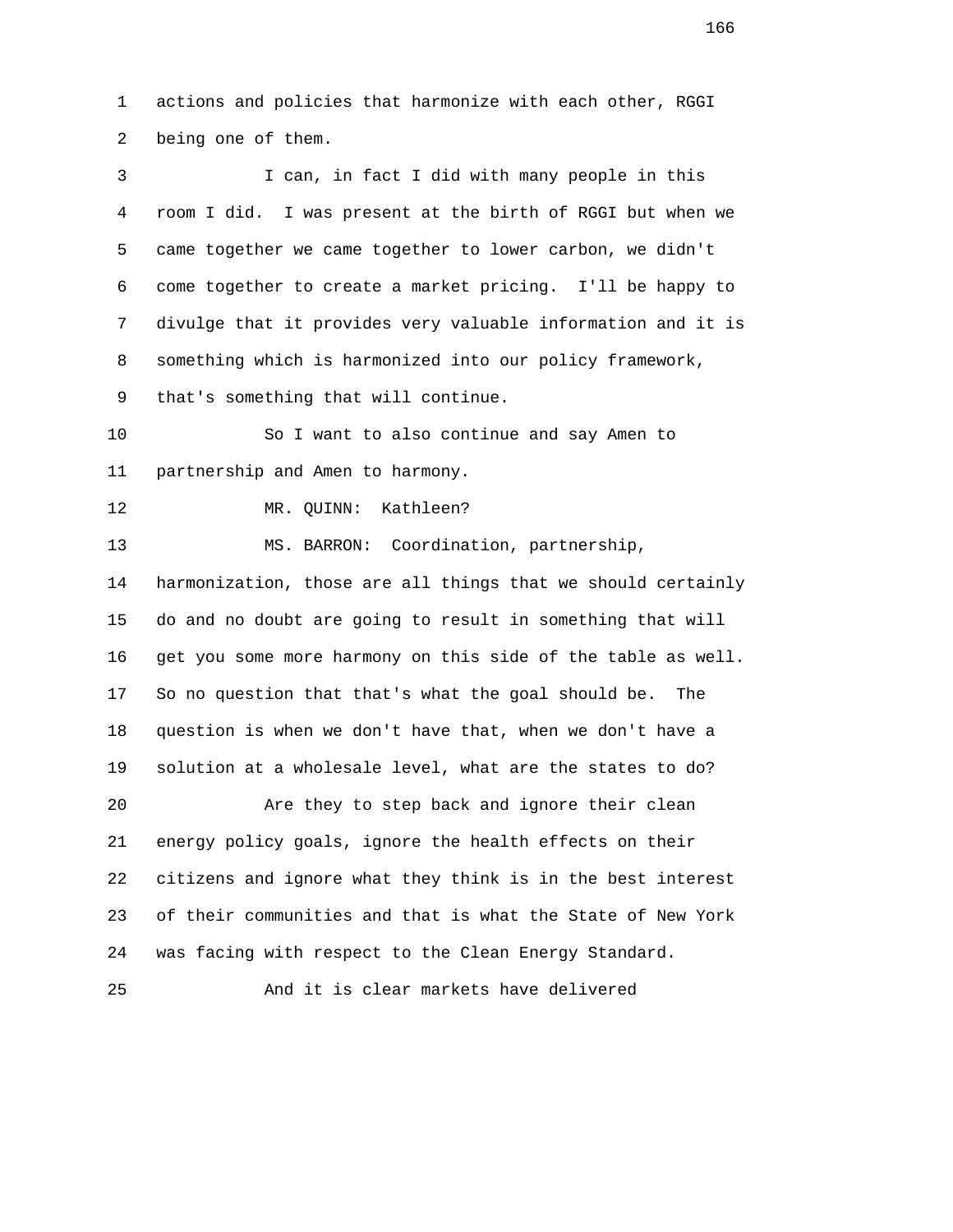1 de-carbonization. They have delivered lower criteria 2 pollutants but that is obviously not by design that is just 3 by luck. It's a function of gas prices and the load growth. 4 So against that backdrop and facing resource 5 decisions that were being made on behalf of my company and 6 others that saw a lack as Brad said of a pricing for 7 existing nuclear to stay in the market made decisions to 8 retire, the state stepped in to say that is not a good 9 outcome for our consumers. Nuclear is a very low cost 10 carbon abatement action and we are going to take advantage 11 of that as we look forward towards adding new generation to 12 the system and displacing existing emitting generation. 13 I mean let's just be honest that's what this 14 discussion is about. We have a pretty health reserve margin 15 in New York and elsewhere. We have a lot of supply. In 16 fact the earlier discussion was focusing on this issue of 17 how do we avoid continuing over-supply, that's what we have. 18 And what that means is we don't have a 19 reliability consideration, we don't have a lack of resource 20 adequacy. We have too much on the system right now and we 21 may need to have some, you know, we have had illusions to 22 the fleet in New York City being close to 70% of it being 50 23 years old. We may need to have some of those resources exit 24 as we move through this transition.

25 But keeping the existing nuclear fleet in the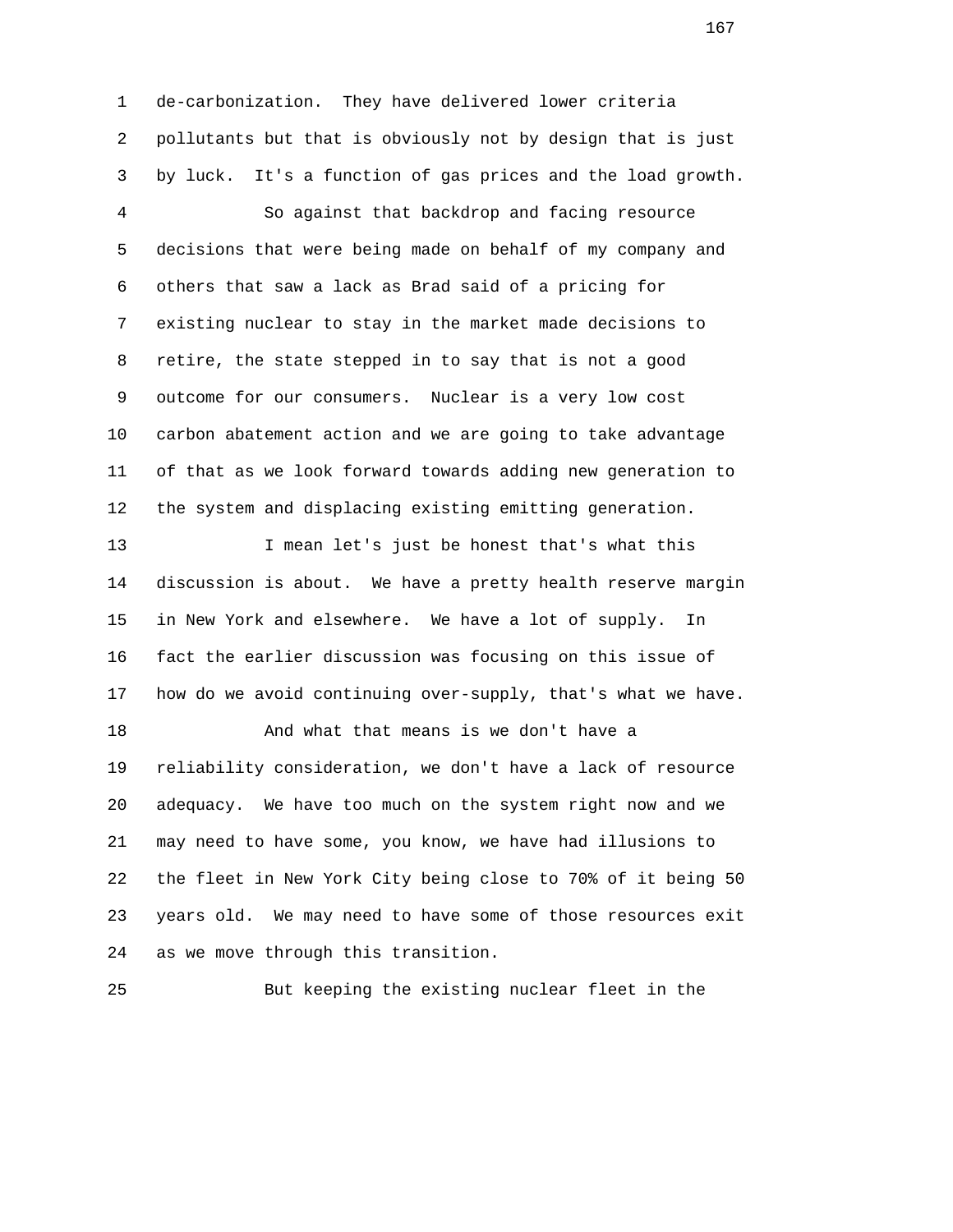1 market it is not affecting where the market clears, it is 2 already in the market and sure if it were to retire that 3 would have a tremendous impact on the market but it is not 4 changing where the capacity price clears month to month.

 5 What it's doing is making sure that these assets 6 remain available to the state as they move forward with 7 their clean energy policy. And taking steps to stop the 8 state from doing that are going to serve only to keep prices 9 higher in a market where we don't need new resources and to 10 what end.

 11 Why would we do that to consumers? What would 12 that be solving to prevent a fair amount of what I consider 13 pessimism on the earlier panels about the parade of 14 horribles that could come down the road. We are not seeing 15 those outcomes now, let's keep working towards this 16 harmonization and partnership and collaboration that we have 17 been speaking of and try to get that done.

 18 Let's not try to stop the states from doing the 19 things they think they need to do and indeed it was the only 20 thing that they could do in the interim.

 21 MR. QUINN: Do you have a quick follow-up? 22 MR. KRESOWIK: Yes very quick. I just want to 23 emphasize what Kathleen said. I think in all three of these 24 regions including New York ISO, there's no evidence of a 25 resource adequacy issue, you know that was one of the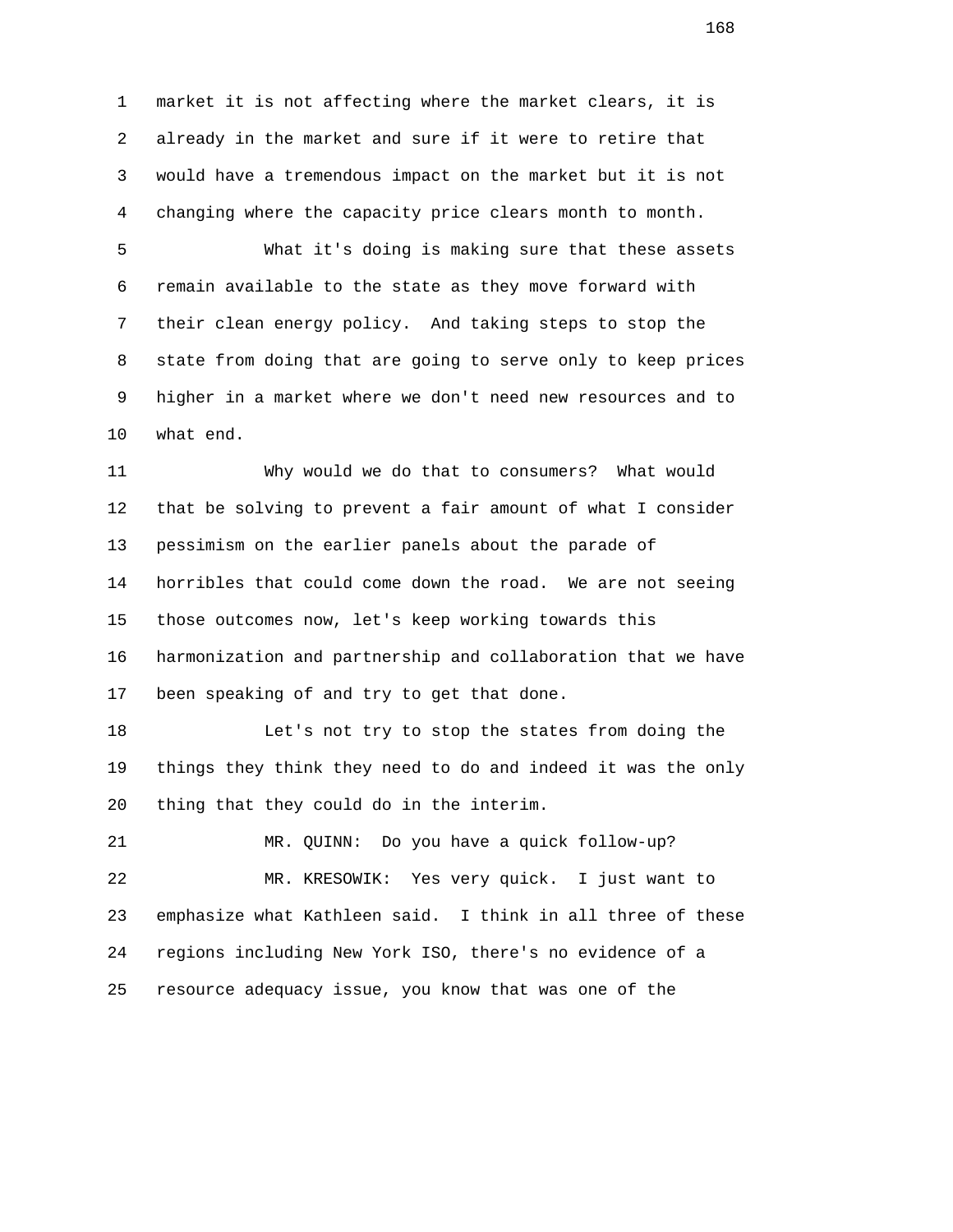1 questions that was asked repeatedly on the earlier panels 2 and there is none, there is no resource adequacy issue and 3 so I think that's important too.

4 MR. QUINN: John?

 5 MR. REESE: Having sat at the table for New York 6 when RGGI was created we talked about markets all the time 7 in setting RGGI up with the states of Massachusetts, 8 Connecticut, with many states. It was a market solution as 9 I recall it.

 10 But more importantly I think you have pointed out 11 a large portion of the generation in New York is mature. If 12 I was a little younger I would say it was old. But it is 13 mature. And over the time horizons we are talking about we 14 are going to see a portion of that generation disappear.

 15 Whether forced to by other market solutions or 16 just by you know reaching, you get to 2030 and we are 12 17 years out, 13 years out, some of those assets not ours, 18 somebody else's of course may not be around. And we need to 19 think about how we replace those assets because when you 20 look at the amount of renewables for example that is 21 projected to come into New York over the next 12 years that 22 doesn't make up a quarter of the assets that are over 50 23 years old or 45 years old.

 24 There's not a good match on the aging out of the 25 resources and the projected realistic you know, how long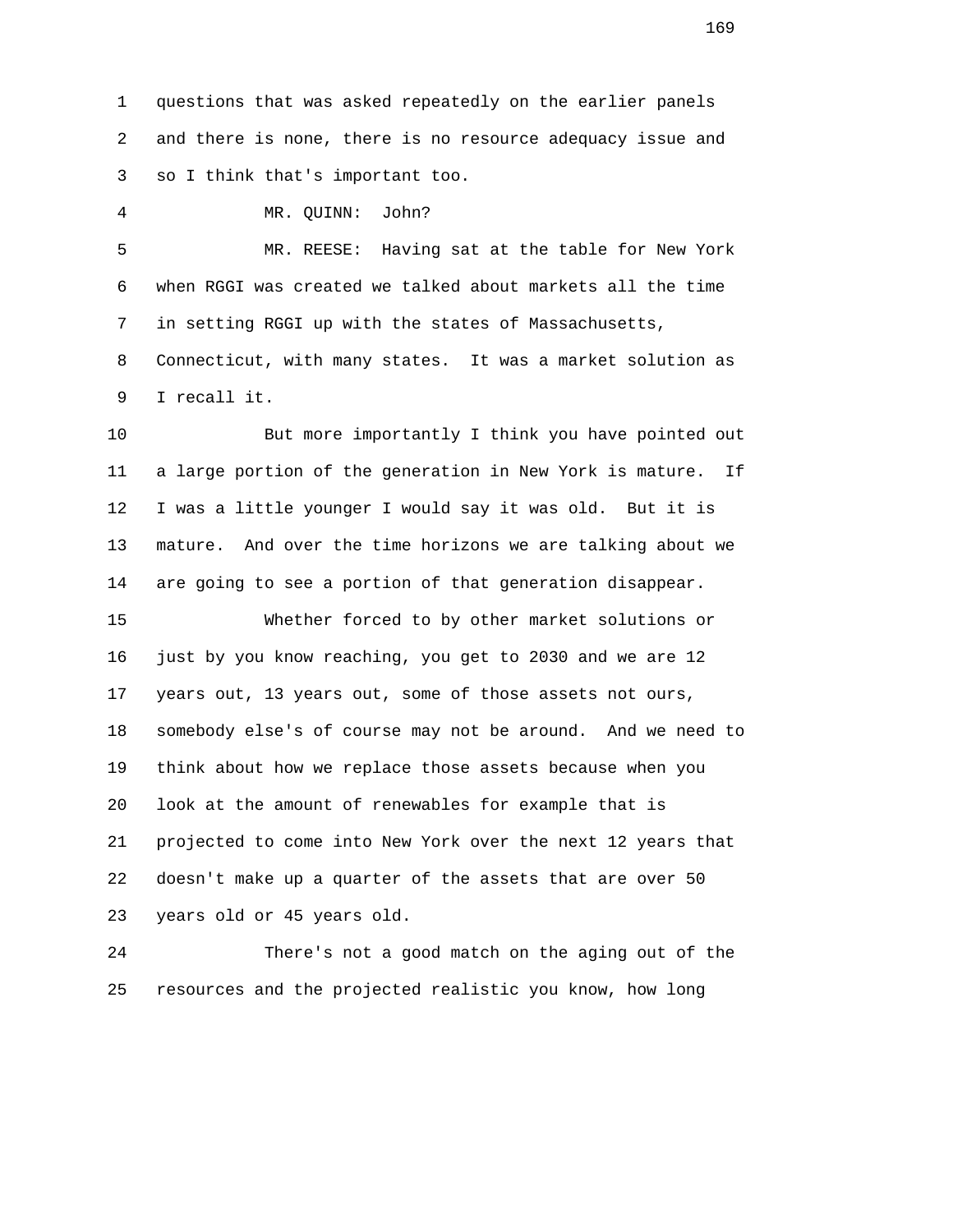1 does it take to bring renewables into the market. So I 2 think it's not something you know, we can wait for a decade 3 until we hit a crisis, we need something before that.

 4 MR. QUINN: Thank you, sorry I think we have 5 heard a little bit about carbon pricing and whether it has 6 got potential to be a near term manner to harmonize. I 7 would like to talk a little bit more about that and maybe 8 connect to the conversation we had earlier this morning 9 about the difficulty of doing that in ISO New England where 10 there are 9 states, 9 different goals that carbon price ends 11 up being maybe -- I think we heard the term lowest common 12 denominator.

 13 New York is one state. So I would like to talk 14 about whether the fact that New York is one state makes the 15 carbon discussion an easier discussion to have and I also 16 would like to kind of circle back to something David said 17 about RGGI being the place to do that, that clearly turns a 18 one state question into a multiple state question and so 19 that feels like a complication but I sense that there is 20 some desire to avoid creation of seams or the fact that RGGI 21 being multi-state actually has some benefits as well as some 22 complications, so I'm mostly looking for folks to kind of 23 react to kind of that take.

 24 MR. KRESOWIK: Again I do want to emphasize the 25 Regional Greenhouse Gas Initiative is we think the right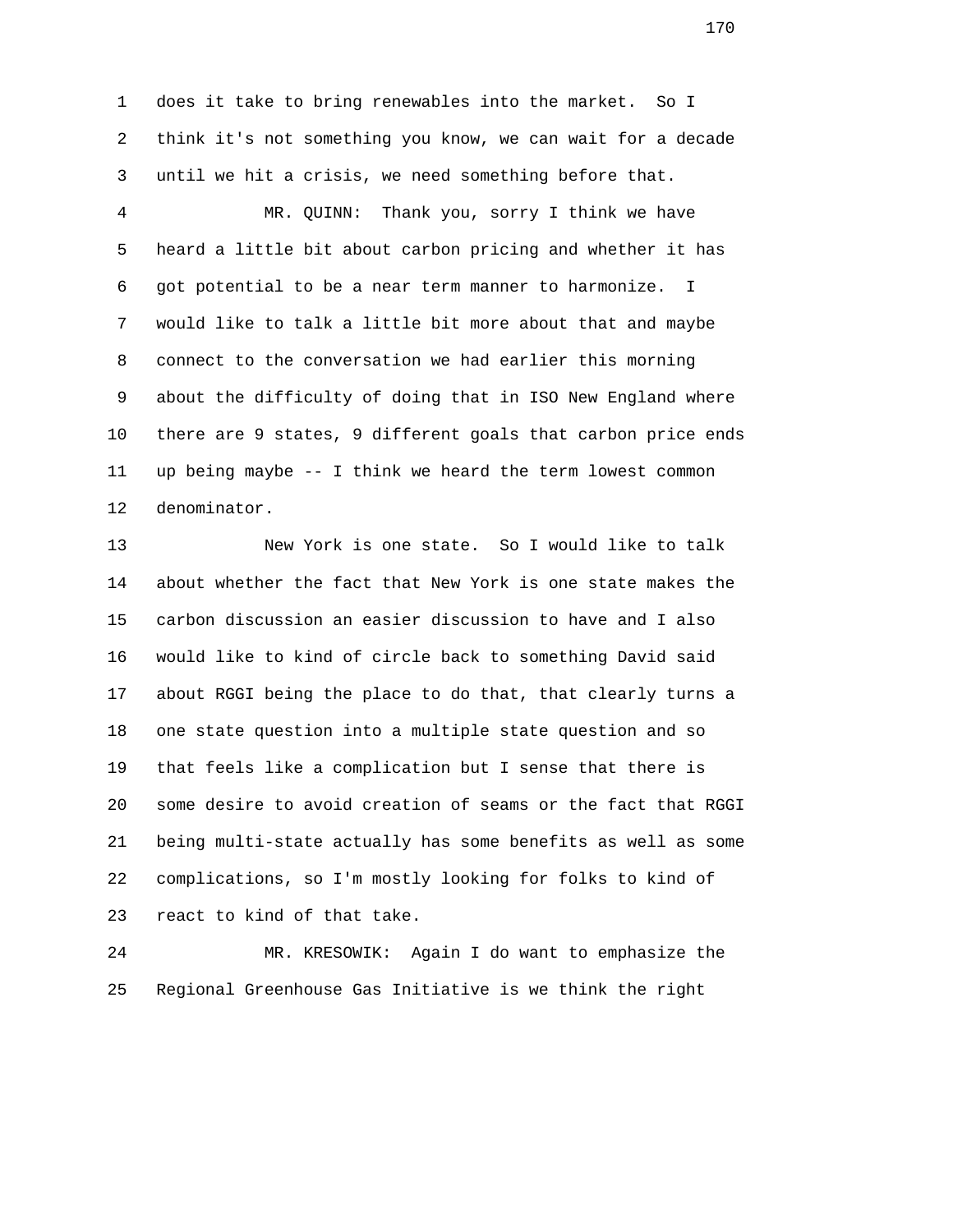1 mechanism to price carbon in the 9 state region and even 2 beyond if other states want to join.

 3 I do want to I think with New York in particular 4 -- it is possible for a state to price carbon in addition to 5 the Regional Greenhouse Gas Initiative. I think 6 Massachusetts actually has a proposal to do that right now. 7 I am not sure that it is advisable and I think it is 8 particularly troubling to imagine the market operator kind 9 of proposing to do that.

 10 The market operator and you know the stakeholder 11 price is not a public entity. It is not a public process. 12 It is not a set of sovereigns getting together to move 13 forward a policy and so I think there is some very big 14 unintended consequences that would happen if the market 15 operator was the entity in order to move forward a price on 16 carbon including undermining that sovereign process by 17 driving down RGGI prices and ultimately undermining the 18 RGGI program itself.

 19 So we don't support and think that the market 20 operators are the right entity to price carbon. We think it 21 should be the sovereign and should be the states.

 22 MR. QUINN: Thank you. I didn't see the cards go 23 up in order so I am going to go with Brad first and then I 24 will --

25 MR. JONES: Thank you that is not the correct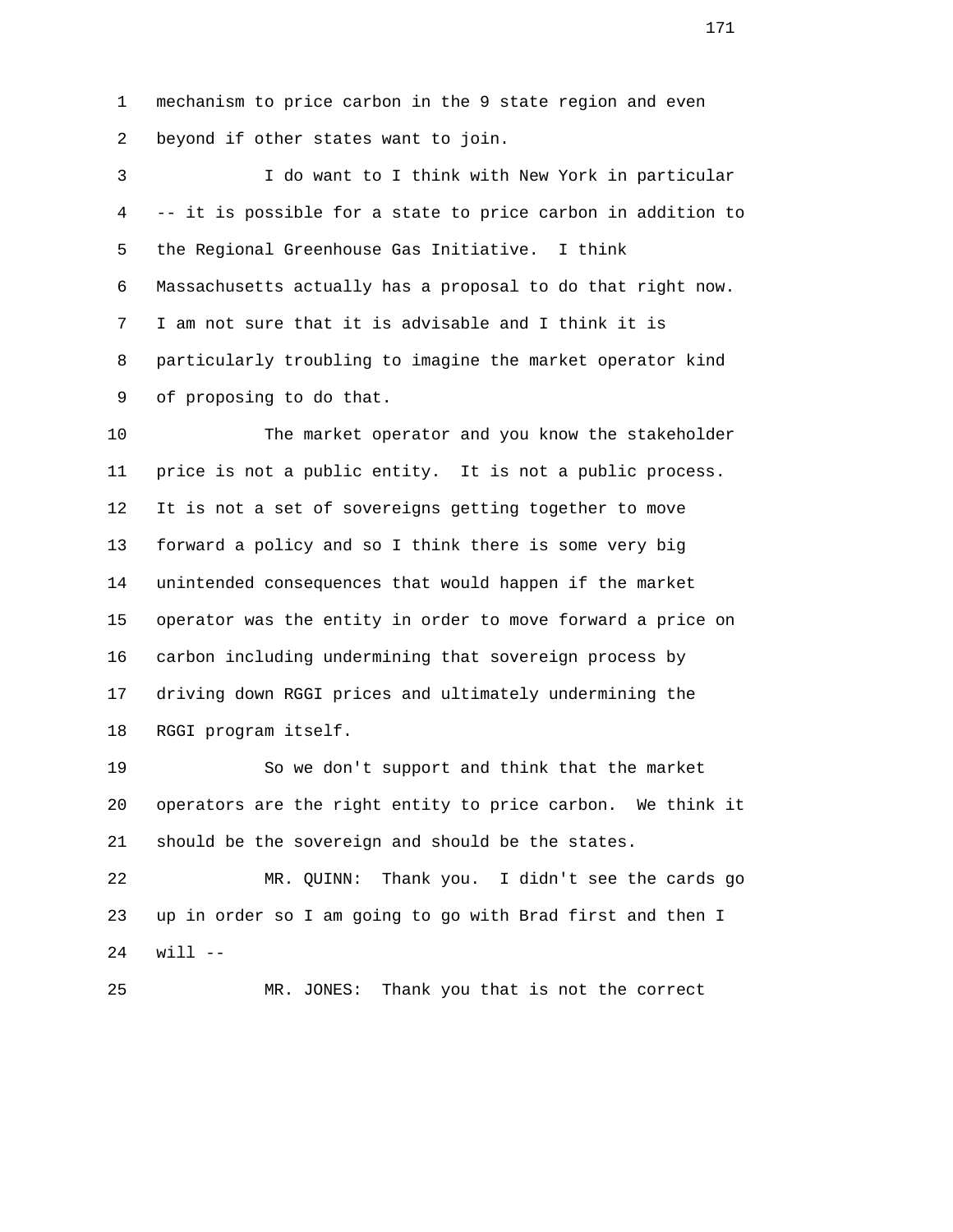1 order but still. Well thank you so I will follow behind on 2 Mark on that point. So the question is, is it easier for 3 New York to accomplish this goal through utilizing the 4 energy markets and incorporating the price of carbon?

 5 I think easily the argument could be yes number 6 one because the state wants to be the leader in low carbon 7 electricity. Our state is very focused on providing a low 8 carbon solution so the fact that the state is already in 9 that posture wants to be one of the leaders in the nation to 10 accomplish that goal helps us to get there.

 11 Next, being a single state helps us to get there. 12 The state is all one so they are all focused on the same 13 overall goal. If we were to use RGGI it is hard to be the 14 leader when you need to make sure that 6 other people or I 15 guess it's 8 other people actually come along at the same 16 time or 9 as Mark suggested.

 17 So it is hard to be the leader so I think the 18 state has an advantage there as well. One of the greatest 19 advantages though is that the hardest thing to figure -- to 20 determine, is what is the cost of carbon that should be set? 21 And I am happy to say that our state has already set forth a 22 social cost of carbon when they developed the ZEC process.

 23 And so that was a hurdle that we have already 24 overcome. So there are a number of things it puts us at an 25 advantage to move forward on this issue and I say creates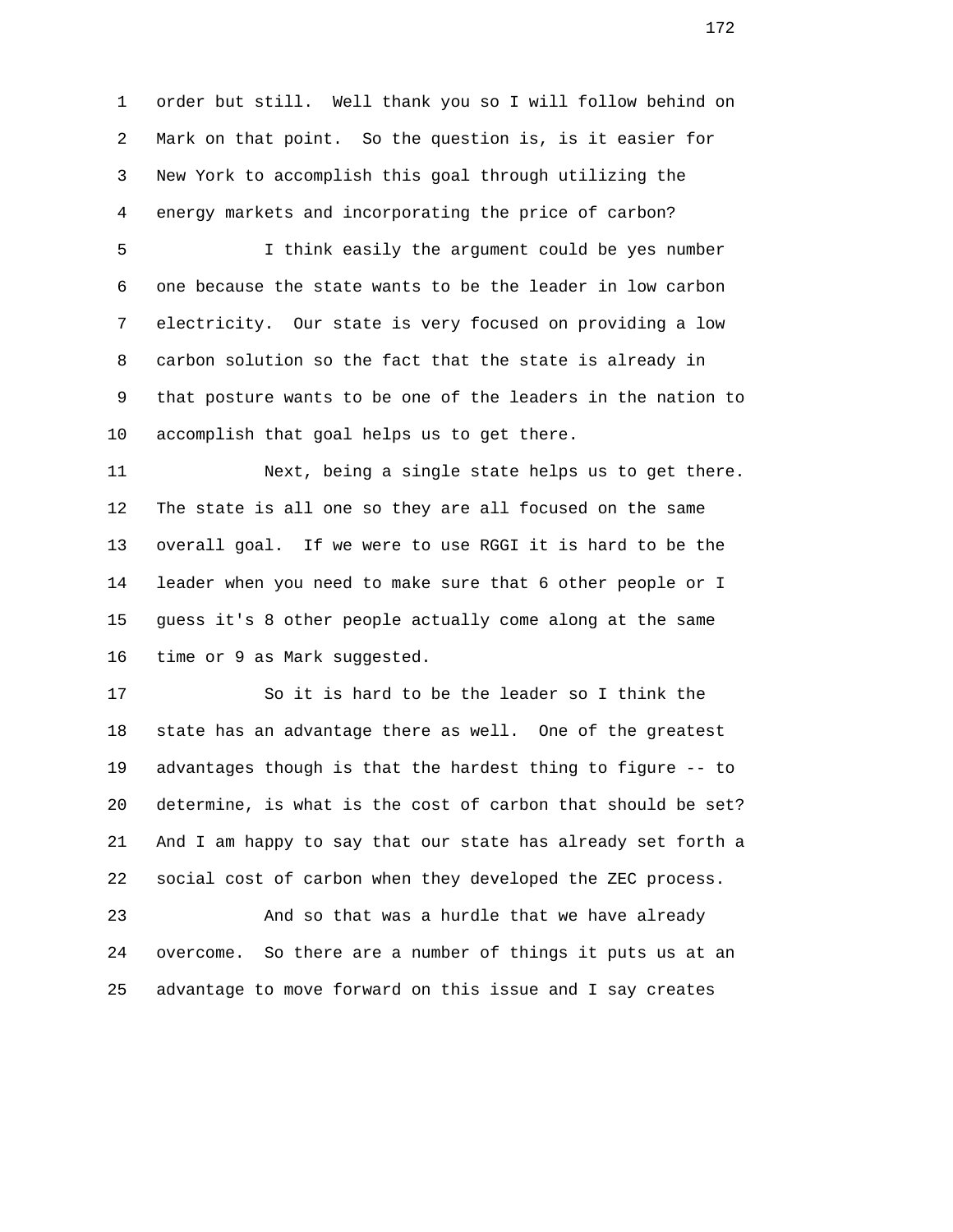1 the greatest opportunity to solve this in a way as I like to 2 say 9 out of 10 dentists would say the right way to it is 3 through the energy market, we have the opportunity to do it.

4 MR. QUINN: Kathleen?

 5 MS. BARRON: I'll just chime in in support of 6 what Brad said. I think the issue is not whether a state 7 can put a price on carbon, it clearly can do that. It can 8 enact a carbon tax but is that going to have the effect that 9 the state wants?

 10 Sure it is going to make its generation run less 11 but in an interconnection that we are in right now that 12 means that the generation in the states abutting that state 13 is going to run more and so to what end would -- you know, 14 cause a negative impact on the generation in your state when 15 you are not actually achieving your carbon goal.

 16 So that's the problem that I think any state 17 that's looking to do this unilaterally is facing. And the 18 challenges that RGGI has had dealing with that leakage issue 19 are well known. And you know I hate to sort of put a 20 spotlight on this building but I think this is one of the 21 few places that could address that question of how to adjust 22 within the wholesale market flows back and forth between 23 states that choose to price carbon and states that don't?

 24 And I think that's part of the work that needs to 25 happen both through the work that the New York ISO is doing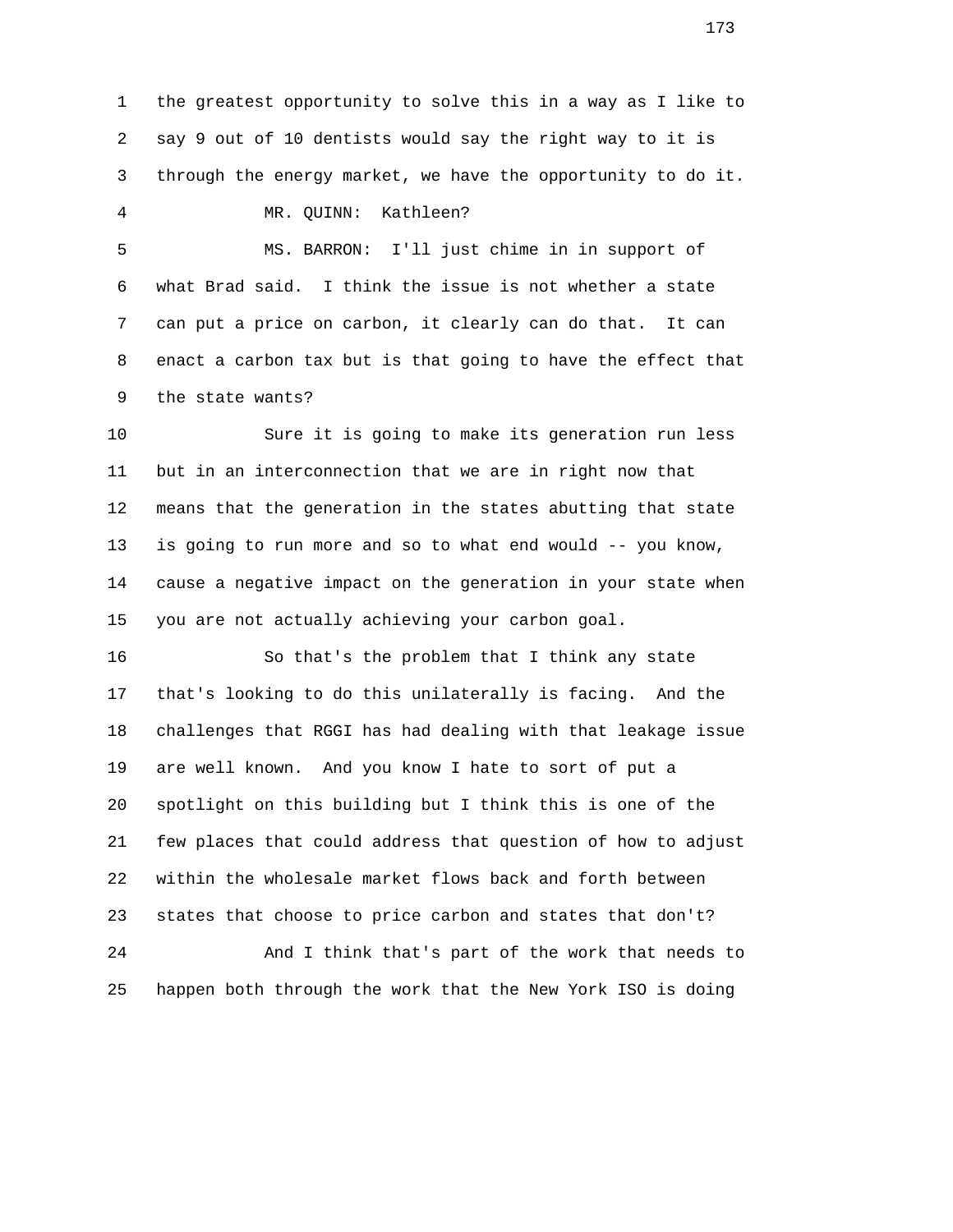1 and the work that PGI has signaled in their pre-filed 2 comments that they are doing and that I think that the New 3 England processes are already well along the way of 4 examining.

 5 Whether the states choose that or not is a 6 different matter. But putting it in the tariff as the 7 Commission has done in California to deal with flows across 8 that border is a pre-requisite to a state acting 9 unilaterally to price carbon because otherwise it won't 10 achieve the goal that it has because plants in the 11 neighboring states will just run more. 12 MR. QUINN: John? 13 MR. REESE: So we do business in EGM, have done 14 business in New England, I'm from New York. It's misery in 15 New York let me just tell you that. It isn't an easy place 16 to do business however I agree with what everybody has said. 17 It is -- it will be easier to accomplish this because it is 18 a one state ISO.

 19 When the PSE makes a policy and the ISO has 20 reached agreement the market participants will come up with 21 solutions to deal with this. We did a study in 1994 as part 22 of RGGI what if New York went alone and what were the 23 impacts on the market at that point.

 24 I think it can be accomplished but I think 25 Kathleen points out the issue will become seams issues and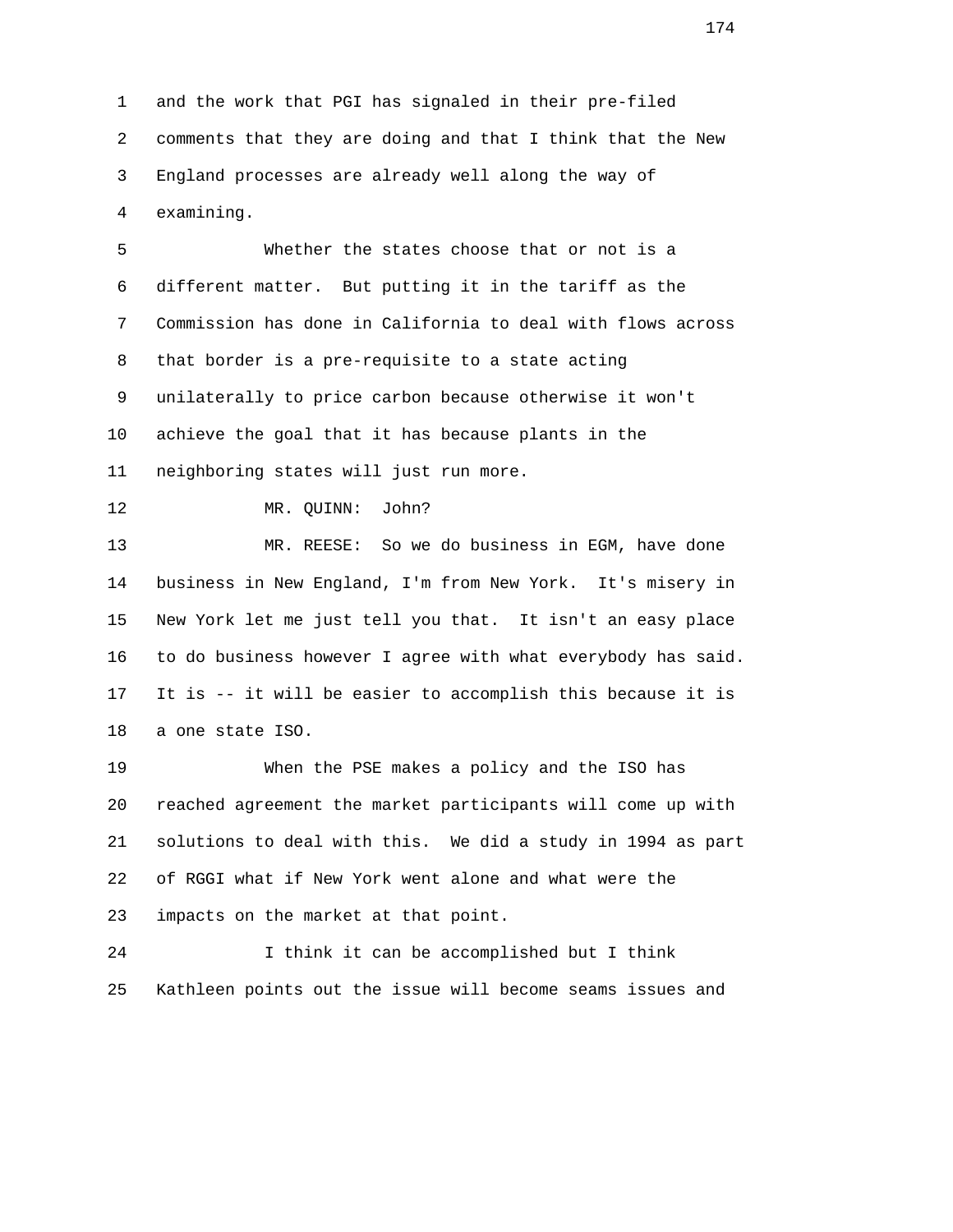1 how do you deal with those and that's a role for you 2 clearly.

 3 MR. QUINN: Scott -- alright then Jim I think you 4 are next.

 5 MR. HOLODAK: Yeah just a couple of things on 6 carbon pricing as well as on RGGI. I tend to agree with 7 Kathleen that the emission reductions that have occurred so 8 far haven't necessarily been because of RGGI. And I won't 9 say they have been in spite of RGGI but it has helped but it 10 has mostly been about the shale gas and the huge reduction 11 in natural gas prices as well as the economy and the lower 12 generation that was required I think.

 13 In order for RGGI to really drive it and a single 14 state as everyone is saying should hope to be easier but I'm 15 not sure New York is really easy with anything. I'd like to 16 flip it on its head a bit and suggest that rather than 17 taxing carbon we ought to be able to find environmental 18 attributes that we are willing to pay for.

 19 So as opposed to taxing, collecting funds, you 20 know, redistributing back to electricity customers or using 21 them for general funds or whatever it doesn't necessarily 22 suit the need to solve the issue unless you price that tax 23 high enough or the RGGI priced high enough that it will 24 actually move people to close plants and reinvest in 25 renewables.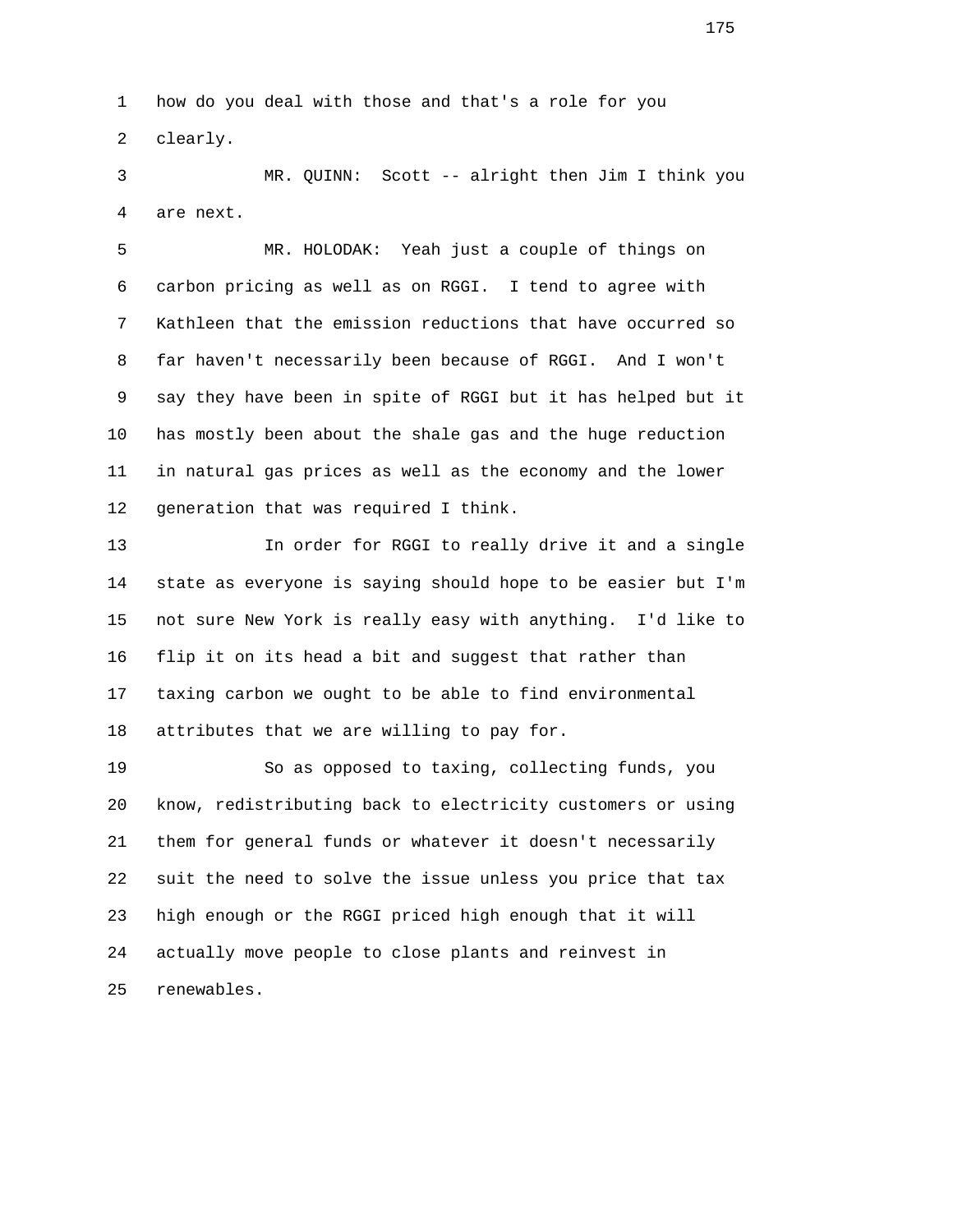1 I don't know that we necessarily have seen that. 2 If we had then you wouldn't need RFP's and mandated PPA's 3 for off-shore or on-shore, solar or anything else so rather 4 than tax and spend I would suggest an alternative would be 5 to price a positive attribute and figure out an ancillary 6 type market in the wholesale markets that you could 7 accomplish that growth and drive behavior that way. It's 8 just two sides to the same coin I guess.

 9 MR. PATTON: Okay so at a risk of undercutting my 10 earlier comment that RGGI is the preferred mechanism I do 11 agree with you that it is easier to get consensus in a one 12 state context and I actually don't think the seam issue is 13 that big of a deal because you can establish a carbon 14 content value of imports coming in and price it so that you 15 don't favor generation outside versus generation inside.

 16 So that part actually may even be easier to do of 17 one state context then in the RGGI leaking context although 18 I think you tamper in RGGI too. The one advantage I think 19 of RGGI is a couple of things.

 20 One is establishing the value of carbon I think 21 the cap and trade system establishes a value rather than 22 having the social value of carbon just be sort of plucked. 23 And if you look at the underlying analysis there's -- that 24 number can end up anywhere depending on any number of the 25 assumptions that go into to calculating it so I think one of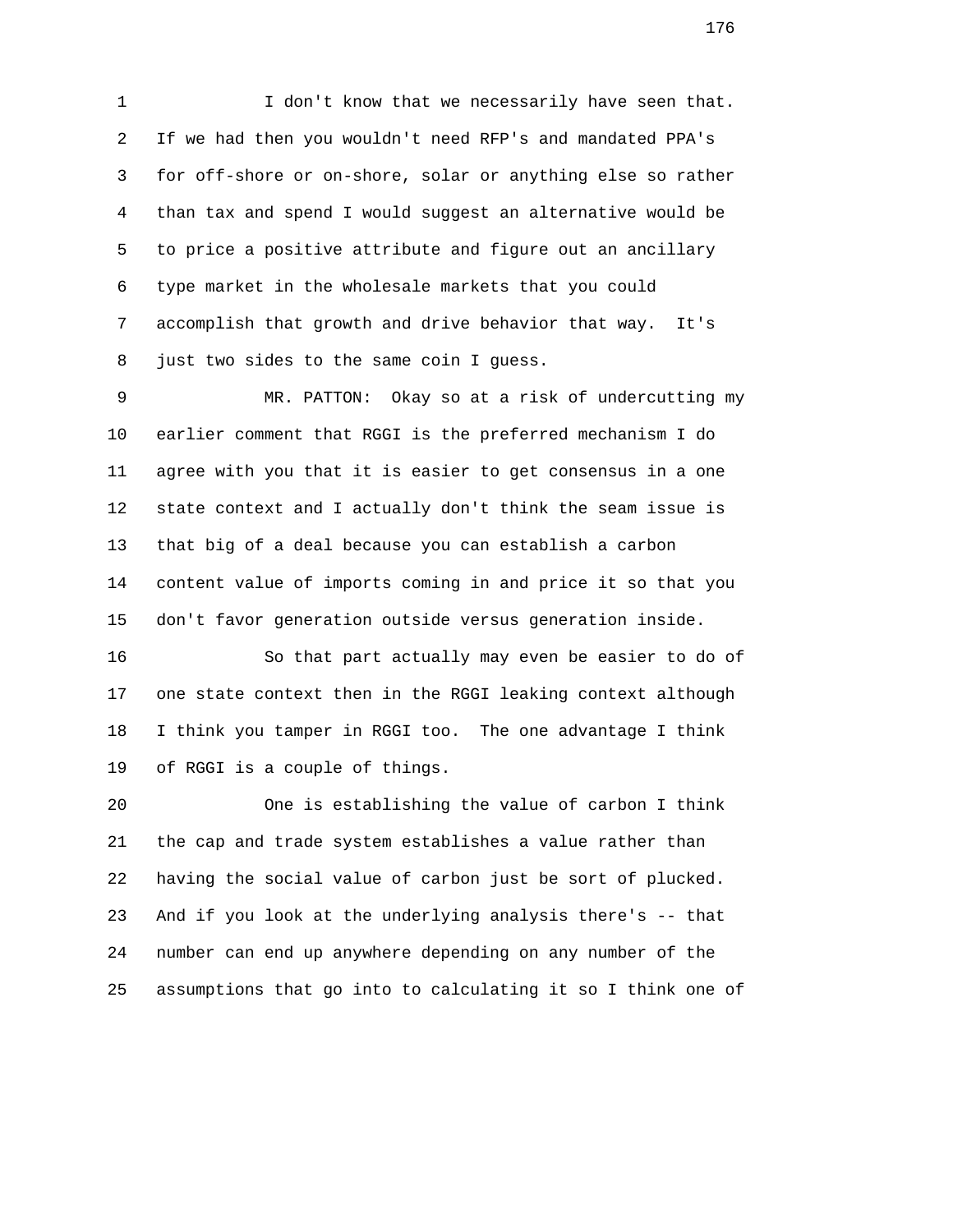1 the challenges you have -- again back to you have got assets 2 in the hands of private investors who have to have trust and 3 have -- the market has to be credible.

 4 You know for decades down the road for the kinds 5 of decisions they are making so that carbon value or 6 whatever you set up to price carbon there has to be a degree 7 of credibility to it and you have to trust that 5 years down 8 the road a new administration is not going to come in and 9 say carbon is worth \$5.00 for instance.

 10 And so the RGGI market I think also provides a 11 little more credibility to the price of carbon that then 12 flows through the electricity markets as well but it's no 13 doubt more difficult a solution.

 14 MR. QUINN: Thanks. So John then we will do Brad 15 and Mark.

 16 MR. SHELK: This has been a helpful discussion 17 because the prior comments illustrate the dilemma we faced 18 with the status quo which is why in the filing that we made 19 at the beginning of the year within this regard we said that 20 the status quo was not acceptable and there's an existential 21 threat and here's way.

 22 It's based on everything we have heard from the 23 prior comments. Mr. Jones said the State of New York put a 24 price on carbon. The State of New York put a price on 25 carbon for three power plants that equates to \$45.00 a ton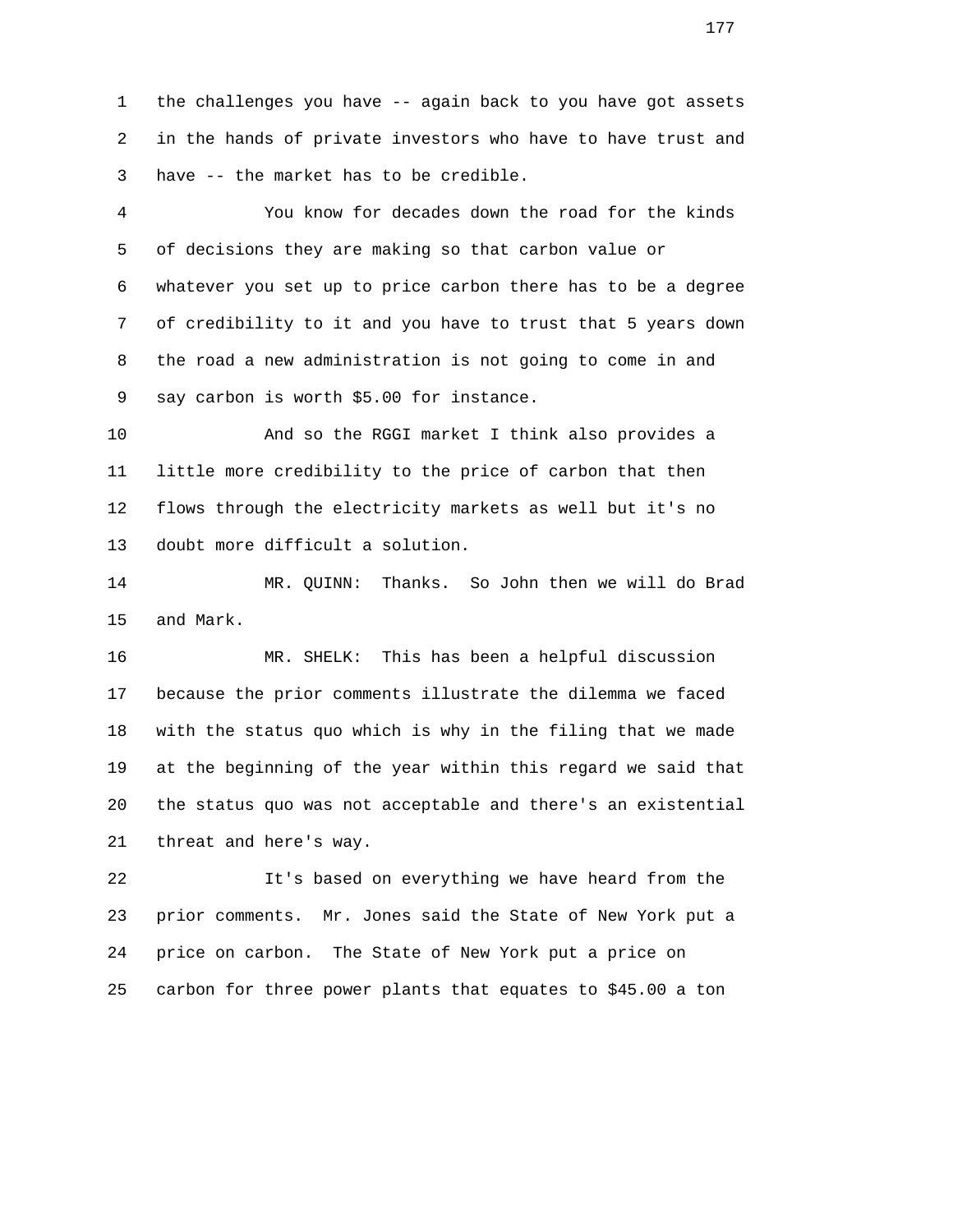1 or thereabouts. Everybody else in the state now sees to the 2 RGGI process and Dr. Patton and Mr. Jones and correct me if 3 I am wrong, a price of only \$3.00 a ton.

 4 And everything that we have heard about climate 5 science is that a ton of carbon avoided is a ton of carbon 6 avoided whether it is downstate New York, upstate New York, 7 New England, halfway around the world.

 8 So this is the problem we have if this Commission 9 acts in these areas you are bound by the law that says 10 things have to be not only just and reasonable but not 11 unduly discriminatory preferential. So we have a system 12 today where extensively for carbon reasons a price was put 13 on carbon, but not just a little bit more, dramatically 14 more.

 15 So again Mr. Jones will correct me. The price in 16 New York today is probably \$30 to \$35 a megawatt hour. So 17 when the ZEC program takes affect those three units get a 18 50% premium and the people who pay for it in the State of 19 New York include people who consume 100% renewable energy 20 down state.

 21 So if you buy a 100% renewable product you still 22 have to pay for this. So if we are going to put a price on 23 carbon and price attributes which is exactly what we have 24 all said should happen it needs to happen in a 25 non-discriminatory basis and I agree with the earlier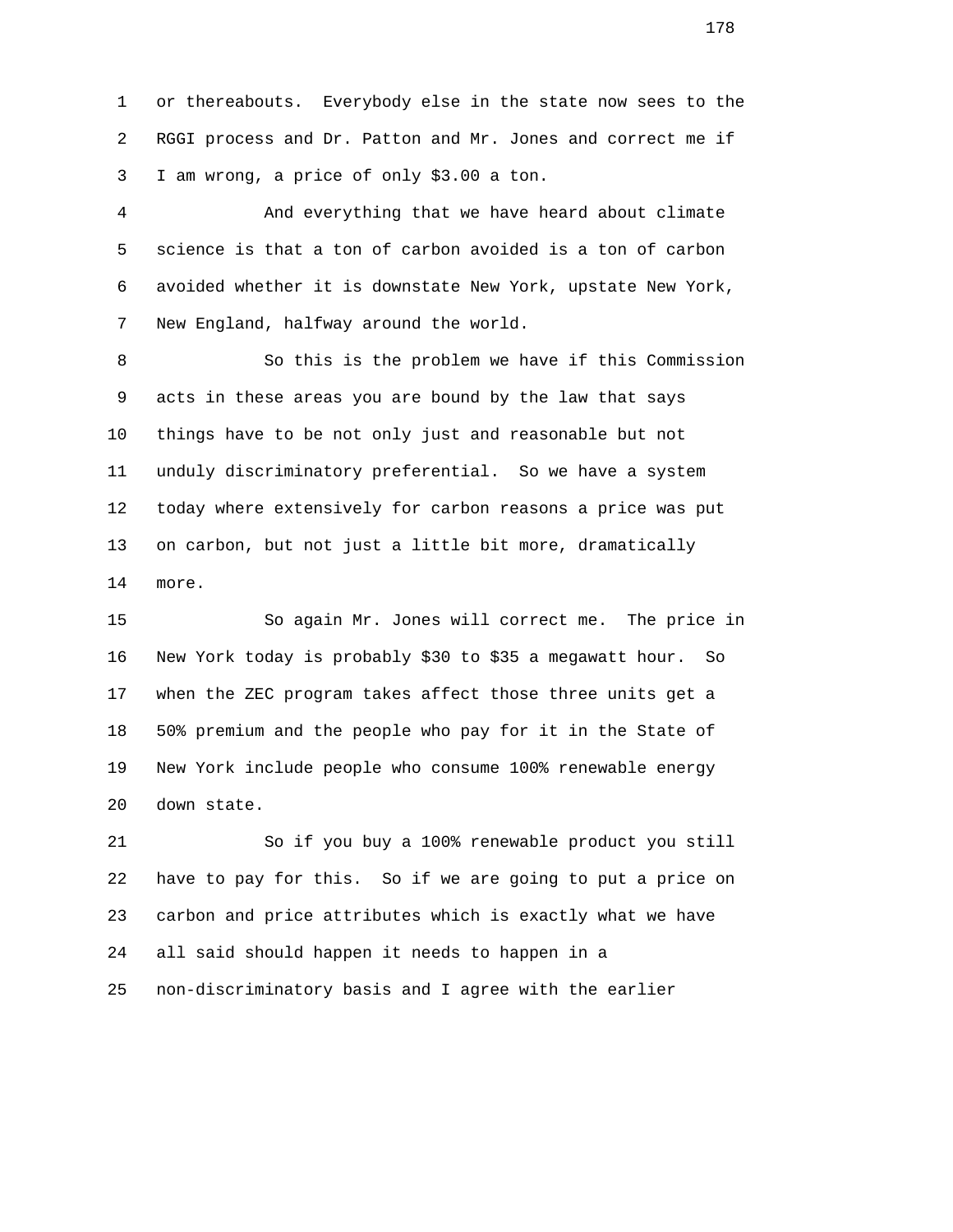1 comments to find the attributes. If it is carbon, if it is 2 operational, flexibility -- whatever it happens to be but I 3 think what we have heard this morning and we have heard on 4 this panel and we already know ourselves is it has to be 5 done equally for everybody or the price signals aren't there 6 to do this in a cost effective manner and it becomes this 7 dust fire where you are going to drive people out and not 8 set the signals for everybody.

 9 And that's what is not sustainable and those are 10 the facts that we need to keep in mind as we evaluate what 11 to do going forward.

 12 MR. QUINN: Alright Kathy you have a quick on? 13 MS. BARRON: Yes it's quick because John is my 14 friend I'll be nice to him. Just to verify the record there 15 is a price on carbon for renewables in the State of New 16 York. There was a procurement that was held recently that 17 resulted in a REC price of over \$24.00 a megawatt hour, the 18 ZEC is \$17.00 a megawatt hour.

 19 It's not just the nuclear plants that are 20 receiving a signal to stay in the market because of their 21 carbon abatement value -- it's all the renewables as well. 22 That is part of a clean energy program that the state has 23 enacted as I said earlier because it believes that that is 24 the best outcome for its consumers.

25 The question here is could we do so on a more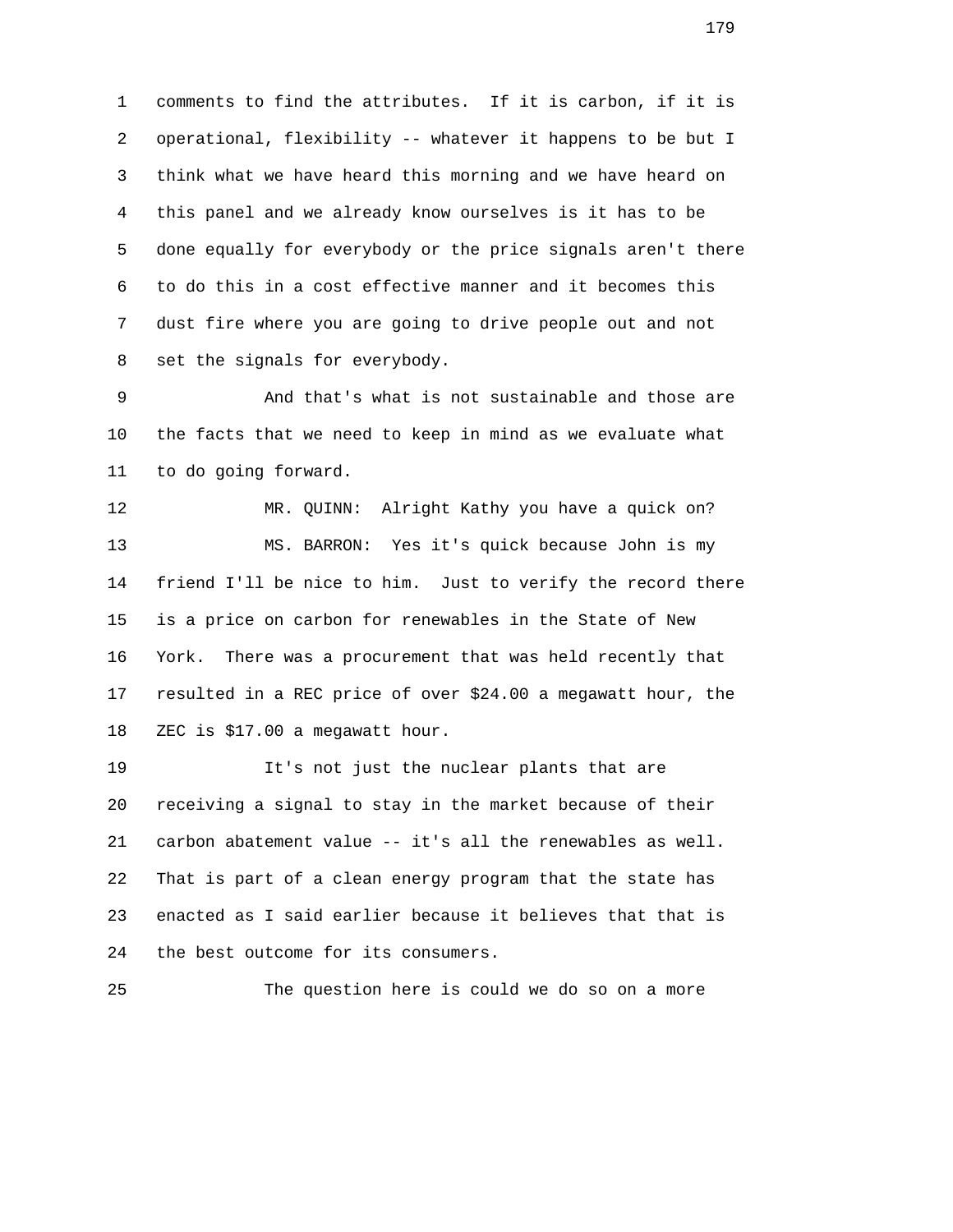1 generic basis, technology neutral not fuel specific, that is 2 what Brad is working on, that is what we would like to keep 3 working on.

 4 But let's just be clear about what the facts are 5 it's not just the three upstate plants that get a price 6 signal for being low carbon.

 7 MR. QUINN: I'll go with Brad and I'll get our 8 friends for the state and see where we are from there.

 9 MR. JONES: I'm glad Kathleen poked John so that 10 I don't have to so she covered that. I will say that I 11 agree with David Patton just a few moments ago and it's good 12 because we are sitting right here together. But he 13 specifically said that we can't manage the leakage issue at 14 the border, that's not a concern.

 15 There are multiple ways that we can do that so we 16 have not shown a concern for that. And to respond to Jim 17 earlier who was concerned about a tax and spend approach. 18 What we are discussing is not a tax and spend approach, it 19 is an approach by which we charge generators that are 20 producing carbon and we return those revenues equitably back 21 to customers.

 22 So I just wanted to clear up those two points, 23 thank you.

24 MR. QUINN: Thank you, Janet?

25 MS. JOSEPH: I just want to get back to a single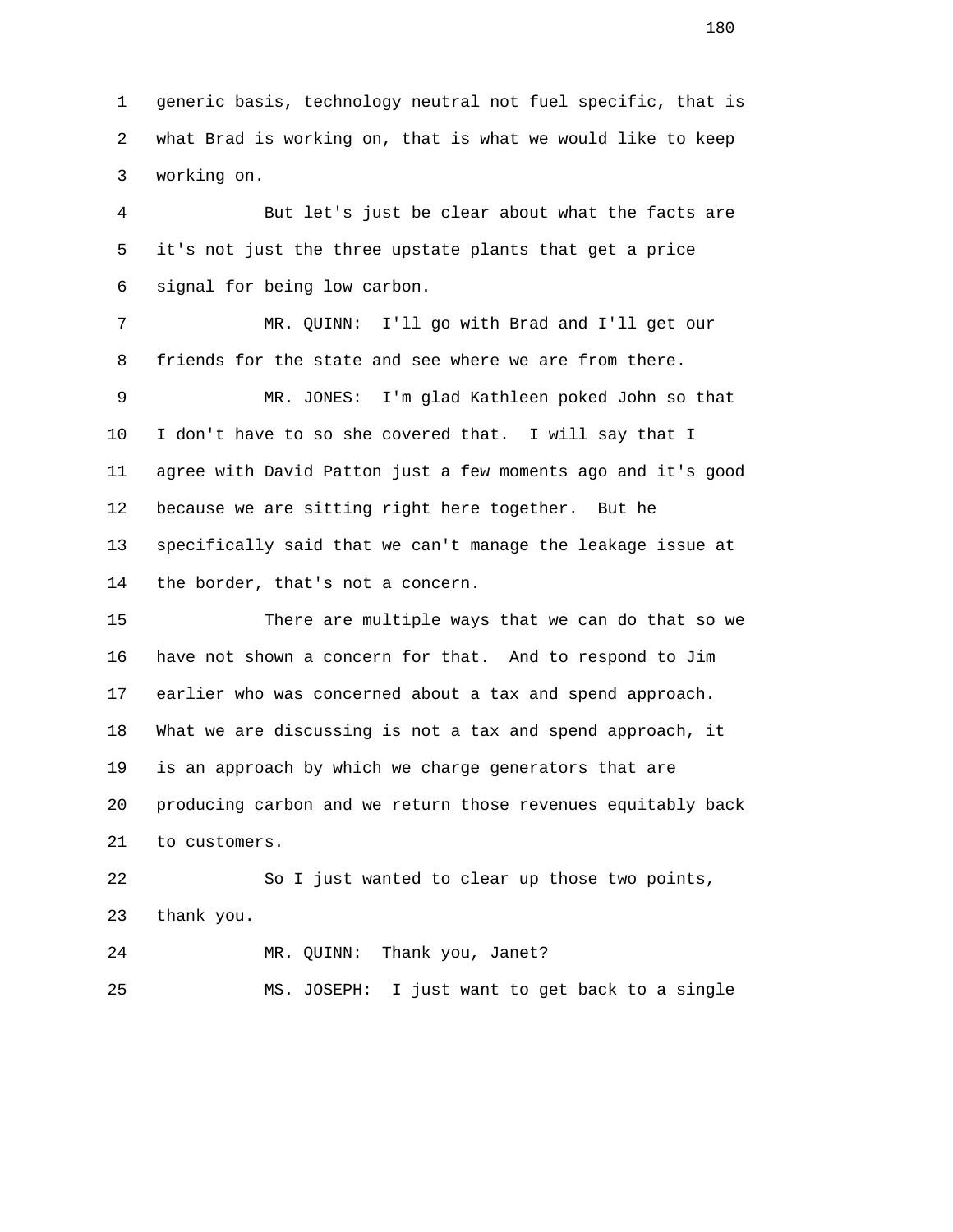1 state system you know to price carbon. I think we are 2 asking the wrong question right? I think that the question 3 needs to be what will the impact be from the mechanism?

 4 So when we look at our dialogue with ISO we will 5 be approaching it from that standpoint but making a 6 pre-determination that pricing carbon is the way to go is 7 sort of ahead of where we are at. We want to look at what 8 are the instruments and the mechanisms that can achieve 9 impact.

 10 So we have to look at things like leakage, we 11 have to look at things like what will the impact on RGGI be 12 as we assess this. So I guess I would ask the participants 13 not to get sucked into the mechanistically can we do it -- 14 mechanistically should we use the wholesale markets to do 15 X,Y,Z.

 16 We have to keep bringing it back to those impacts 17 that we talked about earlier -- that's ultimately what we 18 want to achieve.

 19 MR. QUINN: Scott did you have anything on top of 20 that?

 21 MR. WEINER: Just one point to respond to 22 something John said. The Commission in adopting the CS 23 program included a provision that allows a community that is 24 in fact 100% renewable from new sources to apply to be 25 relieved of the ZEC complication.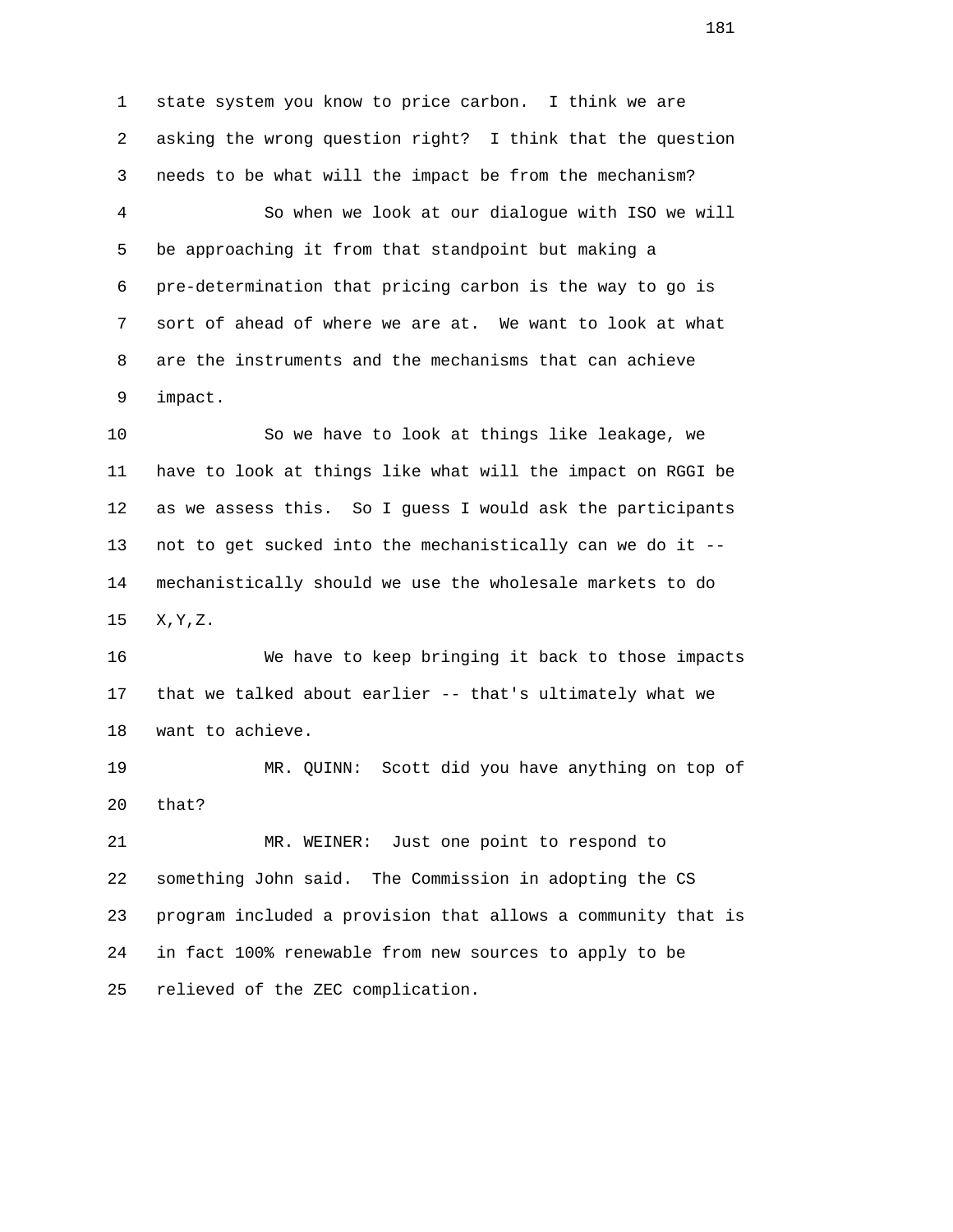1 That has not yet been implemented but we are 2 waiting and expecting some application soon.

 3 MR. QUINN: Maybe I'll ask a follow-up of your 4 kind of re-framing of the question about you know not 5 whether we can but whether we should and what would the 6 impacts be. I certainly didn't mean to you know, solicit a 7 filing for carbon price.

 8 But when you look at those impacts, is one of the 9 impacts you look at and maybe this is a bar question is one 10 of the impacts you look at not just the impact on cost and 11 how those costs are allocated but also how congruent that 12 those impacts are if they are brought into the wholesale 13 markets versus staying outside of the market, is that one of 14 the considerations that you have when you think about 15 impacts?

16 MS. JOSEPH: Yes.

 17 MR. QUINN: Alright thanks, so Mark and John and 18 then we will let the Commissioners jump in here.

 19 MR. KRESOWIK: I think one of the perspectives 20 that has been lost and that I appreciate here is actually 21 the consumer perspective here perhaps because the previous 22 Respondent panel and this panel are mostly generators which 23 I think the consumer impacts were highlighted in terms of 24 putting a price on carbon in a predominantly gas system may 25 not actually be two significant carbon pollution reductions.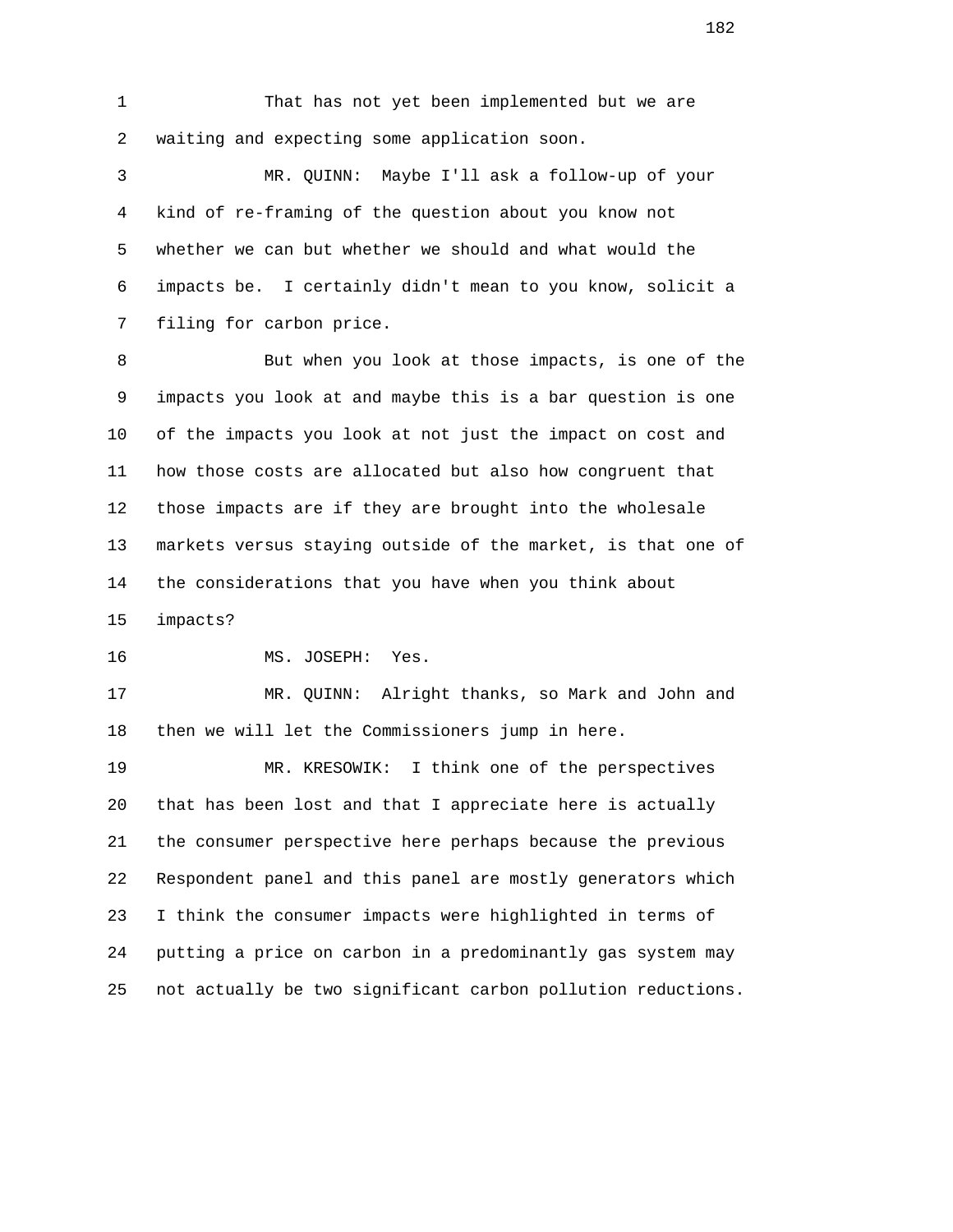1 Secondarily you talk about returning the revenues 2 generated to consumers may or may not be the best policy for 3 consumers. Regional Greenhouse Gas Initiatives in the 4 states have voted most of the revenue generated to energy 5 efficiency predominantly for low income folks or low income 6 assistance, a variety of mechanisms and I think it is very 7 important to highlight the benefits of those mechanisms that 8 would be lost if the market operators in many cases were the 9 ones who moved this policy forward.

 10 And that's one of the reasons why we support the 11 Regional Greenhouse Gas Initiative and been opposed to the 12 market operators controlling carbon prices because of the 13 impact on consumers. So if you get to just and reasonable 14 rates I think it is very important to remember, you know, 15 what are the impacts on the ultimate people who are paying 16 for this which I think has gotten lost in these

17 conversations?

18 MR. QUINN: John?

 19 MR. REESE: I will try to -- first just to be 20 clear one of the reasons why you know I was urging action 21 and why I think FERC really needs to take action is we have 22 three prices for carbon in New York. We have a price for 23 two of the three oldest nuclear facilities in the nation 24 which is around \$40.00.

25 We have a price for brand new competitive based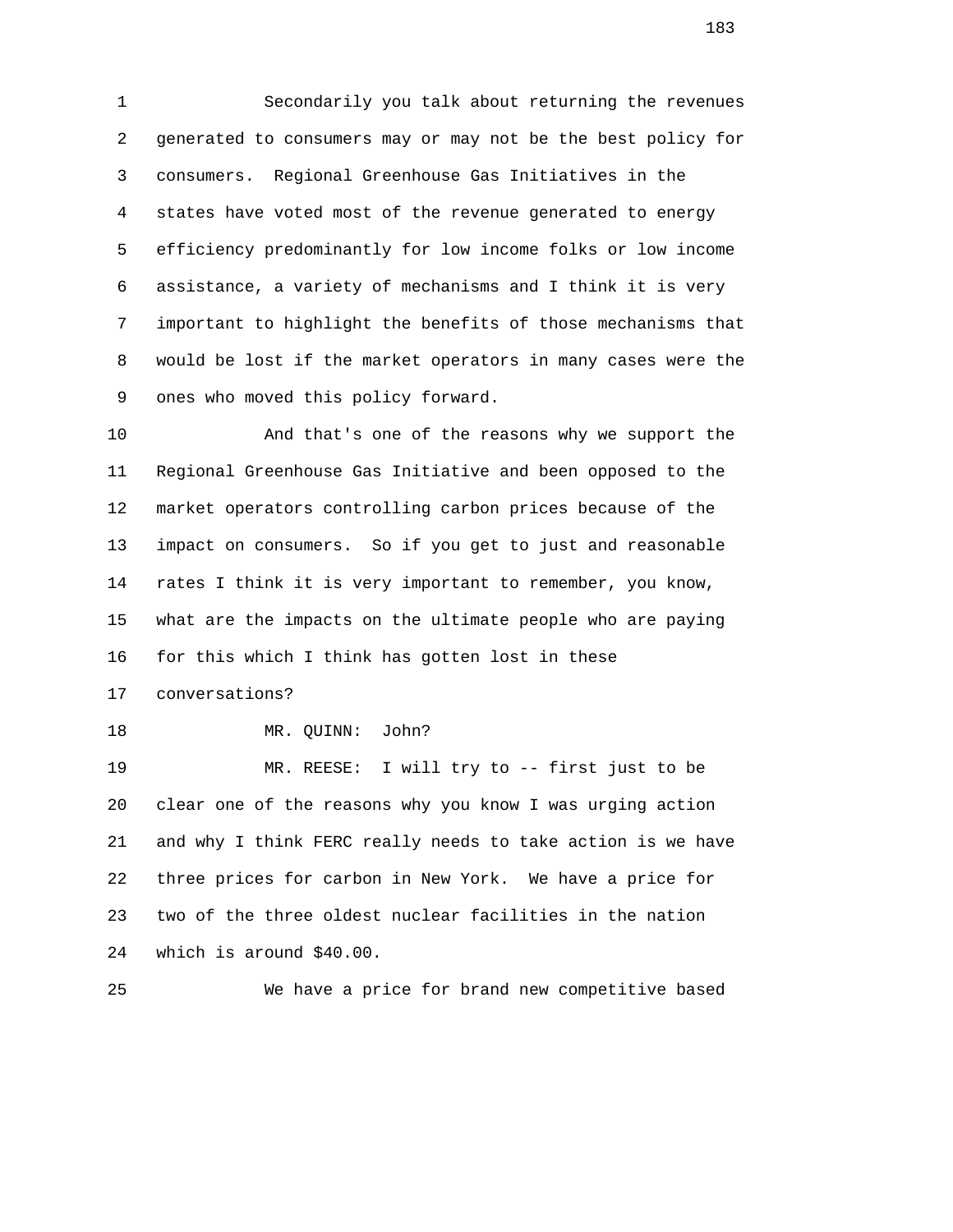1 on an RFP renewables which is \$24.00 and then we have the 2 price for my mature units and brand new \$5,900 heat ray 3 combined cycles which was \$2.70.

 4 There's a disparity there and there's a disparity 5 in the market without modification can't solve. To go to 6 consumers just to be clear, 7 years ago commodity -- the 7 wholesale market price was about 40% of the New York City 8 customer's bill. It's 28% of the customer's bill.

 9 The part that has FERC oversight that the markets 10 are responding to for a variety of reasons granted has gone 11 down. We are -- the remainder is for legitimate 12 transmission and distribution and taxes and the fees that 13 are going to these programs and services.

 14 Integrating those fees -- integrating our 15 objectives into the marketplace is going to bring us lower 16 prices. I mean we know that.

 17 MR. QUINN: Thank you, Chairman LaFleur and 18 Commissioner Honorable?

 19 CHAIRMAN LA FLEUR: Thank you Arnie. This has 20 been a really interesting conversation. I'm still stuck a 21 little bit where I was first thing in the morning. To the 22 extent that we want the New York ISO competitive markets to 23 attract investment or send exit signals for non-favored 24 resources is it capable of doing that job in the short run? 25 I know we are going to have a long collaborative process and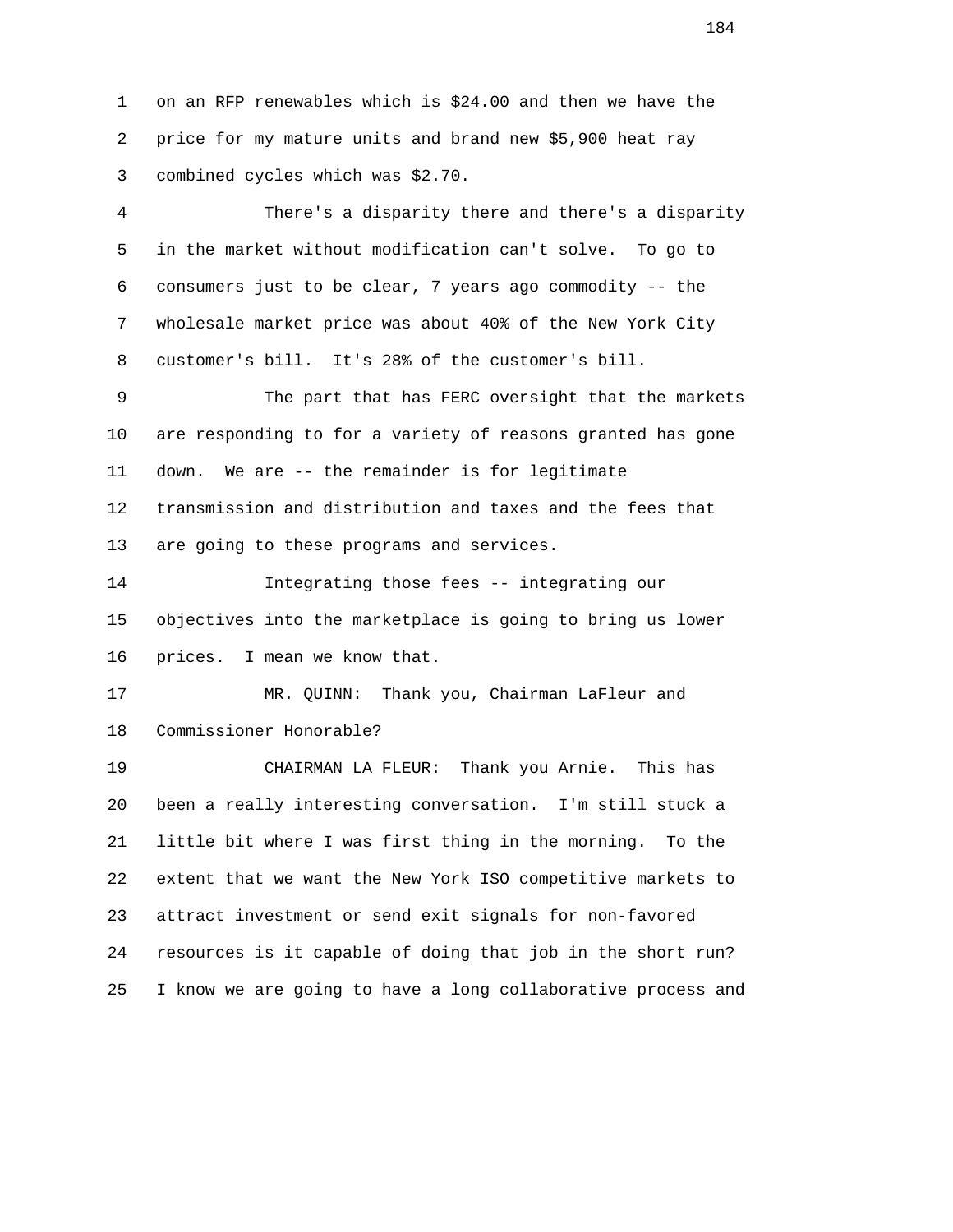1 sing Kumbaya but I'm worried about June 1 and July 1 and 2 what's going to happen now.

 3 I know you filed something in January. We lost 4 the quorum February 4th so here we are. I guess my question 5 is if when the state has chosen to make sure certain 6 existing resources stay in the market and is doing a lot of 7 other things to make sure other resources that the state 8 wants to get built and I saw in Jim Holodak's you know, 9 testimony National Grid is willing to come in and build 10 renewables but it doesn't want to build anything else.

 11 Well I think a lot of people are willing to come 12 in and build renewables with the system. My concern is when 13 I hear you talk about re-powering to me re-powering sounds 14 like gas and if I was advising a Board of Directors to put 15 capital down into this market to build a gas plant given all 16 the other currents of monies that are going to other things, 17 I'm just wondering if I would and that makes me wonder are 18 we going to get into a thing where either we now have to 19 subsidize gas which in this case why not just re-regulate 20 and be honest, be a one state ISO and run a great energy 21 market out of your beautiful control center.

 22 Or are we going to have RMR's where we keep 23 things on and then we have more and more RMR's? I'm just 24 concerned, I see -- some people said in their testimony, 25 "Don't worry none of this is going to affect market prices."

n 185 and 185 and 185 and 185 and 185 and 185 and 185 and 185 and 185 and 185 and 185 and 185 and 185 and 185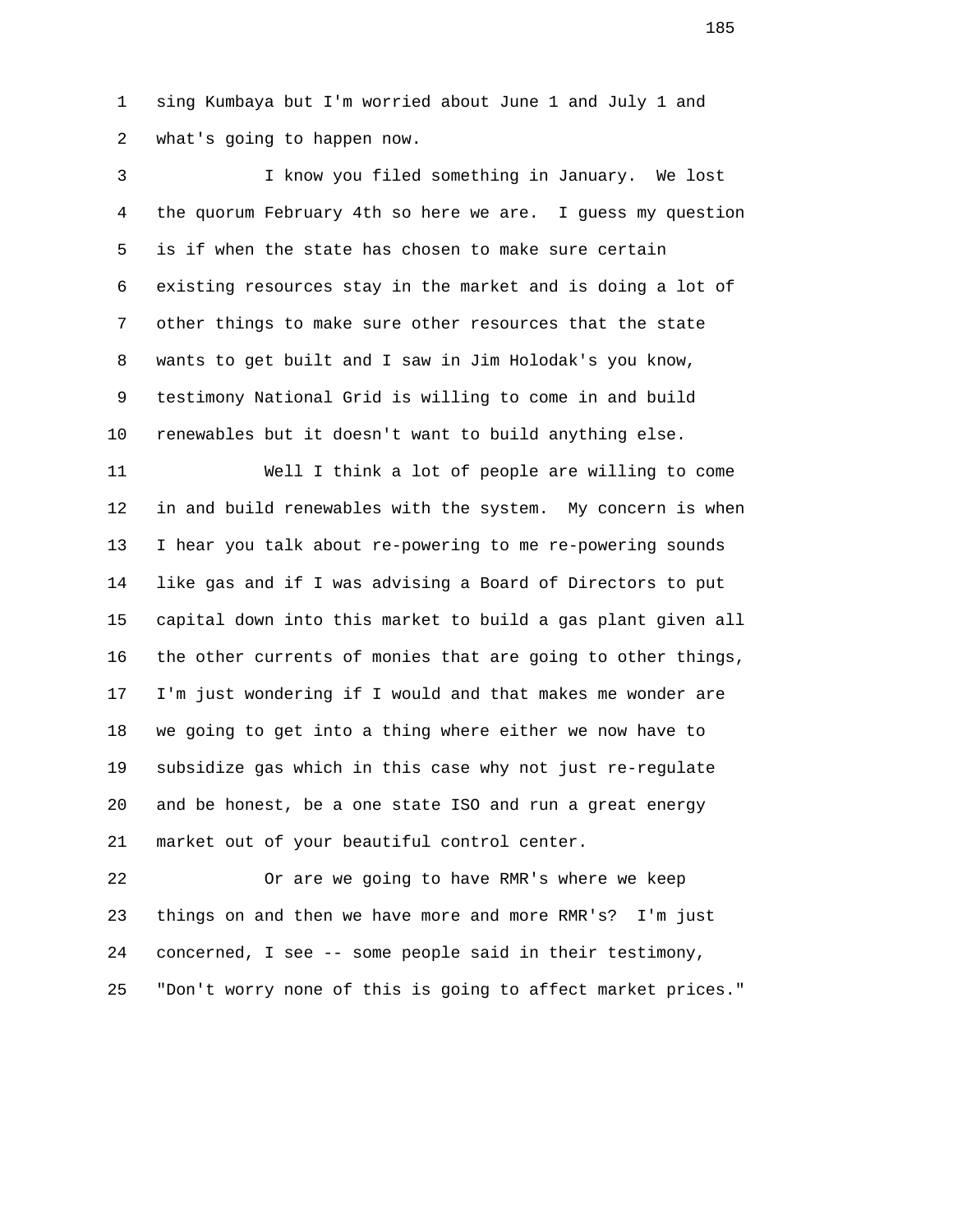1 Then we heard John Reese say, "It already has." Do we want 2 to attract investment? Do we need it? I know there are 3 lands of plans upstate Kathleen, there have been lots of 4 plans upstate forever. There's wind, there's nuclear, 5 there's old coal. Downstate where the people live there's 6 not lots of plants.

 7 And I know people live upstate I'm sorry I used 8 to go there all the time, but where most of the people live. 9 So I mean are we trying to attract investment or we are just 10 going to pay people to come in because I'm just worried 11 about all the things that we are doing in this market. Okay 12 that's my silique.

 13 MR. QUINN: David do you want to go first? 14 MR. PATTON: Well obviously I have a fair amount 15 of sympathy for what you just said. Yeah I think what I 16 worry about is the answer to that is now in the short-term. 17 I mean I think we have to keep in mind that any dollar an 18 investor spends is going to be based on an expected set of 19 revenues over many years and if there's no solution in sight 20 at this moment and you are asking me to money in as an 21 investor at this moment -- I don't know why they would.

 22 So that's the concern and that's the urgency and 23 I think what I'm afraid we are going to get to is a very 24 competitive market for rents and subsidies rather than a 25 competitive market for generating assets and energy and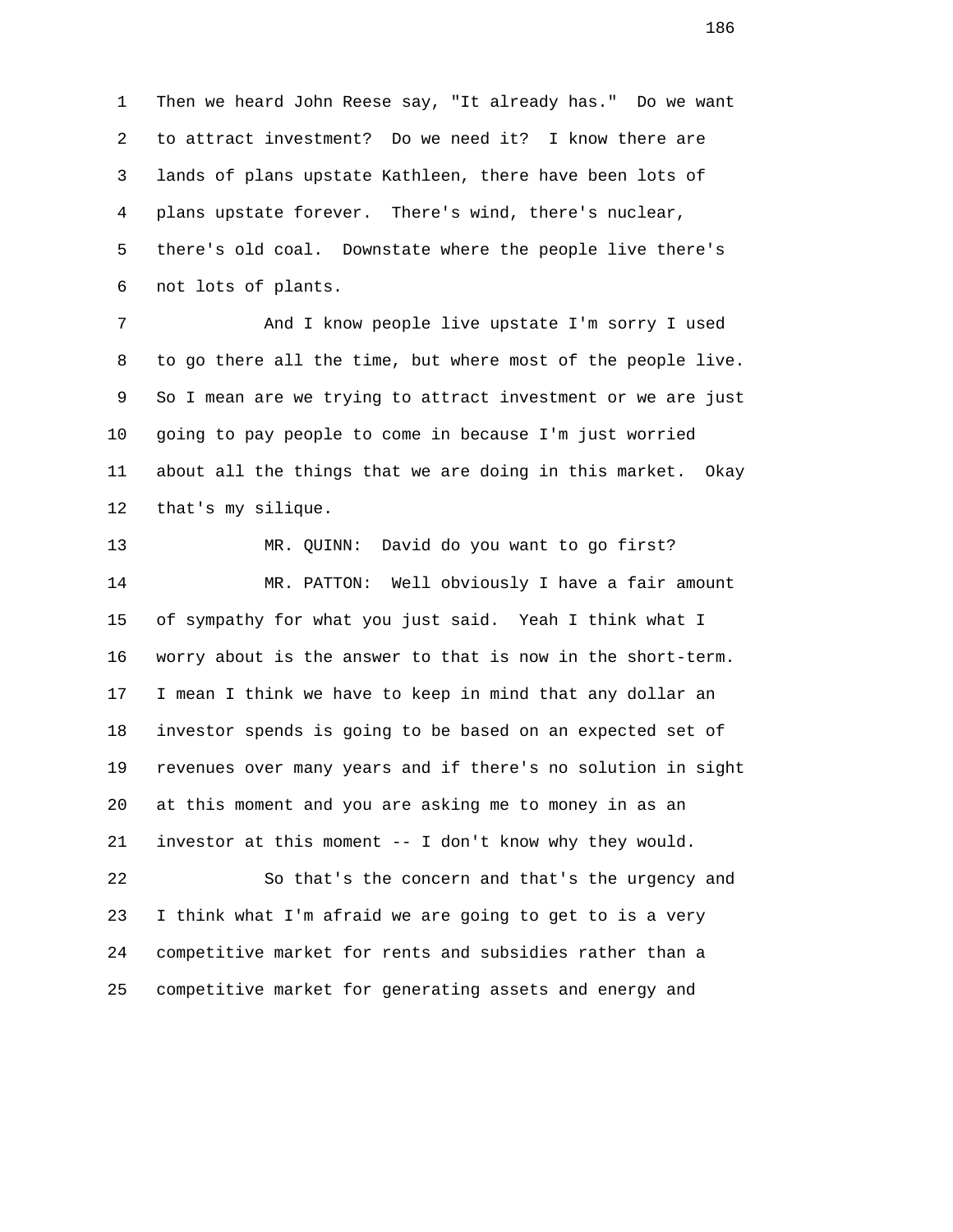1 ancillary services.

 2 So I think we have to get our hands around this 3 and figure out which direction we are going relatively 4 quickly.

5 MR. QUINN: Brad?

 6 MR. JONES: Thank you. I agree with what David 7 has said. In the short-term this is not a short-term 8 process, this is something that will take some time to get 9 to. Just as we discussed our partnership working in that 10 direction it will take probably a number of years to find a 11 solution.

 12 In the meantime my hope is that the state has 13 taken some actions to preserve some generation in a way that 14 will carry them into that future market if we decide to go 15 into that market future.

 16 You talked about investment ultimately -- if we 17 do crack this issue and we are able to figure it out we have 18 the real possibility of driving the type of investment we 19 want so quite a bit of discussion from the City of New York 20 about re-powering generation.

 21 We will actually be sending signals to generation 22 in the New York City area because if you can avoid a higher 23 carbon output by putting in a more efficient facility that 24 can be done.

25 CHAIRMAN LA FLEUR: I completely agree. But I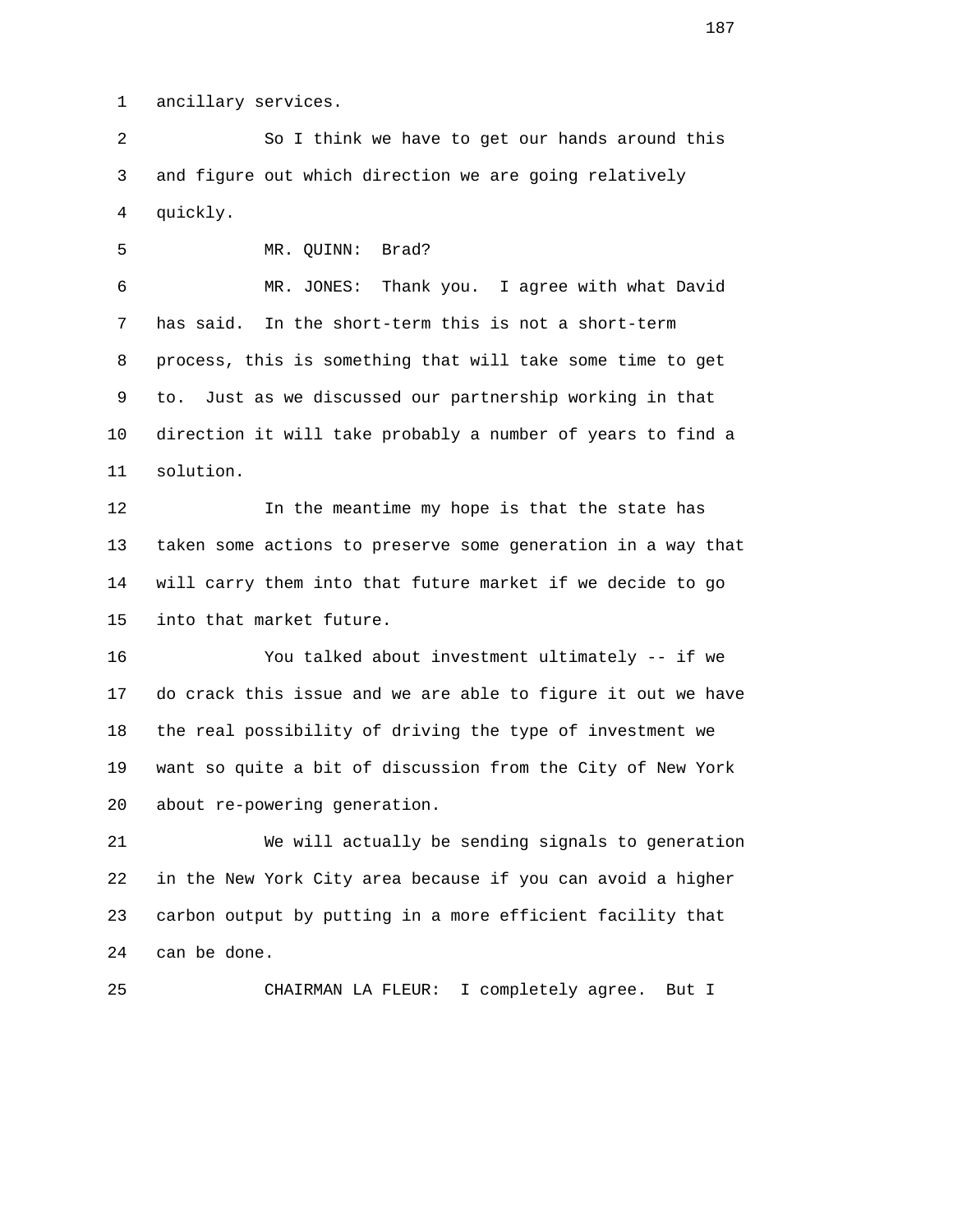1 didn't hear anyone saying that filing is coming any time 2 soon.

 3 MR. JONES: It's not coming any time soon. It 4 will take some time to get there and it is a process as you 5 know working through our market participants takes a long 6 time to get there and working with the state to get them 7 comfortable with this approach will take a while.

8 And the entire process I believe at a minimum 9 would be three years.

10 MR. QUINN: I think Jim you are next.

 11 MR. HOLODAK: In my testimony we did offer a 12 solution that National Grid would be willing to build large 13 scale renewables under cost of service regulation. We would 14 prefer that the wholesale markets can figure it out, that's 15 our absolute preference.

 16 Secondly, in absence of that we do like the 17 NYSERDA model that procures REC's and ZEC's on behalf of the 18 states. One of the questions was whether or not National 19 Grid or each of the panelists up here collects subsidies and 20 the answer for us would be yes but we pass them right on 21 through to NYSERDA who then distributes them back to the 22 other generators.

 23 So there's nothing in it for us. What we are 24 trying to do is make sure that to get where we need to get 25 to we are always mindful of the cost and the impacts on our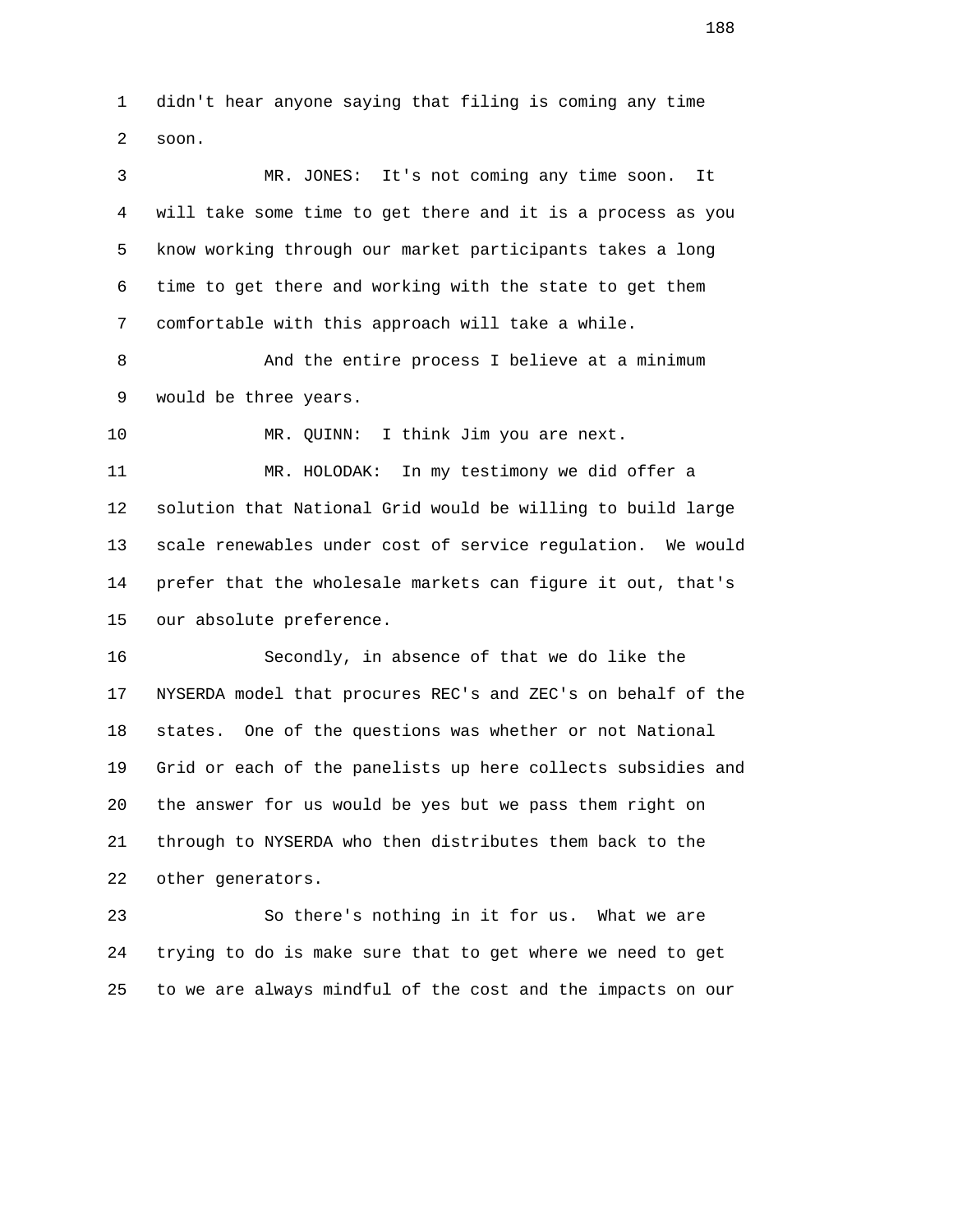1 customers. So in the absence of working markets, our 2 proposal on cost of service regulation is just that. 3 We think that it is a cheaper way to do it, 4 potentially more cost-effective way to do it because of our 5 access to capital markets, because of the fact that after a 6 PPA expires those renewable attributes go back to the 7 generator and in New York those contracts for 10 years. 8 Now we may be extending them to 20 -- we had 9 extended them to 20 years. So customers pay for the 10 generator to be installed, recover its capital costs and 11 then at the end of the term we lose all of those economic 12 benefits of the renewable credits. 13 Utility ownership would solve that. I would say 14 we build it or we have a developer build it through a 15 competitive process, come up with as cheap a price as you 16 can, flip it to the utility to own and operate it under cost 17 of service and then we maintain those valuable environmental 18 attributes post when the normal contract would have ended. 19 CHAIRMAN LA FLEUR: I know you don't want to but 20 could you also finance gas cheaper than someone coming into 21 the market because of your balance sheet -- no? I mean 22 that's just like -- now it's everything old is new again. 23 MR. HOLODAK: In fact in New England we worked 24 with Ever Source to potentially do such a thing. 25 CHAIRMAN LA FLEUR: I'm sorry I didn't mean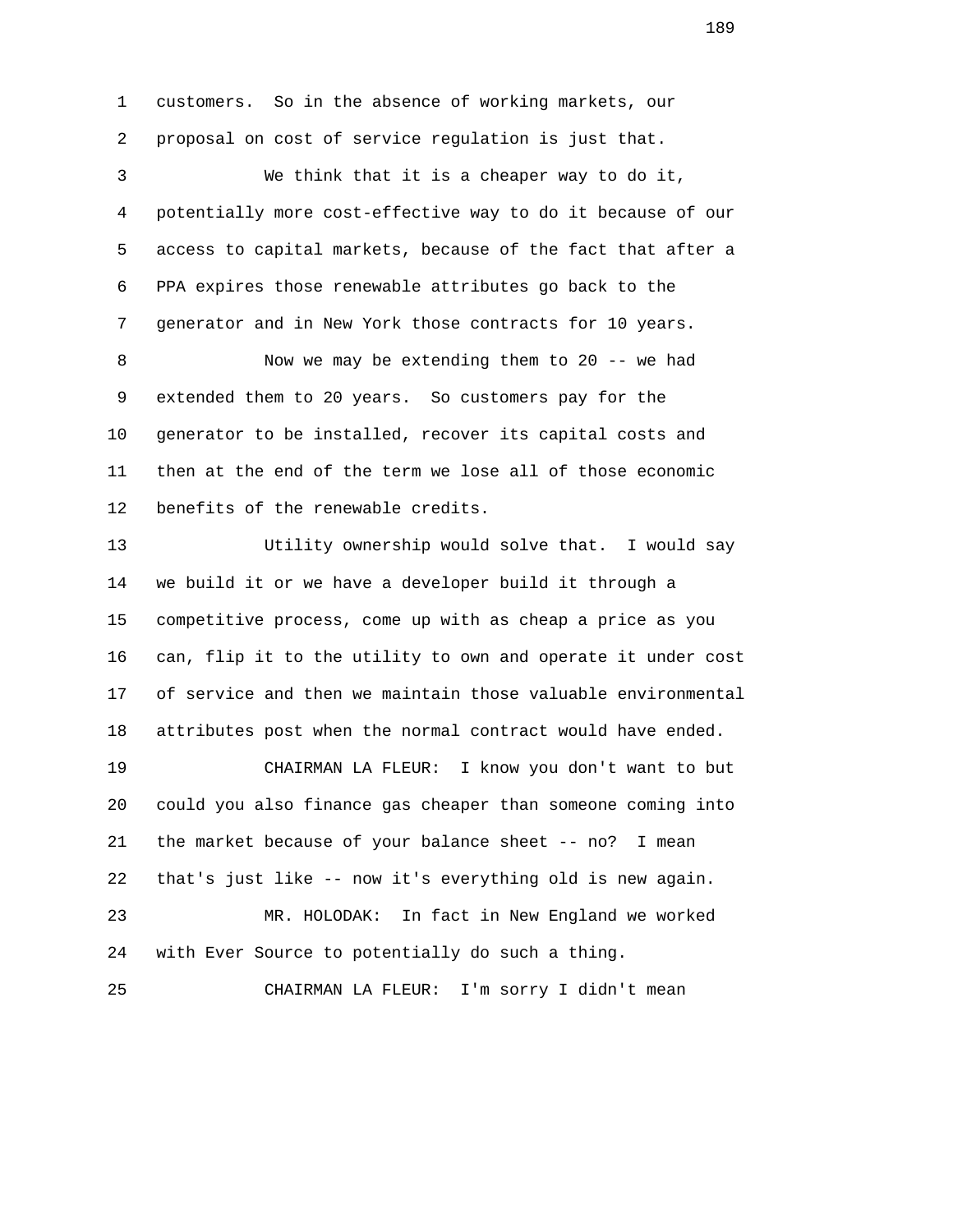1 pipeline, I meant a gas unit. But if you want to build a 2 pipeline I'm not your problem, not that I'm pre-judging 3 anything.

 4 MR. HOLODAK: Oil and gas needs to balance all of 5 the renewables I guess. No we would consider that if that's 6 what it took.

 7 MR. QUINN: So I think I will just run down the 8 line so we will do Mark, John, John.

 9 MR. KRESOWIK: Great. To speak to downstate for 10 a moment, since the Long Island Power Authority isn't here, 11 nor PSEG on this particular panel. I do want to highlight 12 their recent integrated resource plan where they went and 13 found re-powering is not the cheapest option.

 14 Renewables and demand response energy efficiency 15 are in fact the right things to keep doing. So the 16 assumption that re-powerings are necessary and advisable is 17 perhaps a little premature which gets back to my broader 18 point that I think a lot of this that there isn't sufficient 19 evidence yet of a problem.

 20 And I think to the extent there is in terms of 21 you know, resource adequacy problem if there are other 22 reliability issues I think that goes to better defining what 23 reliability services are actually necessary downstate right. 24 So there is resource adequacy -- I want to be 25 very clear that base load is not a reliability attribute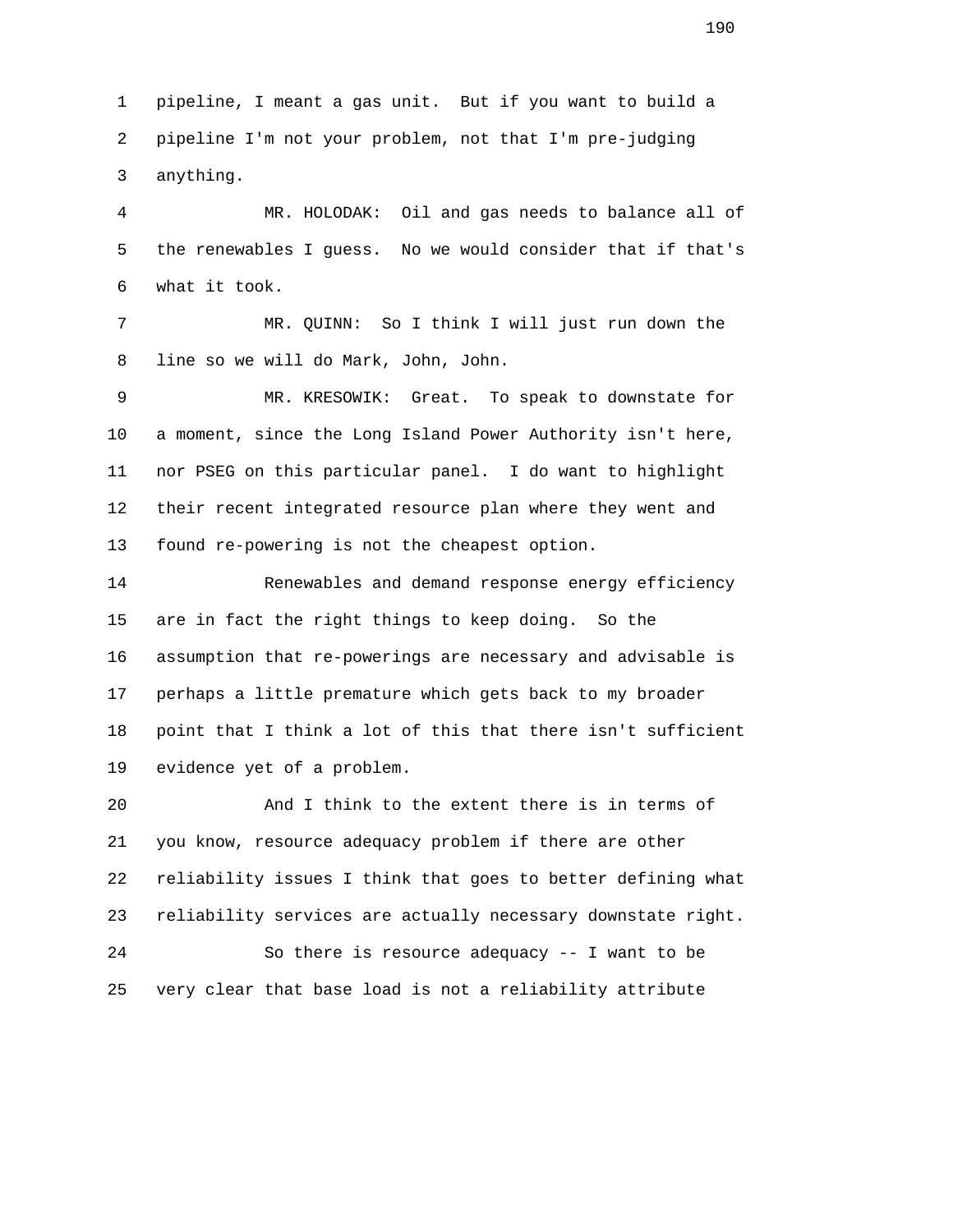1 which I hear get tossed around, it is simply a definition of 2 capacity factor. Black Star Service is a reliability 3 attribute. Reactive power -- go to reactive power is a 4 reliability attribute.

 5 So I think it is better that we better define 6 those reliability attributes, create markets to deliver 7 those reliability attributes before assuming you know that 8 there is a resource adequacy or redefining capacity in some 9 way so I just wanted to highlight those things.

10 MR. QUINN: John?

 11 MR. REESE: So I started the panel by talking 12 about urgency. You know we are in city generators, it is 13 where the constraint is, it is where the oldest fleet is. 14 You know Jim if you beg my pardon but if you want to do cost 15 of service, we can do cost of service. I just change my 16 investors. I can get the investors that want to provide 17 that kind of investment for that duration for you know a 40 18 year recovery.

 19 We moved away from that market -- from that 20 construct for a reason. One of the reasons was because you 21 couldn't site generation in New York City where you need it 22 because when you moved into a fully regulated market it 23 becomes more political, it becomes more difficult to do a 24 lot of things. Otherwise we would have a lot more 25 transmission.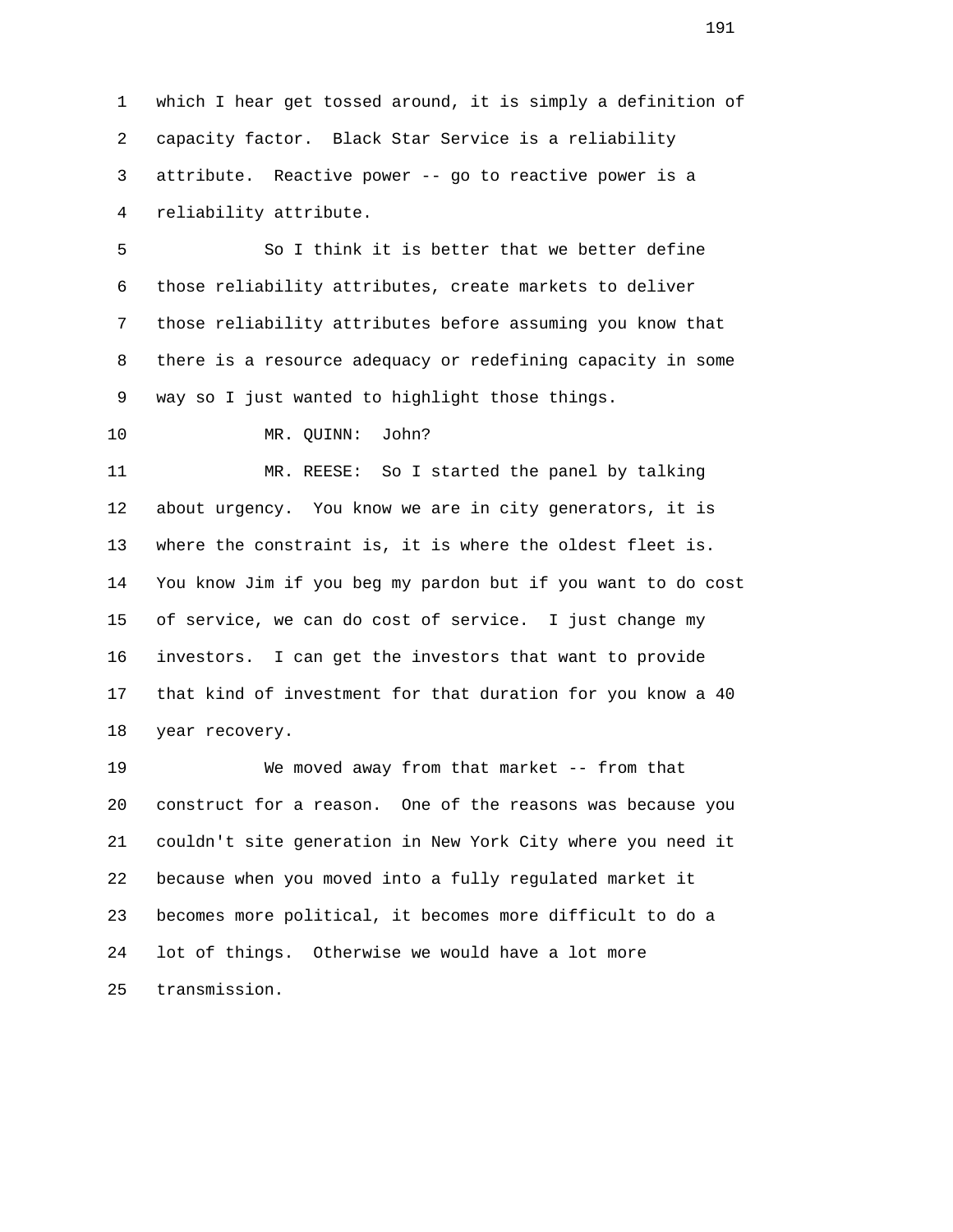1 So there is urgency and the model works, and I 2 think the model is the solution, but we need action. I'm 3 going to have to come and ask for investment to meet 4 environmental concerns over the next decade. It takes me 5 between 2 and 3 years to permit a project in New York City. 6 You know look if you can have something in place 7 that works 24 months from now -- oh that can work absent 8 something catastrophic happening, that could work. But it 9 can't be 5 years from now. I need to make those investment 10 decisions you know in the next 5 years, all of the 11 portfolios will, because it is going to take you 5 years. 12 MR. SHELK: I would underscore what John Reese 13 said about urgency. Every time we have done a filing we try 14 to think of a new word, beyond urgency, but to be honest as 15 you all know we have been using that word for 4 years now. 16 We originally were joined by the Nuclear Energy Institute 17 and the Edison Electric Institute and the natural gas 18 industry and we came to you on a fuel neutral basis and 19 others decided to break that and go on a fuel specific 20 basis.

 21 My concern is exactly what the acting Chairman 22 said and on this I'll make it clear for future reliability 23 of an old person like me, this is my own personal view. But 24 I have been in this position 12 years now. It has been a 25 privilege to represent this industry, it is every day.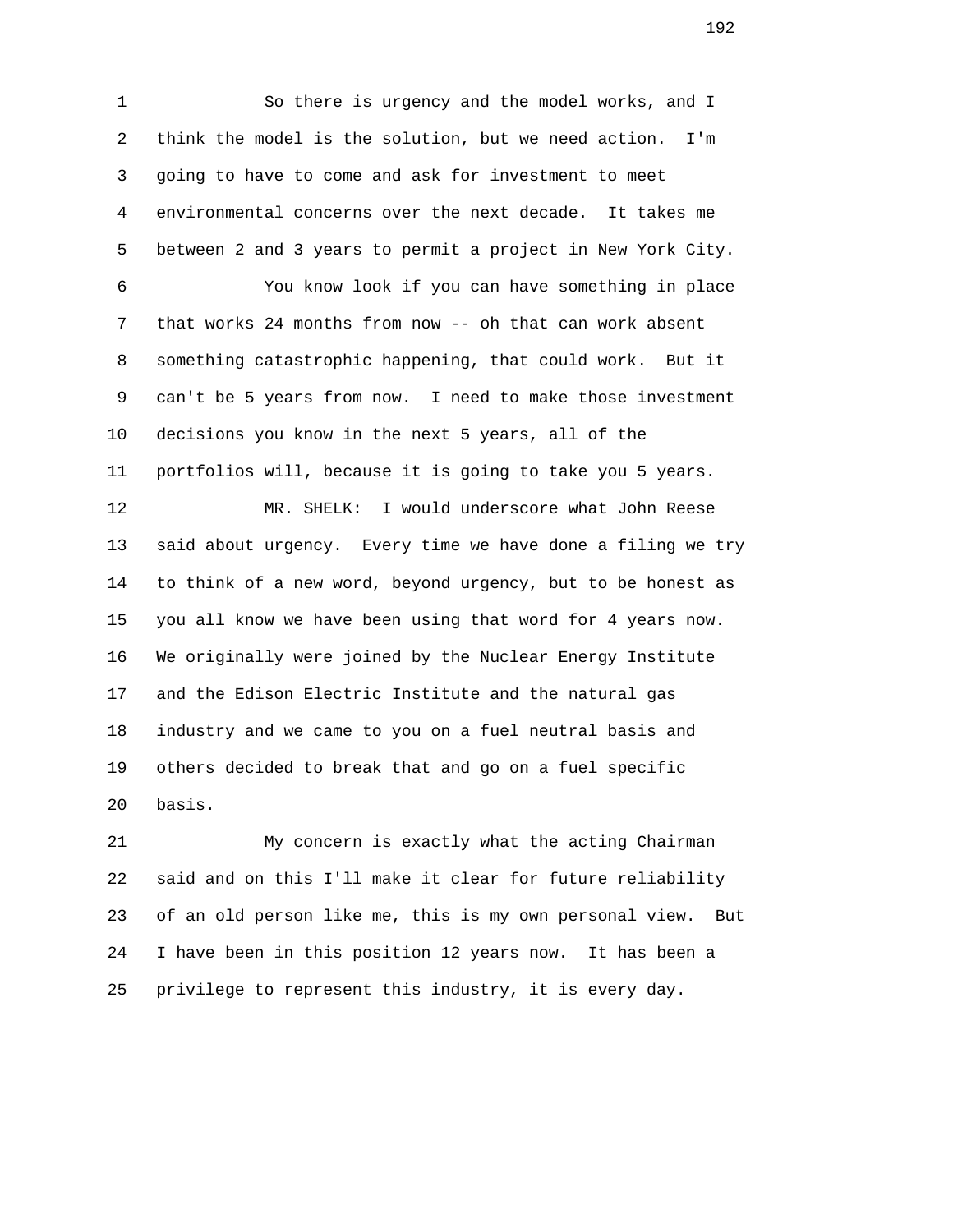1 I have never in 12 years had the degree of 2 inquiry and concern on a nearly daily basis the last 6 to 12 3 months that I have had from investors, from analysts on Wall 4 Street, from the Trade Press, from members and non-members. 5 And what I fear is exactly the fear that posed your question 6 which is we are going to be back here sadly if this comes to 7 pass, but it is the default path we are on as we speak as of 8 today, absent action to the contrary.

 9 We are going to get to the one place that this 10 very table, mention was made earlier of that Conference in 11 September of 2013. There was a lot of disagreement. 12 Capacity markets always spawn disagreement. As I recall 13 correctly that last panel which was thought leaders, many of 14 whom we will hear from tomorrow, the one area of agreement 15 is exactly the place that we are headed to that everyone 16 said 4 years ago don't go there, which was tranches.

 17 Let's pick "X" amount of nuclear, "X" amount of 18 coal, "X" amount of gas. Now it is worse, now we are not 19 just picking fuels, we are picking specific units that would 20 otherwise have exited so there goes the road with your 21 markets.

 22 So that's the problem the one thing we said don't 23 do is the tranches and I said something on the phone to 24 somebody the other day and there was gasping on the phone. 25 I said but I meant it seriously. We are going to have to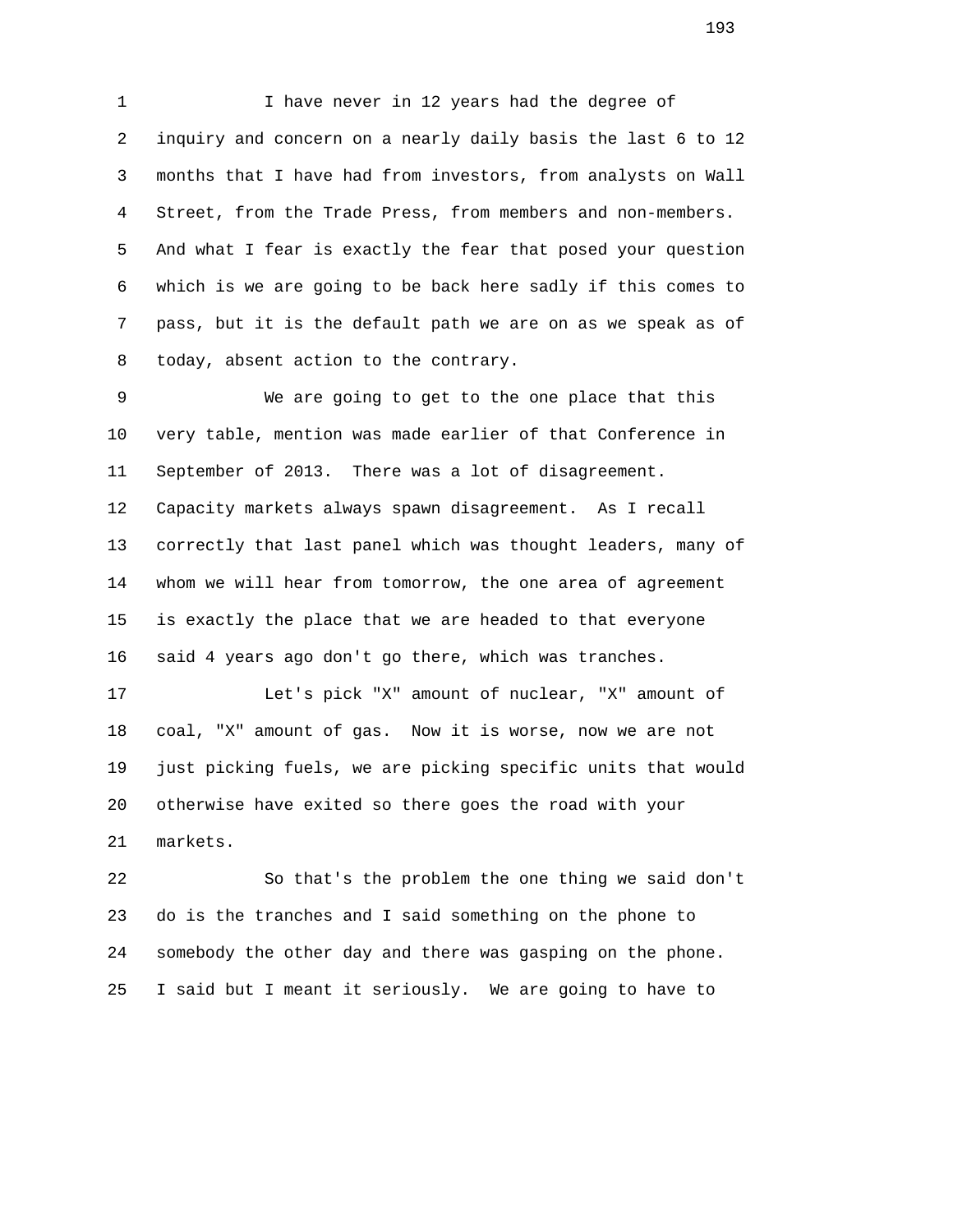1 make a filing or go to state legislatures for flex -- 2 flexible energy credits.

 3 You can't get to your transition point, you can't 4 get to a point with all the renewables which are great and 5 we have members doing it every day and not compensate the 6 people who are providing the ramping and the other services 7 that are different than how plants operate today. So Heaven 8 help us.

 9 And the thing that hasn't been said needs to be 10 said is this may have started in New York last year on 11 August 1st but in short order it was adopted in my home 12 state of Illinois. And as everybody knows it is now being 13 actively considered in Ohio and Pennsylvania and New Jersey 14 and Connecticut.

 15 So this isn't just a threat to the market in New 16 York or a threat to New England, this is a threat to the 17 very thing that so many people for decades spent incredible 18 service in this building to make happen. I hate to say it 19 is on the precipice of falling over unless there is some 20 concrete plan with specific dates and deadlines.

 21 And I shuddered when I heard Brad -- not his 22 fault, 3 years. 3 more years we will be at the discussion I 23 hate to say it of what kind of contract, what kind of out of 24 market mechanism will everybody else have to receive to 25 literally keep the lights on, and I hope that's not true.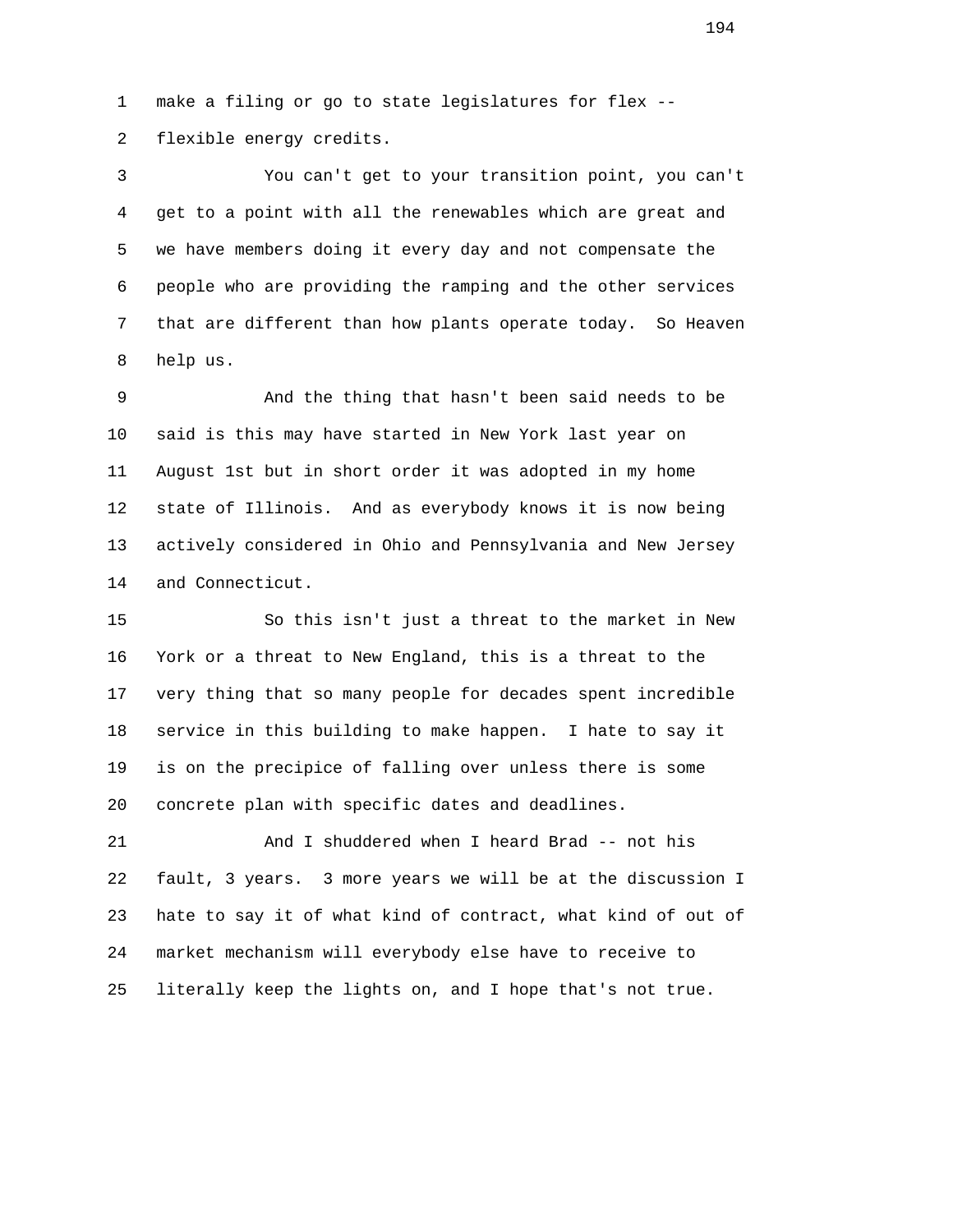1 But after spending all of this time on these last dozen 2 years I'd be remiss if I wasn't that candid about where I 3 think we are today.

 4 MR. QUINN: Thanks, Susanne? 5 MS. DES ROCHES: So I wanted to go back to an 6 earlier question from the Commissioner around sending a 7 signal on the re-powering side to you know, using natural 8 gas, not using natural gas. And first let me say I'm 9 thrilled that there is this much attention on re-powering 10 needs of New York City so I'm glad to have brought it up 11 earlier.

 12 But you know from our perspective we know we are 13 going to need both and I think that John just talked to -- 14 we are going to need fast ramping, efficient technologies to 15 balance out what we project as potentially about a 70% 16 renewable -- large scale renewable portfolio on top of many, 17 many gigawatts of solar distributed generation.

 18 So when we mapped out New York City's 80 by 50 19 plan and yes it was transportation buildings, the energy 20 sector was rolled into those calculations -- we came out 21 with it's hard to get to 70% renewable plus the distributed 22 generation solar goals.

 23 So we know that we are going to need to balance 24 that with these fast ramping technologies so that completes 25 the picture and that is a balance. So just back to your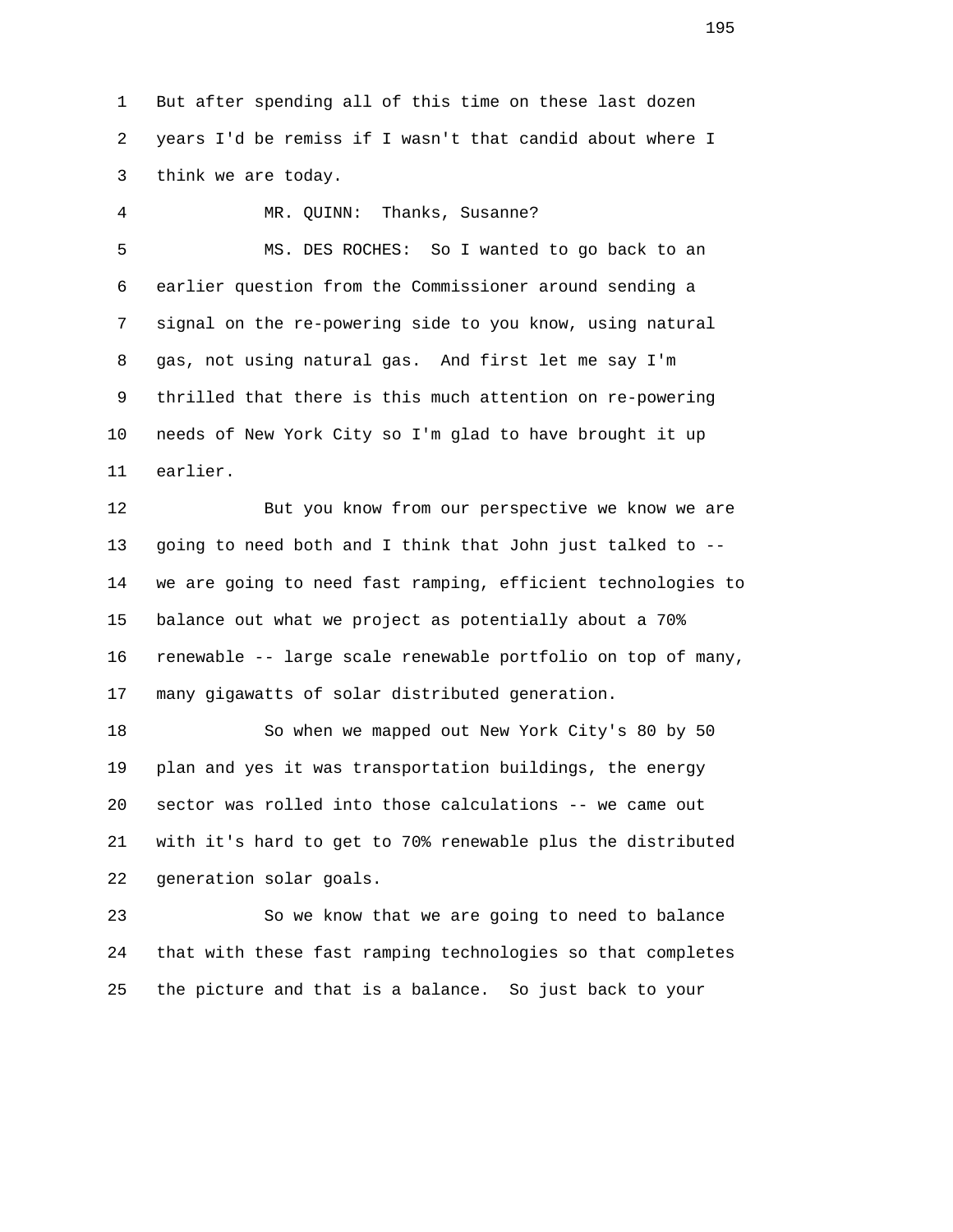1 question you know, yes at the moment that is a natural gas 2 resource. In 30 years will that be a natural gas resource 3 -- we don't know but we anticipate needing both.

 4 CHAIRMAN LA FLEUR: Well I agree with everything 5 that has been said about ancillary services and ramping and 6 so forth but -- and I also don't get out of bed and want to 7 re-regulate. I lived through the transition also but I want 8 to make sure that if we run a capacity market it is a real 9 market with enough in it, I'll stop there.

 10 COMMISSIONER HONORABLE: I'll bet that some of 11 you have been reading my notes because one by one you are 12 leading to where I want to head next. Where do we go from 13 here? Because you all have very well laid bare the urgency 14 of where things stand today, where we need to head from 15 here.

 16 And I wanted to echo the comments I made to the 17 New York State colleagues -- keep working on your effort I 18 applaud your innovation and your willingness to try 19 something different to see if that will accomplish all of 20 the objectives that you have enumerated.

 21 I've also heard today really a chicken and egg 22 sort of issue when I'm asking you what do you see coming 23 next when you leave here today. And I think John said we 24 have got to start working tomorrow or maybe it was Scott 25 that said tomorrow we are going to start working.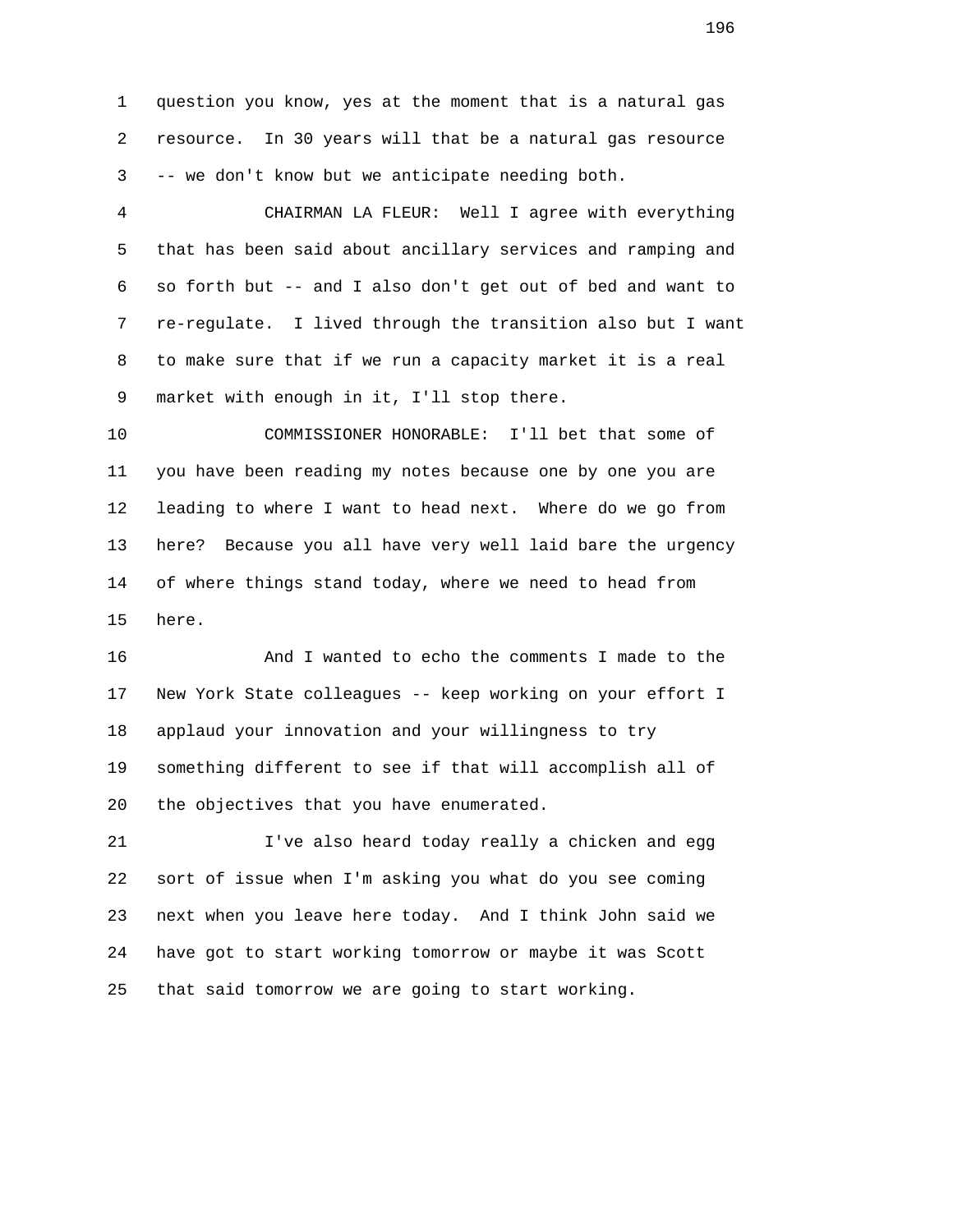1 What does that look like for you because I have 2 heard a number of things here today and filed in your 3 pre-filed comments? I have heard from some of you, FERC we 4 like you, but leave us alone.

 5 I have heard from others of you, FERC we need 6 guidance from you. Kathleen teed up in her comments maybe 7 we need regional tech conferences. You know we don't mind 8 taking the show on the road. If you all will open the door 9 and let us in and put a little kiddie table over to the side 10 somewhere for us.

 11 CHAIRMAN LA FLEUR: I need colleagues before I 12 could --

 13 COMMISSIONER HONORABLE: That's true, we better 14 do it quick then, right? And then I've heard from some of 15 you that things are fine we don't need to do anything. What 16 is next? Because we are creating a record here which will 17 aid us in shaping policy that will support you, not erode or 18 take away from or undercut.

 19 We need some clarity from you about what you 20 believe needs to happen next.

 21 MS. BARRON: Thank you for that question and as 22 much as I don't fondly recall the road show tech conferences 23 we did with a number of many other initiatives here I do 24 think that a continuing dialogue is essential.

```
 25 Try to do this through paper and when everything
```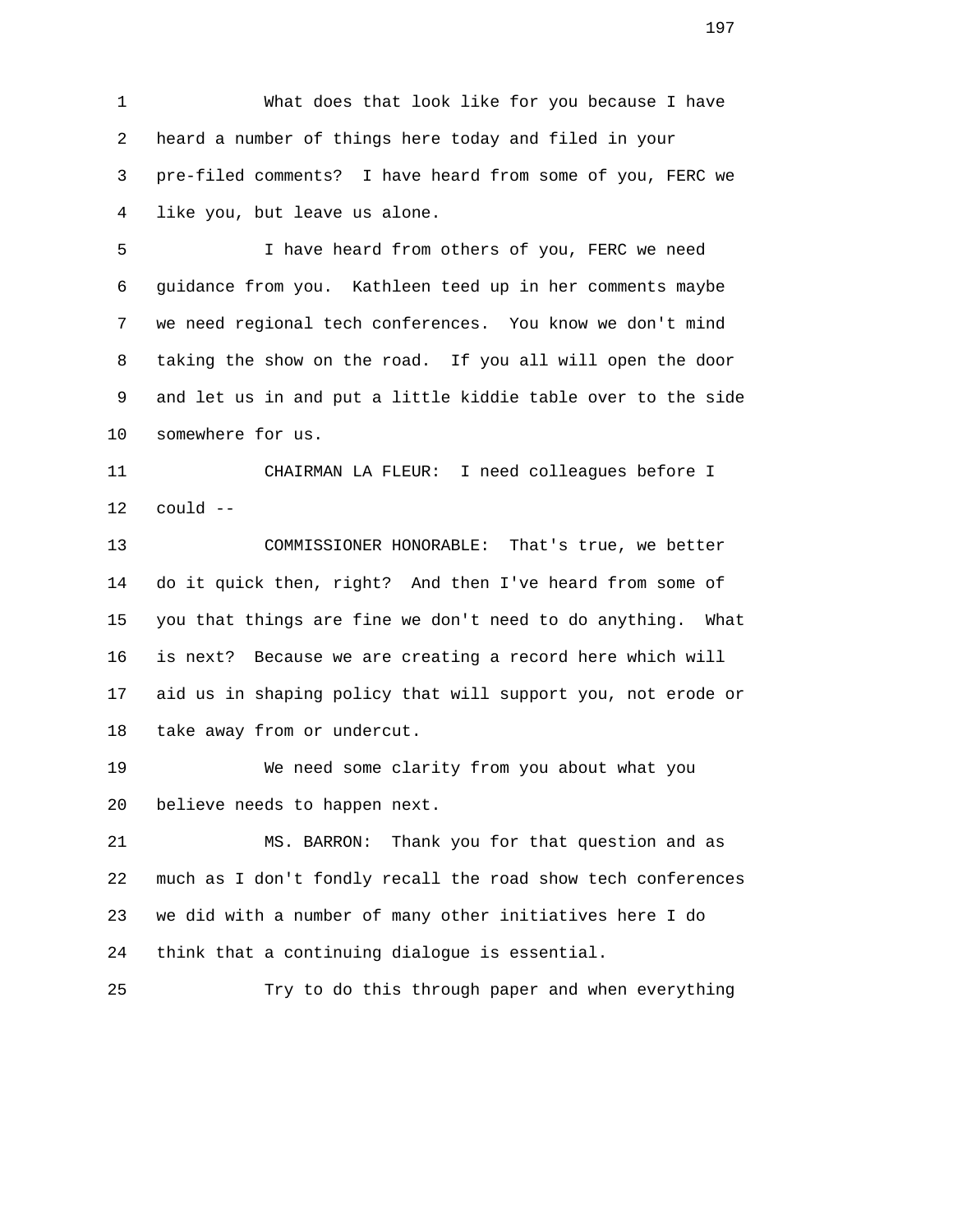1 is ex parte is very, very difficult and there are others in 2 the room who have described this as an exceedingly complex 3 problem. This being how do we harmonize the state policy 4 with the wholesale markets. And New England should be 5 commended for the work that they initiated last summer 6 through NESCOE to have a dialogue and I know you have sent 7 staff there but that is not the same thing as you and your 8 staff at the table talking with people about what to do 9 next.

 10 And that if it happens I think John Reese 11 signaled you know 24 months as a bogie. Brad was at 36 -- 12 we have some time to talk about where we go, not an 13 unlimited amount of time but as Brad said at least in the 14 case of New York I mean his comments represent a signal that 15 taking steps to at least keep some of the existing stations 16 -- the ones that we know we are going to need to 17 de-carbonize in the market is something, that's something 18 that they have done.

 19 And the question is what more do we do? How do 20 we facilitate this transition over time? As I said I think 21 that you need to stay involved with that. But I do think it 22 is important you know the suggestion that this problem that 23 we are trying to solve is just about the nuclear programs -- 24 it's a very, very small part of what we are dealing with 25 right now.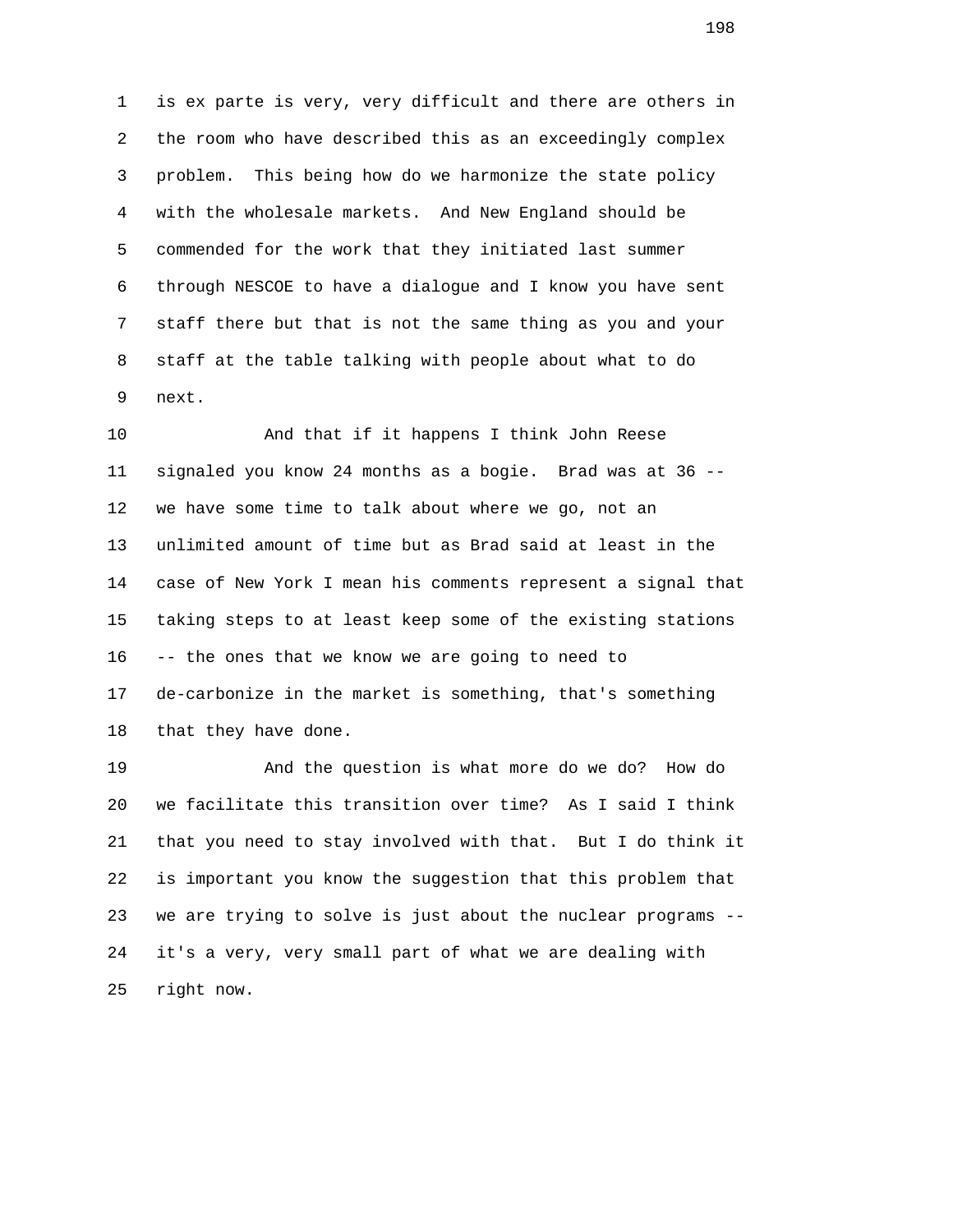1 John paints a picture where this sort of is 2 contagious across the country. I don't know, no one in this 3 room knows whether that will happen but we have other clean 4 energy goals that are represented through all kinds of 5 programs including plenty of them that are unit specific. 6 I can think about off-shore wind programs for 7 example that are looking for a specific type of asset to 8 come in because the state feels like it is of some value

9 given other considerations.

 10 So we have a lot of things in front of us and the 11 question is what should we do in the meantime? Should we 12 take action on the one complaint you have pending which is 13 only targeting the least cost carbon abatement solution or 14 should we take a step back and try to figure out if there is 15 a better solution. That is what I was trying to communicate 16 with the comments.

17 MR. QUINN: Mark then John Reese and David.

 18 MR. KRESOWIK: Thank you for your great question. 19 I would say limit the application of the minimum offer price 20 rule to only situations that directly violate the Federal 21 Power Act and secondly to better define the reliability 22 attributes and services that need to be delivered to 23 maintain an affordable, reliable electric system and ensure 24 that the market operators have markets set up to deliver 25 those reliability attributes.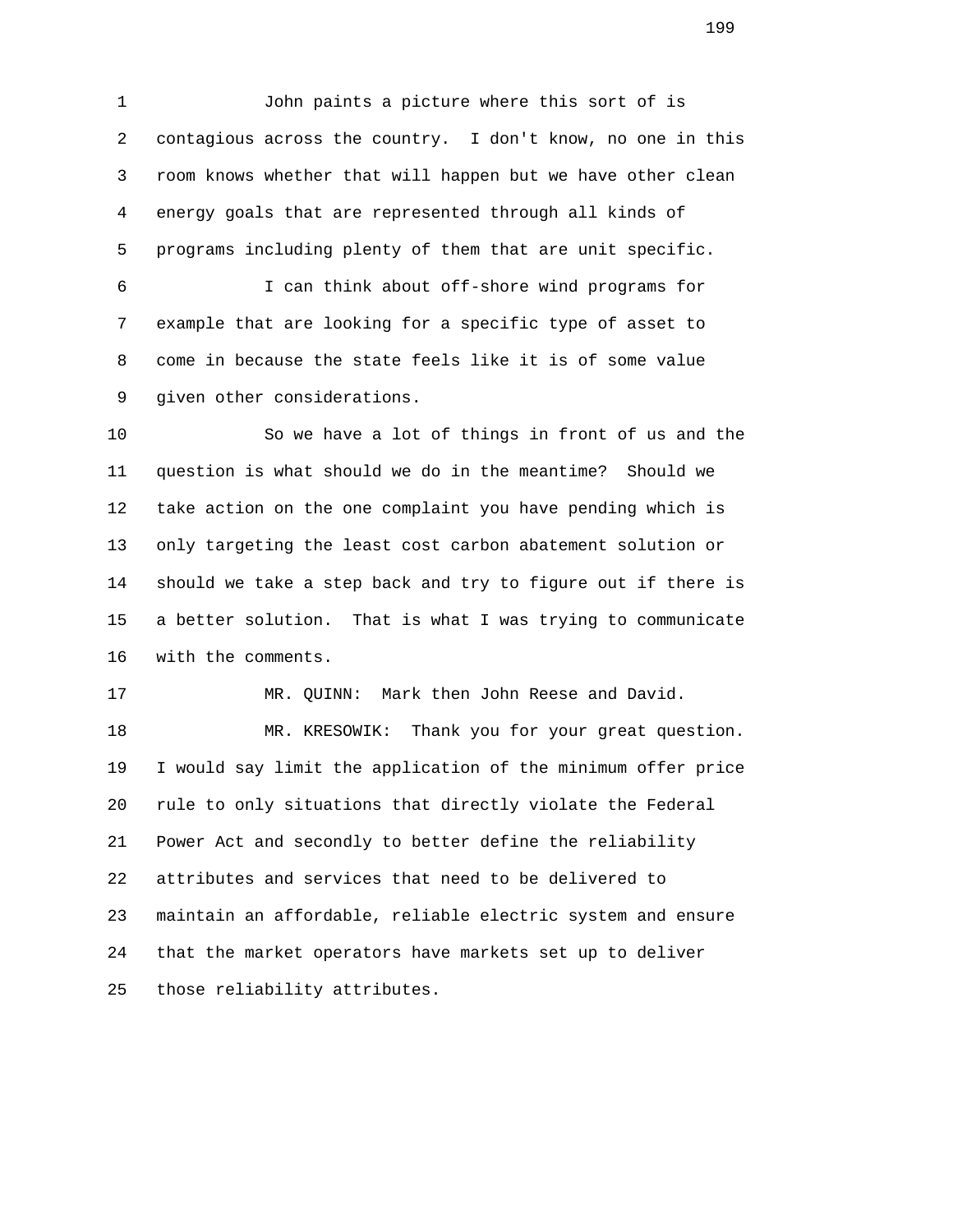| 1              | Some of the ones that were mentioned a moment ago            |
|----------------|--------------------------------------------------------------|
| 2              | including primary frequency response, fast ramping           |
| 3              | capability you know -- be very, very specific about what     |
| $\overline{4}$ | those reliability attributes are.                            |
| 5              | As I said earlier and I'll repeat again base load            |
| 6              | is not a reliability attribute.                              |
| 7              | John Reese?<br>MR. QUINN:                                    |
| 8              | MR. REESE: So sitting before you is a complaint              |
| 9              | and you know 24 months is fine but as soon as you have a     |
| 10             | quorum which I would hope is before 24 months addressing     |
| 11             | that and addressing the issue immediately.                   |
| 12             | That 24 months is great to work out a problem --             |
| 13             | our real problem is immediate.                               |
| 14             | David?<br>MR. QUINN:                                         |
| 15             | So I think one thing I have become<br>MR. PATTON:            |
| 16             | convinced of is the harder the problem is the less           |
| 17             | confidence you should have that the stakeholder process can  |
| 18             | negotiate its way to a solution without any guidance or time |
| 19             | parameters.                                                  |
| 20             | So I probably would disagree with some of the                |
| 21             | panelists here. I think it would be really helpful to at a   |
| 22             | minimum establish some principles, articulate what the       |
| 23             | problem is that you want to see solved and establish some    |
| 24             | economic principles so that when stakeholders are            |
| 25             | negotiating they are negotiating within a space that they    |

<u>200</u>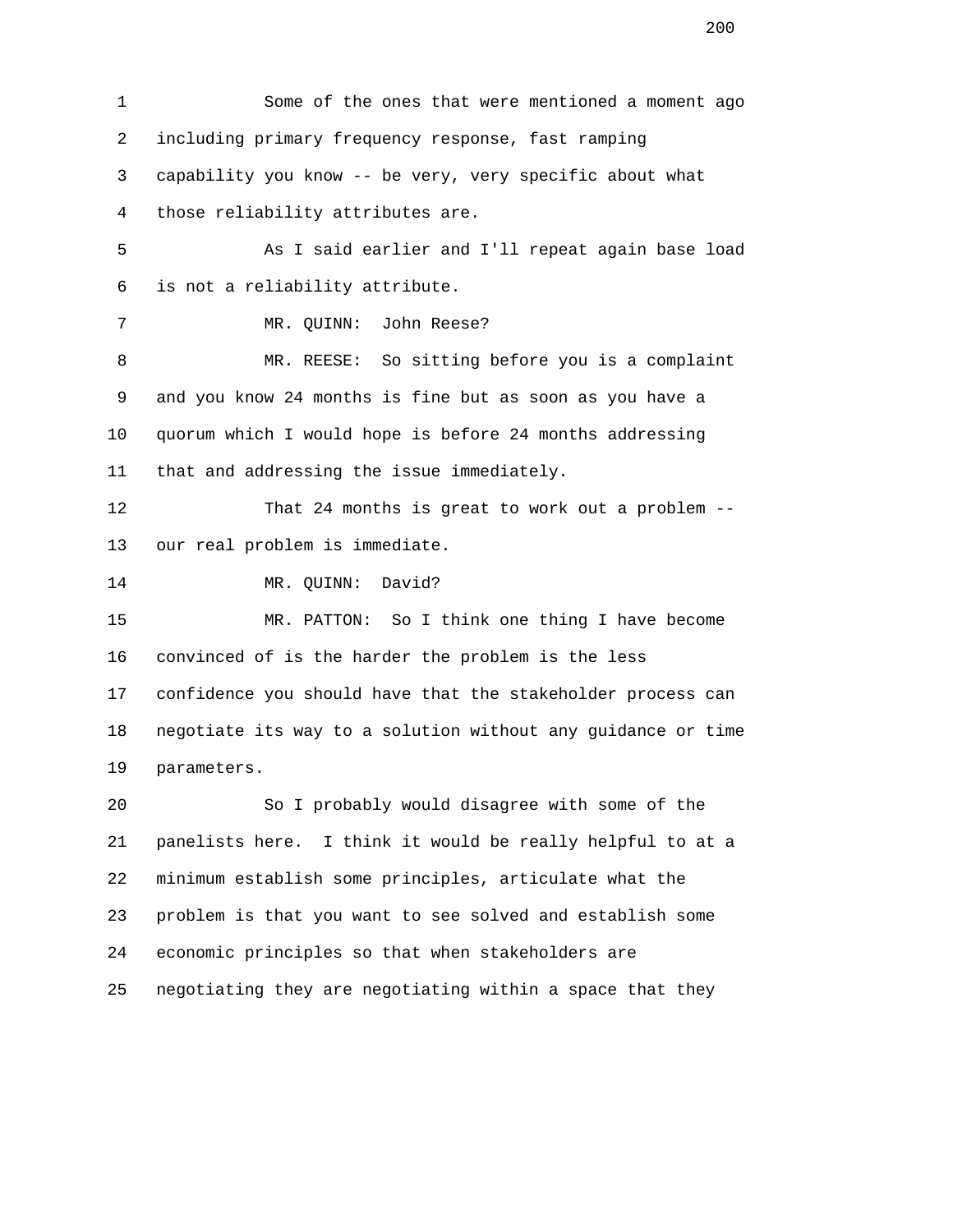1 might come up with a solution that's going to be helpful 2 and going to achieve the economic objectives.

 3 I think we have been maybe the staunchest 4 supporter of MOPR but to put that in context it was designed 5 from day 1 as an anti-manipulation provision for buyer side 6 mitigation provision and so the whole logic behind MOPR is 7 it is supposed to deter the activity so that it doesn't 8 happen and therefore the market is protected, the supply 9 doesn't enter.

 10 It's a really lousy tool to apply to situations 11 where actions are being taken that are being taken for 12 reasons entirely other than manipulation or market power 13 abuse and so you end up with the supply not being deterred, 14 it actually enters.

 15 And if you -- I may have been too charitable but 16 in my comments if you read my economic principles I'm not 17 sure the MOPR satisfies any of them when applied to 18 renewable and subsidies and other state actions.

 19 So that's where the provision that we have been 20 working on with New England actually is very promising 21 because it provides -- it doesn't dismantle the MOPR and its 22 application to those investments that should apply to but it 23 provides a way out to address the unintended consequences of 24 MOPR for all the other investments that it would apply to.

25 And I think frankly you know New York ought to be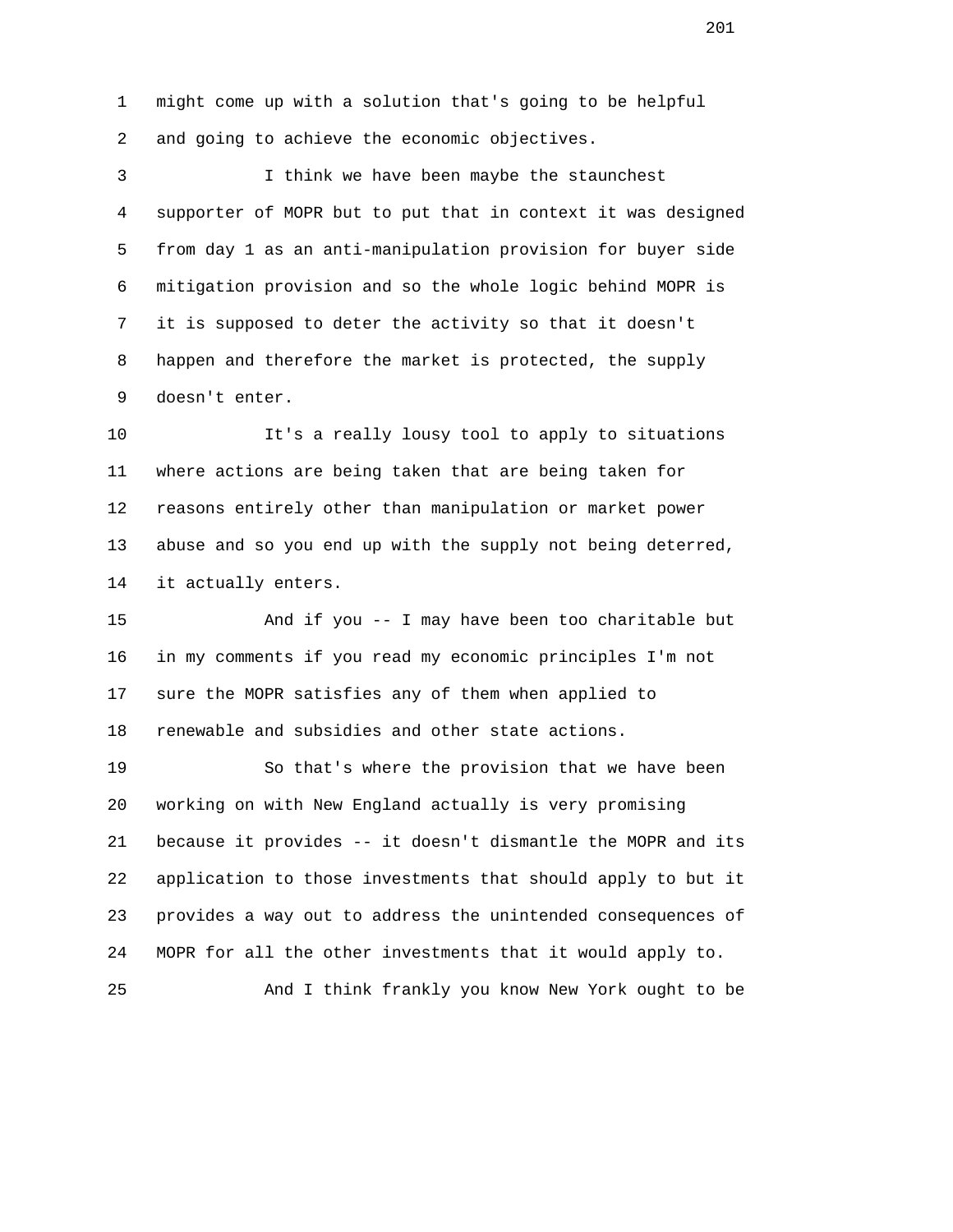1 looking at that in tandem with the carbon pricing. But I 2 think you know you have heard me say this in filing many 3 times. I think it would be really helpful for the 4 Commission to establish a time frame and some principles to 5 help guide the stakeholder process in trying to deal with 6 this. 7 MR. QUINN: Alright so I think we probably need 8 to move on. 9 MR. KRESOWIK: Sorry I want to disagree 10 respectfully with Dr. Patton's assessment that the proposal 11 in ISO New England does not dismantle the MOPR. I believe 12 it does remove the renewables exemption from the MOPR which 13 I think is important to highlight. 14 MR. QUINN: So with that we are going to move on 15 to the third session. Thank your panelists this has been a 16 great conversation, we very much appreciate all of your 17 comments. 18 SESSION III 19 Panel 1 20 MR. QUINN: Alright so we're going to 21 get started. I appreciate for all of you who have been here 22 all day our lack of breaks has probably been not ideal. But 23 nonetheless we are going to start the third session and our 24 first panel. 25 We appreciate the panelist's patience and waiting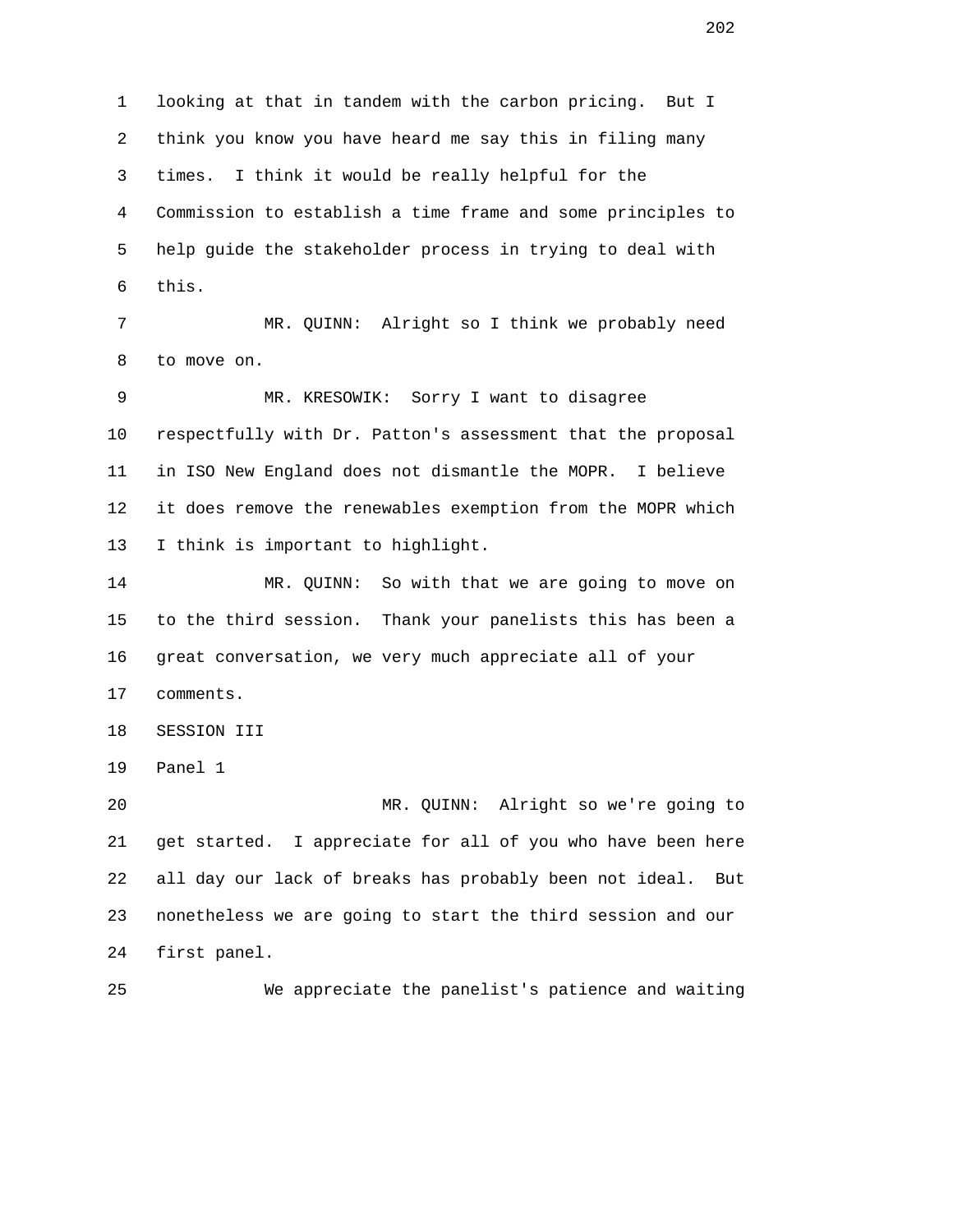1 to get started. I hope this doesn't feel a little bit too 2 much like Groundhog Day for you all. We have a threat of 3 someone singing if people don't sit down.

 4 Alright I'm bringing Mark to all of our meetings 5 from now on. And that's the nice version. So again thank 6 you to the panelists. I very much appreciate your 7 willingness to participate. This is our third session 8 focused on the PJM market. Our first panel of that session 9 will be with representatives from the PJM states.

 10 I'm pleased to welcome Robert Erwin the General 11 Counsel at the Maryland Public Service Commission. 12 President Richard Mroz of the New Jersey BPU, Vice Chairman 13 Andrew Place of the Pennsylvania PUC and Brien Sheahan the

 14 Chairman and Chief Executive Office of the Illinois Commerce 15 Commission.

 16 So we are going to follow again the same process 17 that we followed for the two earlier sessions. Our first 18 panel with our state representatives who will then ask to 19 sit on the side for our second panel with a broader 20 stakeholder group -- like the earlier sessions I think we 21 would like to start out with kind of a broad discussion 22 about what the state's expectations are for the role that 23 wholesale markets play broadly in pursuit of state goals 24 generally but also specifically in the pursuit of the goals 25 related to specific resources, resource types, resource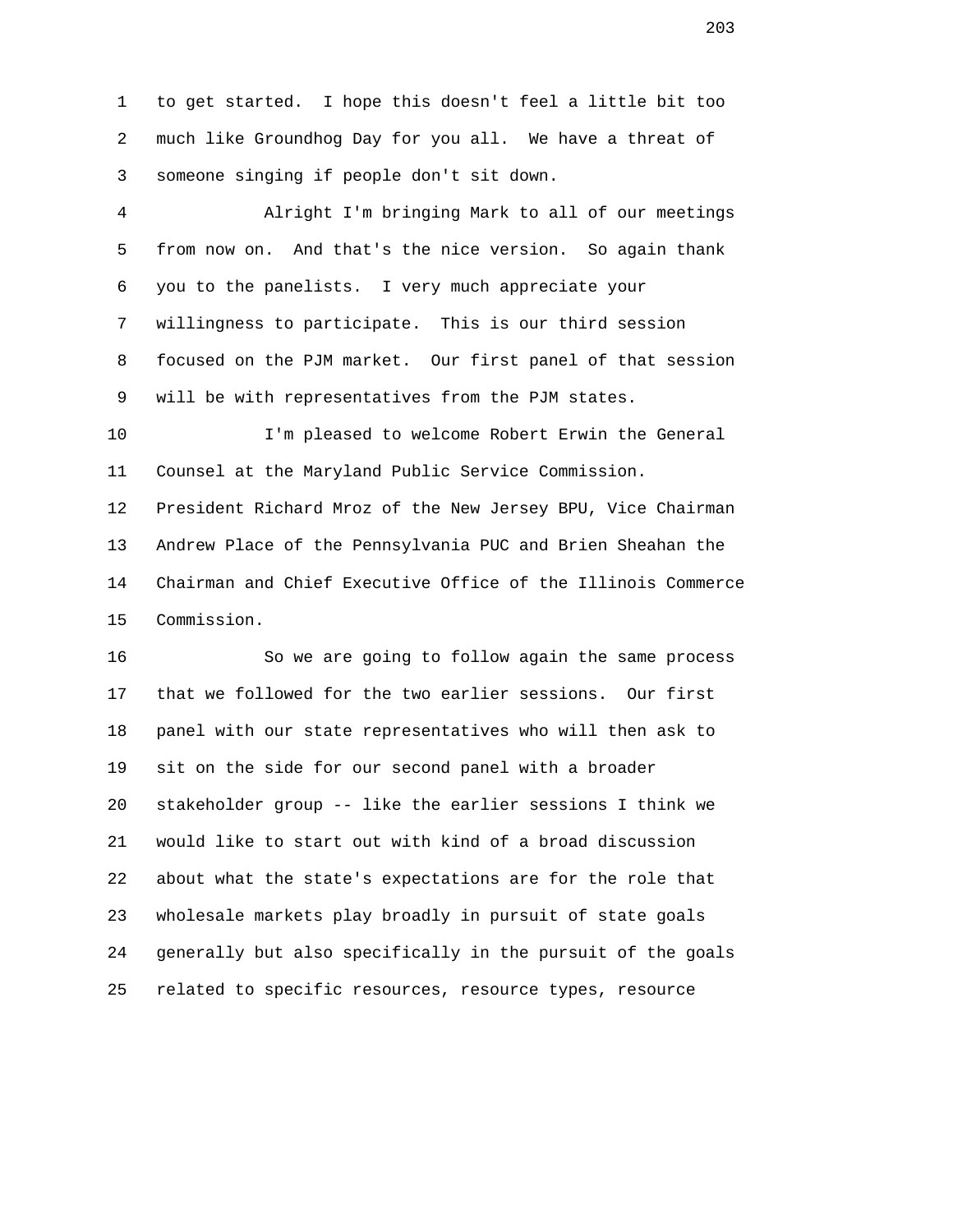1 attributes.

| $\overline{a}$ | I think for again reading the pre-conference                 |
|----------------|--------------------------------------------------------------|
| 3              | statements for many of the other regions for New York and    |
| 4              | New England there might have been a sense that I think the   |
| 5              | conversation didn't bear this out but maybe that there       |
| 6              | wasn't an expectation that the markets would get new         |
| 7              | resources but rather just organized exit.                    |
| 8              | I don't think that's exactly how our                         |
| 9              | conversations went about that question and so for PJM I read |
| 10             | the pre-statement or the pre-Conference statements as        |
| 11             | potentially needing both a new set of resources as well as   |
| 12             | state actions bring specific resource types into the market. |
| 13             |                                                              |
| 14             | They need to also have orderly exit. So we will              |
| 15             | start out again like we have the other sessions. What your   |
| 16             | views are on the role of PJM markets and in particular what  |
| 17             | role you think PJM has in ensuring resource adequacy and     |
| 18             | identifying the set of resources and the composition of      |
| 19             | those resources on a long-term basis.                        |
| 20             | Thank you Arnie. First of all let me<br>MR. ERWIN:           |
| 21             | thank the Commission and Chairman LaFleur and Commissioner   |
| 22             | Honorable for permitting Maryland -- I know there were a lot |
| 23             | of people that would have rather been here than Maryland but |
| 24             | we are pleased to participate.                               |

25 I want to apologize for my Commissioner's that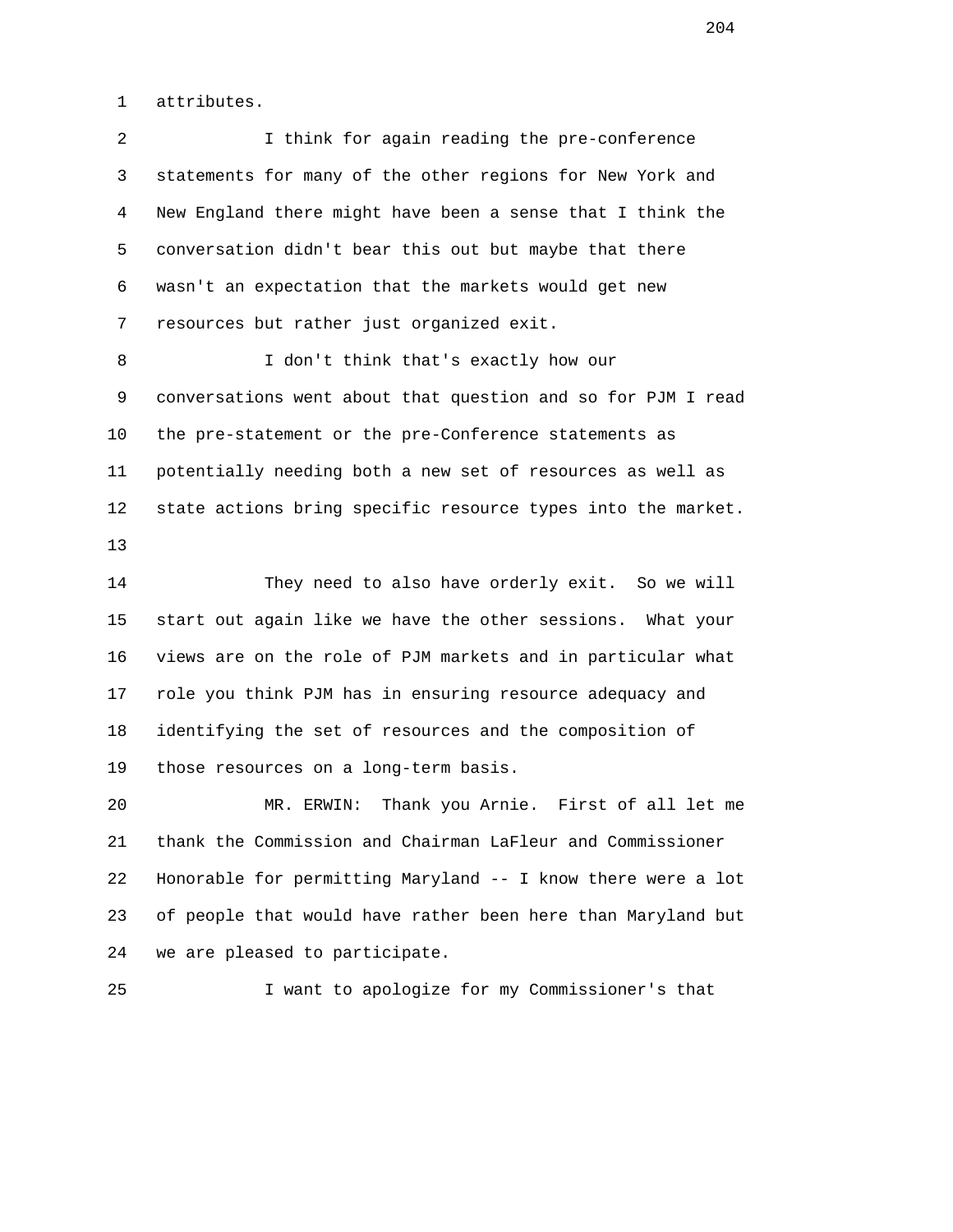1 one of them isn't sitting here. It wasn't for lack of 2 interest they are in a proceeding all day today and all day 3 tomorrow. So that took precedence.

 4 The written statement that we filed was reviewed 5 and approved by the Commissioners so that is the Commission 6 statement. What I say here today are my own views and are 7 not necessarily the views of the Commission or any 8 individual Commissioner.

 9 Let me start by saying I disagree a little bit 10 with some of the earlier state panelists. Maryland does not 11 consider the PJM markets as the sole definer or resource 12 adequacy and reliability. And let me tell you why.

 13 First of all as my former Chairman Nazarian used 14 to say -- if the lights really do go out Maryland rate 15 payers are not going to storm Valley Forge with pitchforks 16 and torches. They are going to come to the Maryland 17 Commission and they are going to say how did you let that 18 happen?

 19 And when we talk to that reporter from the 20 Baltimore Sun we don't want to be in a position of saying, 21 "Well Dr. Bowring and President Ott told us it was all going 22 to be fine." We are not going to rely on that alone.

 23 And there's a real reason in the real world. In 24 2007 PJM came to the Maryland Commissioner and said you guys 25 are in trouble. You aren't going to have enough capacity to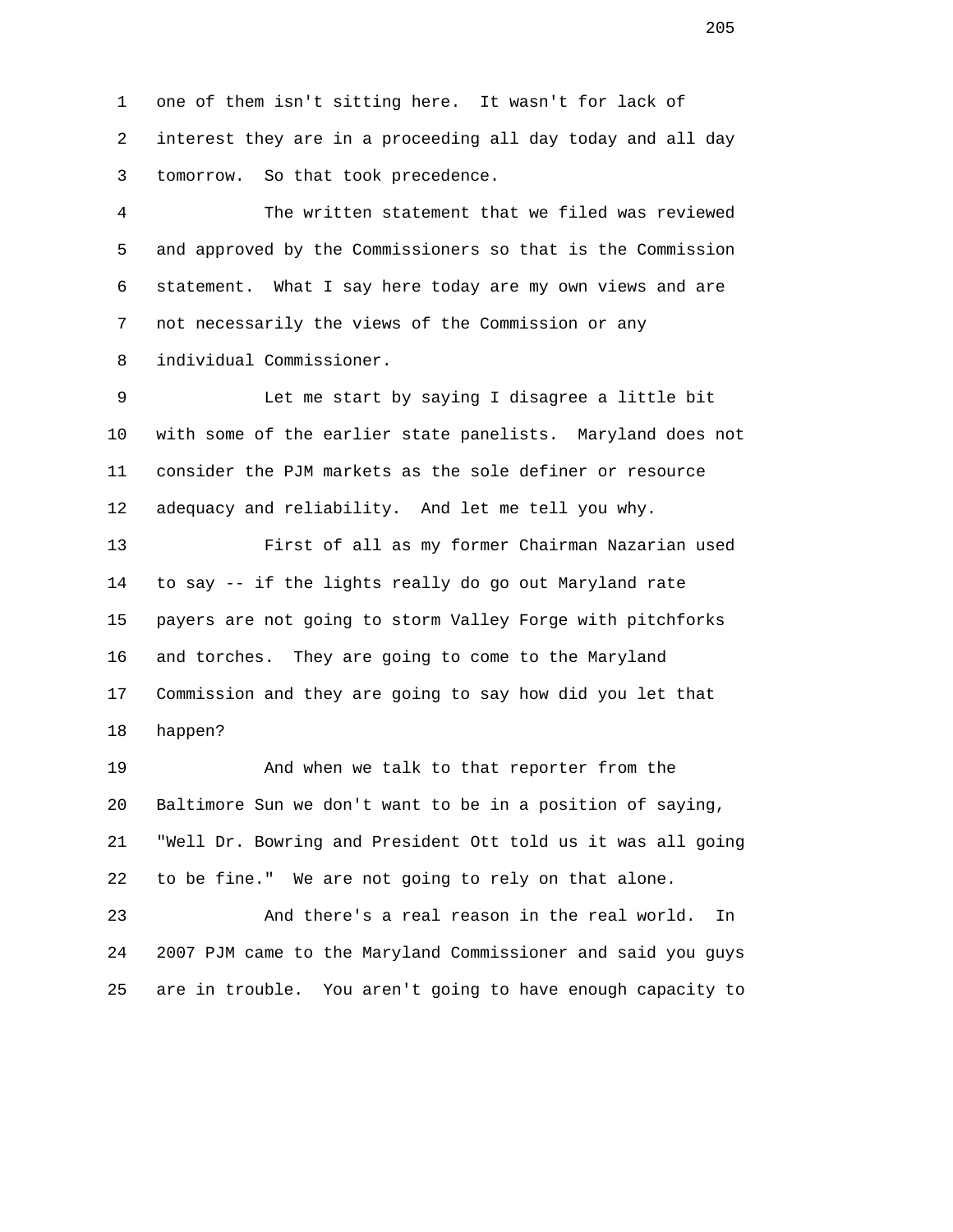1 meet your summer peaks in the future, you better do 2 something. They knew they aren't going to get new 3 generation they aren't going to get new transmission in 4 place in time.

 5 So Maryland did do something and what we did was 6 we issued what we called the Gap RFP and we our distribution 7 utilities enter into contracts with demand response 8 resources. We got 400 megawatts of demand response 9 resources that could be activated immediately.

 10 Interestingly we did that through a contract for 11 differences -- not unlike the one that we signed -- had the 12 utilities sign with CPV. So we put 400 megawatts into the 13 capacity market same instrument, nobody said a peep. Nobody 14 claimed that we were cratering the market or depressing 15 prices artificially, it all went smoothly and we stepped in 16 and cooperatively we got the job done between the economy 17 tanking and all the rest, we never did have the lights go 18 out thankfully.

 19 So first of all we are not relying solely on Dr. 20 Bowring and President Ott. The second thing I would want to 21 say is as long as the capacity markets fundamental premise 22 is it is going to be cost based and resource neutral there 23 will be conflicts with state's environmental policies.

 24 State environmental policies by definition are 25 not resource neutral. We have been at this for a long time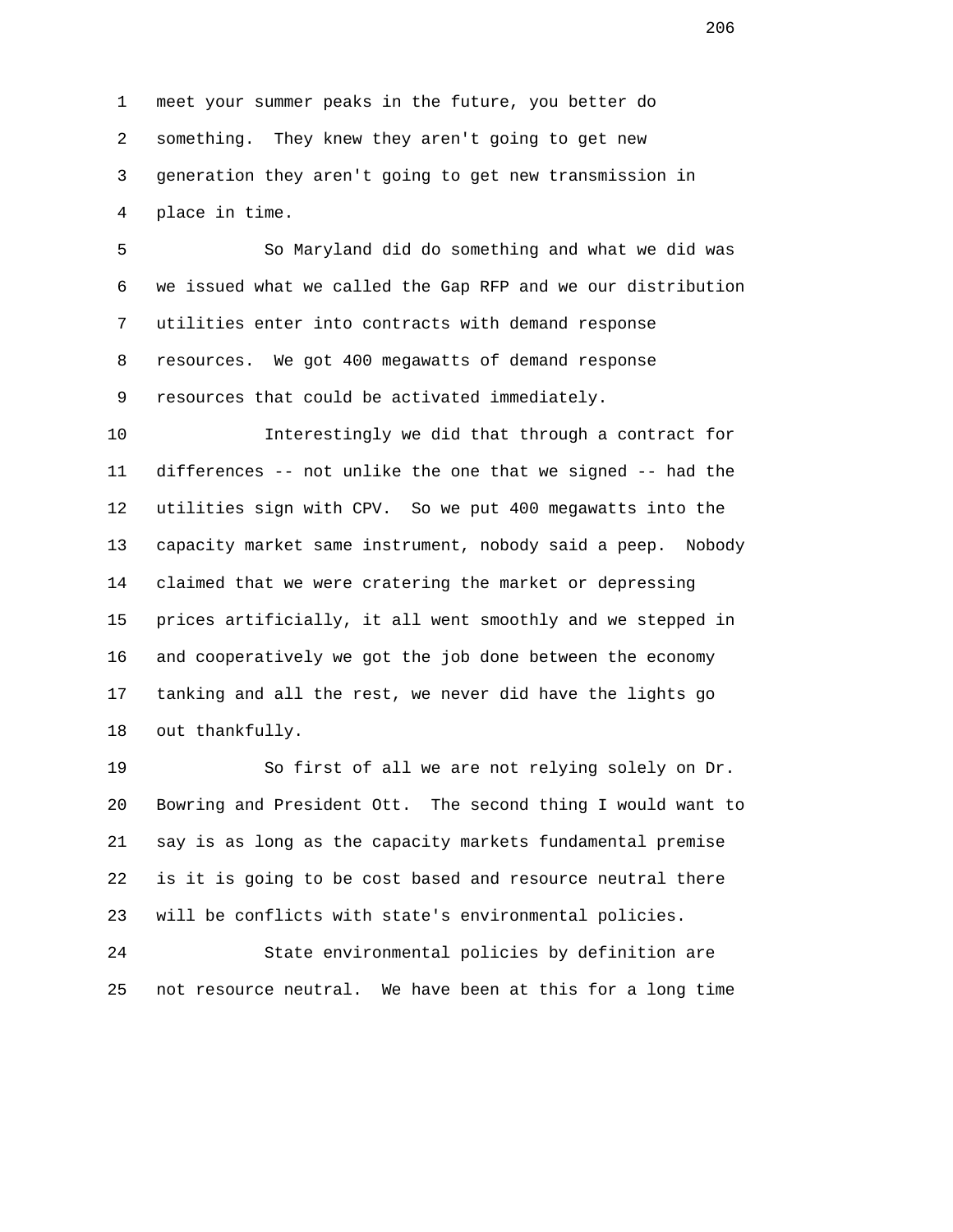1 in Maryland. Indeed even before there were capacity 2 markets. In 2004 Maryland put in our RPS and we have been 3 using a system of RECS to encourage renewable resources in 4 Maryland for over 10 years now.

 5 2008 we enacted our Empower Energy Efficiency 6 programs. In 2009 we adopted a Greenhouse Gas Reduction Act 7 which we implement through RGGI. So we have been messing 8 with the FERC markets for a long time and I don't think we 9 have had any terrible impacts.

 10 I don't think the market has gone to hell in a 11 hand basket but I do agree with the New York folks that said 12 we really need to rethink the basics of are we going to 13 continue to be cost based and resource neutral or do we want 14 to start rethinking how we are sending signals out of that 15 capacity market, thank you.

16 MR. QUINN: Thank you, President Mroz?

 17 MR. MROZ: Mr. Quinn, Commissioners, thank you 18 for having me. It's good to be here and I do appreciate the 19 FERC undertaking this effort. I think it is a conversation 20 that is not only worthwhile but will be very valuable. 21 However it is quite clear there are many opinions, there are 22 many moving parts and my comments today will be sort of 23 confined at least for this afternoon's purpose to what forms 24 my opinions as President of the New Jersey Board of Public 25 Utilities.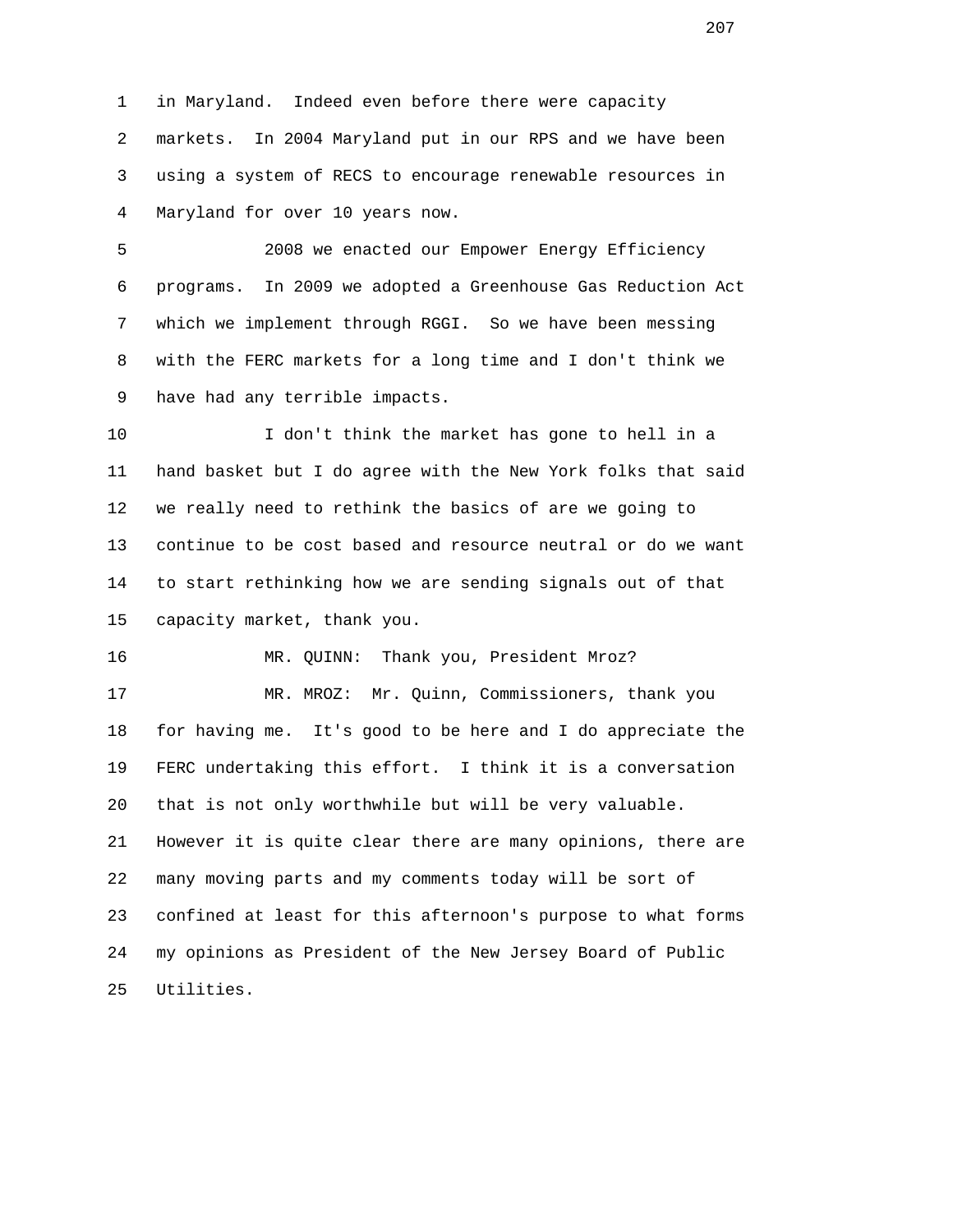1 I think some of you know I have a perspective 2 that's informed from other affairs that responsibilities I 3 have first is the President of OPC, the second as Chairman 4 of the Critical Infrastructure Committee for NERUCK although 5 I am not speaking for either of those organizations 6 officially today.

 7 Nevertheless in New Jersey's experience as most 8 of you know we have a diverse generation portfolio. We have 9 45% of the electricity that's generated comes from nuclear, 10 approximately 45% comes from natural gas and the rest is a 11 mix of other sources of fossil fuels as well as robust 12 renewable energy portfolio.

 13 We are proud of that. It is one that in my 14 estimation years ago when New Jersey and the other states 15 talked about how the markets would evolve there were 16 probably expectations that generally that diverse portfolio 17 would still be around.

 18 Today, largely because of what's happened in the 19 last several years because of the price of the fuel source 20 this discussion and the way we look at the markets has 21 changed dramatically.

 22 That in and of itself is one factor 23 as to what is driving this and a number of the presenters 24 earlier today in fact remarked about that how we are now 25 shifting the focus of what the markets might need to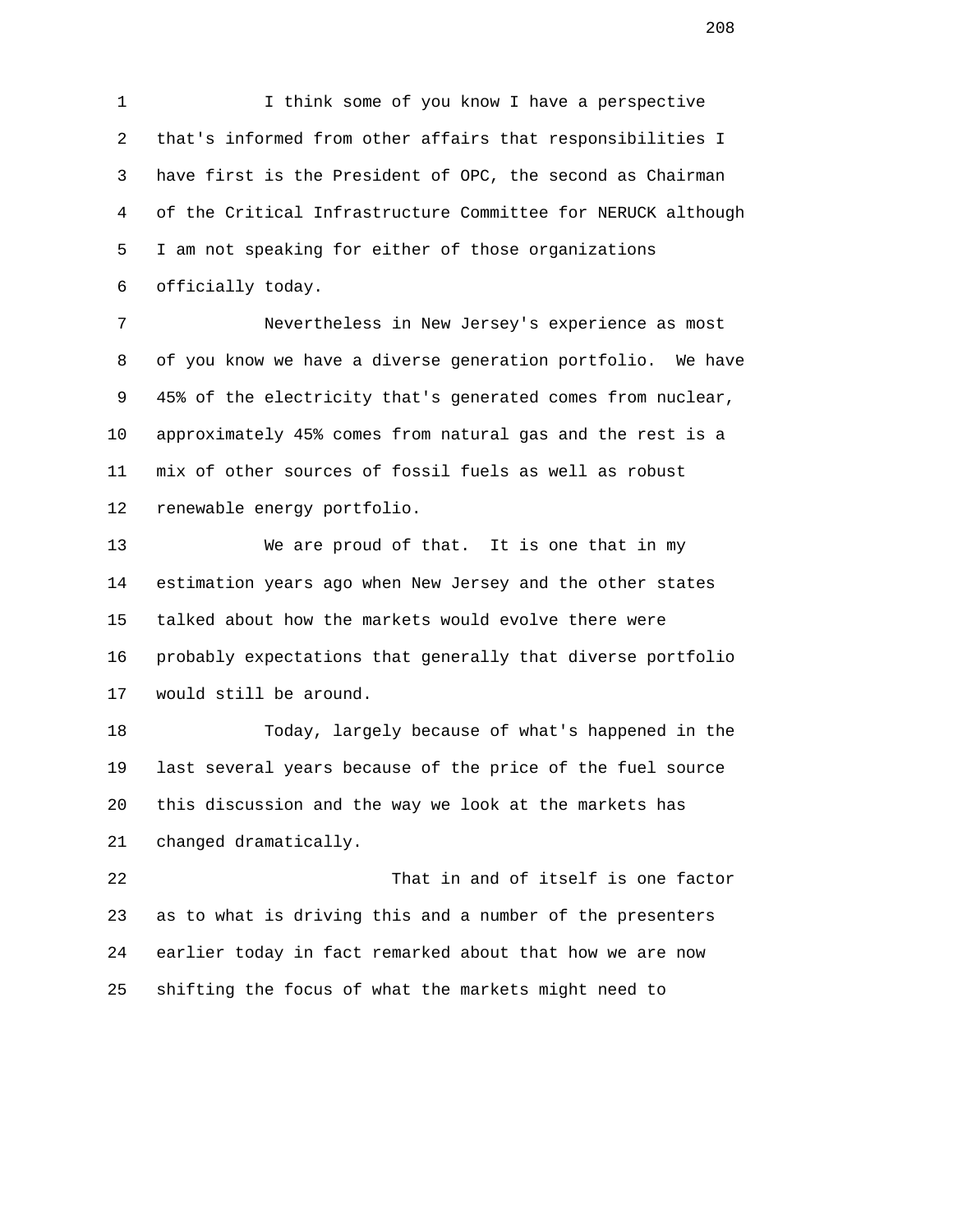1 consider in terms of valuation.

 2 That is just one general observation and I have 3 been very vocal to say that I think the market needs to 4 value these very important resources like our nuclear 5 resources in New Jersey. For the reason I mentioned which 6 is they are valuable, they continue to help to provide for 7 the long-term a diverse energy mix.

 8 And that is one aspect that is not quantified 9 within the marketplace. It's one now that I think for both 10 reliability purposes as well as long-term pricing we do need 11 to give thought to it.

 12 And the reliability aspect is one that hits home 13 for me. As the President of the Board I not only have a 14 responsibility being the Chairman but also the Chief Energy 15 Officer of the state and the reliability aspects are ones 16 that hit home if there are outages just like Mr. Erwin said. 17

 18 The Maryland Commission would be equally as put 19 upon to answer the questions if the lights go out. So 20 resource adequacy is important to us but I look at it in 21 terms of the practical aspects of it. What if there is 22 impingement to fuel sources?

 23 In New Jersey we had a looming threat of that 24 this last year, the first order of a contingency for ramp 25 down of gas supply would be to natural gas generation in New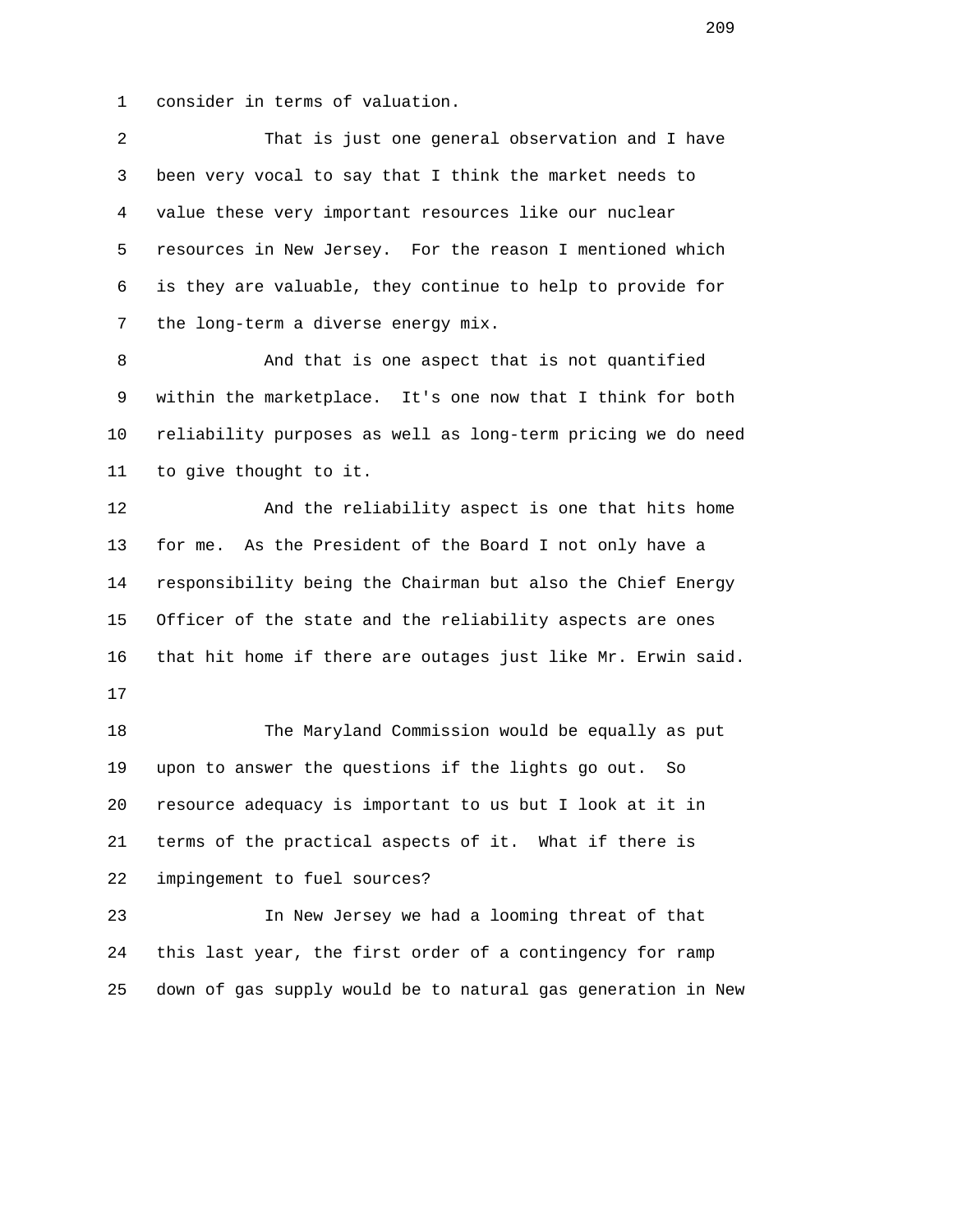1 Jersey which I was very concerned about.

 2 So I look at the situation of whether we can 3 maintain orderly markets to ensure this diverse portfolio of 4 energy markets across the PJM, whether we are valuing them 5 appropriately and in fact going one step further and I want 6 to thank PJM for the work they have done in the last couple 7 of weeks particularly.

 8 To start a conversation about what goes behind 9 just the generation sources and this does widen the 10 conversation admittedly. To consider what the additional 11 costs are associated with the bulk power systems delivery of 12 that energy transmission, pipelines and other associated 13 infrastructure.

 14 I think about it in that respect also from a 15 consumer's standpoint. In New Jersey there's infrastructure 16 which is being built in and around nuclear plants and I 17 think to myself if those plants were to go away and those 18 assets -- those transmission assets had to be upgraded and 19 residents of PJM, consumers of PJM continue to have to pay 20 for those we end up with stranded costs.

 21 So there are aspects I believe to what the market 22 really should start to consider beyond what we have already 23 talked about from a reliability standpoint as well as a more 24 holistic view of the way we value this bulk power system.

25 So I know that probably broadens the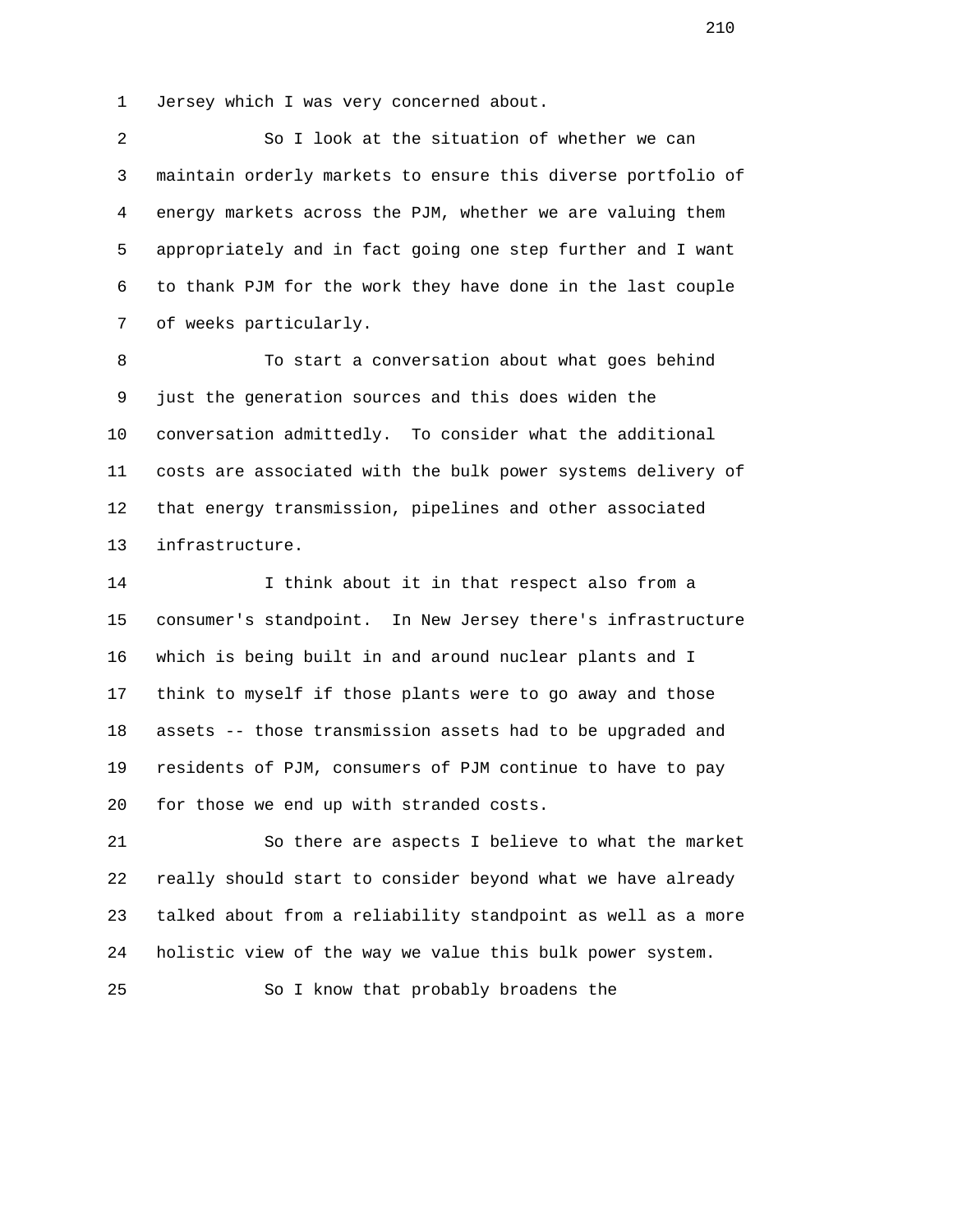1 conversation, maybe even complicates it further from what we 2 started to talk about but I do believe that there are many 3 aspects that the marketplace can and should value less as we 4 are seeing states do go and on a state by state basis begin 5 to value those themselves.

 6 Now New Jersey has not spoken, our legislature 7 has not taken a position on these issues, my Governor has 8 not and I certainly respect them and any future policy 9 statements they may make on these issues.

 10 But for the time being the New Jersey Board will 11 continue to look at this as a reliability issue, continue to 12 support the markets and also to advocate for the marketplace 13 to value in all of these externalities, thank you for having 14 me.

 15 MR. QUINN: Thank you, Vice Chairman Place? 16 MR. PLACE: Thank you very much. It's a great 17 pleasure to be here, thank you for the opportunity. I'd 18 also note that my opinions are solely my own. It's I think 19 a valuable progression here moving from Maryland to New 20 Jersey to Pennsylvania.

 21 The markets have served us well. It doesn't 22 guarantee that they will always serve us well. There are 23 clearly tweaks to the capacity market that we would favor 24 however if you are looking and thinking about the 25 conversations this morning and into this afternoon the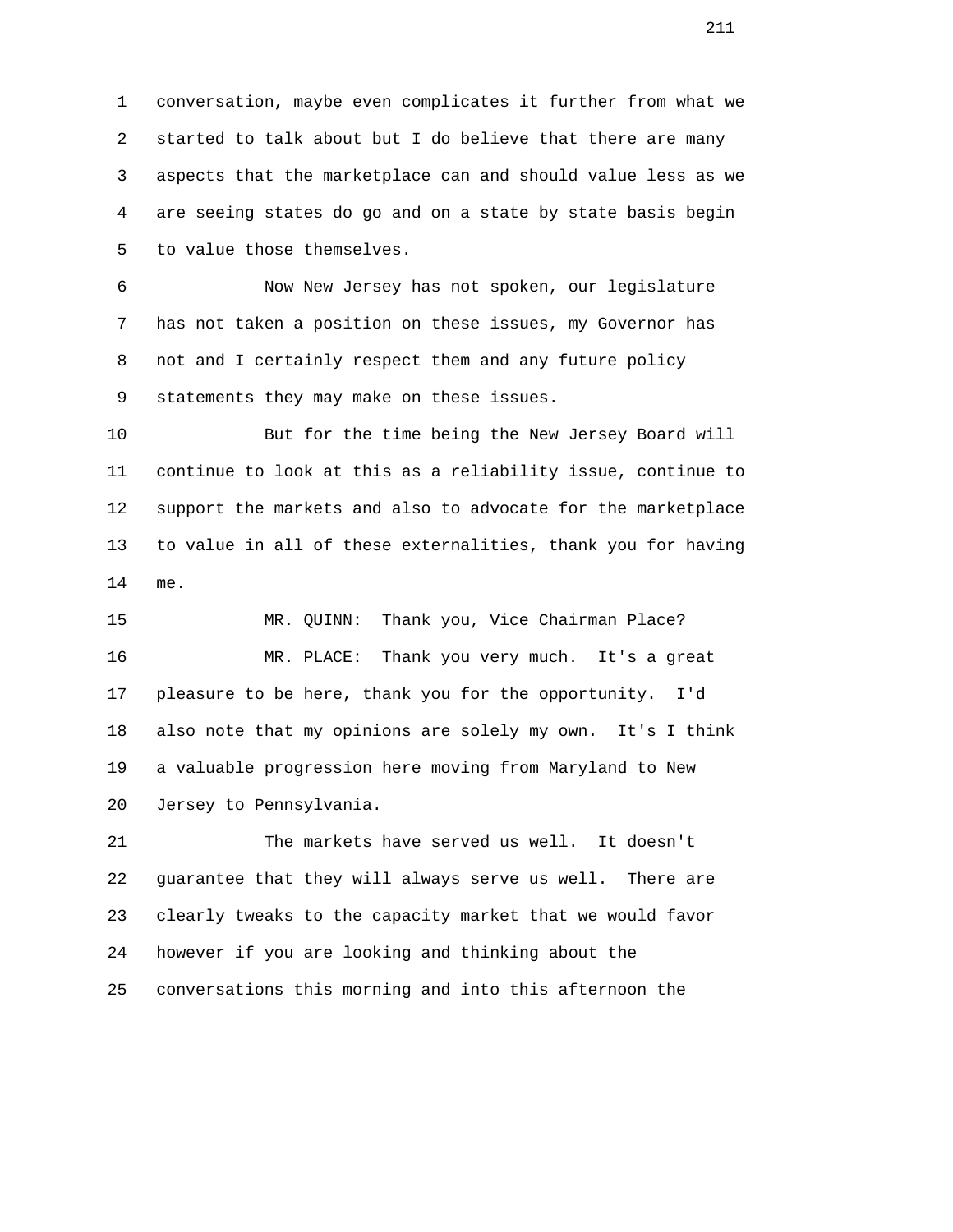1 issues in New England and New York that's our future likely 2 if we are not thinking about these issues today. 3 I am fuel agnostic. I would argue -- I'd be 4 careful of thinking that Pennsylvania should go further than 5 we already have or much further than we already have in 6 selecting resources, bilateral contracts. We have a 7 successful APS, we have a successful energy efficiency 8 however they would be largely on the margins and the impacts 9 to the markets functioning as being arguably minimal to 10 date. 11 But given the conversation about what we do in 12 nuclear we have 10.3 gigawatts of nuclear within the 13 Commonwealth. These are substantive suddenly -- substantive 14 conversations whether it is today or next year or the year 15 after. 16 So that gets us to what can we continue to 17 function well if we select for example ZEC and I would argue 18 that I would rather -- much rather see an integrated carbon

 19 price that's fuel agnostic and I don't think it will create 20 issues for reliability and I think you can do that within 21 the energy market and I think you can deal on the border 22 issues and do it well.

 23 I question whether we can do it on the RTO level 24 preferably of course it is more efficient to do it that way, 25 it's cleaner to do it that way, it's more elegant to do it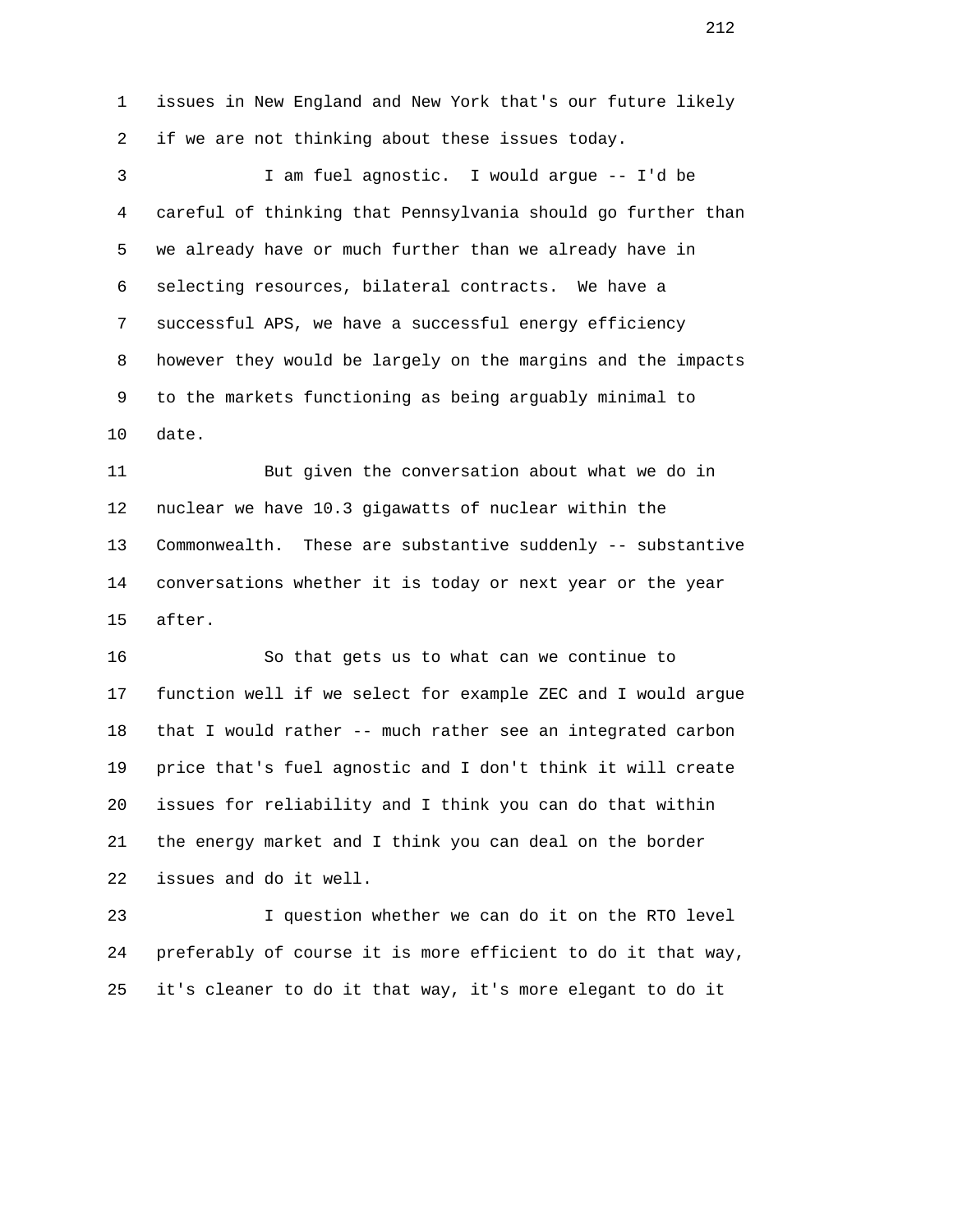1 that way but I don't write off the possibility within the 2 Commonwealth. We could conceivably do it and manage the 3 complexities within a broader RTO without disturbing the 4 market.

 5 And if we do it by doing a carbon matter you are 6 getting better price signals and even if you want to do a 7 hybrid approach the state wants to do for example off-shore 8 wind, you can layer that on to the underlying carbon price 9 and at least the carbon price has mitigated much of the 10 impact of introducing that state attributed to that state 11 resource of the market.

 12 So for those reasons I do think that that's 13 hopefully our future. I do not -- I'm not in the 14 legislature, I'm not at the Governor's Office, they have not 15 opined on this but I would argue that if looking at the 16 future that is before us with a crystal ball these are 17 doable, they don't infringe on FERC's responsibilities.

 18 It is within the market, it doesn't impede not 19 necessarily market power so with that I will continue on. 20 MR. QUINN: Thank you, Chairman Sheahan? 21 MR. SHEAHAN: Thank you I appreciate the 22 opportunity to be here. When I was thinking about it I knew 23 I would be on the hot seat but not quite literally the hot 24 seat. It's warm in here.

25 Illinois has a long history of progressive with a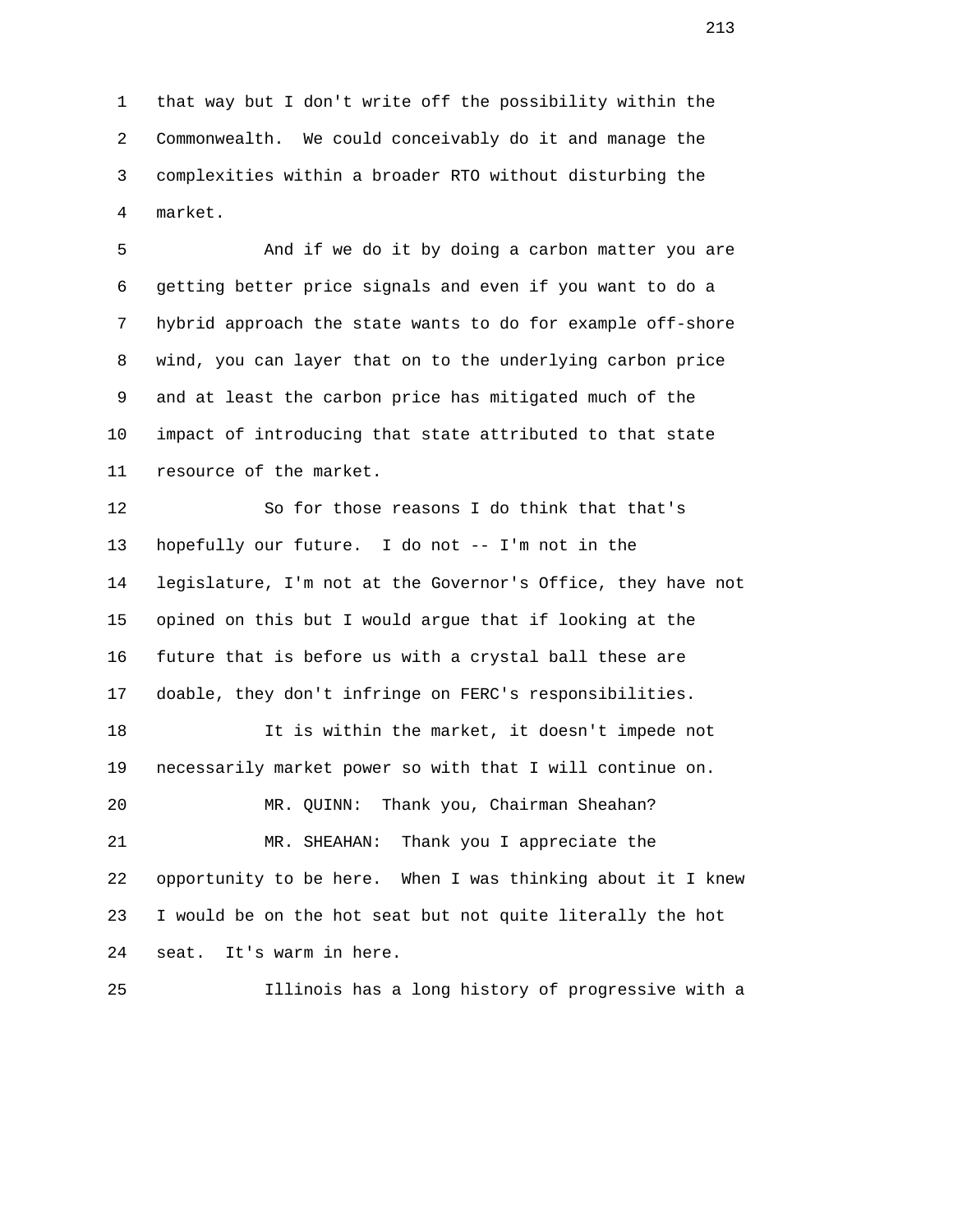1 small "p" leadership in environmental energy policy. The 2 Illinois Renewable Portfolio Standard and Energy Efficiency 3 Portfolio standards were enacted in 2008. In 2011 the state 4 enacted EMA which was primarily directed at Illinois energy 5 infrastructure but also to enable a broader array of energy 6 efficiency and demand response programs.

 7 More recently of course the General Assembly 8 enacted the Future Energy Jobs Act which among other things 9 created ZEC. Adoption of FIJA and the zero emissions 10 standard provisions in particular are a continuation of 11 Illinois long history of addressing climate change and the 12 environmental impact of in-state generation by taking into 13 account events and circumstances affecting the state's 14 electric industry.

 15 The ZEC program promotes the environmental 16 benefits of carbon free nuclear generation by unbundling the 17 negative externalities associated with carbon based 18 generation given them economic value and allowing 19 carbon-free generation to receive that value. 20 In terms of the RTO's role they play an important 21 role and they will continue to play an important role. 22 Apart from providing and operating markets the RTO's as you

 23 know currently have processes to identify future capacity 24 needs.

25 But markets are not synchro-synced. They exist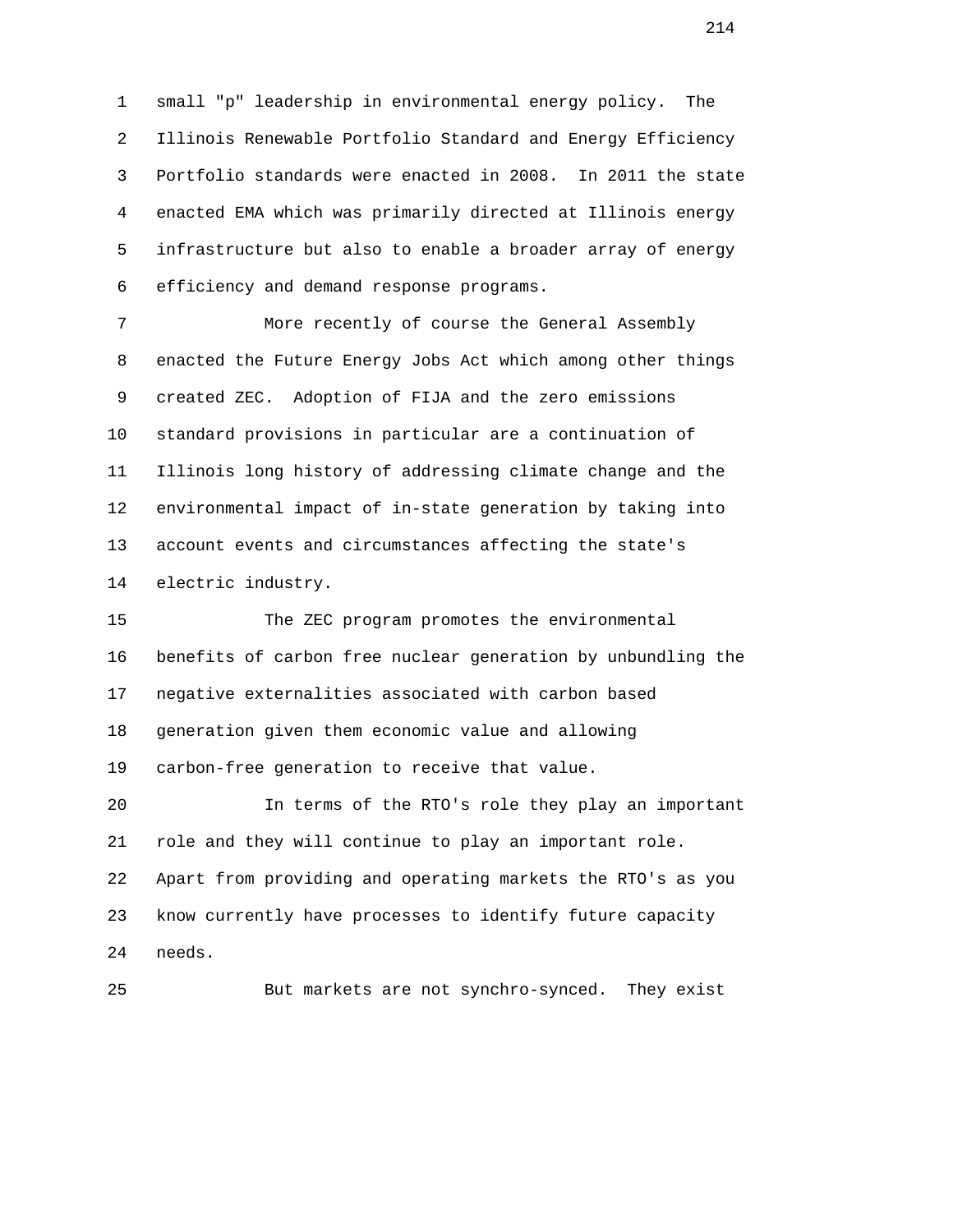1 to serve state purposes. And it is important for this 2 discussion I think to recognize and respect that states like 3 Illinois that have legitimate environmental concerns have 4 the legal authority to require and encourage those markets 5 to reflect those priorities, thank you.

 6 MR. QUINN: Thank you. So I think we heard and 7 this actually was a nice kind of progression of you know how 8 much of what we are attempting -- what the states are 9 attempting to accomplish with their policy objectives can be 10 accomplished within the markets and how much of it has to 11 take place outside of the market.

 12 Or even I think what Mr. Erwin said some of the 13 things that the market is attempting to accomplish itself 14 whether the states want to accomplish those things as well 15 or provide some sort of compliment.

 16 One of the pre-Conference statements talked about 17 the fact that because of the integrated nature of the PJM 18 market any one state's decision necessarily flows into the 19 market outcomes that the other states are going to 20 experience.

 21 And that there can either be conflict -- direct 22 conflict between, what one State is pursuing and what 23 another State is pursuing or simply just a side effect that 24 one State is pursuing a set of policy objectives that will 25 influence the market outcomes of another set of resources.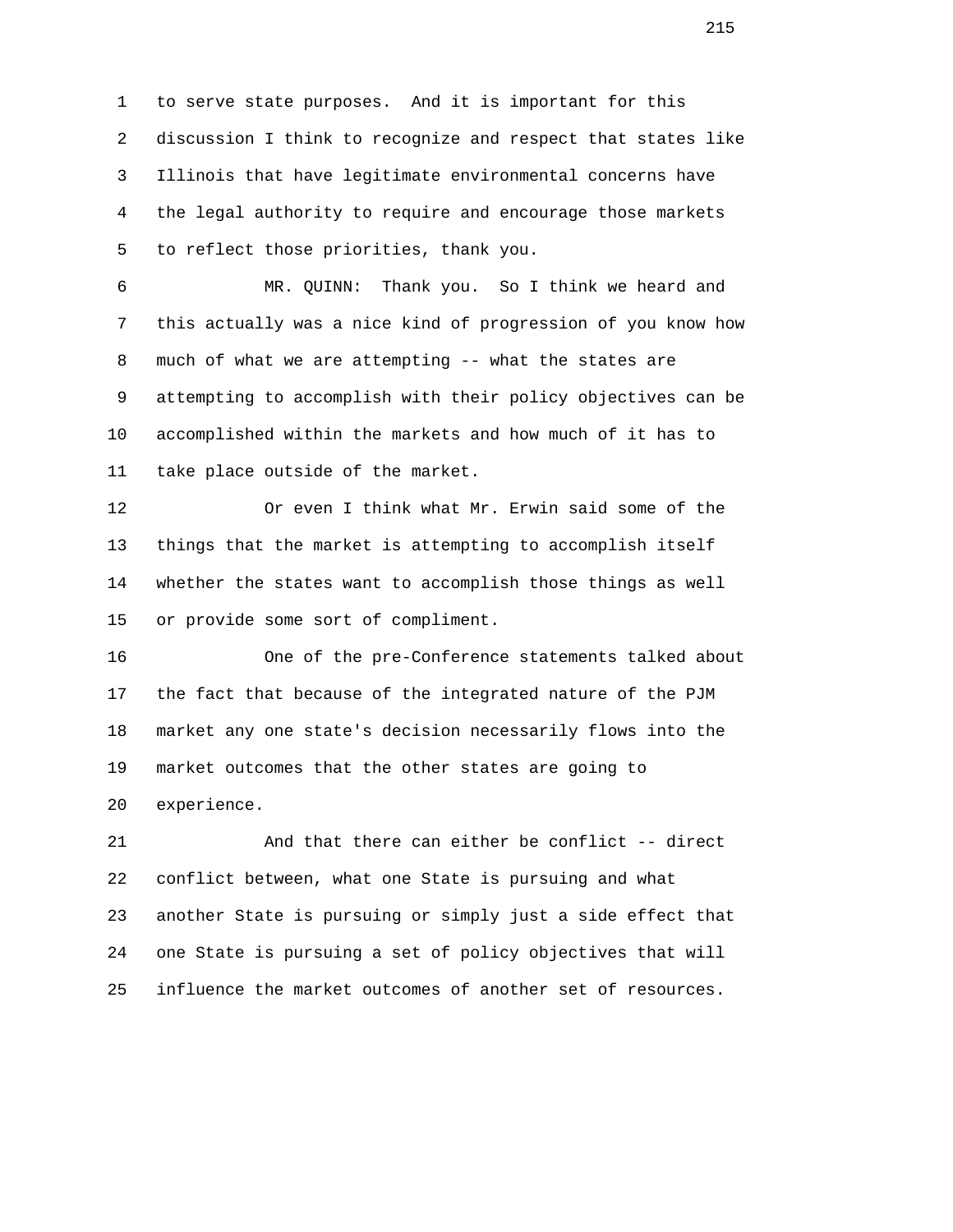1 You know I think I heard from both New Jersey and 2 Pennsylvania a sense that within the market the more of 3 those things that can take place within the market the less 4 the potential conflict is.

 5 But I guess I would like to hear from all of you 6 what role you think the RTO plays in resolving any potential 7 conflicts among states. If the PJM market isn't the place 8 where those conflicts will be resolved, what's the other 9 forum for resolution?

 10 MR. MROZ: Well let me start because I've given 11 that issue some real serious thought and I think that's 12 something many of us in the PJM states are grappling with. 13 First is regulators and looking at both the generation and 14 resource adequacy mix as well as what the structure could be 15 to work through those issues.

 16 As the President of the New Jersey Board when I 17 came to the position 3 years ago I was struck by the fact 18 that we really no longer have the apparatus to evaluate the 19 broader set of questions that was available to Commissions 20 in PJM before de-regulation when we had IRP. We just don't 21 have the resources, we don't have the bandwidth, we don't 22 have the staff, we don't have the structures in place to 23 inform us as state regulators at this point in time.

 24 It actually points out to me what I think is 25 largely and I don't mean it in a regulatory sense -- a gap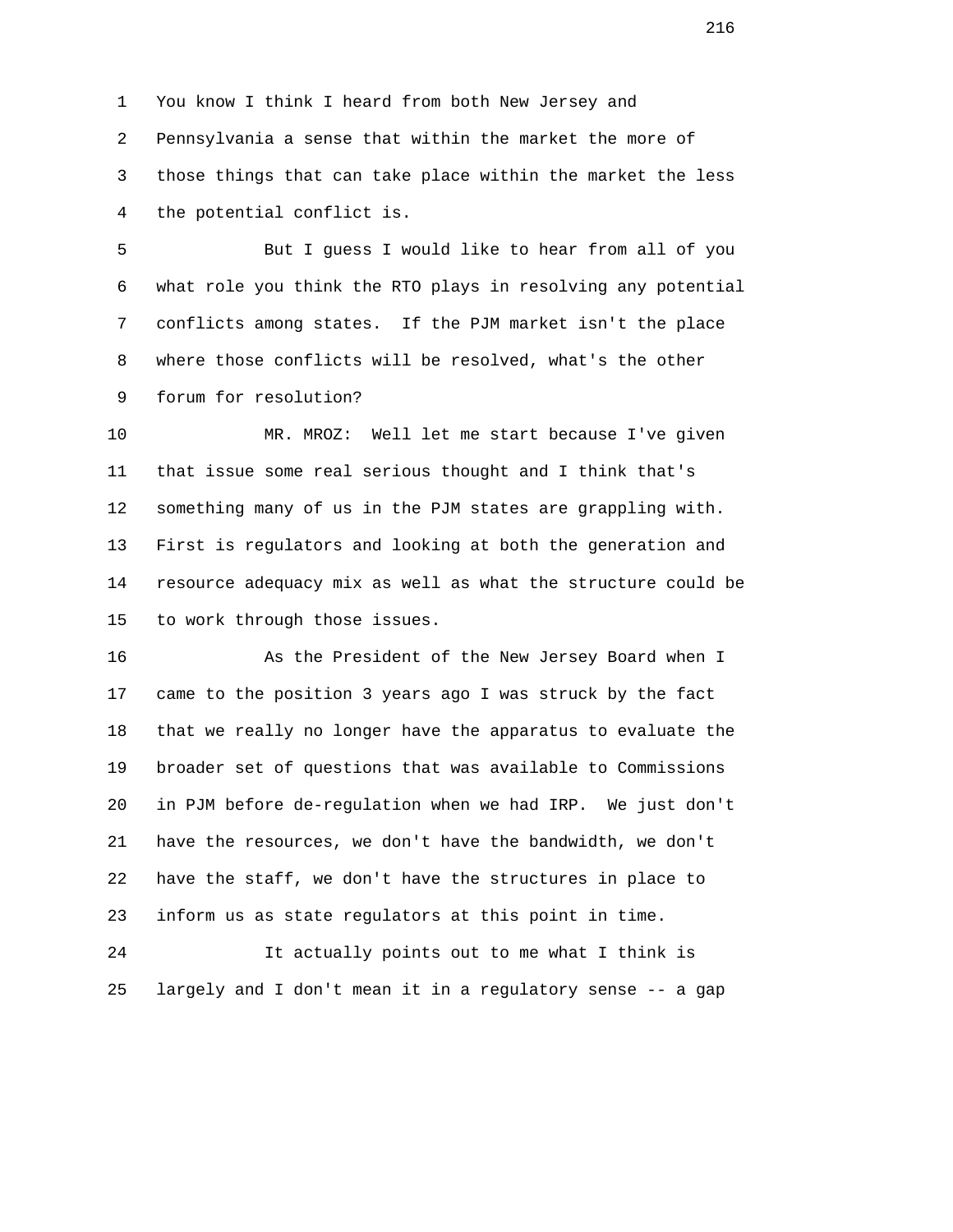1 in terms of the work that should be going on. I have had 2 many conversations with the representatives of PJM about how 3 PJM can and should fill part of that void. I think a lot of 4 work they have done recently helps.

 5 At the same time I think it is incumbent upon us 6 as state regulators, individually and collectively along 7 with FERC, along with PJM to think about how to fill that 8 void and to manage those issues in a better way.

 9 I'm reminded and I mentioned this many times when 10 I have spoken about these issues that our colleague from 11 Ohio Chairman Hock had talked about an enhanced planning 12 collaborative in the context of time about transmission 13 issues.

 14 It seems to me that that concept is equally as 15 applicable to both transmission as well as it is to 16 generation mix and it may be that there should be some 17 consideration how we can have a vehicle like that in the 18 region to better inform and to give us collectively the 19 tools to work through these issues in the future.

 20 MR. ERWIN: Certainly Maryland would prefer that 21 the states work out these issues with the other states. The 22 collaborative process certainly we have been very active 23 participants in OPC that's the level, but our preference 24 would be to find solutions to those.

25 Now because we have been active in OPC we also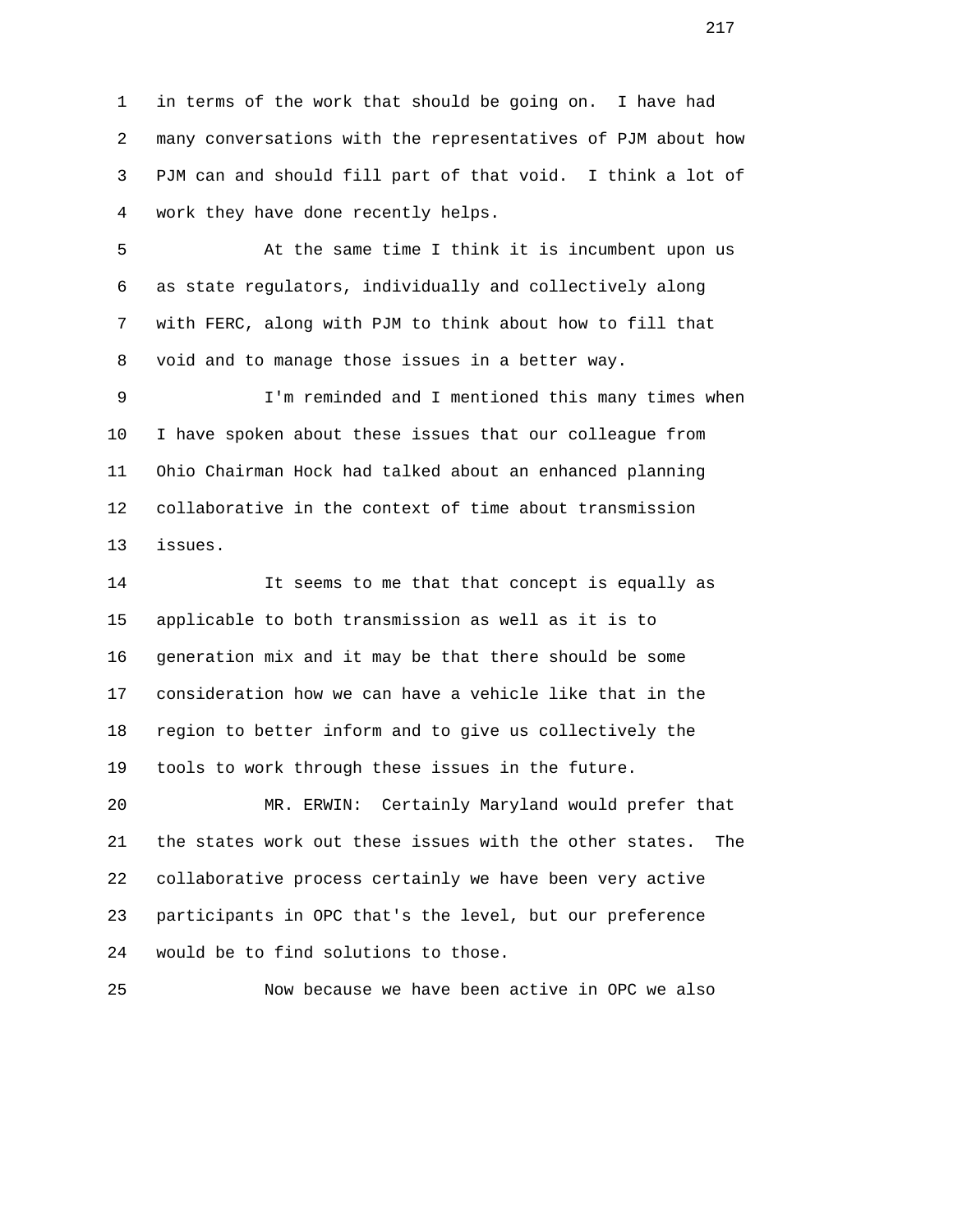1 realize that's a hard group to get to come together.

 2 President Mroz working for OPC is kind of like herding the 3 ants I suspect. And we do understand that.

 4 The second place we would like to see those kinds 5 of things all go in the stakeholder processes at PJM. What 6 we don't want to see is either FERC or PJM becoming if you 7 will a court in which the various states fight out their 8 various policy -- that's not the way it ought to be done.

 9 MR. PLACE: Yeah and in the course I would 10 reinforce what was just said by both speakers and I clearly 11 don't see a role for PJM or FERC to really be an arbiter or 12 a judge as pointed out in this. There should be a path 13 through the models in which we built -- the markets had 14 built.

 15 But for lack of a better way to phrase it there 16 is always going to be tension between the states and this 17 isn't the only venue in which we have tension they go back 18 to the dawn of time. So perhaps I would caution my own 19 thoughts on this so that there will be bruises and dings in 20 this process and that is unavoidable.

 21 MR. SHEAHAN: Yeah Brien Sheahan. I think that 22 you know my colleague's suggestions are good. I think you 23 know regulators across states work well together. We are 24 often in the same region or national associations and I 25 think we can definitely work through these.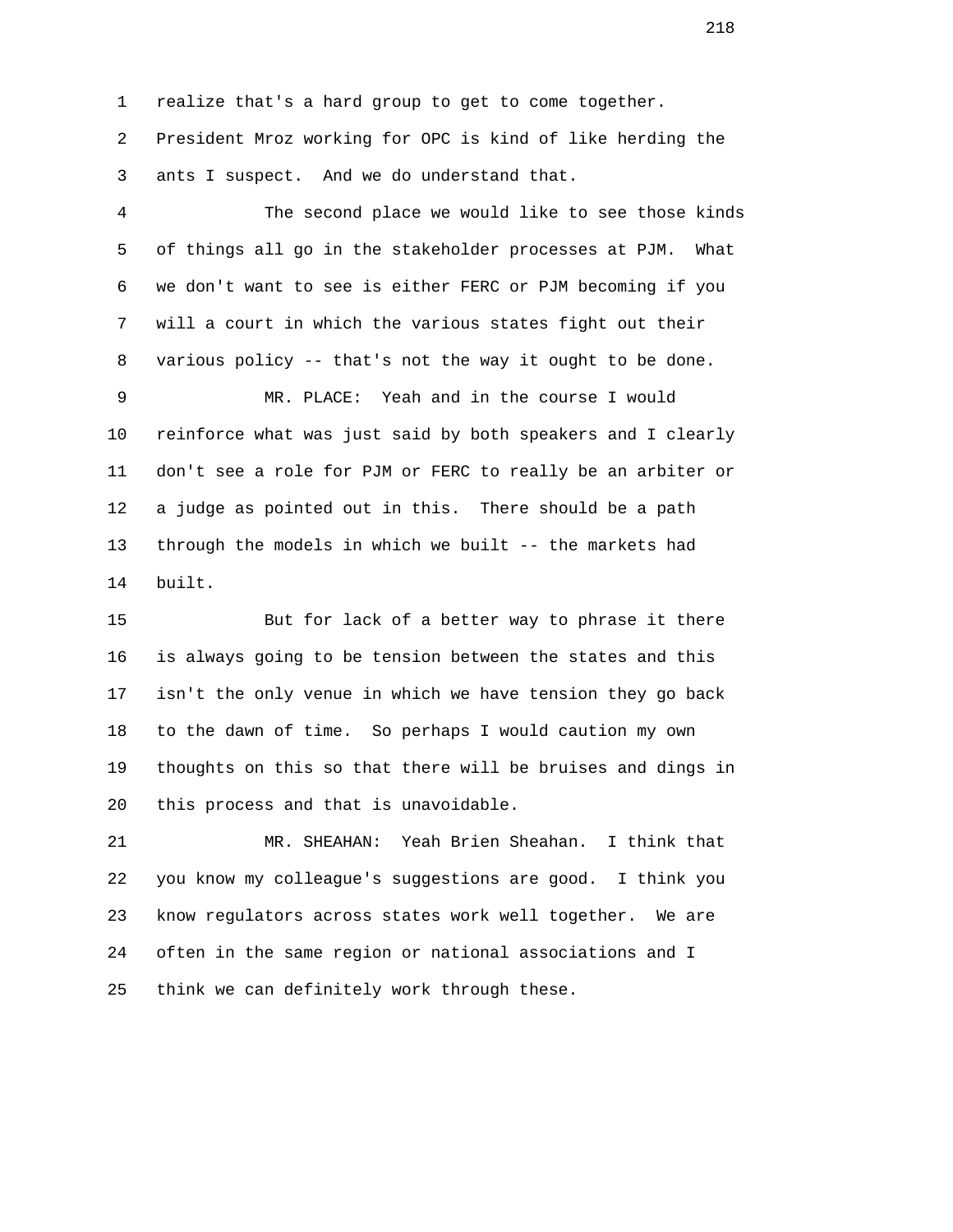1 But I don't know that the conflict will 2 necessarily be between states. It seems to me it is really 3 sort of a business competition between generators. With 4 respect to Illinois' situation if a state desires cleaner 5 generation to support the health of its citizens as the 6 legislature has chosen to do in Illinois and that has an 7 effect of reducing costs borne by its neighbors. That's a 8 benefit not a conflict it seems to me.

 9 But I think you know whether it is the states or 10 PJM or a FERC convened group I think it certainly would be 11 preferable to work out these issues in that way, in a 12 collaborative way.

 13 MR. QUINN: Alright I'll ask our Commissioners if 14 they have got any questions at this point.

 15 COMMISSIONER HONORABLE: Of course we do Arnie 16 thank you. And my dear colleague Cheryl was kind enough to 17 give me the mic first thank you Cheryl. And good afternoon 18 gentlemen I think all of you were sitting in the room 19 earlier when I said I get where you are.

 20 You best hit on particular I think is quite 21 interesting because you are teeing up for us different 22 challenges and certainly with regard to Maryland, Illinois 23 in particular we have had different tensions I would say and 24 I acknowledge Judge Brenner who is sitting out in the room 25 -- I was shocked that he came back to us after that case but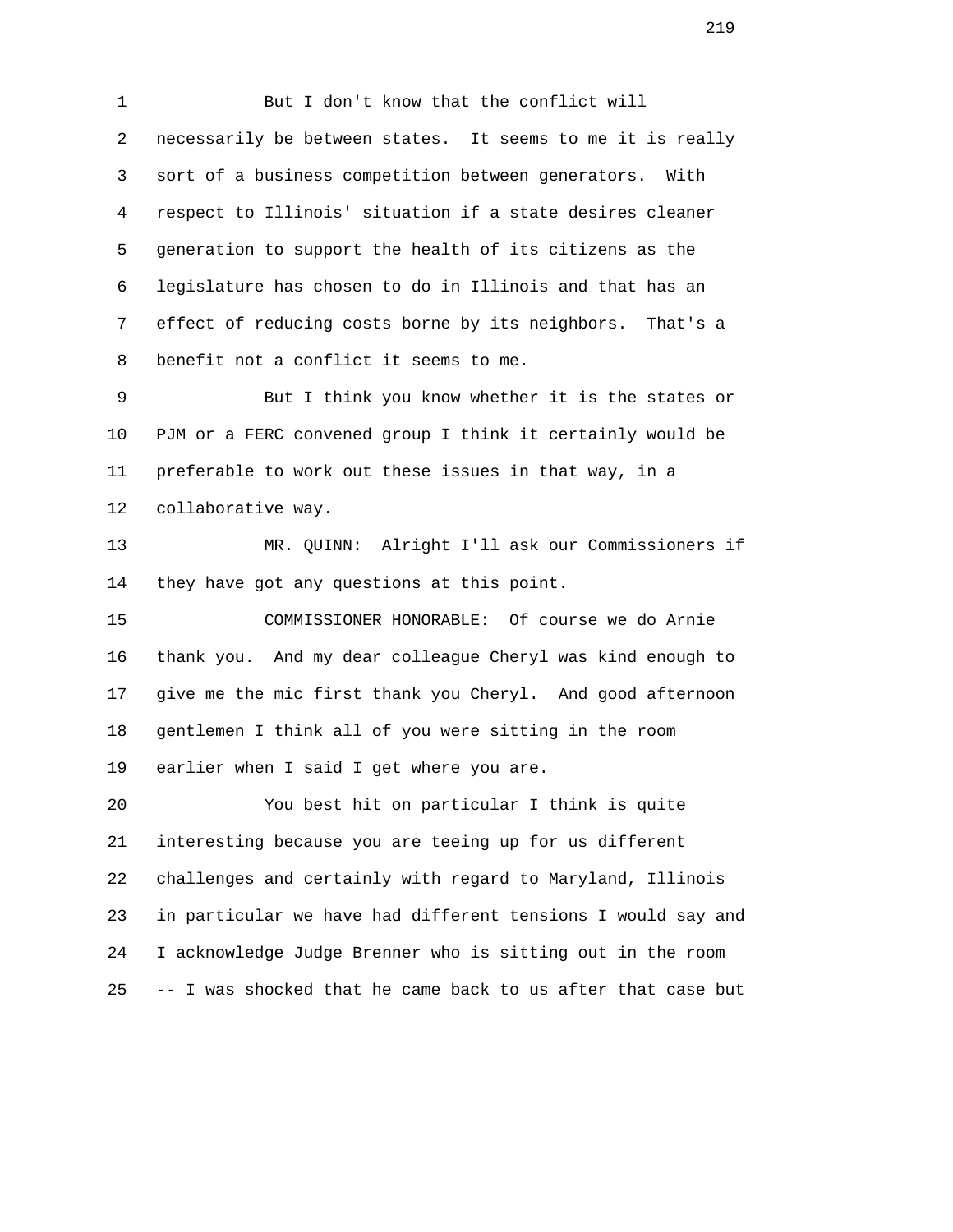1 we are so glad that Larry did -- he's shaking his head.

 2 This it's a new a different time for PJM as well 3 and you all have touched on some of the things I wanted to 4 ask you about but I wanted to ask the questions more broadly 5 so that if others of you have points of view you can raise 6 those as well.

 7 One of you teed up the fact that the current 8 wholesale market construct may be sufficient to focus on 9 lowest cost resources in a way that's fuel neutral. 10 However, President Mroz has said we really should be 11 thinking about other attributes and valuing those.

 12 And I wanted to ask the other panelists and give 13 the other gentlemen time if you want another bite at the 14 apple, do we need additional valuation of attributes in 15 wholesale markets to meet your needs?

 16 MR. ERWIN: Thank you Commissioner. My view 17 would certainly be yes and I think that was reflected in our 18 pre-filed statement. We would not encourage either you or 19 PJM to continue to tweak the RPM or the MOPR. We would 20 agree with Dr. Patton the MOPR originally states we are 21 exempt from the MOPR.

 22 Our resources weren't subject to the MOPR and it 23 wasn't until we started doing things that somebody said wait 24 a minute, you need to be subject to the MOPR.

25 Every single year there have been proposals for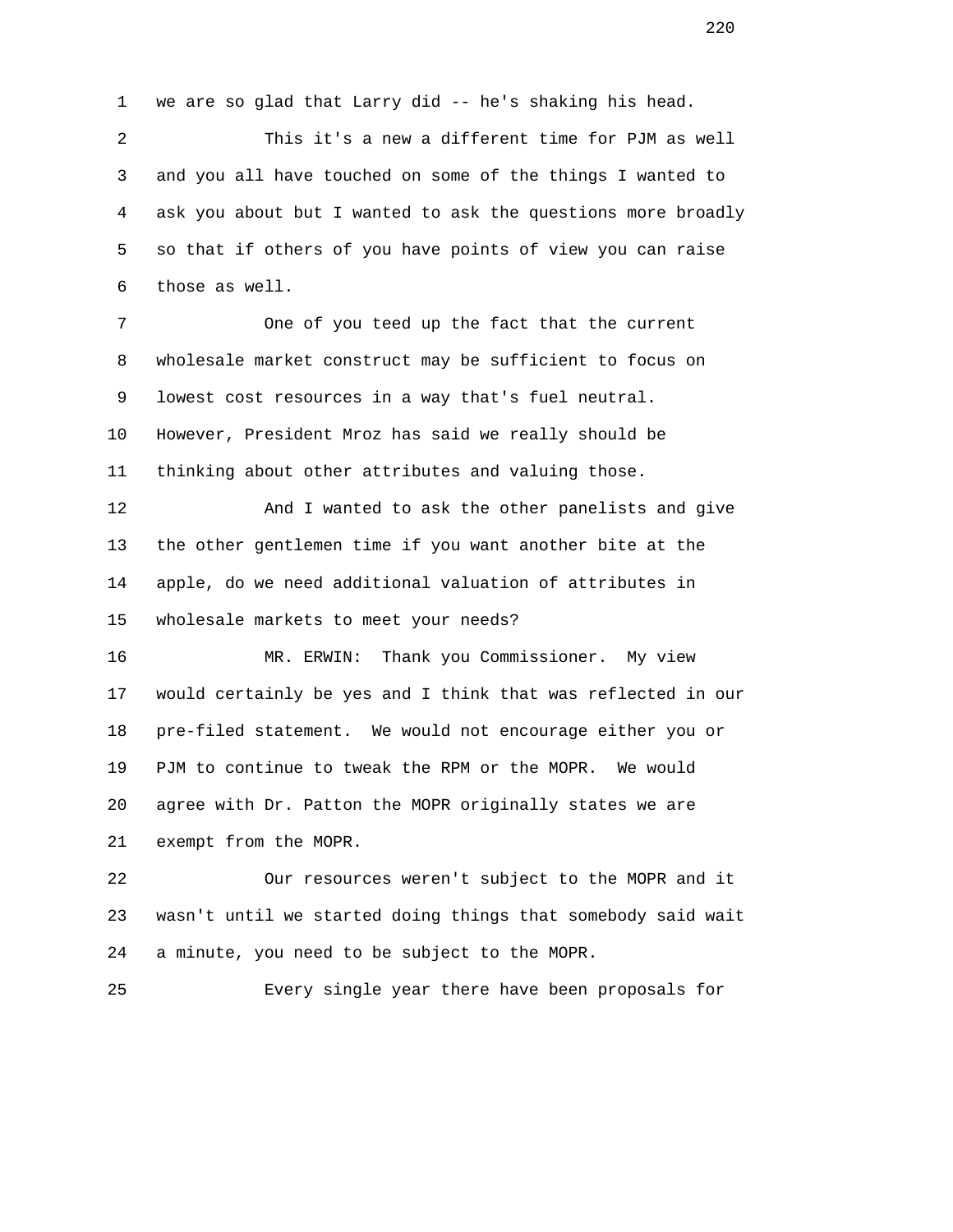1 changing RPM and we don't think that continuing to try to 2 tweak that model is going to be very constructive. We do 3 need to go back to the basics and rethink and say what is it 4 we really want and what do we want the market to value and 5 that's going to be over and above just the cheapest. 6 The other thing I would want to share with you is

 7 do you really want to get rid of all the nukes merely 8 because they are uneconomic, is that really a good idea?

 9 I'm saying no too. If we do get to a point where 10 renewables are 40-50-60% of our generation you are going to 11 have more and more important of an issue of that resource 12 mix for the base and do you really want it all gas? That 13 makes no sense to me.

 14 So you are going to have to have those markets 15 start looking at more than just the cheapest and say too bad 16 nukes you are not efficient goodbye. We don't think that 17 construct is going to be very good going forward.

 18 COMMISSIONER HONORABLE: And to your point I 19 appreciated that PJM report that recently issued speaking to 20 not only the value of fuel diversity but a balanced 21 portfolio and I think that's the point you are trying to 22 make, anyone else?

 23 MR. SHEAHAN: Yes Brier Sheahan. I would 24 certainly agree with that 100%. I think that states like 25 Illinois have every right to value the environmental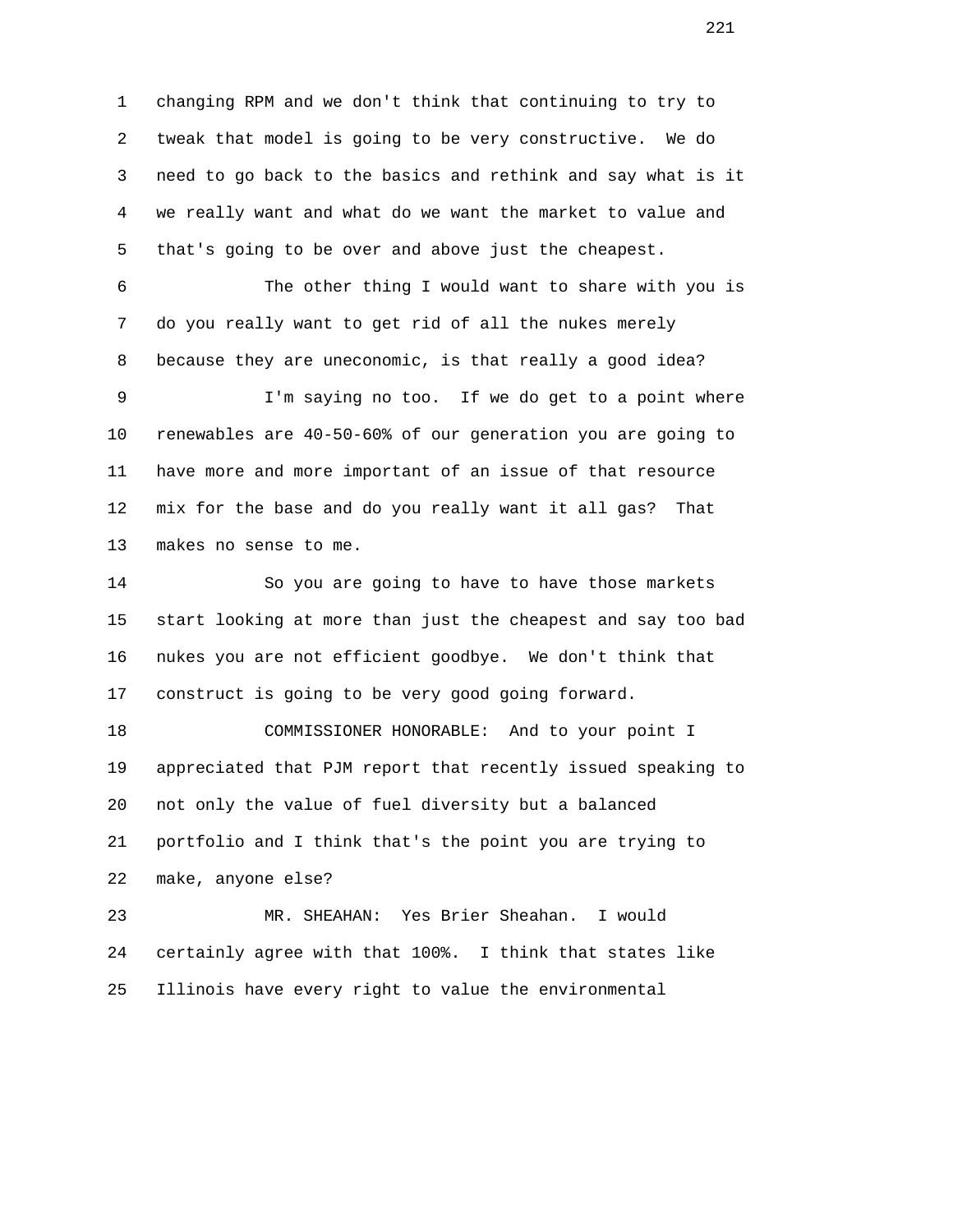1 attributes of certain generation but wholesale markets 2 certainly could be a mechanism to price it so long as it 3 respects the state's goals.

 4 So in other words I think if you did it 5 region-wide and your RTO decided well those attributes maybe 6 you know would be more economic to accumulate somewhere else 7 and you end up with sort of pollution centers in particular 8 areas, then that would be an example where the wholesale 9 market wouldn't be an appropriate mechanism for that.

 10 MR. PLACE: Yeah I'm torn. I would probably come 11 down on thinking that I would rather see you tweaking the 12 capacity markets than starting fresh. Although it comes 13 with a lot of baggage, it comes with a little complexity, it 14 comes with a lot of constraints that are challenging to 15 quantify.

 16 However, I think in the aggregate it's a pretty 17 fair way to think about it. But that's it if we are talking 18 about big chunks, the nuclear issue deal with it on the 19 energy side and use the capacity markets. We can deal with 20 some of the more marginal issues of state priorities in the 21 capacity markets arguably.

 22 But to me the energy market is simply a better 23 mechanism that's why I come down on thinking about 24 incorporate a carbon side, a carbon issue to it. There's a 25 better way to think about it and the rule of Goldberg or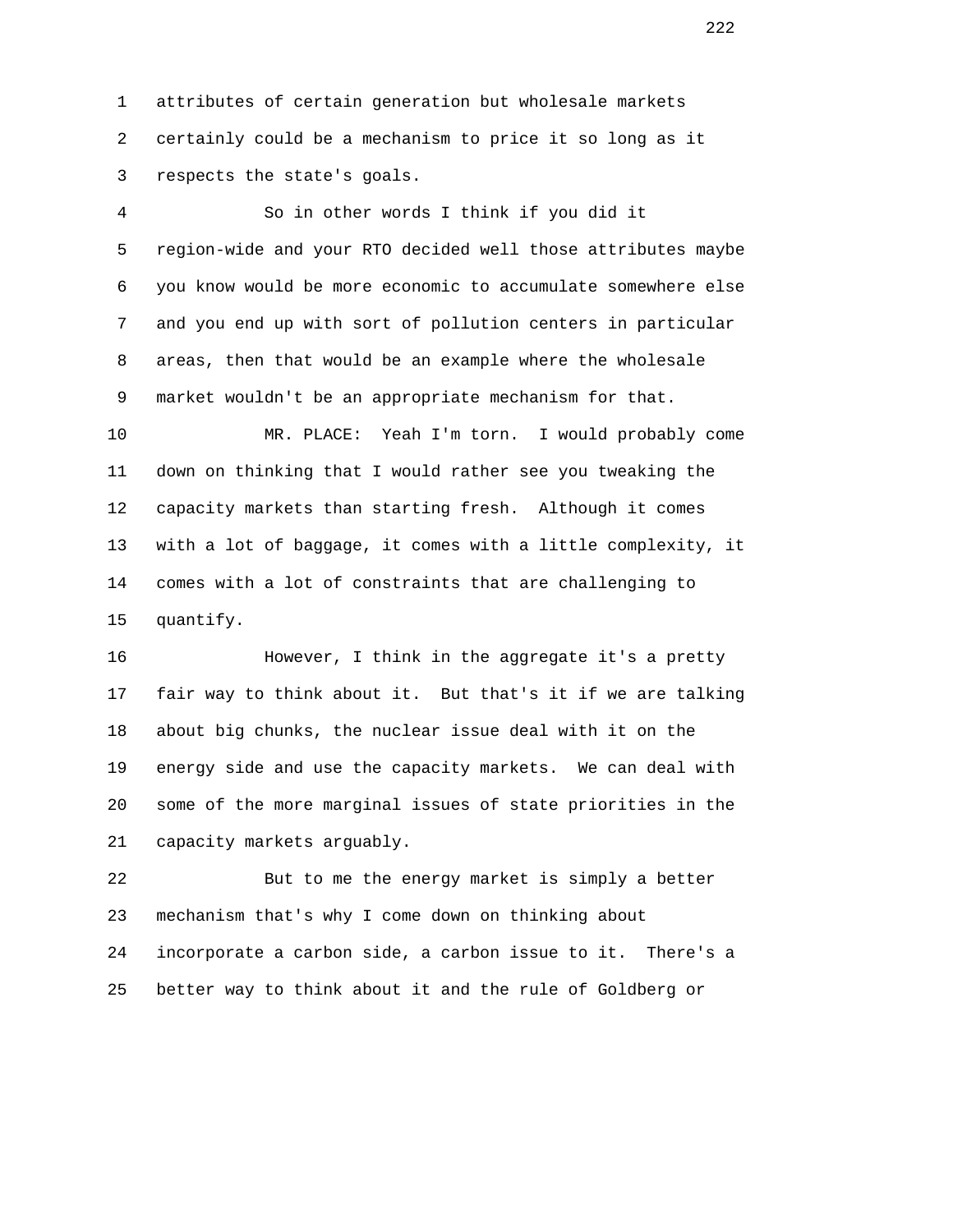1 that end dimensional complexity of the capacity and space.

 2 COMMISSIONER HONORABLE: I'd next like to move to 3 something that a number of you have teed up also and that is 4 the proper role of the RTO or ISO and the proper role of the 5 federal regulator. Really what I have heard from you is 6 that we really should take a more supportive role.

 7 I hear you loud and clear, especially Rick about 8 the stakeholder process, the fact that you are challenged as 9 it is too to have the resources and manpower to represent 10 the interest of your respective states and regulators as a 11 whole as you are pursing the public interest. I appreciate 12 that having been a part of OMS and the Inter-regional State 13 Committee and the Southwest Power Pole Regional State 14 Committee and I understand the investment of time and effort 15 and resources and that it has worked and that there have 16 been times when you have been able to work collaboratively 17 together and I want that too.

 18 I want to say that on the record that I think 19 that is a terrific way because it supports the vibrancy and 20 robustness of stakeholder processes which I think lends to a 21 healthier process overall if you are continuing to come here 22 to fight it out or tell on the other one, you will always be 23 ready to shoot first and ask questions later rather than 24 sitting around working through the challenges.

25 So I too want more and better collaboration but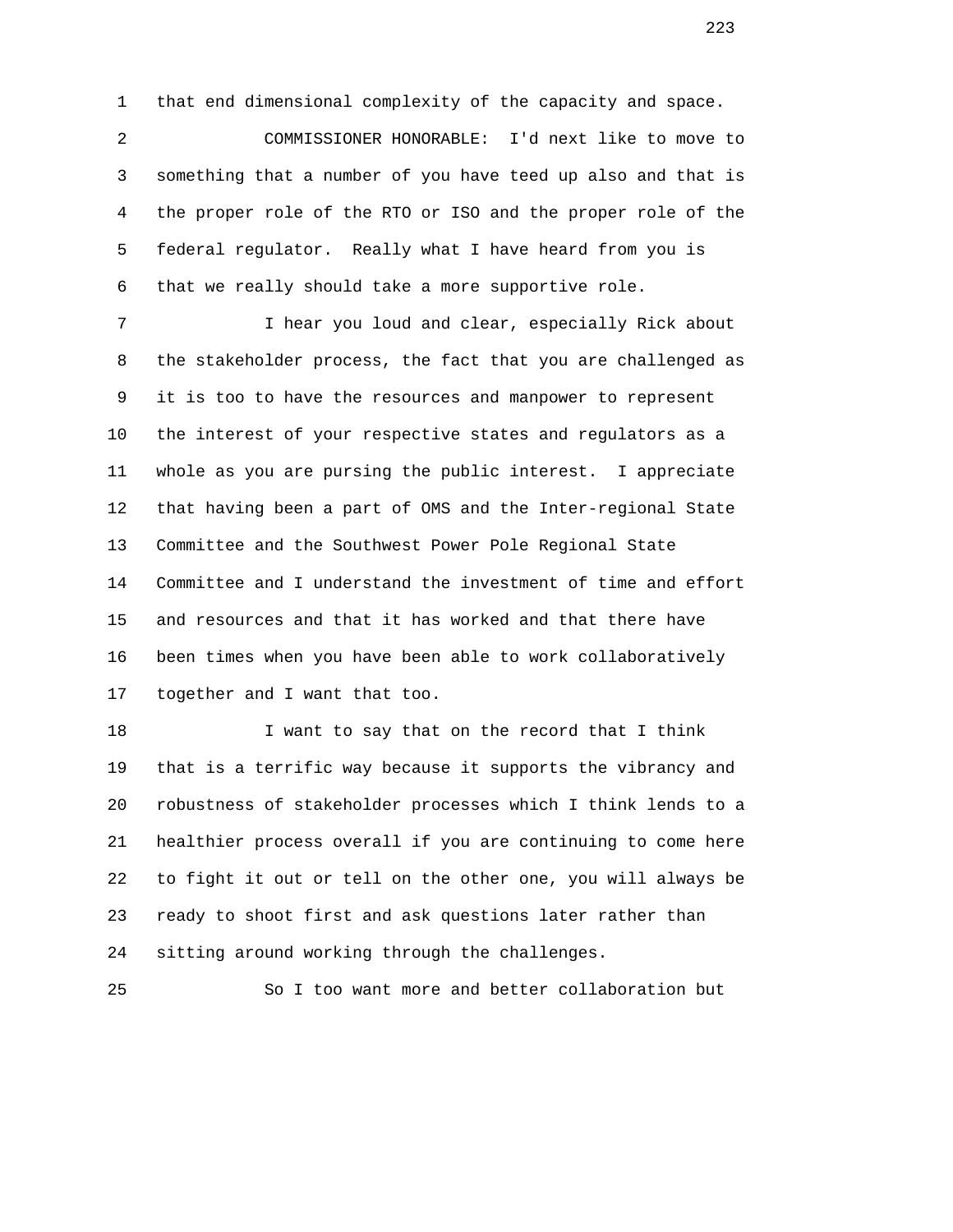1 this gets to the heart of my concern that you may find with 2 us as well. I want to get to the heart of what you see as 3 tensions as it relates to your interaction with FERC or 4 FERC's oversight of markets. So I walked into that kind of 5 gently but I would like some straight answers.

 6 Tell me what you think the problem is and if 7 there is one with regard to our work with regard to markets 8 in the PJM region and what you see as a pathway forward to 9 resolving those?

 10 MR. MROZ: Where do you want us to start? Let me 11 first go back to I think Commissioner your first question 12 was the way we view the interaction with PJM or what we 13 would like to see out of that relationship.

 14 Let me just in the context of what we are talking 15 about here today which is really about generation. It's 16 multiples I can tell you and report to you from my 17 perspective the relationship with PJM has been very 18 positive. Of course there are aspects of what go on in the 19 process that as you well know as a former state regulator 20 that we don't often know.

 21 We as the state regulators because what I said 22 earlier about not really having an apparatus around the 23 planning process anymore, we are the last to find out often 24 times even when a generation facility is being sited in our 25 state.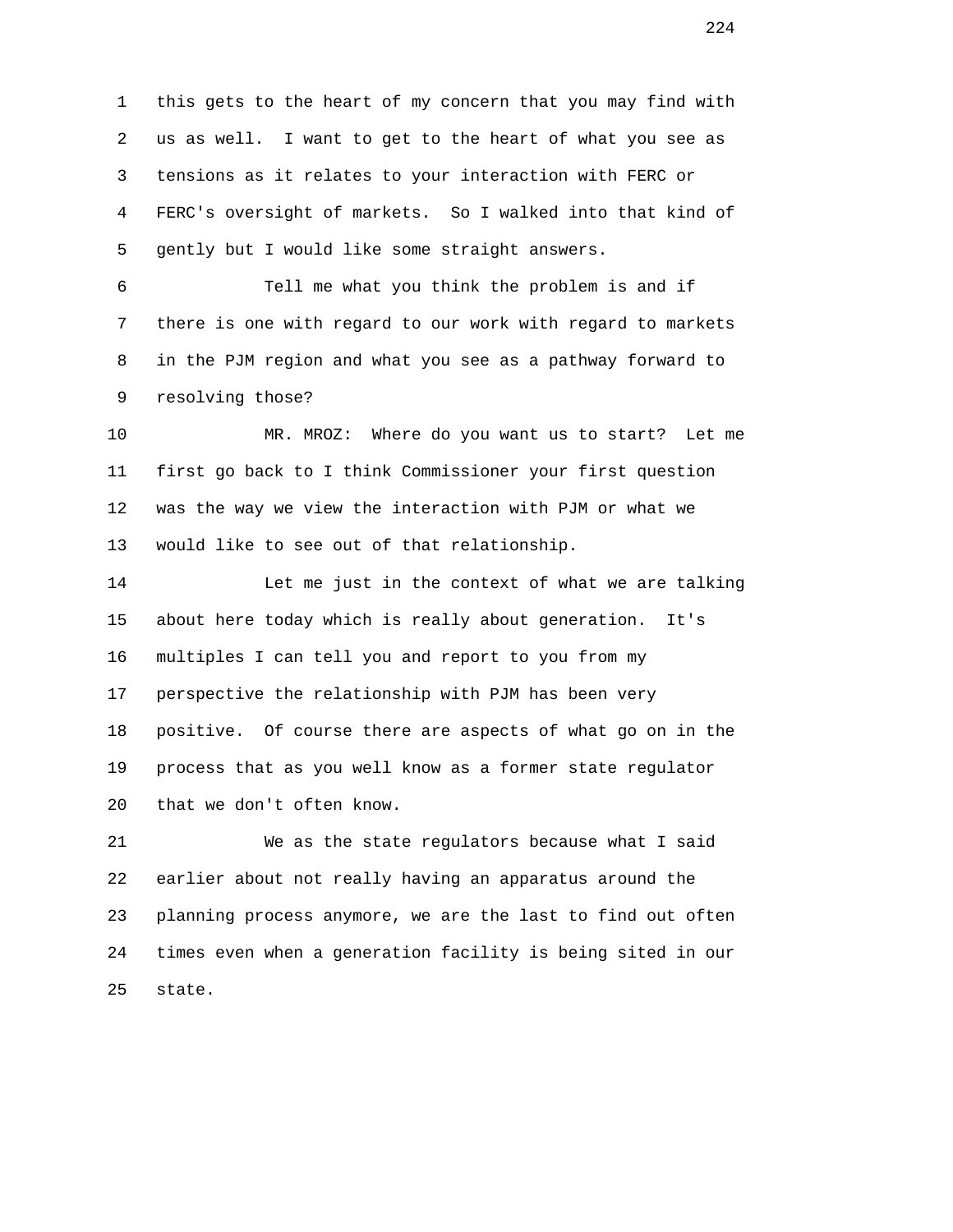1 And if we are going to have a more robust 2 discussion about where -- what our responsibilities are, our 3 need to assert ourselves as the responsible parties around 4 resource adequacy we need to be talking about that as well. 5 I will report though as I said that conversation, 6 that even collaboration with PJM from New Jersey's 7 perspective has been very positive in my tenure. In terms 8 of what else we would like to see from my perspective it is 9 first this kind of discussion really asking the questions of 10 what it is that we want and I appreciate you and 11 Commissioner LaFleur even asking the questions that way. 12 What is it that we need or should have? And we 13 will give you direct answers about that so that's the first 14 step. I can heretofore -- I would say the perspective has 15 been almost too hands off and an unwillingness to deal with 16 these issues.

 17 We have heard a number of presenters earlier 18 today talk about the fact that these issues need to be dealt 19 with soon and it is incumbent upon all of us I think to do 20 exactly that. To work through and identify what's needed 21 and try to identify solutions and try to implement them for 22 the short-term and long-term but do something relatively 23 quick lest as I said, as other presenters said is happening 24 with at least a place like Illinois where the states are 25 proceeding on their own to deal with those issues.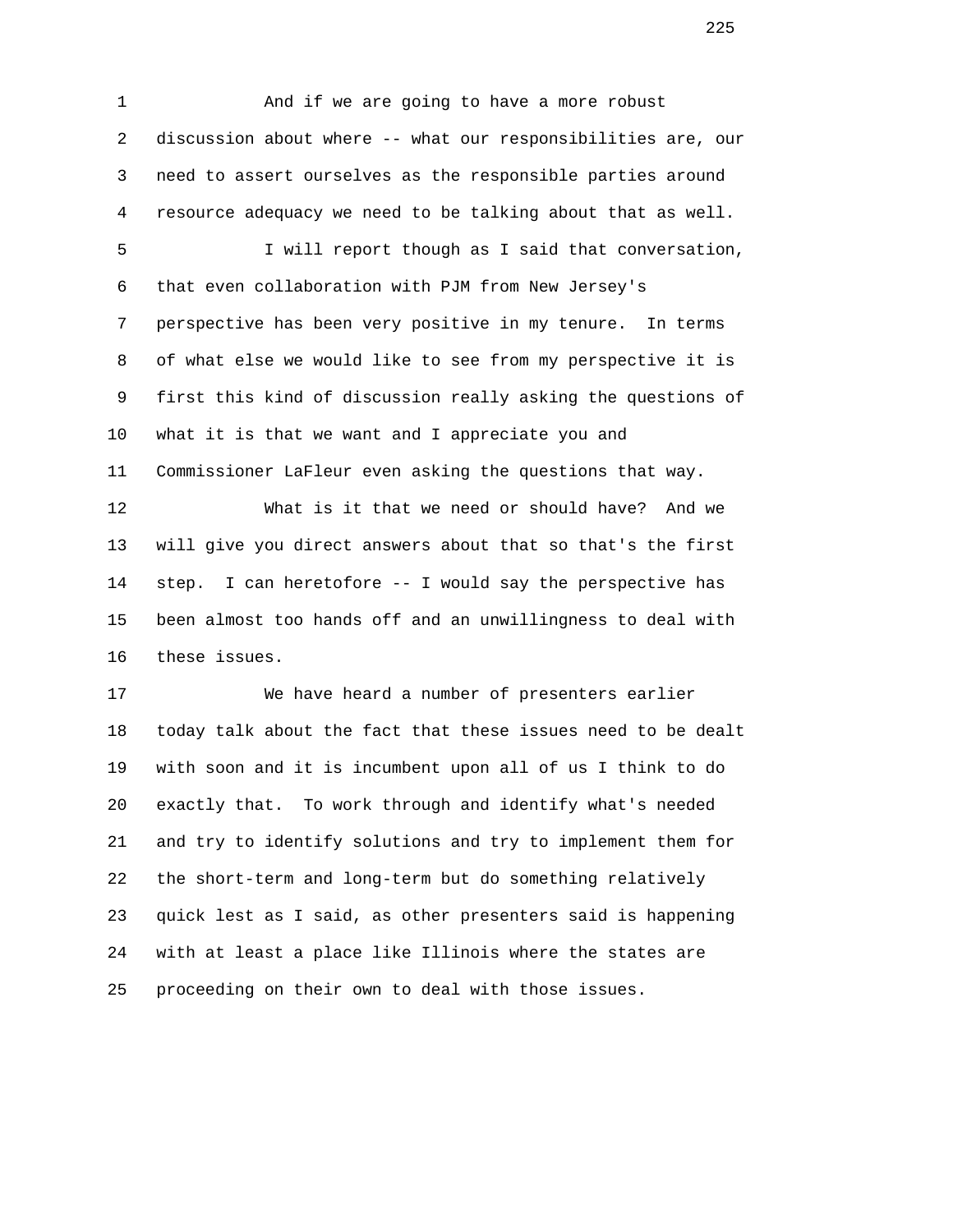1 MR. SHEAHAN: Yeah I would say from Illinois' 2 standpoint the markets don't value the externalities that 3 the state values, particularly the environmental attributes. 4 5 But also the other valuable attributes of base 6 load nuclear. In terms of urgency I have had an interesting 7 conversation the other day with a principal and we talked 8 about urgency. This was an urgent conversation of three 9 years ago, this is a crisis today. 10 And just to kind of put a finer point on it given 11 the you know, challenges that Illinois has to pass the 12 legislation it did in the veto session really said 13 something, it should say something. 14 I mean this is really critical for states like 15 Illinois. It's very important and so the time for urgency 16 is sort of past. 17 MR. ERWIN: First for Chairman LaFleur as a 18 battle scarred veteran of the recent legal wars let me say 19 that Maryland certainly prefers the collaborative approach 20 to litigation, both as a loser in Hughes v. Tallon and as a 21 winner in Epso versus FERC because we came in at the Supreme 22 Court supporting FERC. 23 But in both cases I don't think the litigation 24 world is the best way to go. I think that collaborative

25 processes at the PJM level are where hopefully these kinds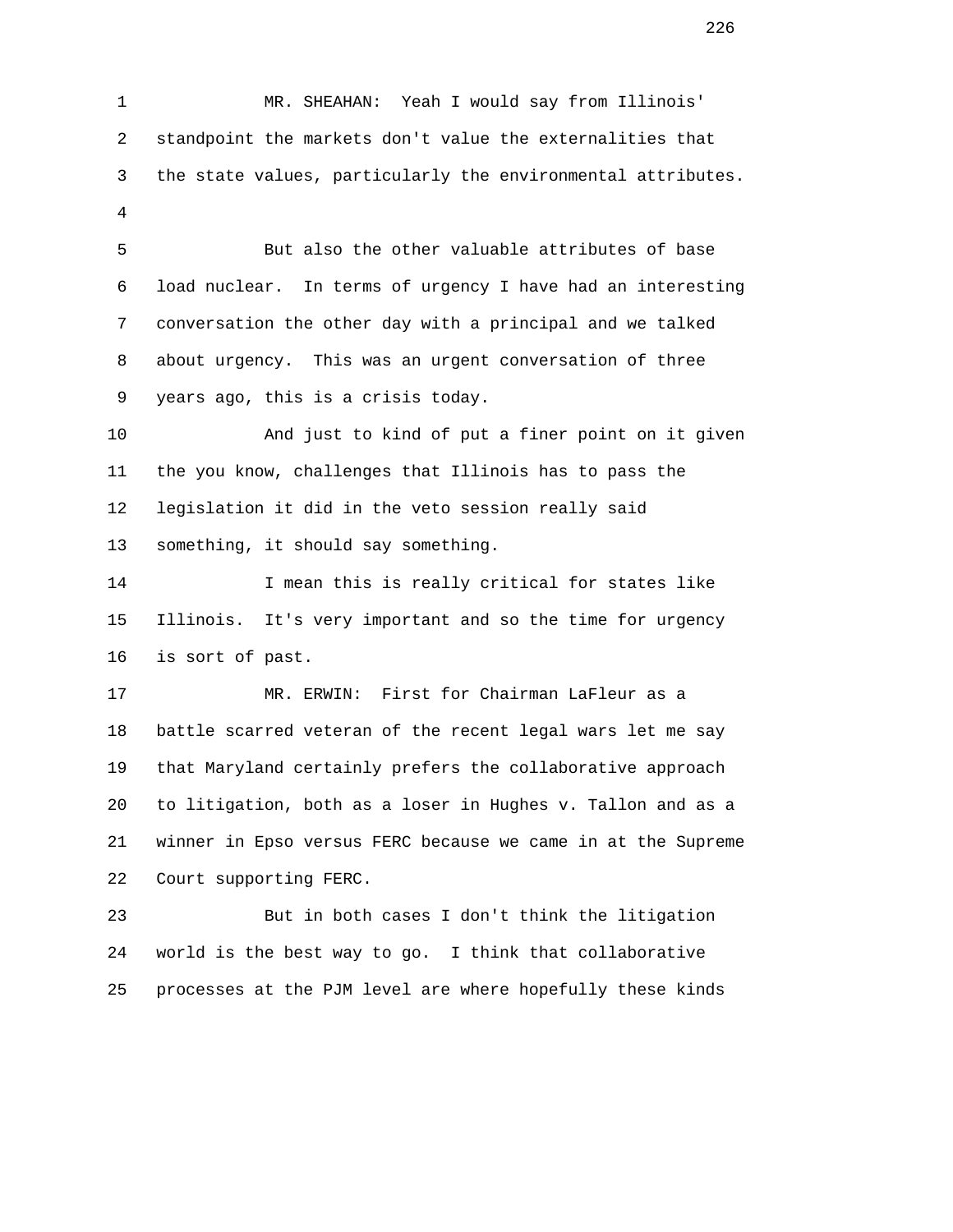1 of questions can be addressed and I want to publically thank 2 PJM for its recent work in working with Maryland to find 3 aggregation for our demand response resources for the 4 upcoming May DRA and we look forward to continuing to work 5 with PJM to be able to expand that effort.

 6 So we have been able to work with PJM. They have 7 been responsible and responsive and we look forward to 8 continuing that.

 9 The one thing I would caution for FERC is I think 10 it is important for you to encourage diversity. This should 11 not be a top down one size fits all solution to all of these 12 problems. Different RTO's and ISO's can and should be 13 encouraged to find different solutions so that we can 14 experiment at that level rather than say okay here's the 15 solution.

 16 MR. MROZ: And let me make one further comment 17 Commissioner and this goes to maybe a suggestion that you 18 want to further explore with the industry and even with the 19 RTO's.

 20 One of the continuing concerns with multiple 21 issues around an RTO like PJM because of so many interests 22 that are part of that process, and by the way the first to 23 be obviously to defend a process for all the voices and all 24 the interests are accounted for and have their voice heard. 25 But it is that process in an RTO like PJM that has 14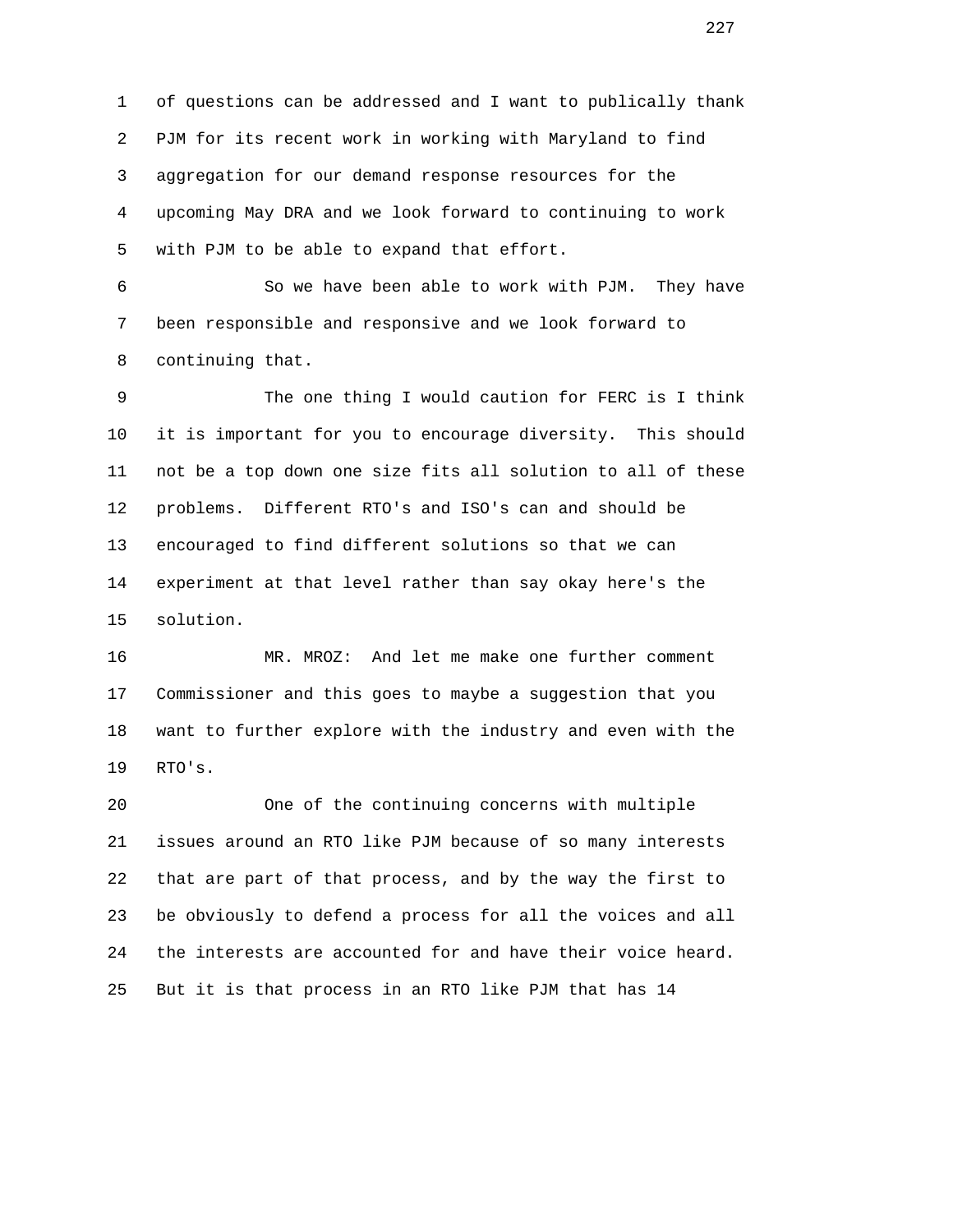1 separate jurisdictions that the process itself can be 2 weighing down any solution and you will hear that from 3 others that that's where I think at least from FERC's role 4 we can see, ask for the leadership that helps to move that 5 solution through that process.

 6 MR. PLACE: I'll try not to belie the point at 7 the risk of stating the obvious. The heterogeneity in these 8 questions is only going to increase and you think about the 9 conversations we have had here, think about what California 10 has done -- there are, unlike any time before there is a 11 need for both bilateral going from the states within the 12 RTO's to FERC and reverse.

 13 If we don't do that successfully bridge under 14 what President Mroz said that's where the rubber is going to 15 hit the road. If we could do this in a timely manner -- 16 again stating the obvious in a way but that back and forth 17 process, the collaborative we understand -- we need to 18 understand your constraints as you understand the creative 19 ways that we bring our state issues through this process. 20 COMMISSIONER HONORABLE: Thank you gentlemen. 21 This is very helpful and I appreciate it that you thought 22 before you rattled off a list of 20 things that we do 23 horribly wrong but more importantly I appreciate the fact 24 that you thought about how you are interacting and how 25 stakeholders are interacting with PJM and how you are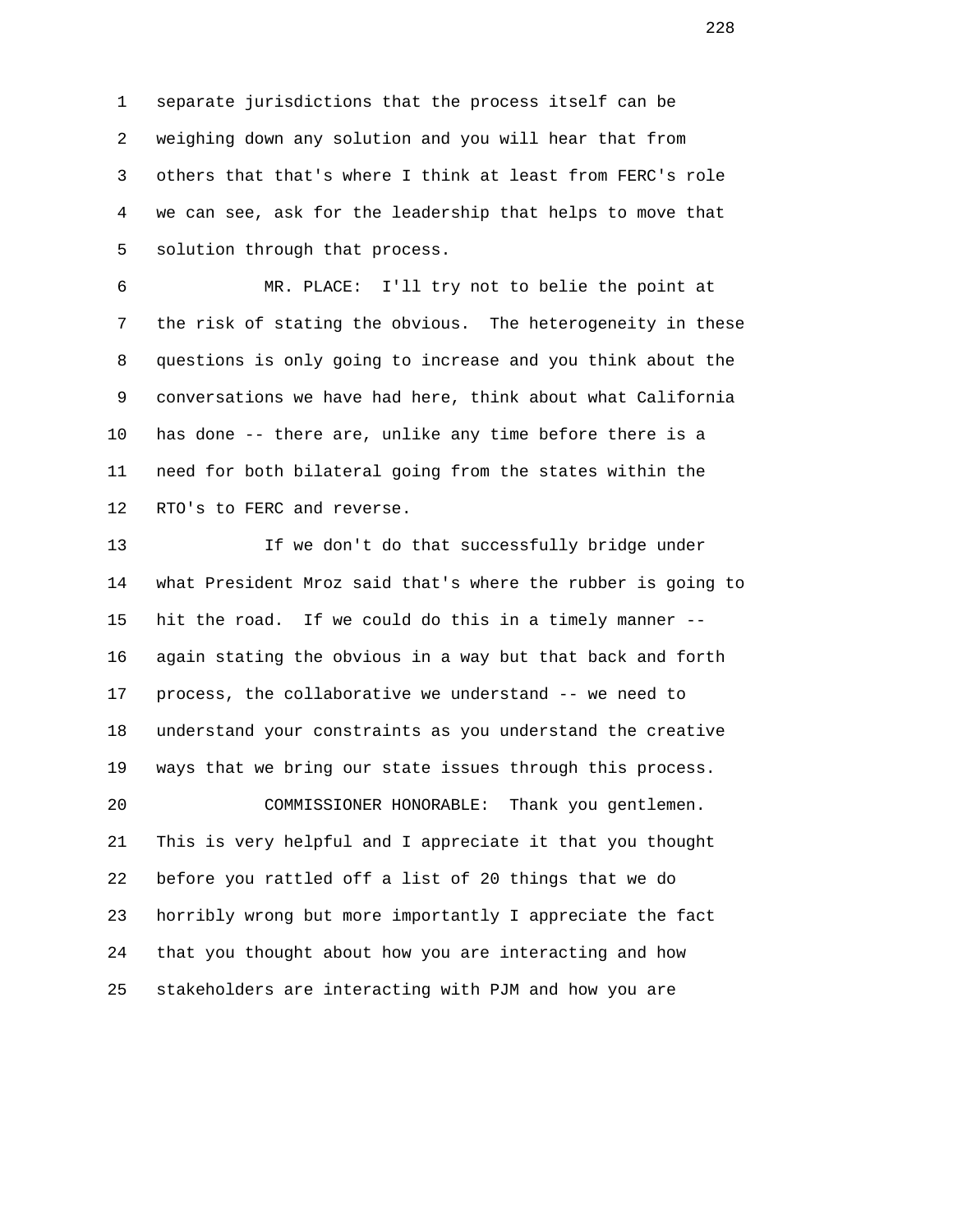1 interacting with us and how we can do so in a way that 2 allows us all to keep our eyes on the prize and reducing 3 litigation -- additional years Brien of waiting around for a 4 solution, thank you so much. 5 CHAIRMAN LA FLEUR: Thank you Colette -- well 6 here we are in PJM the largest RTO, certainly 7 extraordinarily diverse in the different political 8 eco-systems with states as different as Maryland and West 9 Virginia even though they touch each other, different 10 political economies. 11 And another difference in PJM is I think it is 12 fair to say you are a little earlier in the process of 13 discussing this certainly than New England which has been at 14 it for some months and even then New York. 15 So I guess -- I just want to ask we talked a lot 16 this morning and I know you were all here about different 17 ways for RTO's to look at working state policies into the 18 markets and the two basic bottles, one was people were 19 calling it achieve to kind of define an attribute and have 20 the market price it. 21 And I know President Mroz talked about 22 resilience, something that PJM has been talking about. I 23 know they did some of that in capacity performance but 24 talking more about pricing resilience and certainly we know

25 the market can price carbon if it is asked to and so forth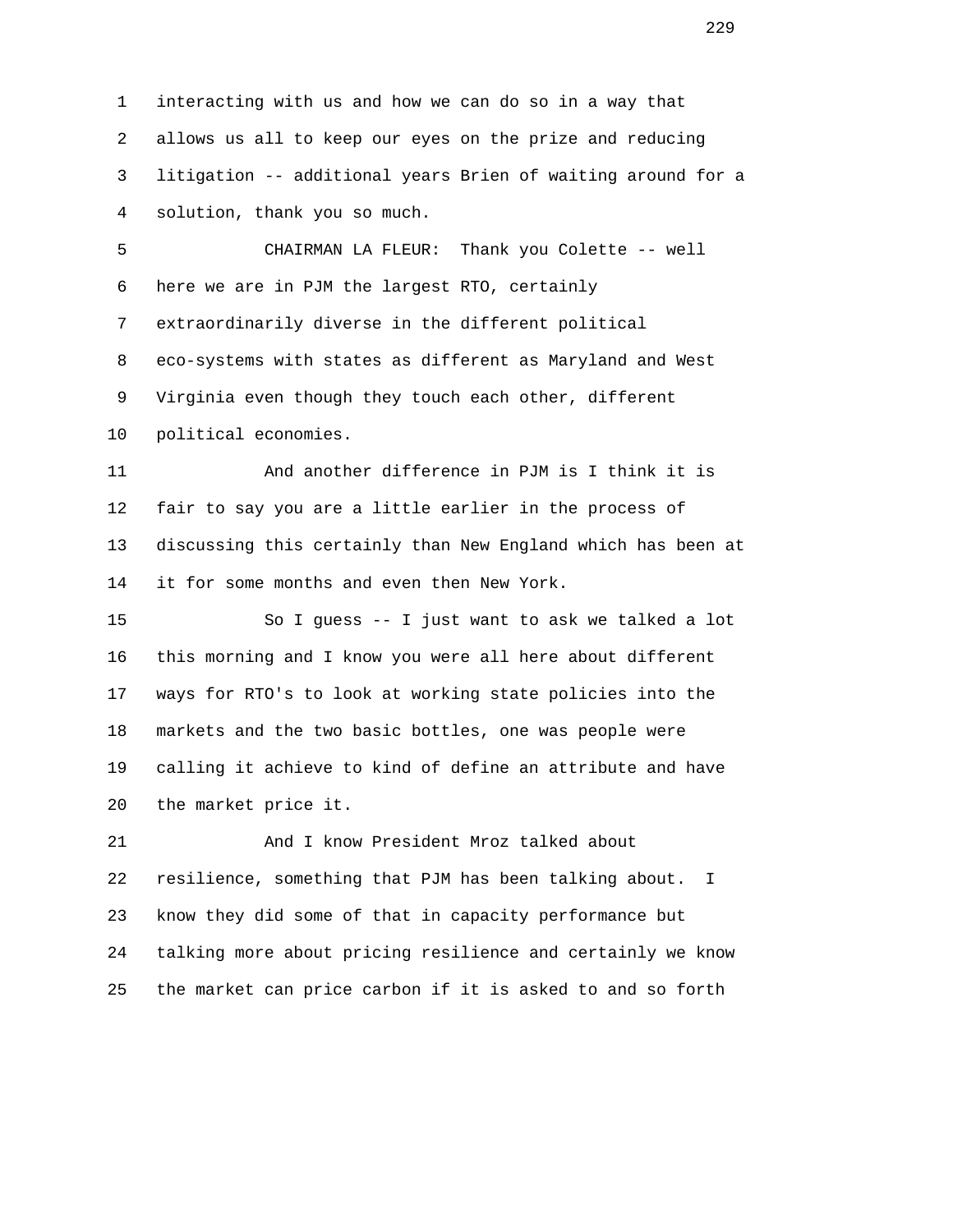1 while finding an attribute and pricing it.

 2 And the other is to just let the states all have 3 different goals and find an accommodate solution like 4 multi-tier pricing or other solutions that let the states go 5 in different directions.

 6 I am interested in your thought of what might 7 work. And what strikes me is that we have just heard two 8 states with Chairman Sheahan talk about valuing nuclear 9 units for their environmental externalities first and 10 foremost or for their lack of environmental externalities 11 and you, President Mroz talk about valuing them for other 12 attributes.

 13 You know, do you think we can agree on 14 attributes? Do you think we should go an accommodate 15 solution? I mean because we are a little earlier and can go 16 different paths here.

 17 MR. MROZ: I'll answer first since I'm the one 18 that sort of went at this issue directly. I do think that 19 we can value the other attributes. The question is whether 20 we all agree about what those valuations are or what the 21 attributes are.

 22 But I do think that we need to start to have that 23 conversation. First is fuel diversity. Other industries 24 undertake, other businesses they undertake concentration 25 analyses all the time whether they are in their -- if it is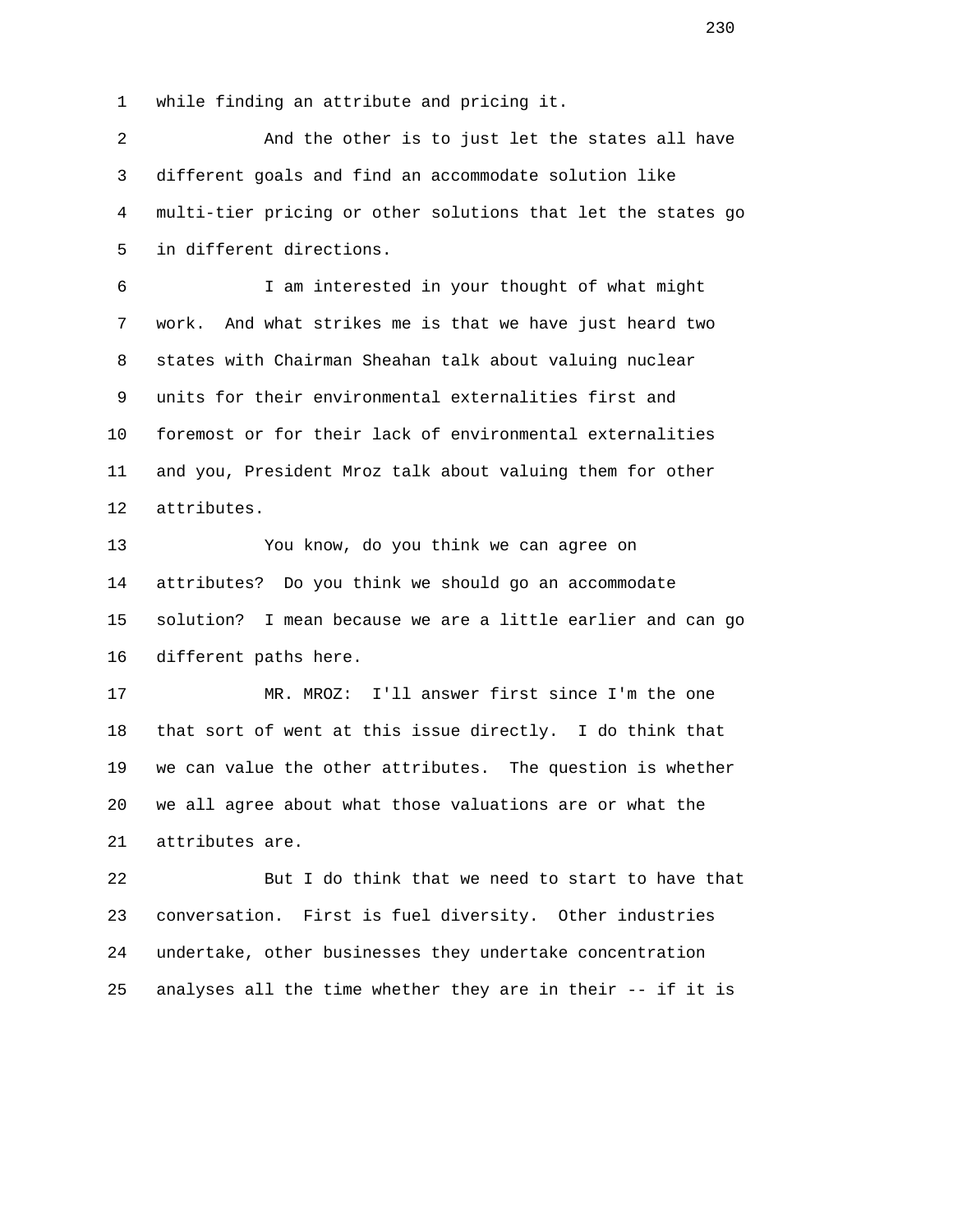1 a financial institution and there are investments, if it is 2 a manufacturing facility who they sell to one client or just 3 a small number.

 4 Those are classic business decisions that are 5 made on risk analysis every day in all industries and we are 6 not doing it. You can start there. We can begin to also 7 look at the issues I mentioned of other related 8 infrastructure investments that are attended to existing 9 generation that otherwise would either have to be stranded 10 or if there is replacement generation, what the relative 11 cost of those other investments might be. Those are 12 conversations that we don't have like I said without ROP, 13 without even a semblance of it.

 14 We no longer are even able to identify what they 15 might be. However it is the beginnings of the work that PJM 16 has started to undertake where we have had those 17 conversations I think are the kinds of questions we have to 18 ask and the kinds of issues we need to consider about 19 whether they should be attributes to value.

 20 CHAIRMAN LA FLEUR: I just want to say I've seen 21 some work that actually shows -- even though it seems 22 contrarian that since we went to the competitive markets 23 some regions are more diverse because they used to be 24 extremely heavily coal and now with gas and some of the coal 25 still left and nuclear there is some evidence that there is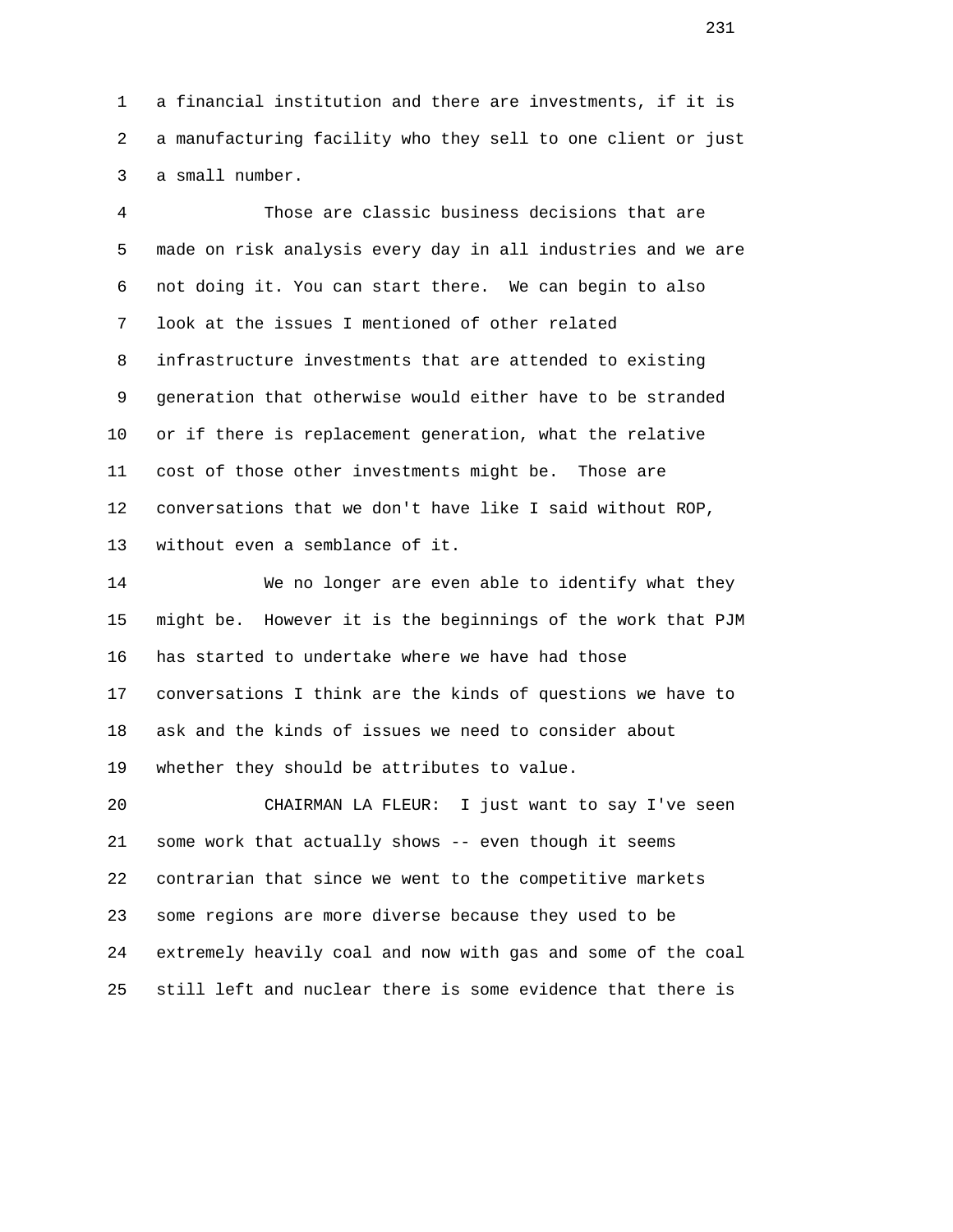1 more diversity.

 2 Is it the type of diversity you are getting? Do 3 you think the dependence on gas is that what scares you? 4 MR. MROZ: Yes, in a word yes. And I come back 5 to without getting too specific you know in New Jersey where 6 we saw last year the potential for impingement on supply 7 into the state which would mean the first order or 8 curtailment was generation. Those are the things that scare 9 me.

 10 And we just don't know enough about what might be 11 the risks associated with that oversupply in natural gas.

 12 MR. SHEAHAN: Brien Sheahan. PJM tolerates a lot 13 of out of market you know rate base generation and you know 14 REC's of course in various states. I think it really kind 15 of remains to be seen whether the market has to do anything 16 to adjust or accommodate the state's support for the 17 environmental aspects of nuclear generation.

 18 And if resource adequacy does become a problem 19 PJM certainly has a lot of tools to deal with that which 20 they could apply across all generating types. So I don't 21 know that it's necessarily that that's the problem today. 22 CHAIRMAN LA FLEUR: And some of those other --

 23 I'm forgetting the acronym that FRR where people can go 24 entirely find their own generation. It's part of an 25 organized structure but yes there's more critical mass in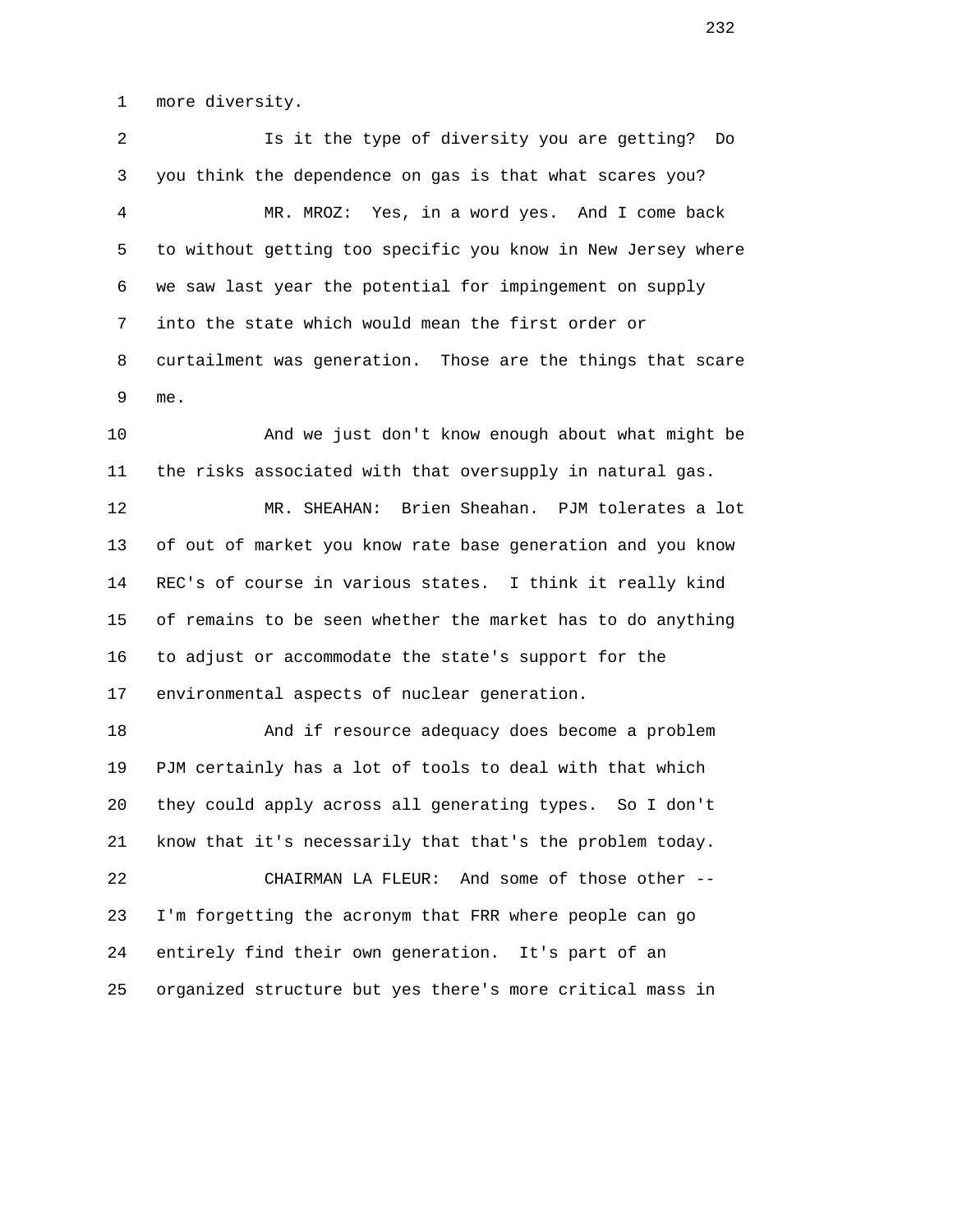1 PJM. Anyone else?

 2 MR. PLACE: If I may I would caution again I go 3 back and find that legislature has blown up my car. But I 4 would caution states to be careful. I think if we try to 5 monetize every attribute that we see a value we put at risk 6 the transparency and the simplicity and the cost efficiency 7 of the market we have.

 8 That brings absolute benefits, certainly in 9 Pennsylvania and certainly across PJM. This is an 10 enormously valuable market for us and trying to get it to 11 solve all of our problems may be in an ethereal way or a 12 theoretical way admirable.

 13 But I caution that it could end up with 14 inadvertent consequences of dragging down the values we see 15 here, the transparency and the simplicity. It doesn't mean 16 that I won't go home tonight and say man we need to do this 17 but I would just caution myself and perhaps others in my 18 state to think through that carefully.

 19 MR. ERWIN: Certainly Chairman, Maryland does not 20 see an adequacy problem in PJM. They've got what 22% over 21 and above when their resource is supposed to be 15. So we 22 are already paying for an awful lot of generation out there 23 that potentially isn't used at all.

 24 And certainly Maryland is and I'm sure these 25 other guys are too. There's only one source of revenue for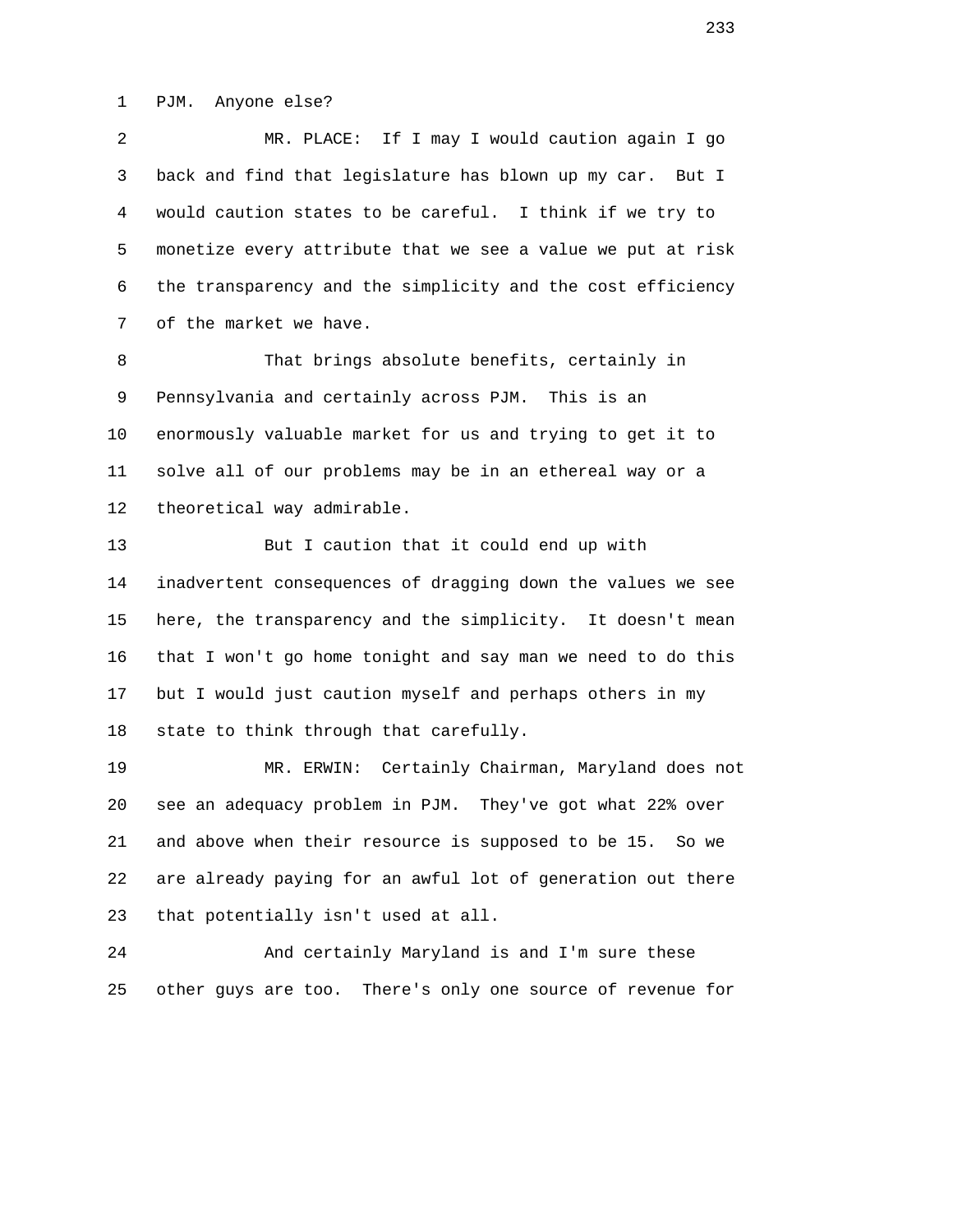1 all of this and that's your neighbors and my neighbors. We 2 can talk about markets and all of this kind of stuff but the 3 bottom line is rate payers and we need to be cognizant of 4 that.

 5 For PJM I think what they need to think about is 6 the resource mix, not adequacy. And I'm not convinced 7 necessarily that the changes in the marketplace are totally 8 due to PJM's "signals". I think a lot of them are just 9 market fundamentals -- cost of gas, cost of coal, those 10 kinds of basic market driven things are causing at least PJM 11 to diversity and it is not really because we have this 12 elegant signal coming out of the capacity market.

 13 CHAIRMAN LA FLEUR: And I didn't mean to say that 14 it was. It's just I think there is diversity. It wasn't a 15 direct consequence because it was run as a fuel neutral 16 commodity market. I guess I'll shut up and keep us on time, 17 thank you very much gentlemen.

 18 MR. QUINN: Alright thank you very much. We are 19 going to ask our State representatives to move off the hot 20 seat and into the warm seats. We really want to stay on 21 time as much as possible so I would love to get the next 22 session going by five minutes to so I know people want to 23 get up and stretch your legs a little bit but we would 24 really love to have this going again in about five minutes. 25 Panel 2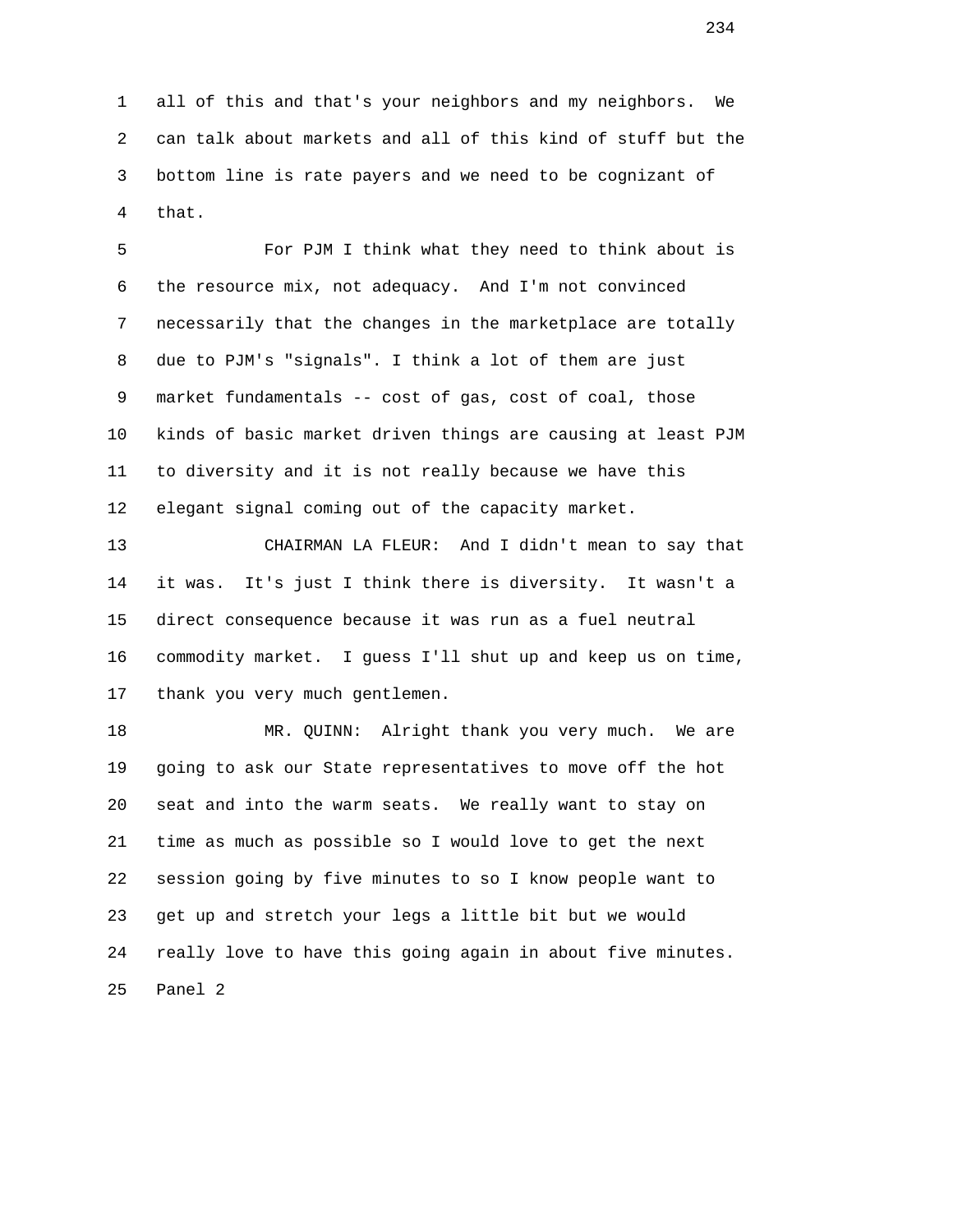1 MR. QUINN: I would remind you all that it is 4 2 p.m. If we go for an hour and a half that's 5:30, you will 3 all be tired. I know I will be tired. So we are pleased to 4 start the last session or the last panel of the day. 5 I'm thankful for our panelists to have waited 6 around all day to get your turn to answer what we hope will 7 be you know, not the same set of questions that we have been 8 asking all day -- at least have a different kind of 9 conversation than we have been having all day. 10 I'll start by introducing and thanking our 11 panelists. We have Andrew Ott the President and Chief 12 Executive Officer of PJM. 13 We have Joseph Bowring who is the President of 14 Monitoring Analytics. We have at some point Paul Bailey the 15 President and Chief Executive Officer of American Coalition 16 for Clean Coal Electricity. 17 We have Jennifer Chen who is from the Sustainable 18 FERC Project at the Natural Resources Defense Council. We 19 have Michael Cocco, your names are all in a slightly 20 different order than my list -- from Old Dominion and 21 representing NRECA. 22 We have Craig Lathrop from PSEG Energy Resources, 23 Robert Flexon from Dynegy, Gregory Poulos the Consumer 24 Advocate of the PJM states and finally Raja Sundararajan

25 from American Electric Power.

example 235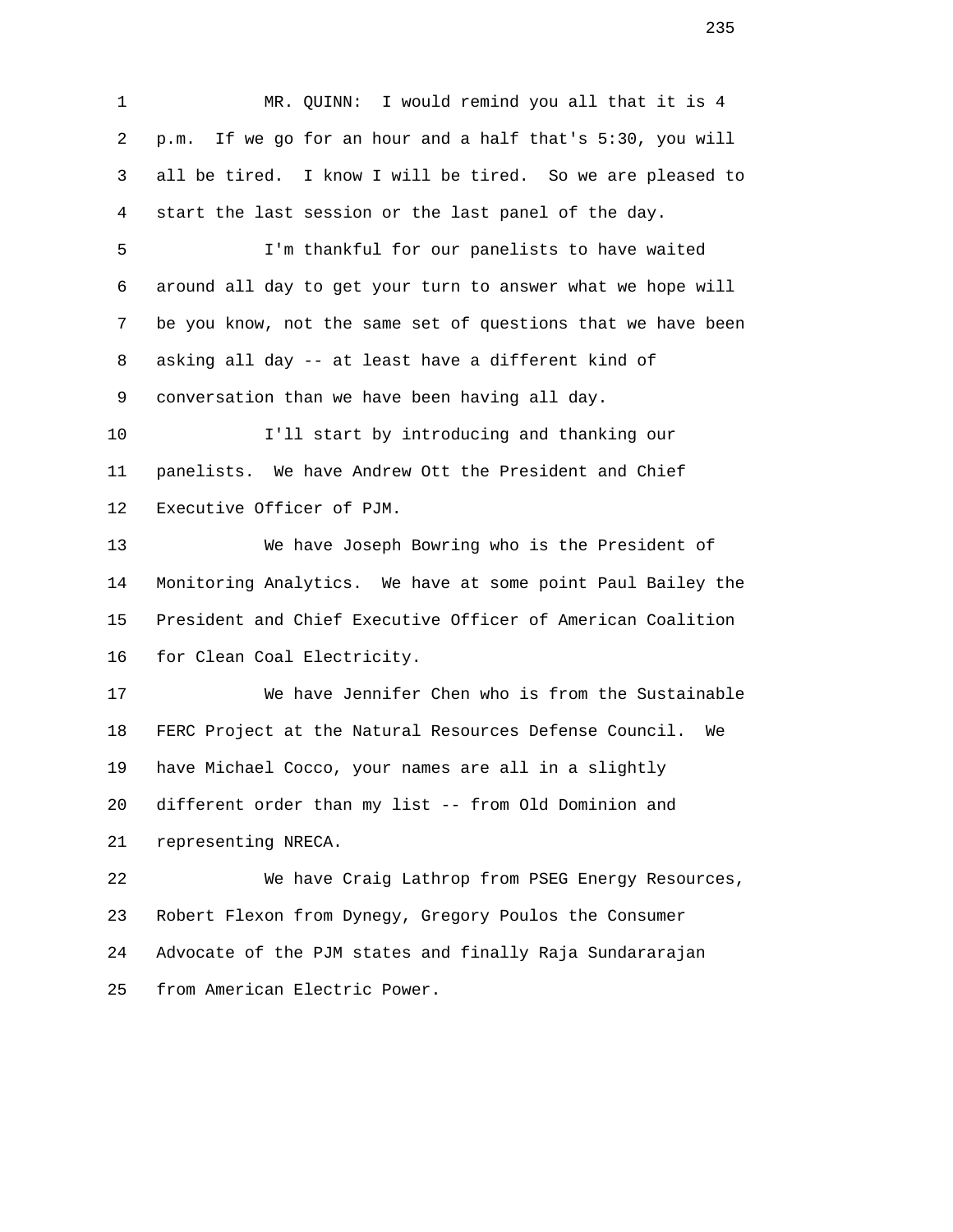1 So we will basically follow the same format we 2 have been following for the earlier sessions. We are going 3 to go to the Commissioners a little earlier because acting 4 Chairman LaFleur needs to leave the meeting by about 4:45 so 5 we will kind of forward order the Commissioner camp and then 6 maybe pitch it back over here if we still have some time 7 remaining.

8 So I would maybe start this panel discussion off 9 slightly differently than we have started the other panels, 10 just mostly to mix it up a bit. I had a sense from some of 11 the pre-Conference statements that, especially in the PJM 12 states potentially because you are a little earlier on in 13 the process but maybe just because of the history that we 14 have had with the PJM markets.

 15 A certain affinity for the hybrid approach that 16 we referenced in some of the questions where to some extent 17 for some state policies and state objectives stakeholders 18 believe the commission should provide more deference, not 19 attempt to interfere and feel no real need to come.

 20 Accommodate only in the sense of try to let those 21 policies move through the market with as little impediment 22 as possible. But then another set of policies that 23 stakeholders felt really needed to be addressed within -- 24 either addressed completely within the wholesale market so 25 flow through the wholesale market or be subject to something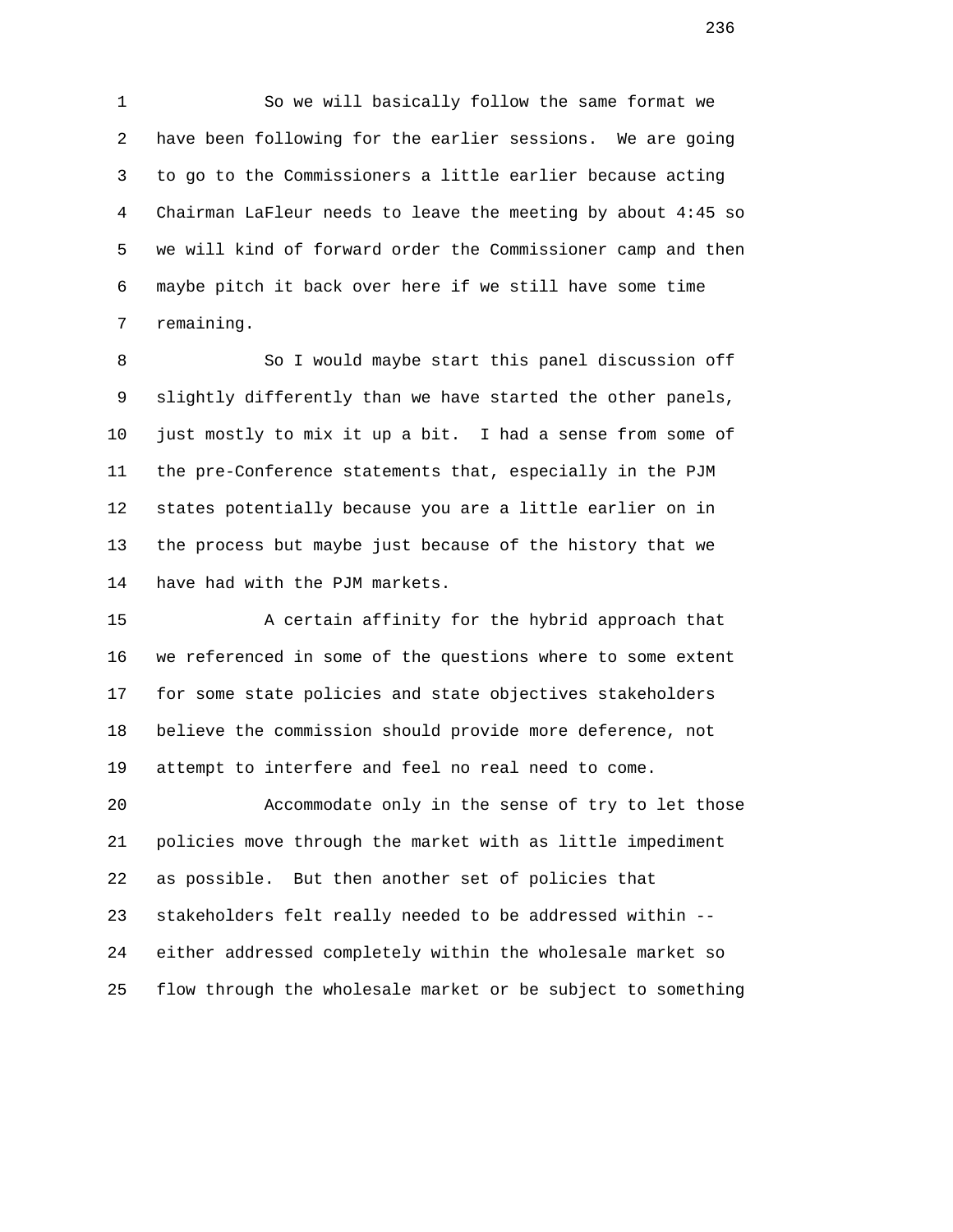1 like the minimum offer price rule where at least the effect 2 of that state policy is connected to the market outcomes. 3 So I wondered if -- and that's what we were 4 thinking about a hybrid where again some state policies -- 5 we try to be very differential to the states -- another set 6 of state policies and objectives we try to integrate them 7 into the market or at least make sure that the market 8 signals aren't distorted by them.

 9 If there is any principle we could use to decide 10 between those two sets of state policies and objectives. Is 11 it the kind of policy, whether it is environmental so 12 inherently not part of our market rather than seeing 13 something like resource adequacy is clearly a goal that the 14 markets were designed to do.

 15 Is it the size of the state intervention? Small 16 things are okay to kind of ignore, big things are things 17 that we need to bring into the market. So that's where I 18 would like to start the discussion with this panel so I 19 picked something you all have a point of view on that, 20 Michael?

 21 MR. COCCO: Good morning I'm Michael Cocco 22 representing Old Dominion Electric Cooperative and in that 23 capacity as a member of NRECA. I would like to thank the 24 Commission and the staff for inviting me to share my views. 25 I'm a first timer at these types of proceedings so I'm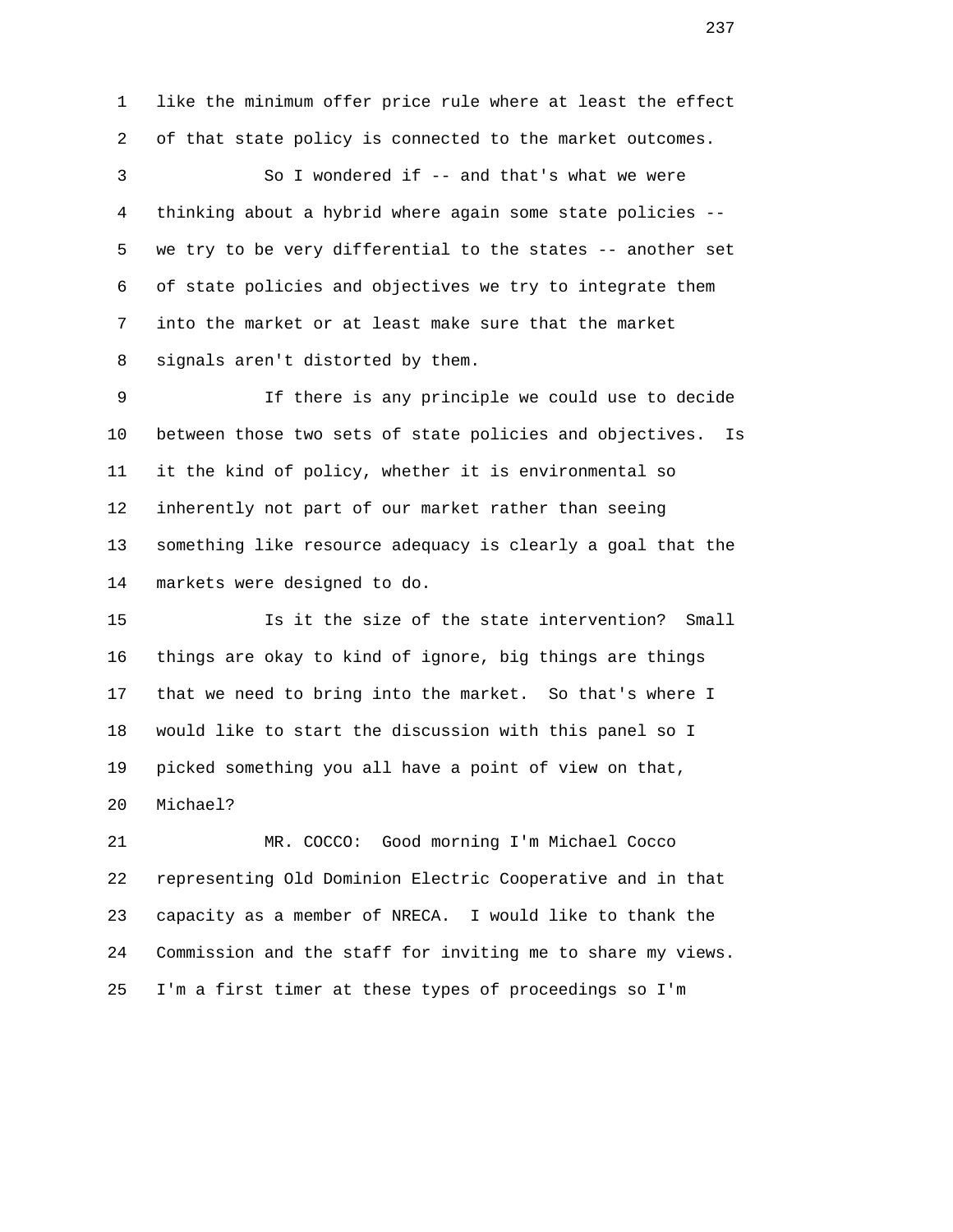1 especially looking forward to it I think.

 2 So first ODEC is one of the --maybe the only 3 co-op on these panels I would like to address one particular 4 issue to particularly this sector. ODEC serves 11 electric 5 distribution companies for 4 requirement service. And as 6 such we receive a payment from those LSE's -- from those 7 EDC's for payment for the services that are provided that 8 flow outside of the PJM market settlement system.

 9 Now just because it flows outside the market 10 settlement system we don't consider that to be an out of 11 market payment. It's a voluntary contract among the LSE's 12 when done at arm's length. And while this point may be 13 somewhat intuitive to most of you it is certainly a topic 14 that comes up in other forums so I just wanted to address 15 that particular point now.

 16 To -- specifically to your question ODEC believes 17 that state sponsored programs can work in harmony with 18 wholesale competitive markets. Commissioner LaFleur asked 19 the question -- I think it was to the NEPOOL panel and I 20 believe I jotted down the question correctly. 21 Unfortunately, I may not be able to read my handwriting but 22 I think the question she asked was, "Should the Commission 23 let the states run with market incentive programs and 24 therefore only worry about protecting the price of 25 everything else."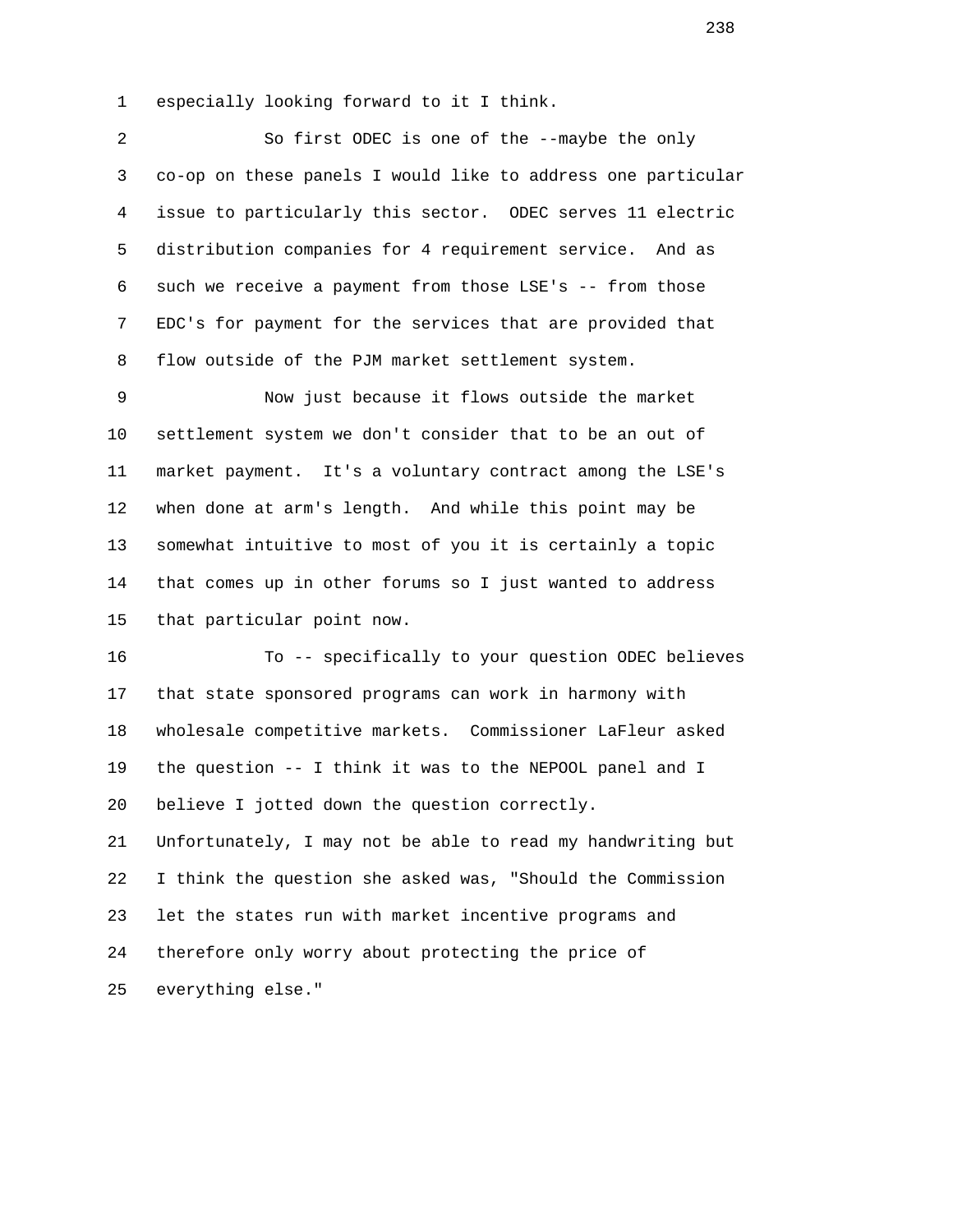1 The way I view the PJM capacity market let's say 2 commoditized market. They basically have a stated product 3 and a price that is tied to the location. What happens when 4 states look to procure different attributes -- they are 5 paying for something that isn't valued in the PJM market and 6 that's okay.

 7 I think what then happens is those generator 8 entities are left to compete for the remaining money inside 9 that commoditized capacity market. So to the question you 10 know should there be any action needed to adjust that price 11 I would say no. I think the market functions fine. I think 12 investment is attracted to the market, you know people are 13 going to put capital at risk are going to not only look at 14 the markets and going to evaluate the government driven 15 platform and make their business decisions accordingly.

 16 I think the problem is when these state policies 17 are targeted as a very unique beneficiary that is not 18 generally tied to some public policy objective. Those types 19 of distortions in the markets can create problems. And if 20 you are an investor, those types of uncertainties are the 21 ones that you would like to stay away from, so that's how I 22 distinguish those two sets of attributes.

 23 MR. QUINN: Thank you. So I think we'll go -- I 24 saw Andy, Raja, Lathrop and then Robert.

25 MR. OTT: So does that mean I'm on? Thank you.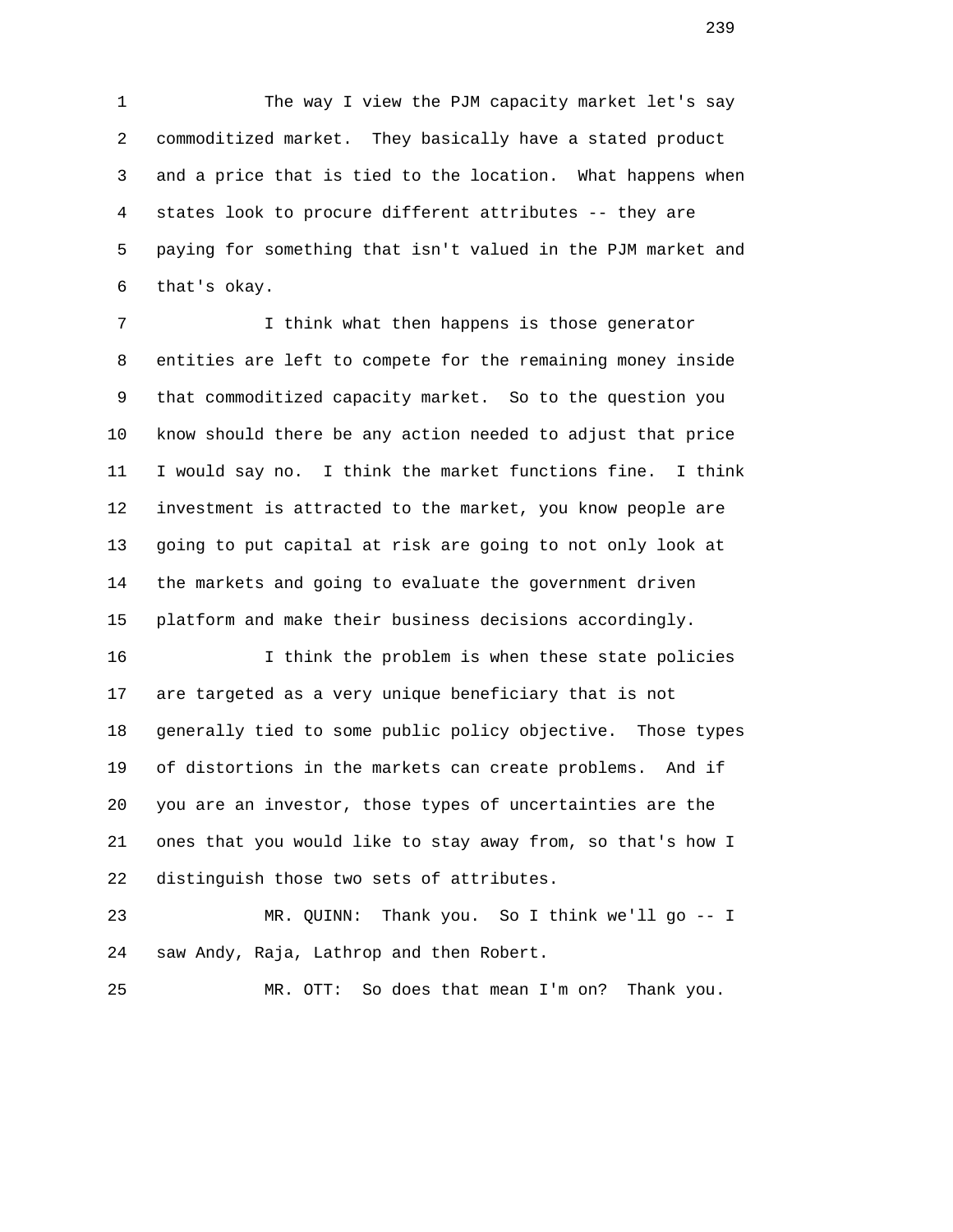1 I appreciate again thank you so much to the Commissioners 2 and staff for putting this on and inviting us to attend. I 3 think -- first I would just like to differentiate -- 4 obviously within PJM we have vertically integrated states, 5 states that are doing resource planning.

 6 Then we have states that are depending upon the 7 market for competitive investment. So first just in 8 differentiating the issues that we see here are where you 9 have conflict if you will. So certainly a state that has 10 taken responsibility for 100% of the resource adequacy in 11 their state through integrated resource plans to cover 100% 12 of the load, really see no conflict with state policies 13 related to generation there because they have existed you 14 know for many years within the wholesale market.

 15 And certainly, PJM covers both of those types of 16 vertically integrated states and competitive states so we 17 don't see a real conflict there. I think when you start to 18 look at where we get into difficulty it is where states are 19 taking targeted actions, if you will, to you know change 20 outcomes if you will, for certain generation.

 21 And I think certain materiality I think does 22 factor in into how big of a distortion is it and is it 23 something that is material enough that we would see you know 24 a harm to the market. And let's face it PJM has gone 25 through a significant transition. We have lost probably at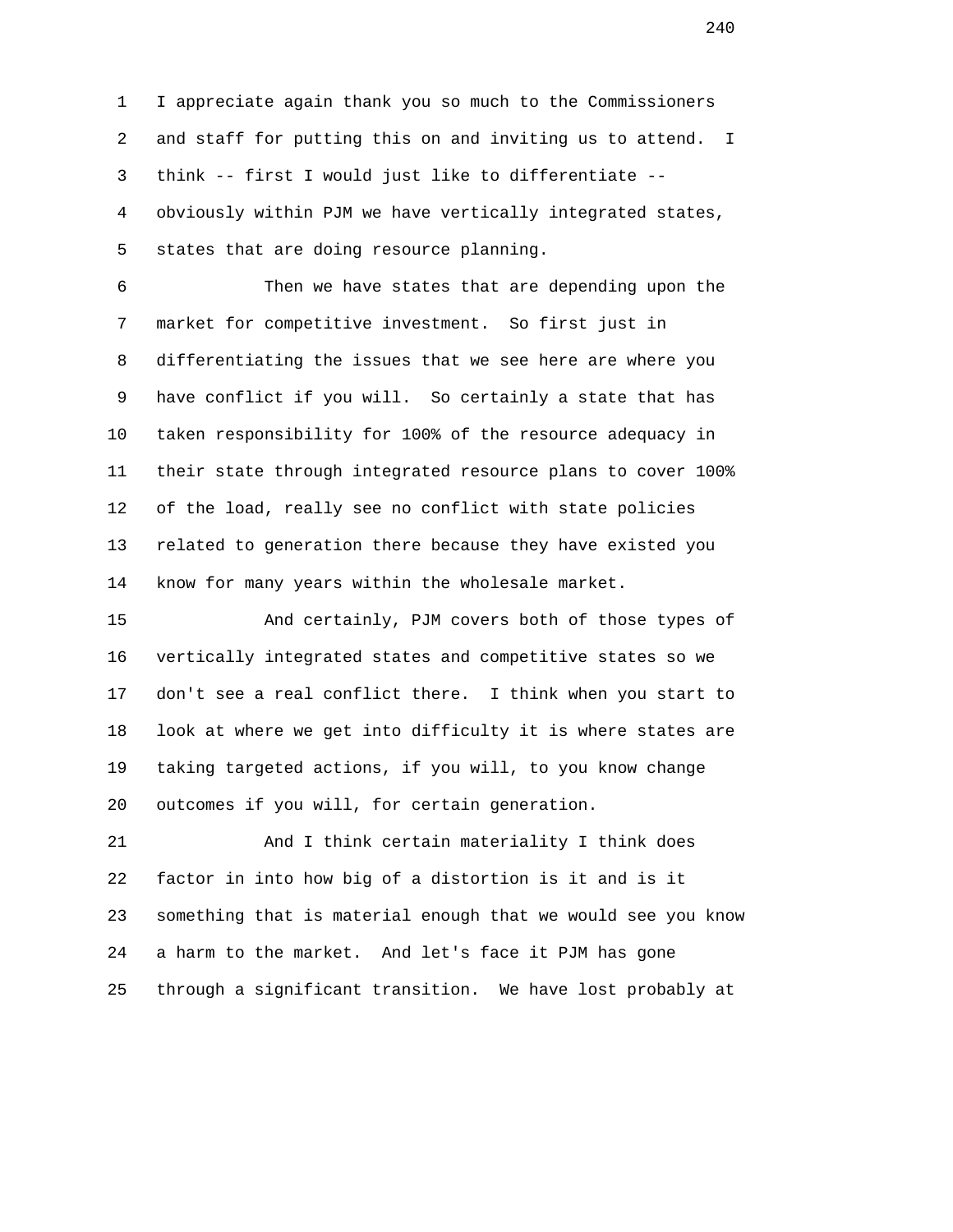1 least 20,000 megawatts of only -- my notes on this in front 2 of me of coal-fired plants and the market essentially has 3 replaced that with competitive investment.

 4 We depend upon that market integrity in order to 5 preserve the liability. We will be sitting here in a much 6 different spot had all of those investors not come in, put 7 their capital at risk, taken on that risk for themselves on 8 behalf of PJM and all customers if you will to put forth 9 that investment and then essentially replaced with very 10 little fanfare, a significant amount of retiring generation.

 11 That's what we are trying to make sure we can 12 preserve, that confidence that the investors have the market 13 will in fact be equitable in the fair shot. So anything 14 that would distract from that or put that in harm's way is 15 what we have to address and I would think first materiality, 16 second I think is the issue of how targeted is the action. 17 In other words if it is a broad action where there is a lot 18 of players who could come in and compete you know that would 19 be a different method.

 20 But again where we are at on this and we have 21 tried to address this proactively in the past few months, 22 put forth -- you probably saw my testimony we have a couple 23 of different tracks of activity. First and foremost this 24 issue of continuing to fight and have litigation is again, 25 as others have said, not a great strategic plan.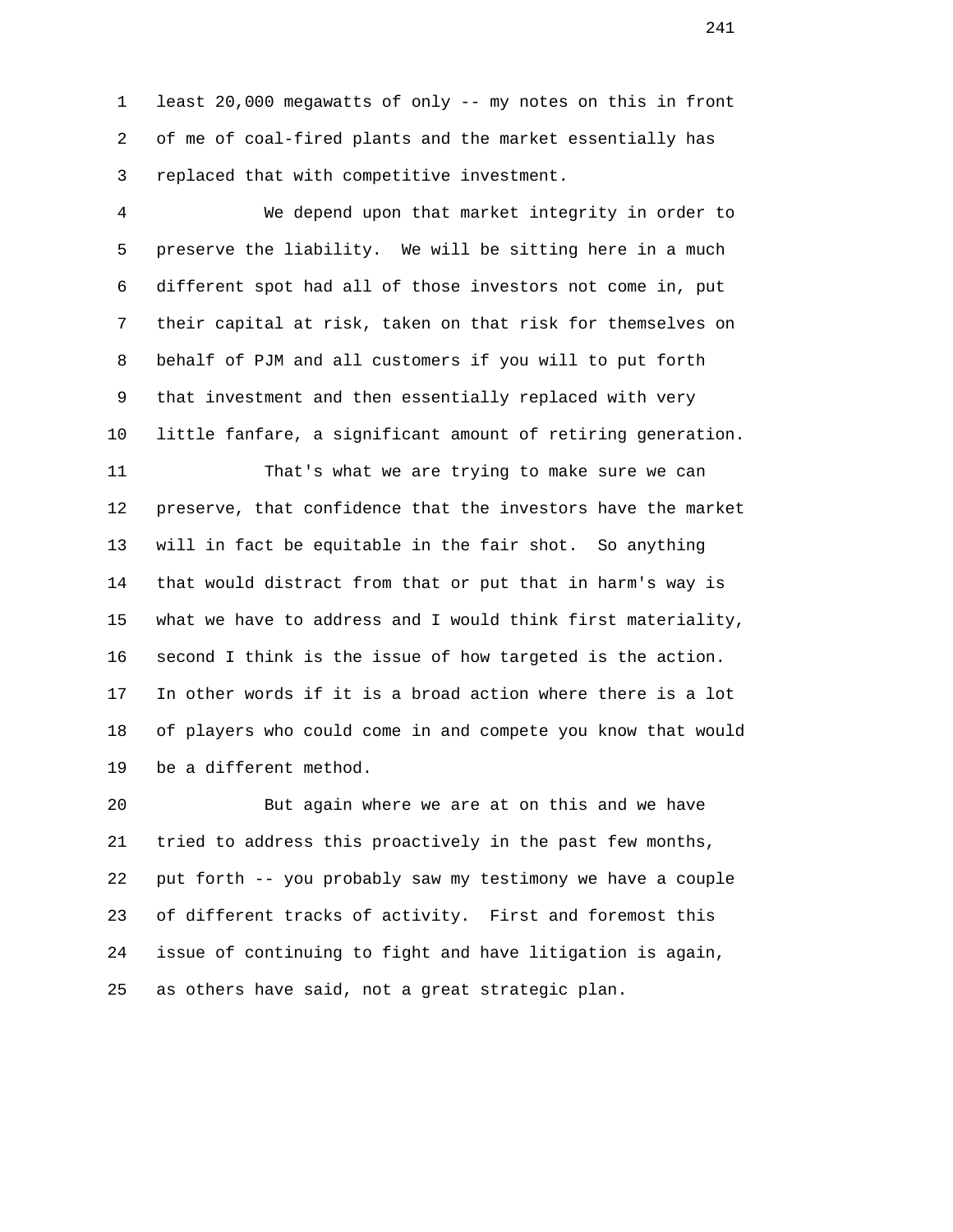1 The better strategic plan I think is to harmonize 2 if you will, and find ways to take action. Figure ways to 3 set aside that impact, if you will, and have a competitive 4 side of the market continue forth without major impacts. So 5 for the opening comments we will leave it at that, thank 6 you.

 7 MR. QUINN: So I think I have Raja next. 8 MR. SUNDARARAJAN: Yes thank you Chairman LaFleur 9 and Commissioner Honorable for allowing us to participate in 10 the panel. AEP obviously as you know have been operating 11 companies in 11 states across the United States and 7 of 12 them are in PJM.

 13 And if you ask any of our 7 states what is the 14 most important issue that you care about you get 7 different 15 answers. And I can clearly say environmental attributes are 16 probably not the top ones. If you asked them what they are 17 worried about fuel diversity and long-term pricing is what 18 they care about so that they can be assured as I think some 19 of the state Commissions and PJM were talking about that. 20 The lights go out they are on the hook for the customers to 21 call.

 22 And I think an important distinction because I 23 think you get lost into the fact that these are out of 24 market or in market. At the end of the day if you asked our 25 states who is on the hook for these things the other states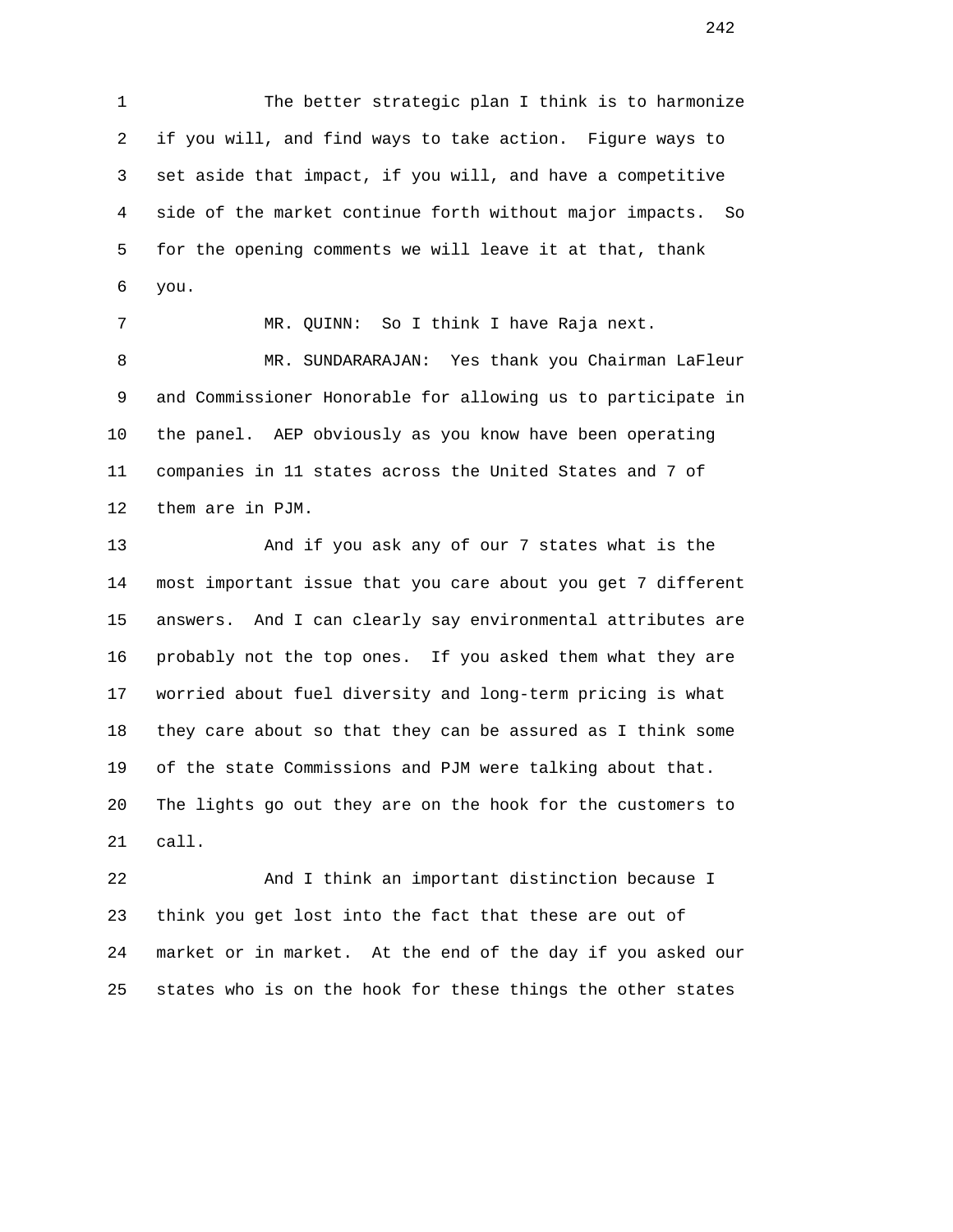1 would say they are on the hook for making sure, not only 2 resource adequacy is an issue that is shared with PJM member 3 states.

 4 There are other attributes that are beyond 5 resource adequacy that are currently not compensated in the 6 markets would particularly belong fully in the states 7 control. And states are doing what it takes to pursue 8 those.

 9 If you go to West Virginia or Kentucky they have 10 lost 20% of the loads over the last 5 years. Environmental 11 attributes are the last thing that comes to their mind. 12 They are trying to make sure they have jobs in the state, 13 they are trying to promote jobs, get load growth in the 14 state. Even without doing anything the retail rate there is 15 I have seen a 20% rate increase because of load loss within 16 the last 5 years.

 17 And that's why you see various diversity within 18 the PJM states in terms of what the view is. What is the 19 burning issue that they are trying to solve from a 20 generation resource adequacy point of view? And getting 21 agreement with all the states, about 13 states - I guess 14 22 states is not going to be an easy task. So figuring out a 23 solution we are not supportive of if these solutions can be 24 solved by market changes, market reforms -- we are fully 25 onboard with that.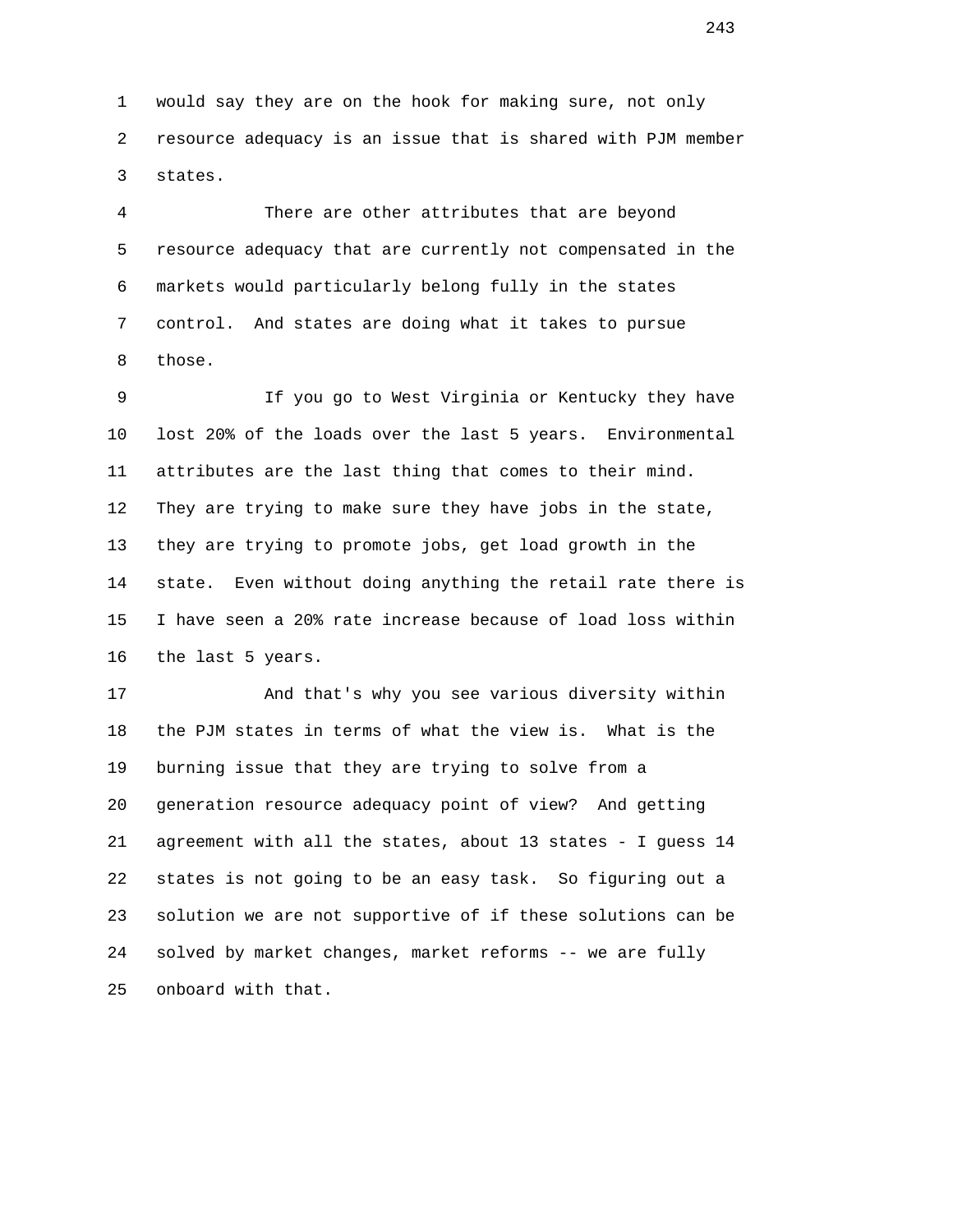1 The probability of that happening is a little bit 2 more so we still thing there needs to be a construct where 3 utilities are at low servicing entities can enter into 4 bilateral negotiations and enter into a long-term contract 5 so that they can solve the issue that the state is 6 immediately worried about.

 7 And this is prevalent in other RPO's, so I think 8 we would support some kind of a bilateral contract that the 9 LSE's can enter into for capacity and resource obligation 10 needs so that they can incorporate these externalities as we 11 call it, does not capture the capacity markets.

12 MR. QUINN: Thank you, Lathrop.

 13 MR. CRAIG: Thanks very much. And I'll just 14 reiterate thanks to Chairman LaFleur and thanks to 15 Commissioner Honorable for organizing this and inviting us 16 to come and speak today. I'll probably reiterate a lot of 17 positions that have already been stated but the question was 18 essentially how do we draw the boundaries around what's 19 acceptable and what isn't acceptable.

 20 I'll tell you that's certainly something that we 21 have struggled internally at PSEG in trying to help draw 22 those lines so I think it's not surprising that that 23 question you know, it still exists and hasn't been answered 24 yet. And I think where we have come out on this is it is 25 probably always going to be very difficult to draw the line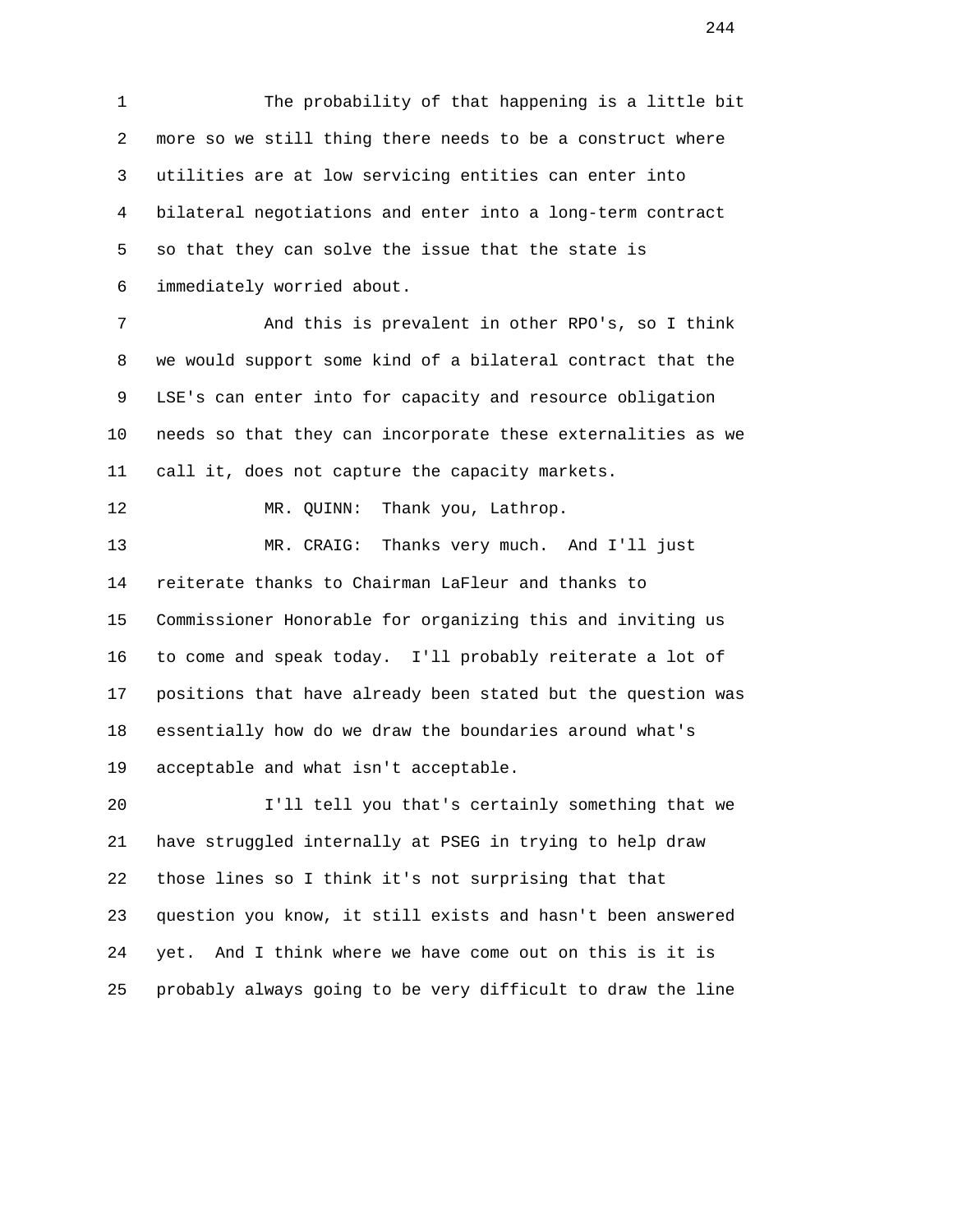1 or draw the box ahead of time to know exactly where 2 everything fits but that said I think we can start to place 3 certain things on each side of the line.

 4 And maybe that's the best we can do for now but 5 we should do that and move forward appropriately. I think 6 we both have sort of learned a lesson that things are 7 clearly just targeted at changing -- I'll use that word the 8 price in the market are not appropriate and I don't know to 9 what extent we will see something that blatant going on the 10 future.

 11 But clearly I think we have learned that that is 12 not acceptable. And on the other side I think that a lot of 13 things that we have heard talked about today, you know it 14 kind of fits broadly into our minds into two categories -- 15 environmental goals that have not be internalized in the 16 market.

 17 And then with whatever wording we want to use 18 whether it is enhanced resource adequacy or it is fuel 19 diversity or we like to call it resiliency -- after some of 20 the experiences that our companies had in things like super 21 storm Sandy and then the little bit of the scare we had this 22 summer as you have heard Commissioner Mroz refer to with a 23 potential real gas supply issue that was fortunately fixed 24 before the winter came about.

25 You know I think those things are states clearly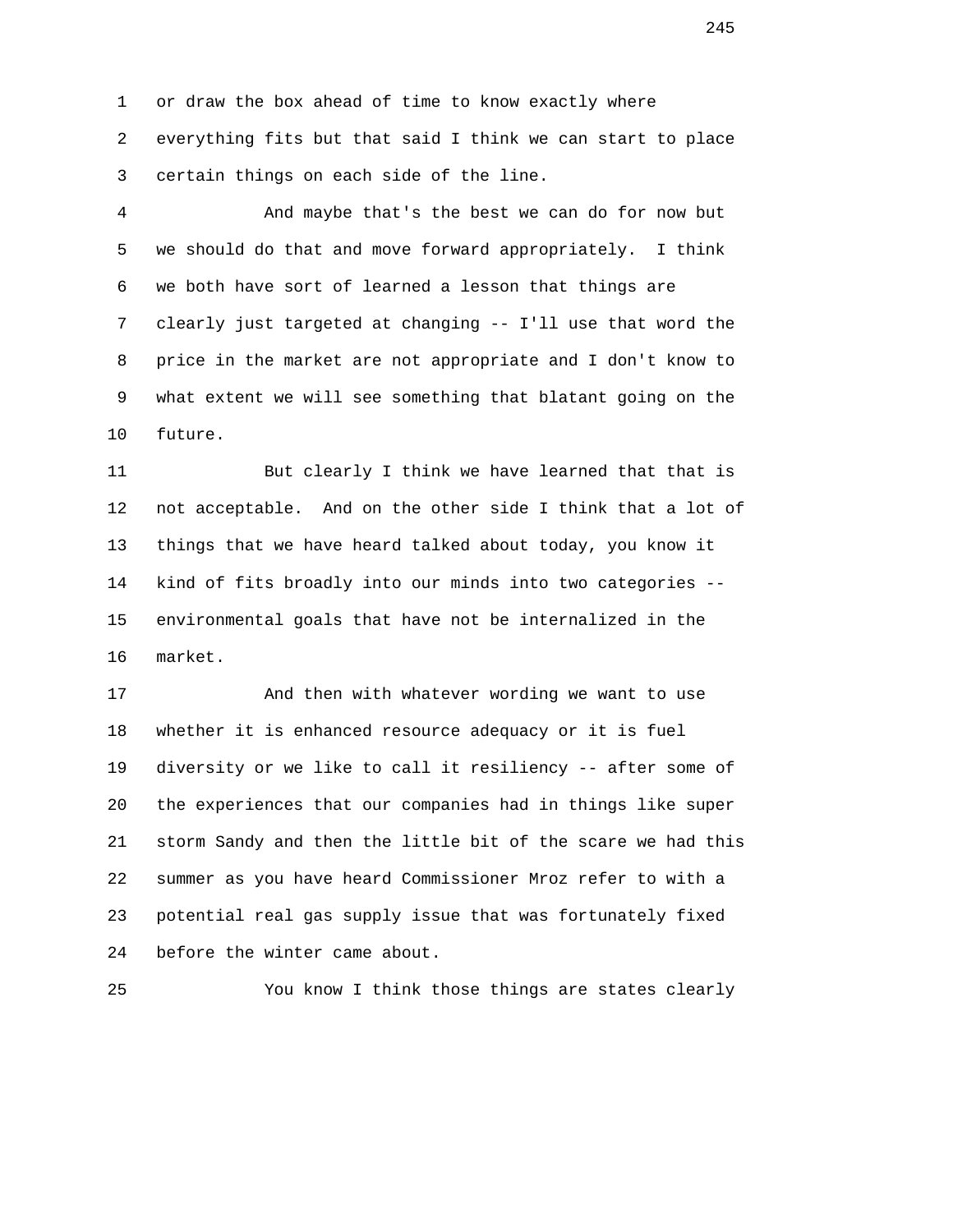1 expressing their concerns over what are essentially public 2 health and safety and welfare issues. We have not yet 3 figured out how to or at least agreed on how to internalize 4 in the market are entirely appropriate and need to be 5 accommodated so that those very valid public policy goals 6 are not thwarted while we go through the process of figuring 7 out hopefully how to internalize them in the markets which 8 we would actually agree is a better way to pursue that in 9 the long-term.

10 MR. OUINN: Robert?

 11 MR. FLEXON: Thank you and thank you to the 12 Commission for organizing -- this is a fantastic event and I 13 appreciate having the opportunity here on the state 14 perspectives. I often don't get that and particularly 15 getting them all at once certainly helps shape the thinking.

 16 I'm with Dynegy we have over 30,000 megawatts of 17 generation, 13,000 or so which is in PJM. I just want to 18 re-emphasize that being an independent power producer and 19 not a utility we rely on being the most economic person out 20 there. We focus on our cost structure and we want to 21 compete on a level playing field.

 22 We are neutral as to technology and it just comes 23 down to what's the cheapest megawatt we can get to the 24 customers. And if we think about a term that creates fear 25 in our supply when we hear, "hybrid."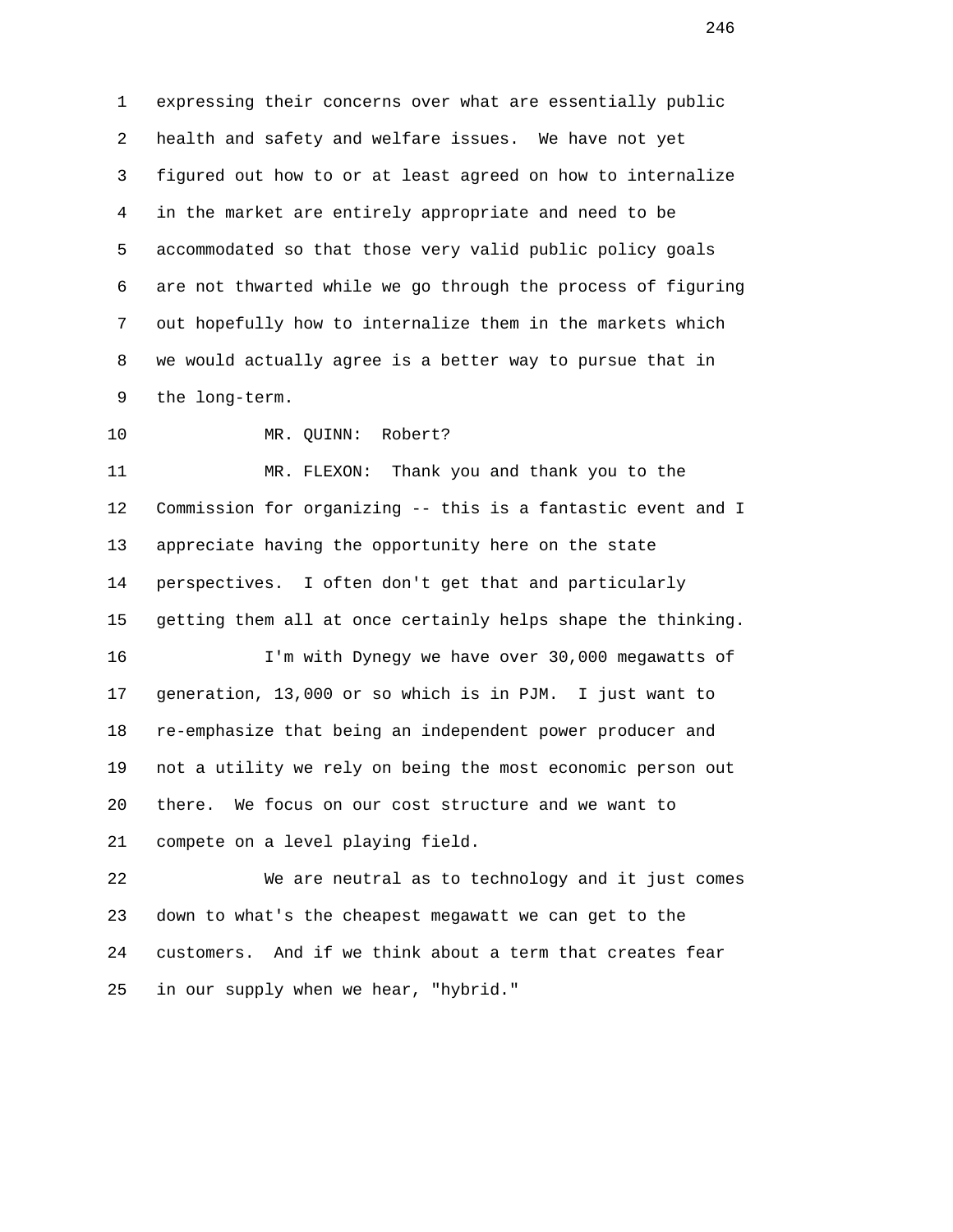1 Hybrid is the worst market. You are doomed to 2 failure if you go down the hybrid road. Most of Zone 4 is 3 hybrid. All of the generation in central and southern 4 Illinois will vanish with the latest subsidy given to 5 Excelon and capacity clearing at 5 cents for KW month, those 6 plants were just put in the uneconomic category.

 7 So having a model that starts blending cost of 8 service, starts blending other things into it that bleeds 9 into the competitive price formation is in fact going to 10 unravel the market. In the session today you know I hear the 11 terms that we are looking to accommodate are work in harmony 12 or work in partnership.

 13 It's kind of like we are looking now to fix the 14 barn door when the horse has already ran out. The problem 15 exists, these subsidies that are in the market are having a 16 material effect on price formation. And when you think 17 about the motto, "The bend don't break," it's kind of where 18 we have been today.

 19 I think Arnie in your question, your comment was 20 the little things you kind of let go. And really I think 21 that's essentially what has happened. But I think as David 22 Patton pointed out earlier today the subsidies coming from 23 nuclear is a whole different ballgame and that has a 24 significant material effect on our portfolio.

25 And if you look at the market cap of the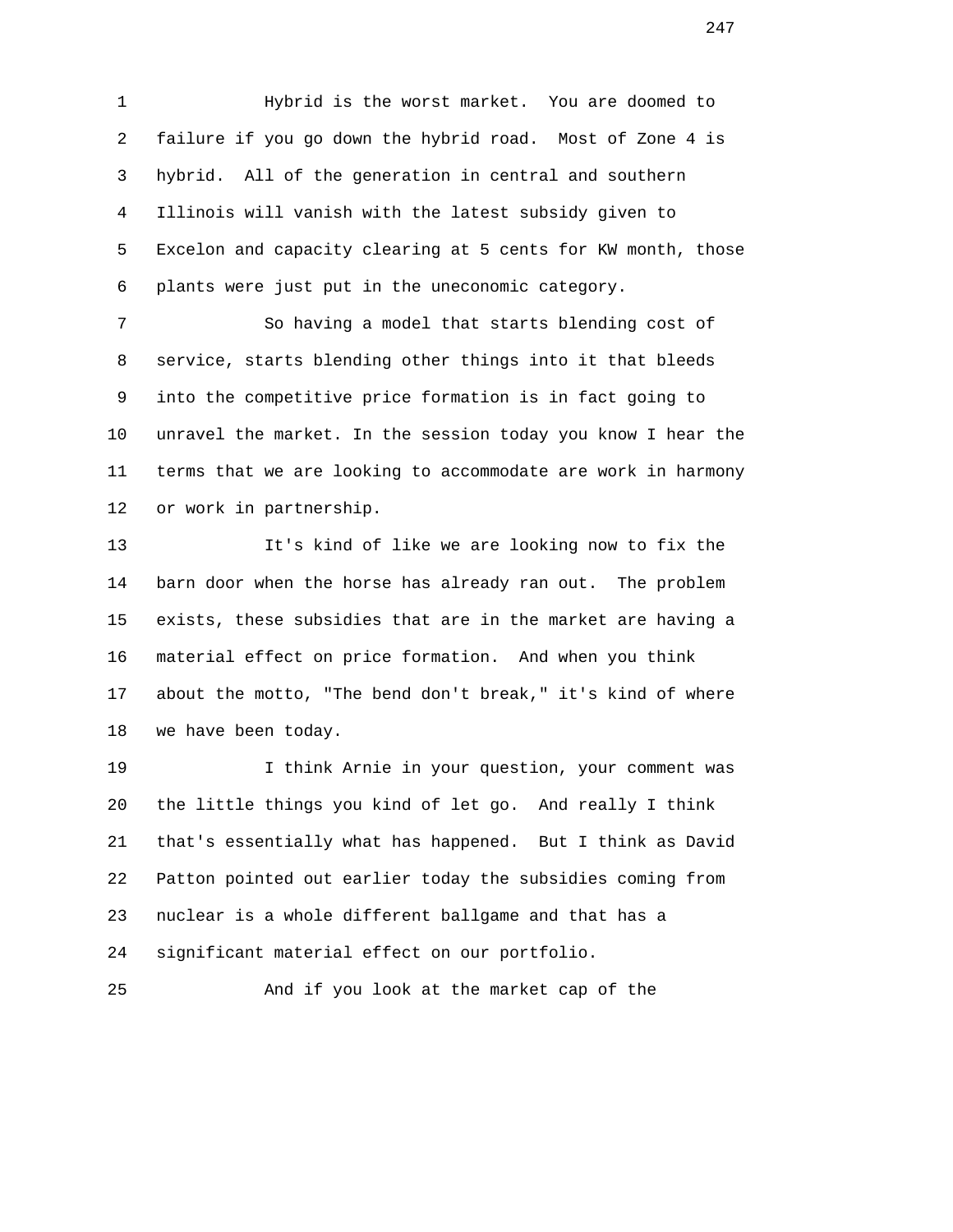1 independent producers, what it's done in the past year it's 2 collapsed. Investors have lost confidence in the states and 3 the very thing that the states are worried about in terms of 4 creating instability, the state policies that are bleeding 5 into the competitive price markets are in fact going to 6 cause the instability that they are worried about and that's 7 why we need to fix it.

 8 You know it is great to talk about other 9 solutions but it would be great to talk about the solutions 10 before the problem exists. Kind of back when I was 11 listening to the panel earlier it kind of reminded me about 12 basketball in the 1980's when Princeton would get a 2 point 13 lead and they would give it a 4 corners and never get the 14 ball back right?

 15 The other team -- you know the clock would run 16 out and that's what's happening in the IPP. Excelon has 17 their 10 billion dollars in subsidies so now they are 18 interested in having a discussion about to see if there is 19 another way.

 20 In the meantime that's bleeding into the market 21 and impacting us. I think the final thing that I would like 22 to point out is you take Ohio as an example -- we are the 23 largest generator in Ohio, we're also one of the largest 24 retail providers in the state of Ohio.

25 Last year there was a battle with two of the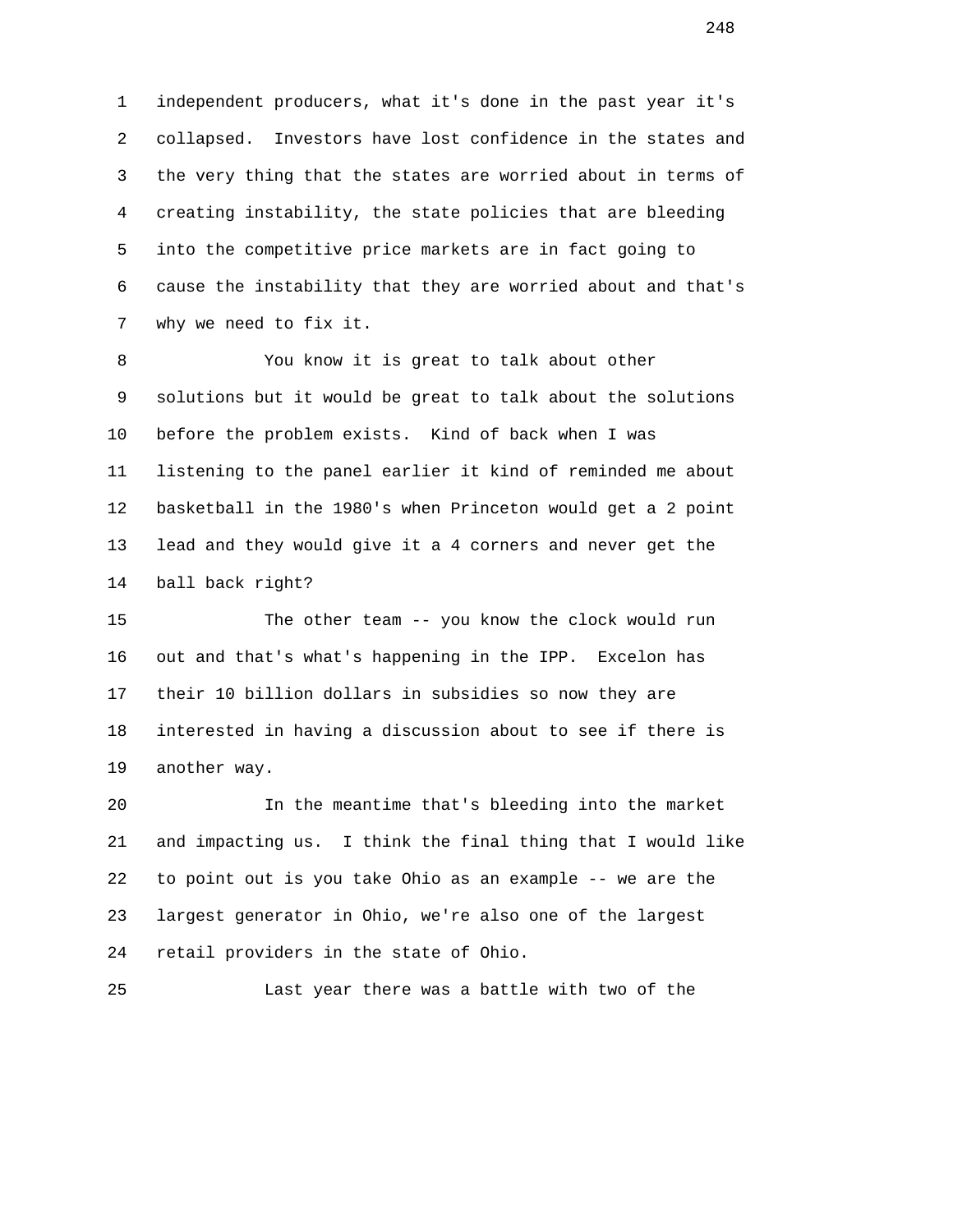1 incumbent utilities where they wanted to fix the purchase 2 price contracts with coal plants two of which we had 3 ownership stakes in but would not have covered our portion 4 of the ownership stake.

 5 And the argument at that time was we are going to 6 eliminate price volatility as we heard earlier today. And 7 eliminating price volatility by putting at all time high 8 prices and promising never to move it is a necessary 9 solution for the consumer.

 10 I thought the comments from Sierra were very well 11 on point that the consumer needs to be brought into the 12 discussion as well to think what's the appropriate way to do 13 it? So two of those plants that PPA's were going to -- that 14 were being fought for before FERC stepped in last year, we 15 have just announced that we are retiring them.

 16 So 3,000 megawatts of coal plants in Ohio are 17 going to be retired in June of 2018 at just a year ago we 18 are going to purchase a power agreement that's significantly 19 above market rates so when the comment that we heard a 20 moment ago that there's excess reserves in PJM that's 21 because it's been a really competitive market and people are 22 grabbing to anything they possibly can.

 23 But those assets will exit the market if you 24 allow the proper price formation to occur and the proper 25 price signal. So my one message to leave with FERC -- their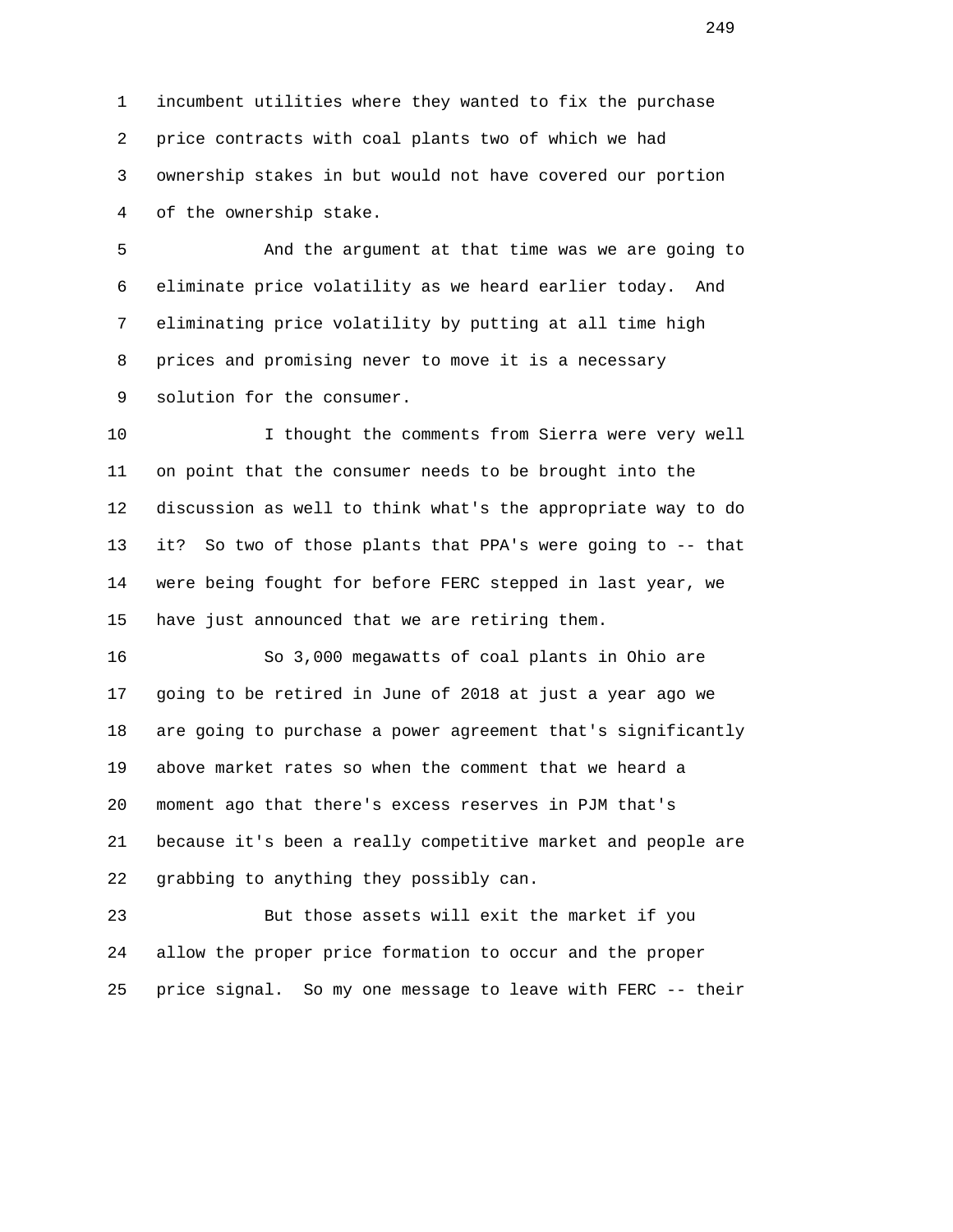1 involvement with Ohio was welcome. We got the right 2 decision and to these other things we can't stand and sit 3 back and see what's going to happy.

 4 We have got to take the leadership role before 5 the instability starts really bleeding to the market because 6 again the independent power producers -- we rely on the 7 capital markets. And the capital markets are not being kind 8 to us now because of their lack of confidence in what's 9 going on in the design of the marketplace, thank you.

10 MR. QUINN: Joseph?

 11 MR. BOWRING: Thanks to the Commission and staff 12 for inviting me to speak here today. The PJM markets have 13 worked so it is a little surprising to me that we are having 14 such long conversations about how to intervene in them and 15 change them. Progress is good so it is good to keep 16 thinking about new ideas.

 17 But let's not forget they have worked since 1999, 18 worked very effectively. Are they perfect? Well you know 19 we write 700 pages once a year and every quarter to indicate 20 why we think they are not perfect but they are pretty close. 21 They are doing their job as Andy said they managed to 22 successfully deal with the retirement of more than 20,000 23 megawatts of coal, replace it with gas.

24 And the point of markets after all -- and they 25 have been doing this, is to provide power to customers at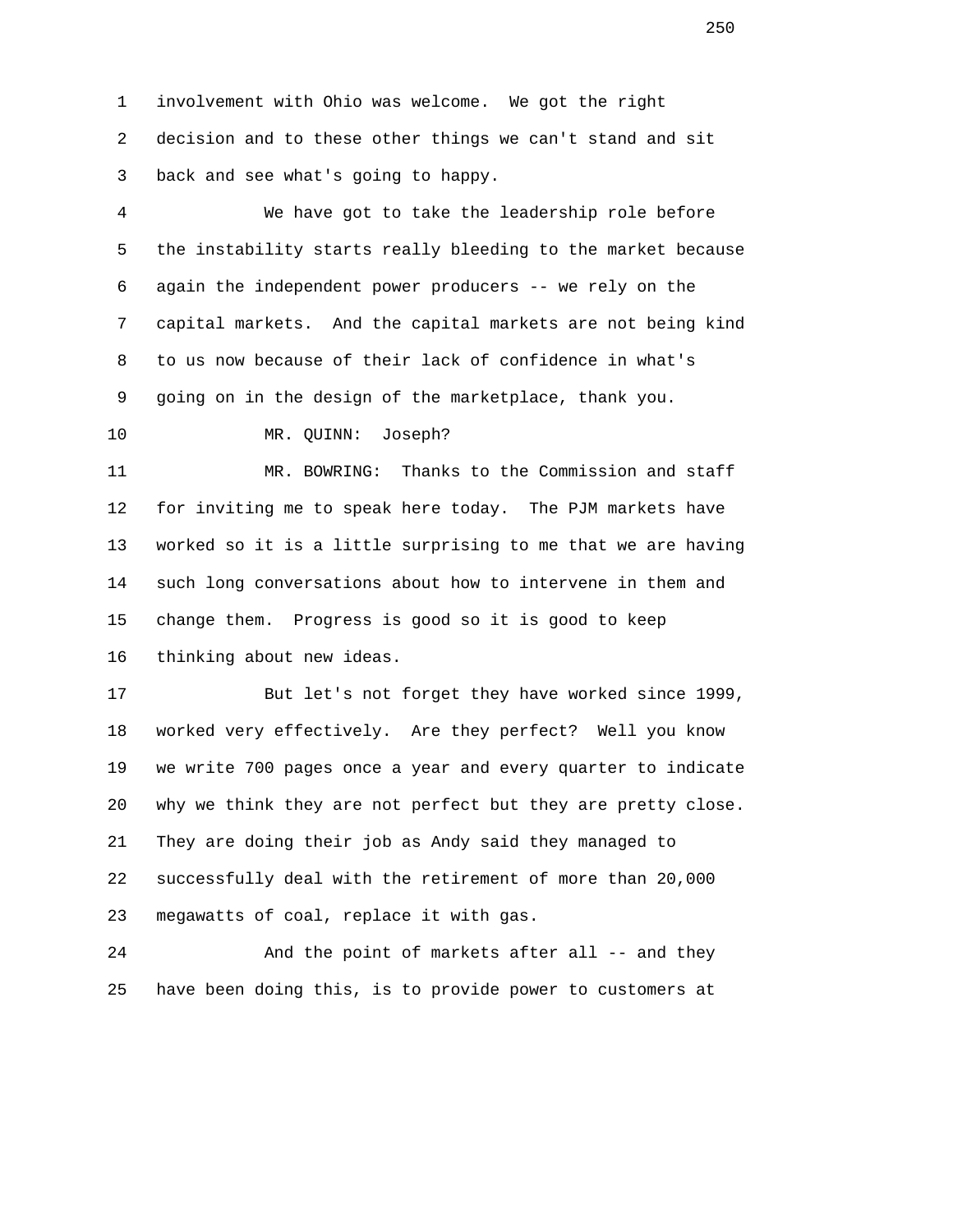1 the lowest possible cost. That's what markets do and they 2 have been doing it very successful.

 3 Are energy prices too low? I don't think so. 10 4 years ago load would tell me that they thought prices were 5 too high and I would explain to them that markets pass 6 through the costs of inputs and there was some reflected in 7 the cost of coal and gas. And now I say the same thing, 8 the markets pass through the cost of inputs, the cost of gas 9 is low, prices are low -- are they too low?

 10 Of course they are not too low. Ask customers if 11 they think that the price is too low. Does that then mean 12 we should step in and intervene and subsidize uneconomic 13 units? Again I don't think so. We have seen a series of 14 cases in Ohio, Illinois and elsewhere where units will have 15 to be subsidized simply because they are now an economic.

 16 And to pretend that does not have a significant 17 impact in the markets would be incorrect. We showed when we 18 did analyses in New Jersey and Maryland just a few thousand 19 megawatts of uneconomic capacity in the capacity markets has 20 a very substantial precedent on the market and effects 21 everybody, even if it is in one state.

 22 So to actually directly answer your question 23 where do we draw the line? We draw the line where there are 24 significant impacts on price, significant courses and 25 decisions that ultimately the Commission has to make passing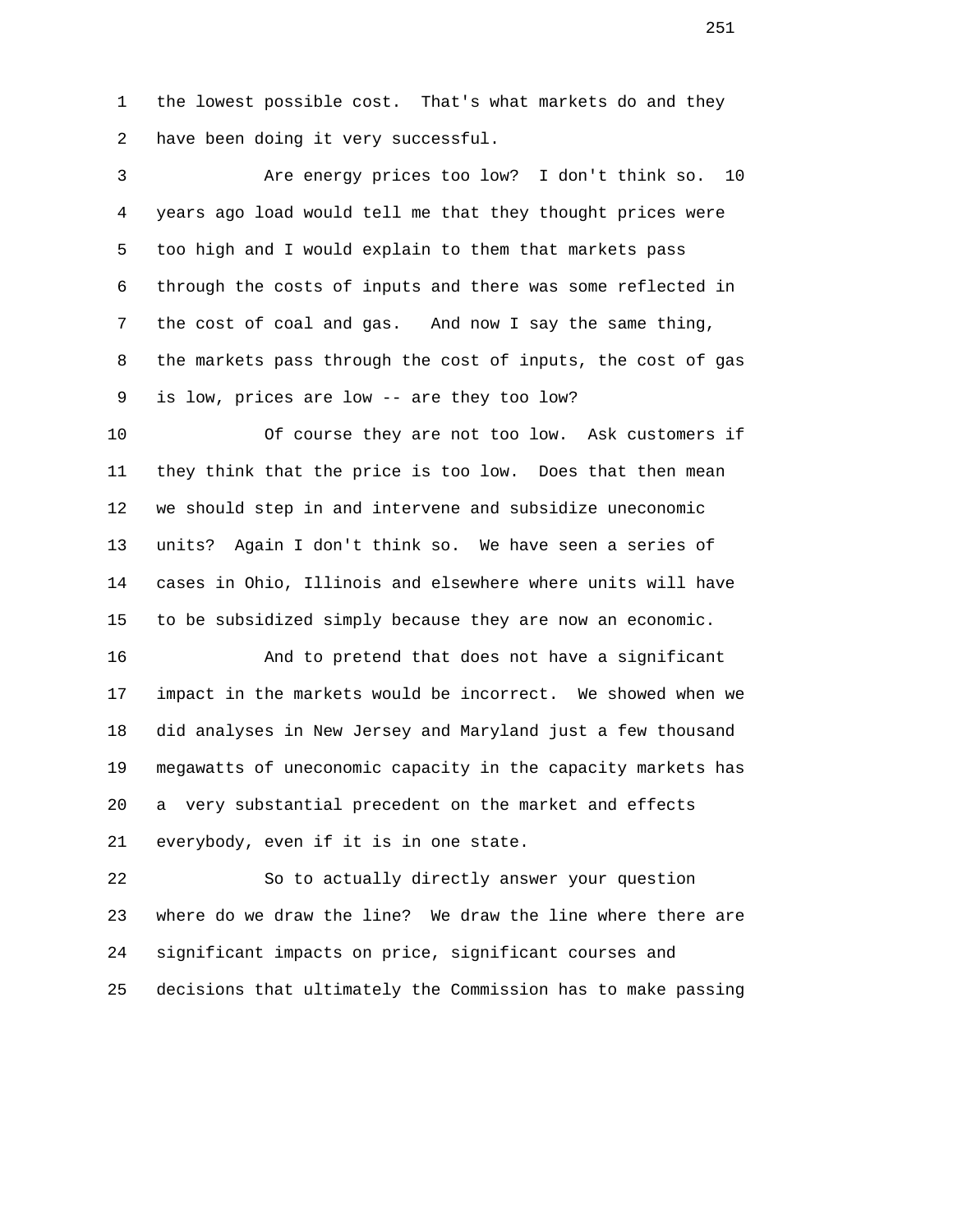1 off the difficult question to you.

| 2              | But where there is an impact on price that                   |
|----------------|--------------------------------------------------------------|
| 3              | affects price formation, it affects uncertainty, it affects  |
| $\overline{4}$ | incentives, it affects the ability of the market to function |
| 5              | to provide incentives for new entry and appropriate          |
| 6              | incentives for exit.                                         |
| $7\phantom{.}$ | So any such subsidy whether it's technology                  |
| 8              | specific, whether it is unit specific, whether it is for     |
| 9              | some other particular social goal -- all should have that    |
| 10             | same line drawn. That's the line where I believe that FERC   |
| 11             | is responsible for maintaining the integrity of prices.      |
| 12             | You want to make sure there's not price                      |
| 13             | discrimination in favor of specific technologies, thanks.    |
| 14             | I think we will do Jennifer and<br>MR. OUINN:                |
| 15             | Gregory, I don't think you have had a chance to talk yet.    |
| 16             | Then I want to make sure that we get to acting Chairman      |
| 17             | LaFleur before she has to leave.                             |
| 18             | MS. CHEN: Hi thank you this is Jenny Chen with               |
| 19             | the Sustainable FERC Projects. Thank you to Chairman         |
| 20             | LaFleur and to Commissioner Honorable for having us and      |
| 21             | staff as well. It's great to see you all.                    |
| 22             | The question that you asked Arnie is a good one              |
| 23             | because it does -- it is a common theme amongst the          |
| 24             | comments. But the problem is the question that you asked     |
| 25             | assumes a certain problem and that problem has not been      |
|                |                                                              |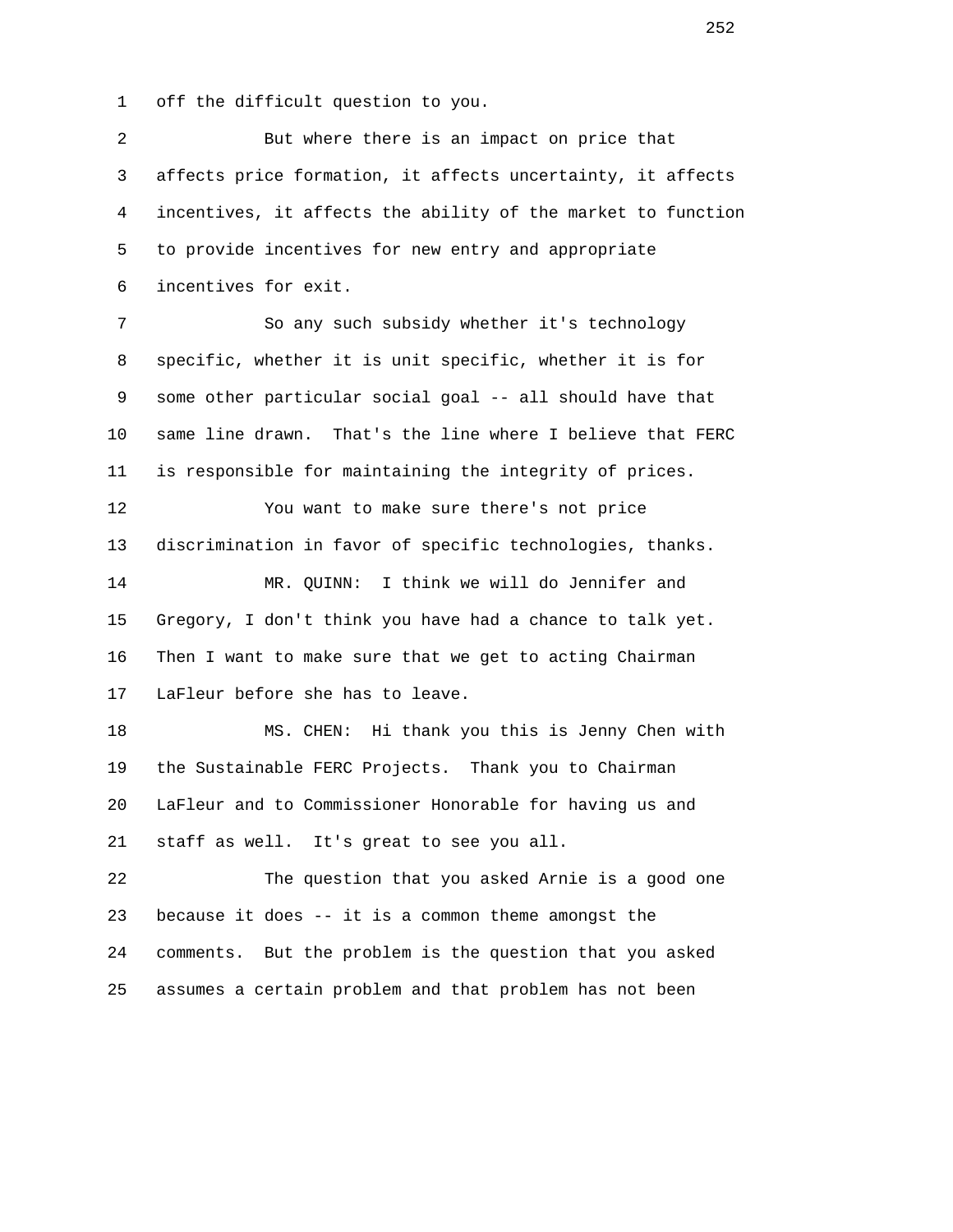1 well-defined and the question you asked is leading us down a 2 path that we don't think particularly solves and particular 3 problem.

 4 So you are asking what is the distinction between 5 some of these various so-called subsidies and I want to tell 6 you that look if we keep going down that path the proposals 7 on the table that are supposed to solve that problem -- the 8 MOPR expansion and the two-tiered market, proposals that 9 stakeholders have discussed so far.

 10 I'm not sure where that is going to get us. The 11 bigger questions that really need more attention right now 12 that could potentially solve what these questions that you 13 brought up might be trying to get at -- mainly supposed 14 price suppression in the capacity market I think are these. 15 There is vast over-supply in the capacity market 16 in PJM. As folks have mentioned earlier today PJM cleared 17 22.4% capacity -- excess capacity and flask capacity option. 18 5.5 gigawatts of that was new gas so despite the over-supply 19 and relatively lower than expected clearing prices 5.5 20 gigawatts of new gas came on.

 21 That, according to ICF brought the prices down by 22 15 to 25 dollars per megawatt day. So if you look at the 23 clearing price of 100 megawatts per megawatt day that's a 24 significant impact.

25 So if the question is what is so-called -- you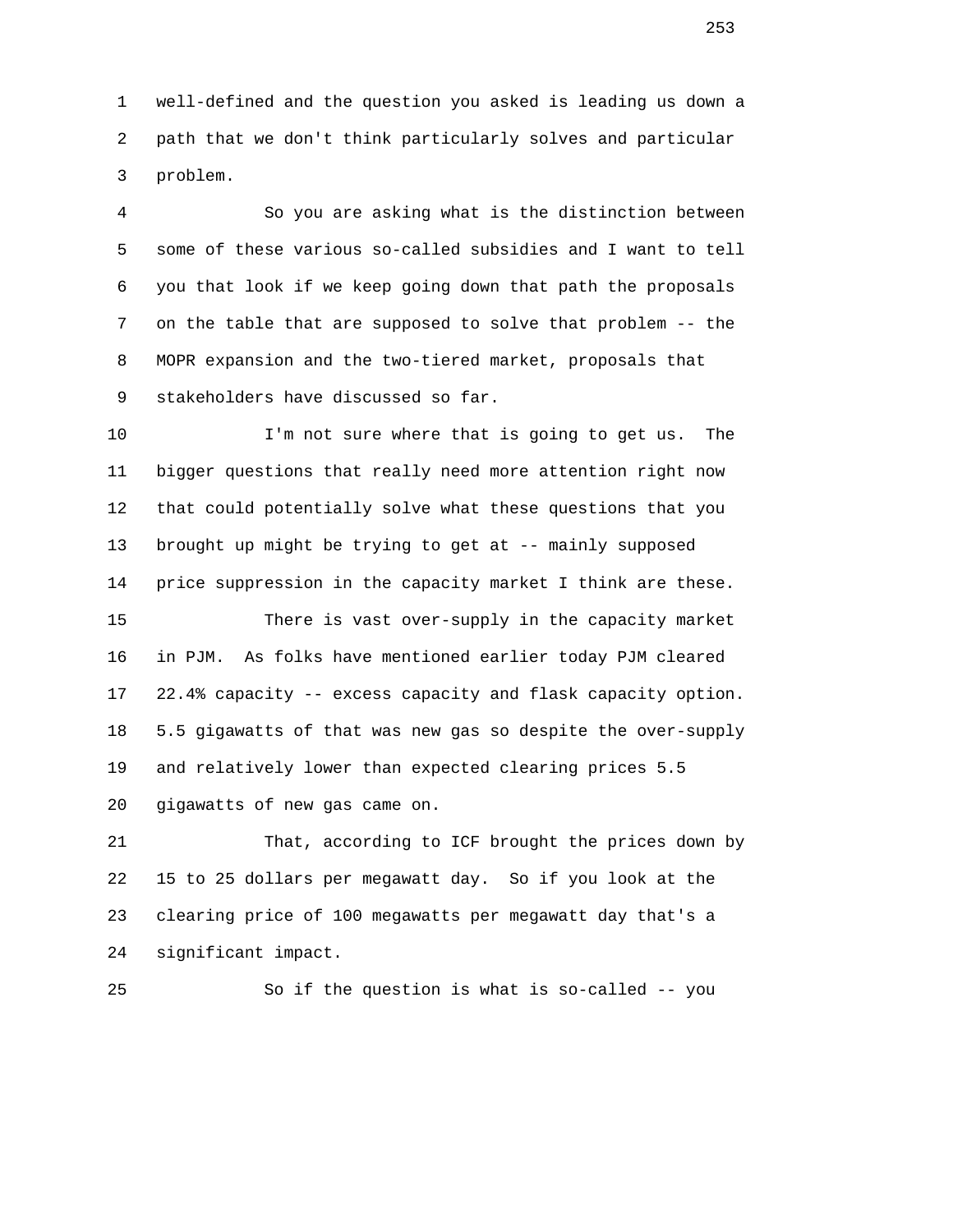1 know what is supposedly suppressing the prices I would say 2 it is over-capacity. Whatever is driving all of this new 3 gas to come on despite the fact that we have plenty of 4 capacity on the system.

 5 So that's a significant driver that we have not 6 been looking at. The other question that I think is a 7 bigger question along with the over-supply question is -- 8 really the question is how can you better accommodate some 9 of these state preferred resources in the capacity market? 10 So for example we look at poll after poll from 11 customers from voters, we know they want clean energy. We 12 know that even amongst Trump supporters that at least 75% 13 want accelerated -- want the acceleration of clean energy 14 adoption.

 15 All of the PJM states, the vast majority of 16 people polled want at least 20% -- this is the question 17 asked, they want at least 20%, the utilities to procure at 18 least 20% wind and solar. So when you look at the capacity 19 market and PJM today you have a capacity market that 20 procures 167,000 megawatts of capacity and only about a 21 gigawatt, 1.3 gigawatts of that unforced capacity is wind 22 and solar, that's less than 1%.

 23 So there's a vast disparity between what 24 consumers and what states want as shown by their RPS's and 25 what's actually clearing the capacity market. So those are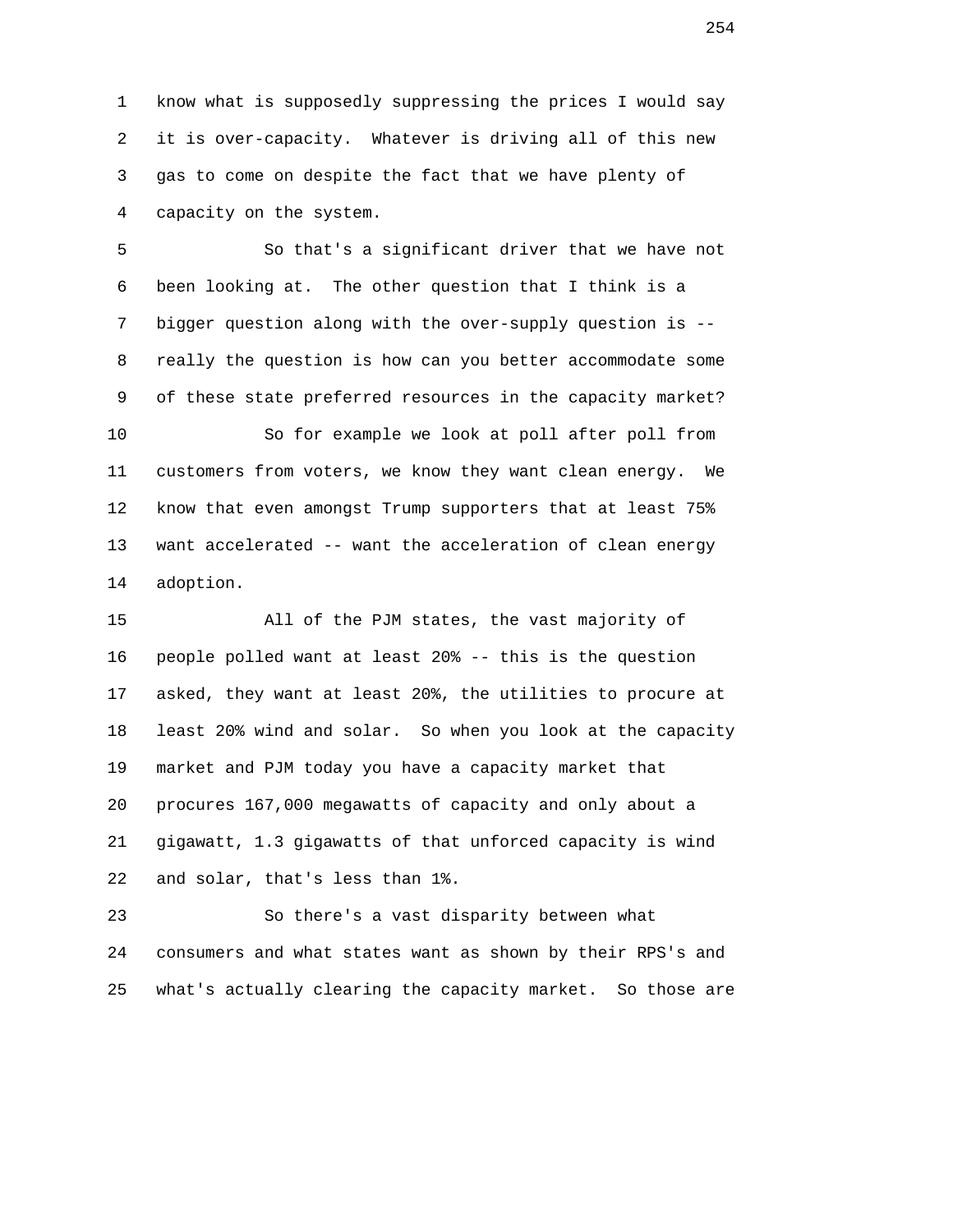1 the two main questions that I would love to see more 2 emphasis on but I can answer your question Arnie. 3 The distinction is push comes to shove is that 4 there are a lot of environmental policies that are 5 attempting to address the fact that the market does not 6 internalize externalities associated with pollution. Carbon 7 is one of them but there are many other forms of pollution. 8 So there could be a set of policies that aim to 9 procure newer resources, technologies that are still scaling 10 up, that are still seeing cost declines -- these are not 11 unit by unit, these are not targeted at existing units that 12 have been shown to be uneconomic over time, these are newer 13 resources that typically do as we have seen in the past, 14 have a legitimate -- why do I want to use the word 15 legitimate, but we have seen governments intervene to help 16 scale up these types of resources. 17 If you have a large unit and I think Joe covered 18 this pretty well that might significantly impact the 19 clearing prices depending on whether it clears. I mean that 20 might have a bigger impact. But again I'm not sure it's 21 taking us in the right direction and it is a very fuzzy 22 distinction so with that. 23 MR. QUINN: Gregory then we will go to 24 Commissioner -- acting Chairman LaFleur. 25 MR. POULOS: Thank you. I appreciate the

en de la construction de la construction de la construction de la construction de la construction de la construction de la construction de la construction de la construction de la construction de la construction de la cons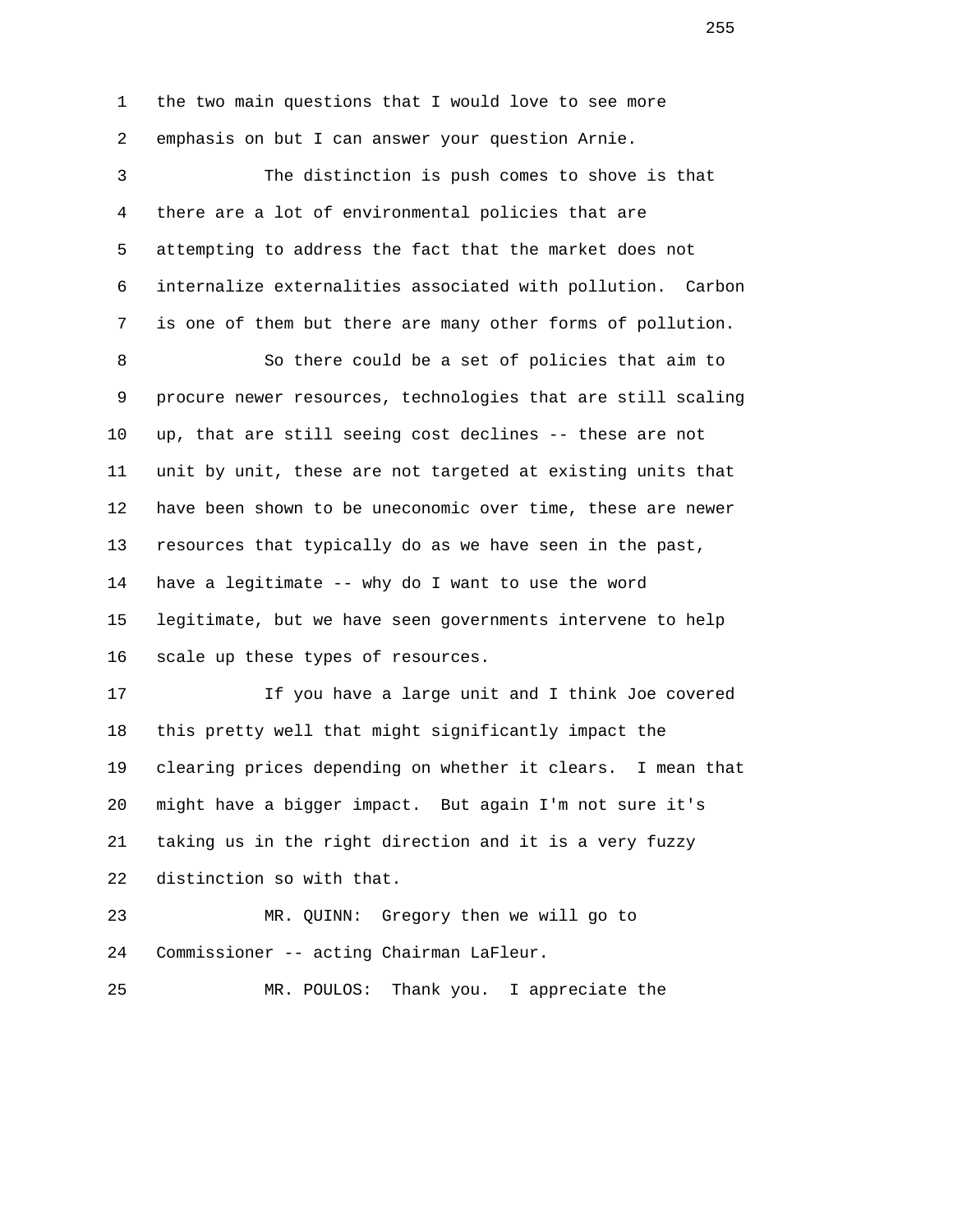1 opportunity Chairman LaFleur, Commissioner Honorable and 2 Commission staff. I appreciate the opportunity to be here. 3 Just to make clear I am here today on behalf of the Joint 4 Consumer Advocates which is 5 of the 13 Consumer Advocate 5 offices within the PJM region those being Delaware Division 6 of Public Advocate, Illinois Citizen Utility Board, New 7 Jersey Division of Rates Council, the Pennsylvania Office of 8 Consumer Advocate and West Virginia Consumer Advocate 9 Division.

 10 To be very clear I had to make that point because 11 there are many of the Consumer Advocate Offices that have 12 already taken positions. For example the Ohio Consumer 13 Council has taken positions at FERC in proceedings on this 14 which is mentioned in my footnote in my comments.

 15 So the Joint Consumer Advocates were the ones 16 that made the comments -- these 5. And they are a very 17 diverse group and I think to your point that you made with 18 the Commissioners that they are a very diverse group, I have 19 a subset of all of those.

 20 And the diversity range is completely on both 21 ends of the spectrum where they see state actions, where 22 they see the market running and I can tell you that you hit 23 the issue right where I did as I'm getting off and running 24 as the Executive Director for the PJM Consumer Advocates.

25 It certainly hit a high note of where that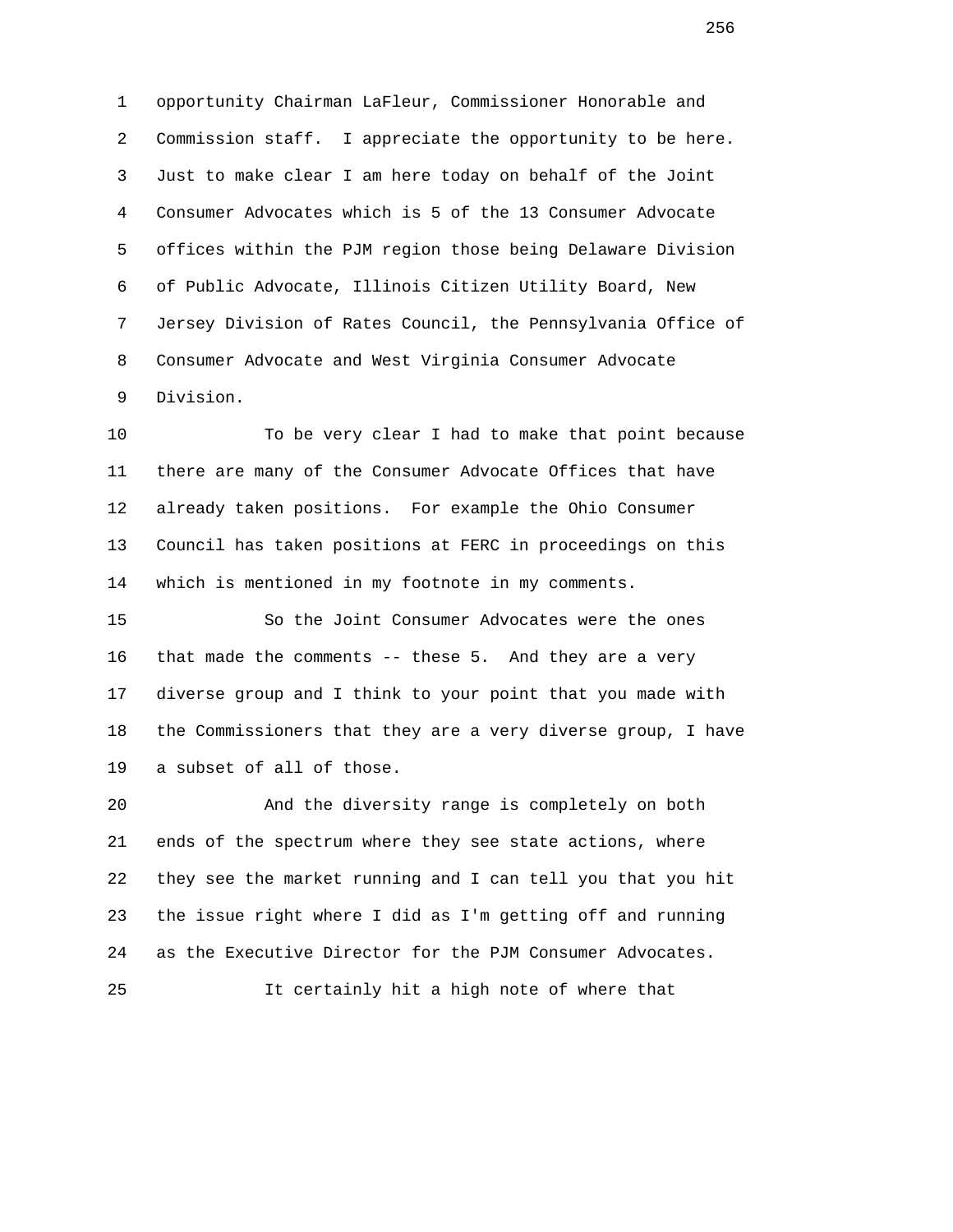1 distinction comes, where's that line and I think what we 2 tried to do is tried to get down to those basic principles 3 first. What do we look at first for PJM?

 4 PJM we looked at it first and saw this is a very 5 competitive market. It's getting us reasonable rates for 6 the most part, reliability is there and probably most 7 important -- at least for me, for my opinion is the new 8 entry. We have natural gas which came kind of out of 9 nowhere in some respects and in substantial amounts and 10 really brought this discussion to a head which is so 11 important to have that opportunity for new resources to 12 enter the market and to compete.

 13 That's a key factor for what we looked at and 14 thought is a very big part. Now where do we go from here? 15 Because one thing we are concerned with is -- while it is a 16 reliable market there hasn't been sort of administrative 17 fixes put in place with the capacity performance for 18 example.

 19 And how that has impacted resources like the 20 demand response and your energy efficiency and their ability 21 to participate along with new resources -- and those have 22 really been a concern particularly the impact on consumers 23 to participate in the market and consumers are the ones who 24 bear the costs of this market.

25 So the fact that we are reducing their ability to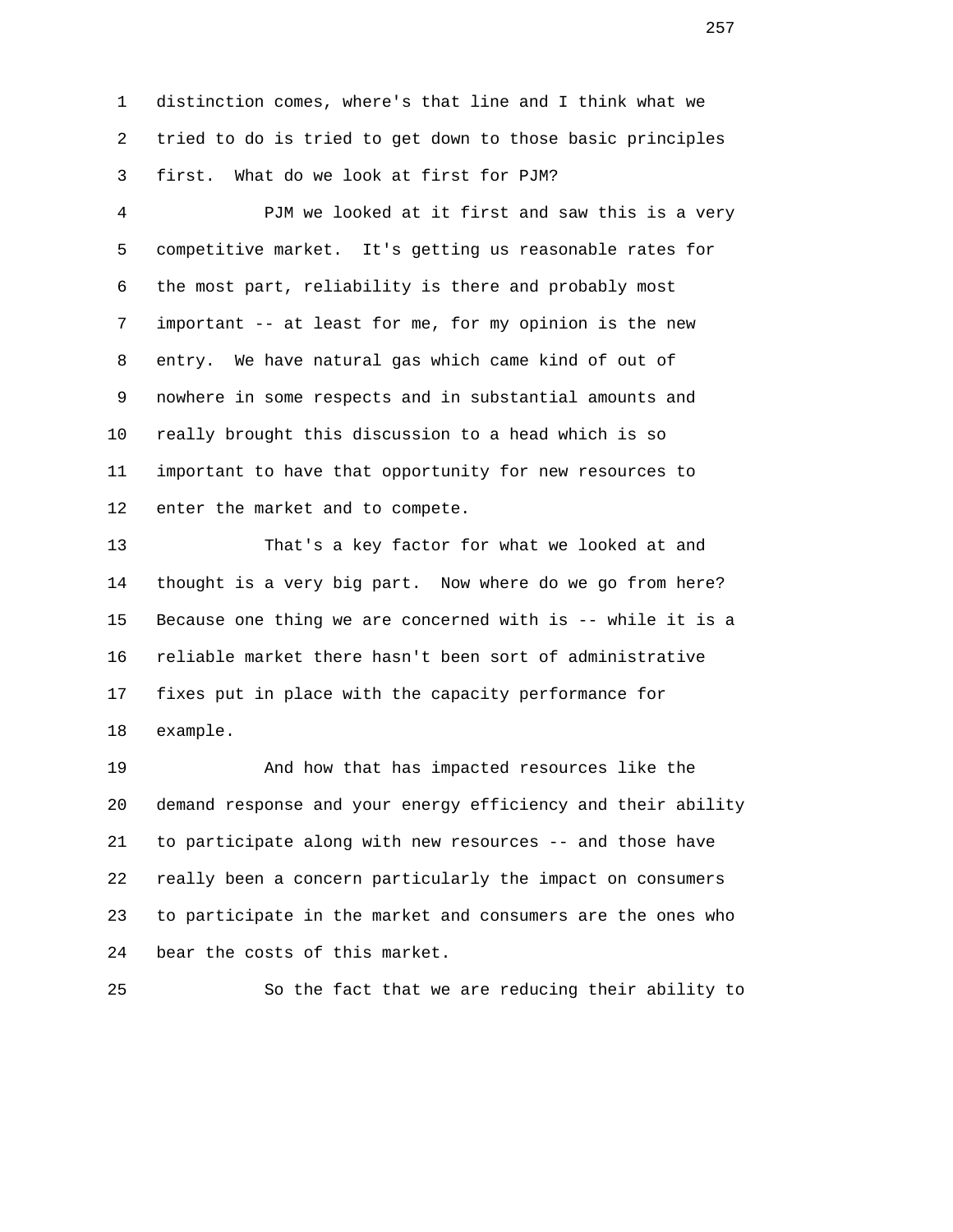1 impact their own pricing is of great concern too. So when 2 you put administrative fixes in if you do too much you are 3 going to impact new entry and consumers to affect their own 4 prices.

 5 So those are some things that we really have a 6 concern about. Again, the whole spectrum probably PJM and 7 the IMM are probably the two best to give us information and 8 to keep us getting involved and that dialogue is so critical 9 for us to know what's going on and what's the best chance.

 10 And in the end this issue where the line is drawn 11 it really depends on the circumstance because states each 12 have their own interest. Every state is going to have their 13 own interest from all the way over to Illinois all the way 14 to New Jersey they all have different interests. And it is 15 hard to tell specifically how that interest is impacted and 16 where that line should be drawn without knowing the specific 17 circumstances, thank you.

## 18 MR. QUINN: Thank you, Chairman?

 19 CHAIRMAN LA FLEUR: Well thank you Arnie and 20 thank you to everyone today. About the only thing that 21 could make me leave is being summoned to the hill so that's 22 why I'm leaving, but I will be back tomorrow morning.

 23 First a comment and then a question -- as I was 24 listening to Bob Flexon talk about the IPP model and where 25 it falls out I felt like it is like hearing a mirror image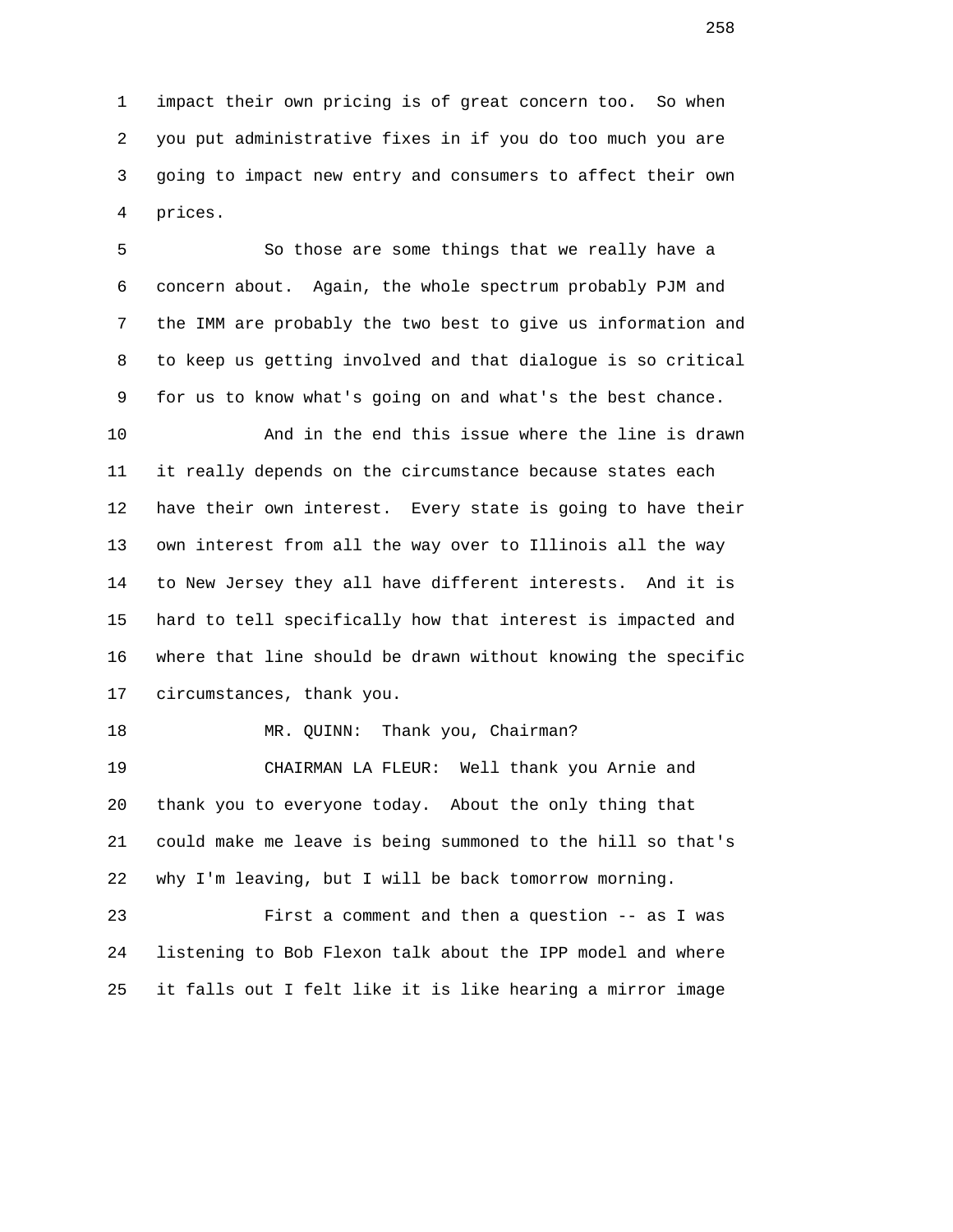1 or you know how people used to play the Beatle's albums 2 backwards to see if there were codes.

 3 In like the late '80's and early 4 '90's and all the years leading up to the beginning of the 5 markets and all it was the IPP's having been created after 6 -- wanted to come in and compete with the utilities that 7 were buying things at the direction of the state regulators.

 8 And now we are hearing sort of a flip side of 9 like state regulators are wanting to buy things to come in 10 and compete with the utilities. And if I had any question 11 on that there are gears you know, changing here it's been 12 removed.

 13 To Arnie's question I just want to say I don't 14 have any interest in trying to figure out if state policies 15 are right or state policies are wrong. I'm pretty sure 16 that's not my job. I look at the prism from the other end 17 -- is the price that the market that we are in charge of 18 just reasonable and non-discriminatory and that gives me a 19 preference if we can get there for pricing an attribute -- 20 like if you are looking for more environmental externalities 21 to be priced in Jennifer pricing that, rather than just you 22 know, giving money to specific units.

 23 And in Andy Ott's pre-filed testimony I believe 24 he said that even if the whole region could agree on an 25 attribute as long as you got critical masses of states to

<u>259</u>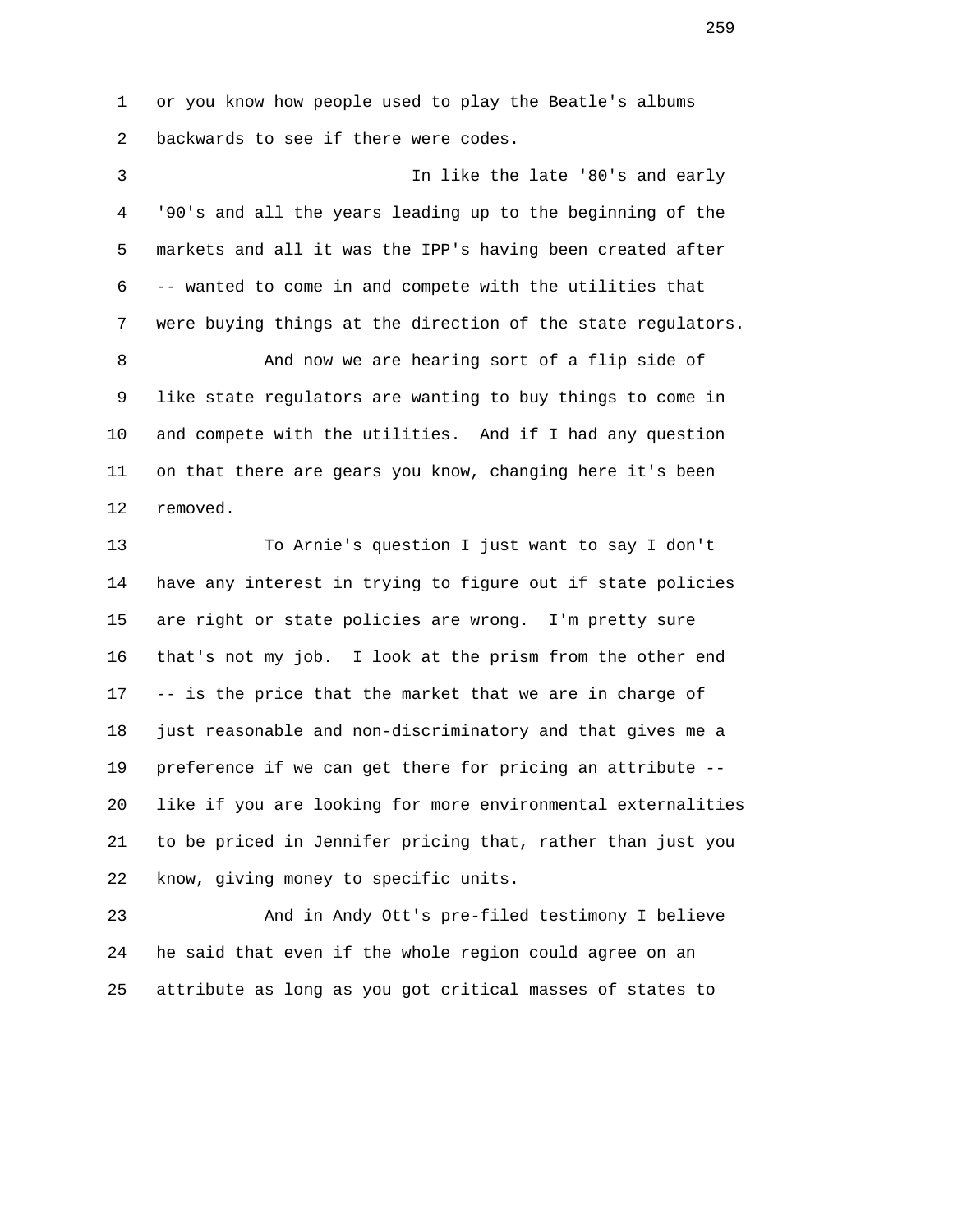1 come together. If a bunch wanted to price carbon and 2 another bunch wanted to price this resilience if we can 3 figure out what it is and so forth -- that might work. 4 And I guess I just wanted to push on that a 5 little bit more. Do you think there are groups of states 6 that can gel like that because how much critical mass does 7 it take to hold the PJM market together? Because I happen 8 to agree in large measure with Joe and whoever said the 9 Hippocratic Oath earlier -- we don't want to mess up what 10 has worked. 11 So I mean how do you see that? It intrigued me 12 so -- and I know Mr. Bailey has a question. 13 MR. OTT: I think there are two -- so part of my 14 desire within PJM is for us to take action where 15 appropriate. And again I don't have -- like I can't wait 3 16 years to do this, we need to do things now. So one of the 17 things that we are hoping for from the Commission is give us 18 a time frame -- put a time frame on us to deal with this 19 issue of figure out a way to -- you know we call it 20 harmonize but rationalize if you will these issues and 21 capacity market and make sure the capacity market is 22 protected. 23 Second is we haven't spent a lot -- we spent a

 24 lot of time on capacity performance and capacity markets and 25 PJM, we haven't spent as much time looking at how the energy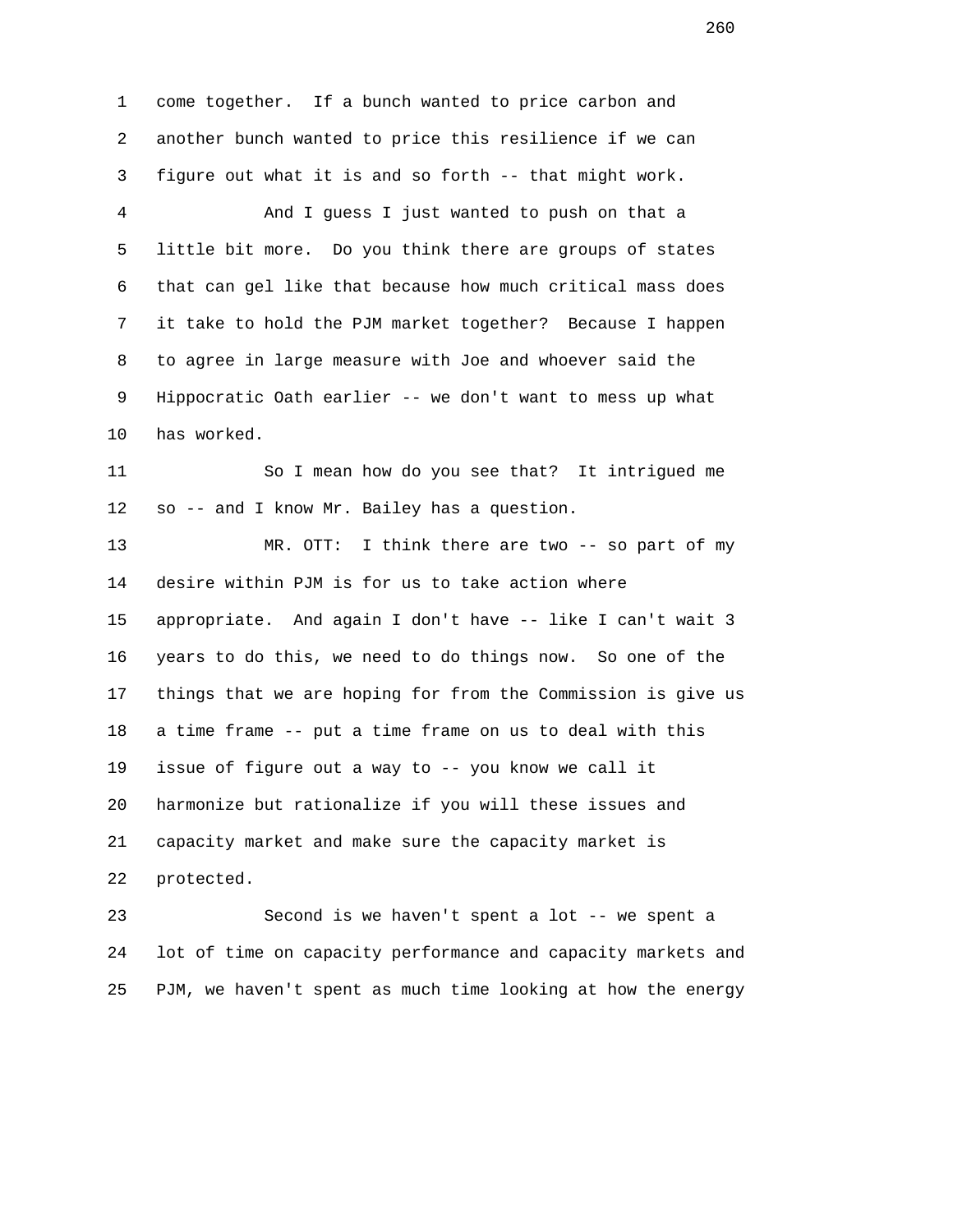1 market needs to adapt.

| $\sqrt{2}$ | I think there's two fundamental adaptations.                  |
|------------|---------------------------------------------------------------|
| 3          | One as you said Chairman LaFleur, is to look at can we price  |
| 4          | -- for example public policy attribute like carbon within     |
| 5          | the PJM market and very quickly as Roger had indicated.<br>We |
| 6          | aren't going to have agreement across all 14 jurisdictions.   |
| 7          |                                                               |
| 8          | However, the competitive states certainly may                 |
| 9          | have a chance to do that. And I think having some type of     |
| 10         | pricing mechanism available to them and protect the other     |
| 11         | states by having some kind of transfer price at the border    |
| 12         | of that I think will work and we have thought about that.     |
| 13         | CHAIRMAN LA FLEUR: California?                                |
| 14         | MR. OTT:<br>Right. So the point is I can't answer             |
| 15         | your question how many is it going to take but what we can    |
| 16         | is start the dialogue how that would work and work through    |
| 17         | the details with folks.                                       |
| 18         | But more importantly there is a fundamental                   |
| 19         | inconsistency within our energy market that we need to be     |
| 20         | resolved and I need your help to give us basically a time     |
| 21         | frame to get that done.                                       |
| 22         | And again, it's got to be relatively short.<br>And            |
| 23         | this comes back to we have negative prices in our market, we  |
| 24         | have some environmental attributes priced into our energy     |
| 25         | market, some are not. It's causing a de-valuation frankly     |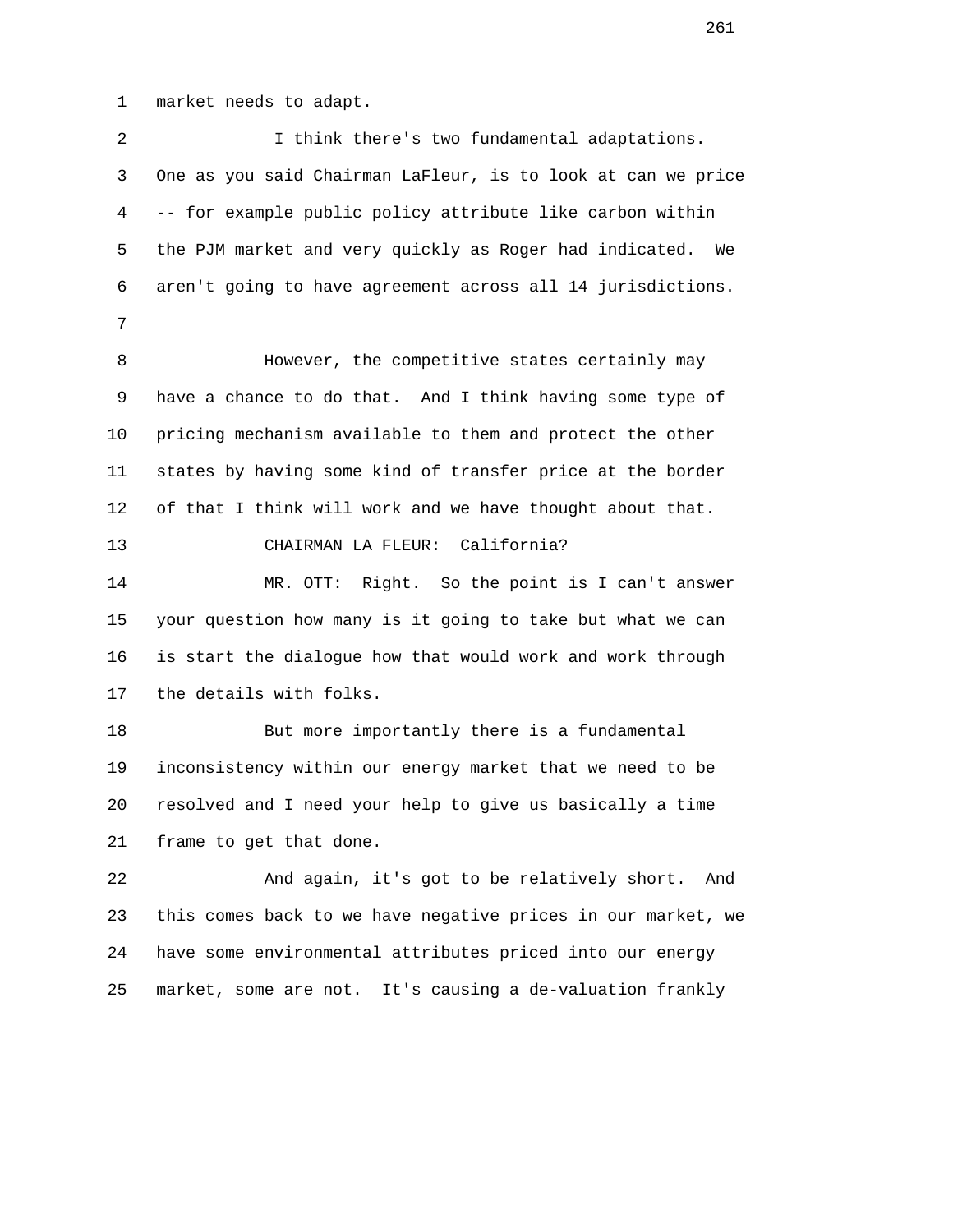1 and it's already causing distortion in our energy market.

 2 We have tried to politely ignore these things but 3 they are no longer ignorable. We really need to address 4 this in the energy market. We try to move 4 or 500 5 megawatts of wind and we have negative prices for a 6 substantial number of hours, it's not sustainable.

 7 And it de-values assets that are inflexible and 8 can't move because they have to be on-line anyway, that's 9 one issue. Another is the fundamental notion that the way 10 the electricity prices are formed -- and I think I will 11 commend the Commission for having an open docket on energy 12 price formation but I think we need to go deeper there we 13 need to look more broadly at what's necessary.

 14 Because I think that the attributes of those big 15 inflexible resources in the energy market goes beyond just 16 these other prices. So I do believe we can attempt -- also 17 the resiliency thing is not a myth -- there is an issue of 18 resilience and it comes back to you are not pricing an 19 attribute.

 20 What you are doing is changing the definition of 21 reserves. You are changing the definition of contingencies 22 and that will pass through the energy market and the reserve 23 fund. We don't need to create a new market.

 24 So for example today in PJM there are certain 25 circumstances under certain breaker configurations where we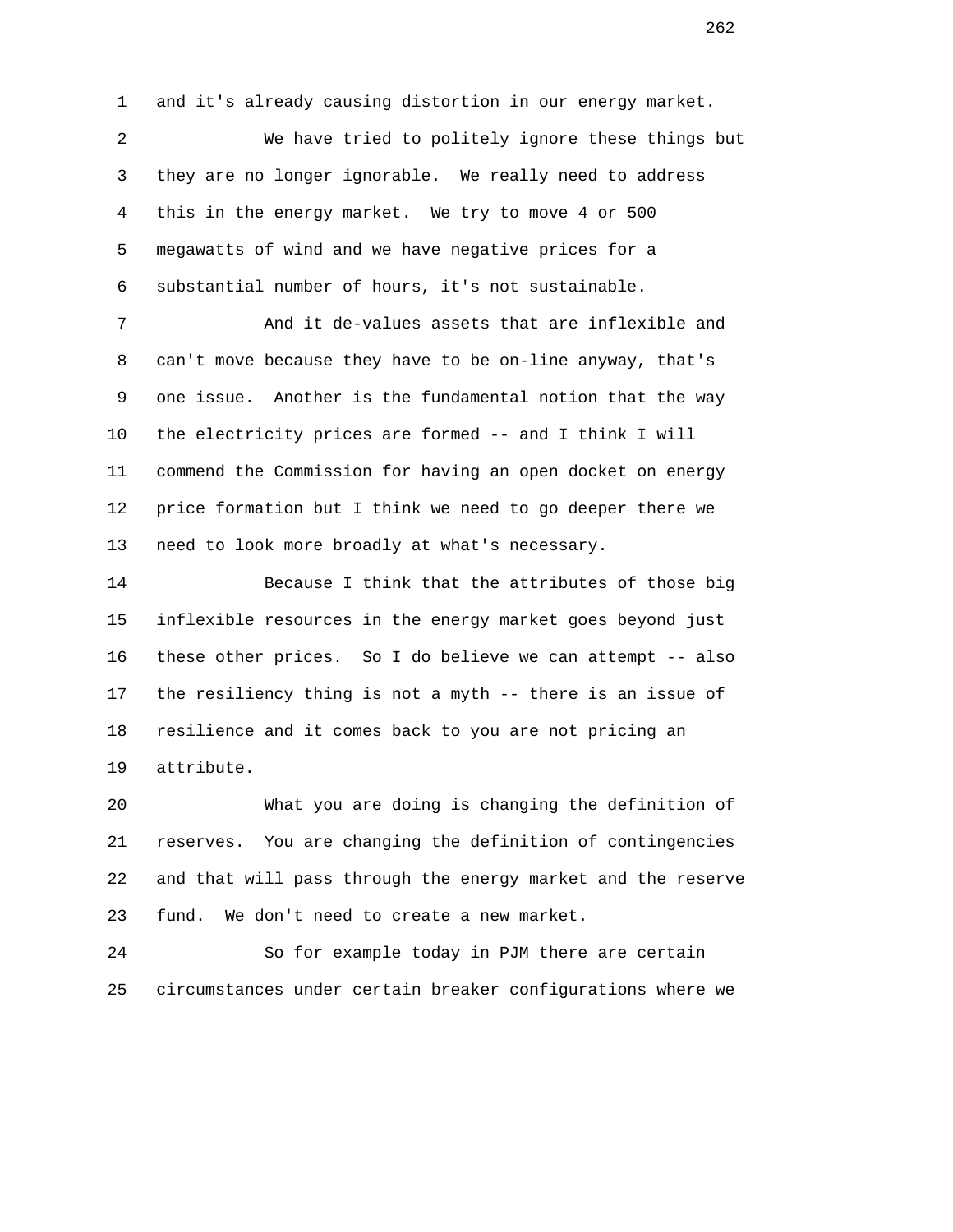1 are going to lose two nuclear units during that maintenance 2 period. We operate with instead of 2,000 megawatts a spin 3 we might operate 3,000 for example.

 4 What I am saying is we should extend that same 5 mindset to say if we have a common mode risk, operational 6 risk where we could have a pipeline event and lose 4 or 5 7 gas units at once, we should operate with that much in the 8 reserve. And so it's changing the definitions of reserves 9 which would enhance the value then of those resources that 10 provide those resources, do you see what I mean?

 11 CHAIRMAN LA FLEUR: I don't say that that 12 resilience is -- and I tried to say resilience rather than 13 resiliency but that's a battle I'll never win resiliency has 14 taken over. But I don't value that resilience is a thing. 15 I just get suspicious when there is a word that means 16 different things to so many people who use it.

 17 Like a few years ago it was back to basics but a 18 lot of different -- and so I just think anytime you price 19 something like we found with capacity performance there are 20 going to be winners and losers.

21 MR. OTT: Right.

 22 CHAIRMAN LA FLEUR: And whatever it is you are 23 pricing we better be sharp about it to make sure that we 24 don't have inadvertent consequences and need another 25 correction.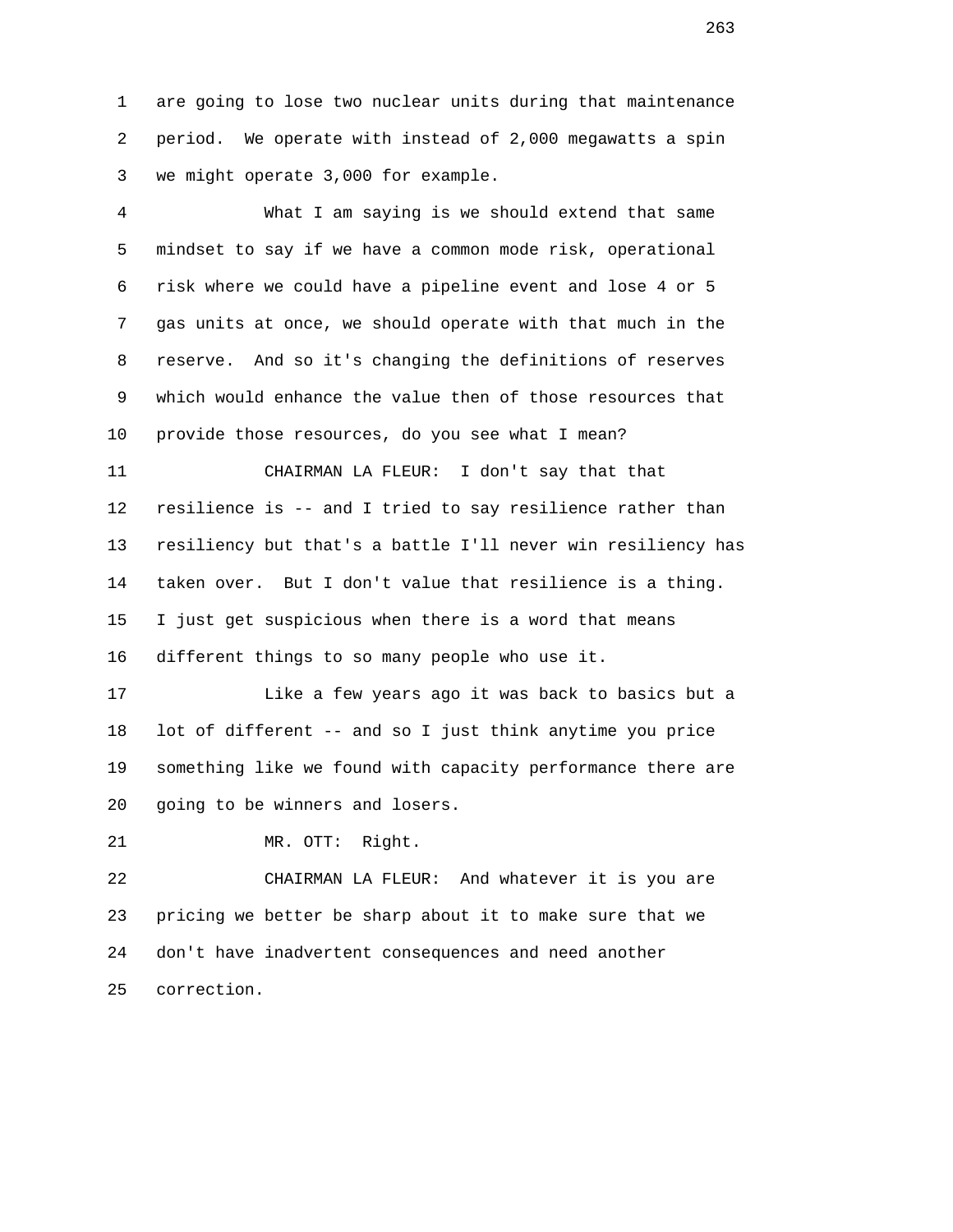1 MR. OTT: And the way I think about resilience to 2 try to put it maybe in English is it is really looking at -- 3 is the N minus 1 criteria we are offering to -- is it still 4 sufficient?

5 **Are we seeing more operational risk than we are**  6 willing to tolerate and in certain circumstances should we 7 be pricing into the energy market and reserves markets a 8 higher standard of margin if you will. I don't see this as 9 a huge state change, it's really saying let's be more direct 10 about the operational risks that we see emerging because of 11 these other threats and let's price them accordingly -- 12 that's how you should think resilience.

 13 It's not a brand new product, now the by-product of that 14 though --

 15 CHAIRMAN LA FLEUR: It's almost like reserve is 16 an ancillary services market or an energy reserve?

 17 MR. OTT: It would enhance the ancillary it is 18 not defining a new one. But let's think about if you have a 19 risk on a loss of 4 or 5 gas plants in a certain area in the 20 system that would enhance the value of the other plants that 21 don't have that dependency for that period.

 22 So from a point of view that would put value on 23 fuel assurance but it doesn't create a fuel assurance 24 ancillary service, it just puts value on the attribute 25 because it's inherent in preserving reliability -- that's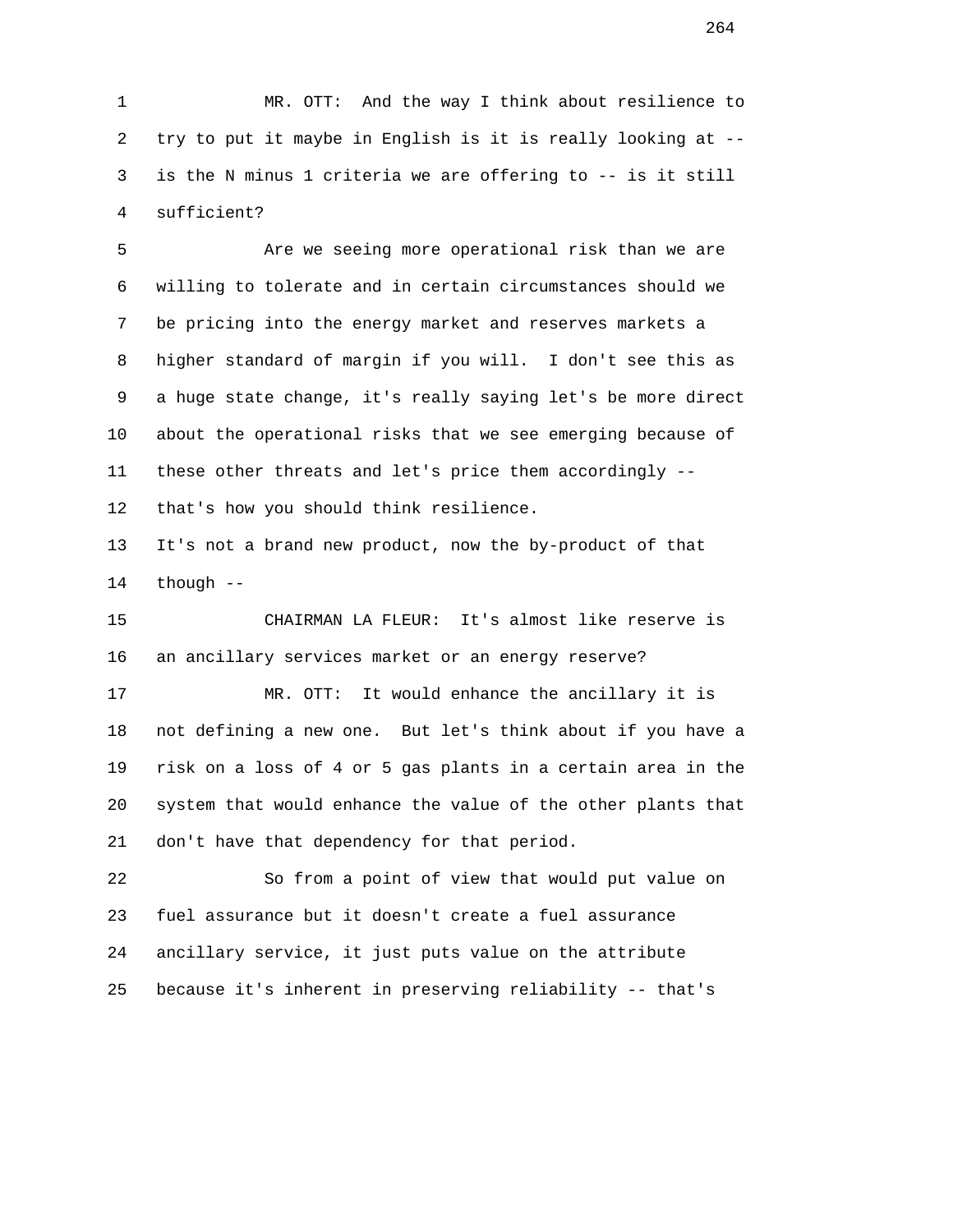1 the point and today we ignore it.

| $\overline{a}$ | CHAIRMAN LA FLEUR: Thank you. I am going to say             |
|----------------|-------------------------------------------------------------|
| 3              | thank you to everyone and while I have this audience of     |
| $\overline{4}$ | maybe hundreds of people on the computer or whatever I want |
| 5              | to say we have heard an awful lot of people say the         |
| 6              | Commission has to do this immediately.                      |
| $7\phantom{.}$ | We have been waiting for this. The Commission               |
| 8              | has to give this -- time is of the essence, we need more    |
| 9              | Commissioners to be able to address some of these things.   |
| 10             | So whoever is listening out there in cyberspace that would  |
| 11             | be our hope.                                                |
| 12             | COMMISSIONER HONORABLE: I'll tweet your message             |
| 13             | out.                                                        |
| 14             | CHAIRMAN LA FLEUR: At POTUS.                                |
| 15             | COMMISSIONER HONORABLE: Arnie if you don't mind             |
| 16             | I want to yield to Mr. Bailey and any other of your         |
| 17             | questions and I'll jump back in, thank you.                 |
| 18             | I wanted to connect two or three<br>MR. BAILEY:             |
| 19             | dots and hope this is somewhat on point to your question.   |
| 20             | One I heard about what the public wants.<br>Two $--$ I have |
| 21             | heard about affordable electricity prices and three I have  |
| 22             | heard about coal retirements in PJM.                        |
| 23             | My organization represents Coal Fleet. I'm not              |
| 24             | here advocating that people burn more coal but I am here    |
| 25             | advocating that we do need a certain amount of coal for our |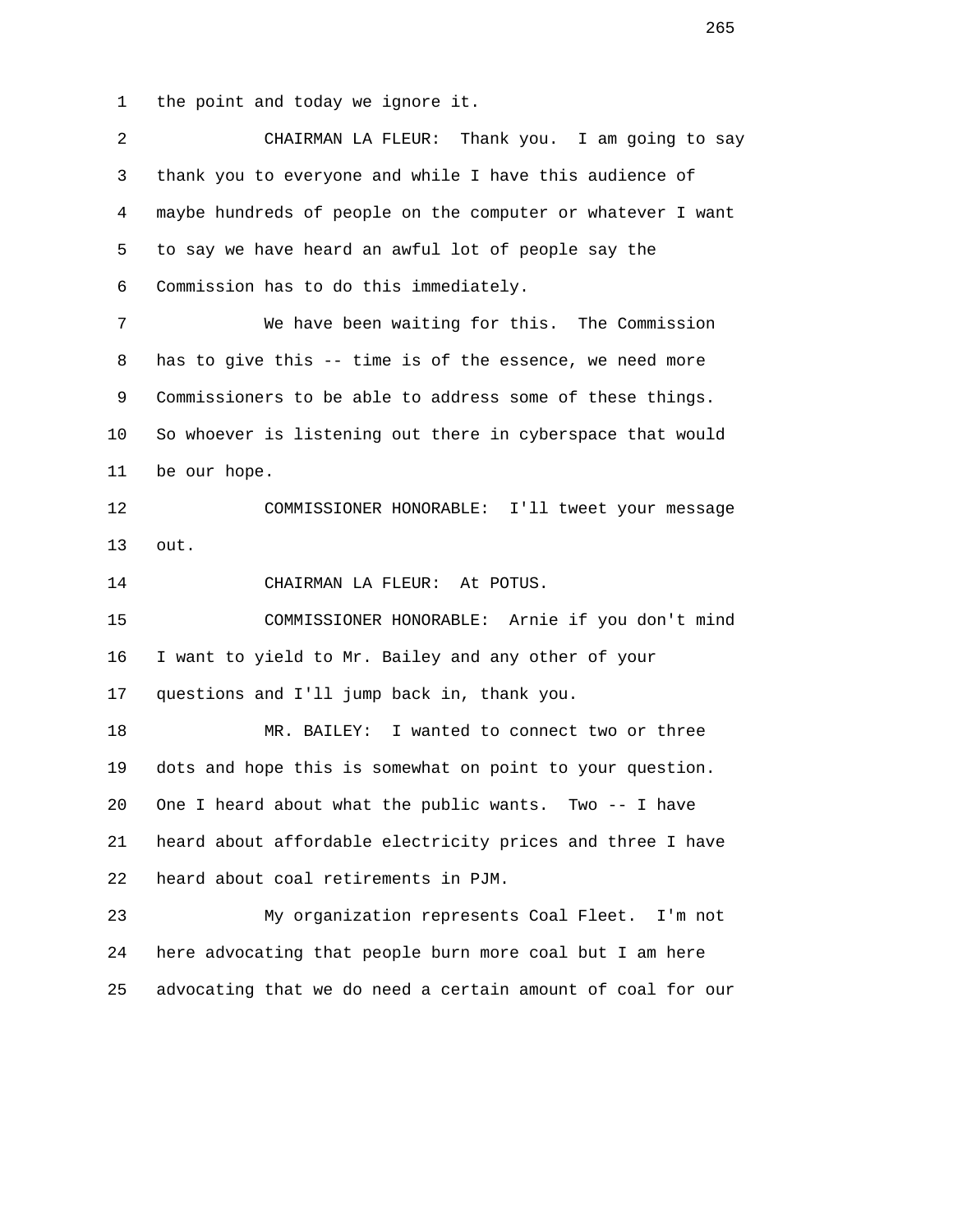1 generation whether it is PJM or MYSO or anywhere else.

 2 We view the Coal Fleet as more of an insurance 3 policy. You can call it a hedge, you can call it any number 4 of things. PJM at one point in time Mr. Ott I think it was 5 80,000 megawatts of coal. 20,000 megawatts have gone away.

 6 Let's just say for the sake of argument those are 7 small or inefficient or uneconomic units just for the sake 8 of argument. So we are facing another 8 or 9,000 megawatts 9 of coal retirement over the next 2 or 3 years. There are 10 out of market upstate renewables.

 11 We have talked about New York and Illinois we are 12 all familiar with that. There are arguably out of market 13 penalties, you can call those market penalties or out of 14 market penalties it doesn't make any difference, they are 15 penalties on the Coal Fleet.

 16 We are guesstimating that the Coal Fleet and PJM 17 face another maybe 15 billion dollars-worth of environmental 18 compliance expenditures. Those are round numbers somewhere 19 in the order of magnitude number unless the markets allow 20 those electricity generators to recover those compliance 21 costs in some fashion there will be more coal retirements.

 22 And at that point we think to use this term 23 "resilience" which we are all wrestling with right now -- it 24 kind of sounds good. It looks to us the resilience of the 25 grid is threatened at that point.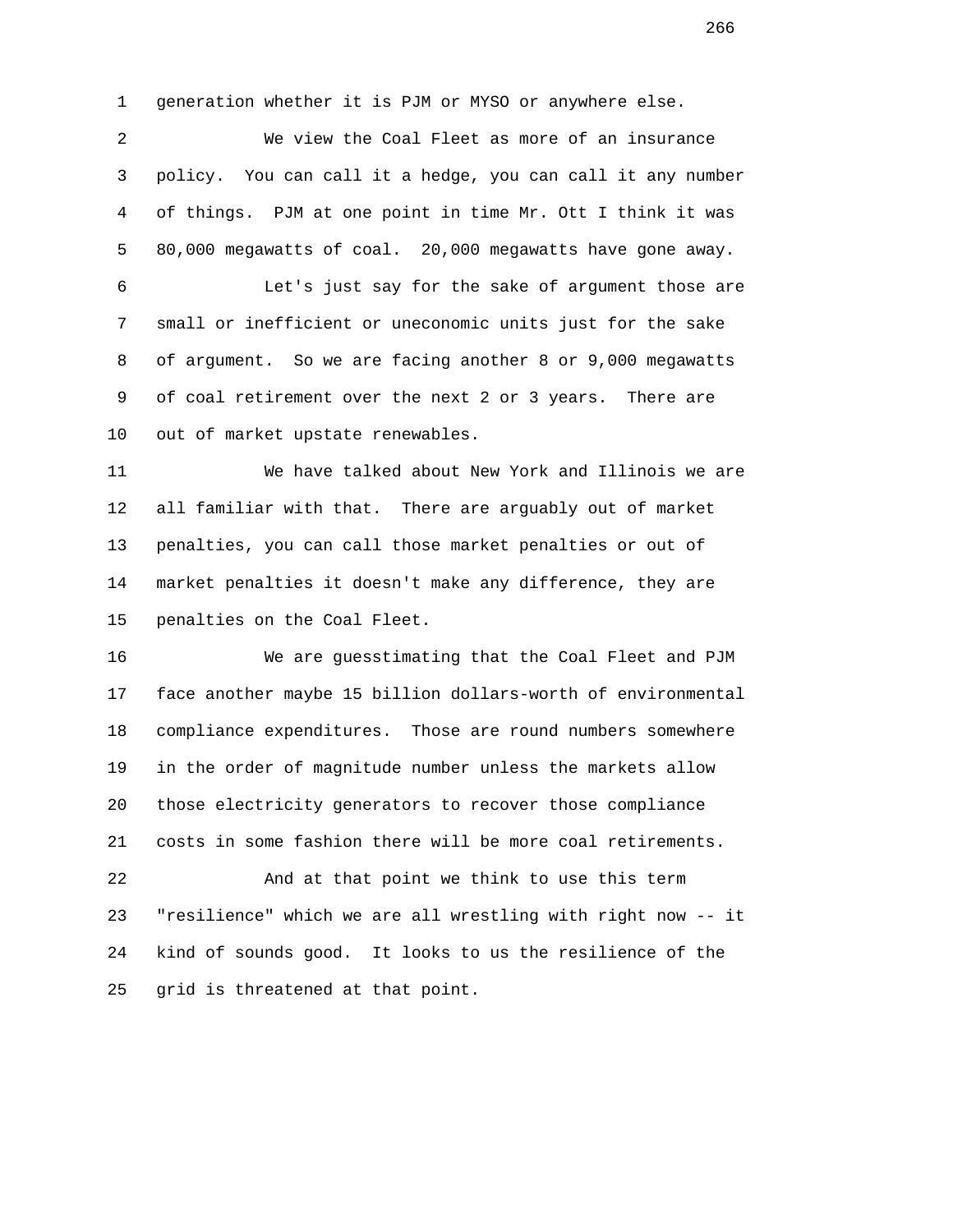1 Our bottom line on this is whatever action can be 2 taken to reduce the number of coal retirements whether it is 3 taken by the Commission or by PJM or by MYSO or by the 4 states, we are all for that, thank you.

 5 MS. CHEN: Thank you, so I want to address those 6 points and also the point that Paul made. So on resilience 7 you know PJM did try to address the resilience point with 8 what happened after the polar vortex. That was an event 9 that was not anticipated and I do want to remind everyone 10 that resilience isn't just about fuel assurance, it's not 11 about fuel security necessarily because flexibility of the 12 system can help ensure resilience as much as actual fuel -- 13 having fuel on the premises.

 14 So in the 2014 polar vortex we learned that 15 actually it was demand response and fuel resources that came 16 to the rescue to ensure that the grid could continue 17 functioning. It was the coal, the coal piles had frozen 18 coal deliver was interrupted and 13.7 gigawatts of coal 19 worth of capacity was not able to perform.

 20 So we do need to be careful if resilience is the 21 goal that we are not singling out fuel security as a means 22 of ensuring resilience -- flexible demand, storage, ensuring 23 that we have enough transmission -- all of these things go 24 together.

25 On the coal the statistics that Mr. Bailey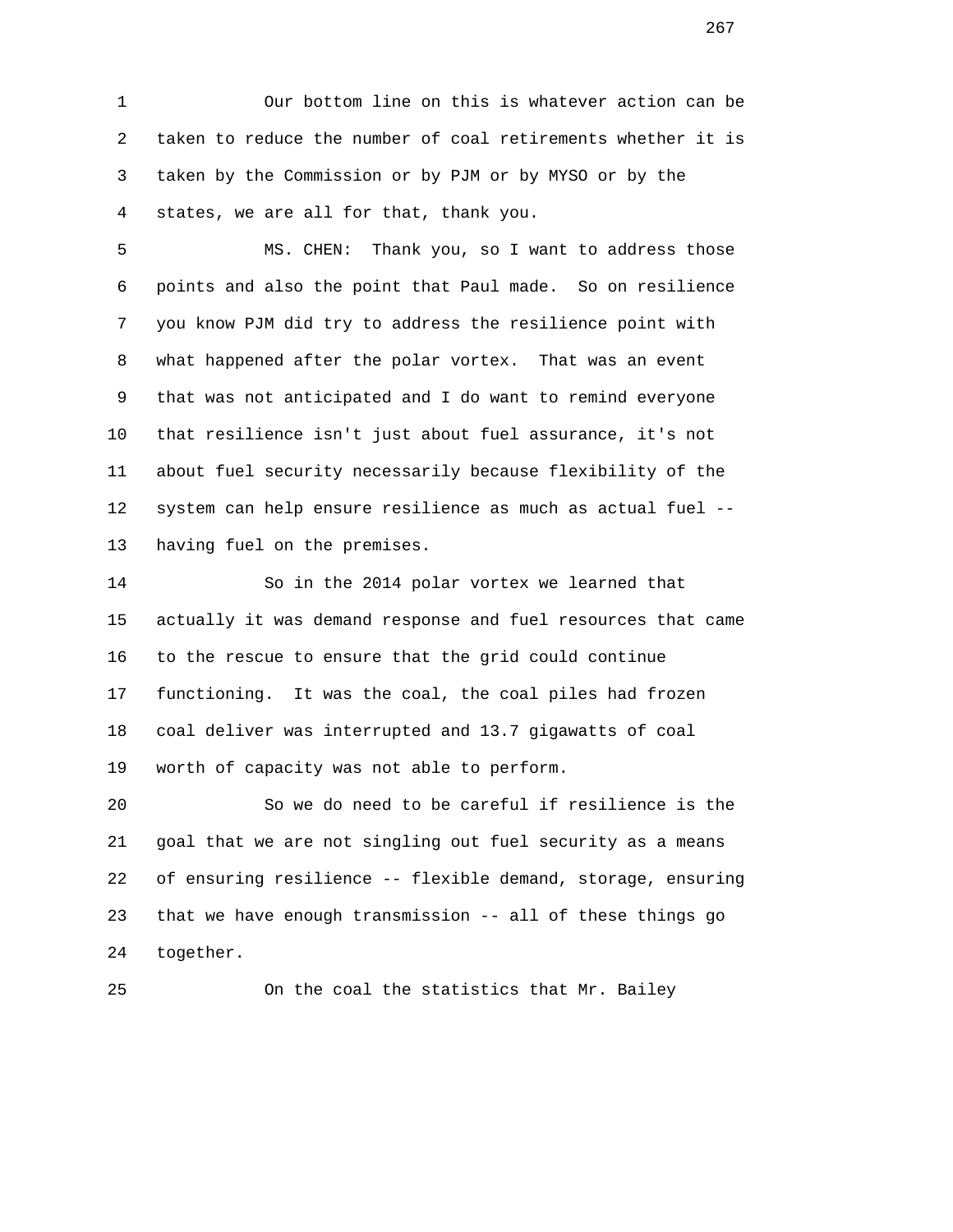1 provided I do want to say that it's not the environmental 2 rules that are driving the retirement of coal plants. If 3 you look at the recent Columbia and Rhodium group study the 4 retirements due to coal are probably about 5% due to 5 environmental rules. 6 50% of the retirements is driven by low gas, low 7 gas prices and the abundance of natural gas and that is a 8 study that just came out in April, 2017. 9 Another 26% is due to declining demand so you 10 know I mean do -- do a broader study before you claim 11 environmental rules for that. I think that might be it for 12 now but you know I might have something later, thank you. 13 MR. QUINN: Michael? 14 MR. COCCO: Thank you. I just want to reiterate 15 one earlier point that the market distress right now isn't 16 being primarily driven by subsidies, its being driven by the 17 market itself. We had tremendous advancements in shale gas 18 drilling technologies and you couple that with highly 19 efficient combined cycle units and you create very low 20 prices and that by itself is creating distress in the 21 market. 22 So the units that are primarily impacted by these 23 are the traditional to raise the term base load being an old

25 issue then turns to -- these are the ones that maybe on the

24 IRP guy, the solid fuel plants in the market. And so the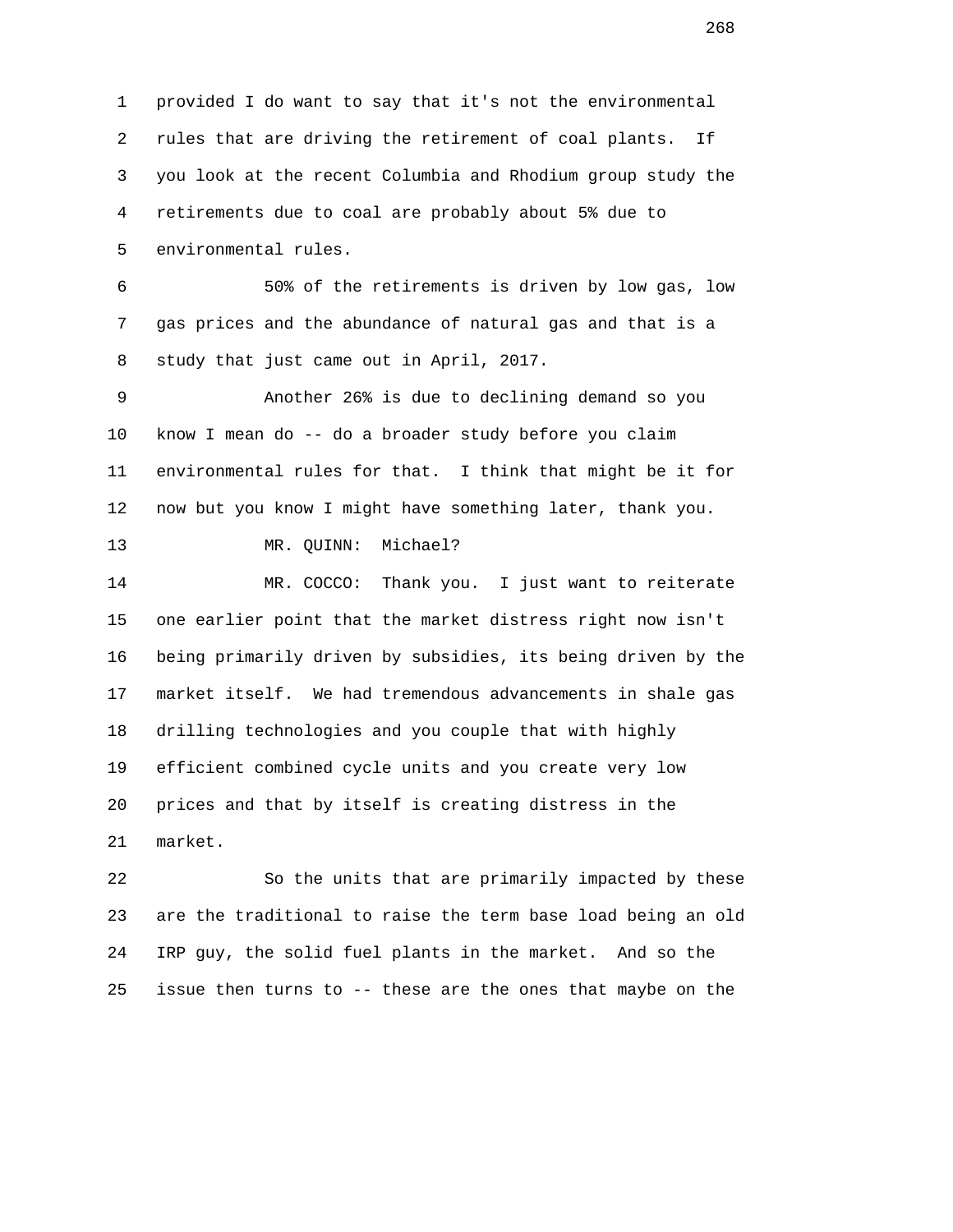1 economic bubble and the issue turns to two terms that I 2 haven't quite grafted the meaning -- fuel diversity and 3 resiliency.

 4 I just want to caution the Commission and staff 5 about going too quickly to address fuel diversity. I 6 believe that you know that's something that's an old IRP 7 plan or something we used to consider to cover if one fuel 8 went out you had a different fuel source.

 9 But in a merging market if you are not protecting 10 the people who are paying for that diversity may not be the 11 ones receiving the benefits. If gas prices go up and we are 12 subsidizing the solid fuel units the people that get the 13 advantages are the merchant players themselves, so that's 14 point one.

 15 I think there is a legitimate issue around 16 security and diversity but I think -- I don't think we need 17 to rush to the answer to that is to look at trying to favor 18 certain types of issues. I mean one thing we could 19 potentially be looking at if we are concerned about gas is 20 changes to the gas planning process or to maintain gas as a 21 secure fuel source -- secured fuel option for resources.

 22 I would just like to maybe just close with this. 23 I would ask the Commission to focus on a course out of 24 principles. One is that as an LSE at the table here 25 maintain a focus on reliable service at a just and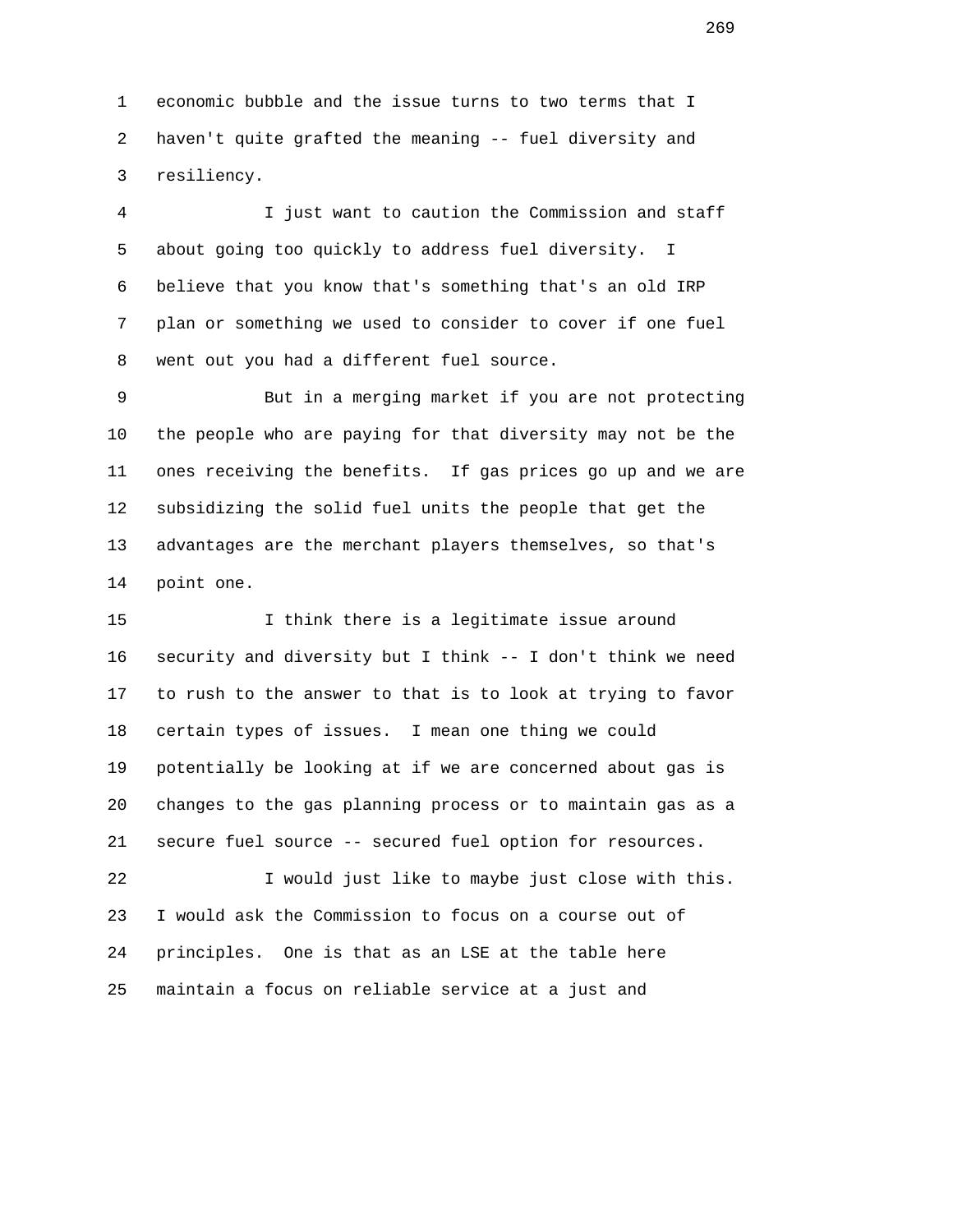1 reasonable rate for end users, ensure that LSE's can enter 2 into long-term investments in generation and these 3 transactions are not only honored but encouraged.

 4 Avoid the volatility of repeated reactionary 5 revisions to market designs. I personally don't see the 6 urgency to do something. I think it should be a well 7 thought out process and I think it is something that can be 8 addressed regionally at each RTO.

 9 And adopt pulsar market policies which can 10 encourage resource diversity and accommodate -- I hate using 11 the word legitimate state policy objectives, thank you.

12 MR. QUINN: Thank you, Lathrop?

 13 MR. CRAIG: Thanks. I just wanted to respond to 14 a couple of things that Andy said actually. So Andy spoke 15 about some things that PJM is looking at to try to improve 16 pricing in the energy market which we are absolutely in 17 favor of you know starting with looking at ways to add 18 carbon value into the energy market.

 19 But then also you referenced a number of 20 additional price formation concepts that we would agree 21 should be evaluated. The one thing and you know, we have 22 just started to hear this coming from PJM's -- it's very 23 early, I haven't seen the real details of how any of this 24 would be implemented which is obviously very important but 25 just one cautionary note that I have asked everyone to think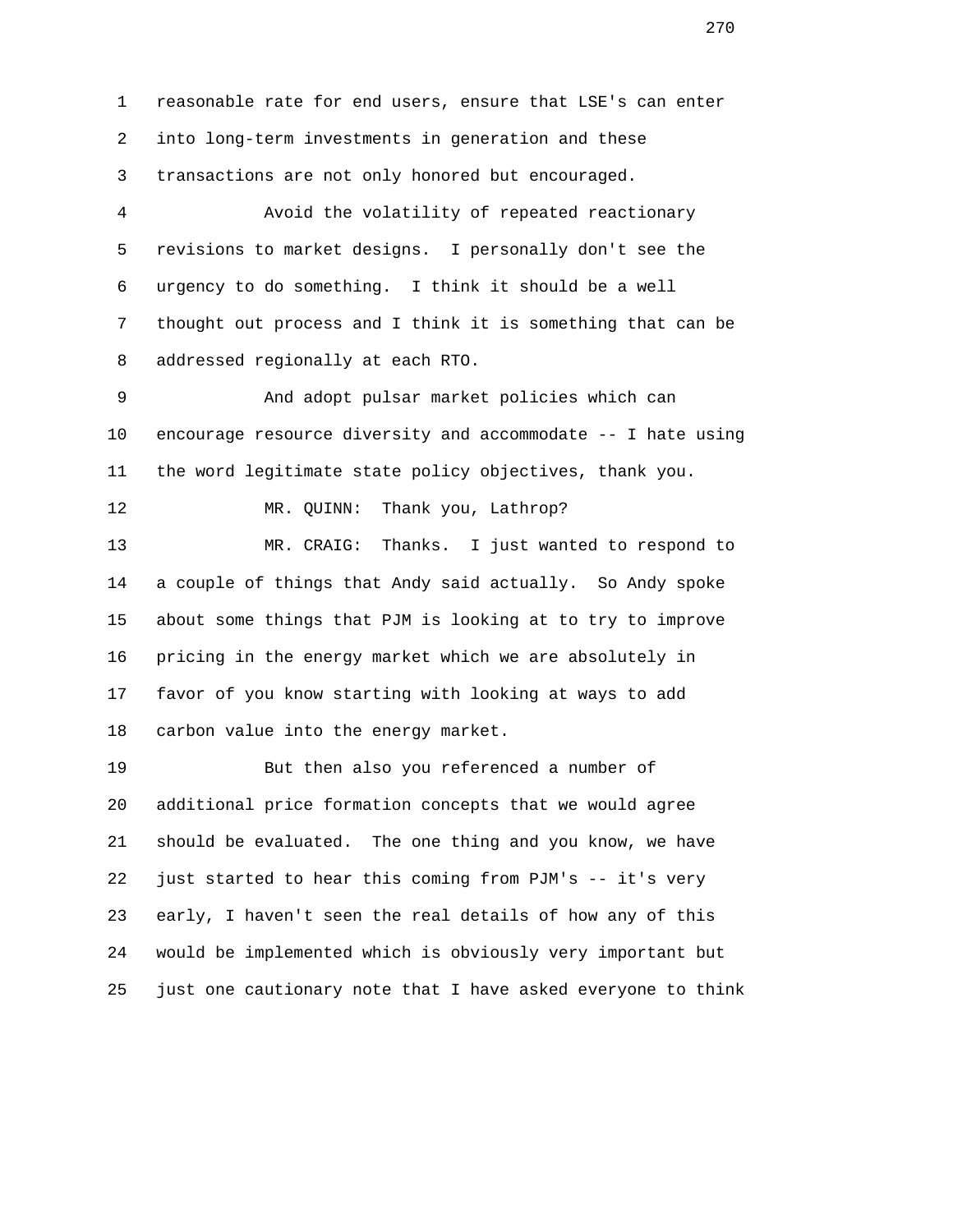1 about is we kind of go forward on that journey which I hope 2 starts soon and moves quickly -- is that one of the things I 3 hear in that so far is this idea that because we maybe 4 haven't been identifying the right contingencies to plan to, 5 the response is to add additional reserves whether that's in 6 the capacity market or the energy market.

 7 And I'm very cautious when I hear that because 8 one of the things that we have been hearing continually 9 through this is one of the biggest problems in the markets 10 right now is frankly over-supply and that's true both in the 11 capacity markets and in the energy markets.

 12 And what I think is more important as we do this 13 is we figure out you know to put definitions and more 14 specific definitions around resilience about a change to 15 that word or that form of the word.

 16 That what we are targeting is scheduling the 17 right resources, not necessarily just scheduling more 18 resources. I have been here a number of times trying to 19 show the impact of scheduling what we see as too many 20 resources and not allowing those to set price. What we need 21 to get right particularly if we want the signals to be 22 correct in the energy market is to schedule the right 23 resources and make sure that they do set price. 24 MR. QUINN: Thank you, Robert?

25 MR. FLEXON: Arnie I wanted to follow-up on just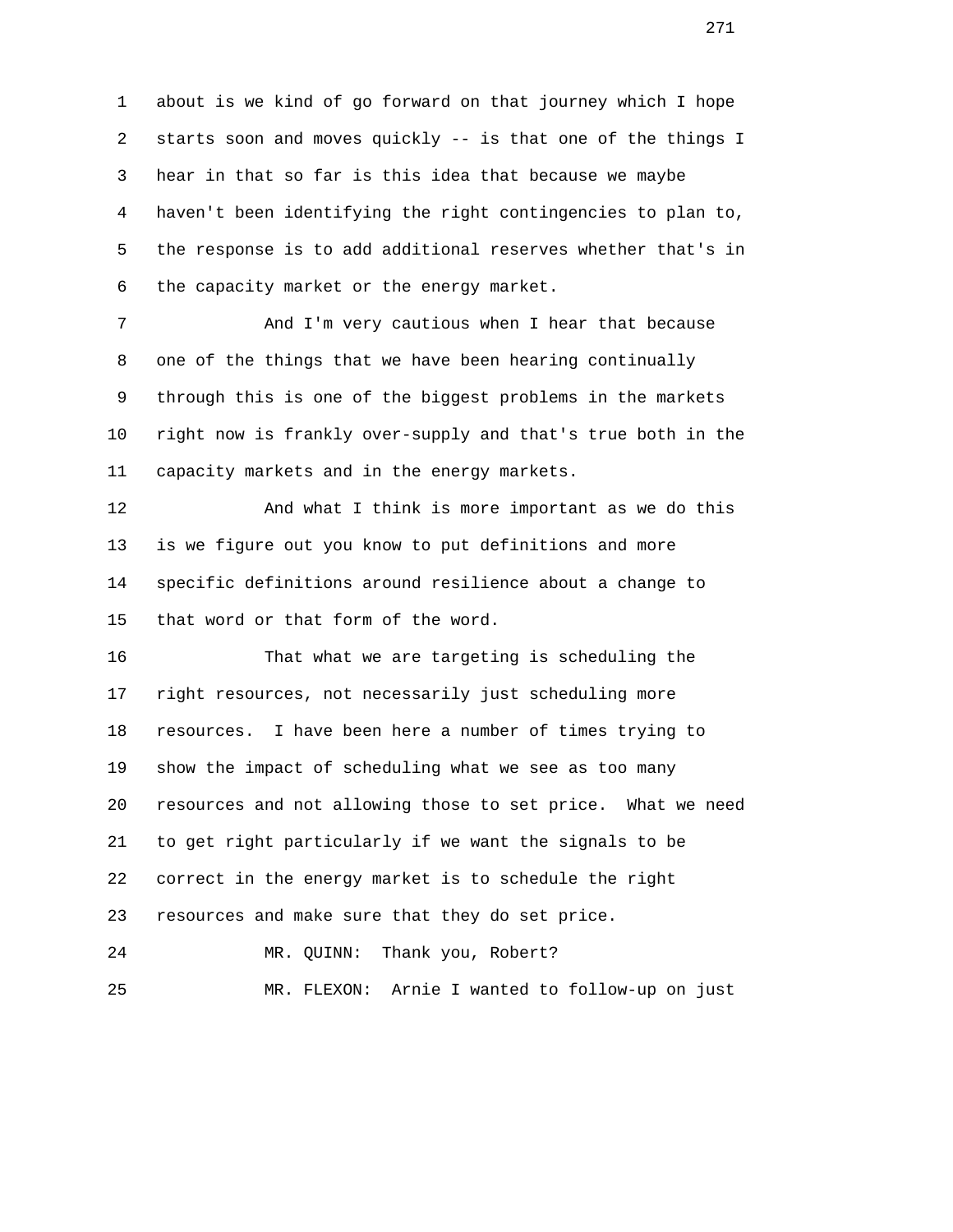1 a couple comments on the coal, coal plants and retirement. 2 I would say that we have I guess approximately 12,000 - 3 13,000 megawatts of coal generation and we have pro-actively 4 have retired I'd say over 2,000 megawatts to date.

 5 And a lot of those retirements and whether you 6 call it natural gas or environmental policy the two kind of 7 come together. Kind of the war on coal has always been you 8 know essentially driven by the underlying economics of 9 low-cost natural gas.

 10 We have some of our coal plants next to combined 11 cycle plants that we run by gas sometime to 35 cents per 12 million BTU and there is nothing that can compete with that. 13 And those plants end up, you know, retiring. But 14 today it is different that whittling away at the market has 15 happened and those that aren't strong enough to survive this

16 environment with low prices have fallen to the wayside.

 17 And the ones that are still standing it is 18 because they can and as a competitive generator we don't 19 keep any plant around that can't earn a positive cash flow 20 so the ones that we have right now do generate positive 21 returns.

 22 But the new war on coal is subsidies. Coal 23 cannot compete with nuclear subsidies right? And the reason 24 that nuclear is looking for subsidies, because as everyone 25 has said and acknowledged it is uneconomic.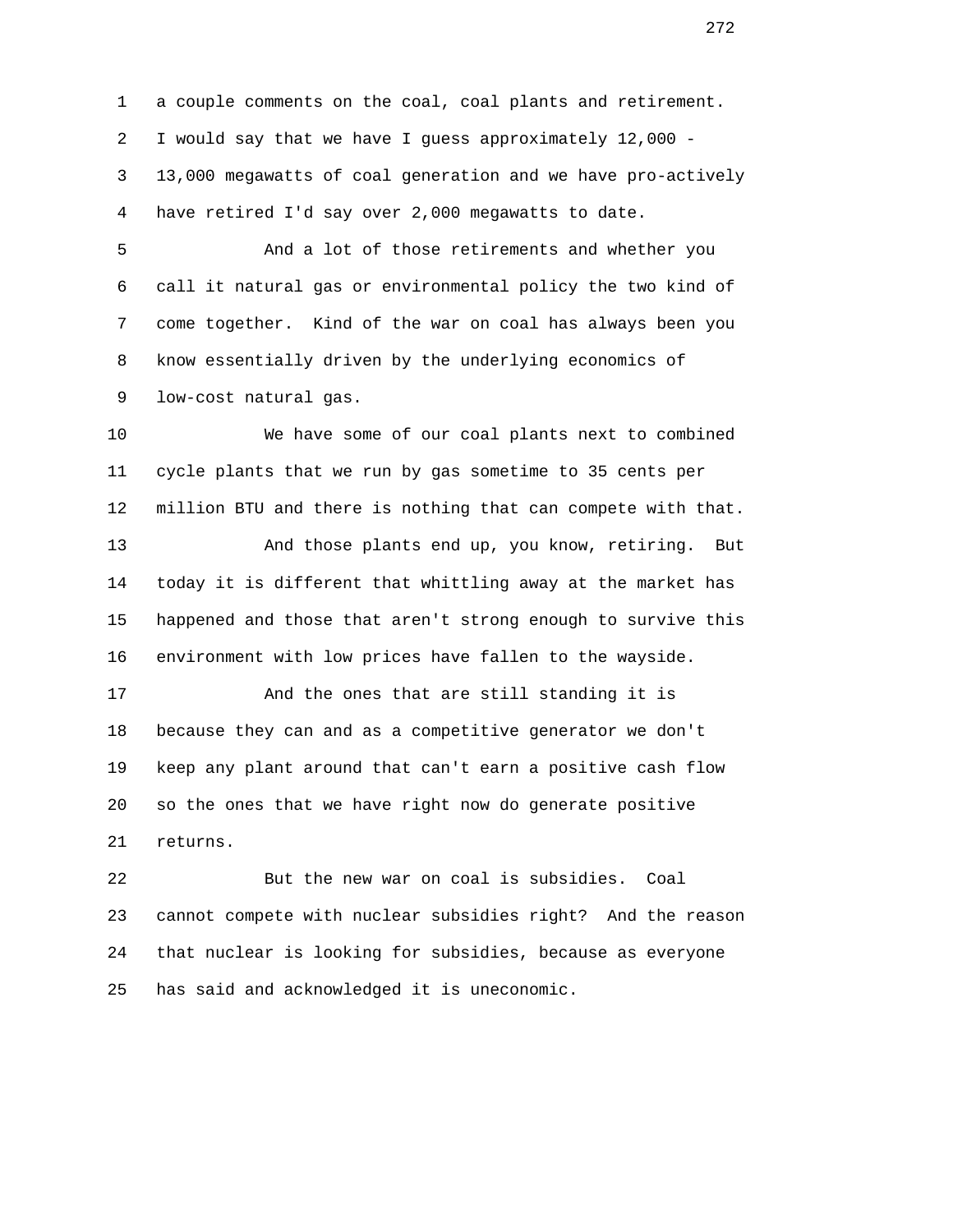1 And I thing I would pair with a wind asset is a 2 nuclear asset. I mean the wind assets need flexible 3 resources and if you are going to pair it up with nuclear 4 you are not going to accomplish what you want.

 5 My view on competitive markets is if anybody that 6 owns a nuclear unit wants to run them have at it. I mean 7 it's their right to run them, they run them very, very well 8 they do a good job with all of that and go ahead and run it. 9 But don't lean on out of market subsidies to make it work.

 10 You know if you want to run it, run it to your 11 own balance sheet. Run it to your own investors and if 12 that's what your investors want you to do then do it. If 13 you are losing a ton of money you can do that, you can 14 answer to your shareholders if you want to do that otherwise 15 you have to make the same tough decisions that we have to 16 make that have coal plants.

17 MR. QUINN: Thank you Gregory?

 18 MR. POULOS: Just two comments from some of the 19 Joint Consumer Advocates that I heard during their 20 discussions. One about resiliency -- Mr. Erwin I think you 21 pointed out this first on the previous panel that if there 22 was an issue with resiliency or reliability the consumers 23 would look at their Commissions first -- consumer advocates 24 too but their Commissions first.

25 So I do think that that goes more to speak to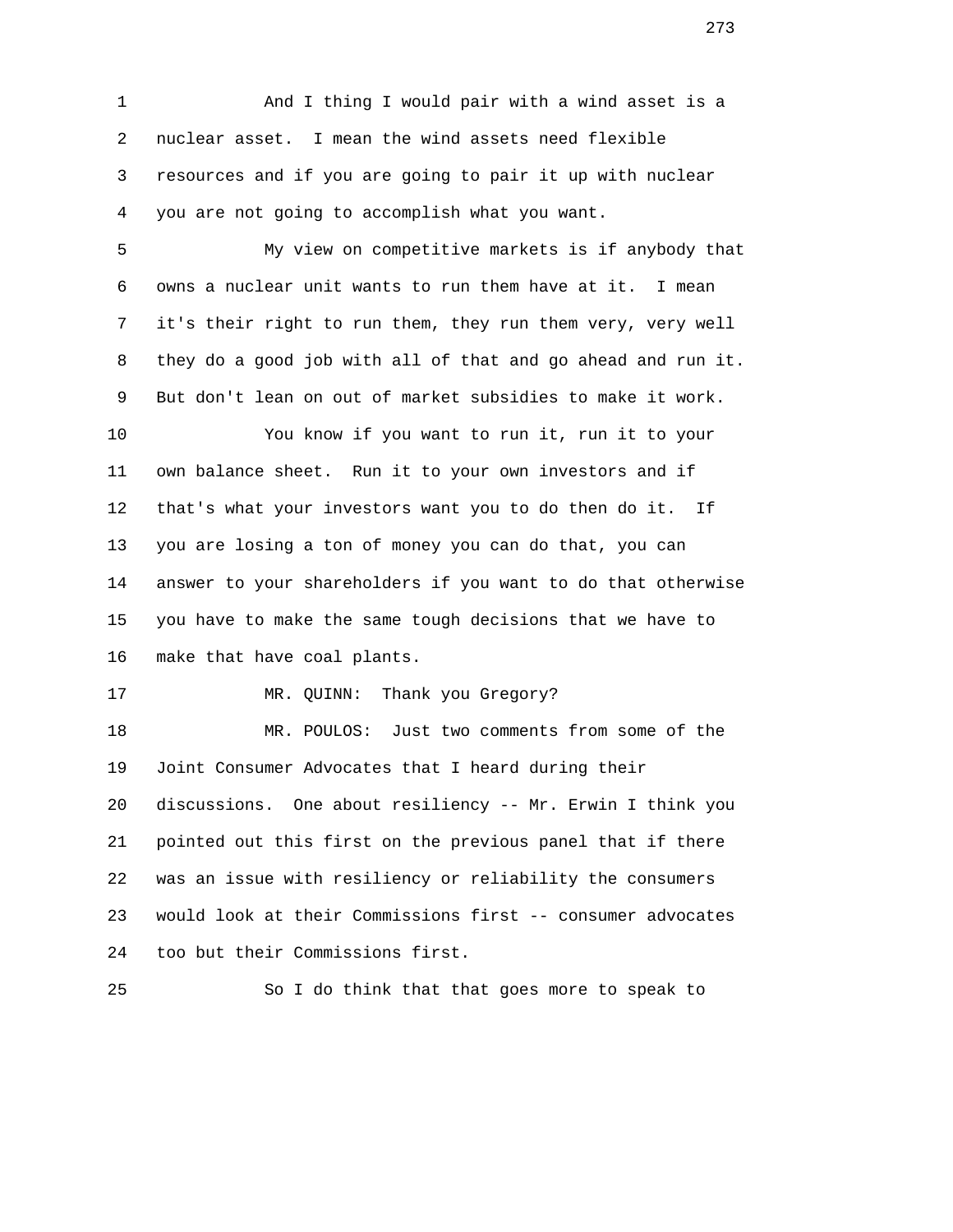1 state's interest and their state interest in making sure 2 that they have the adequate mix and the ability to make sure 3 they have a reliable -- that's one of their key priorities 4 that they have the right mix of resources going forward.

 5 I also -- one of the things that has become a 6 little more recently for the Consumer Advocates and the 7 Joint Consumer Advocate group is the gas line pipeline 8 infrastructure. And you know as we go more and more towards 9 gas we have this electric grid that's pretty well regulated 10 and pretty well documented and a number of controls on it.

 11 How does a natural gas line pipeline 12 infrastructure of the same quality as we throw more to rely 13 on it where does that come into the picture? And I think 14 that is something where we as the Joint Consumer Advocates 15 feel very strongly that it helps to have PJM as a group who 16 is out there looking at this issue and working with us to 17 make sure we have the information to take back to our 18 consumers to give them the confidence going forward.

 19 That is certainly an issue that we are looking 20 more and more at.

21 MR. QUINN: Thank you, Raja?

 22 MR. SUNDARARAJAN: Yes a couple of comments. One 23 is on the price formation side that Andy had mentioned AEP 24 would be fully supportive of changes on the energy markets 25 in addition to capacity markets.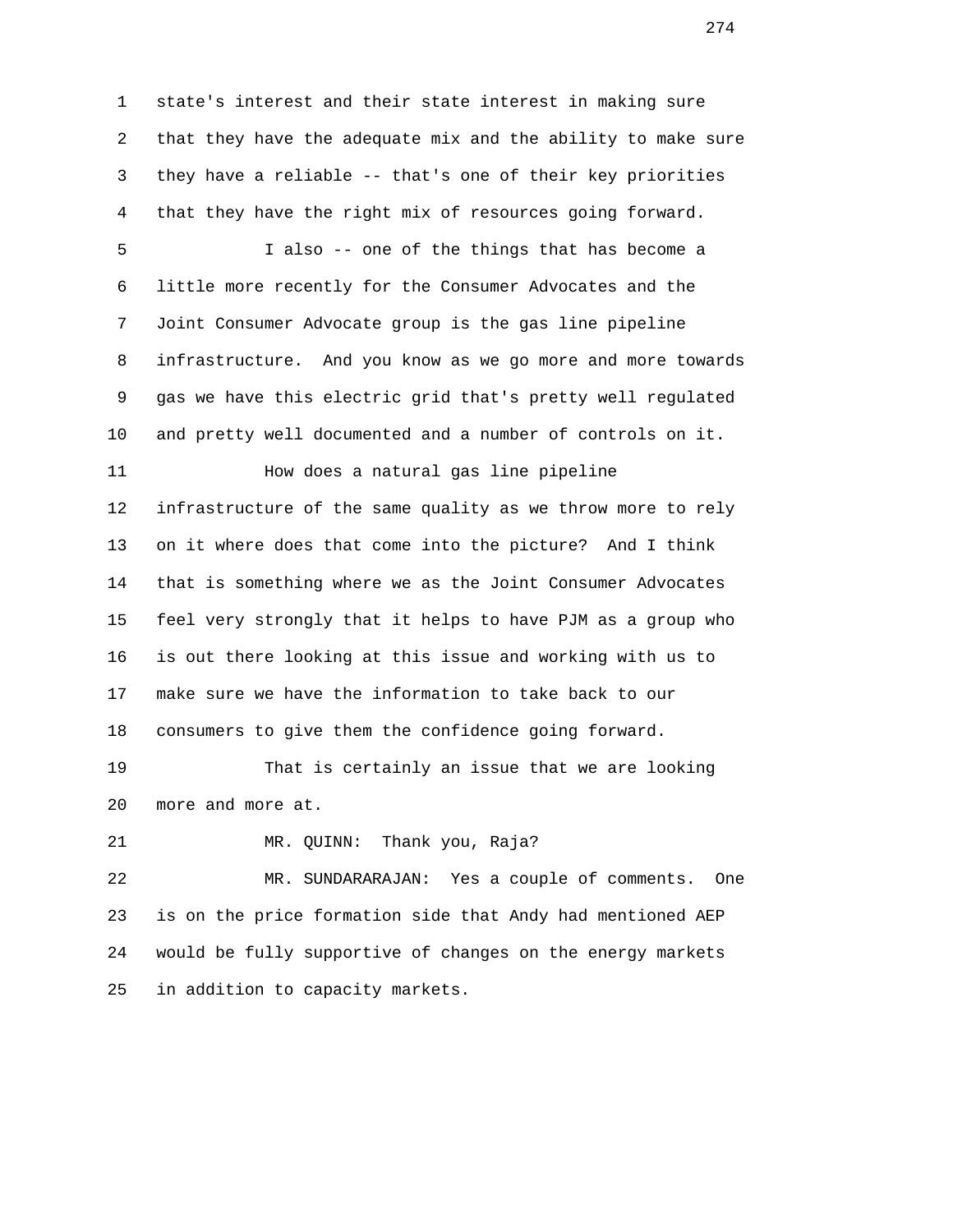1 Because I think as you all know the price 2 suppression is not just in capacity but in energy markets 3 also and that needs to be addressed in order to fully value 4 these assets in a proper manner.

 5 The second thing is responding to Chairman 6 LaFleur's issue on state subsidies -- which ones can be 7 centralized, you know which ones can be incorporated inside 8 the market. A word of caution that we would throw is let's 9 say you go on the path of incorporating environmental 10 attributes into the markets.

 11 Now yeah you can probably create a construct 12 where states that don't value a number of environmental 13 attributes are effectively not paying for them. And first 14 of all we still need to see evidence how that can happen. 15 Secondly, which also you understand that now you 16 set once you go into the centralized market now everything 17 else follows. The transmission planning process follows

18 what's at the RPA and what assumptions RPM markets make.

 19 Let's say the environmental attributes are 20 incorporated into the wholesale markets -- now you have say 21 how do I modify the conventional planning process to make 22 sure that states that don't value environmental attributes 23 are suddenly not paying for transmission assets that have 24 been coming out as a result of incorporation of these price 25 signals into the wholesale markets.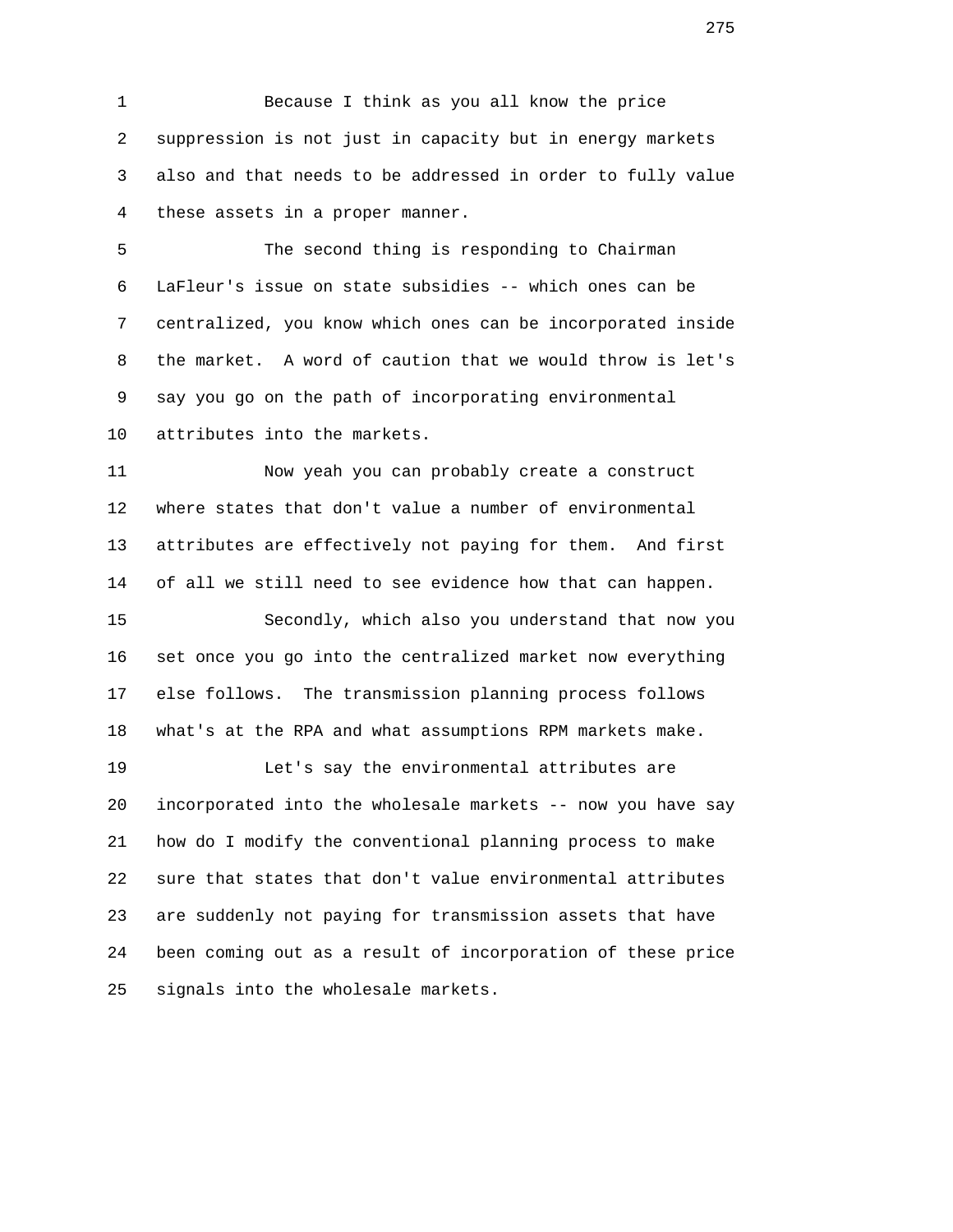1 And as you all know when Order 1000 started the 2 Commission issued a mandate on public policy requirements to 3 be incorporated in the transmission filing process. And PJM 4 clearly responded along with the stakeholders that the best 5 way to solve that issue is I can decide which states are 6 going to incorporate -- what assumptions they were going to 7 make in the transmission planning process so they let each 8 state come up with an assumption and what would effectively 9 create a state agreement approach and those costs being 10 allocated to those states that effectively sponsored those 11 projects.

 12 So now you have -- let's say you go on the 13 construct of incorporating these price signals into the 14 centralized market -- how does it change the transmission 15 planning process? How does that result in effectively not 16 opening the state agreement that was effectively blessed by 17 the Commission and was agreed by the states, how does it 18 impact that?

 19 Now just a word of caution so that you understand 20 the downstream ramification of incorporating certain 21 subsidies -- certain price attributes into the centralized 22 market which is none. And that's why we actually believe if 23 states -- if you believe states are going to do whatever 24 they believe is a long-term solution to pricing attributes I 25 think you can't get away from the fact that you need a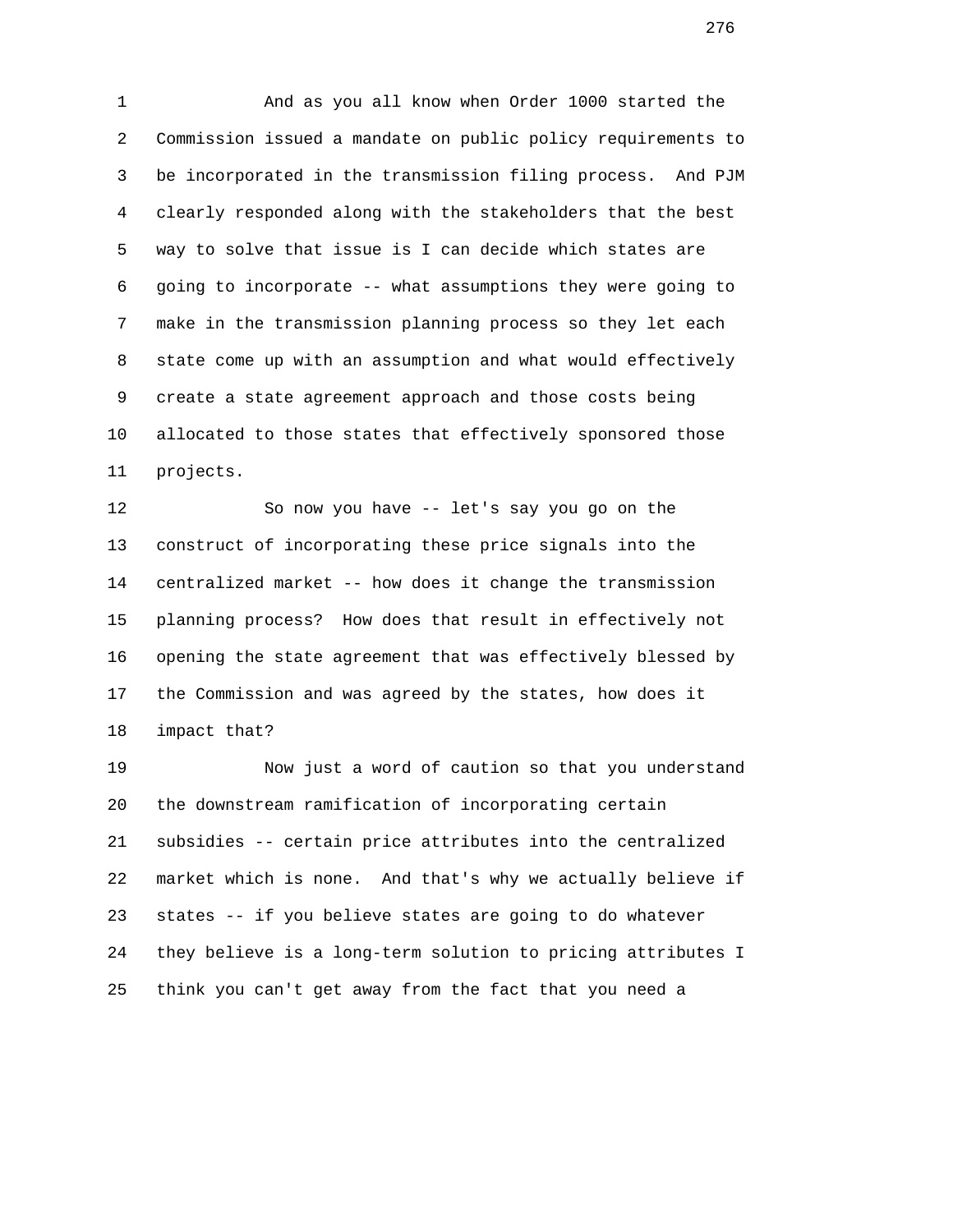1 bilateral market that is co-existing with the RPM market so 2 that A -- that provides clear stability to the costs that 3 are being allocated for those attributes not to permeate to 4 the other states that don't.

 5 And the second thing it has little or no 6 ramifications on other aspects of the RPO which includes 7 transmission planning and everything else that the RPO 8 supposedly incorporates. And nothing says that bilateral 9 contracts can be compared to any provider like Dynegy or 10 anybody else all it provides are better long-term price 11 signals that the LLC is currently looking for as opposed to 12 relying on the spot market RPM.

13 MR. QUINN: Joe?

 14 MR. BOWRING: So just a couple of small points to 15 begin with. First of all not all nuclear units are 16 uneconomic and secondly not all coal units are uneconomic 17 just as a basic fact since we seem to be missing that.

 18 To address Commissioner LaFleur's question about 19 a partial carbon price -- so if we are right about everyone 20 liking it and all the polls show everyone liking it there 21 shouldn't be a problem getting all 13 plus 1 political 22 entities on board, so maybe that's true maybe it's not.

 23 If it is true then there should be a way to do 24 it. One thing to think about is it is entirely consistent 25 with a rational carbon pricing scheme to return all the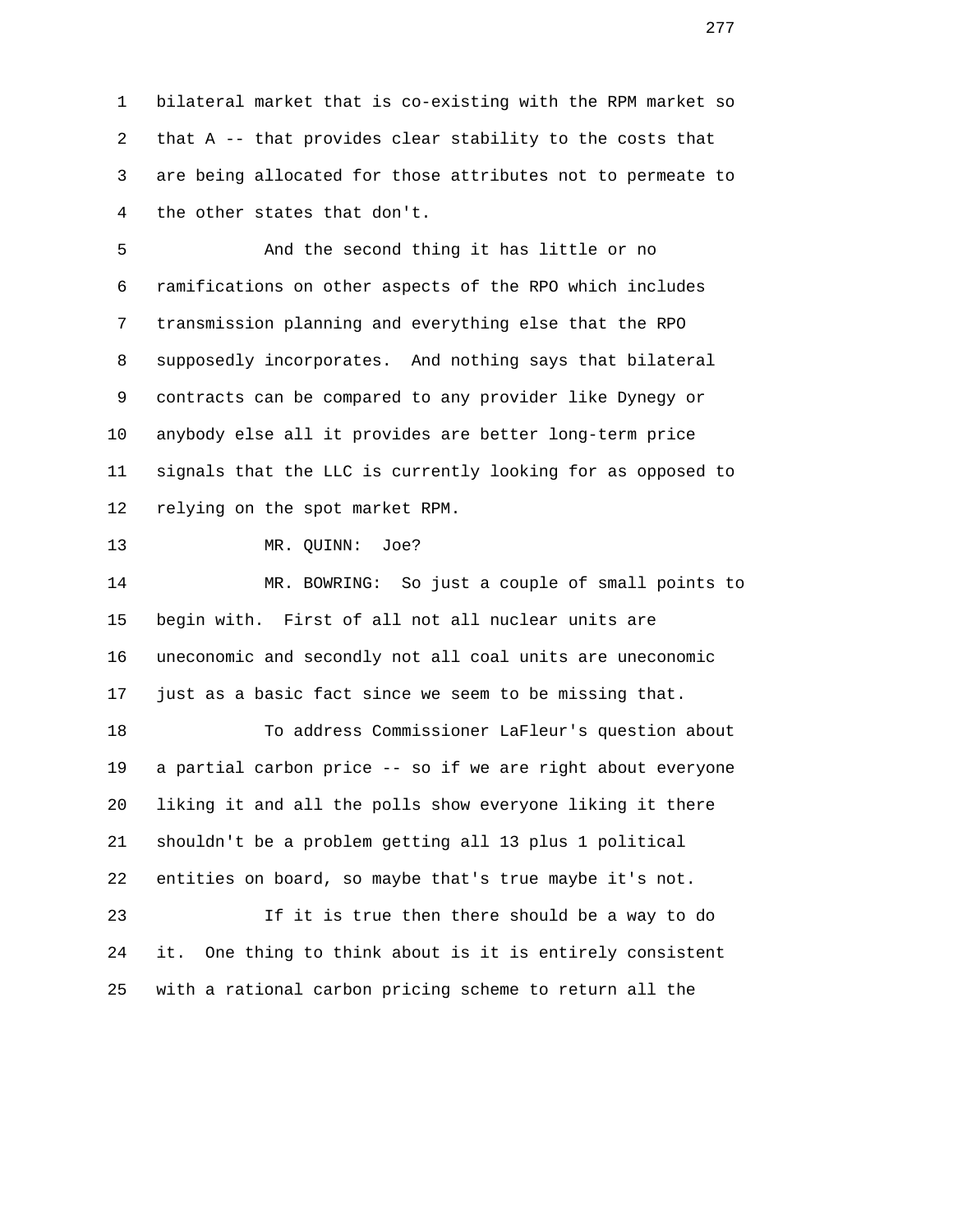1 dollars to those who pay them. So it does not have to be a 2 hurt to consumers who are paying higher prices because of 3 carbon price and carbon tax, this is point one.

 4 And that's entirely consistent with the right 5 incentives. But more broadly I'm skeptical of a partial 6 solution but it would be better to be talking about that at 7 least and seeing if it could work than talking about the 8 kinds of subsidies we are talking about clearly a market 9 based solution with a carbon price is better than 10 subsidies.

 11 I'm also skeptical of the ability of the capacity 12 market to have two prices or somehow the term was used 13 "accommodate" subsidies. I think that's a recipe for making 14 the capacity market residual and the capacity market cannot 15 work as a residual market.

 16 Finally on resilience reliability I think that 17 resilience as it has been defined -- I mean I thought you 18 did a great job of defining it, it's another attribute, 19 another element of the liability. If after analysis it 20 makes sense to think about adding additional M minus 1 or M 21 minus 1 minus 1 constraints based on the gas system or 22 whatever else it might be then let's do that, but let's do 23 it based on analysis, let's do the dispatch phase again as 24 a market based solution not a technology specific solution 25 but it should be only after the appropriate analysis is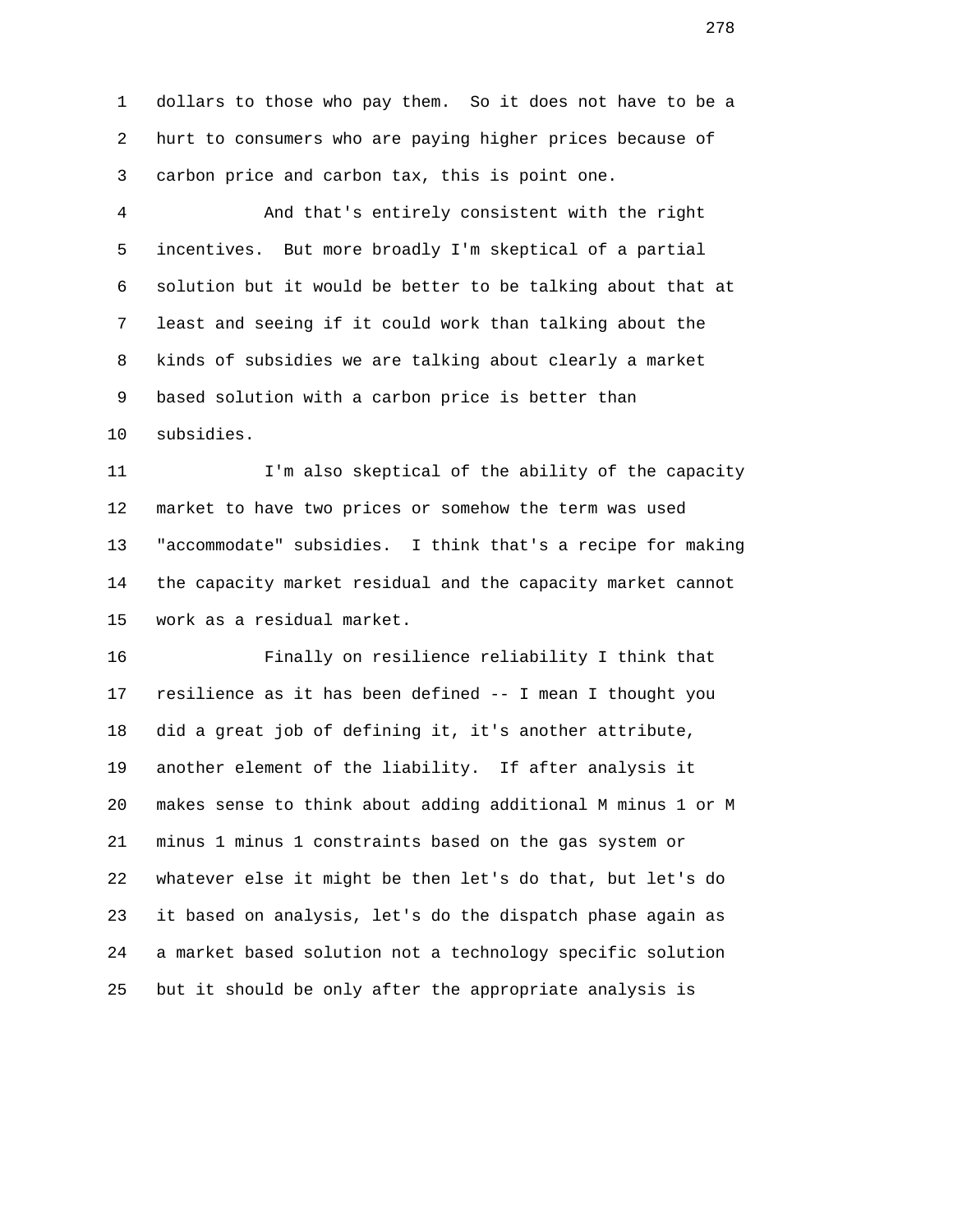1 done, thanks.

 2 MR. QUINN: Just to follow-up. Can you talk 3 about what you mean when you say the capacity market can't 4 be a residual market and how are you defining residual 5 market in that situation?

 6 MR. BOWRING: Sure, so right now the capacity 7 market must offer -- everyone must offer, everyone must buy. 8 So the question is if you change that rule can it work? If 9 you say there are going to be two different prices for 10 capacity can it work?

 11 If you say that suddenly it is going to be 12 voluntary and can be residual so residual would be some 13 capacity doesn't have to be in it. Now as it is well 14 understood, PJM has FR entities in part of the capacity 15 market but they entirely stand alone, entirely responsible 16 for their own reliability needs.

 17 And it is consistent -- not a perfect solution 18 consists and doesn't work very well in parallel with the 19 capacity market. But if a state or an area says that they 20 don't want to be part of capacity market while still not 21 setting up as an FR entity -- then once you break the 22 requirement to buy and the requirement to sell then the 23 price formation simply won't be there.

 24 Imagine only trying to buy a third of the 25 capacity or 50% of the capacity in the market. By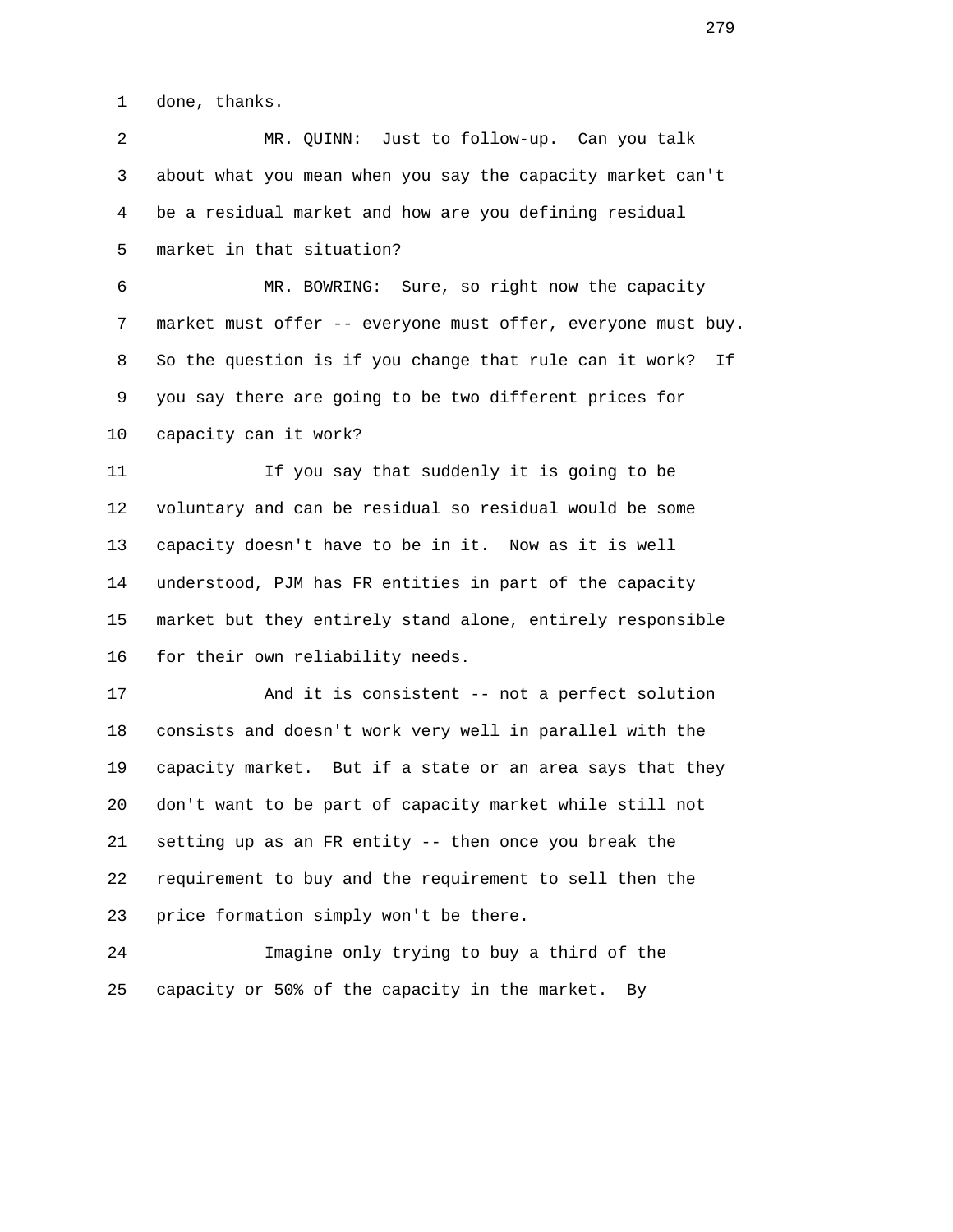1 definition the price will not be a price consistent with 2 long-term reliability in the market. Does that answer your 3 question?

 4 MR. QUINN: It does but I think I have heard and 5 maybe I've heard it today the discussion about residual 6 market being slightly different than that and being a market 7 where there are a set of resources that because of the 8 minimum offer price rules won't get through the capacity 9 market.

 10 And that you find a way for them to get -- 11 perhaps you supply obligation so they still want to move 12 through the capacity market and what's residual then is the 13 price signal for all the rest of the capacity that is not 14 going to have state support.

 15 And it's a little bit of the model of the state 16 gets to go first. Their resource will find a way into the 17 capacity market, they are going to get a capacity supply 18 obligation and what the capacity market is doing is getting 19 the rest of the resources that it didn't get procured by the 20 state.

 21 MR. BOWRING: And the reason I say that can't 22 work is Commissioner LaFleur asked earlier today -- that is 23 a slippery slope to which the end is all state subsidized 24 resources and all competitive resources because we have also 25 heard that creates uncertainty about the price, it creates

<u>280</u>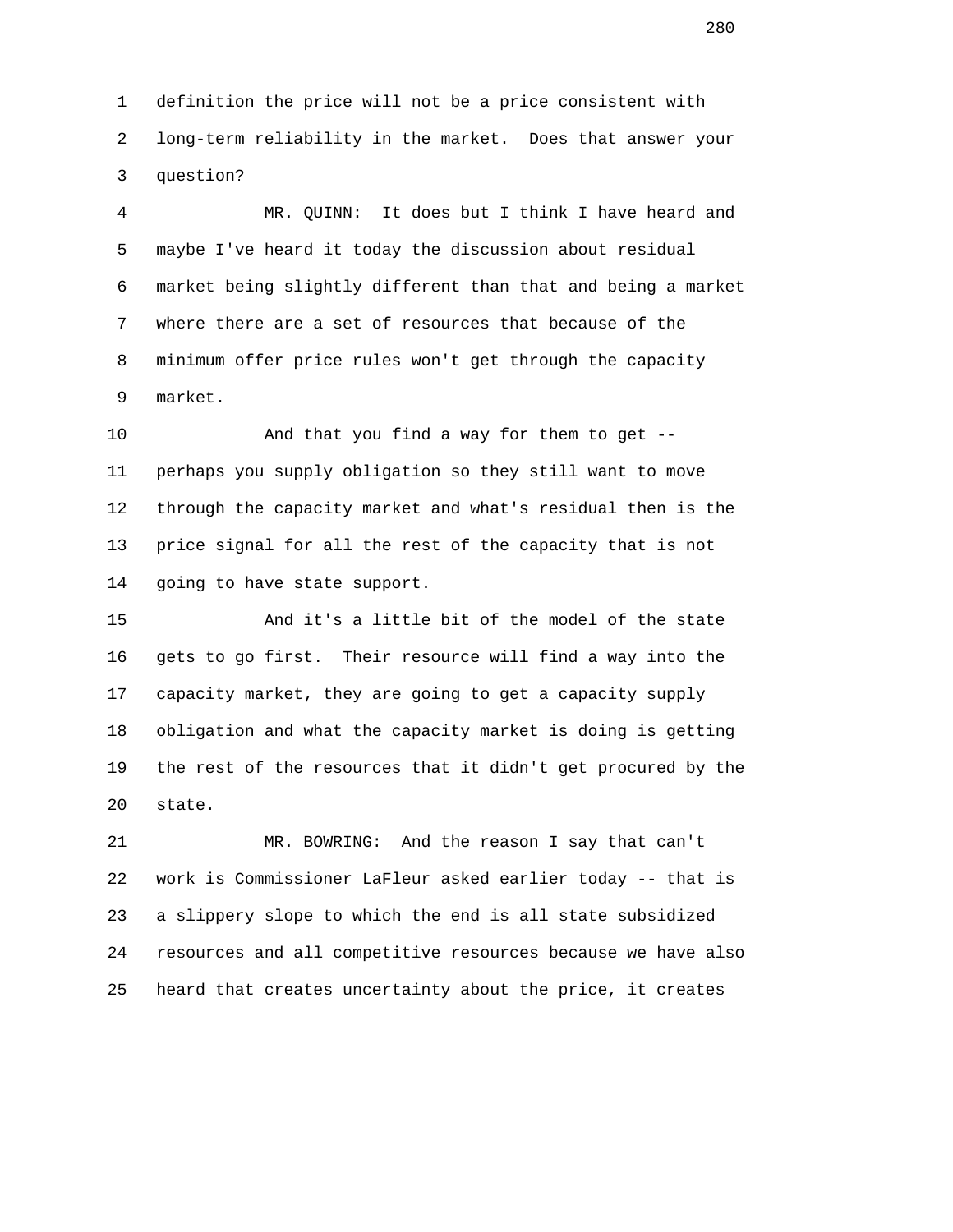1 price suppression for the remaining fleet.

 2 It simply can't work as a stable model. It will 3 end up resulting in ultimately the subsidized units pushing 4 out the unsubsidized ones.

5 MR. QUINN: Jennifer?

 6 MS. CHEN: So I just wanted to -- I guess I have 7 a different understanding of the residual market and I don't 8 have a monopoly on not understanding it so thank you for 9 explaining that to me.

 10 Well first of all we don't want to you know, we 11 would like to work together with PJM and stakeholders to 12 come up with you know, whatever proposal it is that we are 13 going forward with. But I don't think that's putting 14 subsidized resources or state preferred resources in one 15 bucket and all of the rest of the resources in a separate 16 bucket.

 17 It really works out in terms of being a 18 principled non-discriminatory proposal simply because you 19 know we have done some work on this, subsidies are 20 everywhere and they are hidden.

 21 If you only select out the most visible 22 subsidizes, like renewable portfolio standards you are 23 likely to select out the subsidies that receive the most 24 public support and you are neglecting all of those tax 25 exemptions, funds like black -- I looked up a whole bunch --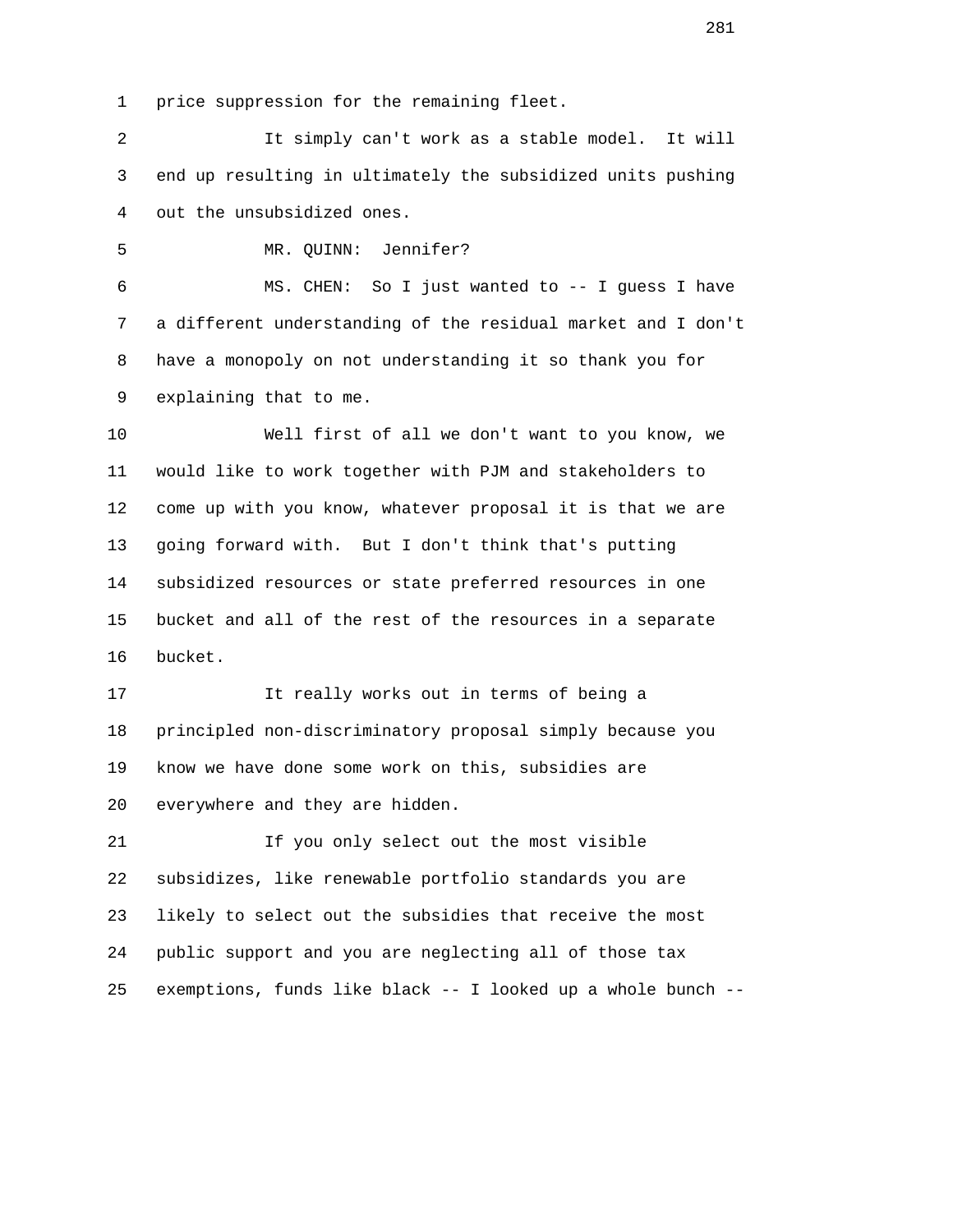1 of different subsidies that go to fossil fuels but are 2 hidden and they are permanent. 3 They are not up for renewal. So they are not as

 4 visible. It's very difficult to get at all subsidies and do 5 it in a principled manner in such a way that you could make 6 that division, that subsidized resource versus 7 non-subsidized and come up with a construct that's not 8 discriminatory. That's one thing that I wanted to react on. 9

> 10 The other point that I wanted to 11 talk about is that right now as Joe mentioned that capacity 12 market is a market where customers must buy from the 13 capacity market unless there is some sort of exemption.

 14 But the demand curve is an administratively set 15 demand curve so you must procure a certain amount of 16 capacity from that market. That market only offers one type 17 of capacity product now. So you have to buy that kind of 18 capacity product.

 19 Customers really need a choice. So if you have 20 -- so the kind of residual market that I have in my head is 21 that customers ought to be able to choose to go get the 22 capacity through some sort of bilateral contract or they can 23 go to the market if they prefer that.

 24 And so the market needs competition too. The 25 market construct needs that kind of outside competition to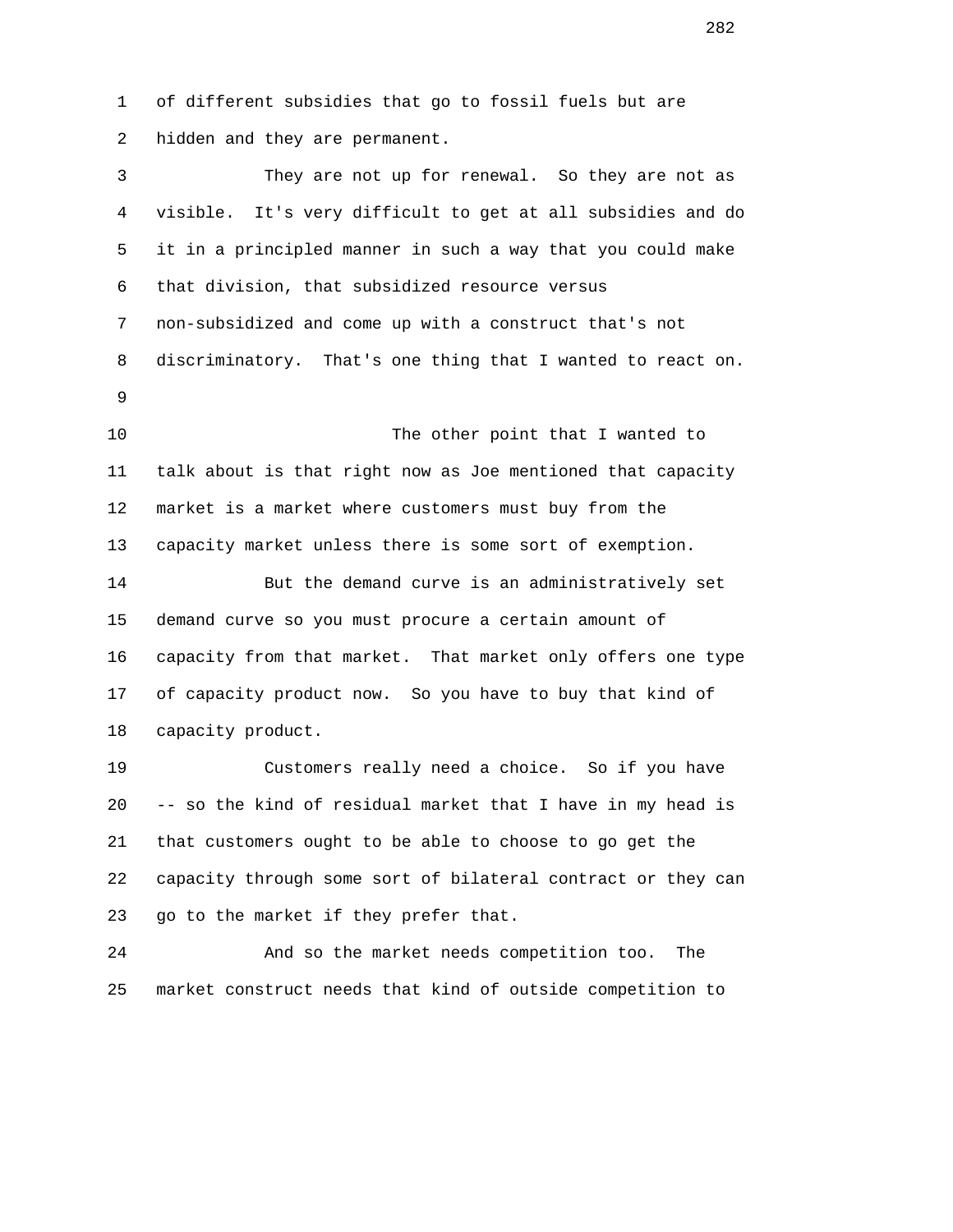1 attract customers to the market. If you have a market 2 construct that offers what customers want they will come to 3 you and then you can have a robust market and you will have 4 better price formation in that way thank you.

5 MR. QUINN: Thank you, Lathrop?

 6 MR. CRAIG: I'm sorry, I just wanted to respond 7 to a couple of the comments particular to nuclear economics. 8 Joe earlier said -- he asked the question if the price is 9 too low, of course not ask the customers you know if you 10 don't believe that.

 11 And you know we've talked a lot about attributes 12 and I think what that kind of misses is the attributes that 13 thinks like nuclear generation like nuclear bring to the 14 table. So the other day I hadn't had anything other than 15 water since this morning so I'm thinking about coffee and 16 you know if you go ask the customers at the local coffee 17 shop that the \$1.00 cup of coffee is too expensive they are 18 probably going to tell you no, and a lot of them are still 19 going to walk across the street and buy a big venti mocha 20 caramel frappachino.

 21 And that doesn't make the frappachino uneconomic. 22 It means as we have just heard that you know customers want 23 choices and they value other things and that's what we are 24 dealing with here. The prices are right for the inputs that 25 are currently allowed to go into them and they are pretty

<u>283</u>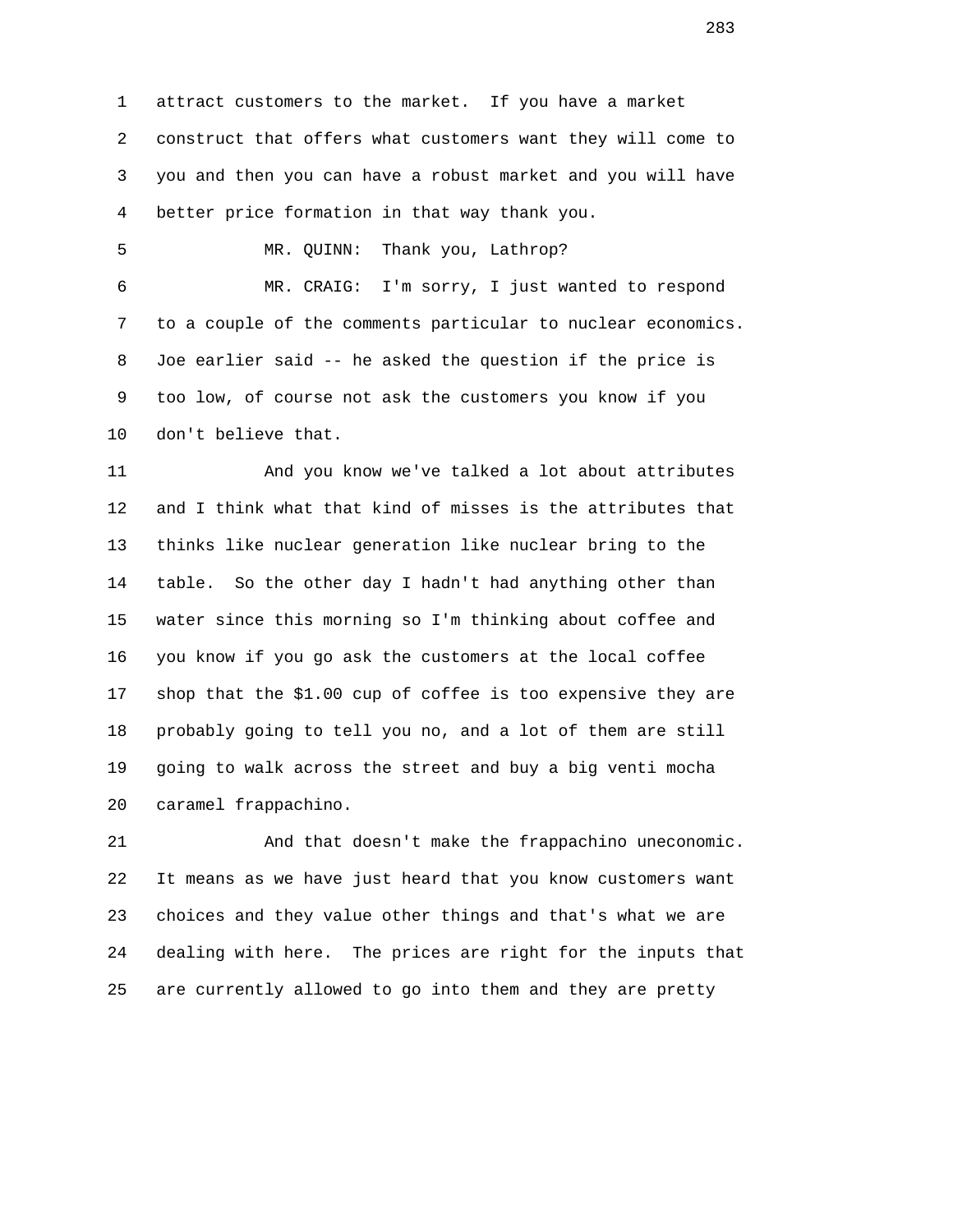1 effective actually at driving behavior based on those 2 things.

 3 You know as a company we are responding to those 4 prices and so when I hear things like just say do the 5 markets work I really do -- I agree with that for the 6 limitations that they have for the product that they are 7 currently pricing and trying to get responses for.

 8 We are currently investing in three new combined 9 cycle natural gas units, a lot of money 2 billion dollars or 10 so because we saw those price signals making very clear what 11 the market wants, what the market values is that kind of 12 economic efficient flexible generation.

 13 And at the same time we are less than a month now 14 from shutting down two of our coal plants in New Jersey 15 about 1200 megawatts responding to exactly those same price 16 signals.

 17 But when we look at nuclear we ask ourselves a 18 question and we are starting to engage with our state on 19 asking that same question about whether those market signals 20 are sufficient and whether those prices that are ripe for 21 the inputs that they have been allowed to price out are 22 comprehensive enough, or if they were missing something.

 23 And I think our answer is we are clearly missing 24 something. We see customers choosing to value the same kind 25 of attributes that nuclear brings and choosing to pay more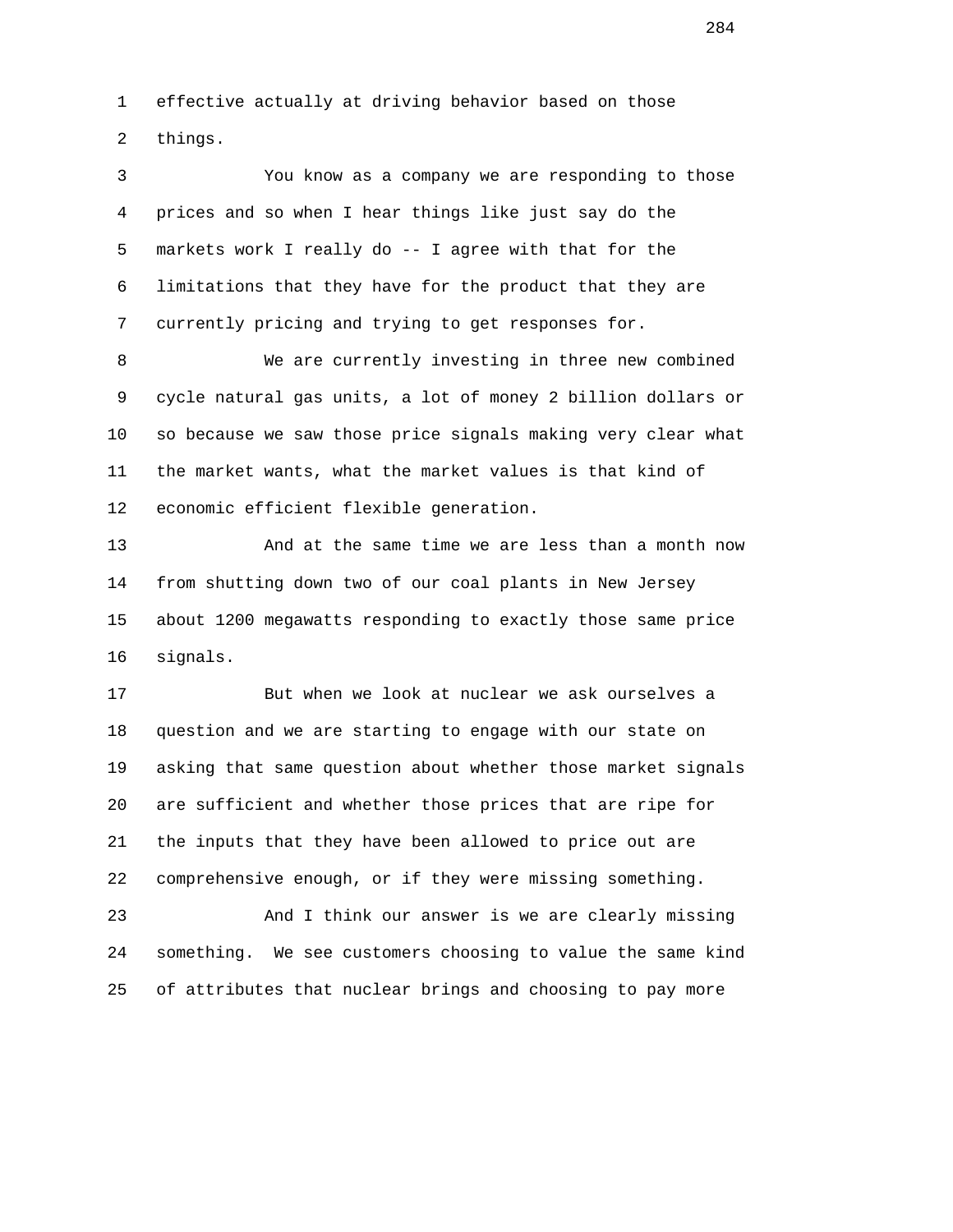1 for it and that's a good indication that the prices while 2 may be ripe from on perspective are not completely ripe and 3 changes the view on whether something like nuclear is 4 actually economic.

 5 MR. QUINN: I know that we want to get to 6 Commissioner Honorable but I see a number of tent cards up 7 so I will kind of run through who we have got but I would 8 ask you to kind of keep your comments brief so that we can 9 make sure that Commissioner Honorable has a chance to ask 10 her questions and everybody can go get coffee.

 11 MR. FLEXON: Thank you I just want to first 12 compliment the Sierra and RDC because they are thinking in 13 the context of the customer which sometimes in our positions 14 and industry we sometimes lose sight of that.

 15 And I just want to say when you think about 16 environmental attributes we have the retail business as an 17 example the City of Cincinnati came to us as a competitive 18 procurement process. They wanted an all green product. So 19 we went out and we got them an all green product and we are 20 seeing more and more in the marketplace on the retail side 21 that cities or individuals are looking for a green product.

 22 We haven't had any consumer yet come to us to say 23 we want 100% nuclear product yet. So I think listen to the 24 customers and they are getting these retail green products 25 at a very cost effective price versus laying a multi-billion

en and the state of the state of the state of the state of the state of the state of the state of the state of the state of the state of the state of the state of the state of the state of the state of the state of the sta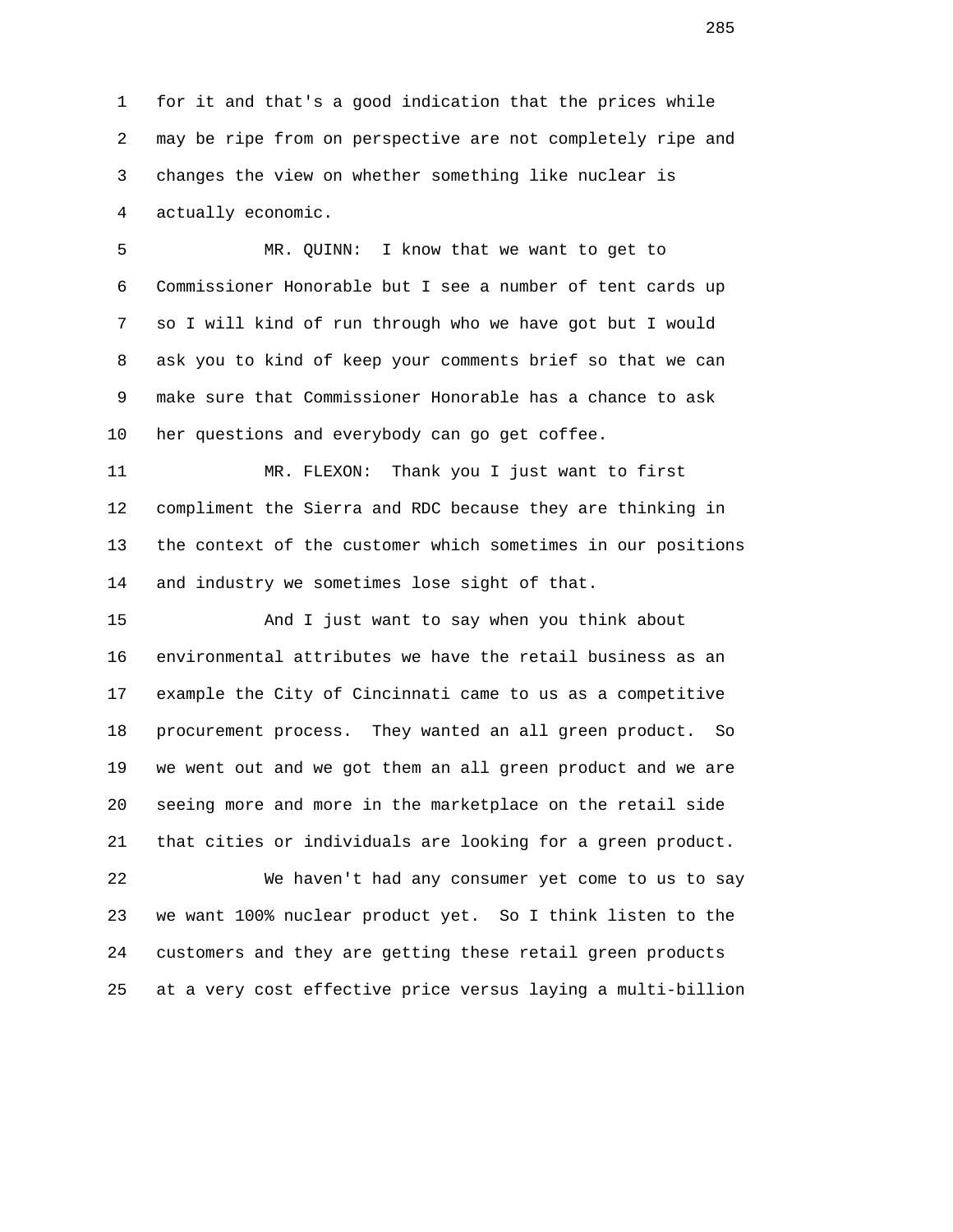1 dollar levy for just five locations.

 2 So I think that's a real issue so those states 3 that have retail choice are accomplishing the goals very 4 efficiently and I just wanted to pass that on, thank you. 5 MR. QUINN: Thank you so I think I've got Paul 6 then Michael then Gregory and Raja. 7 MR. BAILEY: Thank you. I couldn't respect 8 myself if I didn't comment on subsidies for fossil fuels or 9 renewables. The University of Texas Austin study came out 10 in November of last year. It looked at various kinds of 11 federal subsidies for different energy sources. 12 They looked at the year 2010, they looked at the 13 year 2013 that projected the year 2016 that projected the 14 year 2019. The subsidies for wind averaged 4 billion 15 dollars a year. Subsidies for coal averaged 40 million 16 dollars a year, thank you. 17 MR. QUINN: Michael? 18 MR. COCCO: I just wanted to dovetail on a 19 statement Jenny made. That is LSE's do need the ability to 20 buy out a contract to get the kind of products that they 21 need and they need to do so without any risk of having to 22 pay twice. 23 So I do like have concerns when I do hear terms 24 like MOPR and maybe other two settlement solutions that tend 25 to take the only market part out of the capacity mix. You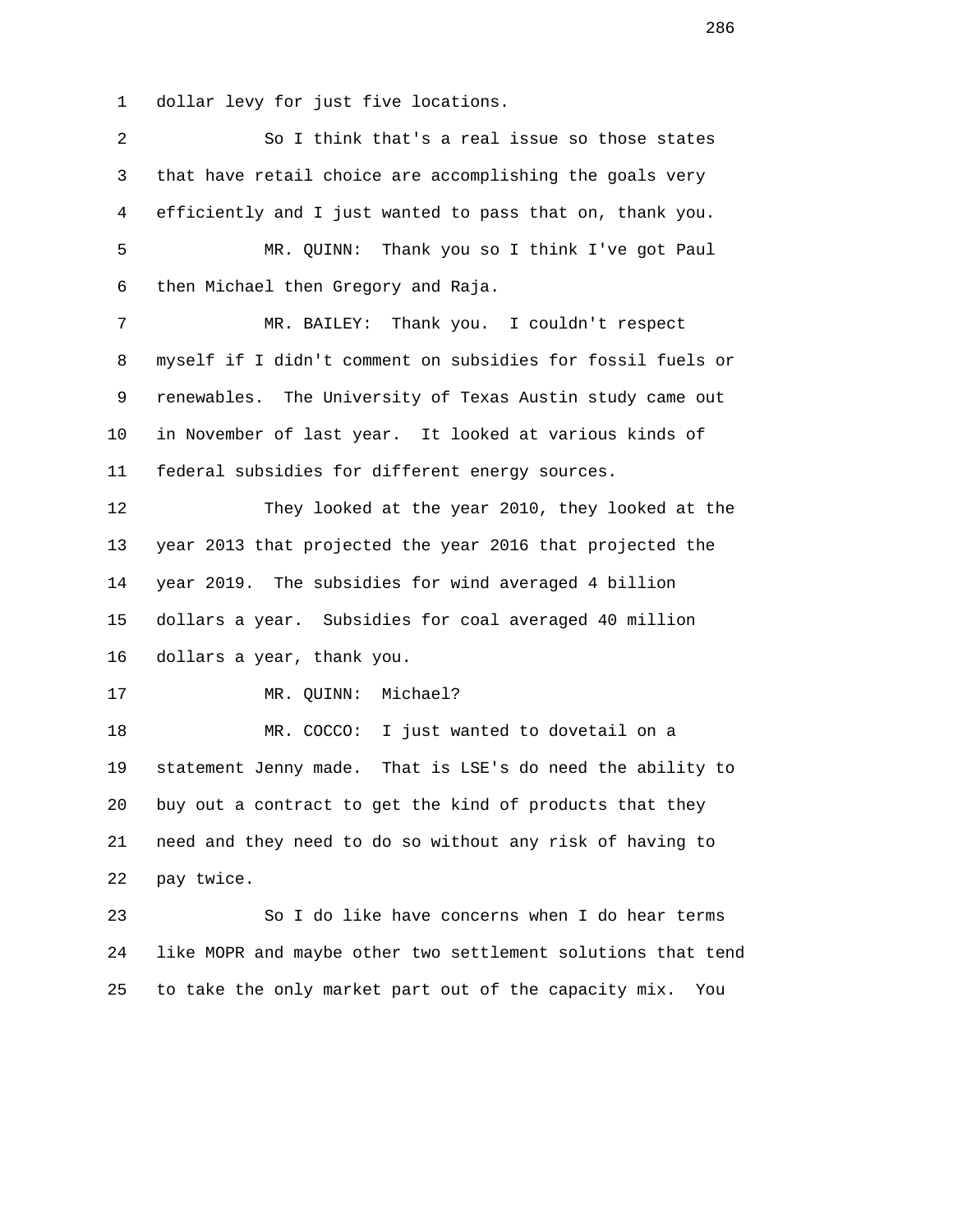1 have a supply curve that is determined -- I mean a demand 2 curve that is determined by the RTO.

 3 You have all the important constraints are 4 determined by the RTO and when you -- the only market part 5 of it is the supply curve offers and the minute you start 6 substituting something like some type of proxy type pricing 7 to set prices I just begin to express concern that we are 8 moving away from the markets.

 9 Again I just advise the Commission taking 10 incremental steps to address this issue so that we don't 11 have any second and third order unintended consequences.

12 MR. QUINN: Thank you, Gregory?

 13 MR. POULOS: Thank you just as a point you had 14 made earlier about the line between where state actions that 15 should be paid for or subsidized or not and how that line 16 impacts -- and the nuclear facilities is the one example of 17 an example where there are some that are economic, some that 18 are not as Dr. Bowring mentioned before and that was 19 something the Consumer Advocate Offices and the Joint 20 Consumer Advocates raised that there was some of those that 21 we don't want to pay extra for nuclear facilities that 22 actually are economic and are clearing.

 23 And in addition we also don't want to pay for 24 state actions of other states. We don't also want to pay 25 double or a third time for a resource. So as we are looking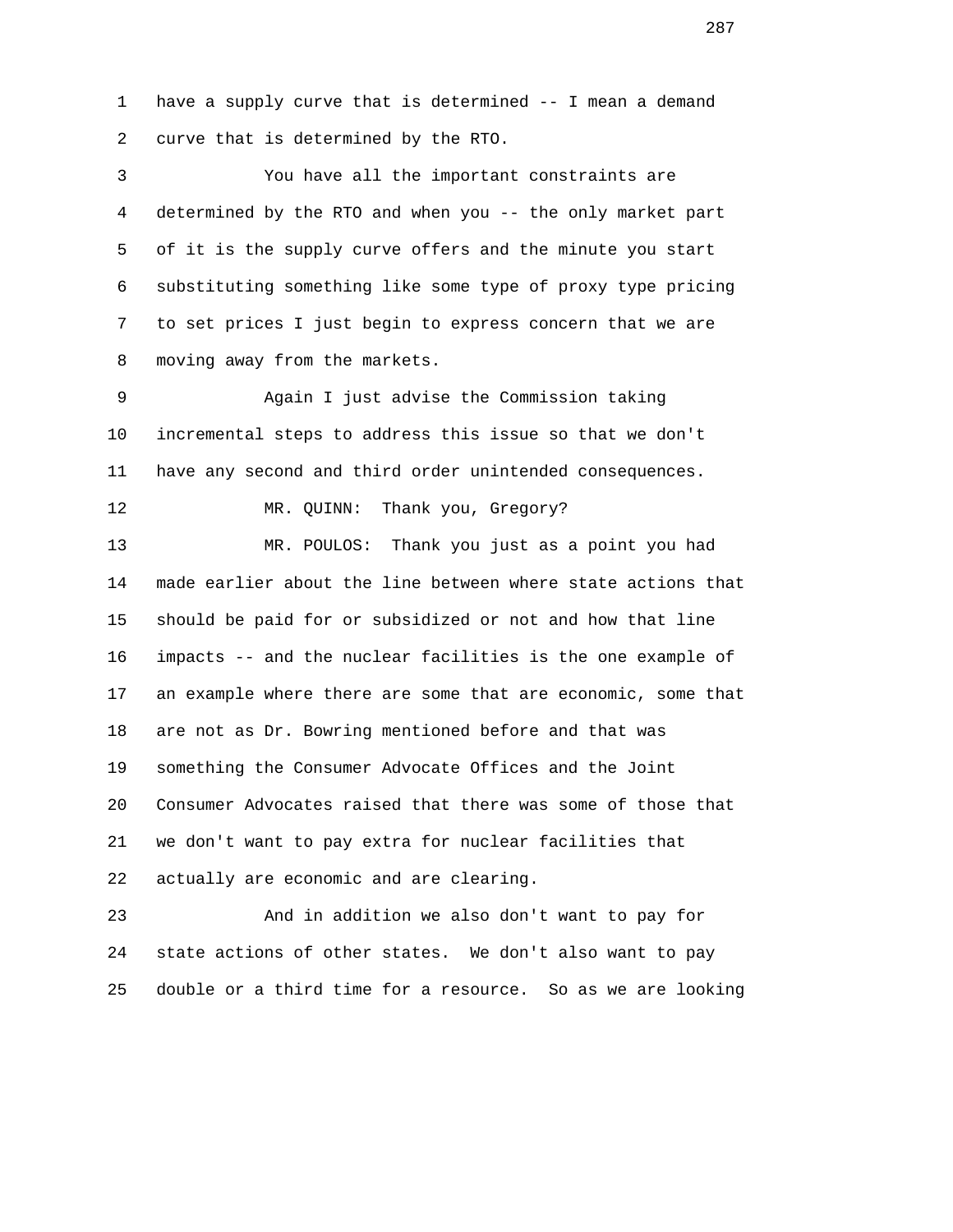1 at these there are going to be situational and it is going 2 to be something that we are going to have to play it one by 3 one as they come down the line to decide where that line 4 fits and those are just some of the examples that have come 5 up and some things that were just mentioned. 6 MR. QUINN: Thank you, Raja? 7 MR. SUNDARARAJAN: Mine is probably a short 8 comment. I know a couple of my colleagues here mentioned 9 about how the residual markets cannot work. On energy space 10 we have become sort of comfortable with it because 11 effectively you have renewables being dispatched and 12 negative pricing effectively to kind of set the price. 13 Everything else is kind of part of the states in 14 a residual manner. So, I find it interesting why it seems 15 to work in energy space whereas not in the capacity space, 16 thanks. 17 MR. QUINN: Commissioner Honorable? 18 COMMISSIONER HONORABLE: Thank you. And I want 19 to thank all of you for your spirited comments and also for 20 being disciplined enough to stop. You'll have enough time 21 to engage in some of that debate I'm sure. 22 And for some of it you are never going to 23 convince the others of your view, I just wanted to tell you 24 that now before you get started. I also appreciate that 25 maybe you guys haven't arrived at the place of urgency that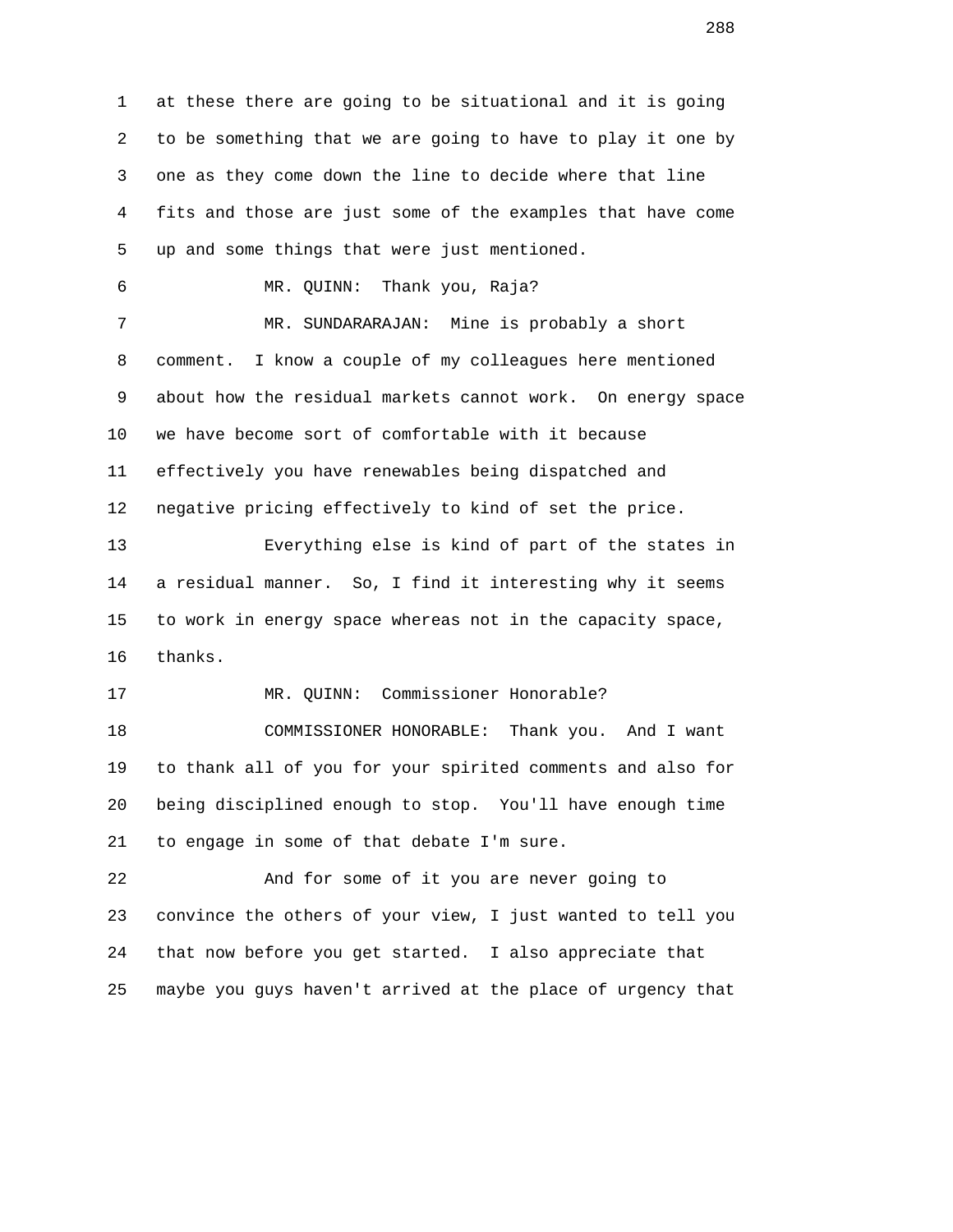1 some of our other colleagues have in other regions and so 2 maybe if we spoke with you all in six months.

 3 So in a year after you all have teed up some of 4 the things that Andy mentioned in his pre-Conference 5 comments that we may see more of your -- I guess more 6 clarify about your concerns about not only the tensions 7 within PJM but also as it aligns with or butts with your 8 sister regions and particularly because PJM is so diverse 9 and so large that I'm pleased though at the moment that you 10 don't seem to express the same sense of urgency.

 11 I have taken to heart though in this comments and 12 I want to ask you all to add to the list about the topic of 13 wholesale energy markets and the development of state 14 policy. Someone tweeted earlier had I opened the door to 15 talk about enforcement and so on -- no I haven't. We are 16 still very focused now.

 17 So early Andy put on the table what he thought 18 that you all could use from us and that is maybe just a 19 little padding by way of providing a deadline to give you 20 some impetus to begin to rationalize or harmonize these 21 maybe externalities and other forces that you think you need 22 to take a view of and consider whether to incorporate those 23 into your wholesale market processes.

 24 And the other thing that Andy mentioned was and I 25 first want to start with Andy to put some meat on the bones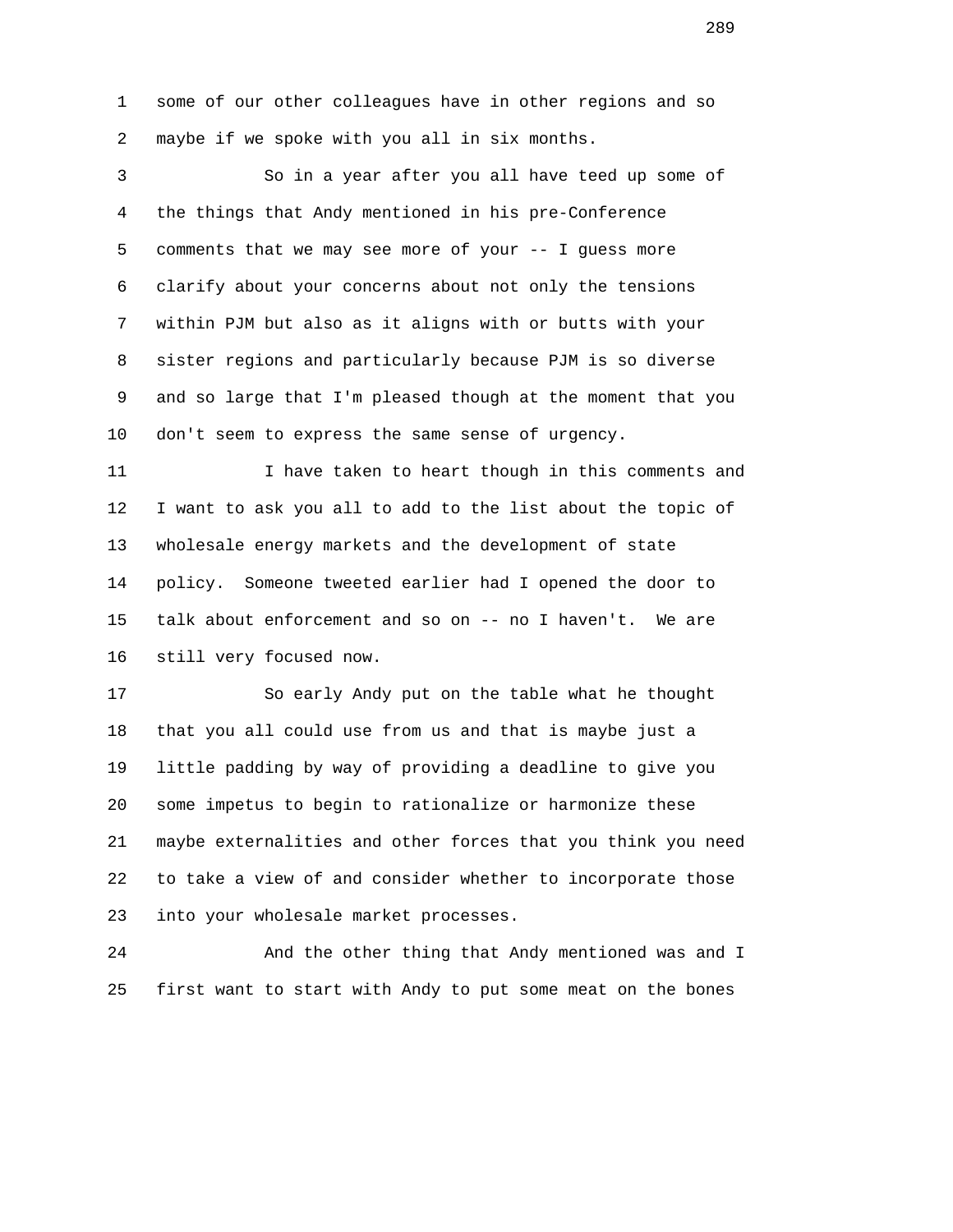1 of this. He said that we need to go deeper on price 2 formation and I recognize that we still have work to do 3 there and I'm afraid to ask you Andy but I will -- what is 4 still left to be done?

 5 And then I want to ask the other panelists in our 6 last few minutes what else can we do to support your work in 7 this area?

 8 MR. OTT: Thank you Commissioner Honorable and I 9 will keep this brief. The energy market price formation I 10 think it is effectively I think the issues are similar to 11 what I think has already been discussed in the price 12 formation docket.

 13 We have -- there are periods of time and I'll set 14 aside the negative pricing comments I had before because I 15 think that sort of stands alone but this is just pure price 16 formation. There are periods of time where we have 17 generators that are on-line and generating because we need 18 them to meet the current supply/demand balance on the 19 system.

 20 So they are on-line running but they are not 21 permitted to set a price because we have rules around you 22 have to have a certain amount of flexibility and be able to 23 move around in order to set pricing. The reason for that of 24 course is that we need to somehow discipline the output of 25 generation in order to meet the supply/demand balance.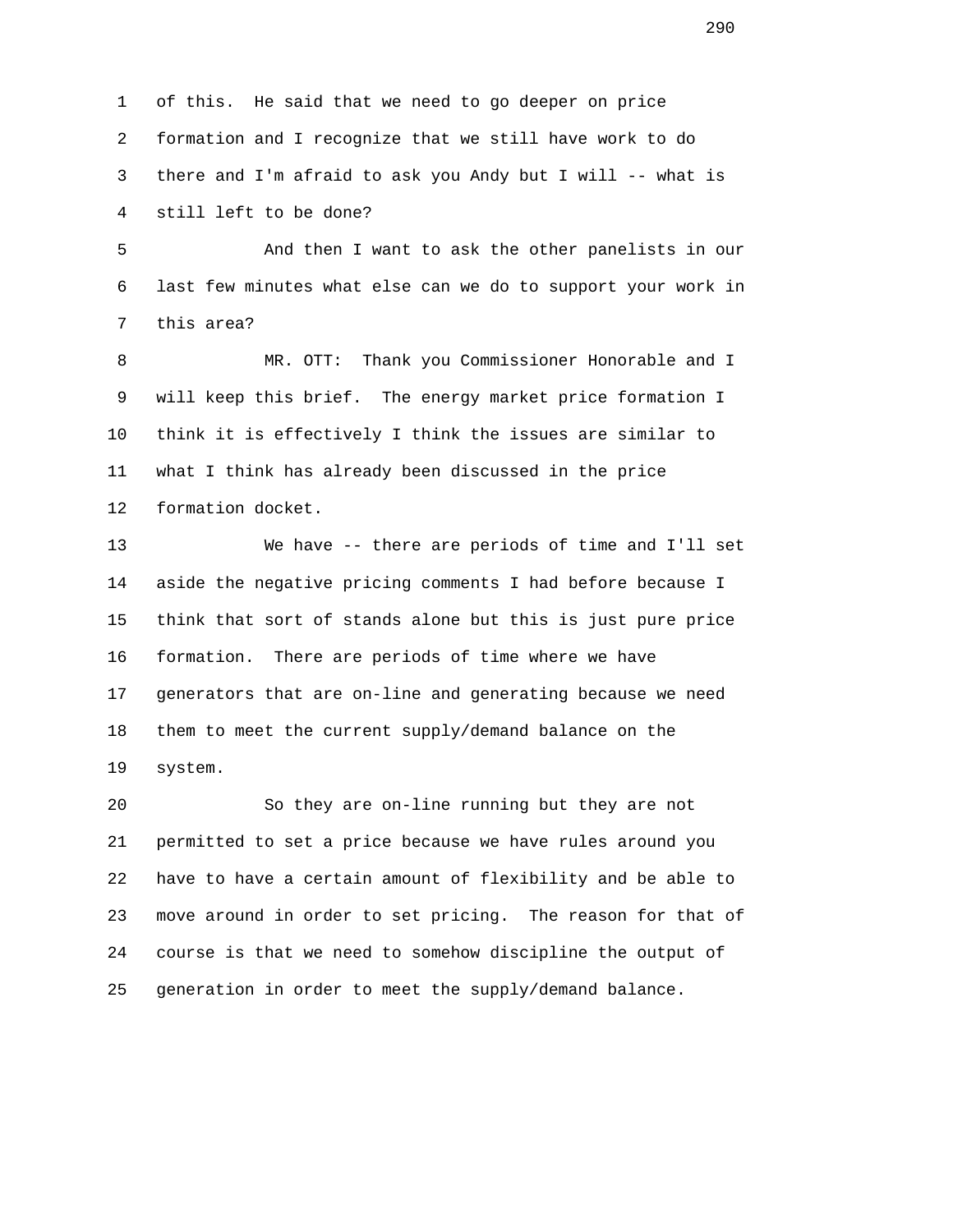1 So the opportunity we have there is I think we 2 can look to price the commodity energy meaning based on the 3 supply/demand curve and where they cross and price 4 flexibility as part of you know a grid service and I think 5 that would create more accurate price signals for what we 6 need to serve the load that hour and reduce uplifts which we 7 all met with sort of the genesis of the price formation 8 docket, et cetera.

 9 So I think there's just more we can do there if 10 we broaden the look and say let's not just look at fast 11 start resource, let's look at all resources and make sure 12 that we are not paying for resources we don't need --

 13 COMMISSIONER HONORABLE: But we are making sure 14 that the participants are being compensated for the value 15 that they are providing.

 16 MR. OTT: Correct and the pricing is accurate. 17 And I think -- so as we look at that opportunity I think now 18 that one because it would be a controversial discussion does 19 need time frames, say do that by this date rather than you 20 all decide for us, tell us to discuss it et cetera but have 21 a time frame.

 22 I think what's key here is that the resources 23 that are needed to serve the load should participate in 24 setting price it's as simple as that. This is not a 25 revolutionary concept. As we have grown over time here's

291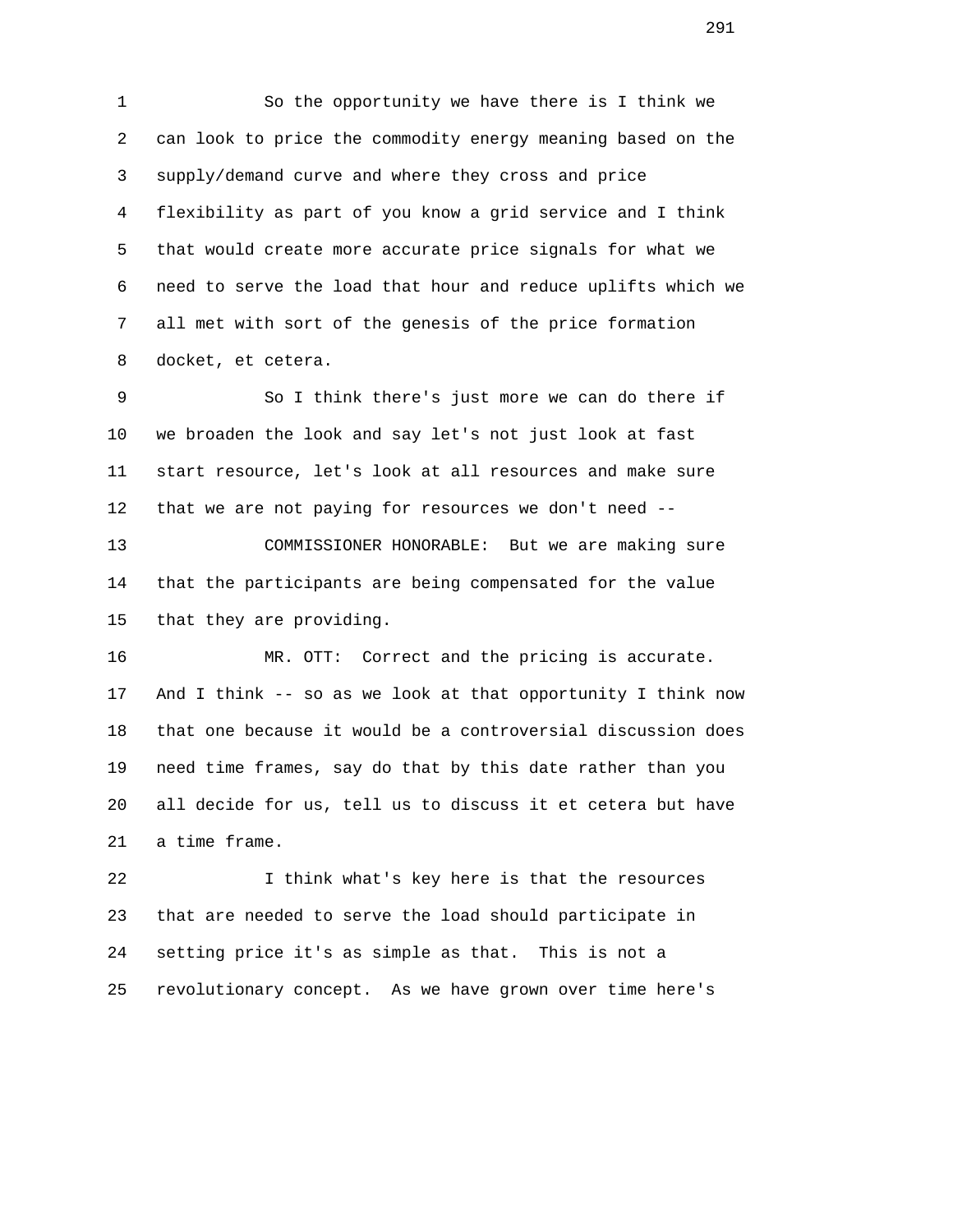1 what's happened.

 2 It used to be all the flexible resources were in 3 the cost curve were the mid-merits were the peaking plants. 4 And today we have inversion.

5 COMMISSIONER HONORABLE: It isn't.

 6 MR. OTT: And I think the key is why we need to 7 look at it is because of that fundamental change in the 8 supplies. I think it would also help in areas with high 9 penetration of renewables to look at that type of formation 10 so I'll leave it at that but that's what we meant and that's 11 what I meant in this call to action.

 12 Again it's really just looking at what's changed 13 on the system and why do we need to look at energy market 14 reform.

 15 COMMISSIONER HONORABLE: I'd welcome that and 16 especially in view of the comment that someone made about 17 the need to have a bottom up approach. So I too want to be 18 disciplined and say okay PJM this is your deadline and this 19 is what we want back from you but to allow the process to 20 work and to really allow the stakeholders to add value.

 21 And to inform us and then we can then respond to 22 your proposal.

23 MR. OTT: Thank you.

 24 COMMISSIONER HONORABLE: Thank you. Paul are you 25 participating, your tent card is still up, Michael? I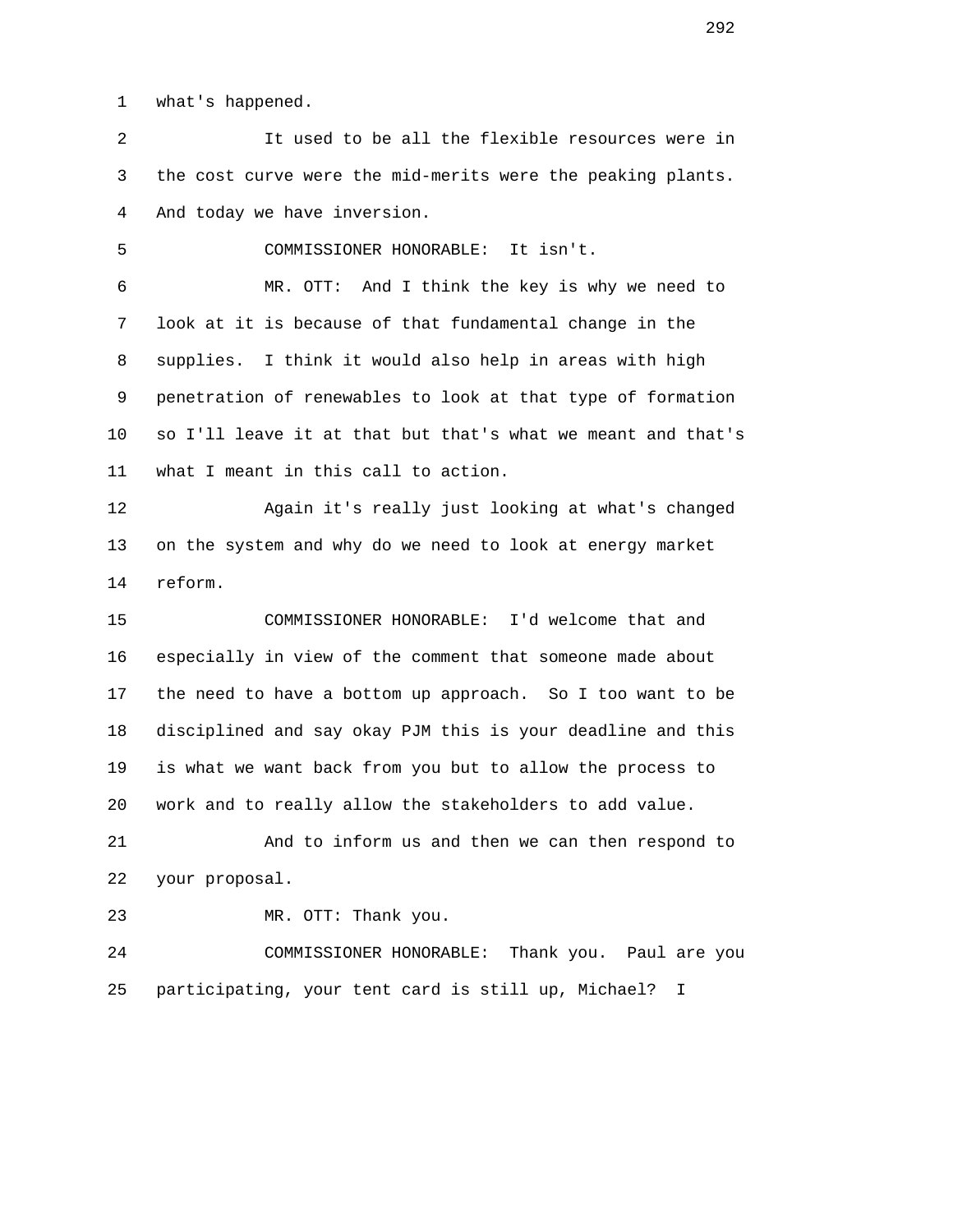1 wanted to stay in my place Arnie but I was just going to 2 call on Michael. 3 MR. QUINN: I'm happy to take my place back. 4 MR. BOWERING: First of all I think there is 5 urgency in PJM. We have a nuclear unit right now which is 6 receiving subsidy from the state. It is going to affect the 7 capacity market which is happening in May. 8 11 It is as I have said, contagious. As a result of 9 that a number of other nuclear power plant owners, some of 10 which are economic or actively seeking subsidies from the 11 state so it is urgent and every bit of urgent as elsewhere. 12 It's a different kind of issue in this case. 13 COMMISSIONER HONORABLE: It is and you know I'm 14 aware of that because we have certainly ruled on some 15 dockets here but please continue. 16 MR. BOWERING: Sorry it's urgent. And then the 17 second point is I actually disagree with Andy about the 18 energy price -- 19 MR. OTT: Really? 20 MR. BOWERING: Yeah I know shocking. 21 COMMISSIONER HONORABLE: In the last 5 minutes is 22 when the fireworks start, please continue. 23 MR. BOWERING: Just in 30 seconds what I worry 24 about I don't think is as simple as Andy said. I think in 25 fact what we are at risk of is subsidizing the inflexible

293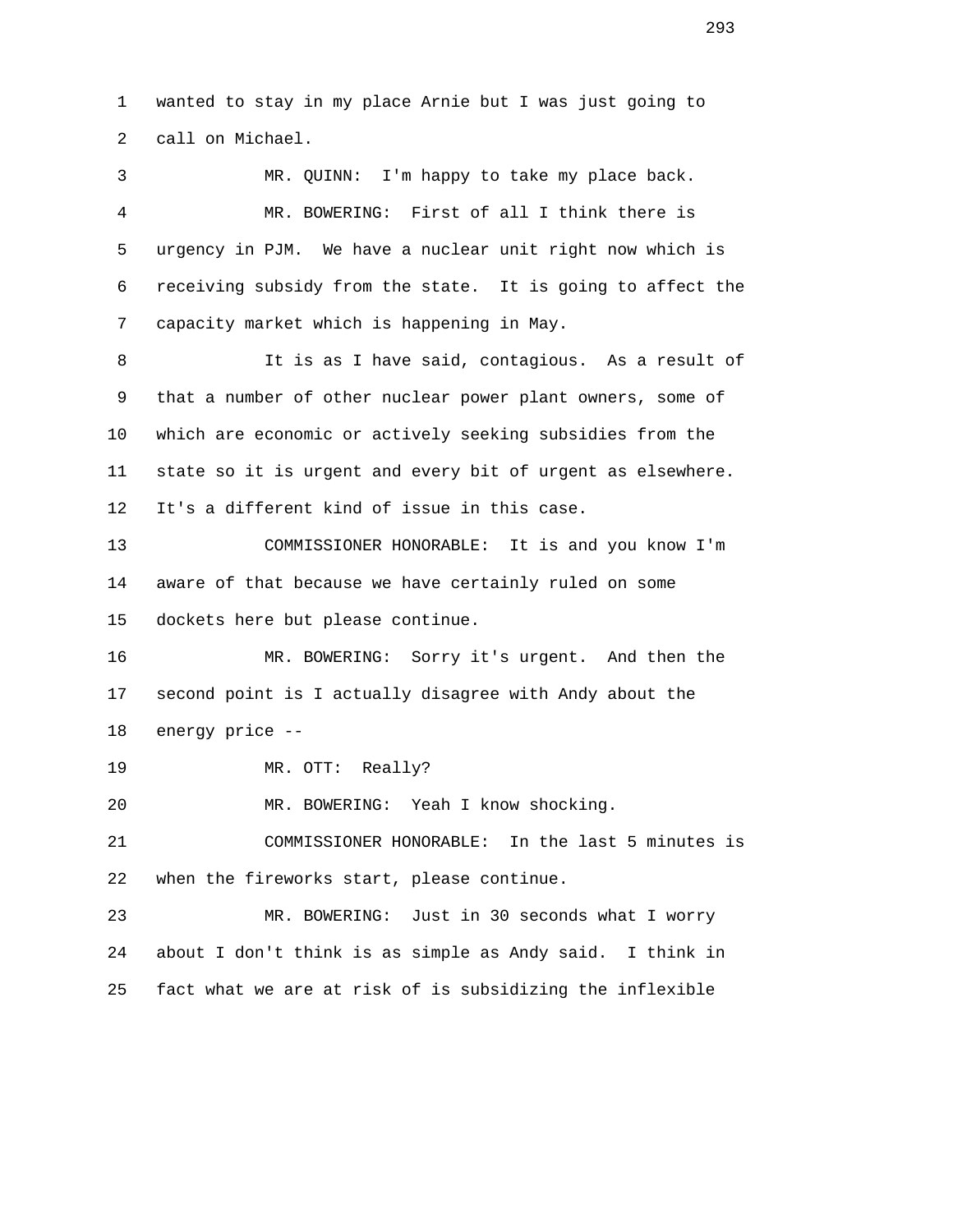1 units giving more incentive to inflexible units.

 2 I agree that what we need is more flexible units. 3 Flexible units to set price is the reason LMB works the way 4 it does, it's the reason it has been successful so I would 5 be urging not to rush into a decision on that one. 6 COMMISSIONER HONORABLE: Well what I can commit 7 to is that we would endeavor to develop a complete record 8 which allows for the viewpoints of many diverse stakeholders 9 to be accounted for. 10 MR. BOWERING: Thank you. 11 MR. QUINN: Michael? 12 MR. COCCO: Just to the second part of your 13 question what can the Commission do and this may be a na ve 14 suggestion but I think it would be good if FERC had more of 15 a dialogue with the state Commissions to better understand 16 what type of programs they are coming forth with. 17 And to better understand their plans for how that 18 could be incorporated into the market. I see some smiles on 19 this side. I think that would be helpful. I don't know how 20 that is facilitated maybe it's a report or something that is 21 to the Commission but I think that sort of being proactive 22 with that approach might smooth out some of these issues. 23 COMMISSIONER HONORABLE: Thank you and we 24 certainly have endeavored to continue working with our state 25 colleagues. I'm delighted that so many of them could

294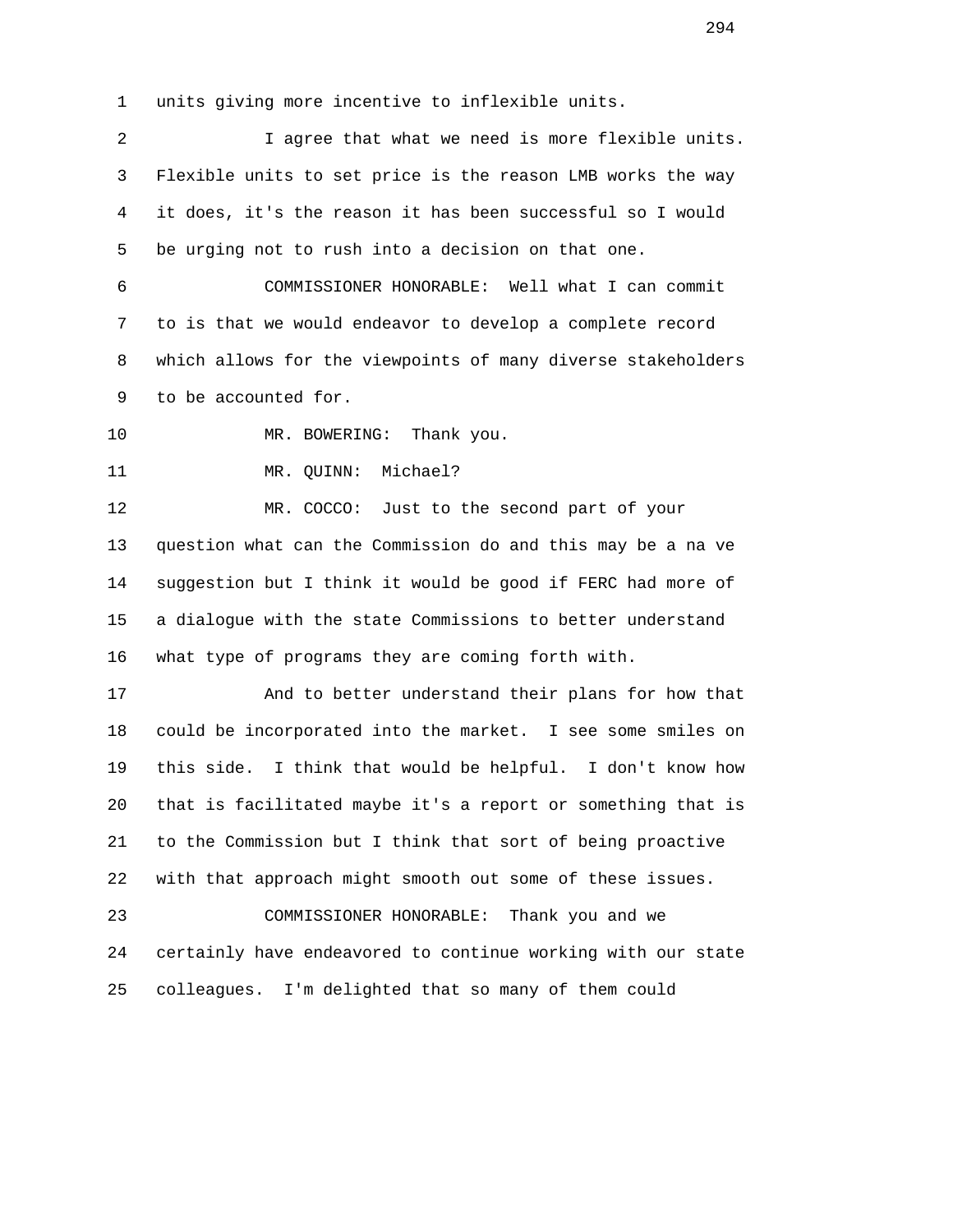1 participate in this Tech Conference and in fact we moved the 2 dates because we had originally considered April dates but 3 so many of them had other conflicts and we certainly 4 couldn't have this discussion without them.

 5 And I think that around and during NEHRUC 6 meetings is a prime opportunity -- I would much rather have 7 an in-person dialogue and an in-person debate even about 8 some of these issues versus passing paper back and forth 9 although there's value in that, maybe that could culminate 10 our work together.

 11 But I think it's a terrific suggestion, thank 12 you.

## 13 MR. QUINN: Robert?

 14 MR. FLEXON: Yes, quickly just following up from 15 this morning. I think one thing was clear that the various 16 participants identified that the state legislature are going 17 to do things and they have got to carry it out whether that 18 means procuring off-shore wind or even hydro whatever the 19 case may be.

 20 These are very expensive types of forms of 21 generation and I think a take-away from today should be the 22 states if they are going to take these actions they must be 23 fully responsible for the cost of those actions.

 24 And I think as Greg mentioned it should not bleed 25 into other states and it is very important to protect proper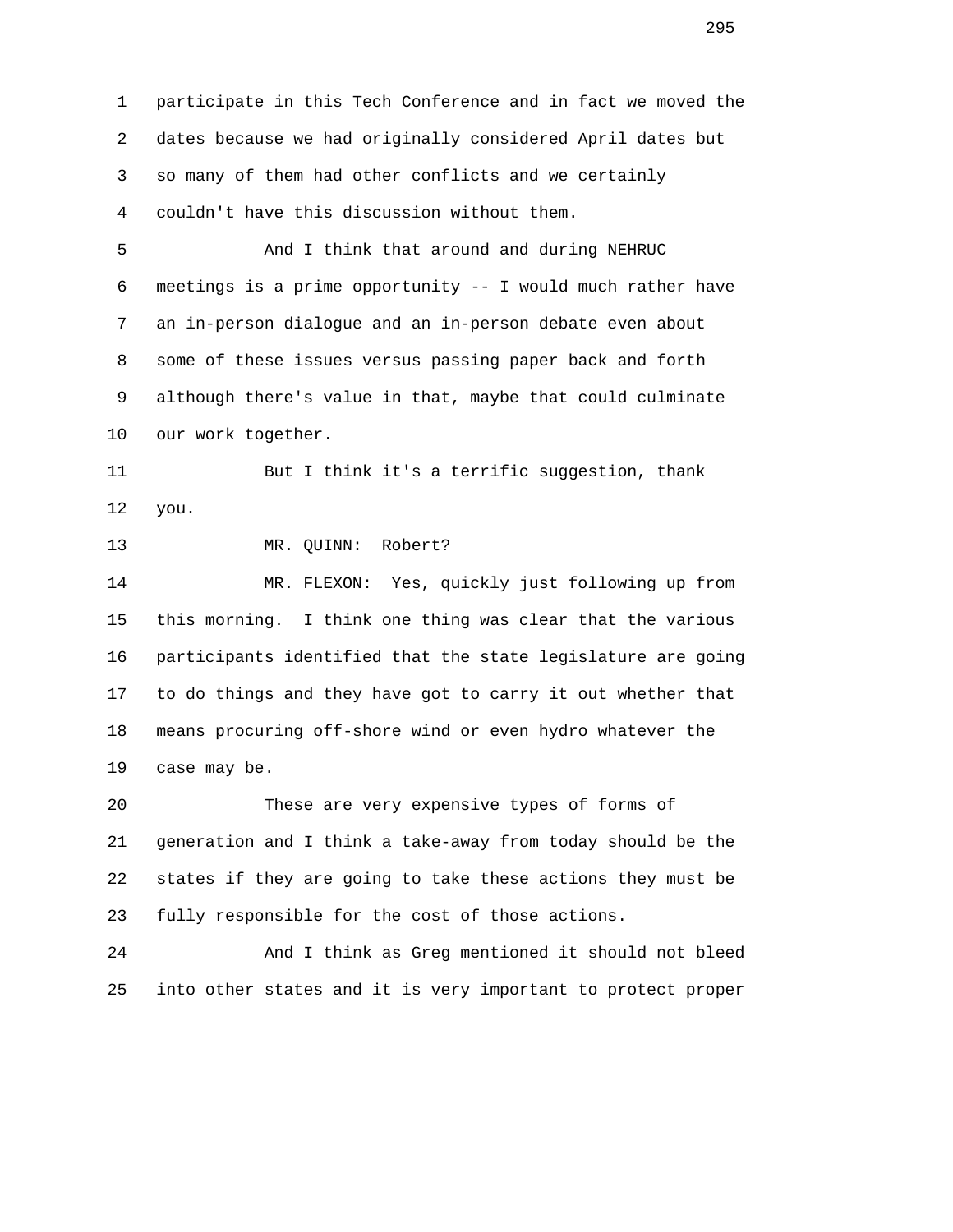1 price formation and the help that we need from FERC as well 2 as the various ISO's and RTO's is insuring that that 3 protection is there, that the policy is in place, the time 4 line is set because the market needs to see the confidence 5 that the competitive markets are going to function properly. 6 And without that involvement they are definitely 7 under duress I think as Joe just pointed out. We have got a 8 capacity option coming up this month where it is going to be 9 impacted by subsidies and so time is of the essence 10 particularly in PJM, ISO New England, New York and as 11 everyone has said litigation is the least desired path for 12 all parties. 13 And proactive involvement and the complete 14 welcome of FERC involvement is what we need, thank you. 15 MR. QUINN: Greg? 16 MR. POULOS: Thank you for the question 17 Commissioner Honorable of what can the Commission do. I 18 would just interject here and say that just providing an 19 opportunity for the consumers to have a voice here was a 20 significant step. 21 I think it is showing the value that you place in 22 the consumer voice is very important and it spreads to the 23 other participants as well. 24 As others have reached out to me from Excelon and 25 from AEP just to get our voice as well -- so by you showing

последници производите в 1996 године в 1996 године в 1996 године и 1996 године в 1996 године и 1996 године и 1<br>В 1996 године в 1996 године в 1996 године в 1996 године в 1996 године в 1996 године в 1996 године в 1996 годин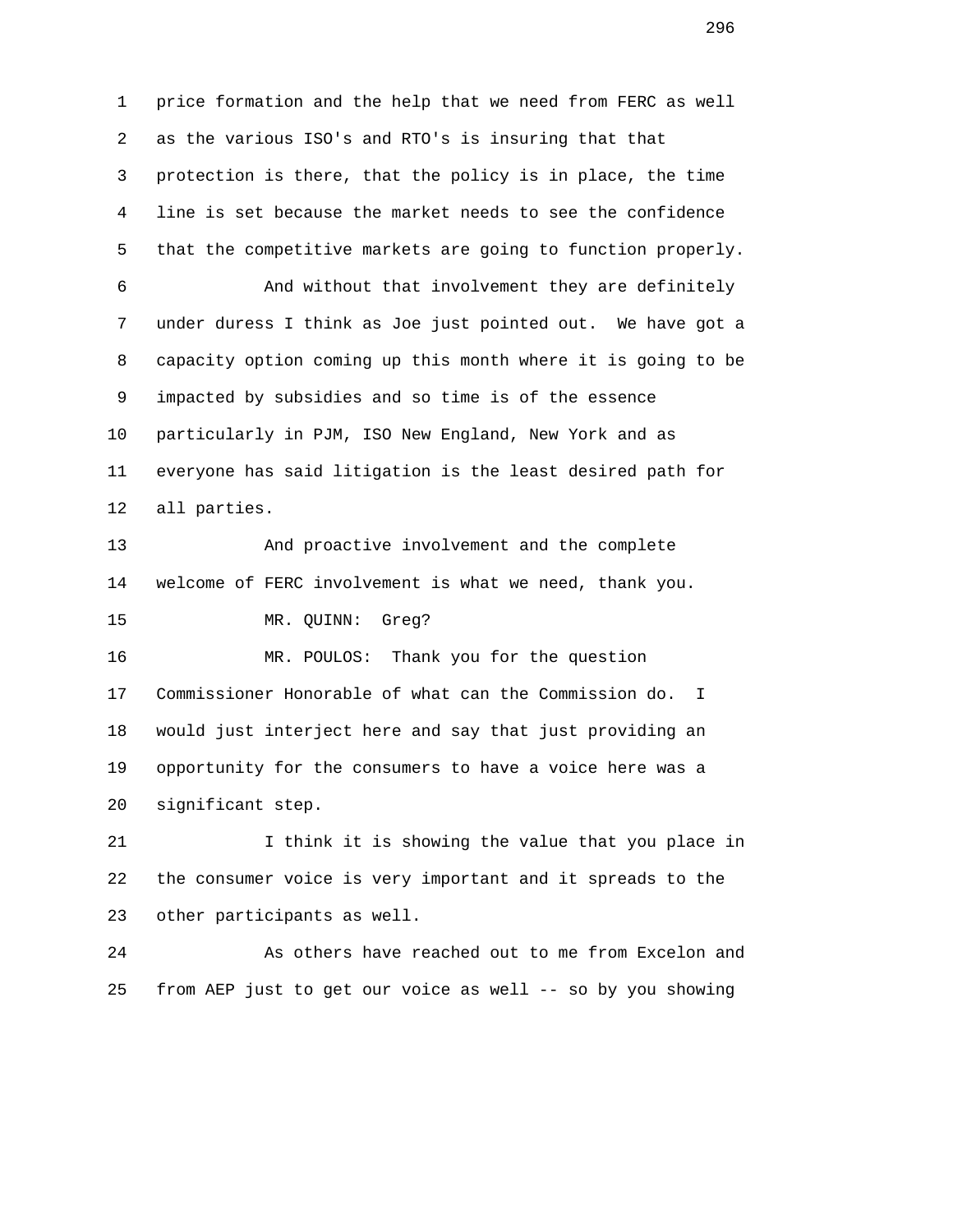1 the value in the voice it provides us an opportunity to have 2 dialogue with other parties so I really do appreciate this 3 opportunity.

 4 MR. SUNDARARAJAN: That's Commissioner Honorable. 5 I think from AEP's point of view it's doable. One is you 6 are afraid that since the urgency is solving the 7 incorporation of environmental attributes in the wholesale 8 market it becomes the sole focus that the broader reforms 9 get sidelined.

 10 So that's a big issue for us because now 11 everybody is taking about ZEC's or ZEN's or whatever the 12 formation of the emission credits is and that is one part of 13 the bigger problem that we see and that in our opinion is 14 overtaking all of this conversation without understanding 15 what the full scope of this problem is and how to solve it.

 16 And the second thing is there are states in PJM 17 who are not pursuing certain things and the cost shift is a 18 big concern. So I think agreeing on some principles, 19 defining what the problem is and agreeing on what principles 20 that we should adhere to can go a long way in terms of 21 coming up with solutions.

 22 Because right now the solutions are being 23 addressed based on their interpretation of principles is and 24 that is leading to a whole lot of confusion within the 25 various parties and the state Commissions in what they are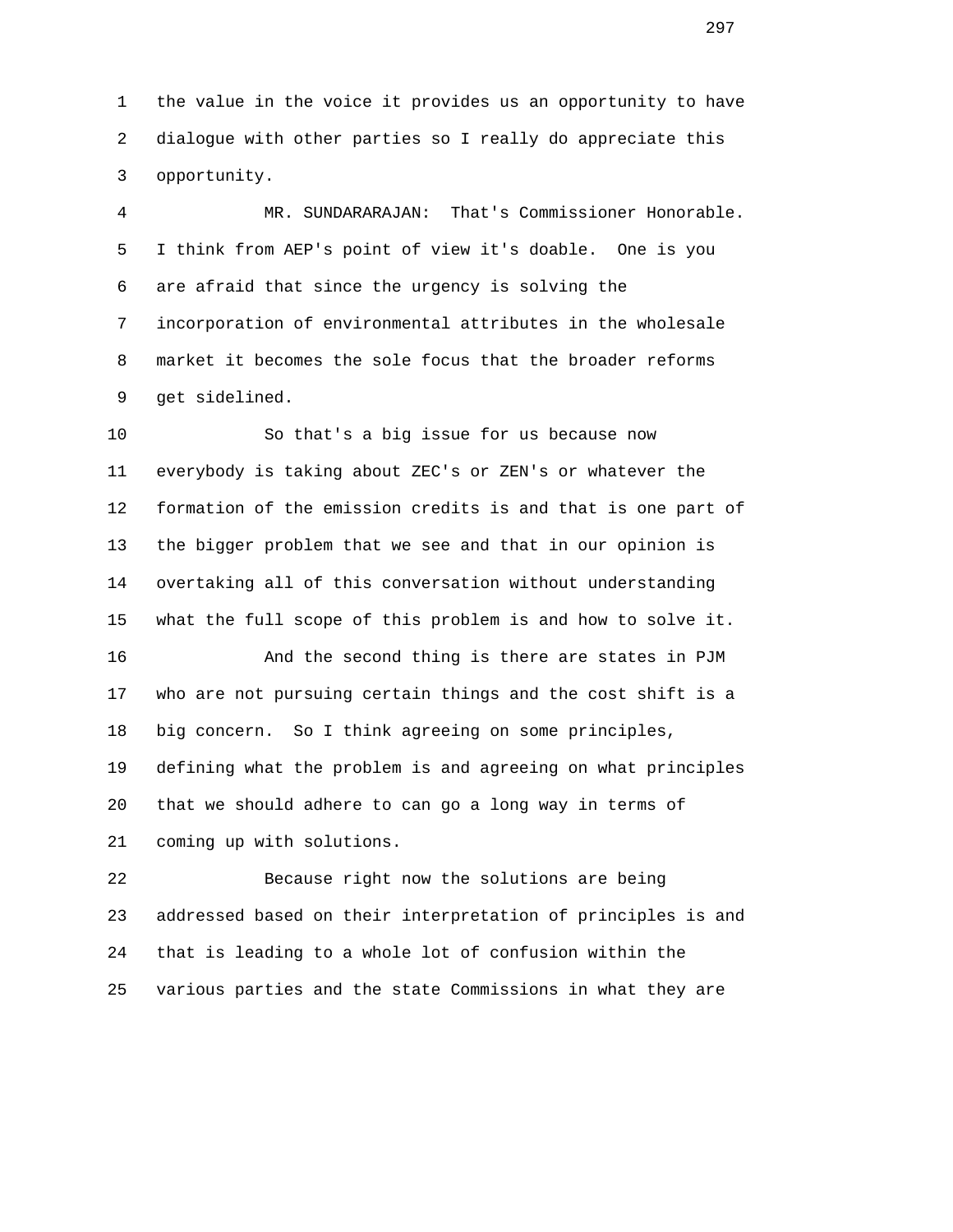1 trying to solve and how to solve it. So I think maybe some 2 docket that will open in terms of what the problem is and 3 you know what are we trying to solve and the key principles 4 that we adhere to can go a long way.

 5 COMMISSIONER HONORABLE: Thank you and I 6 appreciate your point there needs to be a more comprehensive 7 review of what both action and inaction -- how those two 8 things impact market pricing and market operations.

 9 And I think the gentleman from ODEC mentioned 10 some objectives earlier that might be a good starting point 11 for you guys when you take it back to the stakeholder group.

12 MR. QUINN: Lathrop then Jennifer.

 13 MR. CRAIG: Thanks. As to what you know would be 14 most helpful coming back from the FERC you know I think you 15 have listened to three panels and a lot of diverse opinions 16 and as you noted we don't agree and we are not likely to.

 17 I think what would be very helpful would be some 18 indication from the FERC after having listened to all of 19 this where do you see problems and where do you not see 20 problems. You know where is the action that is being taken 21 or contemplated just a normal and expected impact on the 22 market from a combination of the federally overseen markets 23 and state actions you know resulting in a particular outcome 24 and where is that potentially becoming a problem.

25 So tell us what problems it is we need to solve?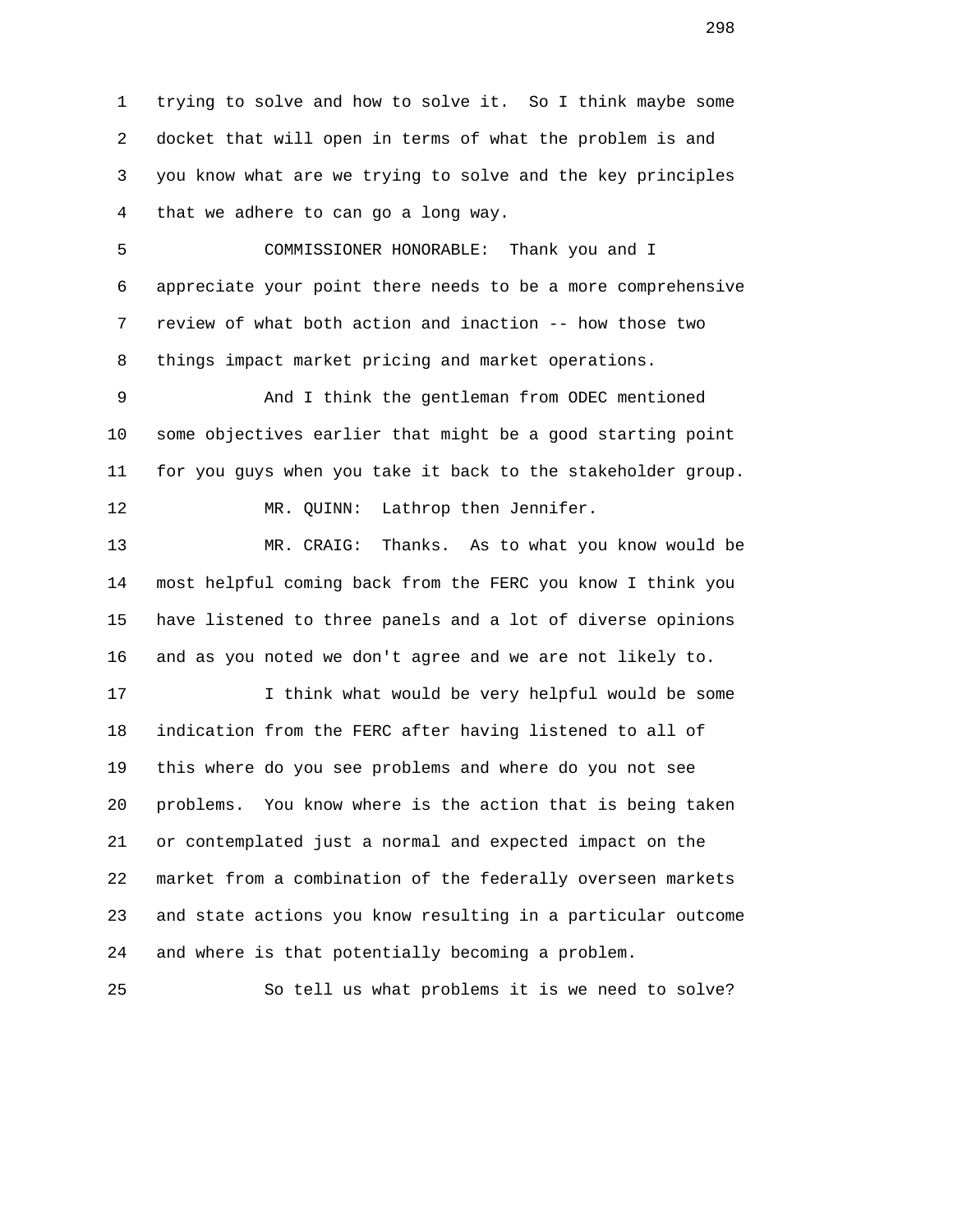1 And then I would definitely agree that if the next step 2 after that is to go back into a stakeholder process which 3 may be appropriate time lines are always helpful because 4 without that I think we have seen time and time again that 5 they could take a very long time and then I will definitely 6 agree that FERC -- I mean some areas where some of us see 7 that there are problems that need to be solved, there are 8 things that need to be solved soon.

 9 COMMISSIONER HONORABLE: Thank you, Jen? 10 MS. CHEN: I'll be super quick thank you. So in 11 terms of what FERC can help with and what stakeholders can 12 get started on right away I think it is the artificial 13 over-supply problem.

 14 Over the past 5 years 25,000 megawatts of gas 15 came on-line. I think that's right don't quote me on that 16 but projected going forward about 20,000 megawatts of gas 17 fired power is expected on-line by 2019.

 18 Having over-supply is bad for both consumers and 19 generators and could result in surrender costs in the 20 future.

 21 MR. BOWRING: Sorry, just real fast. There is no 22 over-supply. There's a downward sloping demand curve, we 23 bought what we bought on purpose. The price was lower than 24 it otherwise would have been and there were benefits on the 25 energy side more capacity to have cheapens the price of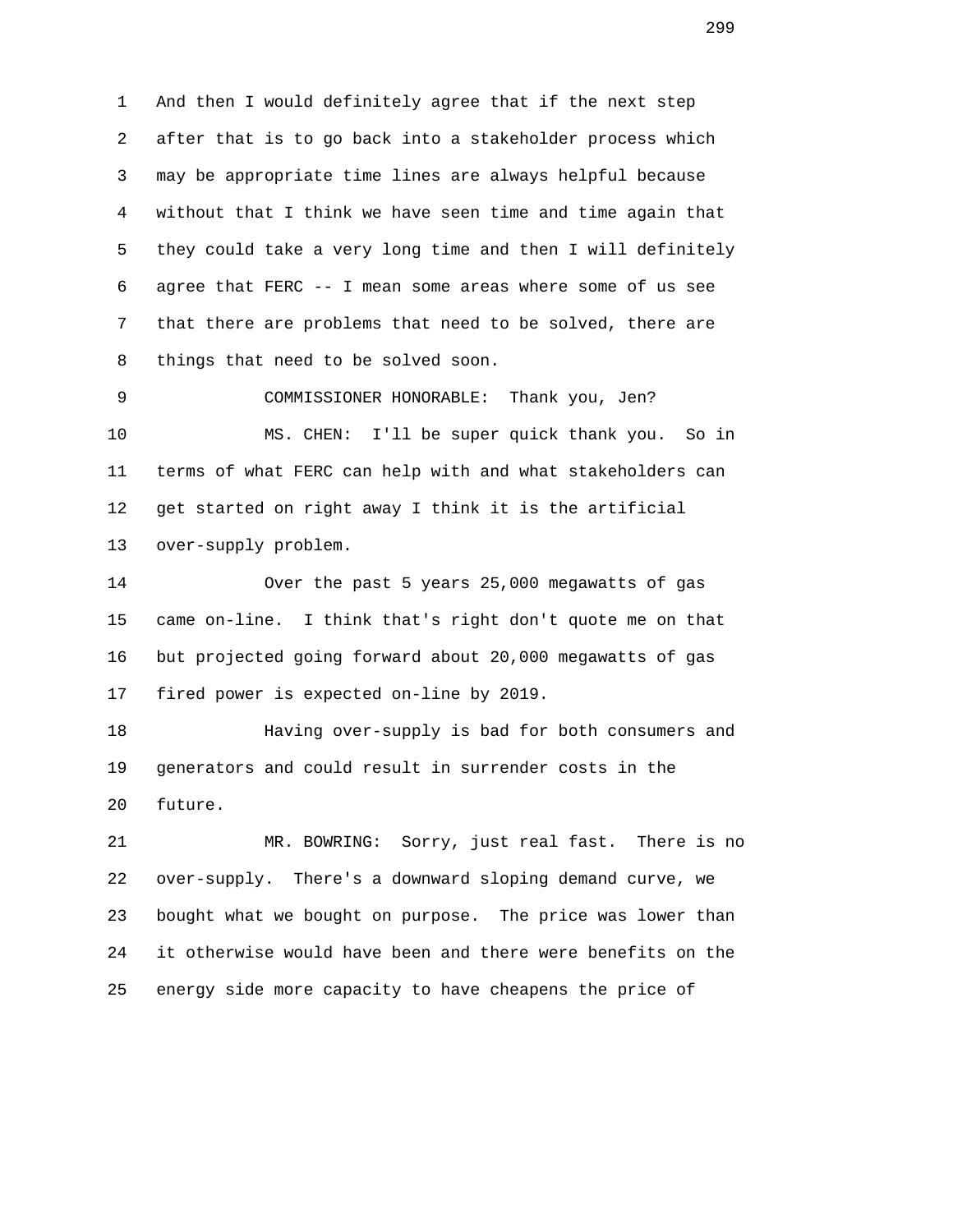1 energy, thank you.

| 2  | COMMISSIONER HONORABLE: Arnie if I might just               |
|----|-------------------------------------------------------------|
| 3  | jump in and say thank you not only to this panel. I see you |
| 4  | will have a lot of future discussions to take up and I want |
| 5  | to thank our entire group of panelists today as well as all |
| 6  | of you who sat all day long out in the audience.            |
| 7  | And I especially want to thank our senior staff             |
| 8  | here at FERC and also the FERC staff who aren't so visible  |
| 9  | here but who have worked very, very hard. Thank you so much |
| 10 | for an excellent day 1 and I look forward to day 2.         |
| 11 | (Whereupon the meeting was adjourned at 5:34 p.m.           |
| 12 | to reconvene the next day, May 2, 2017.)                    |
| 13 |                                                             |
| 14 |                                                             |
| 15 |                                                             |
| 16 |                                                             |
| 17 |                                                             |
| 18 |                                                             |
| 19 |                                                             |
| 20 |                                                             |
| 21 |                                                             |
| 22 |                                                             |
| 23 |                                                             |
| 24 |                                                             |
| 25 |                                                             |